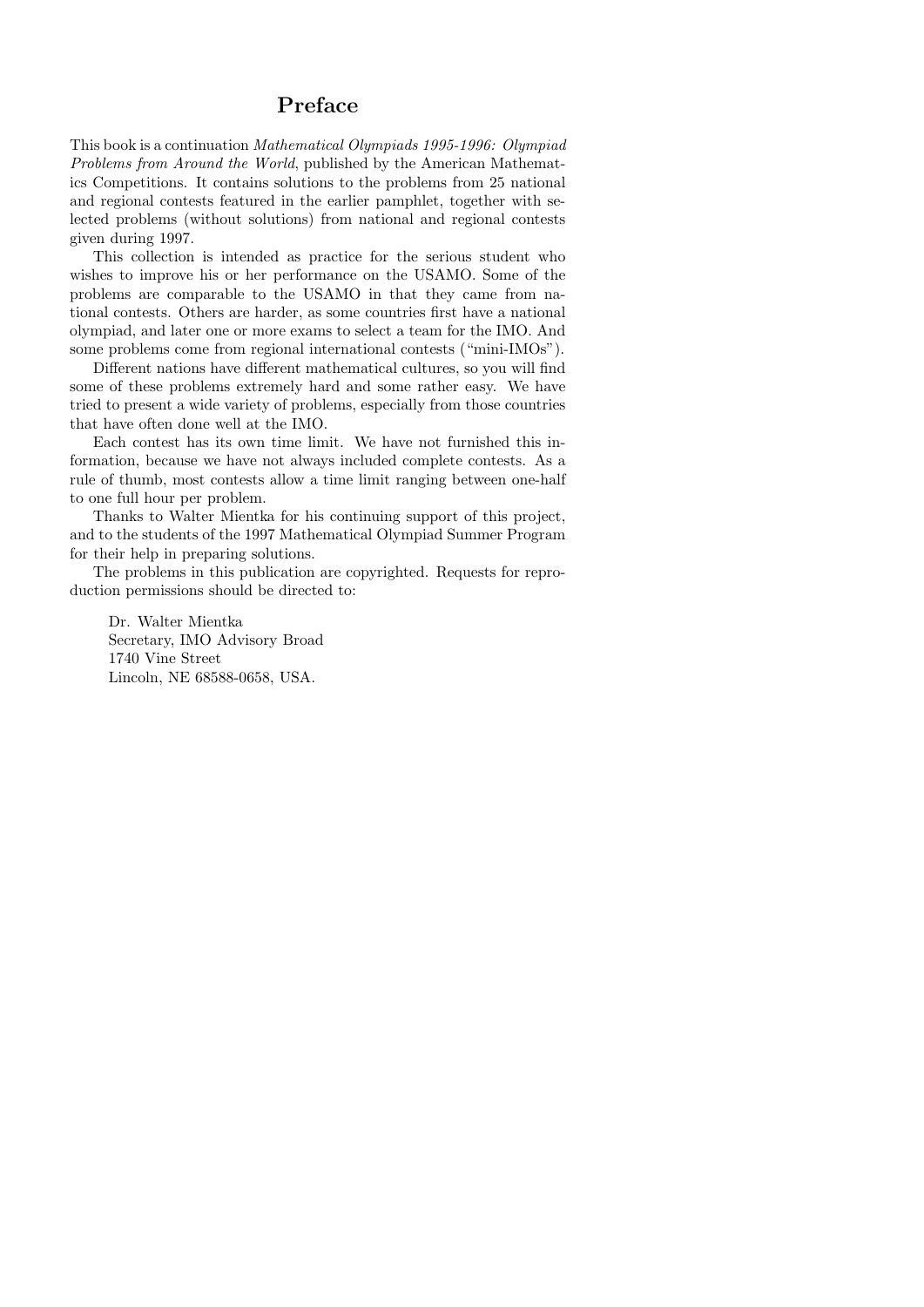# Contents

| 1        | 1996 National Contests:                                                                             |  |  |  |  |  |
|----------|-----------------------------------------------------------------------------------------------------|--|--|--|--|--|
|          | <b>Problems and Solutions</b><br>3                                                                  |  |  |  |  |  |
|          | 3<br>1.1                                                                                            |  |  |  |  |  |
|          | 1.2<br>9                                                                                            |  |  |  |  |  |
|          | 1.3<br>12                                                                                           |  |  |  |  |  |
|          | 17<br>1.4                                                                                           |  |  |  |  |  |
|          | 1.5<br>22                                                                                           |  |  |  |  |  |
|          | 25<br>1.6                                                                                           |  |  |  |  |  |
|          | 27<br>1.7                                                                                           |  |  |  |  |  |
|          | 29<br>1.8<br>Iran                                                                                   |  |  |  |  |  |
|          | 34<br>1.9                                                                                           |  |  |  |  |  |
|          | 38<br>1.10                                                                                          |  |  |  |  |  |
|          | 41<br>$Japan \dots \dots \dots \dots \dots \dots \dots \dots \dots \dots \dots \dots \dots$<br>1.11 |  |  |  |  |  |
|          | 44                                                                                                  |  |  |  |  |  |
|          | 47                                                                                                  |  |  |  |  |  |
|          | 57                                                                                                  |  |  |  |  |  |
|          | 76                                                                                                  |  |  |  |  |  |
|          | 81                                                                                                  |  |  |  |  |  |
|          | 84                                                                                                  |  |  |  |  |  |
|          | 89                                                                                                  |  |  |  |  |  |
|          | 96                                                                                                  |  |  |  |  |  |
| $\bf{2}$ | 1996 Regional Contests:                                                                             |  |  |  |  |  |
|          | <b>Problems and Solutions</b><br>100                                                                |  |  |  |  |  |
|          | Asian Pacific Mathematics Olympiad 100<br>2.1                                                       |  |  |  |  |  |
|          | 2.2<br>Austrian-Polish Mathematics Competition 103                                                  |  |  |  |  |  |
|          | Balkan Mathematical Olympiad 108<br>2.3                                                             |  |  |  |  |  |
|          | 2.4<br>Czech-Slovak Match $\ldots \ldots \ldots \ldots \ldots \ldots \ldots \ldots 110$             |  |  |  |  |  |
|          | 2.5                                                                                                 |  |  |  |  |  |
|          | $2.6\,$<br>St. Petersburg City Mathematical Olympiad 118                                            |  |  |  |  |  |
| 3        | 1997 National Contests:                                                                             |  |  |  |  |  |
|          | Problems<br>131                                                                                     |  |  |  |  |  |
|          | 3.1<br>Austria.                                                                                     |  |  |  |  |  |
|          | 3.2                                                                                                 |  |  |  |  |  |
|          | 3.3                                                                                                 |  |  |  |  |  |
|          | 3.4                                                                                                 |  |  |  |  |  |
|          |                                                                                                     |  |  |  |  |  |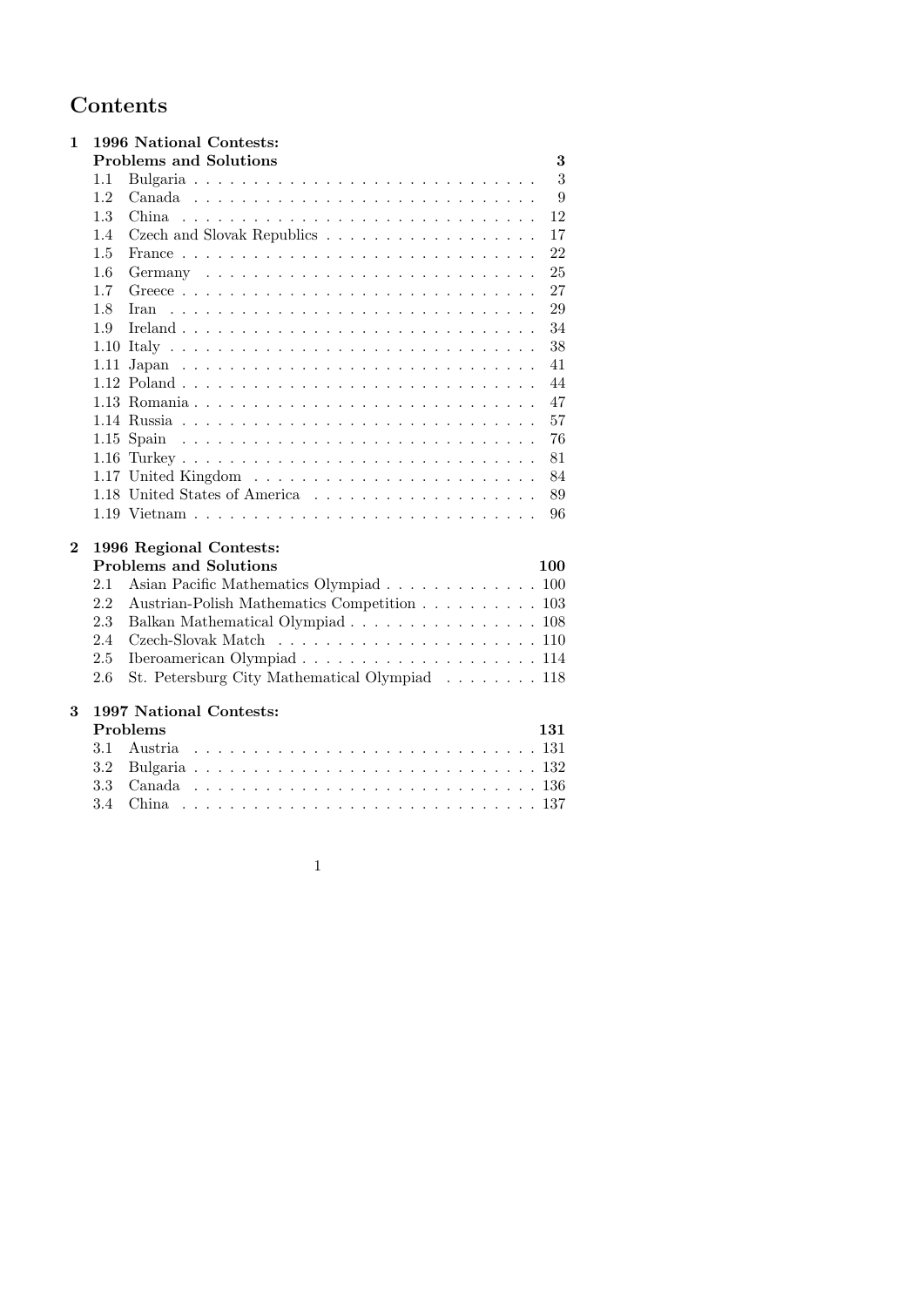|   | 3.5  |                                                                                      |
|---|------|--------------------------------------------------------------------------------------|
|   | 3.6  | Czech and Slovak Republics 140                                                       |
|   | 3.7  |                                                                                      |
|   | 3.8  |                                                                                      |
|   | 3.9  |                                                                                      |
|   | 3.10 |                                                                                      |
|   |      | 3.11 Iran  146                                                                       |
|   |      |                                                                                      |
|   |      |                                                                                      |
|   |      |                                                                                      |
|   |      |                                                                                      |
|   |      |                                                                                      |
|   |      |                                                                                      |
|   |      |                                                                                      |
|   |      |                                                                                      |
|   |      |                                                                                      |
|   |      |                                                                                      |
|   |      |                                                                                      |
|   |      |                                                                                      |
|   |      |                                                                                      |
|   |      | 3.25 United States of America $\ldots \ldots \ldots \ldots \ldots \ldots \ldots 168$ |
|   |      |                                                                                      |
|   |      |                                                                                      |
| 4 |      | 1997 Regional Contests:<br>Problems<br>170                                           |
|   | 4.1  | Asian Pacific Mathematics Olympiad 170                                               |
|   | 4.2  |                                                                                      |
|   | 4.3  | Austrian-Polish Mathematical Competition 171                                         |
|   | 4.4  | Hungary-Israel Mathematics Competition 174                                           |
|   | 4.5  |                                                                                      |
|   | 4.6  | Iberoamerican Mathematical Olympiad 175<br>Nordic Mathematical Contest 177           |
|   | 4.7  | Rio Plata Mathematical Olympiad 178                                                  |
|   | 4.8  | St. Petersburg City Mathematical Olympiad (Russia) $\ldots$ 179                      |
|   |      |                                                                                      |
|   |      |                                                                                      |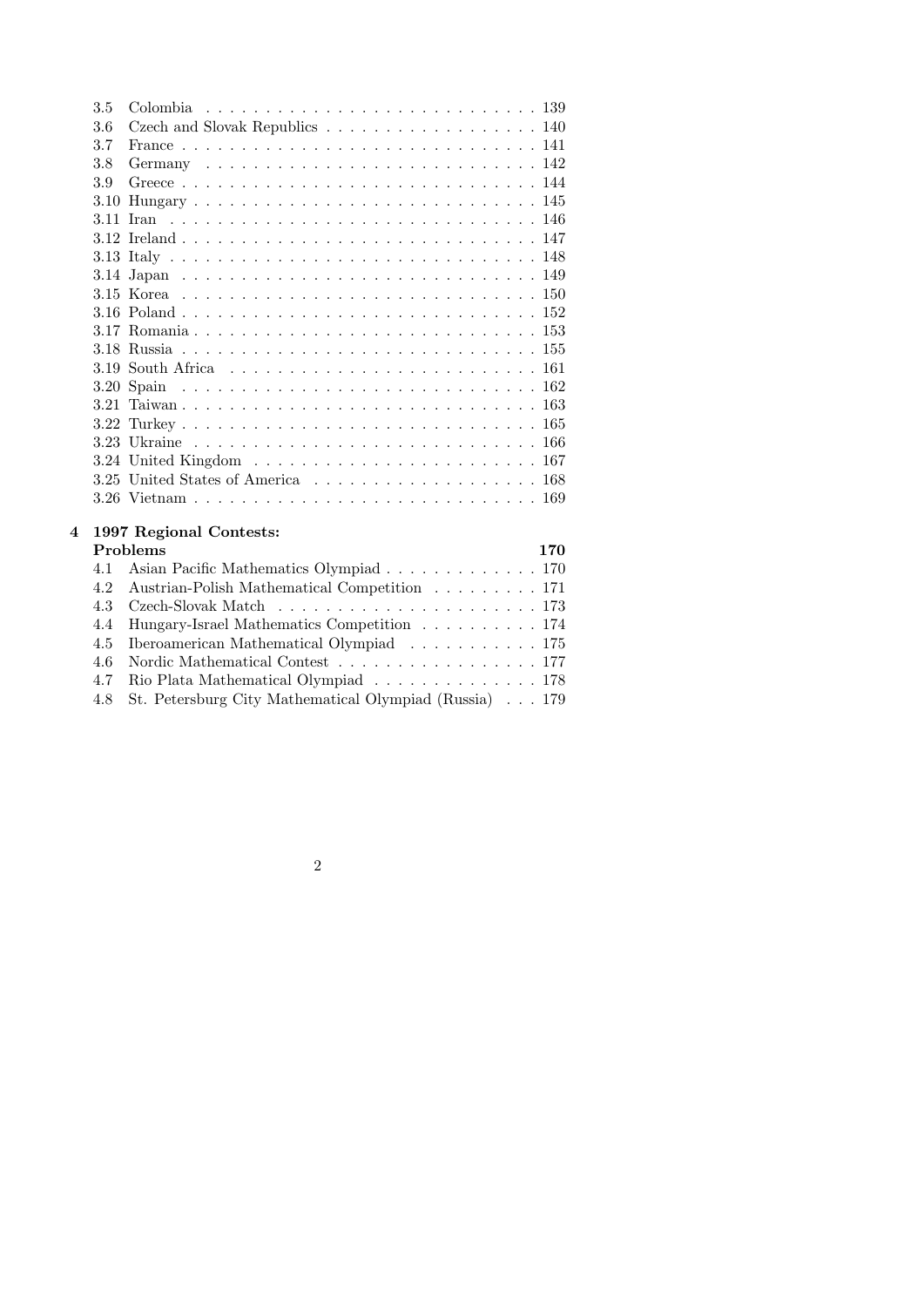## 1 1996 National Contests: Problems and Solutions

## 1.1 Bulgaria

1. Prove that for all natural numbers  $n \geq 3$  there exist odd natural numbers  $x_n, y_n$  such that  $7x_n^2 + y_n^2 = 2^n$ .

**Solution:** For  $n = 3$  we have  $x_3 = y_3 = 1$ . Now suppose that for a given natural number n we have odd natural numbers  $x_n, y_n$ such that  $7x_n^2 + y_n^2 = 2^n$ ; we shall exhibit a pair  $(X, Y)$  such that  $7X^2 + Y^2 = 2^{n+1}$ . In fact,

$$
7\left(\frac{x_n \pm y_n}{2}\right)^2 + \left(\frac{7x_n \mp y_n}{2}\right)^2 = 2(7x_n^2 + y_n^2) = 2^{n+1}.
$$

One of  $(x_n + y_n)/2$  and  $|x_n - y_n|/2$  is odd (as their sum is the larger of  $x_n$  and  $y_n$ , which is odd), giving the desired pair.

2. The circles  $k_1$  and  $k_2$  with respective centers  $O_1$  and  $O_2$  are externally tangent at the point  $C$ , while the circle  $k$  with center  $O$  is externally tangent to  $k_1$  and  $k_2$ . Let  $\ell$  be the common tangent of  $k_1$ and  $k_2$  at the point C and let AB be the diameter of k perpendicular to  $\ell$ . Assume that O and A lie on the same side of  $\ell$ . Show that the lines  $AO_2, BO_1, \ell$  have a common point.

**Solution:** Let  $r, r_1, r_2$  be the respective radii of  $k, k_1, k_2$ . Also let  $M$  and  $N$  be the intersections of  $AC$  and  $BC$  with  $k$ . Since  $AMB$ is a right triangle, the triangle AMO is isosceles and

$$
\angle AMO = \angle OAM = \angle O_1CM = \angle CMO_1.
$$

Therefore  $O, M, O_1$  are collinear and  $AM/MC = OM/MO_1 = r/r_1$ . Similarly  $O, N, O_2$  are collinear and  $BN/NC = ON/NO_2 = r/r_2$ .

Let P be the intersection of  $\ell$  with AB; the lines AN, BM, CP concur at the orthocenter of ABC, so by Ceva's theorem,  $AP/PB =$  $(AM/MC)(CN/NB) = r_2/r_1$ . Now let  $D_1$  and  $D_2$  be the intersections of  $\ell$  with  $BO_1$  and  $AO_2$ . Then  $CD_1/D_1P = O_1C/PB$  $r_1/PB$ , and similarly  $CD_2/D_2P = r_2/PA$ . Thus  $CD_1/D_1P =$  $CD_2/D_2P$  and  $D_1 = D_2$ , and so  $AO_2, BO_1, \ell$  have a common point.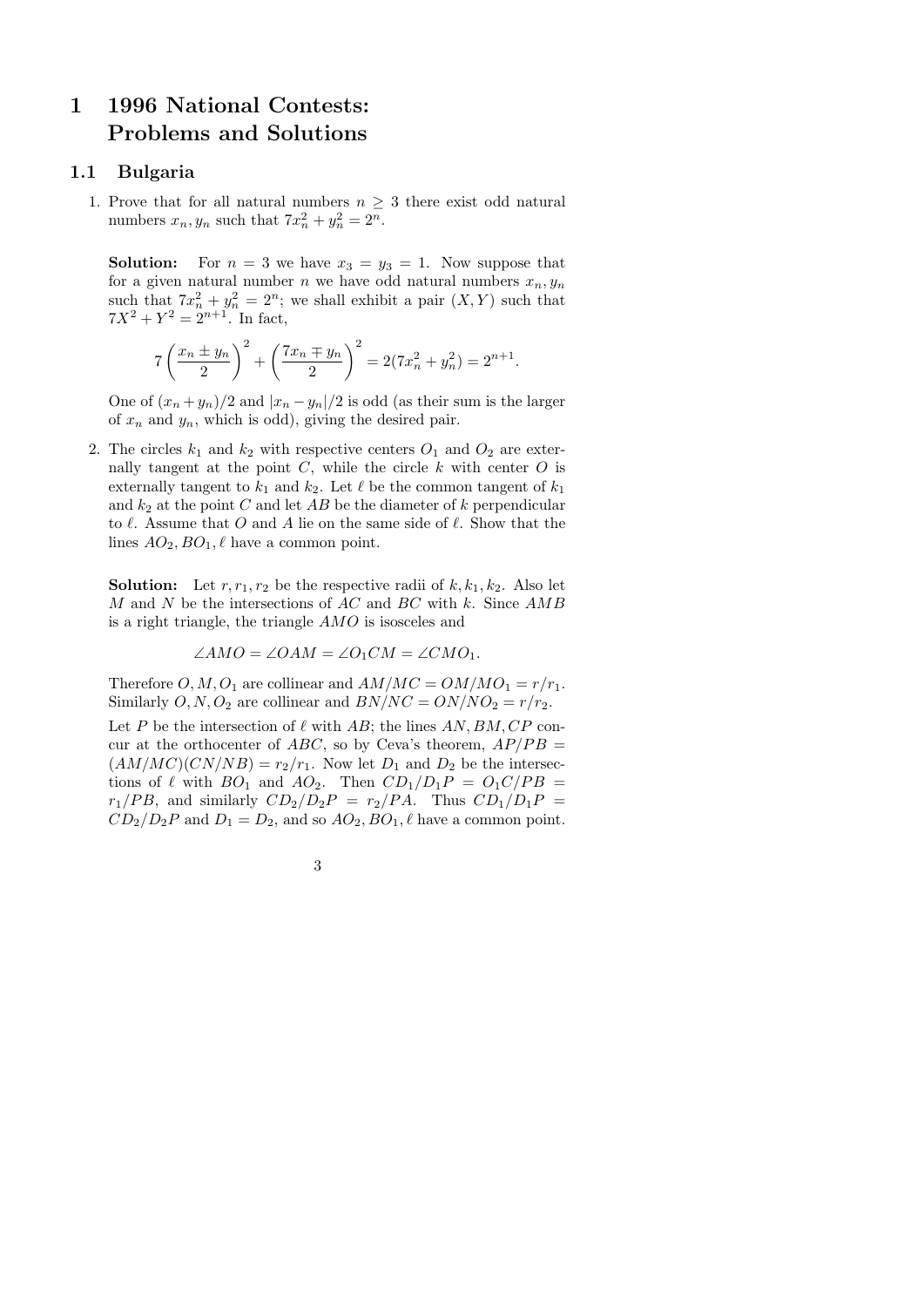3. Let  $a, b, c$  be real numbers and let  $M$  be the maximum of the function  $y = |4x^3 + ax^2 + bx + c|$  in the interval  $[-1, 1]$ . Show that  $M \ge 1$ and find all cases where equality occurs.

**Solution:** For  $a = 0, b = -3, c = 0$ , we have  $M = 1$ , with the maximum achieved at  $-1$ ,  $-1/2$ ,  $1/2$ , 1. On the other hand, if  $M < 1$ for some choice of  $a, b, c$ , then

$$
(4x^3 + ax^2 + bx + c) - (4x^3 + 3x)
$$

must be positive at  $-1$ , negative at  $-1/2$ , positive at  $1/2$ , and negative at 1, which is impossible for a quadratic function. Thus  $M \geq 1$ , and the same argument shows that equality only occurs for  $(a, b, c) = (0, -3, 0)$ . (Note: this is a particular case of the minimum deviation property of Chebyshev polynomials.)

4. The real numbers  $a_1, a_2, \ldots, a_n$   $(n \geq 3)$  form an arithmetic progression. There exists a permutation  $a_{i_1}, a_{i_2}, \ldots, a_{i_n}$  of  $a_1, a_2, \ldots, a_n$ which is a geometric progression. Find the numbers  $a_1, a_2, \ldots, a_n$  if they are all different and the largest of them is equal to 1996.

**Solution:** Let  $a_1 < a_2 < \cdots < a_n = 1996$  and let q be the ratio of the geometric progression  $a_{i_1}, \ldots a_{i_n}$ ; clearly  $q \neq 0, \pm 1$ . By reversing the geometric progression if needed, we may assume  $|q| > 1$ , and so  $|a_{i_1}| < |a_{i_2}| < \cdots < |a_{i_n}|$ . Note that either all of the terms are positive, or they alternate in sign; in the latter case, the terms of either sign form a geometric progression by themselves.

There cannot be three positive terms, or else we would have a threeterm geometric progression  $a, b, c$  which is also an arithmetic progression, violating the AM-GM inequality. Similarly, there cannot be three negative terms, so there are at most two terms of each sign and  $n \leq 4$ .

If  $n = 4$ , we have  $a_1 < a_2 < 0 < a_3 < a_4$  and  $2a_2 = a_1 + a_3$ ,  $2a_3 = a_2 + a_4$ . In this case,  $q < -1$  and the geometric progression is either  $a_3, a_2, a_4, a_1$  or  $a_2, a_3, a_1, a_4$ . Suppose the former occurs (the argument is similar in the latter case); then  $2a_3q = a_3q^3 + a_3$  and  $2a_3 + a_3q + a_3q^2$ , giving  $q = 1$ , a contradiction.

We deduce  $n = 3$  and consider two possibilities. If  $a_1 < a_2 <$  $0 < a_3 = 1996$ , then  $2a_2 = a_2q^2 + a_2q$ , so  $q^2 + q - 2 = 0$  and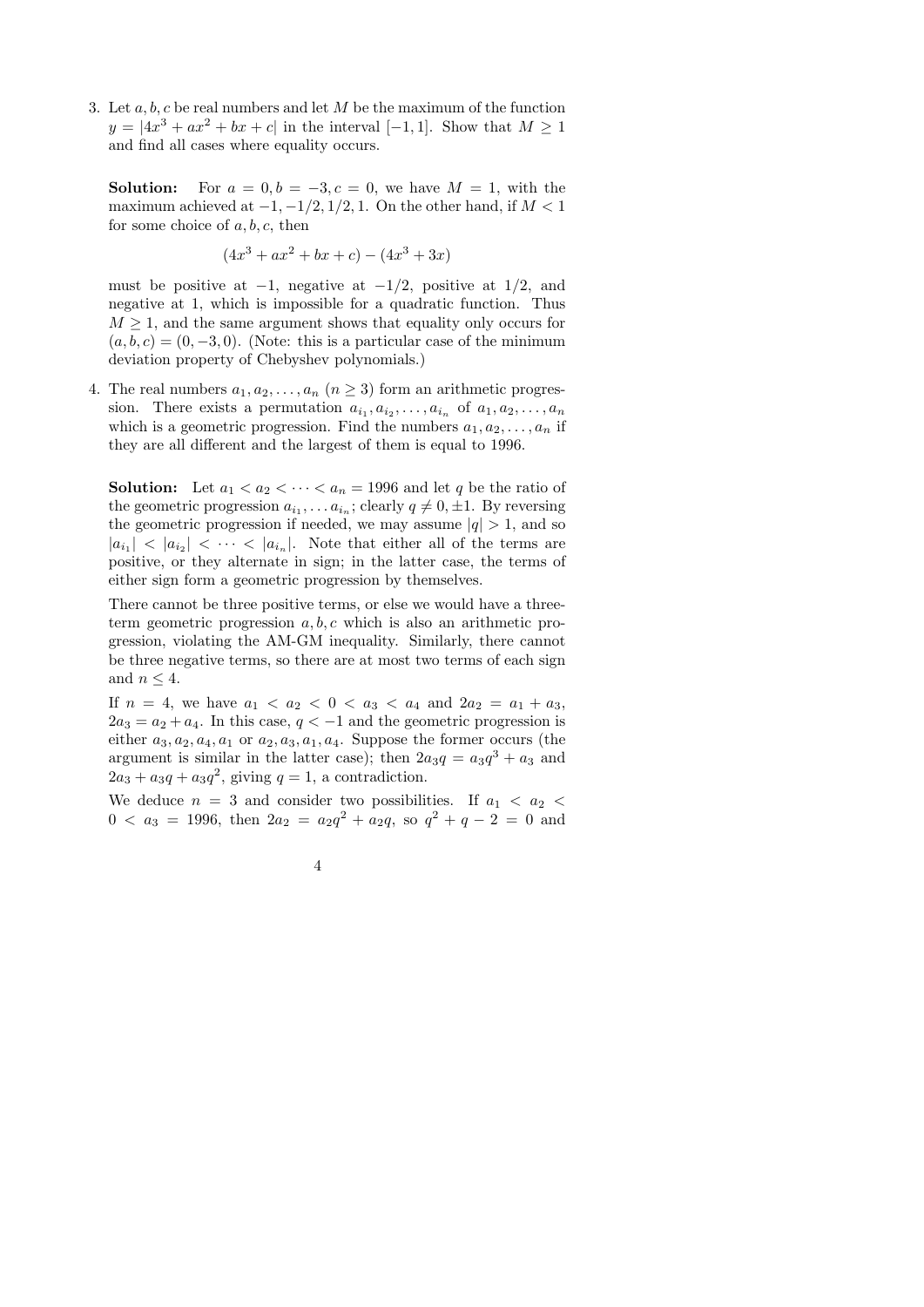$q = -2$ , yielding  $(a_1, a_2, a_3) = (-3992, -998, 1996)$ . If  $a_1 < 0 <$  $a_2 < a_3 = 1996$ , then  $2a_2 = a_2q + a_2q^2$ , so again  $q = -2$ , yielding  $(a_1, a_2, a_3) = (-998, 499, 1996).$ 

5. A convex quadrilateral ABC is given for which  $\angle ABC + \angle BCD$ 180 $^{\circ}$ . The common point of the lines AB and CD is E. Prove that  $\angle ABC = \angle ADC$  if and only if

$$
AC^2 = CD \cdot CE - AB \cdot AE.
$$

**Solution:** Let  $C_1$  be the circumcircle of  $ADE$ , and let F be its second intersection with CA. In terms of directed lengths, we have  $AC^2 = CD \cdot CE + AB \cdot AE$  if and only if

$$
AB \cdot AE = AC^2 - CD \cdot CE = CA^2 - CA \cdot AF = AC \cdot AF,
$$

that is, if and only if  $B, C, E, F$  are concyclic. But this happens if and only if  $\angle EBC = \angle EFC$ , and

$$
\angle EFC = \angle EFA = \pi - \angle ADE = \angle CDA
$$

(in directed angles modulo  $\pi$ ), so B, C, E, F are concyclic if and only if  $∠ABC = ∠ADC$  (as undirected angles), as desired.

6. Find all prime numbers p, q for which pq divides  $(5^p - 2^p)(5^q - 2^q)$ .

**Solution:** If  $p|5^p - 2^p$ , then  $p|5 - 2$  by Fermat's theorem, so  $p = 3$ . Suppose  $p, q \neq 3$ ; then  $p|5^q - 2^q$  and  $q|5^p - 2^p$ . Without loss of generality, assume  $p > q$ , so that  $(p, q - 1) = 1$ . Then if a is an integer such that  $2a \equiv 5 \pmod{q}$ , then the order of a mod q divides p as well as  $q-1$ , a contradiction.

Hence one of p, q is equal to 3. If  $q \neq 3$ , then  $q|5^3 - 2^3 = 9 \cdot 13$ , so  $q = 13$ , and similarly  $p \in \{3, 13\}$ . Thus the solutions are  $(p, q)$  $(3, 3), (3, 13), (13, 3).$ 

7. Find the side length of the smallest equilateral triangle in which three discs of radii 2, 3, 4 can be placed without overlap.

Solution: A short computation shows that discs of radii 3 and 4 **Solution:** A short computation shows that discs of radii 3 and 4 can be fit into two corners of an equilateral triangle of side  $11\sqrt{3}$  so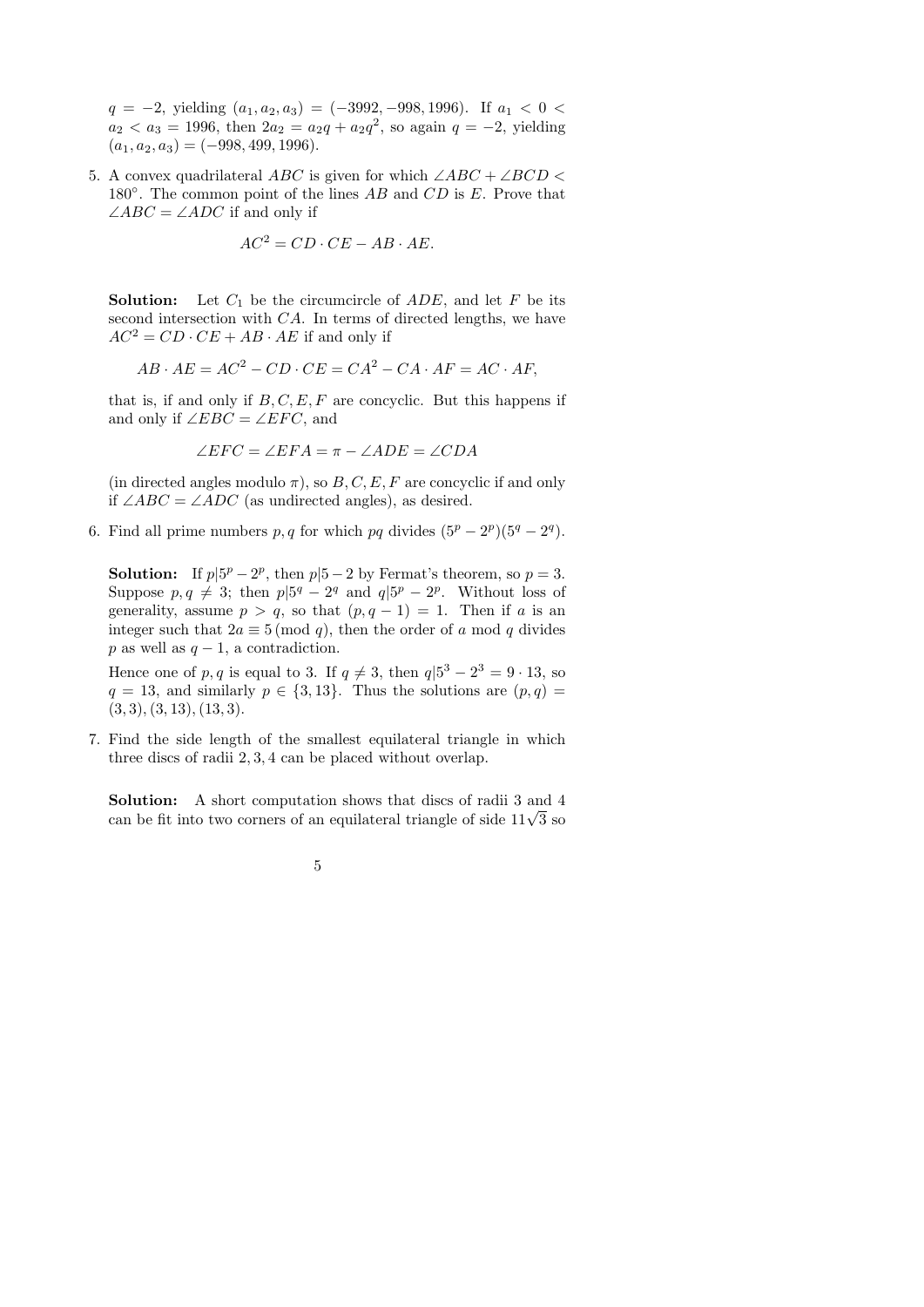as to just touch, and that a disc of radius 2 easily fits into the third corner without overlap. On the other hand, if the discs of radii 3 and 4 fit into an equilateral triangle without overlap, there exists a line separating them (e.g. a tangent to one perpendicular to their line of centers) dividing the triangle into a triangle and a (possibly degenerate) convex quadrilateral. Within each piece, the disc can be moved into one of the corners of the original triangle. Thus the two discs fit into the corners without overlap, so the side length of the discs fit into the corners witho triangle must be at least  $11\sqrt{3}$ .

8. The quadratic polynomials  $f$  and  $g$  with real coefficients are such that if  $g(x)$  is an integer for some  $x > 0$ , then so is  $f(x)$ . Prove that there exist integers m, n such that  $f(x) = mq(x) + n$  for all x.

**Solution:** Let  $f(x) = ax^2 + bx + c$  and  $g(x) = px^2 + qx + r$ ; assume without loss of generality  $p > 0$  and  $q = 0$  (by the change of variable  $x \to x - q/(2p)$ . Let k be an integer such that  $k > s$ and  $t = \sqrt{(k-s)/p} > q/(2p)$ . Since  $g(t) = k$  is an integer, so is  $f(t) = a(k - s)/p + bt + c$ , as is

$$
f\left(\sqrt{\frac{k+1-s}{p}}\right) - f\left(\sqrt{\frac{k-s}{p}}\right) = \frac{b}{\sqrt{p}} \frac{1}{\sqrt{k+1-s} - \sqrt{k-s}} + \frac{a}{p}.
$$

This tends to  $a/p$  as k increases, so  $a/p$  must be an integer; moreover, b must equal 0, or else the above expression will equal  $a/p$  plus a small quantity for large  $k$ , which cannot be an integer. Now put  $m = a/p$  and  $n = c - ms$ ; then  $f(x) = mg(x) + n$ .

9. The sequence  ${a_n}_{n=1}^{\infty}$  is defined by

$$
a_1 = 1
$$
,  $a_{n+1} = \frac{a_n}{n} + \frac{n}{a_n}$ ,  $n \ge 1$ .

Prove that for  $n \geq 4$ ,  $\lfloor a_n^2 \rfloor = n$ .

**Solution:** We will show by induction that  $\sqrt{n} \le a_n \le n/\sqrt{n-1}$ for  $n \geq 1$ , which will imply the claim. These inequalities clearly hold for  $n = 1, 2, 3$ . Now assume the inequality for some n. Let  $f_n(x) = x/n + n/x$ . We first have for  $n \geq 3$ ,

$$
a_{n+1} = f_n(a_n) \ge f_n\left(\frac{n}{\sqrt{n-1}}\right) = \frac{n}{\sqrt{n-1}} > \sqrt{n+1}.
$$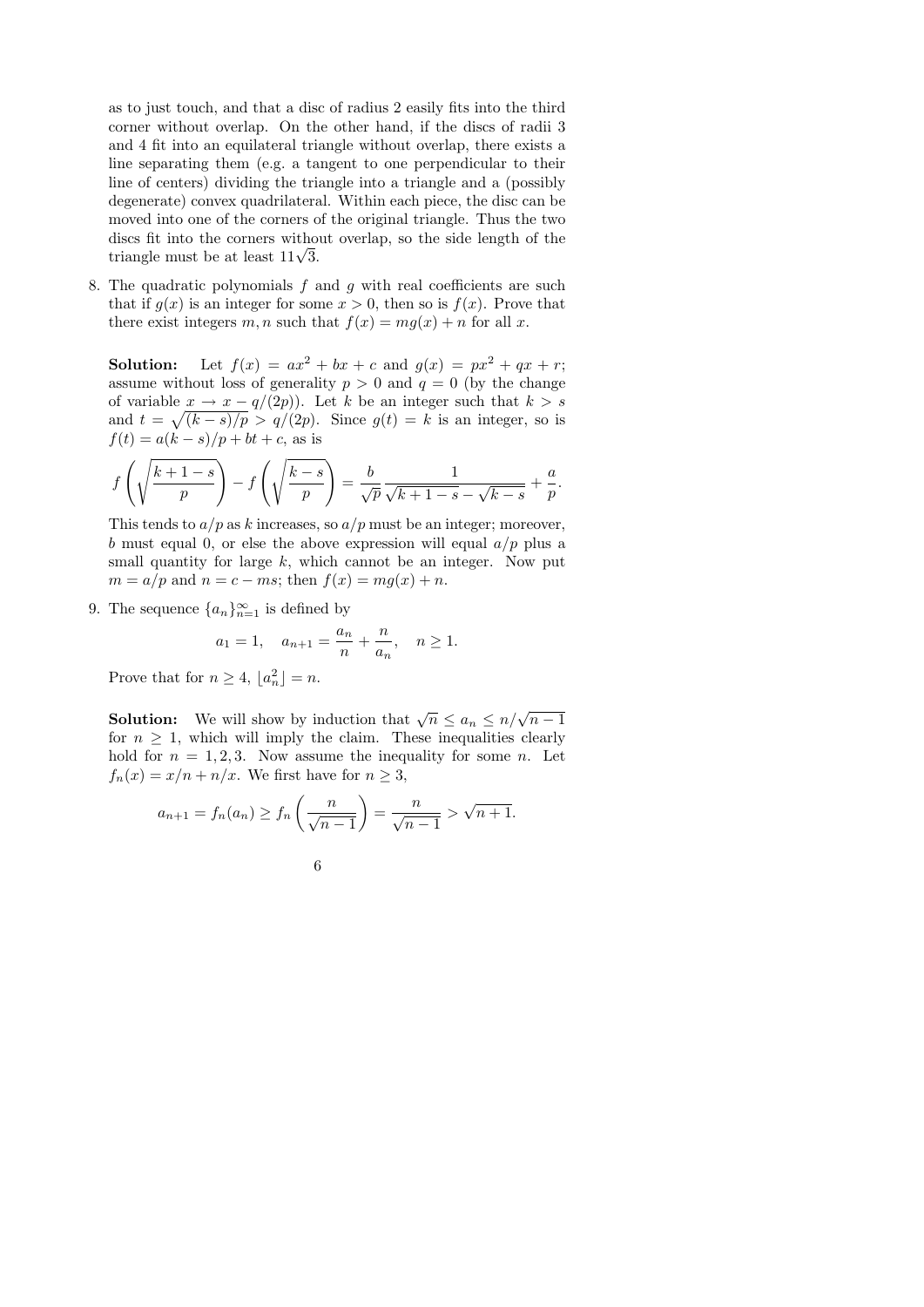On the other hand, using that  $a_n > (n-1)/\sqrt{n-2}$  (which we just proved), we get for  $n \geq 4$ ,

$$
a_{n+1} = f_n(a_n) < f_n\left(\frac{n-1}{\sqrt{n-2}}\right) = \frac{(n-1)^2 + n^2(n-2)}{(n-1)n\sqrt{n-2}} < \sqrt{n+2}.
$$

10. The quadrilateral ABCD is inscribed in a circle. The lines AB and CD meet at E, while the diagonals AC and BD meet at F. The circumcircles of the triangles AFD and BFC meet again at H. Prove that  $\angle EHF = 90^\circ$ .

**Solution:** (We use directed angles modulo  $\pi$ .) Let O be the circumcenter of ABCD; then

$$
\angle AHB = \angle AHF + \angle FHB = \angle ADF + \angle FCB = 2\angle ADB = \angle AOB,
$$

so  $O$  lies on the circumcircle of  $AHB$ , and similarly on the circumcircle of CHD. The radical axes of the circumcircles of AHB, CHD and  $ABCD$  concur; these lines are  $AB$ ,  $CD$  and  $HO$ , so  $E$ ,  $H$ ,  $O$  are collinear. Now note that

$$
\angle OHF = \angle OHC + \angle CHF = \angle ODC + \angle CBF = \frac{\pi}{2} - \angle CAD + \angle CBD,
$$

so ∠EHF = ∠OHF =  $\pi/2$  as desired. (Compare IMO 1985/5.)

- 11. A  $7 \times 7$  chessboard is given with its four corners deleted.
	- (a) What is the smallest number of squares which can be colored black so that an uncolored 5-square (Greek) cross cannot be found?
	- (b) Prove that an integer can be written in each square such that the sum of the integers in each 5-square cross is negative while the sum of the numbers in all squares of the board is positive.

#### Solution:

(a) The 7 squares

$$
(2,5), (3,2), (3,3), (4,6), (5,4), (6,2), (6,5)
$$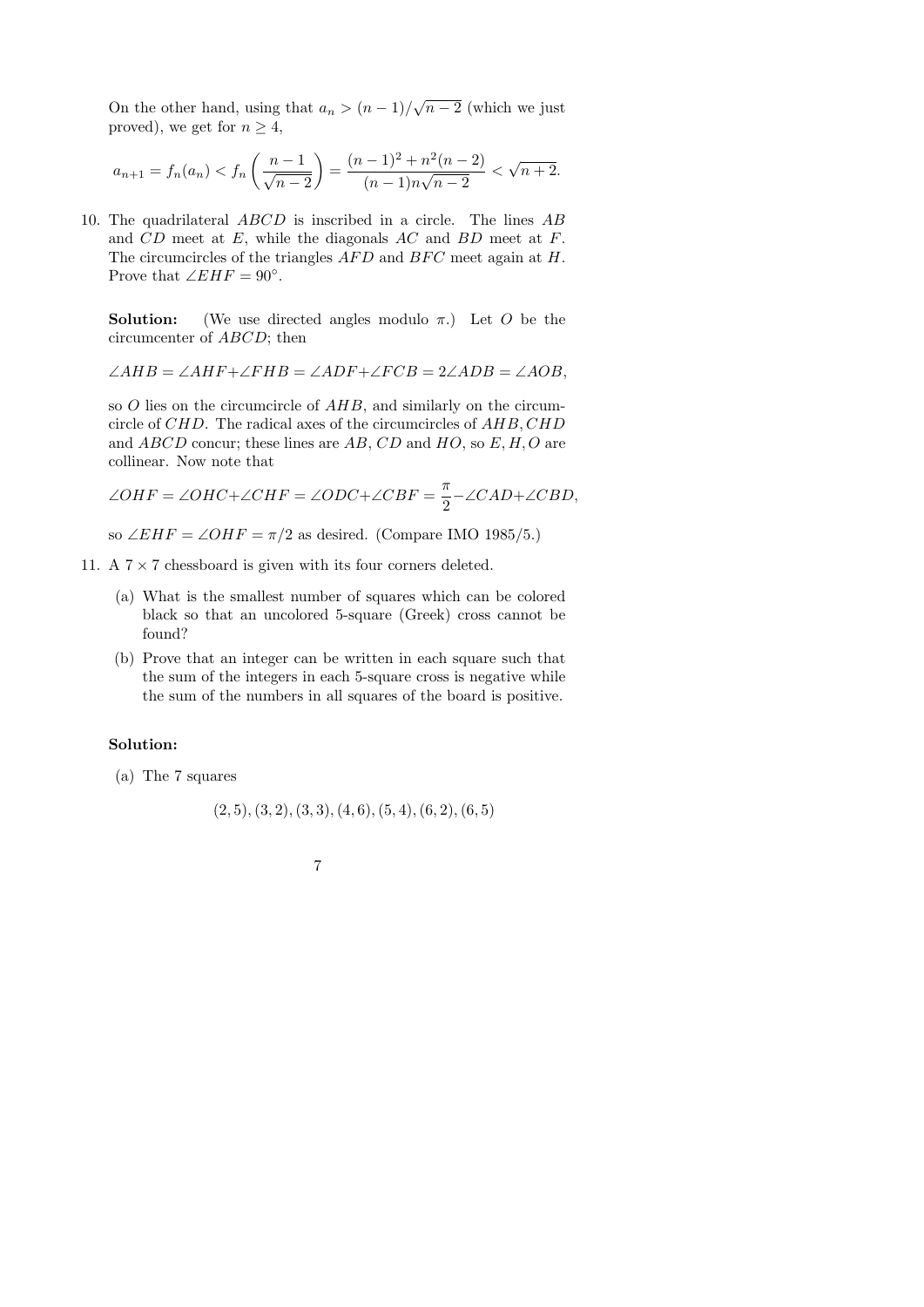suffice, so we need only show that 6 or fewer will not suffice. The crosses centered at

$$
(2, 2), (2, 6), (3, 4), (5, 2), (5, 6), (6, 4)
$$

are disjoint, so one square must be colored in each, hence 5 or fewer squares do not suffice. Suppose exactly 6 squares are colored. Then none of the squares  $(1, 3), (1, 4), (7, 2)$  can be colored; by a series of similar arguments, no square on the perimeter can be colored. Similarly,  $(4,3)$  and  $(4,5)$  are not covered, and by a similar argument, neither is  $(3, 4)$  or  $(5, 4)$ . Thus the center square (4, 4) must be covered.

Now the crosses centered at

$$
(2,6), (3,3), (5,2), (5,6), (6,4)
$$

are disjoint and none contains the center square, so each contains one colored square. In particular,  $(2, 2)$  and  $(2, 4)$  are not colored. Replacing  $(3,3)$  with  $(2,3)$  in the list shows that  $(3,2)$ and (3, 4) are not colored. Similar symmetric arguments now show that no squares besides the center square can be covered. a contradiction. Thus 7 squares are needed.

(b) Write −5 in the 7 squares listed above and 1 in the remaining squares. Then clearly each cross has negative sum, but the total of all of the numbers is  $5(-7) + (45 - 7) = 3$ .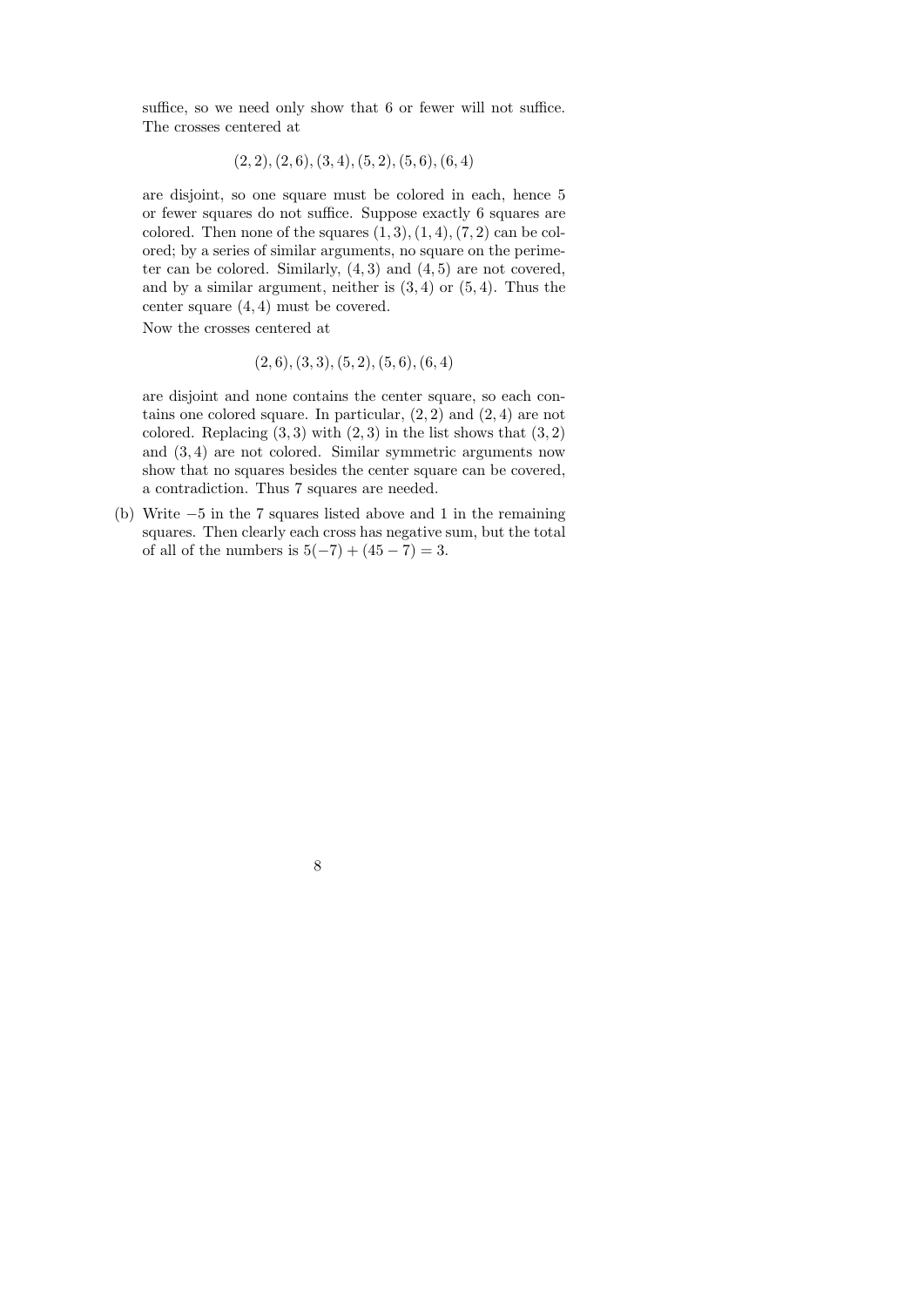## 1.2 Canada

1. If  $\alpha, \beta, \gamma$  are the roots of  $x^3 - x - 1 = 0$ , compute

$$
\frac{1-\alpha}{1+\alpha}+\frac{1-\beta}{1+\beta}+\frac{1-\gamma}{1+\gamma}.
$$

Solution: The given quantity equals

$$
2\left(\frac{1}{\alpha+1}+\frac{1}{\beta+1}+\frac{1}{\gamma+1}\right)-3.
$$

Since  $P(x) = x^3 - x - 1$  has roots  $\alpha, \beta, \gamma$ , the polynomial  $P(x-1) =$  $x^3 - 3x^2 + 2x - 1$  has roots  $\alpha + 1, \beta + 1, \gamma + 1$ . By a standard formula, the sum of the reciprocals of the roots of  $x^3 + c_2x^2 + c_1x + c_0$  is  $-c_1/c_0$ , so the given expression equals  $2(2) - 3 = 1$ .

2. Find all real solutions to the following system of equations:

$$
\frac{4x^2}{1+4x^2} = y
$$

$$
\frac{4y^2}{1+4y^2} = z
$$

$$
\frac{4z^2}{1+4z^2} = x.
$$

**Solution:** Define  $f(x) = 4x^2/(1+4x^2)$ ; the range of f is [0, 1], so  $x, y, z$  must lie in that interval. If one of  $x, y, z$  is zero, then all three are, so assume they are nonzero. Then  $f(x)/x = 4x/(1 +$  $(4x^2)$  is at least 1 by the AM-GM inequality, with equality for  $x =$ 1/2. Therefore  $x \leq y \leq z \leq x$ , and so equality holds everywhere, implying  $x = y = z = 1/2$ . Thus the solutions are  $(x, y, z) =$  $(0, 0, 0), (1/2, 1/2, 1/2).$ 

- 3. Let  $f(n)$  be the number of permutations  $a_1, \ldots, a_n$  of the integers  $1, \ldots, n$  such that
	- (i)  $a_1 = 1$ ;
	- (ii)  $|a_i a_{i+1}| \leq 2, i = 1, \ldots, n-1.$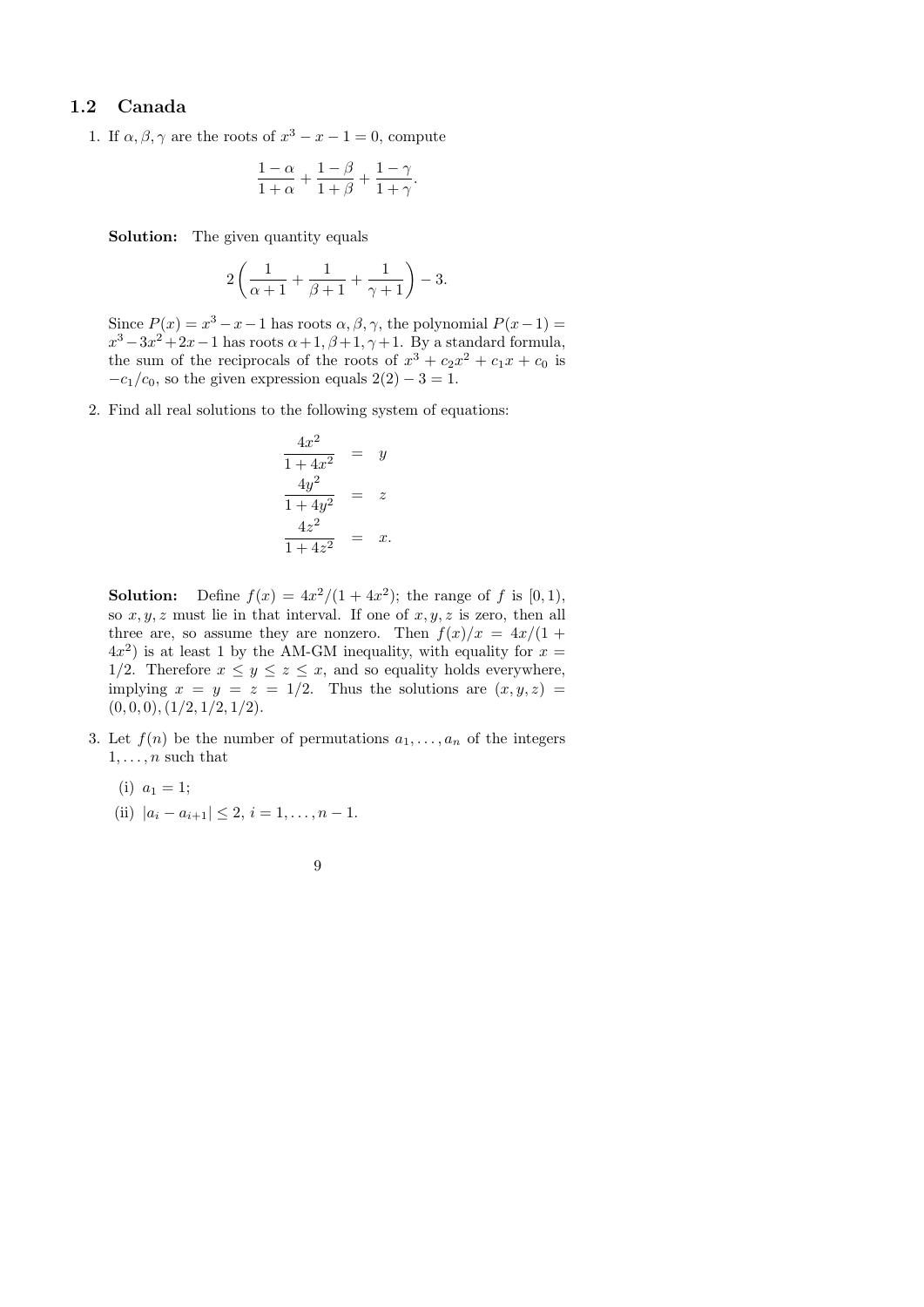Determine whether  $f(1996)$  is divisible by 3.

**Solution:** Let  $g(n)$  be the number of permutations of the desired form with  $a_n = n$ . Then either  $a_{n-1} = n-1$  or  $a_{n-1} = n-2$ ; in the latter case we must have  $a_{n-2} = n-1$  and  $a_{n-3} = n-3$ . Hence  $g(n) = g(n-1) + g(n-3)$  for  $n \geq 4$ . In particular, the values of  $g(n)$ modulo 3 are  $q(1) = 1, 1, 1, 2, 0, 1, 0, 0, \ldots$  repeating with period 8.

Now let  $h(n) = f(n) - g(n)$ ;  $h(n)$  counts permutations of the desired form where *n* occurs in the middle, sandwiched between  $n-1$  and  $n-$ 2. Removing n leaves an acceptable permutation, and any acceptable permutation on n−1 symbols can be so produced except those ending in  $n-4$ ,  $n-2$ ,  $n-3$ ,  $n-1$ . Hence  $h(n) = h(n-1)+g(n-1)-g(n-4) =$  $h(n-1)+q(n-2)$ ; one checks that  $h(n)$  modulo 3 repeats with period 24.

Since  $1996 \equiv 4 \pmod{24}$ , we have  $f(1996) \equiv f(4) = 4 \pmod{3}$ , so  $f(1996)$  is not divisible by 3.

4. Let  $\triangle ABC$  be an isosceles triangle with  $AB = AC$ . Suppose that the angle bisector of ∠B meets AC at D and that  $BC = BD + AD$ . Determine ∠A.

**Solution:** Let  $\alpha = \angle A$ ,  $\beta = (\pi - \alpha)/4$  and assume  $AB = 1$ . Then by the Law of Sines,

$$
BC = \frac{\sin \alpha}{\sin 2\beta}, \quad BD = \frac{\sin \alpha}{\sin 3\beta}, \quad AD = \frac{\sin \beta}{\sin 3\beta}.
$$

Thus we are seeking a solution to the equation

$$
\sin(\pi - 4\beta)\sin 3\beta = (\sin(\pi - 4\beta) + \sin \beta)\sin 2\beta.
$$

Using the sum-to-product formula, we rewrite this as

$$
\cos \beta - \cos 7\beta = \cos 2\beta - \cos 6\beta + \cos \beta - \cos 3\beta.
$$

Cancelling  $\cos \beta$ , we have  $\cos 3\beta - \cos 7\beta = \cos 2\beta - \cos 6\beta$ , which implies

$$
\sin 2\beta \sin 5\beta = \sin 2\beta \sin 4\beta.
$$

Now  $\sin 5\beta = \sin 4\beta$ , so  $9\beta = \pi$  and  $\beta = \pi/9$ .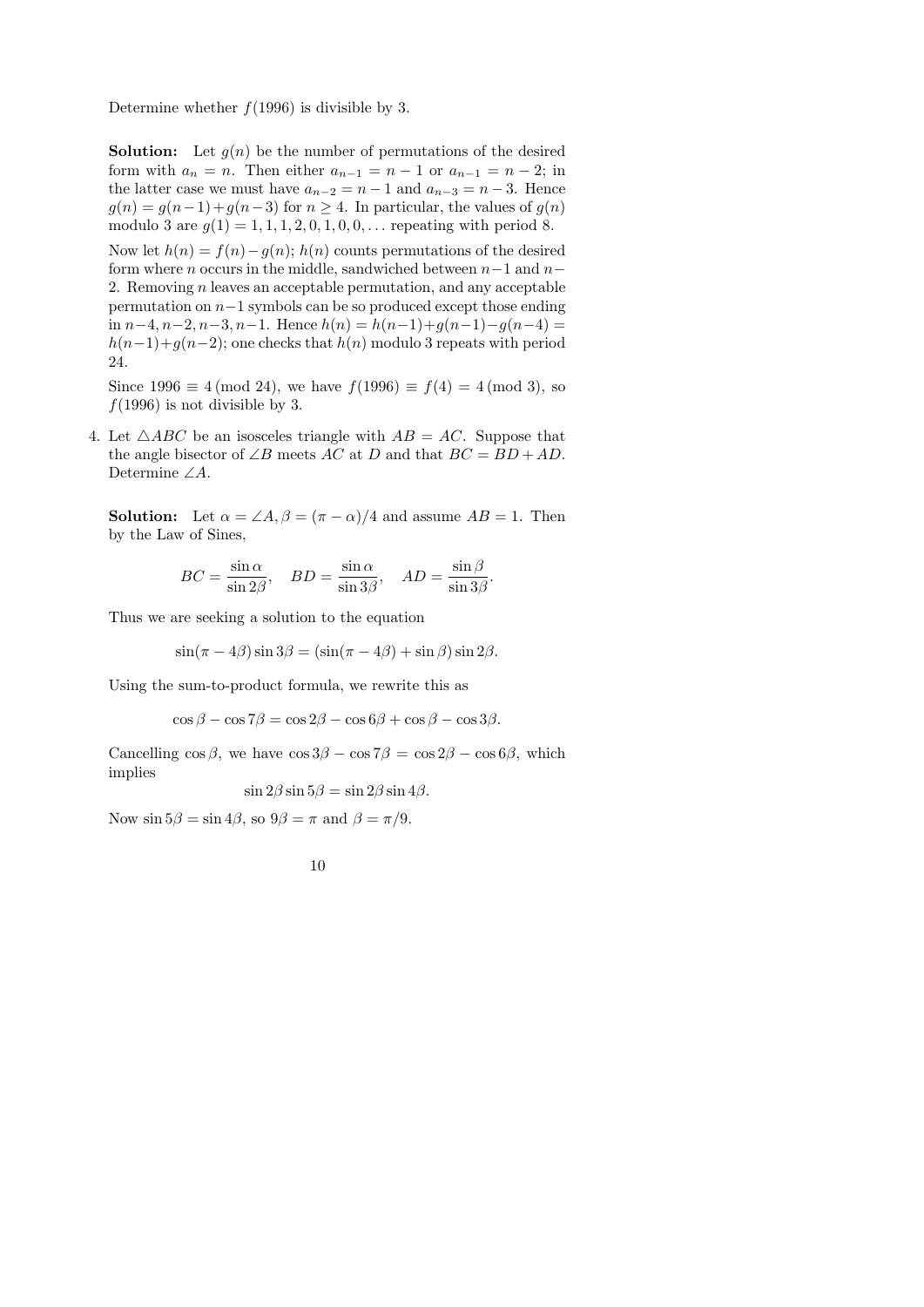5. Let  $r_1, r_2, \ldots, r_m$  be a given set of positive rational numbers whose sum is 1. Define the function f by  $f(n) = n - \sum_{k=1}^{m} [r_k n]$  for each positive integer  $n$ . Determine the minimum and maximum values of  $f(n)$ .

**Solution:** Of course  $[r_k n] \leq r_k n$ , so  $f(n) \geq 0$ , with equality for  $n = 0$ , so 0 is the minimum value. On the other hand, we have  $r_k n - \lfloor r_k n \rfloor < 1$ , so  $f(n) \leq m - 1$ . Here equality holds for  $n = t - 1$ if t is the least common denominator of the  $r_k$ .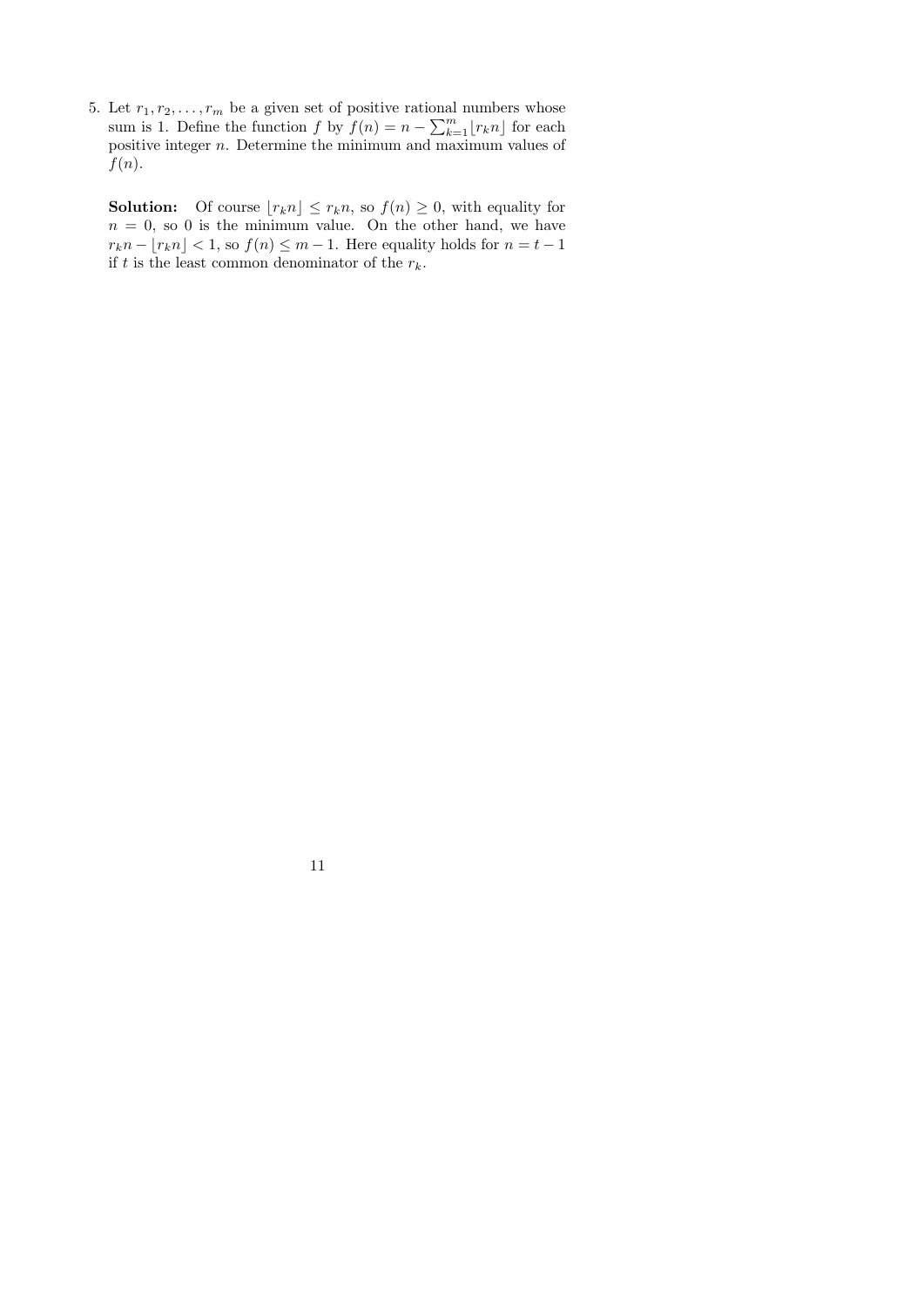## 1.3 China

1. Let  $H$  be the orthocenter of acute triangle  $ABC$ . The tangents from A to the circle with diameter BC touch the circle at P and Q. Prove that  $P, Q, H$  are collinear.

**Solution:** The line  $PQ$  is the polar of  $A$  with respect to the circle, so it suffices to show that A lies on the pole of  $H$ . Let  $D$  and  $E$ be the feet of the altitudes from  $A$  and  $B$ , respectively; these also lie on the circle, and  $H = AD \cap BE$ . The polar of the line AD is the intersection of the tangents AA and DD, and the polar of the line BE is the intersection of the tangents BB and EE. The collinearity of these two intersections with  $C = A E \cap BD$  follows from applying Pascal's theorem to the cyclic hexagons AABDDE and ABBDEE. (An elementary solution with vectors is also possible and not difficult.)

2. Find the smallest positive integer  $K$  such that every  $K$ -element subset of  $\{1, 2, \ldots, 50\}$  contains two distinct elements a, b such that  $a+b$ divides ab.

**Solution:** The minimal value is  $k = 39$ . Suppose  $a, b \in S$  are such that  $a + b$  divides ab. Let  $c = \gcd(a, b)$ , and put  $a = ca_1, b = cb_1$ , so that  $a_1$  and  $b_1$  are relatively prime. Then  $c(a_1 + b_1)$  divides  $c^2 a_1 b_1$ , so  $a_1 + b_1$  divides  $ca_1b_1$ . Since  $a_1$  and  $b_1$  have no common factor, neither do  $a_1$  and  $a_1 + b_1$ , or  $b_1$  and  $a_1 + b_1$ . In short,  $a_1 + b_1$  divides c.

Since  $S \subseteq \{1, ..., 50\}$ , we have  $a + b \le 99$ , so  $c(a_1 + b_1) \le 99$ , which implies  $a_1 + b_1 \leq 9$ ; on the other hand, of course  $a_1 + b_1 \geq 3$ . An exhaustive search produces 23 pairs  $a, b$  satisfying the condition:

| $a_1 + b_1 = 3$ | (6,3), (12,6), (18,9), (24,12),                   |
|-----------------|---------------------------------------------------|
|                 | $(30, 15), (36, 18), (42, 21), (48, 24)$          |
| $a_1 + b_1 = 4$ | (12, 4), (24, 8), (36, 12), (48, 16)              |
| $a_1 + b_1 = 5$ | $(20, 5), (40, 10), (15, 10), (30, 20), (45, 30)$ |
| $a_1 + b_1 = 6$ | (30, 6)                                           |
| $a_1 + b_1 = 7$ | (42, 7), (35, 14), (28, 21)                       |
| $a_1 + b_1 = 8$ | (40, 24)                                          |
| $a_1 + b_1 = 9$ | (45, 36)                                          |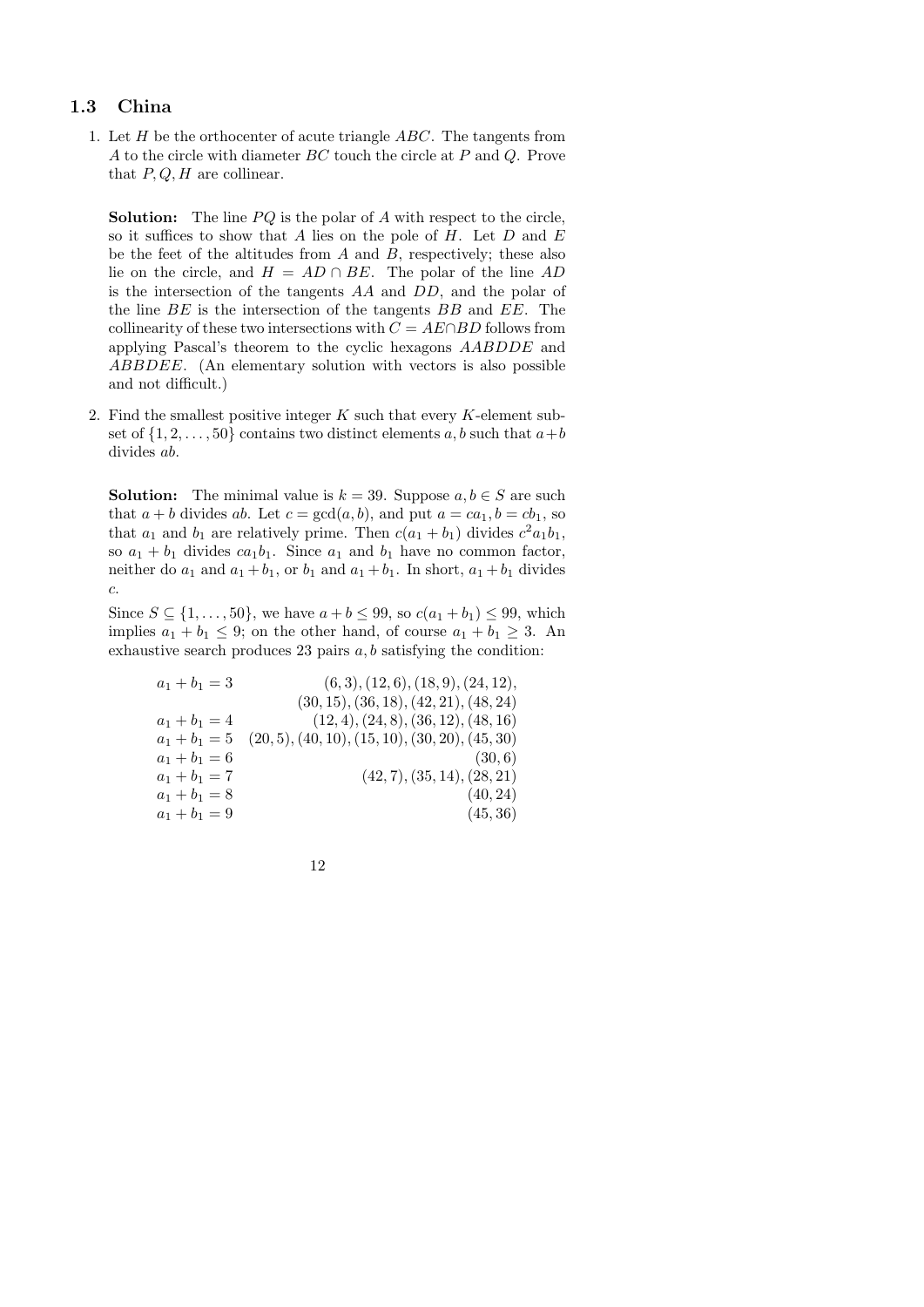Let  $M = \{6, 12, 15, 18, 20, 21, 24, 35, 40, 42, 45, 48\}$  and  $T = \{1, \ldots, 50\}$  $M$ . Since each pair listed above contains an element of  $M$ ,  $T$  does not have the desired property. Hence we must take  $k \geq |T| + 1 = 39$ .

On the other hand, from the 23 pairs mentioned above we can select 12 pairs which are mutually disjoint:

$$
(6,3), (12,4), (20,5), (42,7), (24,8), (18,9),(40,10), (35,14), (30,15), (48,16), (28,21), (45,36).
$$

Any 39-element subset must contain both elements of one of these pairs. We conclude the desired minimal number is  $k = 39$ .

3. Let  $f : \mathbb{R} \to \mathbb{R}$  be a function such that for all  $x, y \in \mathbb{R}$ ,

$$
f(x3 + y3) = (x + y)(f(x)2 - f(x)f(y) + f(y)2).
$$
 (1)

Prove that for all  $x \in \mathbb{R}$ ,  $f(1996x) = 1996f(x)$ .

**Solution:** Setting  $x = y = 0$  in the given equation, we have  $f(0) = 0$ . Setting  $y = 0$ , we find  $f(x^3) = xf(x)^2$ , or equivalently,

$$
f(x) = x^{1/3} f(x^{1/3})^2.
$$
 (2)

In particular, x and  $f(x)$  always have the same sign, that is,  $f(x) \geq 0$ for  $x \geq 0$  and  $f(x) \leq 0$  for  $x \leq 0$ .

Let  $S$  be the set  $% \left( \mathcal{A},\mathcal{A}\right)$ 

$$
S = \{a > 0 : f(ax) = af(x) \forall x \in \mathbb{R}\}.
$$

Clearly  $1 \in S$ ; we will show  $a^{1/3} \in S$  whenever  $a \in S$ . In fact,

$$
axf(x)^2 = af(x^3) = f(ax^3) = f((a^{1/3}x)^3) = a^{1/3}f(a^{1/3}x)^2
$$

and so

$$
[a^{1/3}f(x)]^2 = f(a^{1/3}x)^2.
$$

Since x and  $f(x)$  have the same sign, we conclude  $f(a^{1/3}x) = a^{1/3}f(x)$ . Now we show that  $a, b \in S$  implies  $a + b \in S$ :

$$
f((a+b)x) = f((a^{1/3}x^{1/3})^3 + (b^{1/3}x^{1/3})^3)
$$
  
\n
$$
= (a^{1/3} + b^{1/3})[f(a^{1/3}x^{1/3})^2 - f(a^{1/3}x^{1/3})f(b^{1/3}x^{1/3}) + f(b^{1/3}x^{1/3})^2]
$$
  
\n
$$
= (a^{1/3} + b^{1/3})(a^{2/3} - a^{1/3}b^{1/3} + b^{2/3})x^{1/3}f(x^{1/3})^2
$$
  
\n
$$
= (a+b)f(x).
$$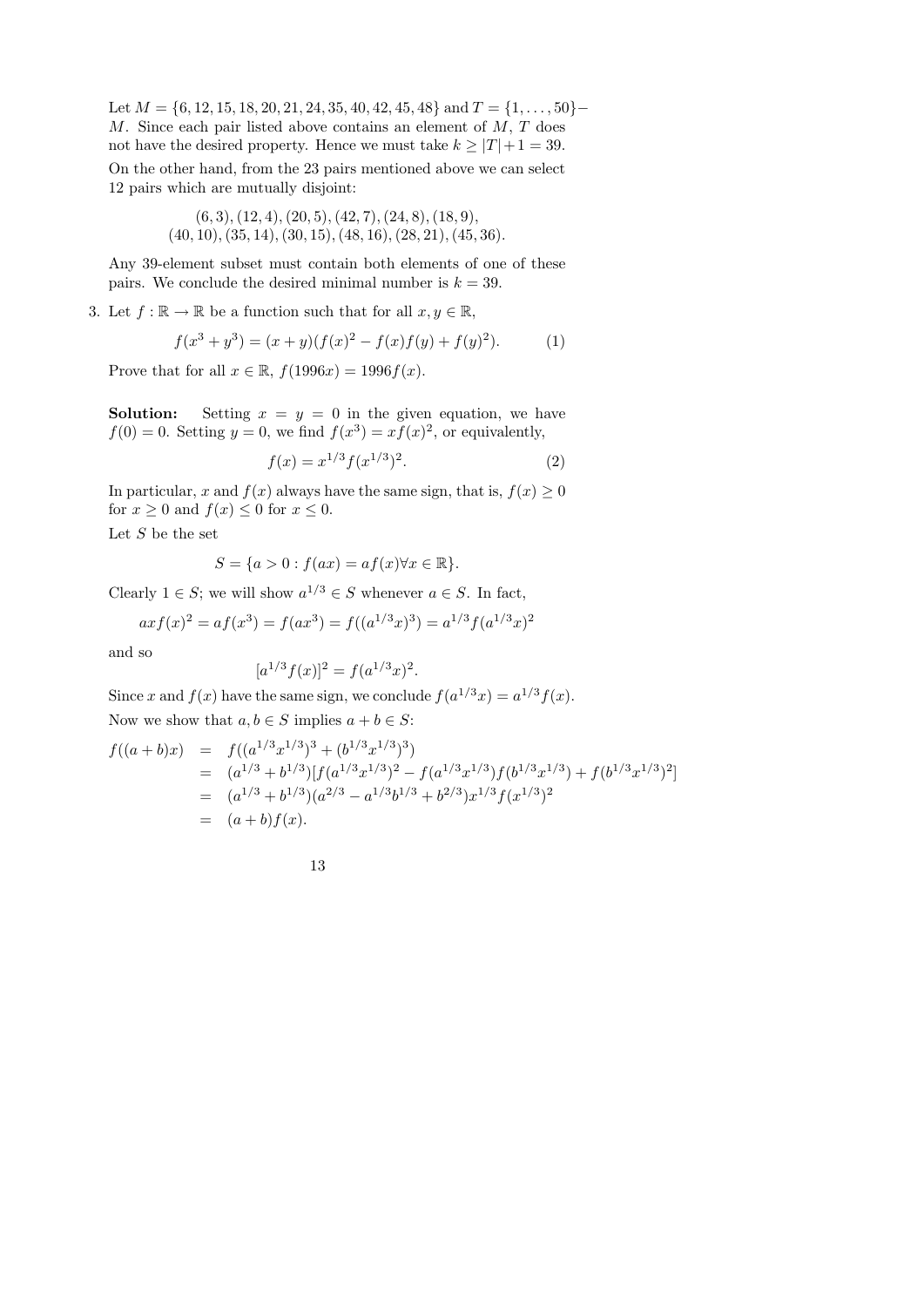By induction, we have  $n \in S$  for each positive integer n, so in particular,  $f(1996x) = 1996f(x)$  for all  $x \in \mathbb{R}$ .

4. Eight singers participate in an art festival where m songs are performed. Each song is performed by 4 singers, and each pair of singers performs together in the same number of songs. Find the smallest m for which this is possible.

**Solution:** Let  $r$  be the number of songs each pair of singers performs together, so that

$$
m\binom{4}{2} = r\binom{8}{2}
$$

and so  $m = 14r/3$ ; in particular,  $m \ge 14$ . However,  $m = 14$  is indeed possible, using the arrangement

$$
\begin{array}{cccccc}\n\{1,2,3,4\} & \{5,6,7,8\} & \{1,2,5,6\} & \{3,4,7,8\} \\
\{3,4,5,6\} & \{1,3,5,7\} & \{2,4,6,8\} & \{1,3,6,8\} \\
\{2,4,5,7\} & \{1,4,5,8\} & \{2,3,6,7\} & \{1,4,6,7\} \\
\{1,2,7,8\} & \{2,3,5,8\}.\n\end{array}
$$

5. Suppose  $n \in \mathbb{N}$ ,  $x_0 = 0$ ,  $x_i > 0$  for  $i = 1, 2, ..., n$ , and  $\sum_{i=1}^{n} x_i = 1$ . Prove that

$$
1 \leq \sum_{i=1}^{n} \frac{x_i}{\sqrt{1 + x_0 + \dots + x_{i-1}} \cdot \sqrt{x_i + \dots + x_n}} < \frac{\pi}{2}.
$$

Solution: The left inequality follows from the fact that

$$
\sqrt{1+x_0+x_1+\cdots+x_{i-1}}\sqrt{x_1+\cdots+x_n} \leq \frac{1}{2}(1+x_0+\cdots+x_n) = 1,
$$

so that the middle quantity is at least  $\sum x_i = 1$ . For the right inequality, let

$$
\theta_i = \arcsin(x_0 + \dots + x_i) \quad (i = 0, \dots, n)
$$

so that

$$
\sqrt{1 + x_0 + x_1 + \dots + x_{i-1}} \sqrt{x_i + \dots + x_n} = \cos \theta_{i-1}
$$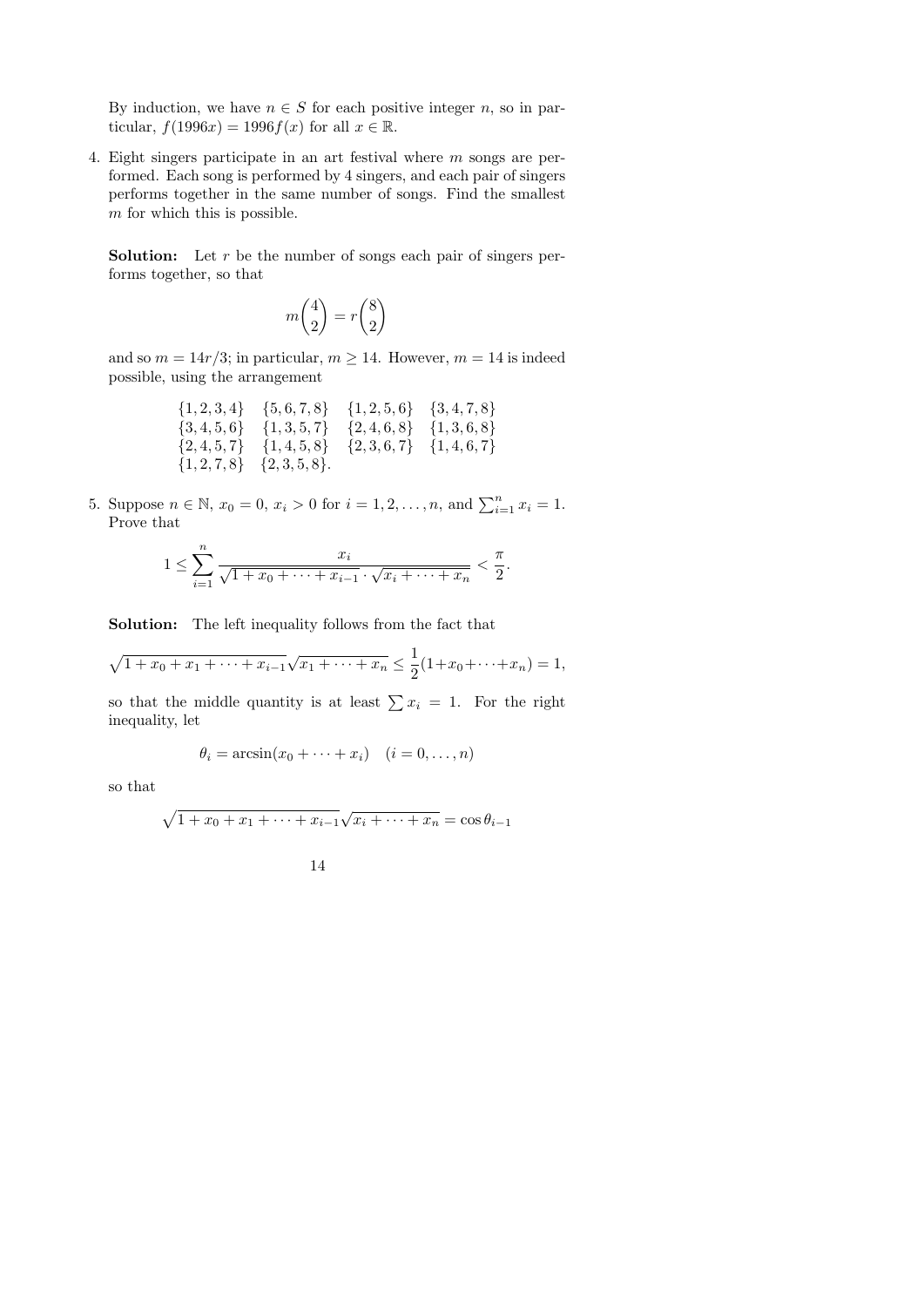and the desired inequality is

$$
\sum_{i=1}^{n} \frac{\sin \theta_i - \sin \theta_{i-1}}{\cos \theta_{i-1}} < \frac{\pi}{2}.
$$

Now note that

$$
\sin \theta_i - \sin \theta_{i-1} = 2 \cos \frac{\theta_i + \theta_{i-1}}{2} \sin \frac{\theta_i - \theta_{i-1}}{2} < \cos \theta_{i-1} (\theta_i - \theta_{i-1}),
$$

using the facts that  $\theta_{i-1} < \theta_i$  and that sin  $x < x$  for  $x > 0$ , so that

$$
\sum_{i=1}^{n} \frac{\sin \theta_i - \sin \theta_{i-1}}{\cos \theta_{i-1}} < \sum_{i=1}^{n} \theta_i - \theta_{i-1} = \theta_n - \theta_0 < \frac{\pi}{2},
$$

as claimed.

6. In triangle ABC,  $\angle C = 90^\circ$ ,  $\angle A = 30^\circ$  and  $BC = 1$ . Find the minimum of the length of the longest side of a triangle inscribed in ABC (that is, one such that each side of ABC contains a different vertex of the triangle).

Solution: We first find the minimum side length of an equilateral triangle inscribed in ABC. Let D be a point on BC and put  $x =$ BD. Then take points  $E, F$  on  $CA, AB$ , respectively, such that  $CE = \sqrt{3x/2}$  and  $BF = 1 - x/2$ . A calculation using the Law of Cosines shows that

$$
DF^{2} = DE^{2} = EF^{2} = \frac{7}{4}x^{2} - 2x + 1 = \frac{7}{4}\left(x - \frac{4}{7}\right)^{2} + \frac{3}{7}.
$$

Hence the triangle  $DEF$  is equilateral, and its minimum possible side length is  $\sqrt{3/7}$ .

We now argue that the minimum possible longest side must occur for some equilateral triangle. Starting with an arbitrary triangle, first suppose it is not isosceles. Then we can slide one of the endpoints of the longest side so as to decrease its length; we do so until there are two longest sides, say  $DE$  and  $EF$ . We now fix  $D$ , move  $E$  so as to decrease  $DE$  and move  $F$  at the same time so as to decrease  $EF$ ; we do so until all three sides become equal in length. (It is fine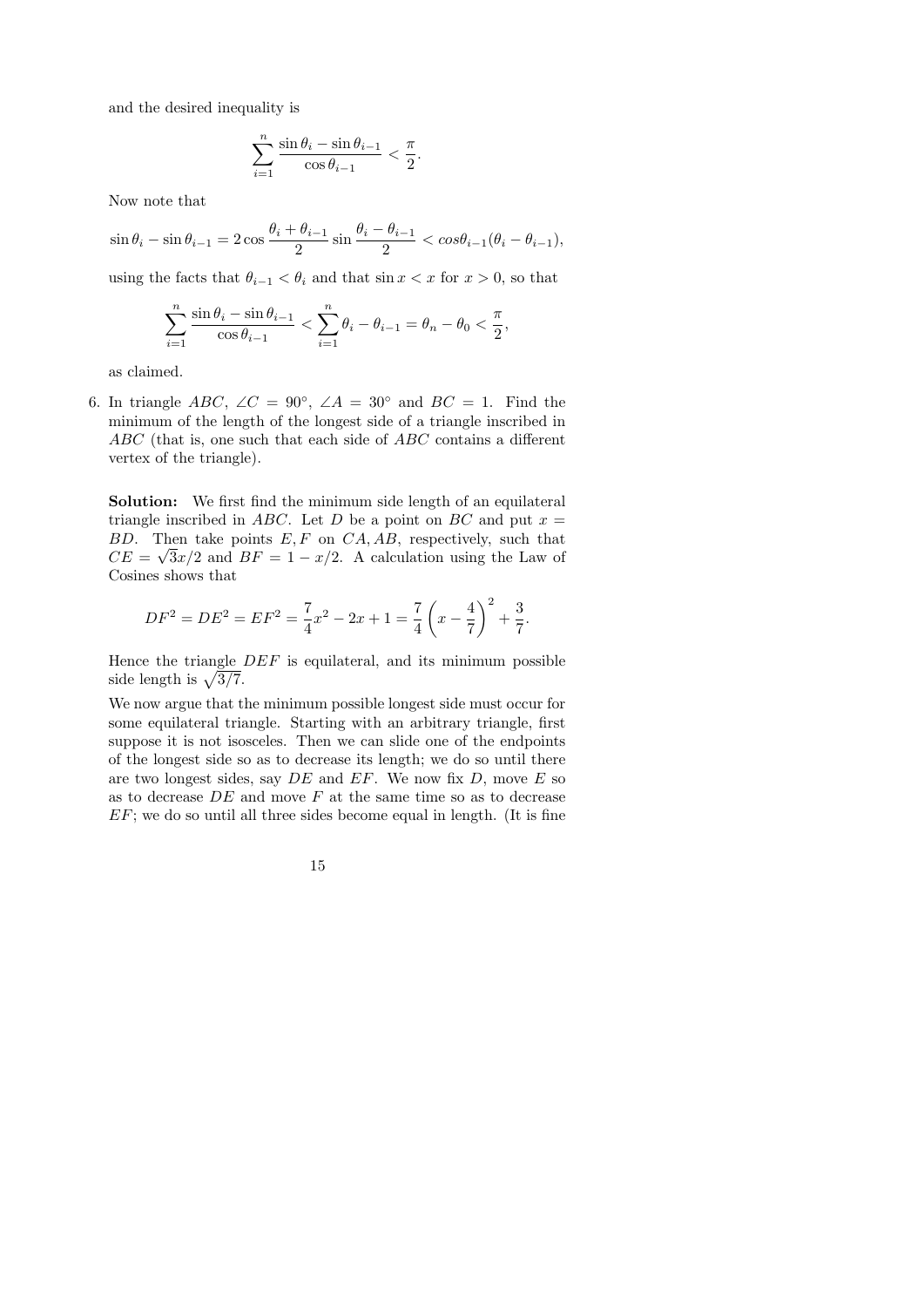if the vertices move onto the extensions of the sides, since the bound above applies in that case as well.)

Hence the mininum is indeed  $\sqrt{3/7}$ , as desired.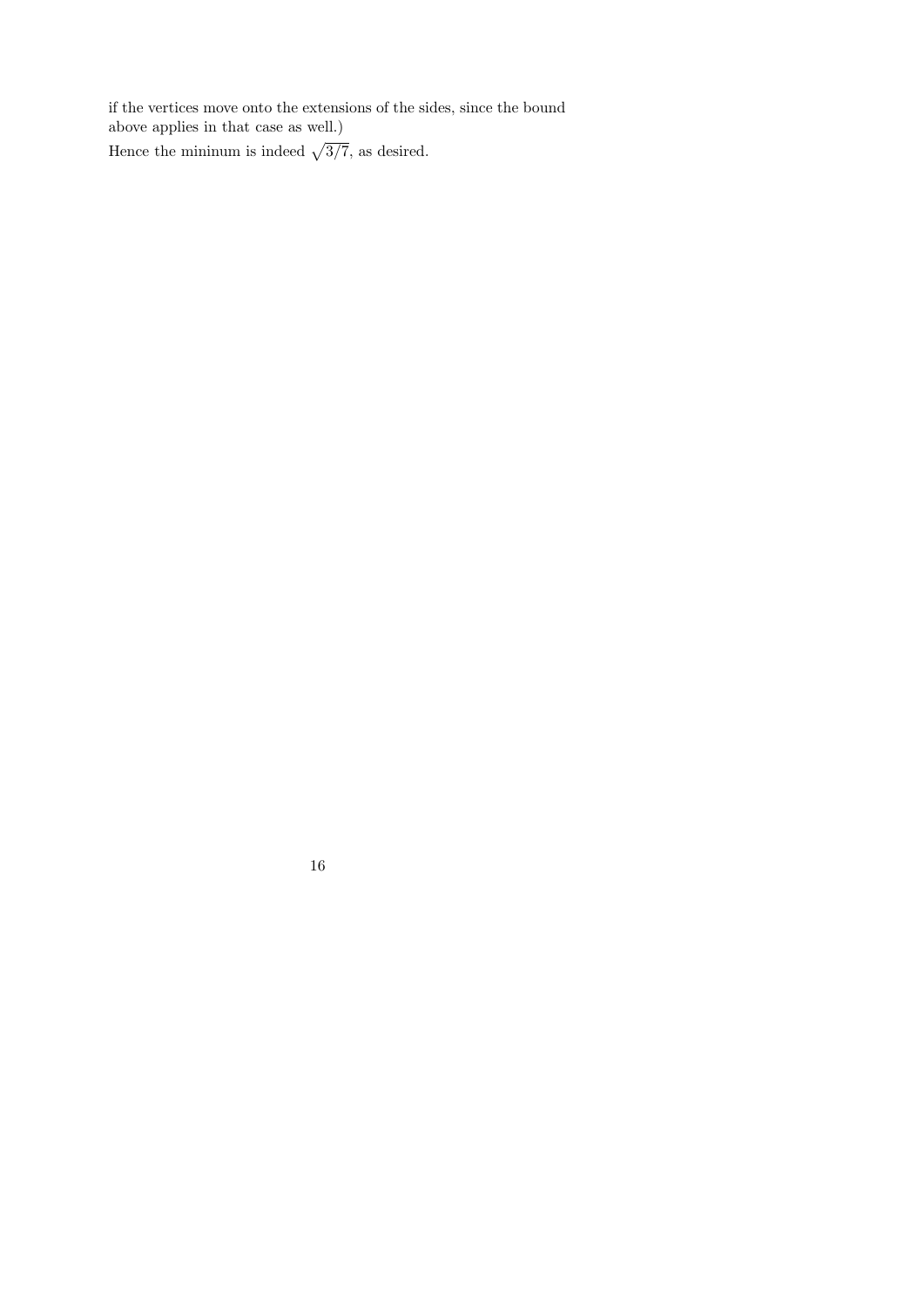## 1.4 Czech and Slovak Republics

1. Prove that if a sequence  $\{G(n)\}_{n=0}^{\infty}$  of integers satisfies

$$
G(0) = 0,
$$
  
\n
$$
G(n) = n - G(G(n)) \qquad (n = 1, 2, 3, ...),
$$

then

- (a)  $G(k) \geq G(k-1)$  for any positive integer k;
- (b) no integer k exists such that  $G(k-1) = G(k) = G(k+1)$ .

## Solution:

(a) We show by induction that  $G(n) - G(n-1) \in \{0,1\}$  for all n. If this holds up to  $n$ , then

$$
G(n + 1) - G(n) = 1 + G(G(n - 1)) - G(G(n)).
$$

If  $G(n-1) = G(n)$ , then  $G(n+1) - G(n) = 1$ ; otherwise,  $G(n-1)$  and  $G(n)$  are consecutive integers not greater than n, so  $G(G(n)) - G(G(n-1)) \in \{0,1\}$ , again completing the induction.

(b) Suppose that  $G(k - 1) = G(k) = G(k + 1) + A$  for some k, A. Then

$$
A = G(k + 1) = k + 1 - G(G(k)) = k + 1 - G(A)
$$

and similarly  $A = k - G(A)$  (replacing  $k + 1$  with k above), a contradiction.

**Note:** It can be shown that  $G(n) = \lfloor nw \rfloor$  for  $w = (\sqrt{5} - 1)/2$ .

2. Let  $ABC$  be an acute triangle with altitudes  $AP, BQ, CR$ . Show that for any point  $P$  in the interior of the triangle  $PQR$ , there exists a tetrahedron ABCD such that P is the point of the face ABC at the greatest distance (measured along the surface of the tetrahedron) from D.

$$
17\quad
$$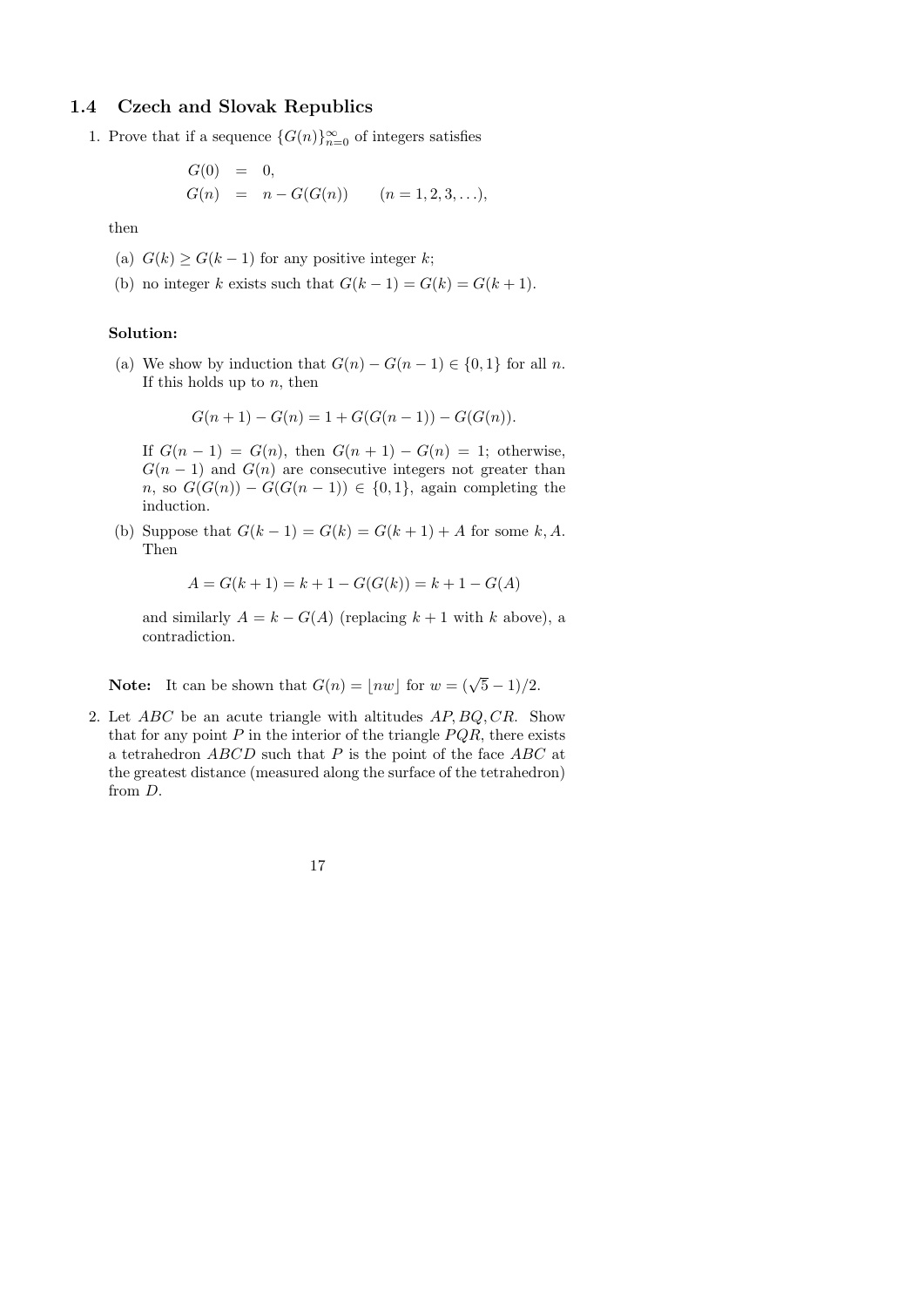**Solution:** We first note that if  $S$  is the circumcircle of an acute triangle KLM, then for any point  $X \neq S$  inside the triangle, we have

$$
\min\{XK, XL, XM\} < SK = SL = SM,
$$

since the discs centered at  $K, L, M$  whose bounding circles pass through  $S$  cover the entire triangle.

Fix a point V in the interior of the triangle  $PQR$ ; we first assume the desired tetrahedron exists and determine some of its properties. Rotate the faces ABD, BCD, CAD around their common edges with face ABC into the plane ABC, so that the images  $D_1, D_2, D_3$  of D lie outside of triangle  $ABC$ . We shall choose  $D$  so that triangle  $D_1D_2D_3$  is acute, contains triangle ABC and has circumcenter V; this suffices by the above observation.

In other words, we need a point  $D$  such that  $AV$  is the perpendicular bisector of  $D_1D_3$ , BV that of  $D_1D_2$ , and CV that of  $D_2D_3$ . We thus need  $\angle D_1D_2D_3 = \pi - \angle BVC$  and so on. Since V lies inside  $PQR$ , the angle BVC is acute, and so  $\angle D_1D_2D_3$  is fixed and acute. We may then construct an arbitrary triangle  $D_1 D_2 D_3$  similar to the unknown triangle  $D_1D_2D_3$ , let V' be its circumcenter, and construct points  $A', B', C'$  on the rays from V through the midpoints of  $D_3' D_1', D_1' D_2', D_2' D_3',$  respectively, so that triangles  $A'B'C'$  and  $ABC$ are similar. We can also ensure that the entire triangle  $A'B'C'$  lies inside  $D_1'D_2'D_3'$ . Then folding up the hexagon  $A'D_1'B'D_2'C'D_3'$  along the edges of triangle  $A'B'C'$  produces a tetrahedron similar to the required tetrahedron.

3. Given six three-element subsets of a finite set  $X$ , show that it is possible to color the elements of X in two colors such that none of the given subsets is all in one color.

**Solution:** Let  $A_1, \ldots, A_6$  be the subsets; we induct on the number  $n$  of elements of  $X$ , and there is no loss of generality in assuming  $n \geq 6$ . If  $n = 6$ , since  $\binom{6}{3} = 20 > 2 \cdot 6$ , we can find a three-element subset Y of X not equal to any of  $A_1, \ldots, A_6$  or their complements; coloring the elements of Y in one color and the other elements in the other color meets the desired condition.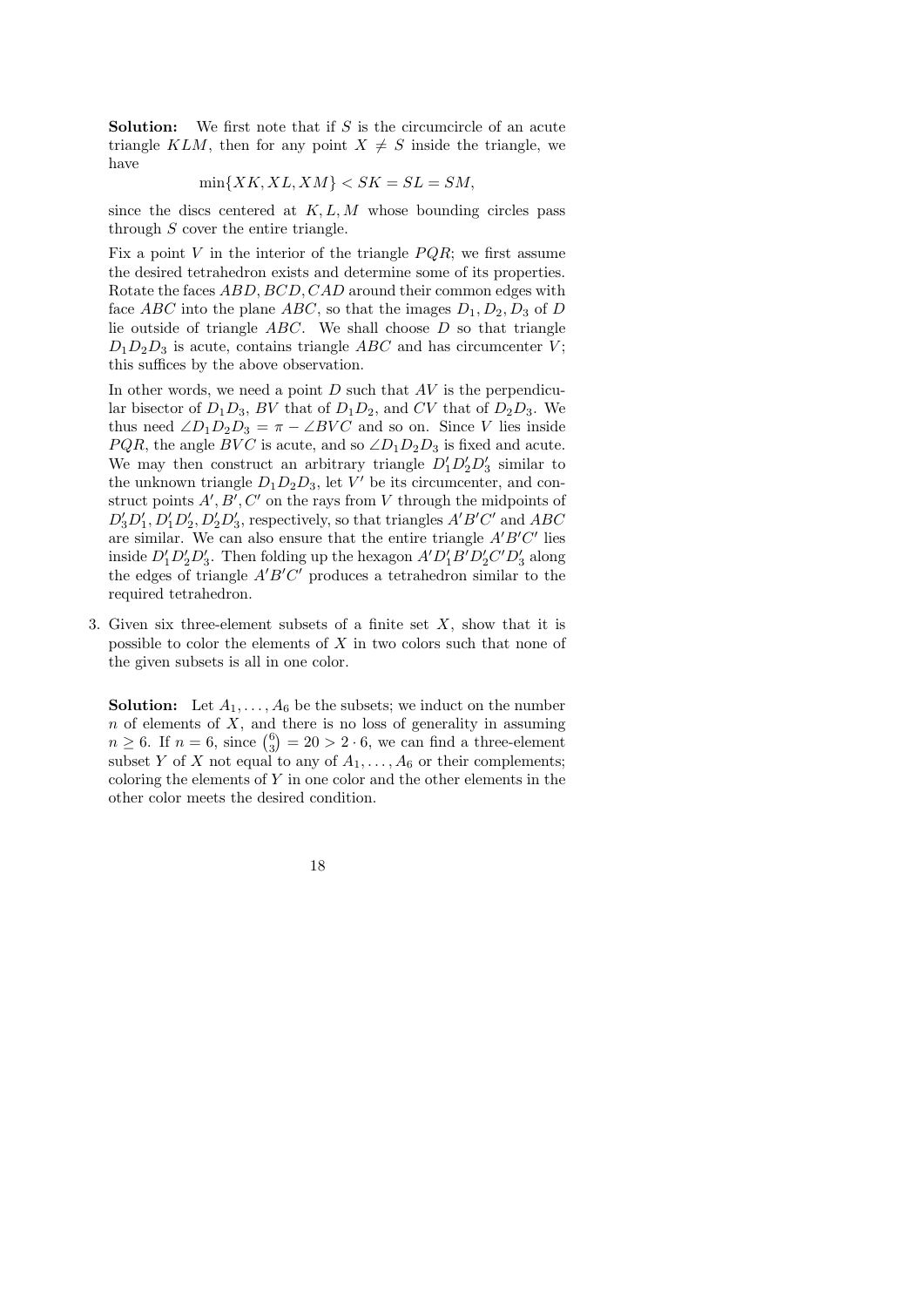Now suppose  $n > 6$ . There must be two elements u, v of X such that  $\{u, v\}$  is not a subset of any  $A_i$ , since there are at least  $\binom{7}{2} = 21$ pairs, and at most  $6 \times 3 = 18$  lie in an  $A_i$ . Replace all occurrences of  $u$  and  $v$  by a new element  $w$ , and color the resulting elements using the induction hypothesis. Now color the original set by giving  $u$  and v the same color given to w.

4. An acute angle XCY and points A and B on the rays CX and CY, respectively, are given such that  $|CX| < |CA| = |CB| < |CY|$ . Show how to construct a line meeting the ray  $CX$  and the segments  $AB, BC$  at the points  $K, L, M$ , respectively, such that

$$
KA \cdot YB = XA \cdot MB = LA \cdot LB \neq 0.
$$

**Solution:** Suppose  $K, L, M$  have already been constructed. The triangles ALK and BYL are similar because  $\angle LAK = \angle YBL$  and  $KA/LA = LB/YB$ . Hence ∠ $ALK = \angle BYL$ . Similarly, from the similar triangles ALX and BML we get  $\angle AXL = \angle MLB$ . We also have  $\angle MLB = \angle ALK$  since  $M, L, K$  are collinear; we conclude  $\angle LYB = \angle AXL$ . Now

$$
\angle XLY = \angle XLB + \angle BLY = \angle XAL + \angle AXL + \angle ABM - \angle LYB = 2\angle ABC.
$$

We now construct the desired line as follows: draw the arc of points L such that  $\angle XLY = 2\angle ABC$ , and let L be its intersection with AB. Then construct M on BC such that  $\angle BLM = \angle AXL$ , and let K be the intersection of LM with CA.

- 5. For which integers k does there exist a function  $f : \mathbb{N} \to \mathbb{Z}$  such that
	- (a)  $f(1995) = 1996$ , and
	- (b)  $f(xy) = f(x) + f(y) + kf(\text{gcd}(x, y))$  for all  $x, y \in \mathbb{N}$ ?

**Solution:** Such f exists for  $k = 0$  and  $k = -1$ . First take  $x = y$  in (b) to get  $f(x^2) = (k+2)f(x)$ . Applying this twice, we get

$$
f(x4) = (k+2)f(x2) = (k+2)2f(x).
$$

| ٦<br>٦            |
|-------------------|
|                   |
| I<br>I<br>×<br>۰, |
|                   |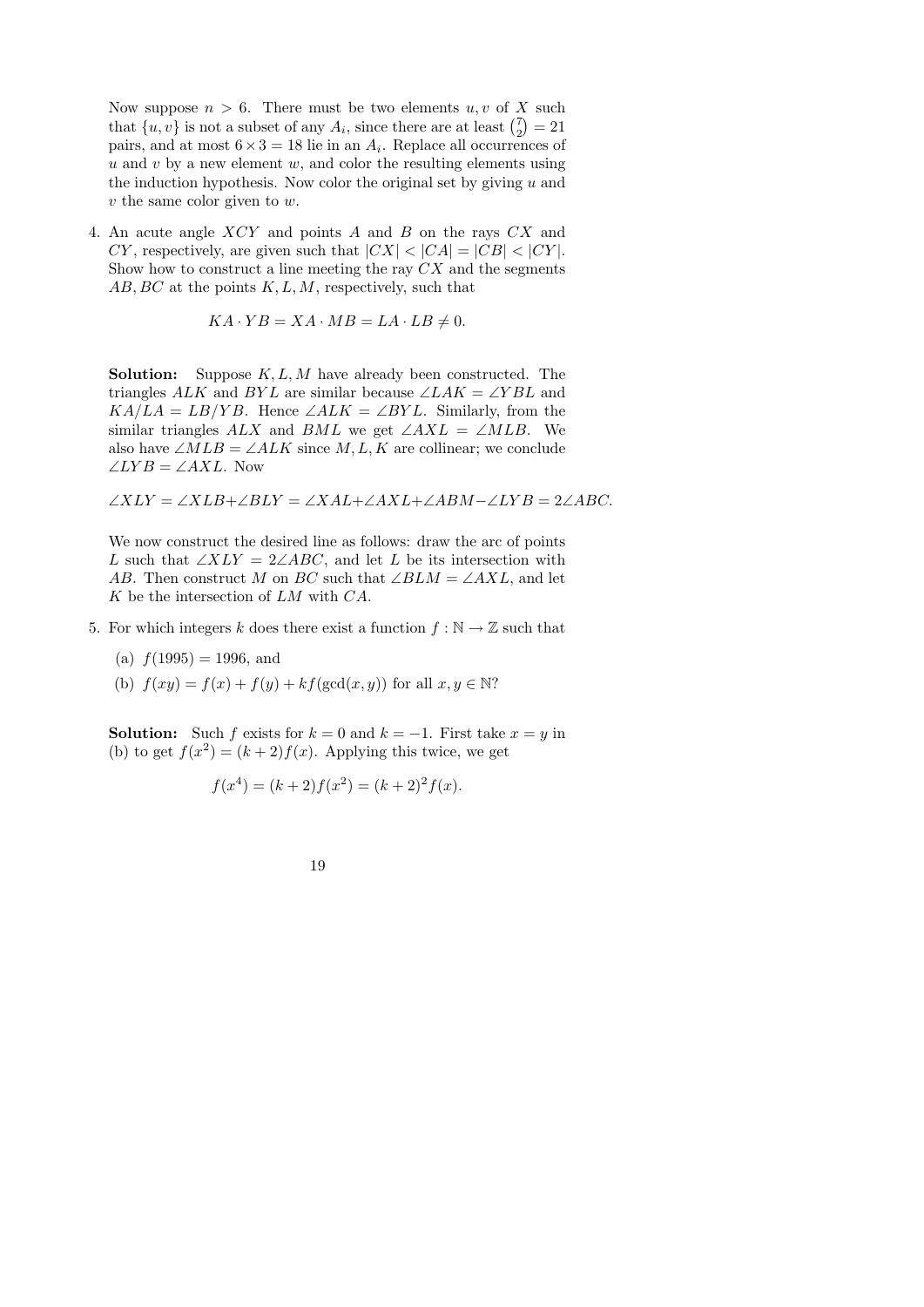On the other hand,

$$
f(x4) = f(x) + f(x3) + kf(x) = (k+1)f(x) + f(x3)
$$
  
= (k+1)f(x) + f(x) + f(x<sup>2</sup>) + kf(x) = (2k+2)f(x) + f(x<sup>2</sup>)  
= (3k+4)f(x).

Setting  $x = 1995$  so that  $f(x) \neq 0$ , we deduce  $(k + 2)^2 = 3k + 4$ , which has roots  $k = 0, -1$ . For  $k = 0$ , an example is given by

$$
f(p_1^{e_1} \cdots p_n^{e_n}) = e_1 g(p_1) + \cdots + e_n g(p_n),
$$

where  $g(5) = 1996$  and  $g(p) = 0$  for all primes  $p \neq 5$ . For  $k = 1$ , and example is given by

$$
f(p_1^{e_1} \cdots p_n^{e_n}) = g(p_1) + \cdots + g(p_n).
$$

6. A triangle  $ABC$  and points  $K, L, M$  on the sides  $AB, BC, CA$ , respectively, are given such that

$$
\frac{AK}{AB}=\frac{BL}{BC}=\frac{CM}{CA}=\frac{1}{3}.
$$

Show that if the circumcircles of the triangles AKM, BLK, CML are congruent, then so are the incircles of these triangles.

**Solution:** We will show that  $ABC$  is equilateral, so that  $AKM, BLK, CML$ are congruent and hence have the same inradius. Let  $R$  be the common circumradius; then

$$
KL = 2R\sin A, \quad LM = 2R\sin B, \quad MK = 2R\sin C,
$$

so the triangles KLM and ABC are similar. Now we compare areas:

$$
[AKM] = [BLK] = [CLM] = \frac{2}{9}[ABC],
$$

so  $[KLM] = \frac{1}{3}[ABC]$  and the coefficient of similarity between  $KLM$ and ABC must be  $\sqrt{1/3}$ . By the law of cosines applied to ABC and AKM,

$$
a^{2} = b^{2} + c^{2} - 2bc \cos A
$$
  

$$
\frac{1}{3}a^{2} = \left(\frac{2p}{3}\right)^{2} + \left(\frac{c}{3}\right)^{2} - 2\frac{2b}{3}\frac{c}{3}\cos A.
$$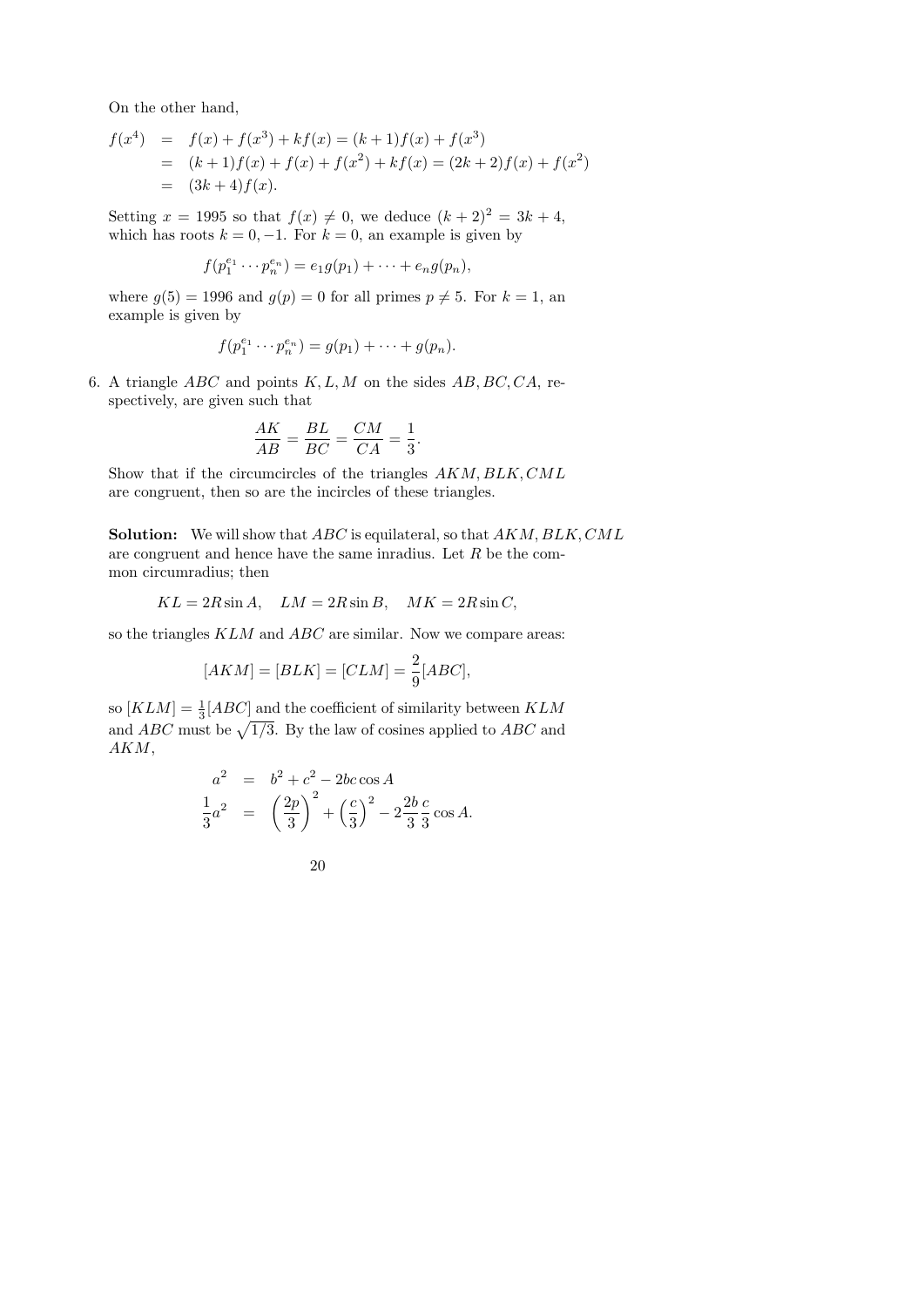From these we deduce  $a^2 = 2b^2 - c^2$ , and similarly  $b^2 = 2c^2 - a^2$ ,  $c^2 = 2a^2 - b^2$ . Combining these gives  $a^2 = b^2 = c^2$ , so *ABC* is equilateral, as desired.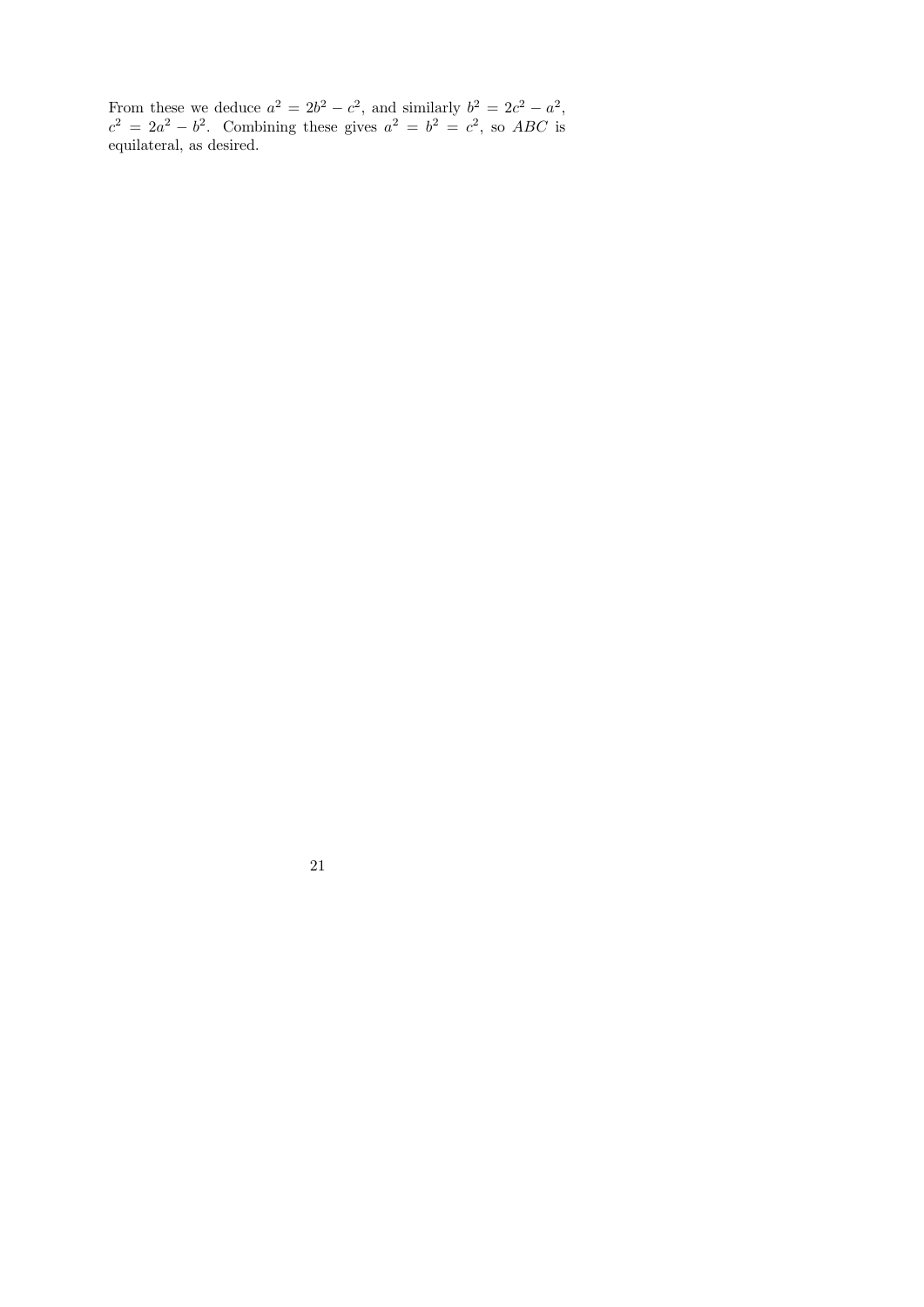## 1.5 France

1. Let ABC be a triangle and construct squares ABED, BCGF, ACHI externally on the sides of  $ABC$ . Show that the points  $D, E, F, G, H, I$ are concyclic if and only if ABC is equilateral or isosceles right.

**Solution:** Suppose  $D, E, F, G, H, I$  are concyclic; the perpendicular bisectors of  $DE, FG, HI$  coincide with those of  $AB, BC, CA$ , respectively, so the center of the circle must be the circumcenter  $O$ of  $ABC$ . By equating the distances  $OD$  and  $OF$ , we find

 $(\cos B + 2\sin B)^2 + \sin^2 B = (\cos C + 2\sin C)^2 = \sin^2 C.$ 

Expanding this and cancelling like terms, we determine

$$
\sin^2 B + \sin B \cos B = \sin^2 C + \sin C \cos C.
$$

Now note that

$$
2(\sin^2 \theta + \sin \theta \cos \theta) = 1 - \cos 2\theta + \sin \theta = 1 + \sqrt{2}\sin(2\theta - \pi/4).
$$

Thus we either have  $B = C$  or  $2B - \pi/4 + 2C - \pi/4 = \pi$ , or  $B + C =$  $3\pi/4$ . In particular, two of the angles must be equal, say A and B, and we either have  $A = B = C$ , so the triangle is equilaterla, or  $B + (\pi - 2B) = 3\pi/4$ , in which case  $A = B = \pi/4$  and the triangle is isosceles right.

2. Let  $a, b$  be positive integers with a odd. Define the sequence  $\{u_n\}$ as follows:  $u_0 = b$ , and for  $n \in \mathbb{N}$ ,

$$
u_{n+1} = \begin{cases} \frac{1}{2}u_n & \text{if } u_n \text{ is even} \\ u_n + a & \text{otherwise.} \end{cases}
$$

- (a) Show that  $u_n \leq a$  for some  $n \in \mathbb{N}$ .
- (b) Show that the sequence  $\{u_n\}$  is periodic from some point onwards.

#### Solution:

(a) Suppose  $u_n > a$ . If  $u_n$  is even,  $u_{n+1} = u_n/2 < u_n$ ; if  $u_n$  is odd,  $u_{n+2} = (u_n + a)/2 < u_n$ . Hence for each term greater than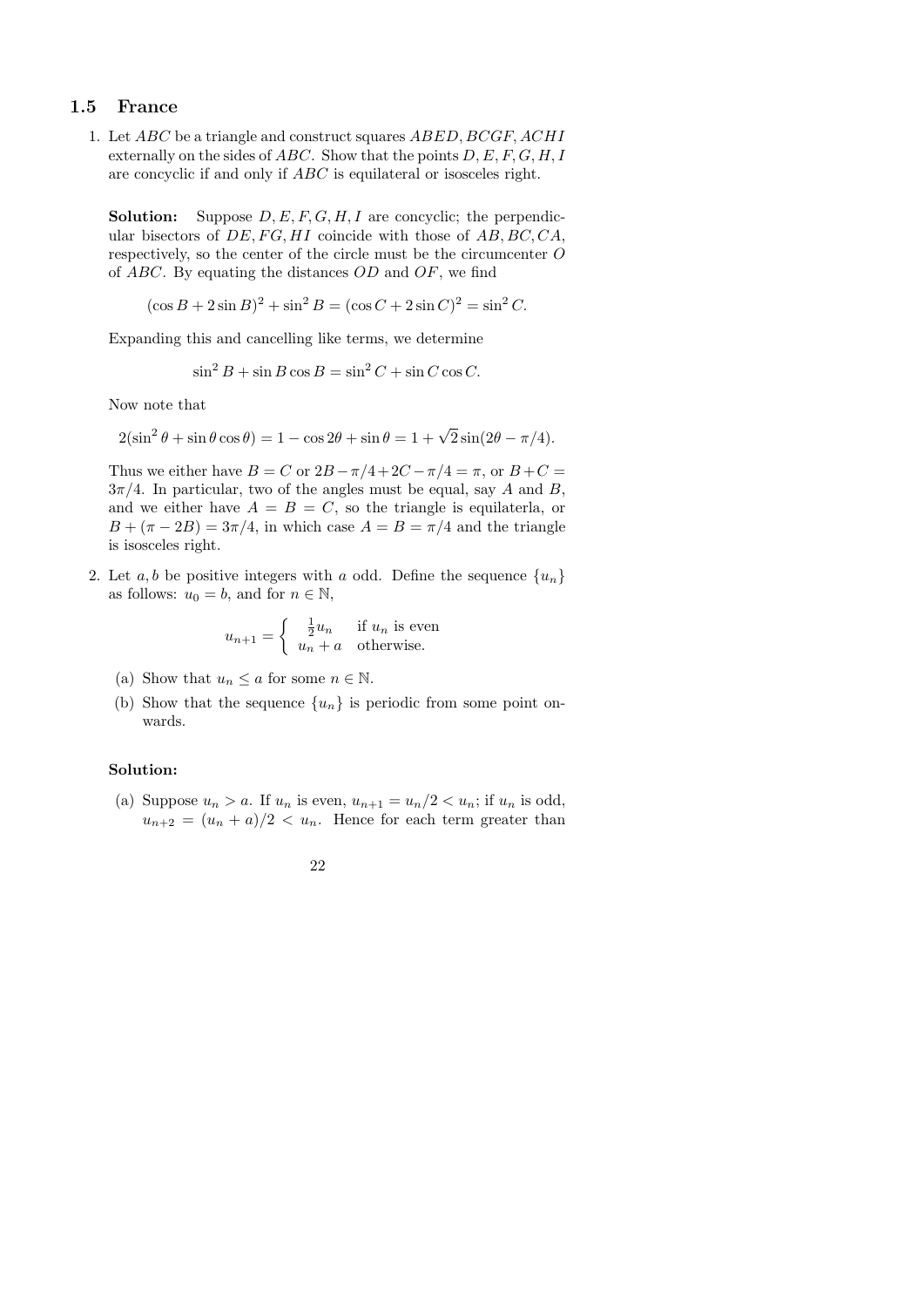a, there is a smaller subsequent term. These form a decreasing subsequence which must eventually terminate, which only occurs once  $u_n \leq a$ .

(b) If  $u_m \leq a$ , then for all  $n \geq m$ , either  $u_n \leq a$ , or  $u_n$  is even and  $u_n \leq 2a$ , by induction on n. In particular,  $u_n \leq 2a$  for all  $m \geq n$ , and so some value of  $u_n$  eventually repeats, leading to a periodic sequence.

choose

- 3. (a) Find the minimum value of  $x^x$  for x a positive real number.
	- (b) If x and y are positive real numbers, show that  $x^y + y^x > 1$ .

#### Solution:

- (a) Since  $x^x = e^{x \log x}$  and  $e^x$  is an increasing function of x, it suffices to determine the minimum of  $x \log x$ . This is easily done by setting its derivative  $1 + \log x$  to zero, yielding  $x = 1/e$ . The second derivative  $1/x$  is positive for  $x > 0$ , so the function is everywhere convex, and the unique extremum is indeed a global minimum. Hence  $x^x$  has minimum value  $e^{-1/e}$ .
- (b) If  $x \geq 1$ , then  $x^y \geq 1$  for  $y > 0$ , so we may assume  $0 < x, y < 1$ . Without loss of generality, assume  $x \leq y$ ; now note that the function  $f(x) = x^y + y^x$  has derivative  $f'(x) = x^y \log x + y^{x-1}$ . Since  $y^x \ge x^x \ge x^y$  for  $x \le y$  and  $1/x \ge -\log x$ , we see that  $f'(x) > 0$  for  $0 \le x \le y$  and so the minimum of f occurs with  $x = 0$ , in which case  $f(x) = 1$ ; since  $x > 0$ , we have strict inequality.
- 4. Let n be a positive integer. We say a positive integer  $k$  satisfies the condition  $C_n$  if there exist 2k distinct positive integers  $a_1, b_1, \ldots$ ,  $a_k, b_k$  such that the sums  $a_1 + b_1, \ldots, a_k + b_k$  are all distinct and less than n.
	- (a) Show that if k satisfies the condition  $C_n$ , then  $k \leq (2n-3)/5$ .
	- (b) Show that 5 satisfies the condition  $C_{14}$ .
	- (c) Suppose  $(2n-3)/5$  is an integer. Show that  $(2n-3)/5$  satisfies the condition  $C_n$ .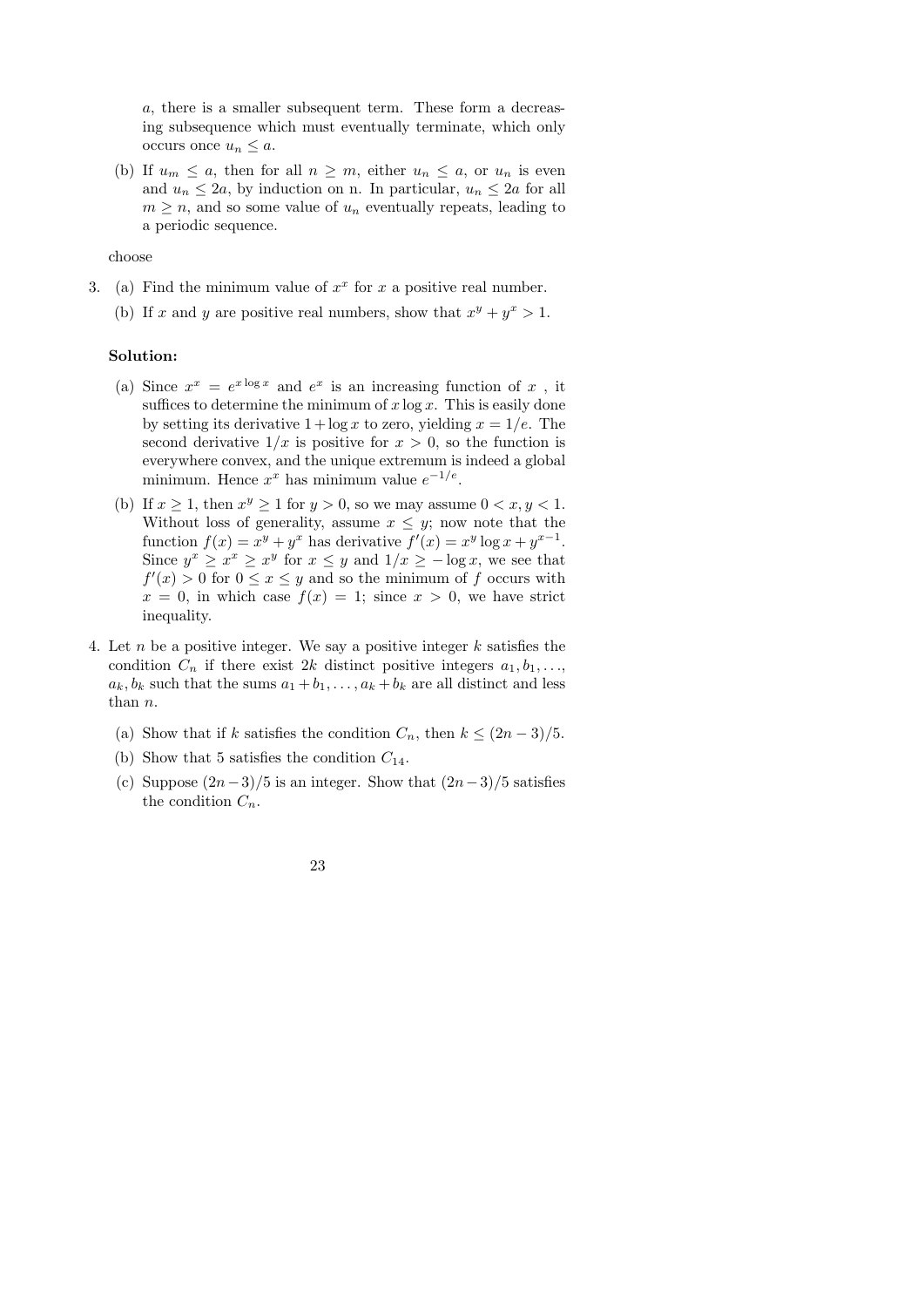(a) If k satisfies the condition  $C_n$ , then

 $1 + 2 + \cdots + 2k \leq (n - 1) + (n - 2) + \cdots + (n - k),$ 

or  $k(2k + 1) \leq k(2n - k - 1)/2$ , or  $4k + 2 \leq 2n - k - 1$ , or  $5k \leq 2n-3$ .

(b) We obtain the sums  $9, 10, 11, 12, 13$  as follows:

 $9 = 7 + 2$ ,  $10 = 6 + 4$ ,  $11 = 10 + 1$ ,  $12 = 9 + 3$ ,  $13 = 8 + 5$ .

(c) Imitating the above example, we pair  $2k$  with 1,  $2k - 1$  with 3, and so on, up to  $2k - (k-1)/2$  with k (where  $k = (2n-3)/5$ ), giving the sums  $2k + 1, ..., n - 1$ . Now we pair  $2k - (k + 1)/2$ with 2,  $2k - (k+3)/2$  with 4, and so on, up to  $k+1$  with  $k-1$ , giving the sums from  $(5k+1)/2$  to  $2k$ .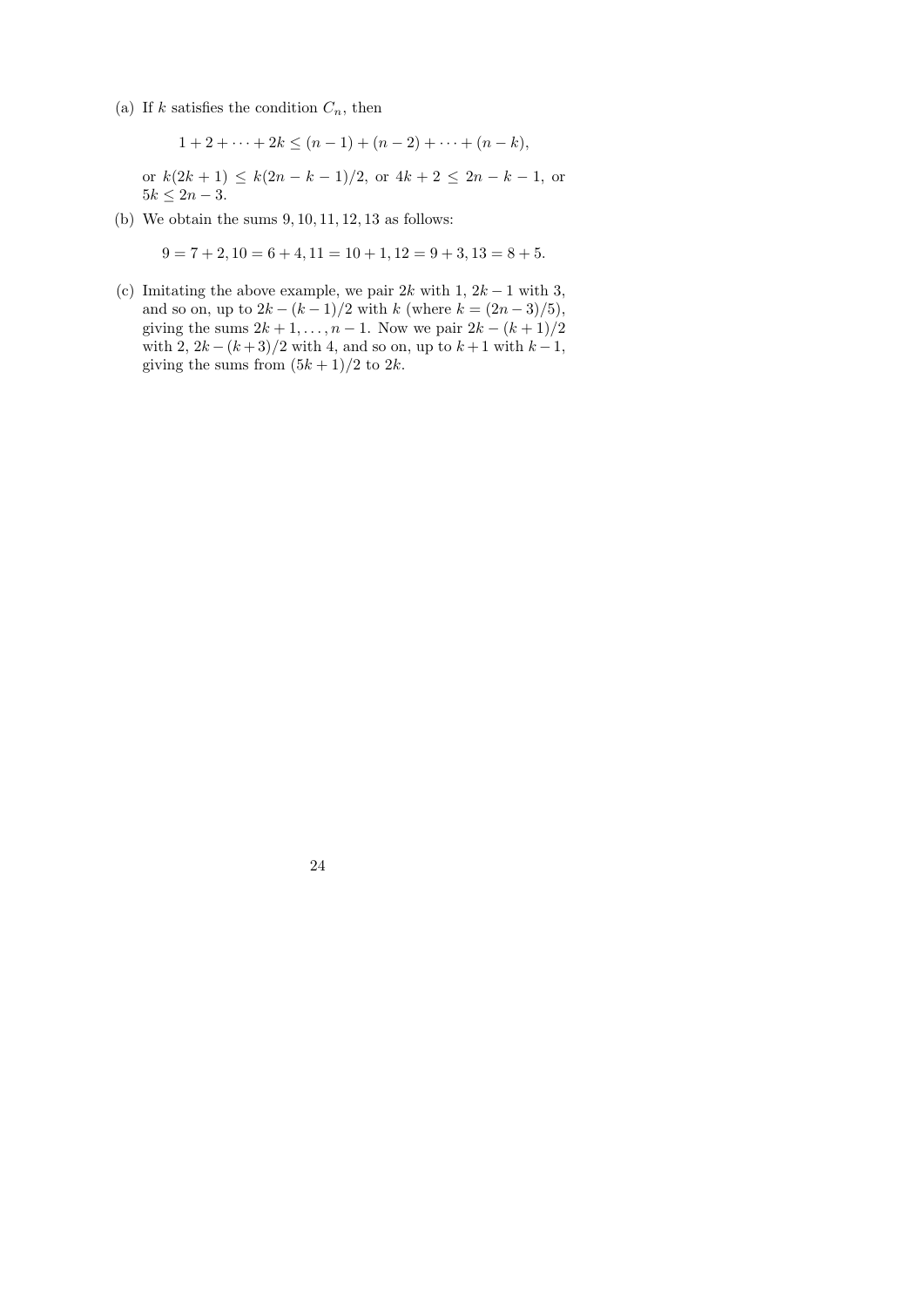## 1.6 Germany

- 1. Starting at (1, 1), a stone is moved in the coordinate plane according to the following rules:
	- (i) From any point  $(a, b)$ , the stone can move to  $(2a, b)$  or  $(a, 2b)$ .
	- (ii) From any point  $(a, b)$ , the stone can move to  $(a b, b)$  if  $a > b$ , or to  $(a, b - a)$  if  $a < b$ .

For which positive integers  $x, y$  can the stone be moved to  $(x, y)$ ?

**Solution:** It is necessary and sufficient that  $gcd(x, y) = 2^s$  for some nonnegative integer s. We show necessity by noting that  $gcd(p, q) =$  $gcd(p, q - p)$ , so an odd common divisor can never be introduced, and noting that initially  $gcd(1, 1) = 1$ .

As for sufficiency, suppose  $gcd(x, y) = 2<sup>s</sup>$ . Of those pairs  $(p, q)$  from which  $(x, y)$  can be reached, choose one to minimize  $p+q$ . Neither p nor q can be even, else one of  $(p/2, q)$  or  $(p, q/2)$  is an admissible pair. If  $p > q$ , then  $(p, q)$  is reachable from  $((p + q)/2, q)$ , a contradiction; similarly  $p < q$  is impossible. Hence  $p = q$ , but  $gcd(p, q)$  is a power of 2 and neither p nor q is even. We conclude  $p = q = 1$ , and so  $(x, y)$  is indeed reachable.

2. Suppose S is a union of finitely many disjoint subintervals of  $[0, 1]$ such that no two points in  $S$  have distance  $1/10$ . Show that the total length of the intervals comprising  $S$  is at most  $1/2$ .

Solution: Cut the given segment into 5 segments of length  $1/5$ . Let  $AB$  be one of these segments and  $M$  its midpoint. Translate each point of  $AM$  by the vector  $MB$ . No colored point can have a colored image, so all of the colored intervals of AB can be placed in MB without overlap, and their total length therefore does not exceed 1/10. Applying this reasoning to each of the 5 segments gives the desired result.

3. Each diagonal of a convex pentagon is parallel to one side of the pentagon. Prove that the ratio of the length of a diagonal to that of its corresponding side is the same for all five diagonals, and compute this ratio.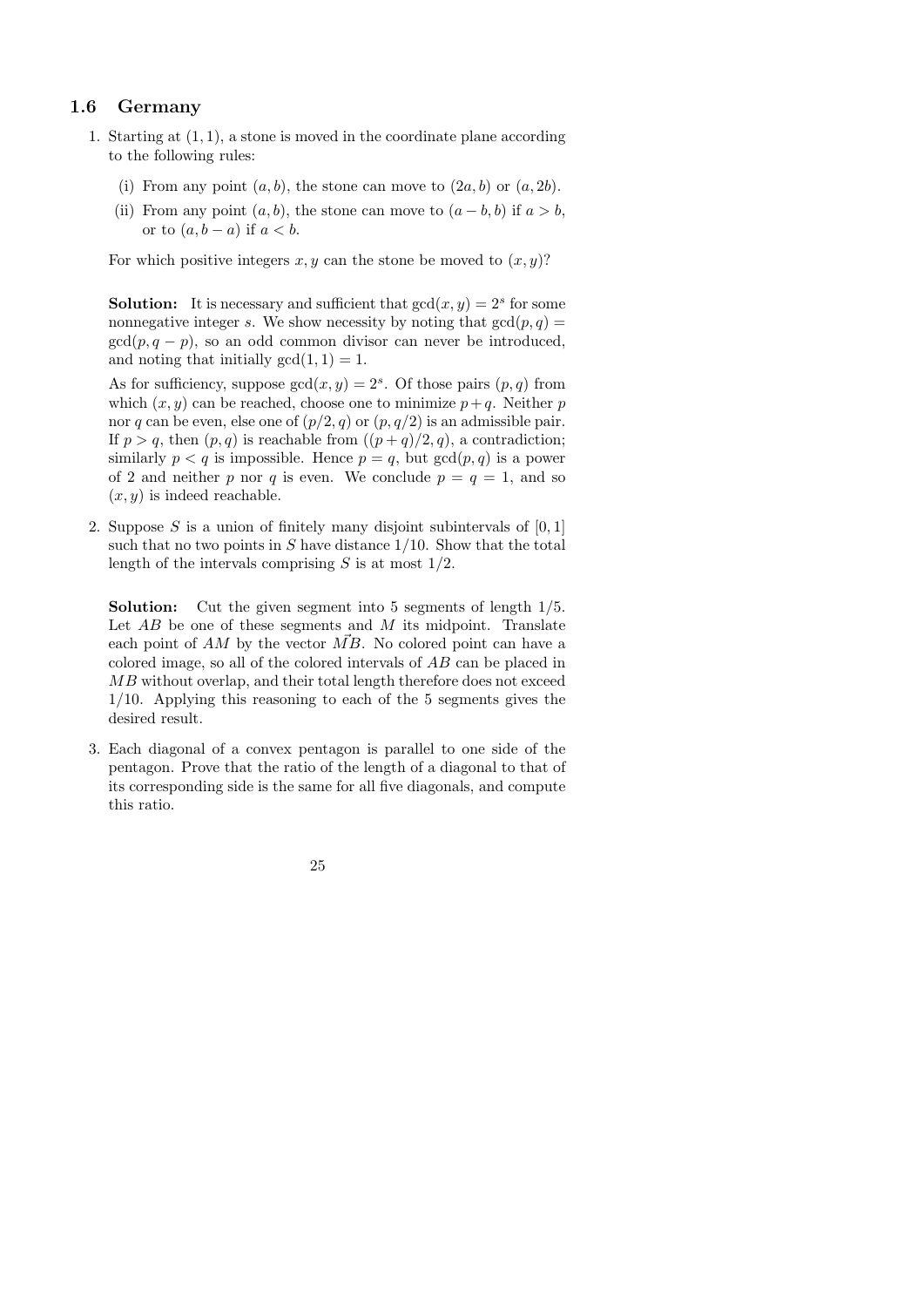**Solution:** Let  $CE$  and  $BD$  intersect in  $S$ , and choose  $T$  on  $AB$ with  $CT \parallel BD$ . Clearly S lies inside the pentagon and T lies outside. Put  $d = AB$ ,  $c = AE$ , and  $s = SC/AB$ ; then the similar triangles  $SCD$  and  $ABE$  give  $SC = sd$  and  $SD = sc$ . The parallelograms ABSE, ATCE, BTCS give  $SE = d$ ,  $TC = c$ ,  $BT = sd$ . From the similar triangles ESD and ATC we get  $SD/TC = SE/TA$ , and so  $\frac{sc}{c} = \frac{d}{d + sd}$ . We conclude s is the positive root of  $s(1 + s) = 1$ ,  $\frac{sc}{c} = \frac{d}{d+sd}$ . We co<br>which is  $s = (\sqrt{5}-1)/2$ .

Finally, we determine  $EC = d(1+s)$  and the ratio  $EC/AB = 1+s$ Finally, we determine  $EC = d(1+s)$  and the ratio  $EC/AB = 1+s$ <br> $(1+\sqrt{5})/2$ , and the value is clearly the same for the other pairs.

4. Prove that every integer  $k > 1$  has a multiple less than  $k^4$  whose decimal expansion has at most four distinct digits.

**Solution:** Let *n* be the integer such that  $2^{n-1} \leq k < 2^n$ . For  $n \leq 6$  the result is immediate, so assume  $n > 6$ .

Let S be the set of nonnegative integers less than  $10^n$  whose decimal digits are all 0s or 1s. Since  $|S| = 2<sup>n</sup> > k$ , we can find two elements  $a < b$  of S which are congruent modulo k, and  $b - a$  only has the digits 8, 9, 0, 1 in its decimal representation. On the other hand,

$$
b - a \le b \le 1 + 10 + \dots + 10^{n-1} < 10^n < 16^{n-1} \le k^4
$$

hence  $b - a$  is the desired multiple.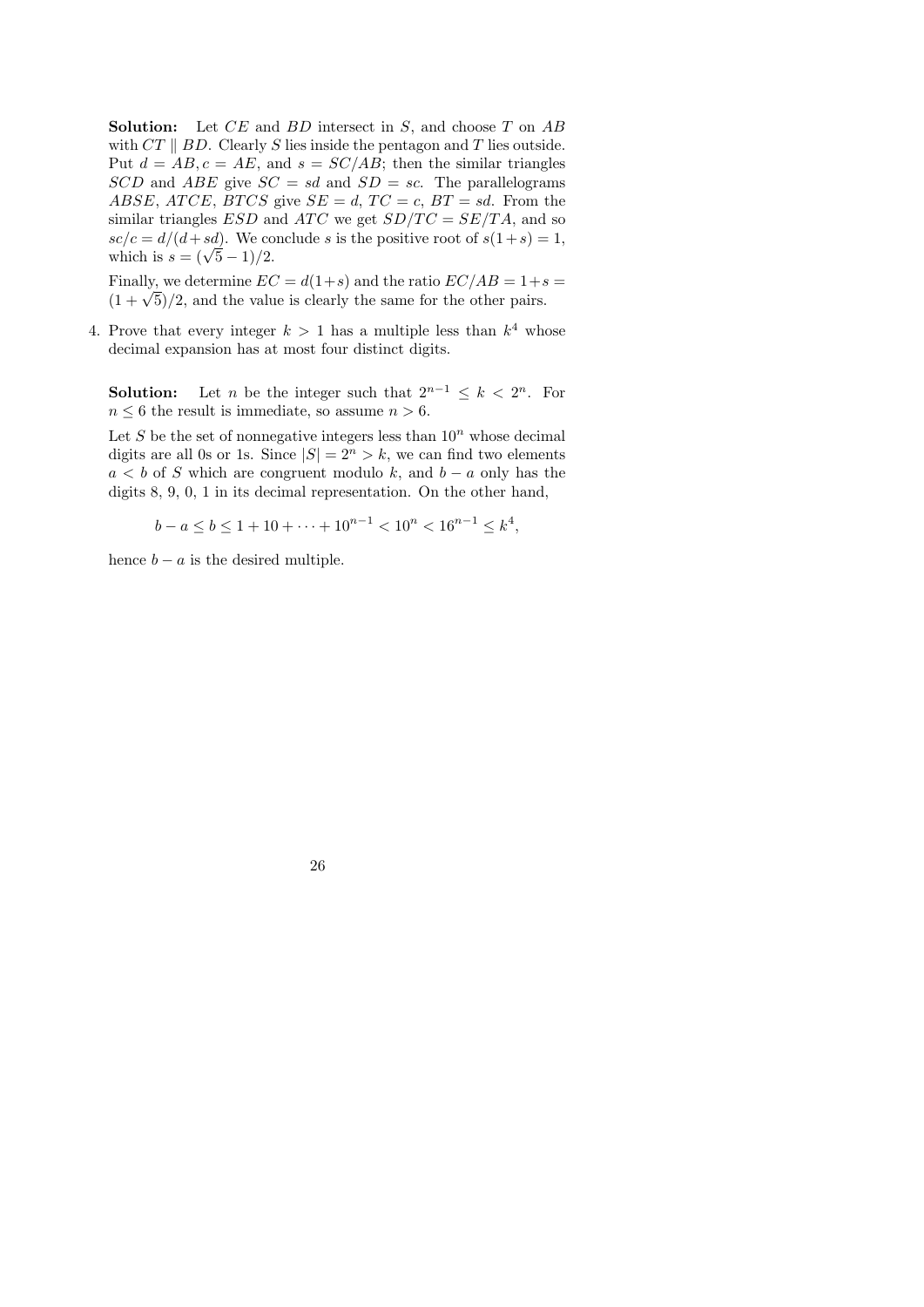## 1.7 Greece

- 1. In a triangle ABC the points  $D, E, Z, H, \Theta$  are the midpoints of the segments  $BC, AD, BD, ED, EZ$ , respectively. If I is the point of intersection of  $BE$  and  $AC$ , and  $K$  is the point of intersection of  $H\Theta$  and  $AC$ , prove that
	- (a)  $AK = 3CK$ ;
	- (b)  $HK = 3H\Theta;$
	- (c)  $BE = 3EI$ ;
	- (d) the area of  $ABC$  is 32 times that of  $E\Theta H$ .

**Solution:** Introduce oblique coordinates with  $B = (0,0), C =$  $(24, 0), A = (0, 24).$  We then compute  $D = (12, 0), E = (6, 12),$  $Z = (6, 0), H = (9, 6), \Theta = (6, 6), I = (8, 16), K = (18, 6),$  from which the relations  $AK = 3CK$ ,  $HK = 3H\Theta$ ,  $BE = 3EI$  are evident. As for  $E\Theta H$ , it has base  $\Theta H$  whose length is half that of ZD, and ZD is  $1/4$  as long as BC, so  $\Theta H = 1/8BC$ . The altitude from E to  $\Theta H$  is 1/4 the altitude from A to BC, so we conclude the area of EΘH is 1/32 times that of ABC.

- 2. Let  $ABC$  be an acute triangle,  $AD, BE, CZ$  its altitudes and H its orthocenter. Let AI, AΘ be the internal and external bisectors of angle A. Let  $M, N$  be the midpoints of  $BC, AH$ , respectively. Prove that
	- (a)  $MN$  is perpendicular to  $EZ;$
	- (b) if MN cuts the segments AI,  $A\Theta$  at the points K, L, then  $KL =$ AH.

#### Solution:

- (a) The circle with diameter  $AH$  passes through  $Z$  and  $E$ , and so  $ZN = ZE$ . On the other hand, MN is a diameter of the nine-point circle of  $ABC$ , and  $Z$  and  $E$  lie on that circle, so  $ZN = ZE$  implies that  $ZE \perp MN$ .
- (b) As determined in (a),  $MN$  is the perpendicular bisector of segment ZE. The angle bisector AI of  $\angle EAZ$  passes through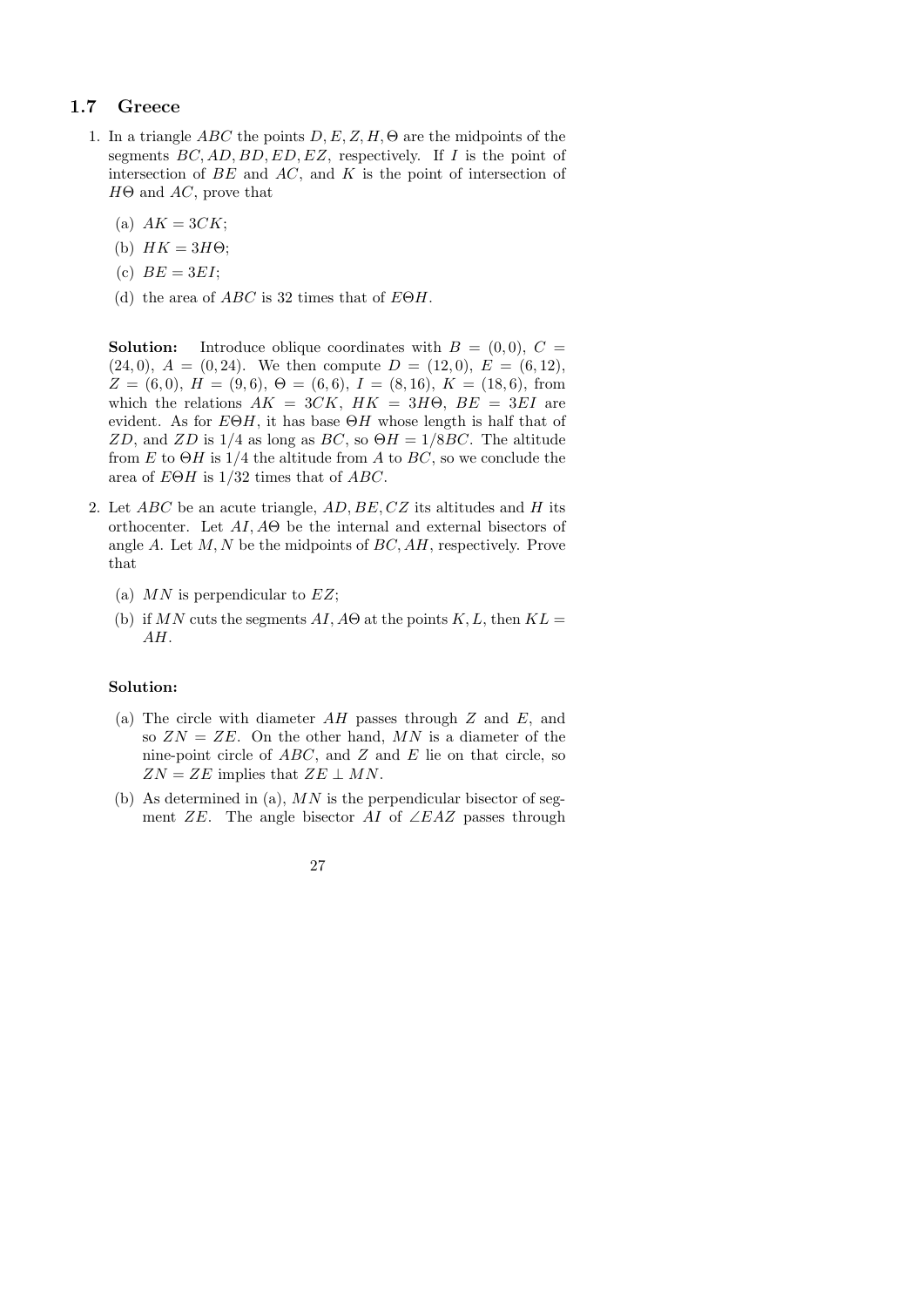the midpoint of the minor arc  $EZ$ , which clearly lies on  $MN$ ; therefore this midpoint is  $K$ . By similar reasoning,  $L$  is the midpoint of the major arc  $EZ$ . Thus  $KL$  is also a diameter of circle  $EAZ$ , so  $KL = MN$ .

3. Given 81 natural numbers whose prime divisors belong to the set  $\{2, 3, 5\}$ , prove there exist 4 numbers whose product is the fourth power of an integer.

Solution: It suffices to take 25 such numbers. To each number, associate the triple  $(x_2, x_3, x_5)$  recording the parity of the exponents of 2, 3, and 5 in its prime factorization. Two numbers have the same triple if and only if their product is a perfect square. As long as there are 9 numbers left, we can select two whose product is a square; in so doing, we obtain 9 such pairs. Repeating the process with the square roots of the products of the pairs, we obtain four numbers whose product is a fourth power. (See IMO 1985/4.)

4. Determine the number of functions  $f: \{1, 2, \ldots, n\} \rightarrow \{1995, 1996\}$ which satsify the condition that  $f(1) + f(2) + \cdots + f(1996)$  is odd.

**Solution:** We can send  $1, 2, \ldots, n-1$  anywhere, and the value of  $f(n)$  will then be uniquely determined. Hence there are  $2^{n-1}$  such functions.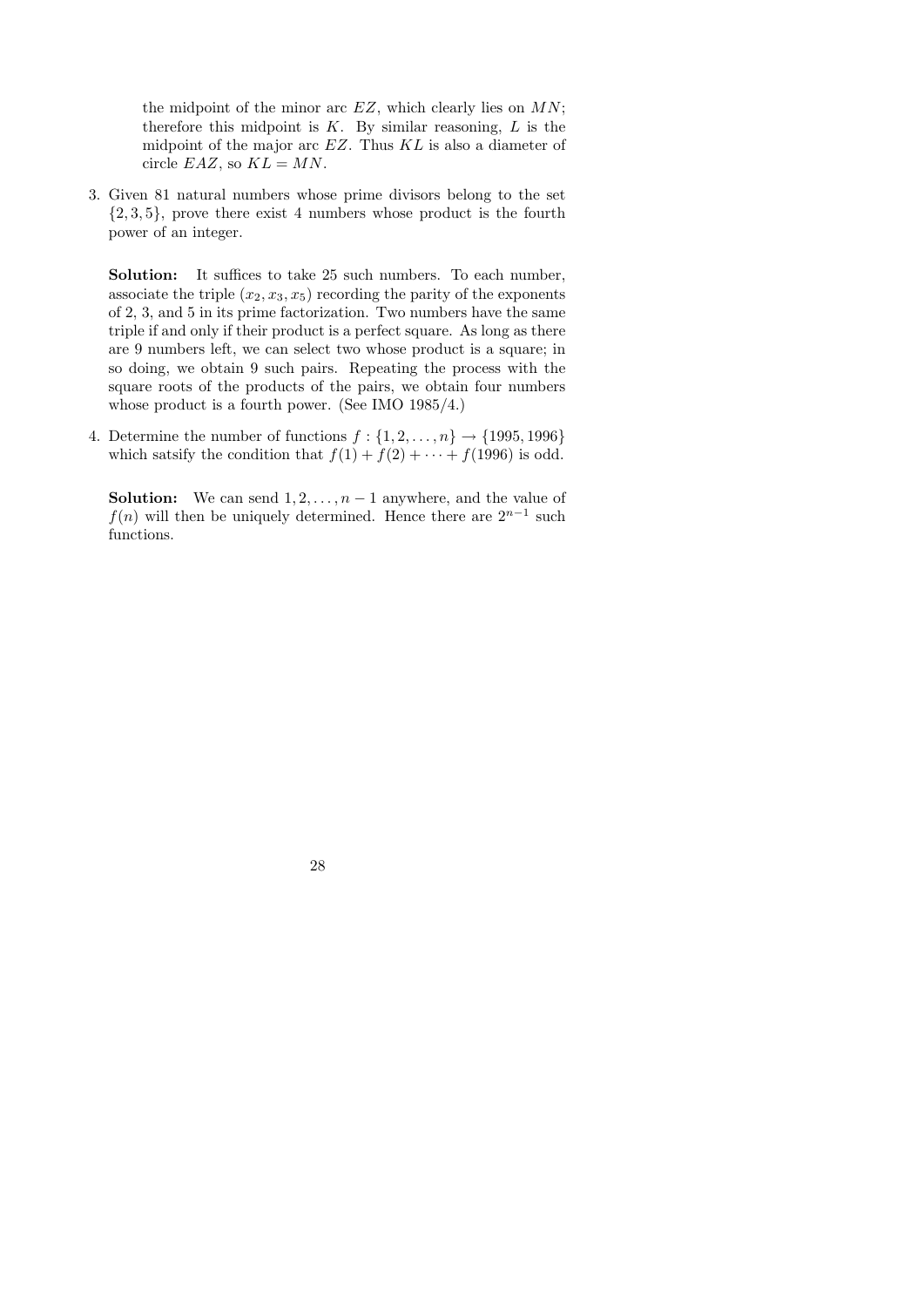## 1.8 Iran

1. Prove the following inequality for positive real numbers  $x, y, z$ :

$$
(xy+yz+zx)\left(\frac{1}{(x+y)^2}+\frac{1}{(y+z)^2}+\frac{1}{(z+x)^2}\right)\geq \frac{9}{4}.
$$

Solution: After clearing denominators, the given inequality becomes

$$
\sum_{\text{sym}} 4x^5y - x^4y^2 - 3x^3y^3 + x^4yz - 2x^3y^2z + x^2y^2z^2 \ge 0,
$$

where the symmetric sum runs over all six permutations of  $x, y, z$ . (In particular, this means the coefficient of  $x^3y^3$  in the final expression is -6, and that of  $x^2y^2z^2$  is 6.)

Recall Schur's inequality:

$$
x(x - y)(x - z) + y(y - z)(y - x) + z(z - x)(z - y) \ge 0.
$$

Multiplying by  $2xyz$  and collecting symmetric terms, we get

$$
\sum_{\text{sym}} x^4 yz - 2x^3 y^2 z + x^2 y^2 z^2 \ge 0.
$$

On the other hand,

$$
\sum_{\text{sym}} (x^5y - x^4y^2) + 3(x^5y - x^3y^3) \ge 0
$$

by two applications of AM-GM; combining the last two displayed inequalities gives the desired result.

2. Prove that for every pair  $m, k$  of natural numbers,  $m$  has a unique representation in the form

$$
m = \binom{a_k}{k} + \binom{a_{k-1}}{k-1} + \dots + \binom{a_t}{t},
$$

where

$$
a_k > a_{k-1} > \cdots > a_t \ge t \ge 1.
$$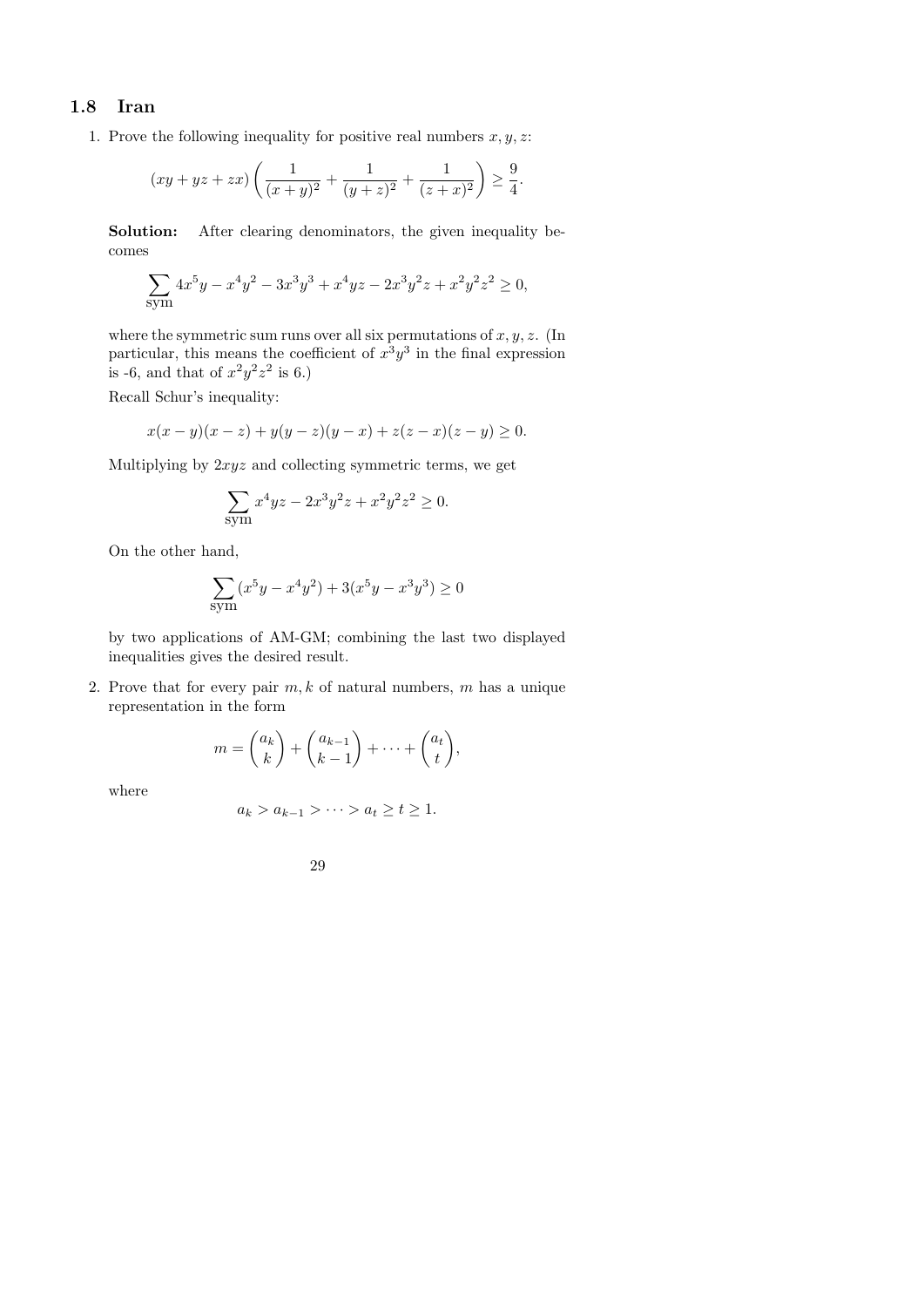**Solution:** We first show uniqueness. Suppose  $m$  is represented by two sequences  $a_k, \ldots, a_t$  and  $b_k, \ldots, b_t$ . Find the first position in which they differ; without loss of generality, assume this position is k and that  $a_k > b_k$ . Then

$$
m \leq {b_k \choose k} + {b_k - 1 \choose k - 1} + \dots + {b_k - k + 1 \choose 1} < {b_k + 1 \choose k} \leq m,
$$

a contradiction.

To show existence, apply the greedy algorithm: find the largest  $a_k$ such that  $\binom{a_k}{k} \leq m$ , and apply the same algorithm with m and k replaced by  $m - \binom{a_k}{k}$  and  $k - 1$ . We need only make sure that the sequence obtained is indeed decreasing, but this follows because by assumption,  $m < \binom{a_k+1}{m}$ , and so  $m - \binom{a_k}{k} < \binom{a_k}{k-1}$ .

- 3. In triangle ABC, we have  $\angle A = 60^\circ$ . Let  $O, H, I, I'$  be the circumcenter, orthocenter, incenter, and excenter opposite A, respectively, of  $ABC$ . Let B' and C' be points on the segments AC and AB such that  $AB = AB'$  and  $AC = AC'$ . Prove that:
	- (a) The eight points  $B, C, H, O, I, I', B', C'$  are concyclic.
	- (b) If  $OH$  intersects  $AB$  and  $AC$  at  $E$  and  $F$ , respectively, the perimeter of triangle  $AEF$  equals  $AB + AC$ .
	- (c)  $OH = |AB AC|$ .

#### Solution:

- (a) The circle through  $B, C, H$  consists of all points P such that  $\angle BPC = \angle BHC = 180^{\circ} - \angle CAB = 120^{\circ}$  (as directed angles mod 180 $^{\circ}$ ). Thus O lies on this circle, as does I because  $\angle BIC = 90^{\circ} + \frac{1}{2}\angle A = 30^{\circ}$ . Note that the circle with diameter  $II'$  passes through B and C (since internal and external angle bisectors are perpendicular). Hence  $I'$  also lies on the circle, whose center lies on the internal angle bisector of A. This means reflecting  $B$  and  $C$  across this bisector gives two more points  $B', C'$  on the circle.
- (b) Let  $R$  be the circumradius of triangle  $ABC$ . The reflection across AI maps B and C to B' and C', and preserves I. By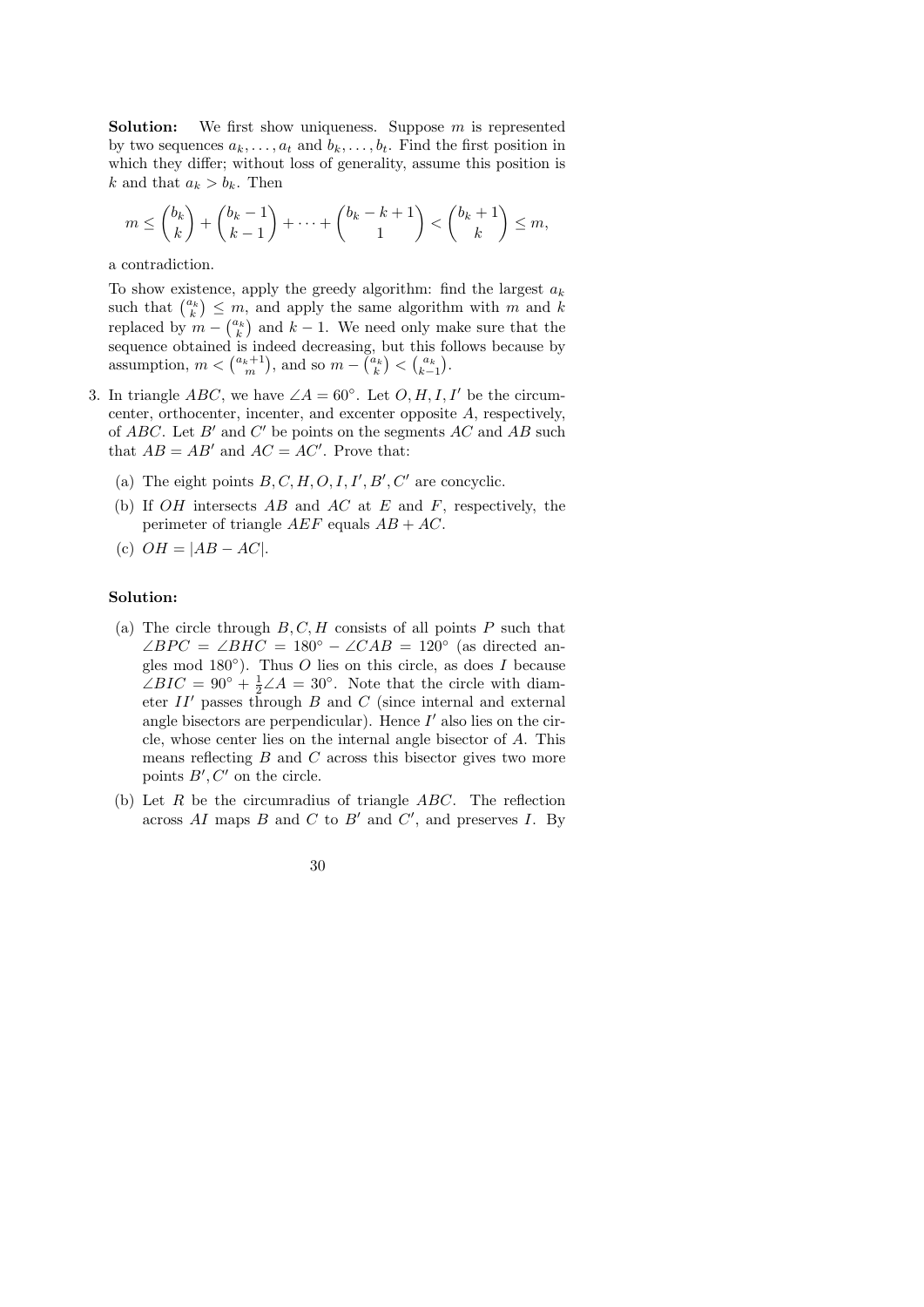(a), the circle  $BCHO$  is then preserved, and hence H maps to O. In other words, AHO is isosceles with  $AH = AO = R$  and  $\angle HAO = |\beta - \gamma|$ , writing  $\beta$  for  $\angle B$  and  $\gamma$  for  $\angle C$ .

In particular, the altitude of AHO has length  $R \cos \beta - \gamma$  and so the equilateral triangle AEF has perimeter

$$
\sqrt{3}R\cos(\beta-\gamma) = 2R\sin(\beta+\gamma)\cos(\beta-\gamma) = 2R(\sin\beta+\sin\gamma) = AB + AC.
$$

- (c) We use a, b, c to denote the lengths of  $BC, CA, AB$ . By a standard computation using vectors, we find  $OH^2 = 9R^2 - (a^2 + b^2 +$  $c^2$ ), but since  $a = 2R \sin 60^\circ$ , we have  $OH^2 = 2a^2 - b^2 - c^2$ . By the Law of Cosines,  $a^2 = b^2 + c^2 - bc$ , so  $OH^2 = b^2 + c^2 - 2bc =$  $(b-c)^2$ , and so  $OH = |b-c|$ .
- 4. Let  $ABC$  be a scalene triangle. The medians from  $A, B, C$  meet the circumcircle again at  $L, M, N$ , respectively. If  $LM = LN$ , prove that  $2BC^2 = AB^2 + AC^2$ .

**Solution:** Let  $G$  be the centroid of triangle  $ABC$ ; then triangles NLG and AGL are similar, so  $LN/AC = LG/CG$ . Similarly  $LM/AB = GL/BG$ . Thus if  $LM = LN$ , then  $AB/AC = BG/CG$ . Using Stewart's theorem to compute the lengths of the medians, we have

$$
\frac{AB^2}{AC^2} = \frac{2AB^2 + 2BC^2 - AC^2}{2AC^2 + 2BC^2 - AB^2}
$$

which reduces to  $(AC^2 - AB^2)(2BC^2 - AB^2 - AC^2) = 0$ . Since the triangle is scalene, we conclude  $2BC^2 = AB^2 + AC^2$ .

5. The top and bottom edges of a chessboard are identified together, as are the left and right edges, yielding a torus. Find the maximum number of knights which can be placed so that no two attack each other.

Solution: The maximum is 32 knights; if the chessboard is alternately colored black and white in the usual fashion, an optimal arrangement puts a knight on each black square. To see that this cannot be improved, suppose that  $k$  knights are placed. Each knight attacks 8 squares, but no unoccupied square can be attacked by more than 8 knights. Therefore  $8k \leq 8(64-k)$ , whence  $k \leq 32$ .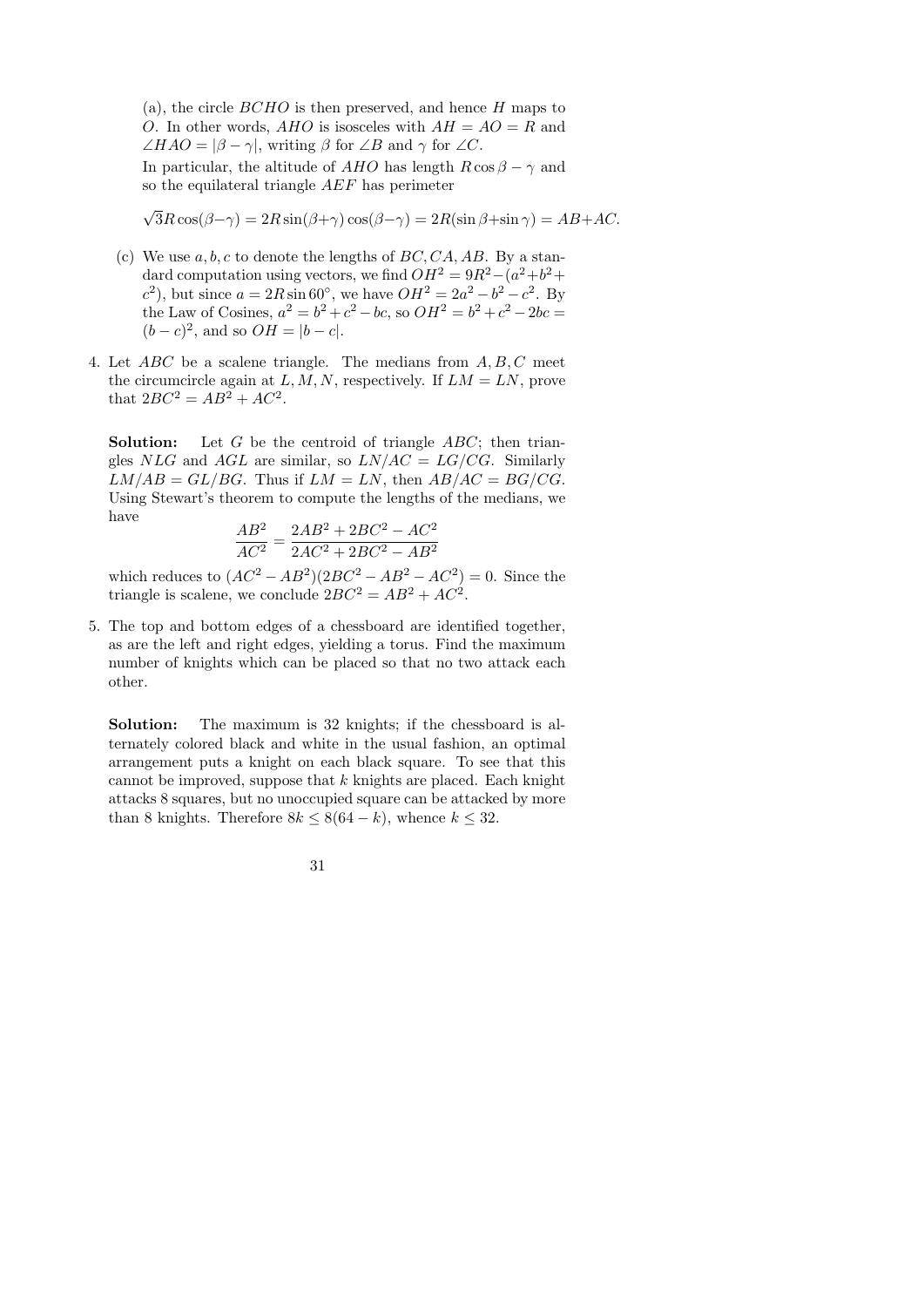6. Find all nonnegative real numbers  $a_1 \le a_2 \le \ldots \le a_n$  satisfying

$$
\sum_{i=1}^{n} a_i = 96, \quad \sum_{i=1}^{n} a_i^2 = 144, \quad \sum_{i=1}^{n} a_i^3 = 216.
$$

Solution: Adding or removing zeroes has no effect, so we may assume the  $a_i$  are positive. By Cauchy-Schwarz,

$$
(a_1 + \dots + a_n)(a_1^3 + \dots + a_n^3) \ge (a_1^2 + \dots + a_n^2).
$$

Since  $96 \cdot 216 = 144^2$ , we have equality, so the sequences  $a_1, \dots, a_n$ and  $a_1^3, \dots, a_n^3$  are proportional, so that  $a_1 = \dots = a_n = a$ . Now  $na = 96, na^2 = 144$  so that  $a = 3/2, n = 32$ .

7. Points D and E lie on sides AB and AC of triangle ABC such that  $DE||BC$ . Let P be an arbitrary point inside ABC. The lines  $PB$  and  $PC$  intersect  $DE$  at F and G, respectively. If  $O<sub>1</sub>$  is the circumcenter of  $PDG$  and  $O_2$  is the circumcenter of  $PFE$ , show that  $AP \perp O_1O_2$ .

**Solution:** (Note: angles are directed modulo  $\pi$ .) Let M be the second intersection of  $AB$  with the circumcircle of  $DPG$ , and let  $N$  be the second intersection of  $N$  with the circumcircle of  $EPF$ . Now ∠DMP = ∠DGP by cyclicity, and ∠DGP = ∠BCP by parallelism, so  $\angle DMP = \angle BCP$  and the points B, C, P, M are concyclic. Analogously,  $B, C, P, N$  are concyclic. Therefore the points  $B, C, M, N$  are concyclic, so  $\angle DMN = \angle BCN$ . Again by parallels,  $\angle BCN = \angle DEN$ , so the points D, E, M, N are concyclic.

We now apply the radical axis theorem to the circumcircles of  $DGP$ , EPF, and DEMN to conclude that  $DM \cap EN = A$  lies on the radical axis of the circles *PDG* and *PEF*, so  $AP \perp O_1O_2$  as desired.

8. Let  $P(x)$  be a polynomial with rational coefficients such that  $P^{-1}(\mathbb{Q}) \subseteq \mathbb{Q}$ . Show that P is linear.

Solution: By a suitable variable substitution and constant factor, we may assume  $P(x)$  is monic and has integer coefficients; let  $P(0) =$  $c_0$ . If p is a sufficiently large prime, the equation  $P(x) = p + c_0$ has a single real root, which by assumption is rational and which we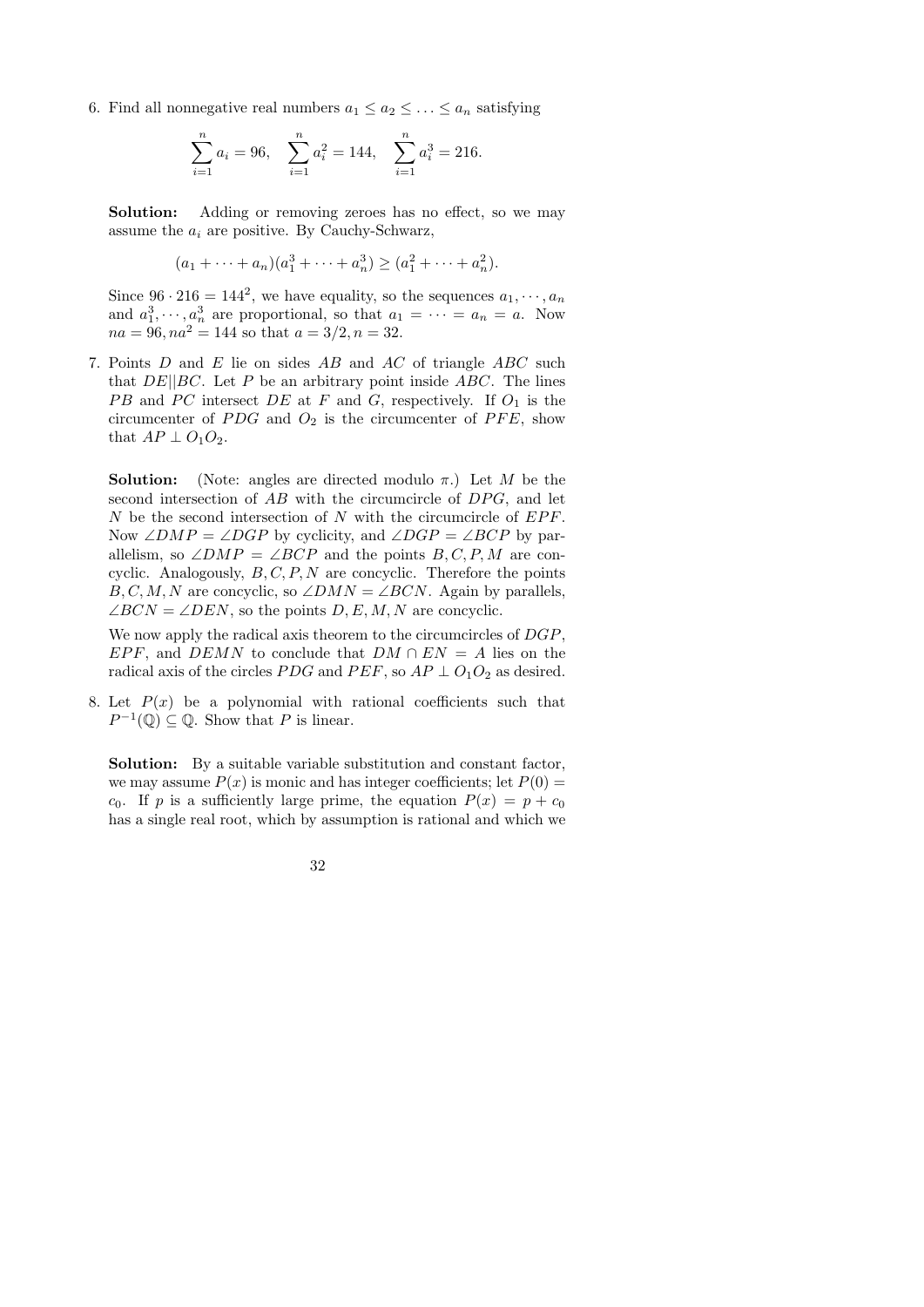may also assume is positive (since  $P$  has positive leading coefficient). However, by the rational root theorem, the only rational roots of  $P(x) - p - c_0$  can be  $\pm 1$  and  $\pm p$ . Since the root must be positive and cannot be 1 for large p, we have  $P(p) - p - c_0 = 0$  for infinitely many p, so  $P(x) = x + c_0$  is linear.

9. For  $S = \{x_1, x_2, \ldots, x_n\}$  a set of n real numbers, all at least 1, we count the number of reals of the form

$$
\sum_{i=1}^{n} \epsilon_i x_i, \quad \epsilon_i \in \{0, 1\}
$$

lying in an open interval I of length 1. Find the maximum value of this count over all  $I$  and  $S$ .

**Solution:** The maximum is  $\binom{n}{\lfloor n/2 \rfloor}$ , achieved by taking  $x_i = 1 + \binom{n}{\lfloor n/2 \rfloor}$  $i/(n+1)$ . To see that this cannot be improved, note that for any permutation  $\sigma$  of  $\{1, \ldots, n\}$ , at most one of the sets  $\{\sigma(1), \ldots, \sigma(i)\}$ for  $i = 1, \ldots, n$  has sum lying in I. Thus if T is the set of subsets whose sum lies in  $I$ , we have

$$
\sum_{t \in T} t!(n-t)! \le n! \Leftrightarrow \sum_{t \in T} \binom{n}{t}^{-1} \le 1.
$$

In particular, we have  $|T| \leq {n \choose \lfloor n/2 \rfloor}$ .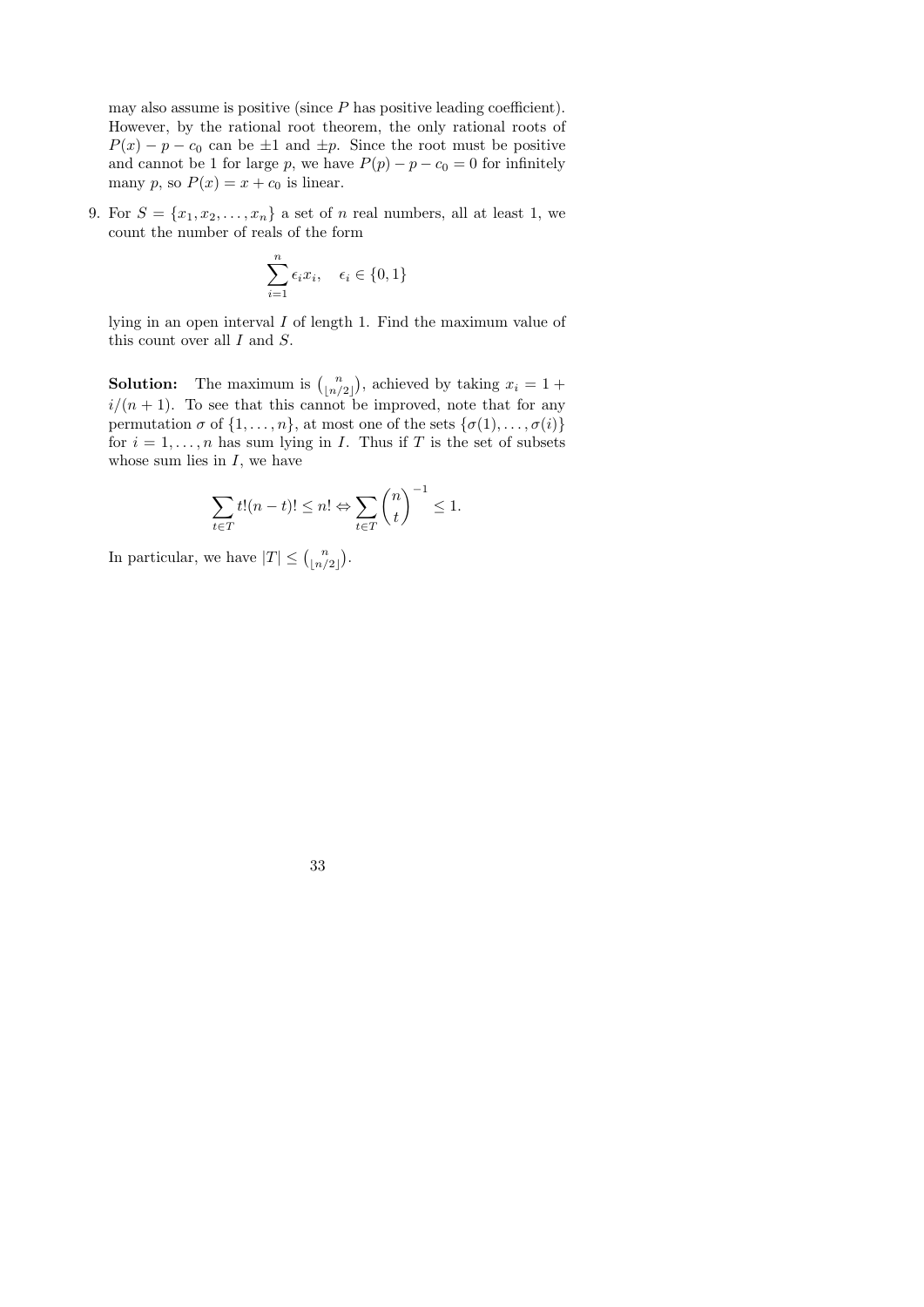## 1.9 Ireland

1. For each positive integer n, find the greatest common divisor of  $n!+1$ and  $(n + 1)!$ .

**Solution:** If  $n+1$  is composite, then each prime divisor of  $(n+1)!$ is a prime less than  $n$ , which also divides  $n!$  and so does not divide  $n! + 1$ . Hence  $f(n) = 1$ . If  $n + 1$  is prime, the same argument shows that  $f(n)$  is a power of  $n + 1$ , and in fact  $n + 1|n! + 1$  by Wilson's theorem. However,  $(n+1)^2$  does not divide  $(n+1)!$ , and thus  $f(n) = n + 1$ .

2. For each positive integer n, let  $S(n)$  be the sum of the digits in the decimal expansion of  $n$ . Prove that for all  $n$ ,

$$
S(2n) \le 2S(n) \le 10S(2n)
$$

and show that there exists n such that  $S(n) = 1996S(3n)$ .

**Solution:** It is clear that  $S(a + b) \leq S(a) + S(b)$ , with equality if and only if there are no carries in the addition of a and b. Therefore  $S(2n) \leq 2S(n)$ . Similarly  $S(2n) \leq 5S(10n) = 5S(n)$ . An example with  $S(n) = 1996S(3n)$  is  $133 \cdots 35$  (with 5968 threes).

- 3. Let  $f : [0, 1] \to \mathbb{R}$  be a function such that
	- (i)  $f(1) = 1$ ,
	- (ii)  $f(x) \geq 0$  for all  $x \in [0, 1]$ ,
	- (iii) if x, y and  $x + y$  all lie in [0, 1], then  $f(x + y) \ge f(x) + f(y)$ .

Prove that  $f(x) \leq 2x$  for all  $x \in K$ .

**Solution:** If  $y > x$ , then  $f(y) \ge f(x) + f(y - x)$ , so f is increasing. We note that  $f(2^{-k}) \leq 2^{-k}$  by induction on k (with base case  $k = 0$ ), as  $2f(2^{-k}) \leq f(2^{-(k-1)})$ . Thus for  $x > 0$ , let k be the positive integer such that  $2^{-k} < x < 2^{-(k-1)}$ ; then  $f(x) \le f(2^{-(k-1)}) \le 2^{-(k-1)}$ 2x. Since  $f(0) + f(1) \le f(1)$ , we have  $f(0) = 0$  and so  $f(x) \le 2x$  in all cases.

| ۰,           | ٠ |
|--------------|---|
| I<br>I<br>۰, |   |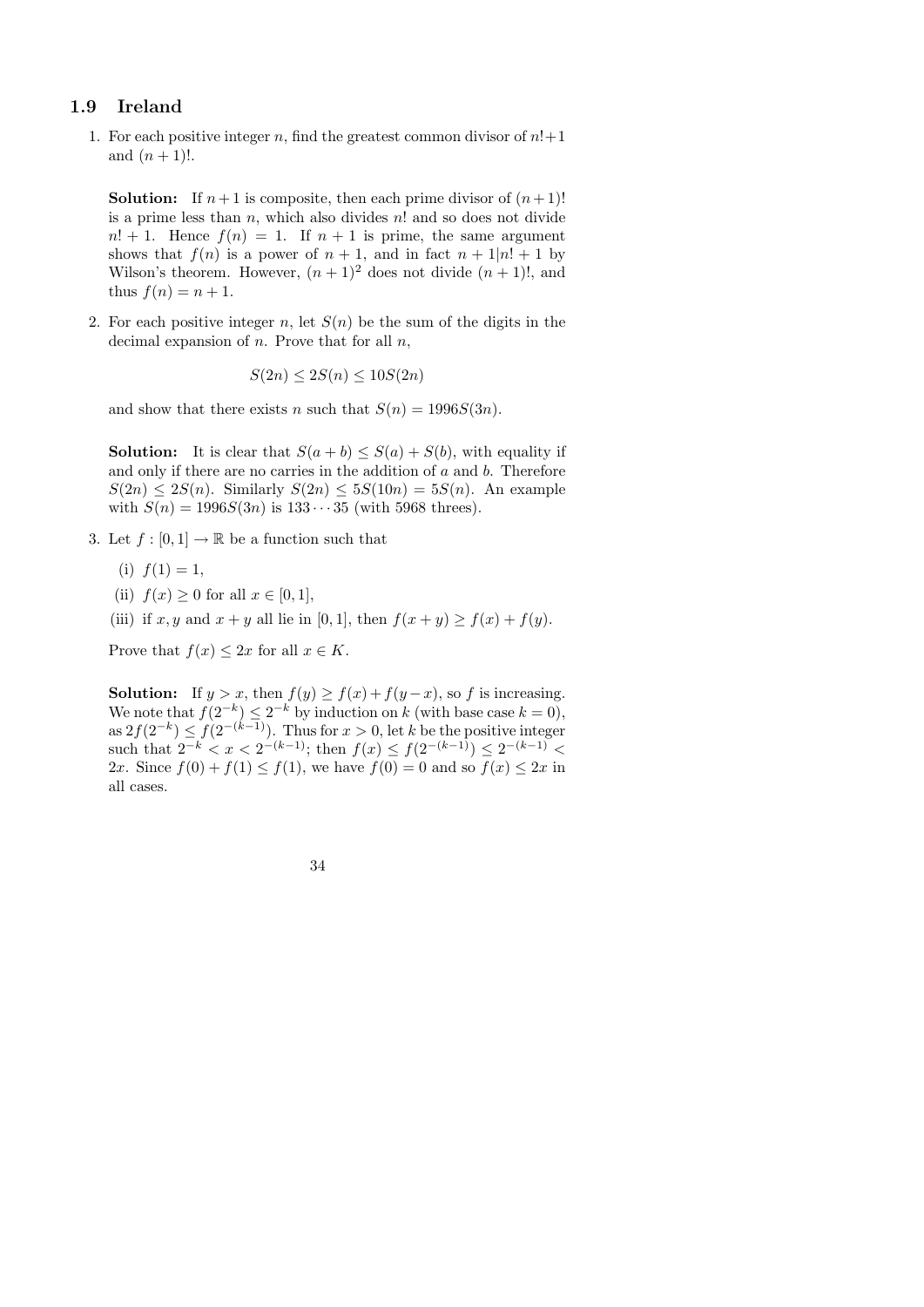4. Let F be the midpoint of side BC of triangle ABC. Construct isosceles right triangles ABD and ACE externally on sides AB and  $AC$  with the right angles at  $D$  and  $E$ , respectively. Show that  $DEF$ is an isosceles right triangle.

**Solution:** Identifying  $A, B, C$  with numbers on the complex plane, we have  $F = (B + C)/2$ ,  $D = B + (A - B)r$ ,  $E = A + (C - A)r$ , where  $r = (1 + i)/2$ . Then  $E - F = A(1 - i)/2 - B/2 + Ci/2$  and  $D - F = A(1 + i)/2 - Bi/2 - C/2$ ; in particular,  $D - F = i(E - F)$ and so DEF is an isosceles right triangle.

5. Show, with proof, how to dissect a square into at most five pieces in such a way that the pieces can be reassembled to form three squares no two of which have the same area.

**Solution:** We dissect a  $7 \times 7$  square into a  $2 \times 2$  square A, a  $3 \times 3$ square B, and three pieces  $C, D, E$  which form a  $6 \times 6$  square, as shown below.  $\begin{array}{c} \n\alpha & \alpha & \alpha & \alpha & \alpha \n\end{array}$ 

|  |  | $C$ $C$ $C$ $C$ $A$ $A$                             |  |
|--|--|-----------------------------------------------------|--|
|  |  | $C \quad C \quad C \quad C \quad C \quad A \quad A$ |  |
|  |  | $C$ $C$ $C$ $C$ $D$ $D$                             |  |
|  |  | $C$ $C$ $C$ $C$ $D$ $D$                             |  |
|  |  | $C$ $C$ $C$ $D$ $B$ $B$ $B$                         |  |
|  |  | $C\quad C\quad C\quad C\quad B\quad B\quad B$       |  |
|  |  | $E$ $E$ $E$ $B$ $B$ $B$                             |  |

- 6. Let  $F_n$  denote the Fibonacci sequence, so that  $F_0 = F_1 = 1$  and  $F_{n+2} = F_{n+1} + F_n$  for  $n \geq 0$ . Prove that
	- (i) The statement " $F_{n+k} F_n$  is divisible by 10 for all positive integers  $n^{\prime\prime}$  is true if  $k = 60$  and false for any positive integer  $k < 60$ ;
	- (ii) The statement " $F_{n+t} F_n$  is divisible by 100 for all positive integers  $n^{\prime\prime}$  is true if  $t = 300$  and false for any positive integer  $t < 300$ .

Solution: A direct computation shows that the Fibonacci sequence has period 3 modulo 2 and 20 modulo 5 (compute terms until the initial terms 0, 1 repeat, at which time the entire sequence repeats),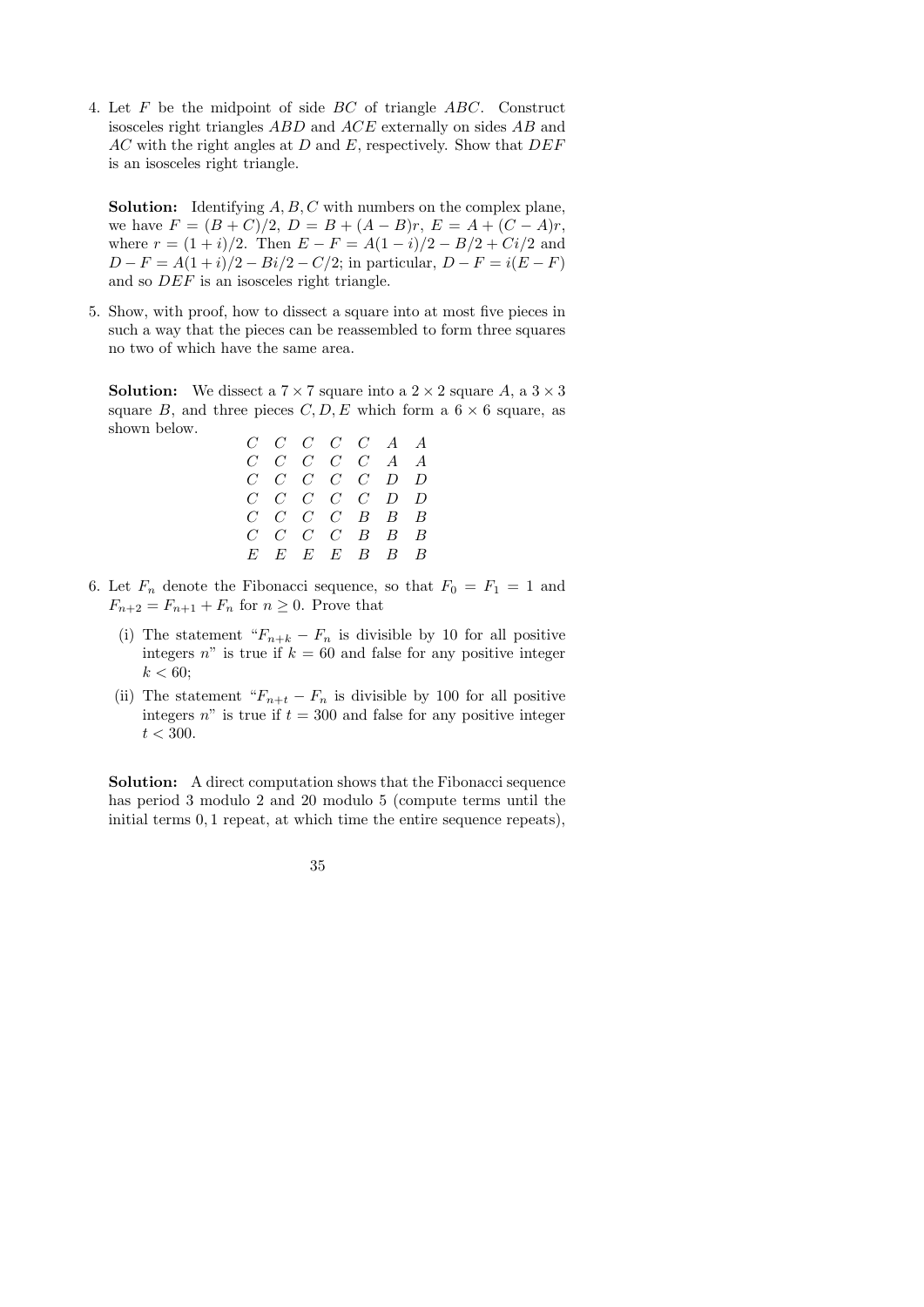yielding (a). As for (b), one computes that the period mod 4 is 6. The period mod 25 turns out to be 100, which is awfully many terms to compute by hand, but knowing that the period must be a multiple of 20 helps, and verifying the recurrence  $F_{n+8} = tF_{n+4} + F_n$ , where t is an integer congruent to 2 modulo 5, shows that the period divides 100; finally, an explicit computation shows that the period is not 20.

7. Prove that for all positive integers  $n$ ,

$$
2^{1/2} \cdot 4^{1/4} \cdots (2^n)^{1/2^n} < 4.
$$

**Solution:** It suffices to show  $\sum_{n=1}^{\infty} n/2^n = 2$ :

$$
\sum_{n=1}^{\infty} \frac{n}{2^n} = \sum_{n=1}^{\infty} \sum_{k=n}^{\infty} \frac{1}{2^k} = \sum_{n=1}^{\infty} \frac{1}{2^{n-1}} = 2.
$$

8. Let  $p$  be a prime number and  $a, n$  positive integers. Prove that if

$$
2^p + 3^p = a^n,
$$

then  $n = 1$ .

**Solution:** If  $p = 2$ , we have  $2^2 + 3^2 = 13$  and  $n = 1$ . If  $p > 2$ , then p is odd, so 5 divides  $2^p + 3^p$  and so 5 divides a. Now if  $n > 1$ , then 25 divides  $a^n$  and 5 divides

$$
\frac{2^p + 3^p}{2+3} = 2^{p-1} - 2^{p-2} \cdot 3 + \dots + 3^{p-1} \equiv p2^{p-1} \pmod{5},
$$

a contradiction if  $p \neq 5$ . Finally, if  $p = 5$ , then  $2^5 + 3^5 = 753$  is not a perfect power, so  $n = 1$  again.

9. Let  $ABC$  be an acute triangle and let  $D, E, F$  be the feet of the altitudes from  $A, B, C$ , respectively. Let  $P, Q, R$  be the feet of the perpendiculars from  $A, B, C$  to  $EF, FD, DE$ , respectively. Prove that the lines AP, BQ, CR are concurrent.

Solution: It is a routine exercise to show that each of AP, BQ, CR passes through the circumcenter of ABC, so they all concur.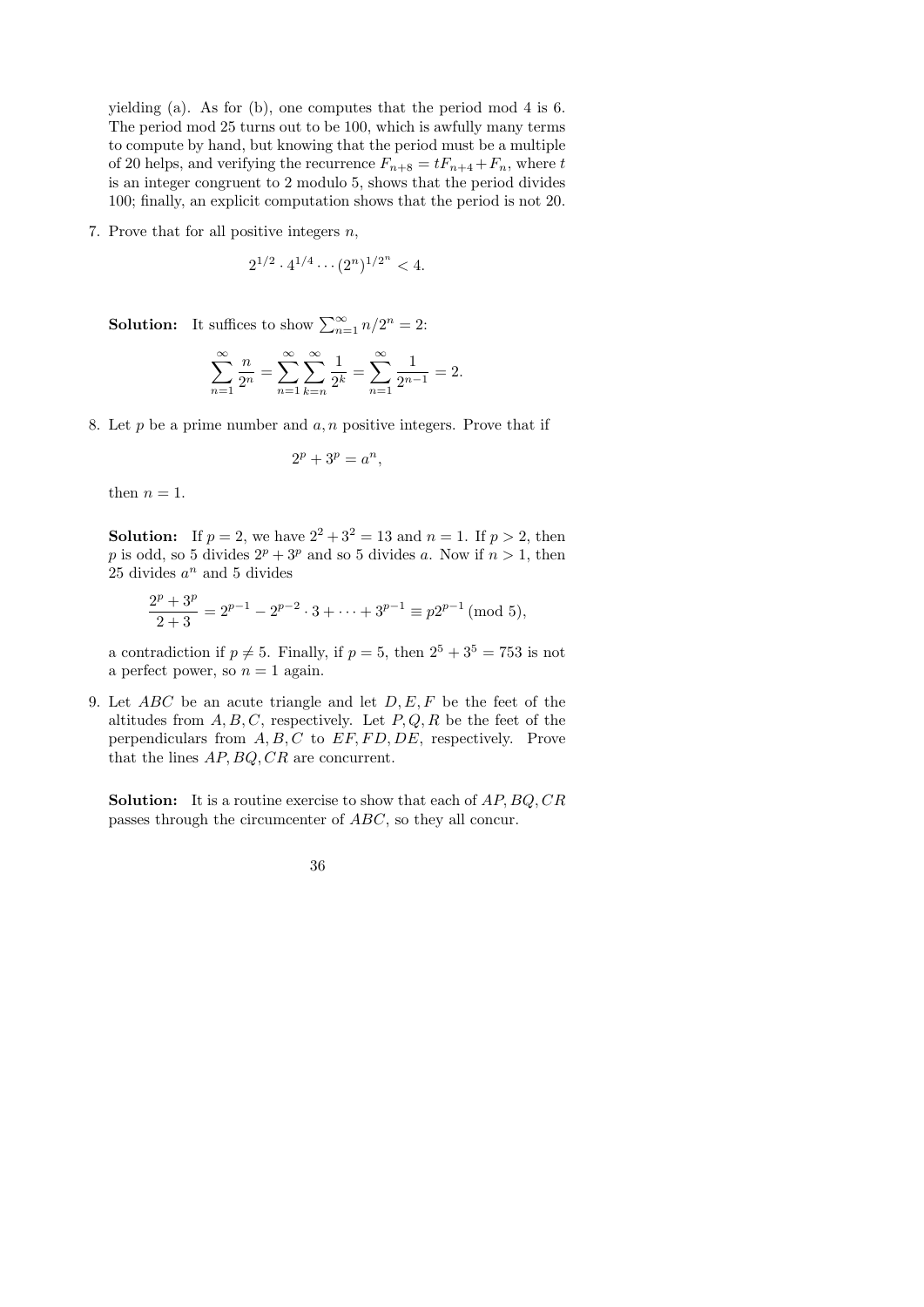- 10. On a  $5 \times 9$  rectangular chessboard, the following game is played. Initially, a number of discs are randomly placed on some of the squares, no square containing more than one disc. A turn consists of moving all of the discs subject to the following rules:
	- (i) each disc may be moved one square up, down, left, or right;
	- (ii) if a disc moves up or down on one turn, it must move left or right on the next turn, and vice versa;
	- (iii) at the end of each turn, no square can contain two or more discs.

The game stops if it becomes impossible to complete another turn. Prove that if initially 33 discs are placed on the board, the game must eventually stop. Prove also that it is possible to place 32 discs on the board so that the game can continue forever.

**Solution:** If 32 discs are placed in an  $8 \times 4$  rectangle, they can all move up, left, down, right, up, etc. To show that a game with 33 discs must stop, label the board as shown:

|  |  |  | 1 2 1 2 1 2 1 2 1 |  |
|--|--|--|-------------------|--|
|  |  |  | 2 3 2 3 2 3 2 3 2 |  |
|  |  |  | 1 2 1 2 1 2 1 2 1 |  |
|  |  |  | 2 3 2 3 2 3 2 3 2 |  |
|  |  |  | 1 2 1 2 1 2 1 2 1 |  |

Note that a disc on 1 goes to a 3 after two moves, a disc on 2 goes to a 1 or 3 immediately, and a disc on 3 goes to a 2 immediately. Thus if k discs start on 1 and  $k > 8$ , the game stops because there are not enough 3s to accommodate these discs. Thus we assume  $k \leq 8$ , in which case there are at most 16 squares on 1 or 3 at the start, and so at least 17 on 2. Of these 17, at most 8 can move onto 3 after one move, so at least 9 end up on 1; these discs will not all be able to move onto 3 two moves later, so the game will stop.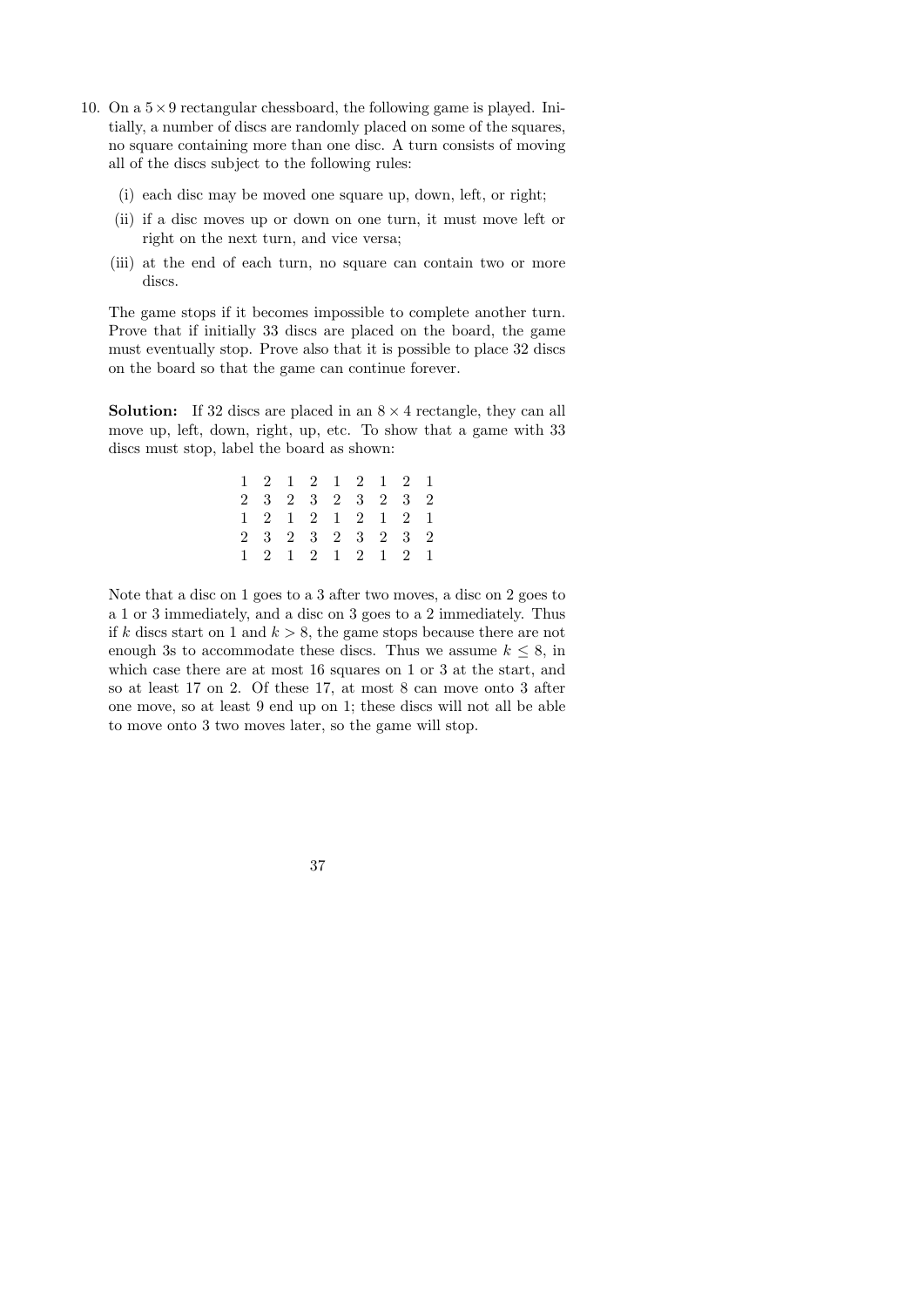# 1.10 Italy

1. Among triangles with one side of a given length  $\ell$  and with given area S, determine all of those for which the product of the lengths of the three altitudes is maximum.

**Solution:** Let A, B be two fixed points with  $AB = \ell$ , and vary C along a line parallel to AB at distance  $2S/\ell$ . The product of the altitudes of  $ABC$  is  $8S^3$  divided by the lengths of the three sides, so it suffices to minimize  $AC \cdot BC$ , or equivalently to maximize  $\sin C$ . Let  $D$  be the intersection of the perpendicular bisector of  $AB$  with the line through C. If  $\angle D$  is not acute, the optimal triangles are clearly those with a right angle at C.

Suppose ∠D is acute and  $C \neq D$ , and assume C is on the same side of the perpendicular bisector of AB as B: we show  $\angle D \geq \angle C$ . and so the optimal triangle is ABD. The triangles DAC and DBC have equal base and height, so equal altitude. However,  $AC > BC$ since  $\angle CAB > \angle CBA$ , so sin ∠DAC < sin ∠DBC, and since the former is acute, we have  $\angle DAC < \angle DBC$ . Adding  $\angle CAB + \angle ABD$ to both sides, we get  $\angle DAB + \angle DBA < \angle CAB + \angle CBA$ , and so  $\angle ADB > \angle ACB$ , as claimed.

2. Prove that the equation  $a^2 + b^2 = c^2 + 3$  has infinitely many integer solutions  $\{a, b, c\}$ .

**Solution:** Let a be any odd number, let  $b = (a^2 - 5)/2$  and  $c = (a^2 - 1)/2$ . Then

$$
c2 - b2 = (c + b)(c - b) = a2 - 3.
$$

3. Let A and B be opposite vertices of a cube of edge length 1. Find the radius of the sphere with center interior to the cube, tangent to the three faces meeting at  $A$  and tangent to the three edges meeting at B.

**Solution:** Introduce coordinates so that  $A = (0, 0, 0), B = (1, 1, 1)$ and the edges are parallel to the coordinate axes. If  $r$  is the radius of the sphere, then  $(r, r, r)$  is its center, and  $(r, 1, 1)$  is the point of tangency of one of the edges at B. Therefore  $r^2 = 2(1 - r)^2$ , giving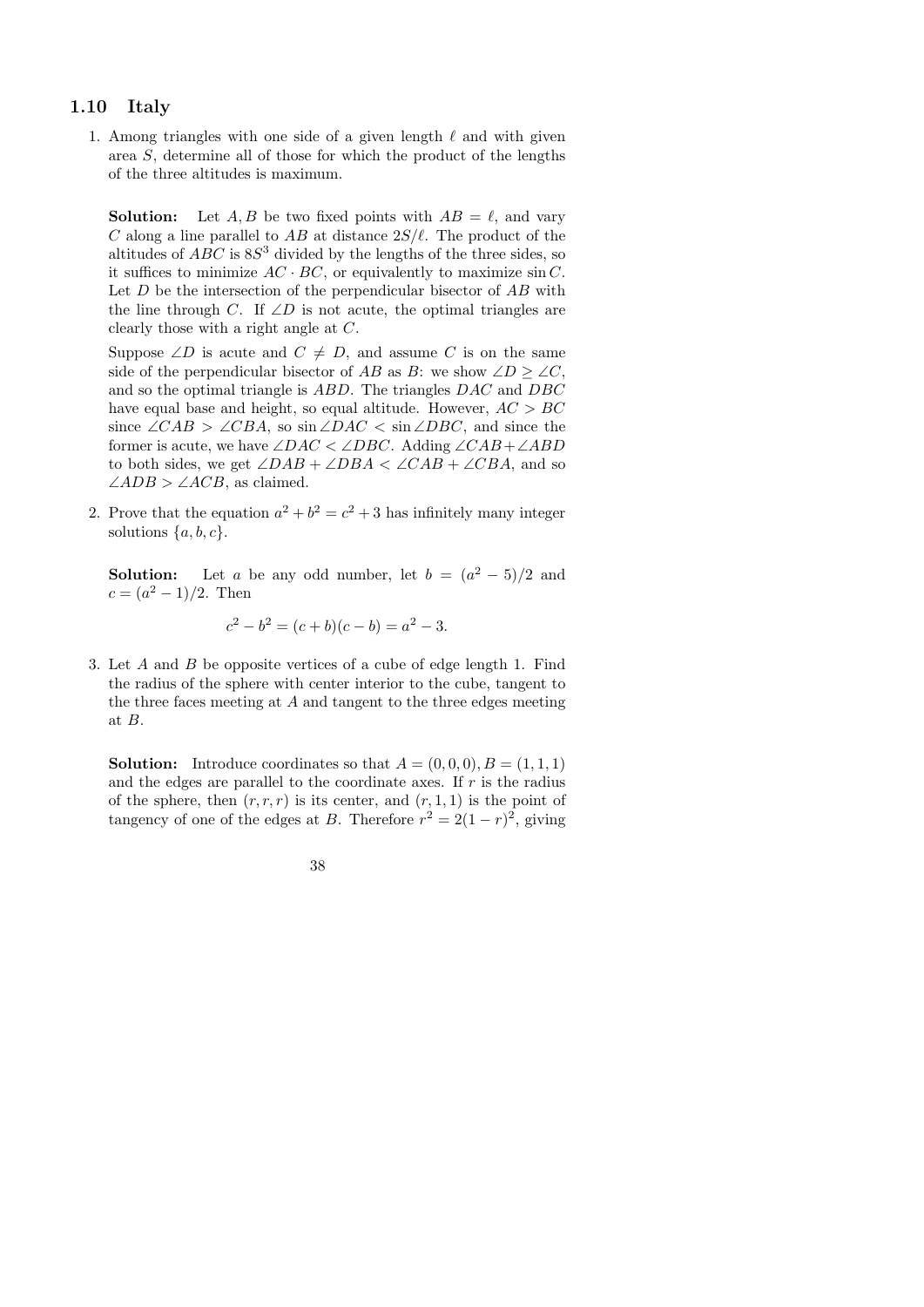$r^2 - 4r + 2 = 0$  and so  $r = 2 -$ 2 (the other root puts the center outside of the cube).

4. Given an alphabet with three letters  $a, b, c$ , find the number of words of  $n$  letters which contain an even number of  $a$ 's.

**Solution:** If there are 2k occurences of a, these can occur in  $\binom{n}{2k}$ places, and the remaining positions can be filled in  $2^{n-2k}$  ways. So the answer is  $\sum_{k} \binom{n}{2k} 2^{n-2k}$ . To compute this, note that

$$
(1+x)^n + (1-x)^n = 2\sum_{k} \binom{n}{2k} x^{2k},
$$

so the answer is

$$
\frac{1}{2}2^{n}[(1+1/2)^{n} + (1-1/2)^{n}] = \frac{1}{2}(3^{n}+1).
$$

5. Let  $C$  be a circle and  $A$  a point exterior to  $C$ . For each point  $P$  on C, construct the square  $APQR$ , where the vertices  $A, P, Q, R$  occur in counterclockwise order. Find the locus of  $Q$  as  $P$  runs over  $C$ .

Solution: Take the circle to be the unit circle in the complex plane. Then  $(Q - P)i = A - P$ , so  $Q = A + (1 - i)P$ . We conclude the locus of  $Q$  is the circle centered at  $A$  whose radius is the norm the locus of Q is the of  $1 - i$ , namely  $\sqrt{2}$ .

6. Whas is the minimum number of squares that one needs to draw on a white sheet in order to obtain a complete grid with  $n$  squares on a side?

**Solution:** It suffices to draw  $2n-1$  squares: in terms of coordinates, we draw a square with opposite corners  $(0, 0)$  and  $(i, i)$  for  $1 \le i \le n$ and a square with opposite corners  $(i, i)$  and  $(n, n)$  for  $1 \leq i \leq n-1$ .

To show this many squares are necessary, note that the segments from  $(0, i)$  to  $(1, i)$  and from  $(n-1, i)$  to  $(n, i)$  for  $0 < i < n$  all must lie on different squares, so surely 2n−2 squares are needed. If it were possible to obtain the complete grid with  $2n-2$  squares, each of these segments would lie on one of the squares, and the same would hold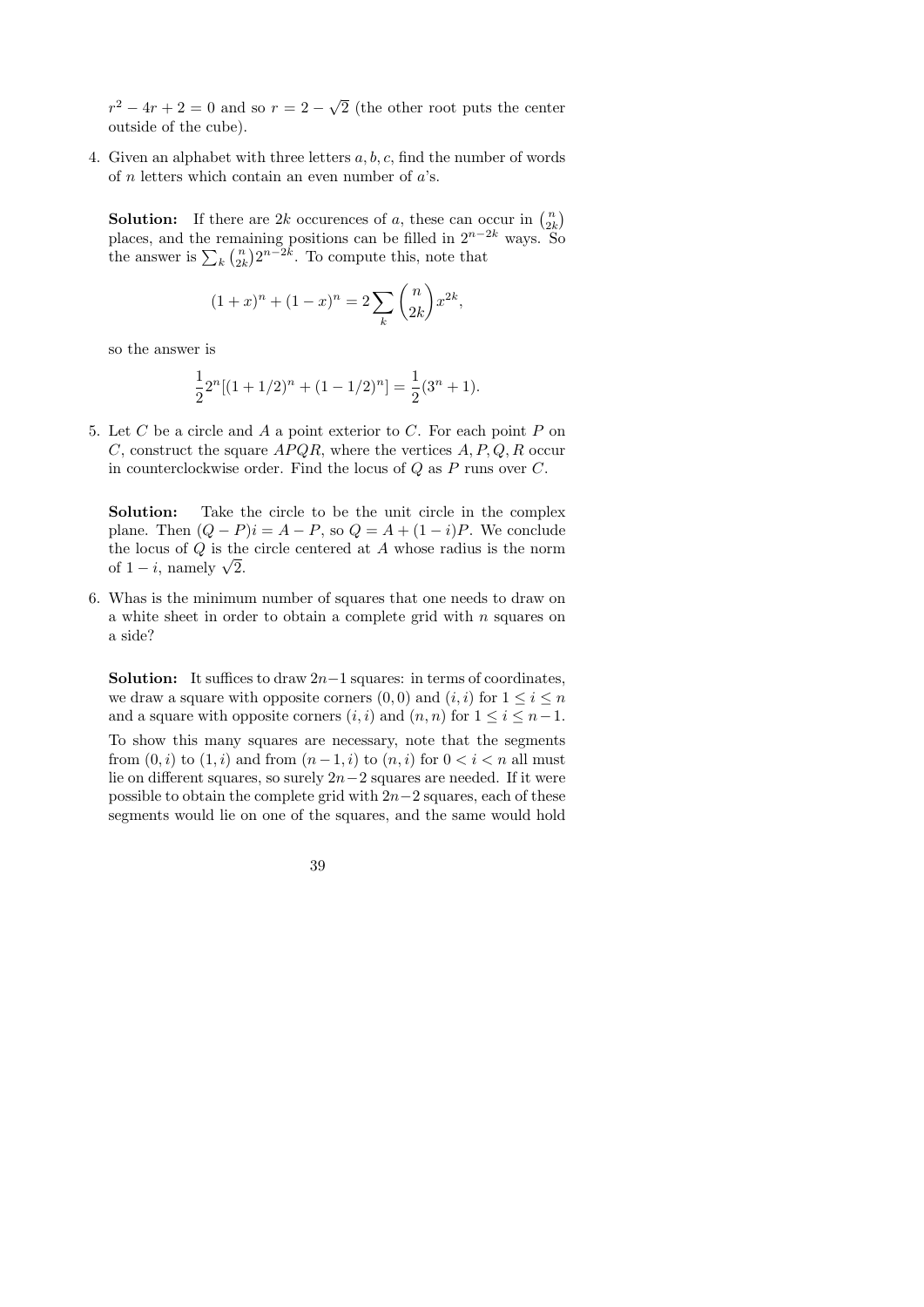for the segments from  $(i, 0)$  to  $(i, 1)$  and from  $(i, n - 1)$  to  $(i, n)$  for  $0 < i < n$ . Each of the aforementioned horizontal segments shares a square with only two of the vertical segments, so the only possible arrangements are the one we gave above without the square with corners  $(0,0)$  and  $(n, n)$ , and the 90 $\degree$  rotation of this arrangement, both of which are insufficient. Hence  $2n - 1$  squares are necessary.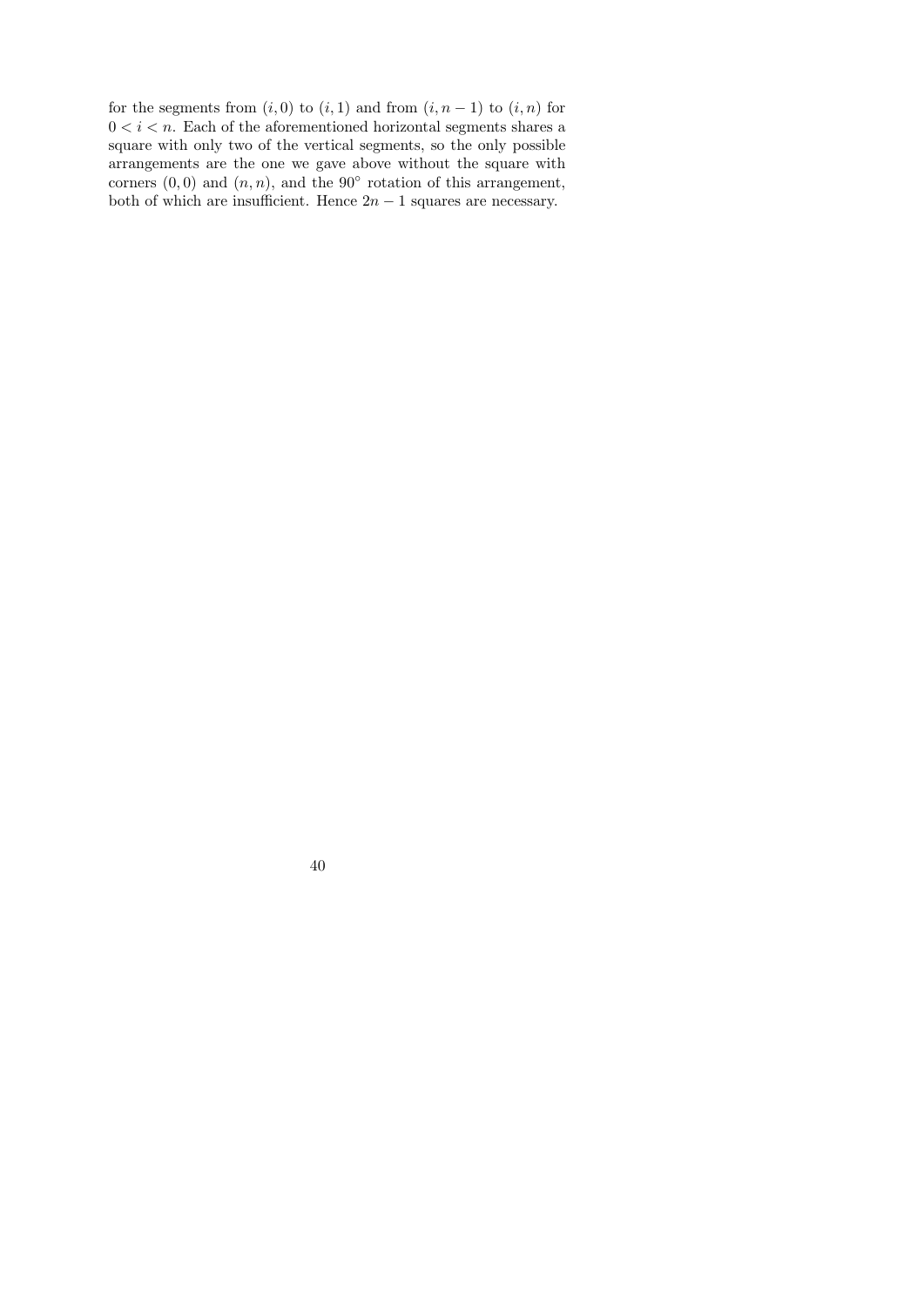#### 1.11 Japan

1. Consider a triangulation of the plane, i.e. a covering of the plane with triangles such that no two triangles have overlapping interiors, and no vertex lies in the interior of an edge of another triangle. Let  $A, B, C$  be three vertices of the triangulation and let  $\theta$  be the smallest angle of the triangle  $\triangle ABC$ . Suppose no vertices of the triangulation lie inside the circumcircle of  $\triangle ABC$ . Prove there is a triangle  $\sigma$  in the triangulation such that  $\sigma \cap \triangle ABC \neq \emptyset$  and every angle of  $\sigma$  is greater than  $\theta$ .

**Solution:** We may assume  $\theta = \angle A$ . The case where ABC belongs to the triangulation is easy, so assume this is not the case. If BC is an edge of the triangulation, one of the two triangles bounded by  $BC$  has common interior points with  $ABC$ , and this triangle satisfies the desired condition. Otherwise, there is a triangle BEF in the triangulation whose interior intersects  $BC$ . Since  $EF$  crosses BC at an interior point,  $\angle BEF \angle BAF \angle \angle BAC$ , so triangle BEF satisfies the desired condition.

2. Let m and n be positive integers with  $gcd(m, n) = 1$ . Compute  $gcd(5^m + 7^m, 5^n + 7^n).$ 

**Solution:** Let  $s_n = 5^n + 7^n$ . If  $n \ge 2m$ , note that

 $s_n = s_m s_{n-m} - 5^m 7^m s_{n-2m},$ 

so  $gcd(s_m, s_n) = gcd(s_m, s_{n-2m})$ . Similarly, if  $m < n < 2m$ , we have  $gcd(s_m, s_n) = gcd(s_m, s_{2m-n})$ . Thus by the Euclidean algorithm, we conclude that if  $m + n$  is even, then  $gcd(s_m, s_n)$  $gcd(s_1, s_1) = 12$ , and if  $m+n$  is odd, then  $gcd(s_m, s_n) = gcd(s_0, s_1)$ 2.

3. Let  $x > 1$  be a real number which is not an integer. For  $n =$ 1, 2, 3, ..., let  $a_n = \lfloor x^{n+1} \rfloor - x \lfloor x^n \rfloor$ . Prove that the sequence  $\{a_n\}$ is not periodic.

**Solution:** Assume, on the contrary, that there exists  $p > 0$  such that  $a_{p+n} = a_n$  for every *n*. Since  $\lfloor x^n \rfloor \to \infty$  as  $n \to \infty$ , we have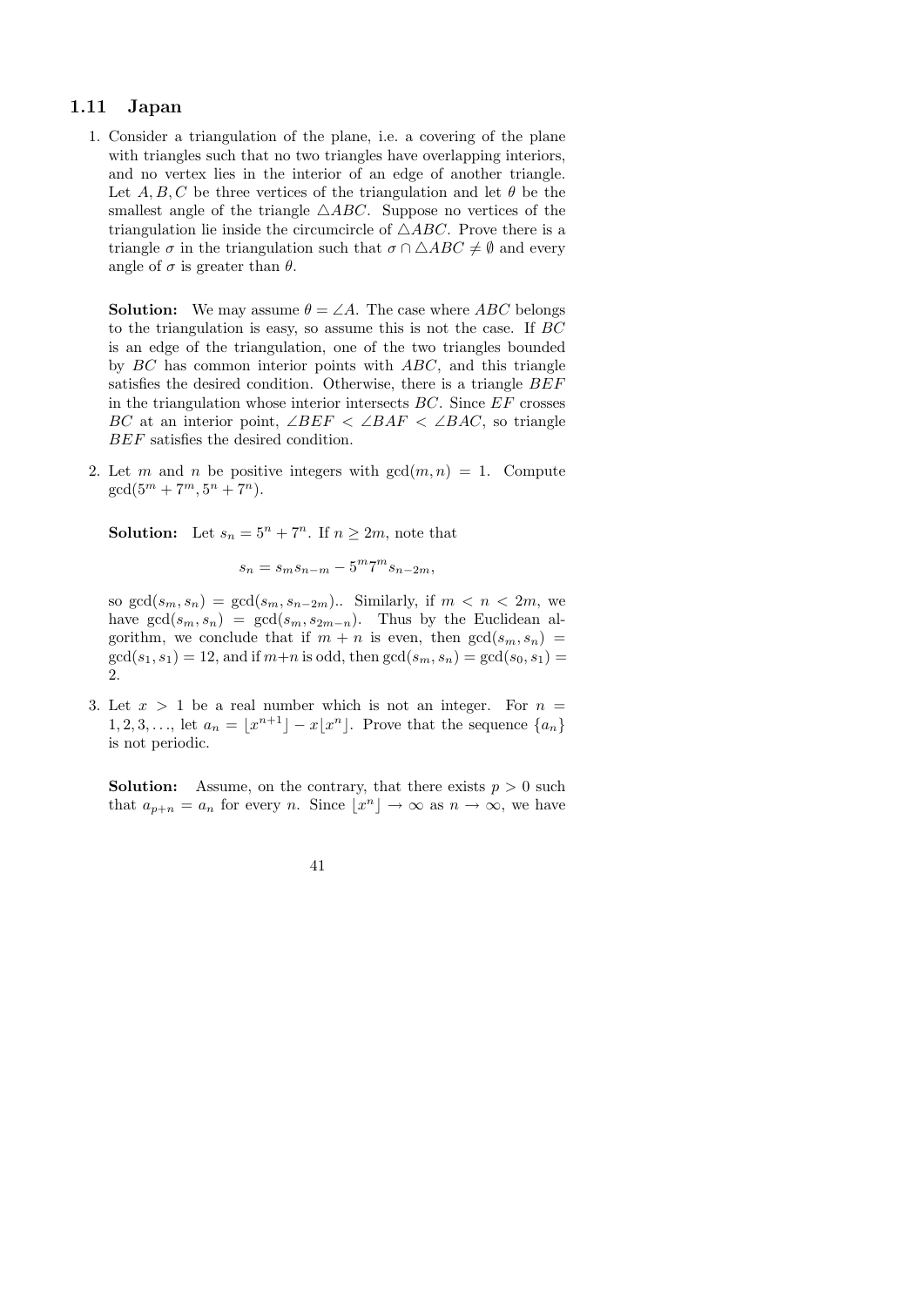$\lfloor x^{n+p} \rfloor - \lfloor x^n \rfloor > 0$  for some *n*; then setting  $a_{n+p} = a_n$  and solving for  $x$ , we get

$$
x = \frac{\lfloor x^{n+p+1} \rfloor - \lfloor x^{n+1} \rfloor}{\lfloor x^{n+p} \rfloor - \lfloor x^n \rfloor}
$$

and so x is rational.

Put  $y = x^p$  and

$$
b_m = \sum_{k=0}^{p-1} x^{p-k-1} a_{mp+k} = \lfloor x^{mp+p} \rfloor - x^p \lfloor x^m r \rfloor = \lfloor y^{m+1} \rfloor - y \lfloor y^m \rfloor.
$$

Since  $a_{p+n} = a_p$ , we have  $b_{m+1} = b_m$ , and y is also a rational number which is not an integer. Now put  $c_m = \lfloor y^{m+1} - y^m \rfloor$ ; then  $c_{m+1} = y c_m = y^m c_1$ . This means  $c_m$  cannot be an integer for large m, a contradiction.

4. Let  $\theta$  be the maximum of the six angles between the edges of a regular tetrahedron and a given plane. Find the minimum value of  $\theta$  over all positions of the plane.

**Solution:** Assume the edges of the tetrahedron  $\Gamma = ABCD$  have length 1. If we place the tetrahedron so that  $AC$  and  $BC$  are parallel to the horizontal plane H, we obtain  $\theta = 45^{\circ}$ , and we shall show this is the minimum angle.

Let  $a, b, c, d$  be the projections of  $A, B, C, D$  to the horizontal plane H, and  $\ell_1, \ldots, \ell_6$  the projections of the edges  $L_1, \ldots, L_6$ . Since the angle between  $L_i$  and H has cosine  $\ell$ , it suffices to consider the shortest  $\ell_i$ .

If  $a, b, c, d$  form a convex quadrilateral with largest angle at  $a$ , then one of ab or ad is at most  $1/\sqrt{2}$  since  $bd \leq 1$ . Otherwise, it is easily shown that one of the  $\ell_i$  originating from the vertex inside the convex hull has length at most  $1/\sqrt{3}$ .

5. Let q be a real number with  $(1 + \sqrt{5})/2 < q < 2$ . For a number n with binary representation

$$
n = 2^{k} + a_{k-1} \cdot 2^{k-1} + \dots + a_1 \cdot 2 + a_0
$$

with  $a_i \in \{0, 1\}$ , we define  $p_n$  as follows:

$$
p_n = q^k + a_{k-1}q^{k-1} + \dots + a_1q + a_0.
$$

$$
42
$$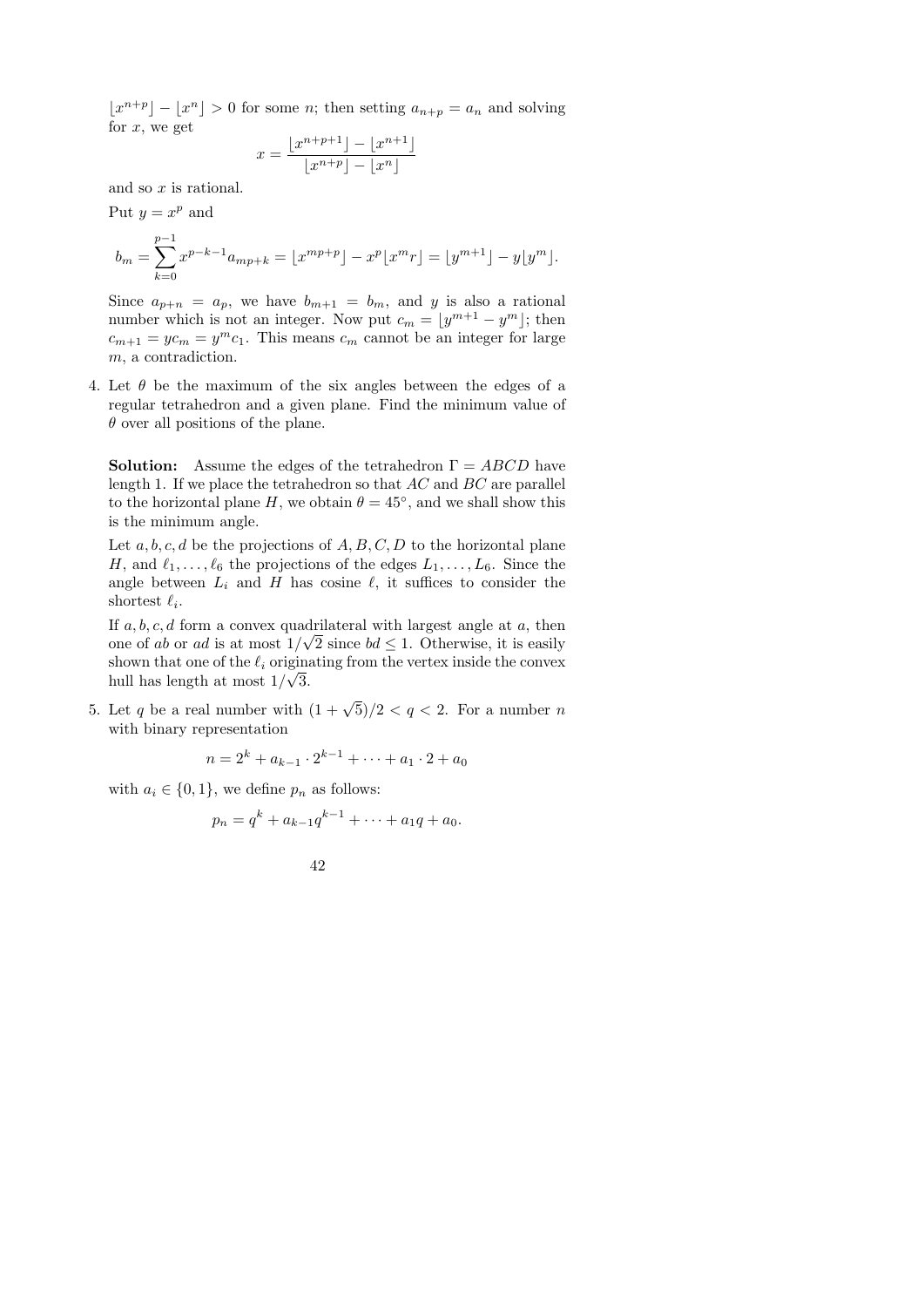Prove that there exist infinitely many positive integers  $k$  for which there does not exist a positive integer l such that  $p_{2k} < p_l < p_{2k+1}$ .

**Solution:** Define the sequence  $a_n$  as follows:

$$
a_{2m} = \sum_{k=0}^{m} 2^{2k}
$$
,  $a_{2m+1} = \sum_{k=0}^{m} 2^{2k+1}$ .

We will show that  $k = a_n$  satisfies the given condition by induction on *n*. The cases  $n = 0, 1$  follow by noting

$$
1 < q < q + 1 < q^2 < q^2 + 1 < q^2 + q < q^2 + q + 1
$$

and  $p_l \ge q^p \ge q^3 > q^2 + q = p_6$  for  $l \ge 8$ .

Now suppose  $n \geq 2$ , assume the induction hypothesis, and suppose by way of contradiction that there exists l such that  $p_{2a_n} < p_l$  $p_{2a_n+1}$ . The argument falls into six cases, which we summarize in a table. The first column gives the conditions of the case, the second gives a lower bound for  $p_{2a_n}$ , the third is always equal to  $p_l$ , and the fourth gives an upper bound for  $p_{2a_n+1}$ ; from these a contradiction to the induction hypothesis will become evident.

n even, l = 2r + 1 qp2an−<sup>1</sup> + 1 qp<sup>r</sup> + 1 qp2an−1+1 + 1 n even, l = 4r q<sup>2</sup>p2an−<sup>2</sup> q <sup>2</sup>p<sup>r</sup> q <sup>2</sup>p2an−1+1 n even, l = 4r + 2 q <sup>2</sup>p2an−<sup>2</sup> + q q<sup>2</sup>p<sup>r</sup> + q q<sup>2</sup>p2an−2+1 + q n odd, l = 2r qp2an−<sup>1</sup> qp<sup>r</sup> qp2an−1+1 n even, l = 4r + 1 q <sup>2</sup>p2an−<sup>2</sup> + 1 q <sup>2</sup>p<sup>r</sup> + 1 q <sup>2</sup>p2an−2+1 + 1 n even, l = 4r + 3 q <sup>2</sup>p2an−<sup>2</sup> + q + 1 q <sup>2</sup>p<sup>r</sup> + q + 1 q <sup>2</sup>p2an−2+1 + q + 1.

$$
43\quad
$$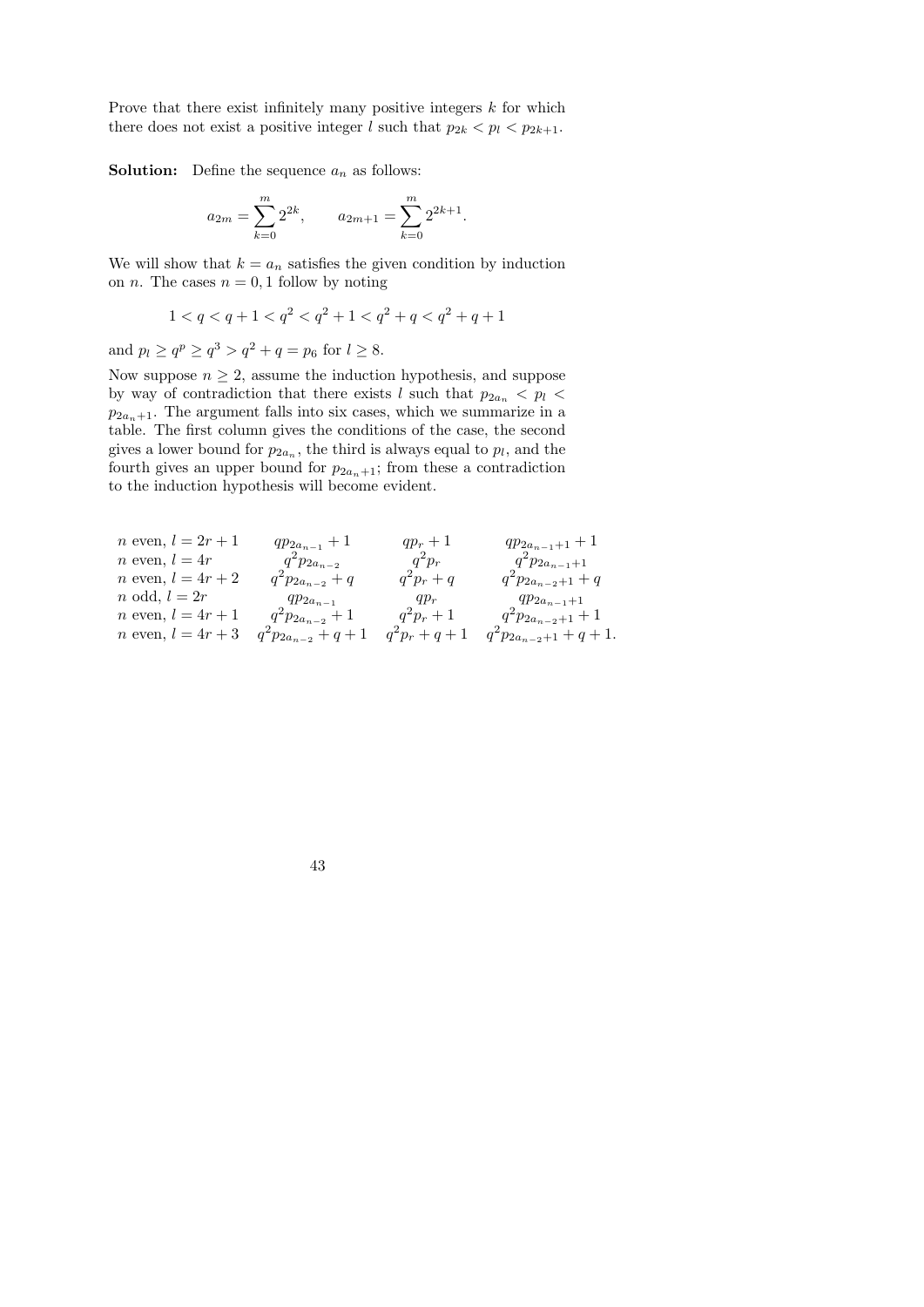## 1.12 Poland

1. Find all pairs  $(n, r)$ , with n a positive integer and r a real number, for which the polynomial  $(x + 1)^n - r$  is divisible by  $2x^2 + 2x + 1$ .

**Solution:** Let  $t = (-1 + i)/2$  be one of the roots of  $2x^2 + 2x + 1$ ; then  $(x + 1)^n - r$  is divisible by  $2x^2 + 2x + 1$  for r real if and only if  $(t + 1)^n = r$ . Since the argument of  $t + 1$  is  $\pi/4$ , this is possible if and only if  $n = 4m$ , in which case  $(t + 1)^4 m = (-4)^m$ . Hence  $(4m, (-4)^m)$  are the only solutions.

2. Let ABC be a triangle and P a point inside it such that  $\angle PBC =$  $\angle PCA < \angle PAB$ . The line PB cuts the circumcircle of ABC at B and  $E$ , and the line  $CE$  cuts the circumcircle of  $APE$  at  $E$  and  $F$ . Show that the ratio of the area of the quadrilateral  $APEF$  to the area of the triangle ABP does not depend on the choice of P.

**Solution:** Note that  $\angle AEP = \angle AEB = \angle ACB = \angle CBP$ , so the lines AE and CP are parallel. Thus  $[APE] = [ACE]$  and  $[APE] =$ [ACF]. Now note that  $\angle AFC = \pi - \angle EPA = \angle APB$  and  $\angle ACF =$  $\angle ACE = \angle ABE$ . Therefore triangles ACF and ABP are similar and  $[ACF]/[AB] = (AC/AB)^2$  independent of the choice of P.

3. Let  $n \geq 2$  be a fixed natural number and let  $a_1, a_2, \ldots, a_n$  be positive numbers whose sum is 1. Prove that for any positive numbers  $x_1, x_2, \ldots, x_n$  whose sum is 1,

$$
2\sum_{i < j} x_i x_j \le \frac{n-2}{n-1} + \sum_{i=1}^n \frac{a_i x_i^2}{1 - a_i},
$$

and determine when equality holds.

**Solution:** The left side is  $1 - \sum_i x_i^2$ , so we can rewrite the desired result as

$$
\frac{1}{n-1} \le \sum_{i=1}^n \frac{x_i^2}{1 - a_i}.
$$

By Cauchy-Schwarz,

$$
\left(\sum_{i=1}^{n} \frac{x_i^2}{1 - a_i}\right) \left(\sum_{i=1}^{n} (1 - a_i)\right) \ge \left(\sum_{i=1}^{n} x_i\right)^2 = 1.
$$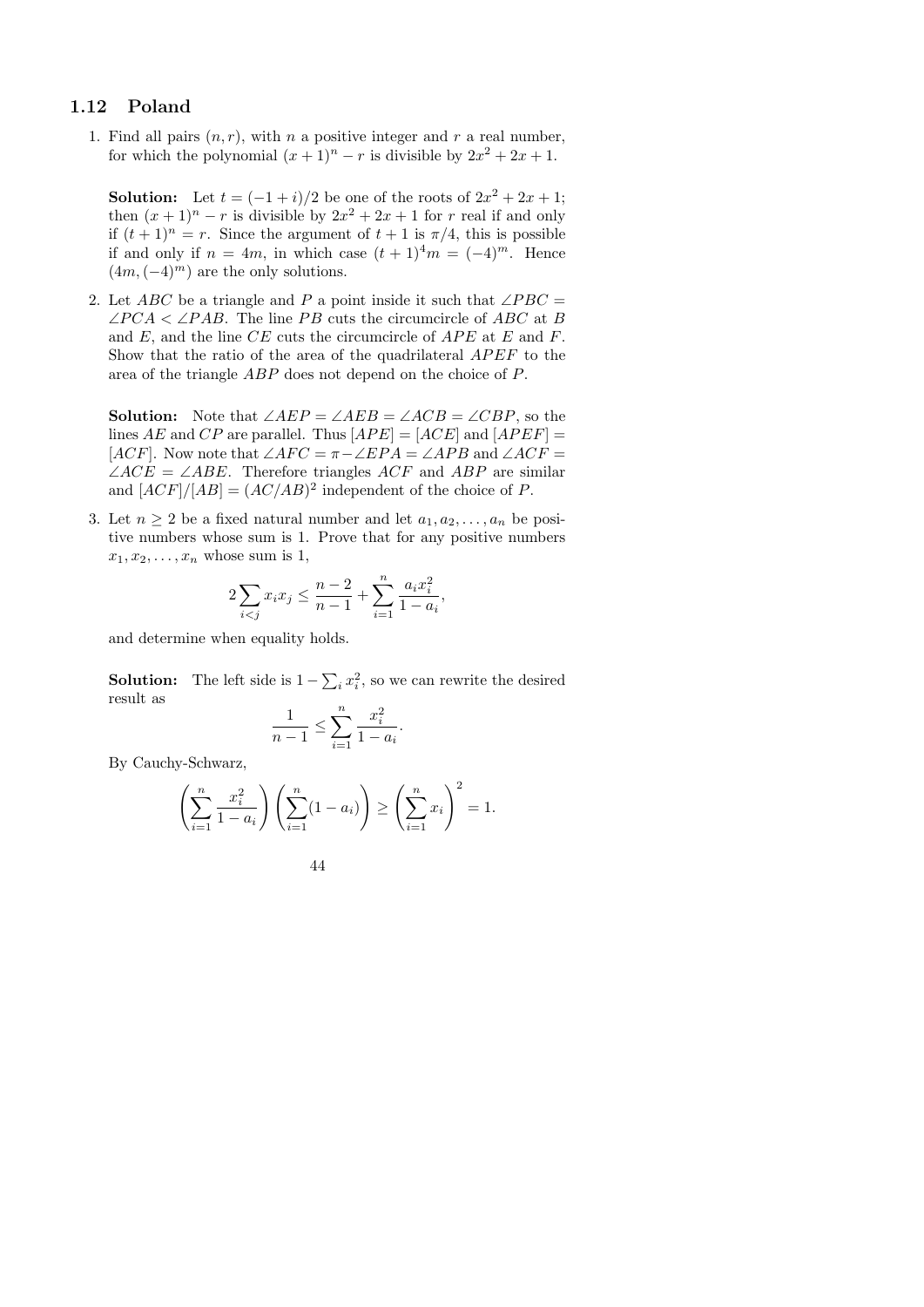Since  $\sum_i (1 - a_i) = n - 1$ , we have the desired result.

4. Let ABCD be a tetrahedron with  $\angle BAC = \angle ACD$  and  $\angle ABD =$  $\angle BDC$ . Show that edges AB and CD have the same length.

**Solution:** Assume  $AB \neq CD$ . Draw the plane through AC bisecting the dihedral angle formed by the planes ABC and ACD, then draw a line  $\ell$  in that plane perpendicular to AC through the midpoint O of AC. Now let  $B'$  and  $D'$  be the images of B and D, respectively, under the half-turn around the line  $\ell$ ; by assumption,  $B' \neq D$  and  $D' \neq B$ . Since ∠BAC = ∠ACD, B' lies on CD and  $D'$  lies on AB. Now note that the quadrilateral  $BB'D'D$  has total angular sum  $2\pi$ . However, a nonplanar quadrilateral always has total angular sum less than  $2\pi$  (divide it into two triangles, which each have angular sum  $\pi$ , and apply the spherical triangle inequality  $\angle ABC + \angle CBD > \angle ABD$ , so the lines AB and CD are coplanar. contradicting the assumption that ABCD is a tetrahedron.

5. For a natural number k, let  $p(k)$  denote the smallest prime number which does not divide k. If  $p(k) > 2$ , define  $q(k)$  to be the product of all primes less than  $p(k)$ , otherwise let  $q(k) = 1$ . Consider the sequence

$$
x_0 = 1,
$$
  $x_{n+1} = \frac{x_n p(x_n)}{q(x_n)}$   $n = 0, 1, 2, ....$ 

Determine all natural numbers *n* such that  $x_n = 111111$ .

**Solution:** An easy induction shows that, if  $p_0, p_1, \ldots$  are the primes in increasing order and n has base 2 representation  $c_0+2c_1+4c_2+\cdots$ , then  $x_n = p_0^{c_0} p_1^{c_1} \cdots$ . In particular,  $111111 = 3 \cdot 7 \cdot 11 \cdot 13 \cdot 37 =$  $p_1p_3p_4p_5p_{10}$ , so  $x_n = 1111111$  if and only if  $n = 2^{10} + 2^5 + 2^4 + 2^3 + 2^1 =$ 1082.

6. From the set of all permutations f of  $\{1, 2, \ldots, n\}$  that satisfy the condition

$$
f(i) \geq i - 1 \qquad i = 1, 2, \dots, n,
$$

one is chosen uniformly at random. Let  $p_n$  be the probability that the chosen permutation  $f$  satisfies

$$
f(i) \leq i+1
$$
  $i = 1, 2, ..., n.$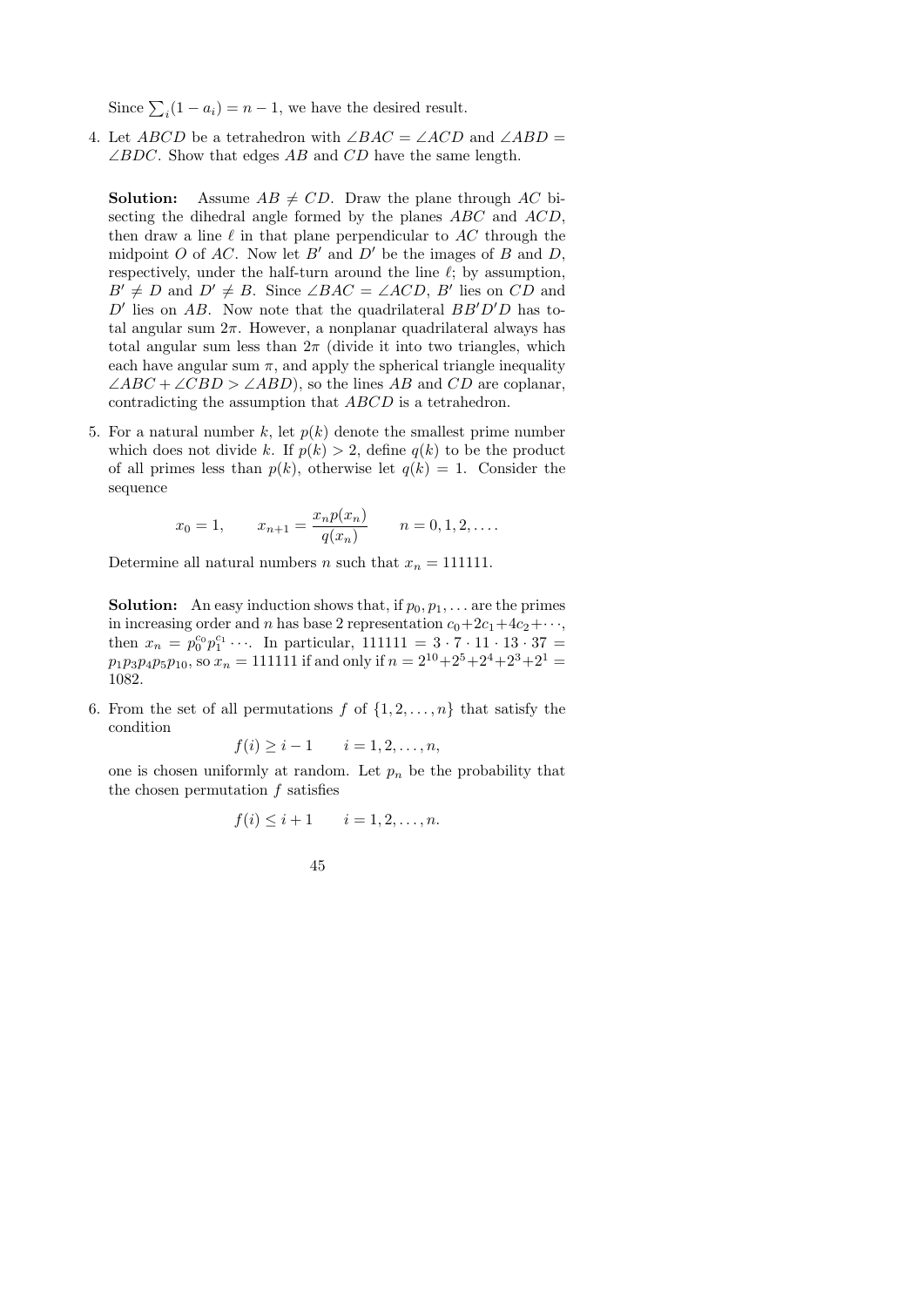Find all natural numbers *n* such that  $p_n > 1/3$ .

**Solution:** We have  $p_n > 1/3$  for  $n \leq 6$ . Let  $c_n$  be the number of permutations of the first type. For such a permutation, either  $f(1) = 1$ , or  $f(2) = 1$ . In the first case, ignoring 1 gives a valid permutation of  $\{2, \ldots, n\}$ ; in the latter case, we get a valid permutation of  $\{2,\ldots,n\}$  by identifying 1 and 2 together. Hence  $c_n = 2c_{n-1}$  and so  $c_n = 2^{n-1}$  since  $c_1 = 1$ .

Let  $d_n$  be the number of permutations of the second type. For such a permutation, either  $f(n) = n$  or  $f(n) = n - 1$ . In the first case, ignoring *n* gives a valid permutation of  $\{1, \ldots, n-1\}$ . In the latter case, we must have  $f(n-1) = n$ , so ignoring n and  $n-1$  gives a valid permutation of  $\{1, \ldots, n-2\}$ . Thus  $d_n = d_{n-1} + d_{n-2}$ , and the initial conditions  $d_1 = 1, d_2 = 2$  yield  $d_n = F_{n+1}$ , the  $n+1$ -st Fibonacci number.

It is easily shown (using the formula for  $F_n$  or by induction) that  $c_n/d_n < 1/3$  for  $n \ge 7$ . Hence the desired n are  $1, \ldots, 6$ .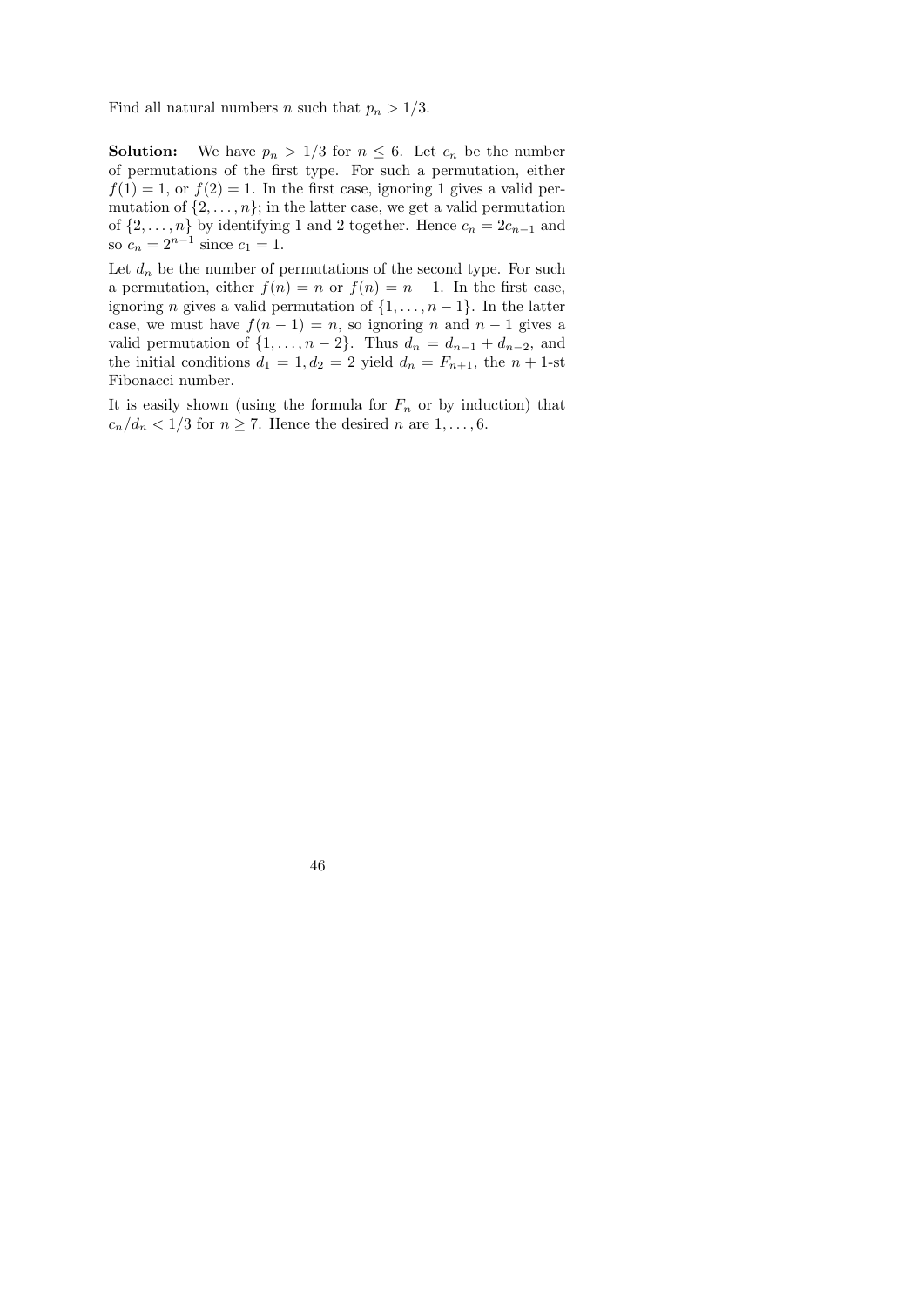## 1.13 Romania

1. Let  $n > 2$  be an integer and  $f : \mathbb{R}^2 \to \mathbb{R}$  be a function such that for any regular n-gon  $A_1A_2...A_n$ ,

$$
f(A_1) + f(A_2) + \cdots + f(A_n) = 0.
$$

Prove that  $f$  is the zero function.

**Solution:** We identify  $\mathbb{R}^2$  with the complex plane and let  $\zeta =$  $e^{2\pi i/n}$ . Then the condition is that for any  $z \in \mathbb{C}$  and any positive real  $t$ ,

$$
\sum_{j=1}^{n} f(z + t\zeta^{j}) = 0.
$$

In particular, for each of  $k = 1, \ldots, n$ , we have

$$
\sum_{j=1}^{n} f(z - \zeta^{k} + \zeta^{j}) = 0.
$$

Summing over  $k$ , we have

$$
\sum_{m=1}^{n} \sum_{k=1}^{n} f(z - (1 - \zeta^m)\zeta^k) = 0.
$$

For  $m = n$  the inner sum is  $nf(z)$ ; for other m, the inner sum again runs over a regular polygon, hence is 0. Thus  $f(z) = 0$  for all  $z \in \mathbb{C}$ .

2. Find the greatest positive integer  $n$  for which there exist  $n$  nonnegative integers  $x_1, x_2, \ldots, x_n$ , not all zero, such that for any sequence  $\epsilon_1, \epsilon_2, \ldots, \epsilon_n$  of elements of  $\{-1, 0, 1\}$ , not all zero,  $n^3$  does not divide  $\epsilon_1x_1 + \epsilon_2x_2 + \ldots + \epsilon_nx_n.$ 

**Solution:** The statement holds for  $n = 9$  by choosing  $1, 2, 2^2, \ldots, 2^8$ , since in that case

$$
|\epsilon_1 + \cdots + \epsilon_9 2^8| \le 1 + 2 + \cdots + 2^8 < 9^3.
$$

However, if  $n = 10$ , then  $2^{10} > 10^3$ , so by the pigeonhole principle, there are two subsets A and B of  $\{x_1, \ldots, x_{10}\}$  whose sums are congruent modulo 10<sup>3</sup>. Let  $\epsilon_i = 1$  if  $x_i$  occurs in A but not in B, -1 if  $x_i$  occurs in B but not in A, and 0 otherwise; then  $\sum \epsilon_i x_i$  is divisible by  $n^3$ .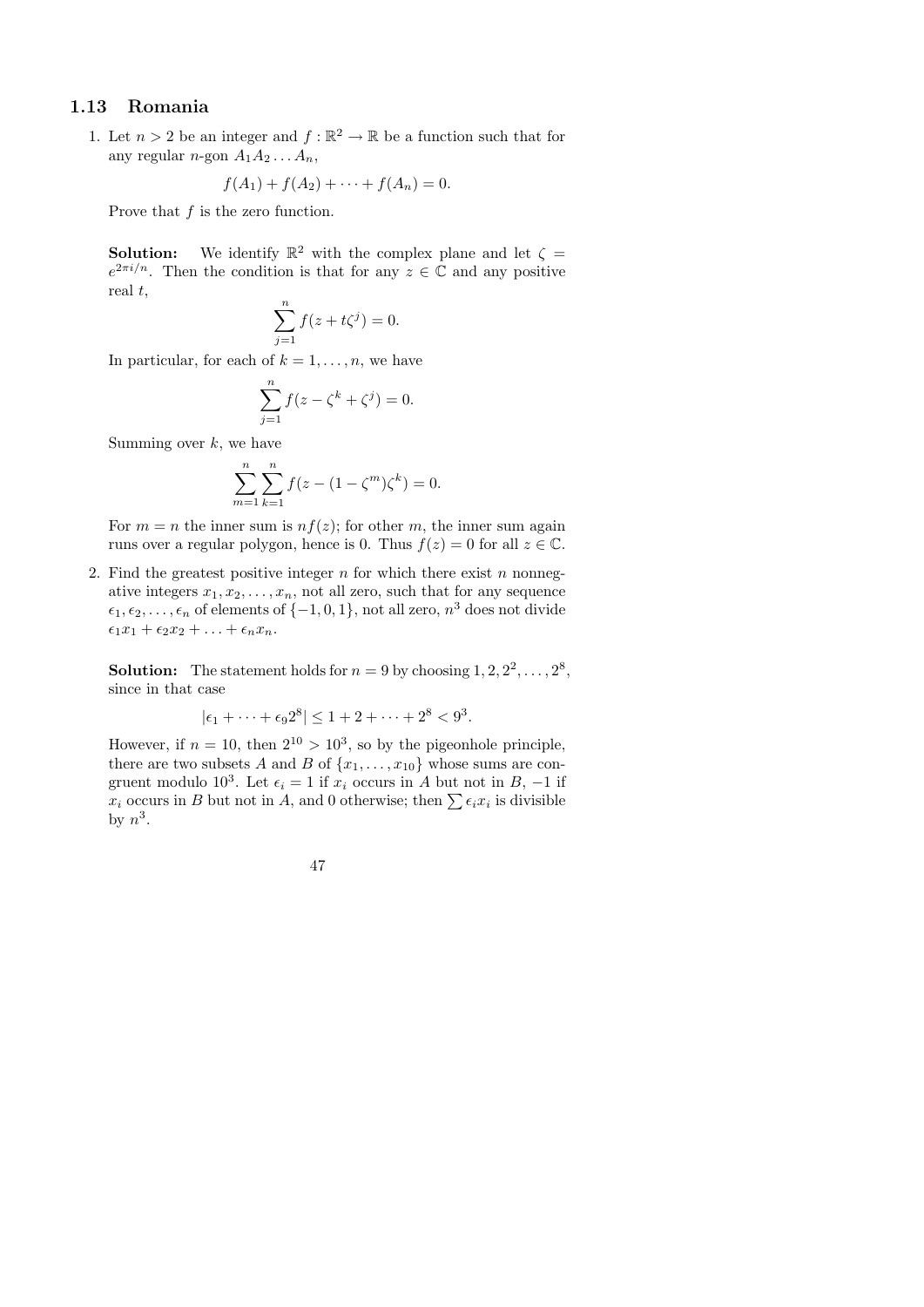3. Let  $x, y$  be real numbers. Show that if the set

$$
\{\cos(n\pi x) + \cos(n\pi y)|n \in \mathbb{N}\}\
$$

is finite, then  $x, y \in \mathbb{Q}$ .

**Solution:** Let  $a_n = \cos n\pi x$  and  $b_n = \sin n\pi x$ . Then

$$
(a_n + b_n)^2 + (a_n - b_n)^2 = 2(a_n^2 + b_n^2) = 2 + (a_{2n} + b_{2n}).
$$

If  $\{a_n + b_n\}$  is finite, it follows that  $\{a_n - b_n\}$  is also a finite set, and hence that  $\{a_n\}$  is finite, since

$$
a_n = \frac{1}{2} [(a_n + b_n) + (a_n - b_n)],
$$

and similarly  $\{b_n\}$  is finite. In particular,  $a_m = a_n$  for some  $m < n$ , and so  $(n - m)\pi x$  is an integral multiple of  $\pi$ . We conclude x and y are both rational.

4. Let ABCD be a cyclic quadrilateral and let M be the set of incenters and excenters of the triangles BCD, CDA, DAB, ABC (for a total of 16 points). Show that there exist two sets of parallel lines K and L, each consisting of four lines, such that any line of  $K \cup L$  contains exactly four points of M.

**Solution:** Let  $T$  be the midpoint of the arc  $AB$  of the circumcircle of  $ABC$ , I the incenter of  $ABC$ , and  $I_B$ ,  $I_C$  the excenters of  $ABC$ opposite B and C, respectively. We first show  $TI = TA = TB =$  $TI_C$ . Note that

$$
\angle TAI = \angle TAB + \angle BAI = (\angle C + \angle A)/2 = \angle ICA + \angle IAC = \angle TAI,
$$

so  $TI = TA$ , and similarly  $TI = TB$ . Moreover, in the right triangle  $A I_C I$ ,  $\angle A I_C T = \pi/2 - \angle A T = \pi/2 - \angle T A I = \angle T A I_C$ , so  $T A =$  $TI_C$  also.

We next show that the midpoint  $U$  of  $I_B I_C$  is also the midpoint of the arc BAC. Note that the line  $I_B I_C$  bisects the exterior angles of ABC at A, so the line  $I_B I_C$  passes through the midpoint V of the arc BAC. Considering the right triangles  $I_B B I_C$  and  $I_B C I_C$ , we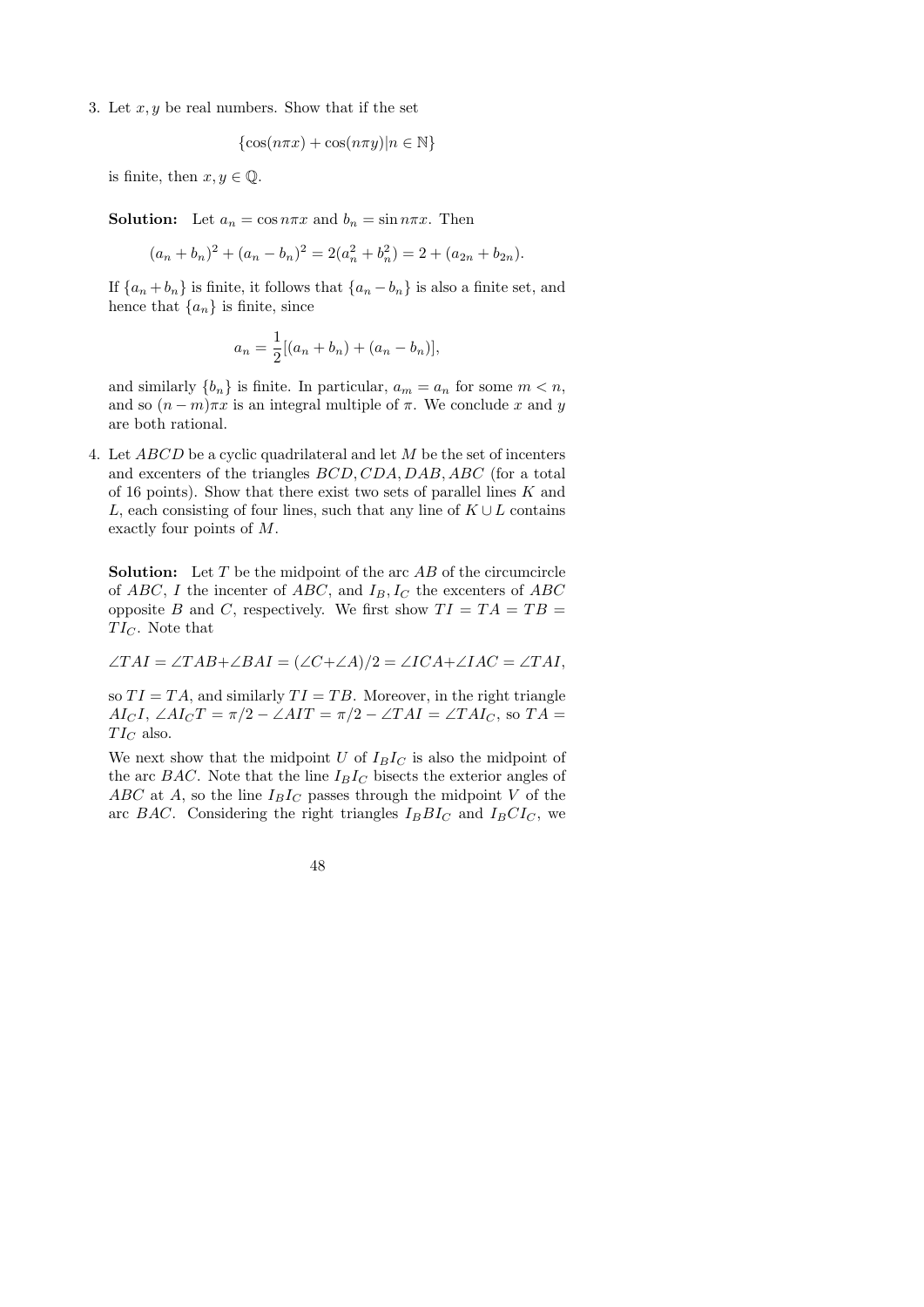note  $BU = (I_B I_C)/2 = CU$ , so U lies on the perpendicular bisector of BC, which suffices to show  $U = V$ . (Note that  $I_B$  and  $I_C$  lie on the same side of  $BC$  as  $A$ , so the same is true of  $U$ .)

Let  $E, F, G, H$  be the midpoints of the arcs  $AB, BC, CD, DA$ . Let  $I_A, I_B, I_C, I_D$  be the incenters of the triangles  $BCD, CDA, DAB$ , ABC, respectively. Let  $A_B$ ,  $A_C$ ,  $A_D$  be the excenters of BCD opposite  $B, C, D$ , respectively, and so on.

By the first observation,  $I_C I_D C_D D_C$  is a rectangle with center E, and the diagonals, which contain the points  $C$  and  $D$ , have length  $2EA = 2EB$ . Similarly, we obtain rectangles centered at  $F, G, H$ .

Now consider the excenters of the form  $X_Y$ , where X and Y are opposite vertices in ABCD. We shall prove the claim with

$$
K = \{B_C C_B, I_C I_B, I_D I_A, A_D D_A\}, \quad L = \{A_B B_A, I_A I_B, I_C I_D, C_D D_C\}.
$$

Consider the rectangle  $B_C I_D B_A P$ , where P is an unknown point. From the second observation above, the midpoint  $K$  of diagonal  $B_{A}B_{C}$  is the midpoint of arc CDA, so it lies on the internal bisector BK of triangle ABC. Again by the first observation, we conclude  $M = D_A$ , so  $D_A$  lies on the lines  $B_C C_B$  and  $B_A A_B$ , and so on, proving the claim.

5. Given  $a \in \mathbb{R}$  and  $f_1, f_2, \ldots, f_n : \mathbb{R} \to \mathbb{R}$  additive functions such that  $f_1(x)f_2(x)\cdots f_n(x) = ax^n$  for all  $x \in \mathbb{R}$ . Prove that there exists  $b \in \mathbb{R}$  and  $i \in \{1, 2, \ldots, n\}$  such that  $f_i(x) = bx$  for all  $x \in \mathbb{R}$ .

**Solution:** Let  $c_i = f_i(1)$ . Then for any integer x,

$$
\prod_{i=1}^{n} f_i(1+mx) = \prod_{i=1}^{n} [c_i + mf_i(x)] = a(1+mx)^n.
$$

First suppose  $a \neq 0$ , in which case  $c_i \neq 0$  for all i. Then we have an equality of polynomials in T:

$$
\prod_{i=1}^{n} [c_i + f_i(x)T] = a(1 + xT)^n,
$$

and so by unique factorization,  $c_i+f_i(x)T = b_i(1+xT)$  for some real number  $b_i$ . Equating coefficients gives  $b_i = c_i$  and  $f_i(x) = b_i x = c_i x$ for all  $x$ .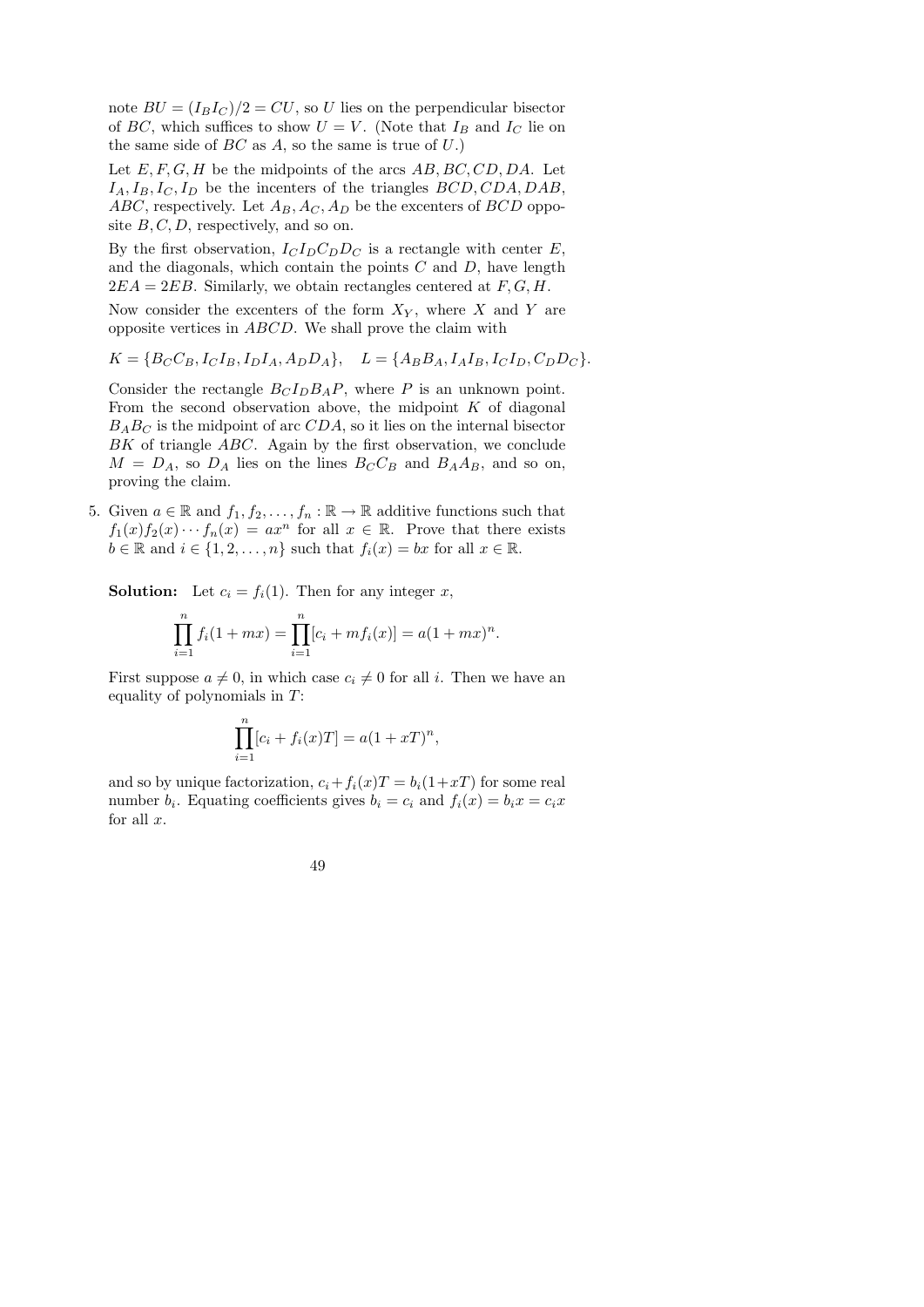Now suppose  $a = 0$ ; we shall show that  $f_i$  is identically zero for some i. Assume on the contrary that there exist  $a_i$  for all i such that  $f_i(a_i) \neq 0$ . Let

$$
x_m = a_1 + ma_2 + \dots + m^{n-1}a_m
$$

for any integer  $m$ . Then

$$
0 = \prod_{i=1}^{n} f_i(x_m) = \prod_{i=1}^{n} [f_i(a_1) + f_i(a_2)m + \cdots + f_i(a_n)m^{n-1}].
$$

Hence for some i, the polynomial  $f_i(a_1)+f_i(a_2)m+\cdots+f_i(a_n)m^{n-1}$ is identically zero, contradicting the fact that  $f_i(a_i) \neq 0$ . Thus for some i,  $f_i(x) = 0$  for all x, proving the claim with  $b = 0$ .

6. The sequence  $\{a_n\}_{n\geq 2}$  is defined as follows: if  $p_1, p_2, \ldots, p_k$  are the distinct prime divisors of n, then  $a_n = p_1^{-1} + p_2^{-1} + \ldots + p_k^{-1}$ . Show that for any positive integer  $N \geq 2$ ,

$$
\sum_{n=2}^{N} a_2 a_3 \cdots a_n < 1.
$$

Solution: It is easily seen that

$$
\sum_{k=2}^{n} a_k = \sum_{k=2}^{n} \left( \frac{1}{p_1} + \frac{1}{p_2} + \dots + \frac{1}{p_k} \right) = \sum_{p \le n} \frac{1}{p} \left\lfloor \frac{n}{p} \right\rfloor.
$$

On the other hand, we have the inequalities

$$
\sum_{p\leq n} \frac{1}{p} \left\lfloor \frac{n}{p} \right\rfloor \leq \sum_{p\leq n} \frac{n}{p^2}
$$
\n
$$
< n \left( \frac{1}{4} + \sum_{k=1}^{\infty} \frac{1}{(2k+1)^2} \right)
$$
\n
$$
< \frac{n}{4} \left( \sum_{k=1}^{\infty} \frac{1}{k(k+1)} \right) = \frac{n}{2}.
$$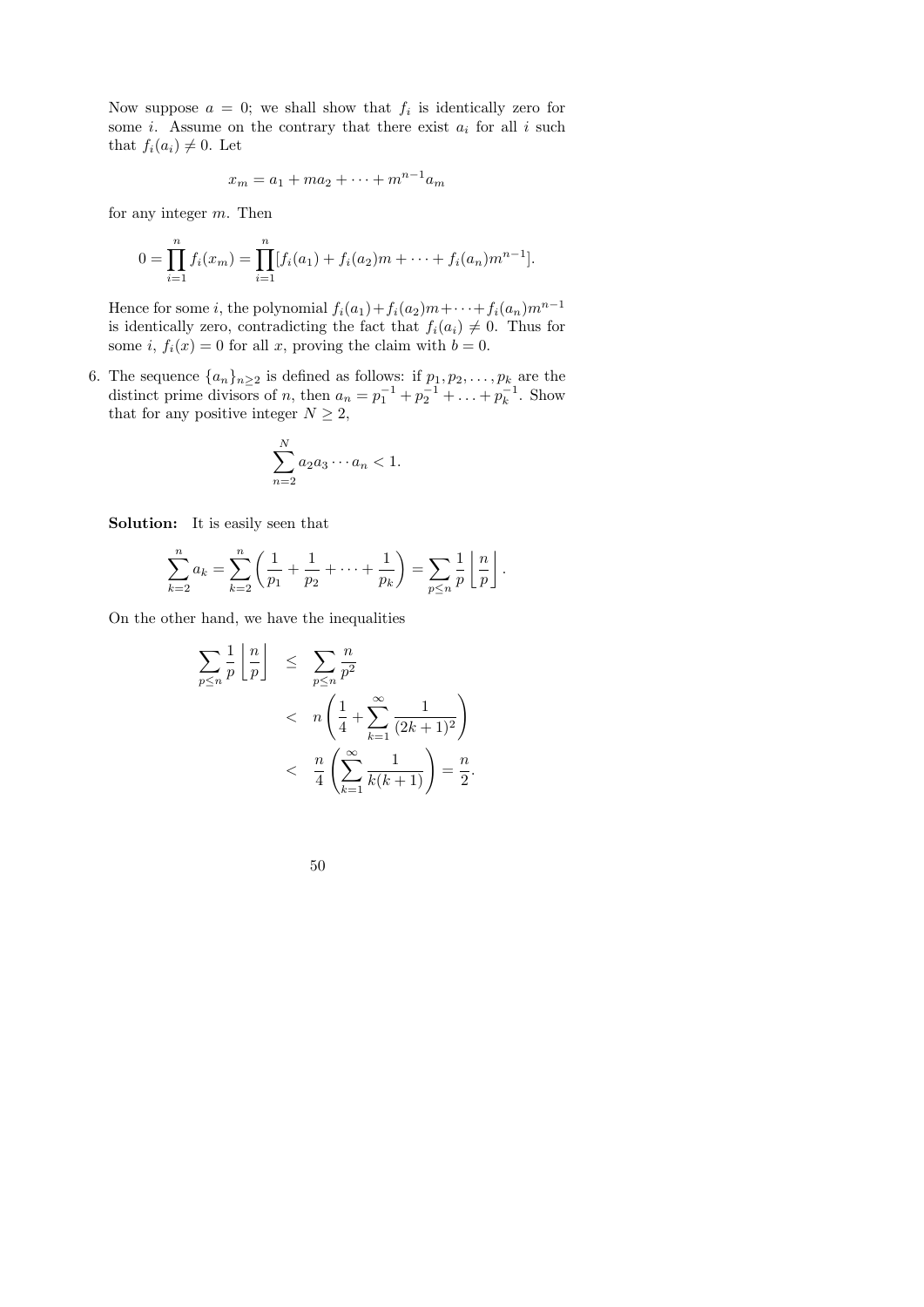Thus  $\sum_{k=2}^{n} a_k < n/2$  for all  $n \ge 2$ . Now using the AM-GM inequality,

$$
a_2 a_3 \cdots a_n \quad < \quad \left(\frac{a_2 + a_3 + \cdots + a_n}{n-1}\right)^{n-1} \\
 < \quad \frac{1}{2^{n-1}} \left(1 + \frac{1}{n-1}\right)^{n-1} < \frac{e}{2^{n-1}} < \frac{3}{2^{n-1}}.
$$

Adding these inequalities,

$$
\sum_{n=2}^{\infty} a_2 \cdots a_n \quad < \quad \frac{1}{2} + \frac{1}{6} + \frac{1}{12} + \frac{1}{60} + 3 \left( \frac{1}{2^5} + \frac{1}{2^6} + \cdots \right) \\
= \quad \frac{46}{60} + \frac{3}{2^5} \left( 1 + \frac{1}{2} + \cdots \right) = \frac{46}{60} + \frac{6}{32} < 1.
$$

7. Let  $n \geq 3$  be an integer and  $x_1, x_2, \ldots, x_{n-1}$  nonnegative integers such that

$$
x_1 + x_2 + \ldots + x_{n-1} = n
$$
  

$$
x_1 + 2x_2 + \ldots + (n-1)x_{n-1} = 2n - 2.
$$

Find the minimum of the sum

$$
F(x_1, \ldots, x_{n-1}) = \sum_{k=1}^{n-1} k x_k (2n - k).
$$

**Solution:** The desired sum can be written as  $2n(2n-2)-\sum_{k=1}^{n-1}k^2x_k$ . Now note

$$
\sum_{k=1}^{n-1} k^2 x_k = \sum_{k=1}^{n-1} x_k + (k-1)(k+1)x_k \le n + n \sum_{k=1}^{n} n - 1(k-1)x_k = n + n(2n - 2 - n) = n^2 - n.
$$

Hence the quantity in question is at most  $2n(2n-2) - (n^2 - n) =$  $3n^2-3n$ , with equality for  $x_1 = n-1$ ,  $x_2 = \cdots = x_{n-2} = 0$ ,  $x_{n-1} = 1$ .

8. Let  $n, r$  be positive integers and  $A$  a set of lattice points in the plane, such that any open disc of radius  $r$  contains a point of  $A$ . Show that for any coloring of the points of  $A$  using  $n$  colors, there exist four points of the same color which are the vertices of a rectangle.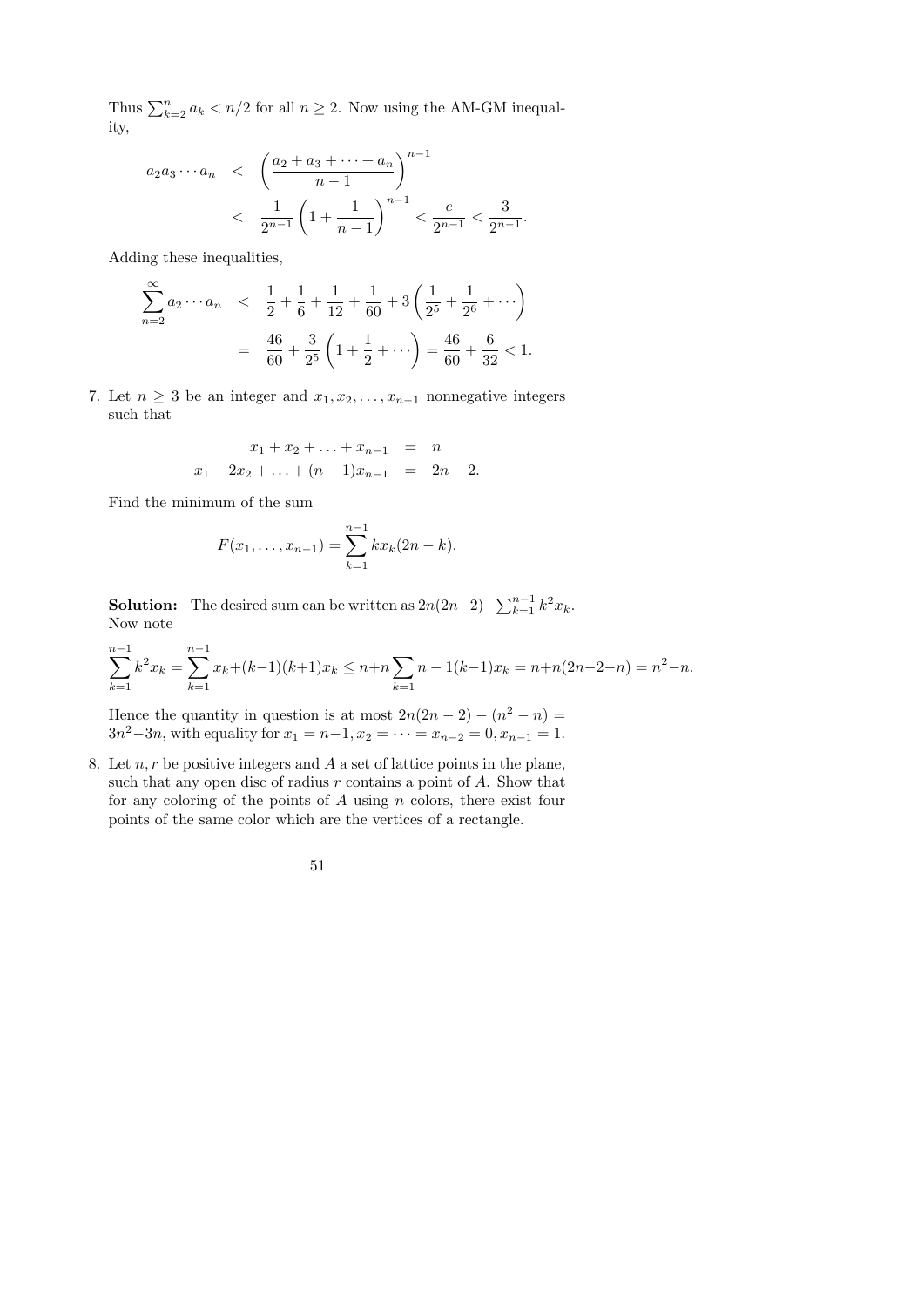**Solution:** Consider a square of side length  $L = 4nr^2$  with sides parallel to the coordinate axes. One can draw  $(2nr)^2 = 4n^2r^2$  disjoint disks of radius  $r$  inside the square, hence such a square contains at least  $4n^2r^2$  points of A. The lattice points in A lie on  $L-1 = 4nr^2-1$ vertical lines; by the pigeonhole principle, some vertical line contais  $n + 1$  points of A. Again by the pigeonhole principle, two of these points are colored in the same color.

Now consider an infinite horizontal strip made of ribbons of side length L; some two of them have two points in the same position in the same color, and these four points form the vertices of a rectangle.

9. Find all prime numbers  $p, q$  for which the congruence

$$
\alpha^{3pq} \equiv \alpha \pmod{3pq}
$$

holds for all integers  $\alpha$ .

**Solution:** Without loss of generality assume  $p \leq q$ ; the unique solution will be (11, 17), for which one may check the congruence using the Chinese Remainder Theorem. We first have  $2^{3pq} \equiv 2 \pmod{3}$ , which means p and q are odd. In addition, if  $\alpha$  is a primitive root mod p, then  $\alpha^{3pq-1} \equiv 1 \pmod{p}$  implies that p - 1 divides 3pq - 1 as well as  $3pq-1-3q(p-1) = 3q-1$ , and conversely that  $q-1$  divides  $3p - 1$ . If  $p = q$ , we now deduce  $p = q = 3$ , but  $4^{27} \equiv 1 \pmod{27}$ , so this fails. Hence  $p < q$ .

Since p and q are odd primes,  $q \ge p+2$ , so  $(3p-1)/(q-1) < 3$ . Since this quantity is an integer, and it is clearly greater than 1, it must be 2. That is,  $2q = 3p + 1$ . On the other hand,  $p - 1$  divides  $3q - 1 = (9p + 1)/2$  as well as  $(9p + 1) - (9p - 9) = 10$ . Hence  $p = 11, q = 17.$ 

- 10. Let  $n \geq 3$  be an integer and  $p \geq 2n-3$  a prime. Let M be a set of n points in the plane, no three collinear, and let  $f : M \rightarrow$  $\{0, 1, \ldots, p-1\}$  be a function such that:
	- (i) only one point of M maps to 0, and
	- (ii) if  $A, B, C$  are distinct points in M and k is the circumcircle of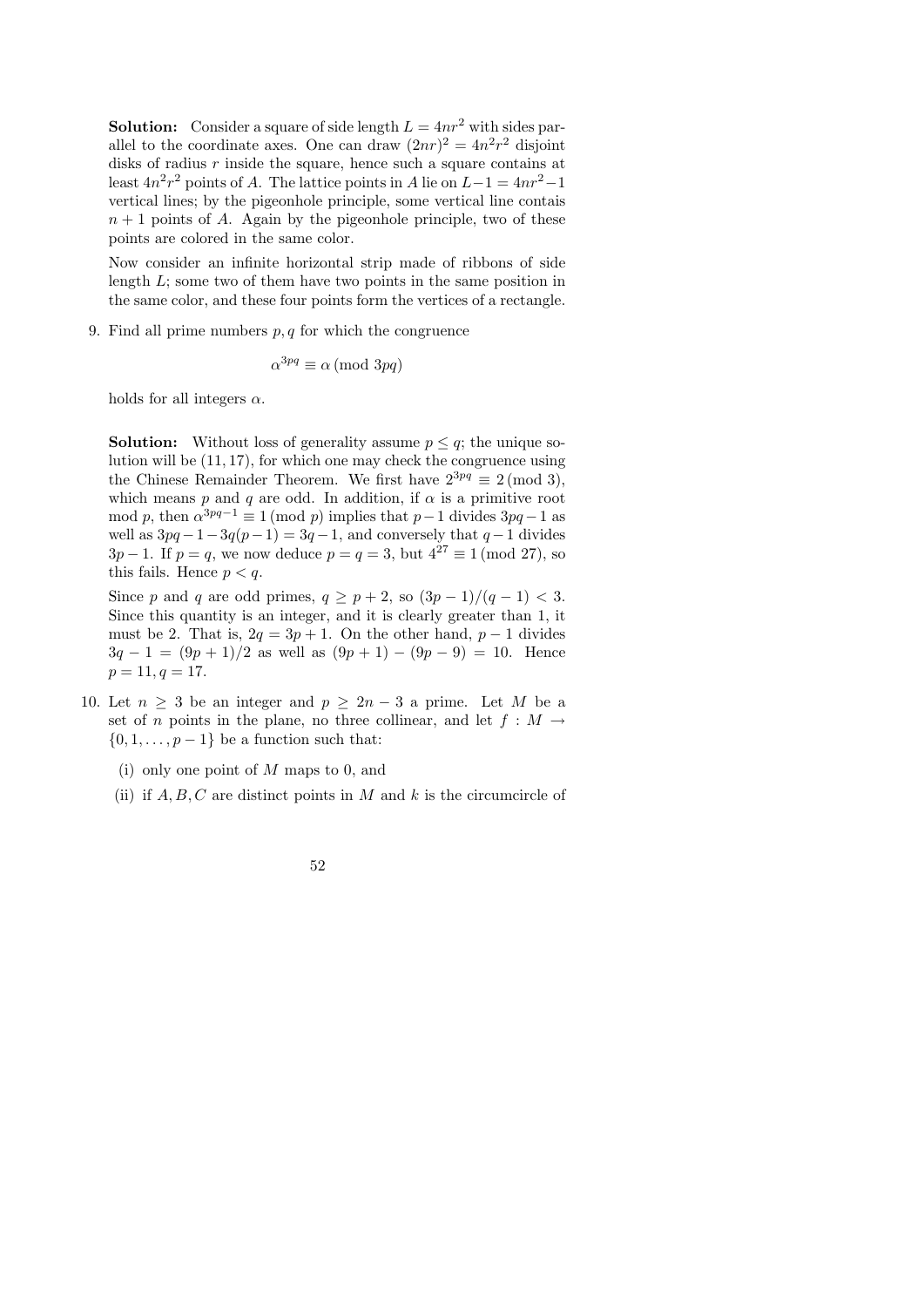the triangle ABC, then

$$
\sum_{P \in M \cap k} f(P) \equiv 0 \pmod{p}.
$$

Show that all of the points of M lie on a circle.

**Solution:** Let X be the point mapping to 0. We first show that if every circle through  $X$  and two points of  $M$  contains a third point of  $M$ , then all of the points of  $M$  lie on a circle. Indeed, consider an inversion with center at X. Then the image of  $M - \{X\}$  has the property that the line through any two of its points contains a third point; it is a standard result that this means the points are collinear. (Otherwise, find a triangle ABC minimizing the length of the altitude  $AH$ ; there is another point N on BC, but then either ABN or ACN has a shorter altitude than AH, contradiction.)

Now suppose the points of  $M$  do not lie on a circle. By the above, there exists a circle passing through  $M$  and only two points  $A, B$  of M. Let  $f(A) = i$ , so that by the hypothesis,  $f(B) = p - i$ . Let a be the number of circles passing through  $X$ ,  $A$  and at least one other point of  $M$ , let b be the number of circles passing through  $X, B$ and at least one other point of M, and let S be the sum of  $f(P)$ over all  $P$  in  $M$ . By adding the relations obtained from the circles through X and A, we get  $S + (a-1)i \equiv 0 \pmod{p}$ , and similarly,  $S + (b-1)(p-i) \equiv 0 \pmod{p}$ . Therefore  $a+b-2 \equiv 0 \pmod{p}$ ; since  $a+b \leq 2n+4 < p$ , we have  $a+b=2$  and so  $a=b=1$ , contradicting the assumption that the points do not all lie on a circle.

11. Let  $x_1, x_2, \ldots, x_n, x_{n+1}$  be positive reals such that  $x_1+x_2+\cdots+x_n$  $x_{n+1}$ . Prove that

$$
\sum_{i=1}^{n} \sqrt{x_i(x_{n+i} - x_i)} \le \sqrt{\sum_{i=1}^{n} x_{n+1}(x_{n+1} - x_i)}.
$$

Solution: First note that

$$
\sum_{i=1}^{n} x_{n+1}(x_{n+1} - x_i) = nx_{n+1}^2 - x_{n+1} \sum_{i=1}^{n} x_i = (n-1)x_{n+1}.
$$

$$
53\,
$$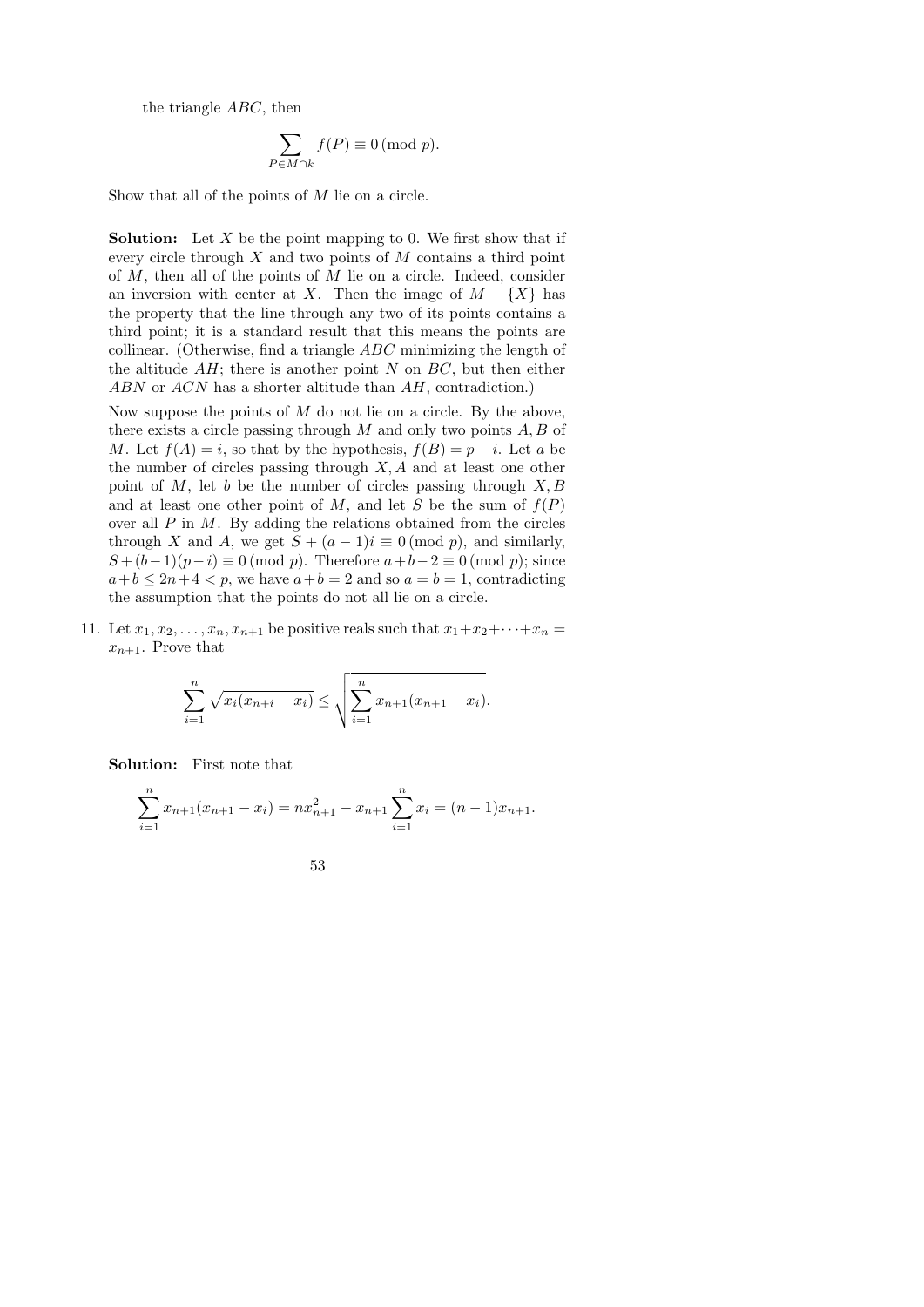Hence the given inequality may be rewritten as

$$
\sum_{i=1}^{n} \sqrt{\frac{1}{n-1} \frac{x_i}{x_{n+1}} \left(1 - \frac{x_i}{x_{n+1}}\right)} \le 1
$$

On the other hand, by the arithmetic-geometry mean inequality, the left side is at most

$$
\sum_{i=1}^{n} \frac{x_i}{2x_{n+i}} + \frac{1 - x_i/x_{n+1}}{2(n-1)} = \frac{1}{2} + \frac{(n-1)}{2(n-1)} = 1.
$$

- 12. Let  $x, y, z$  be real numbers. Prove that the following conditions are equivalent.
	- (i)  $x, y, z > 0$  and  $\frac{1}{x} + \frac{1}{y} + \frac{1}{z} \leq 1$ .
	- (ii) For every quadrilateral with sides  $a, b, c, d, a^2x+b^2y+c^2z > d^2$ .

Solution: To show (i) implies (ii), note that

$$
a^{2}x + b^{2}y + c^{2}z \ge (a^{2}x + b^{2}y + c^{2}z) \left(\frac{1}{x} + \frac{1}{y} + \frac{1}{x}\right)
$$
  
 
$$
\ge (a + b + c)^{2} > d^{2},
$$

using Cauchy-Schwarz after the first inequality.

To show (i) implies (ii), first note that if  $x \leq 0$ , we may take a quadrilateral of sides  $a = n, b = 1, c = 1, d = n$  and get  $y + z$  $n^2(1-x)$ , a contradiction for large n. Thus  $x > 0$  and similarly  $y > 0, z > 0$ . Now use a quadrilateral of sides  $1/x, 1/y, 1/z$  and  $1/x + 1/y + 1/z - 1/n$ , where *n* is large. We then get

$$
\frac{x}{x^2} + \frac{y}{y^2} + \frac{z}{z^2} > \left(\frac{1}{x} + \frac{1}{y} + \frac{1}{z} - \frac{1}{n}\right)^2.
$$

Since this holds for all n, we may take the limit as  $n \to \infty$  and get

$$
\frac{1}{x} + \frac{1}{y} + \frac{1}{z} \ge \left(\frac{1}{x} + \frac{1}{y} + \frac{1}{z} - \frac{1}{n}\right)^2,
$$

and hence  $1/x + 1/y + 1/z \le 1$ .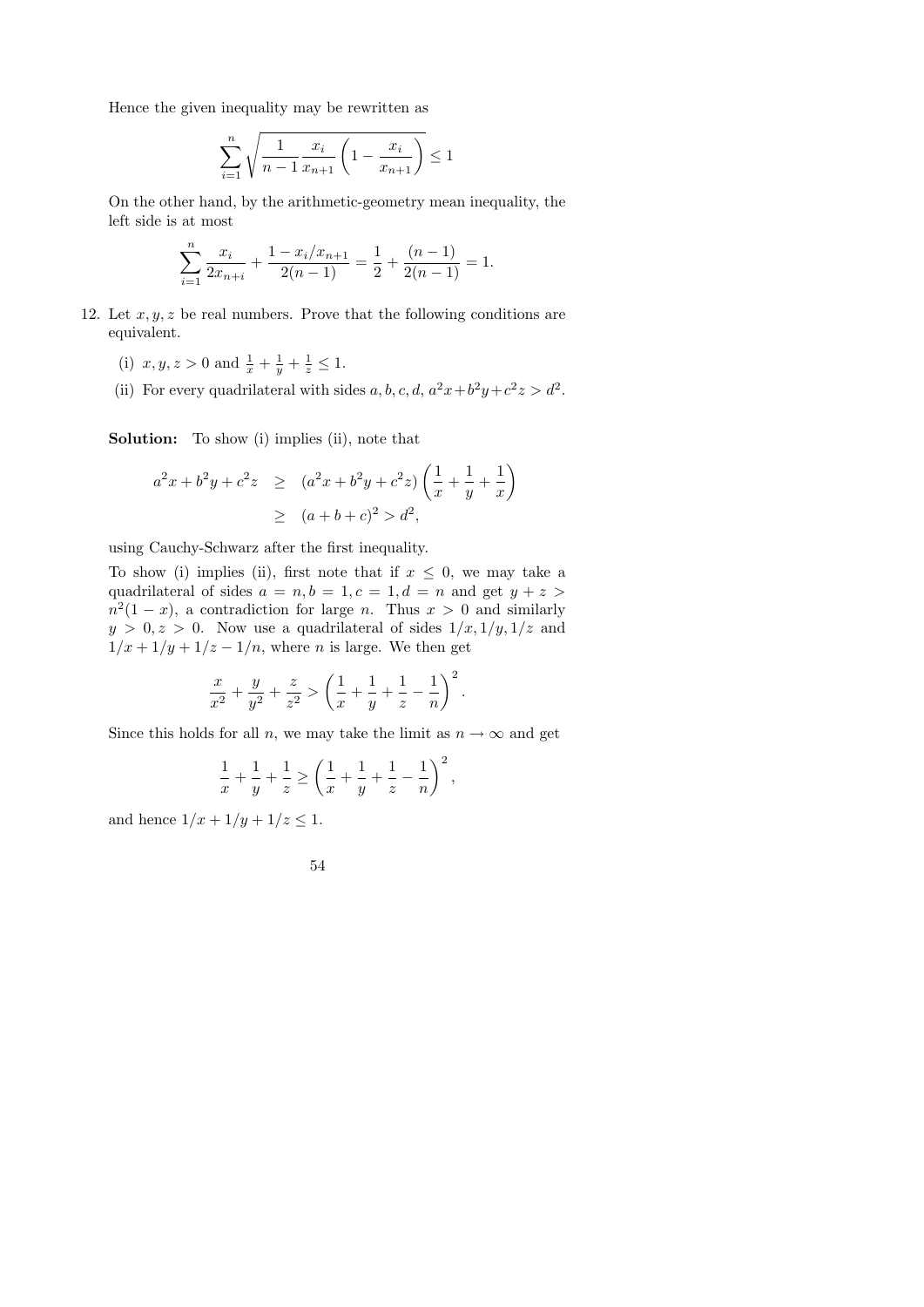13. Let  $n$  be a positive integer and  $D$  a set of  $n$  concentric circles in the plane. Prove that if the function  $f : D \to D$  satisfies  $d(f(A), f(B)) \geq d(A, B)$  for all  $A, B \in D$ , then  $d(f(A), f(B)) =$  $d(A, B)$  for every  $A, B \in D$ .

**Solution:** Label the circles  $D_1, \ldots, D_n$  in increasing order of radius, and let  $r_i$  denote the radius of  $D_i$ . Clearly the maximum of  $d(A, B)$  occurs when A and B are antipodal points on D. Let ABCD be the vertices of a square inscribed in  $D_n$ ; then  $f(A)$  and  $f(C)$  are antipodal, as are  $f(B)$  and  $f(D)$ . In addition, each of the minor arcs  $f(A)f(B)$  and  $f(B)f(C)$  must be at least a quarter arc, thus  $f(B)$ bisects one of the semicircles bounded by  $f(A)$  and  $f(C)$ , and  $f(D)$ bisects the other. Now if  $P$  is any point on the minor arc  $AB$ , then the arcs  $f(P)f(A)$  and  $f(P)f(B)$ , which are at least as long as the arcs PA and PB, add up to the quarter arc  $f(P)f(B)$ . We conclude f is isometric on  $D_n$ .

Since f is clearly injective and is now bijective on  $D_n$ , f maps  $D_1 \cup$ ... ∪  $D_{n-1}$  into itself. Thus we may repeat the argument to show that f is isometric on each  $D_i$ . To conclude, it suffices to show that distances between adjacent circles, say  $D_1$  and  $D_2$ , are preserved. This is easy; choose a square  $ABCD$  on  $D_1$  and let  $A', B', C', D'$  be the points on  $D_2$  closest to  $A, B, C, D$ , respectively. Then  $A'B'C'D'$ also form a square, and the distance from  $A$  to  $C'$  is the maximum between any point on  $D_1$  and any point on  $D_3$ . Hence the eight points maintain their relative position under  $f$ , which suffices to prove isometry.

14. Let  $n \geq 3$  be an integer and  $X \subseteq \{1, 2, ..., n^3\}$  a set of  $3n^2$  elements. Prove that one can find nine distinct numbers  $a_1, \ldots, a_9$  in X such that the system

$$
a_1x + a_2y + a_3z = 0
$$
  

$$
a_4x + a_5y + a_6z = 0
$$
  

$$
a_7x + a_8y + a_9z = 0
$$

has a solution  $(x_0, y_0, z_0)$  in nonzero integers. **Solution:** Label the elements of X in increasing order  $x_1 < \cdots <$  $x_{3n^2}$ , and put

$$
X_1 = \{x_1, \ldots, x_{n^2}\}, \quad X_2 = \{x_{n^2+1}, \ldots, x_{2n^2}\}, \quad X_3 = \{x_{2n^2+1}, \ldots, x_{3n^2}\}.
$$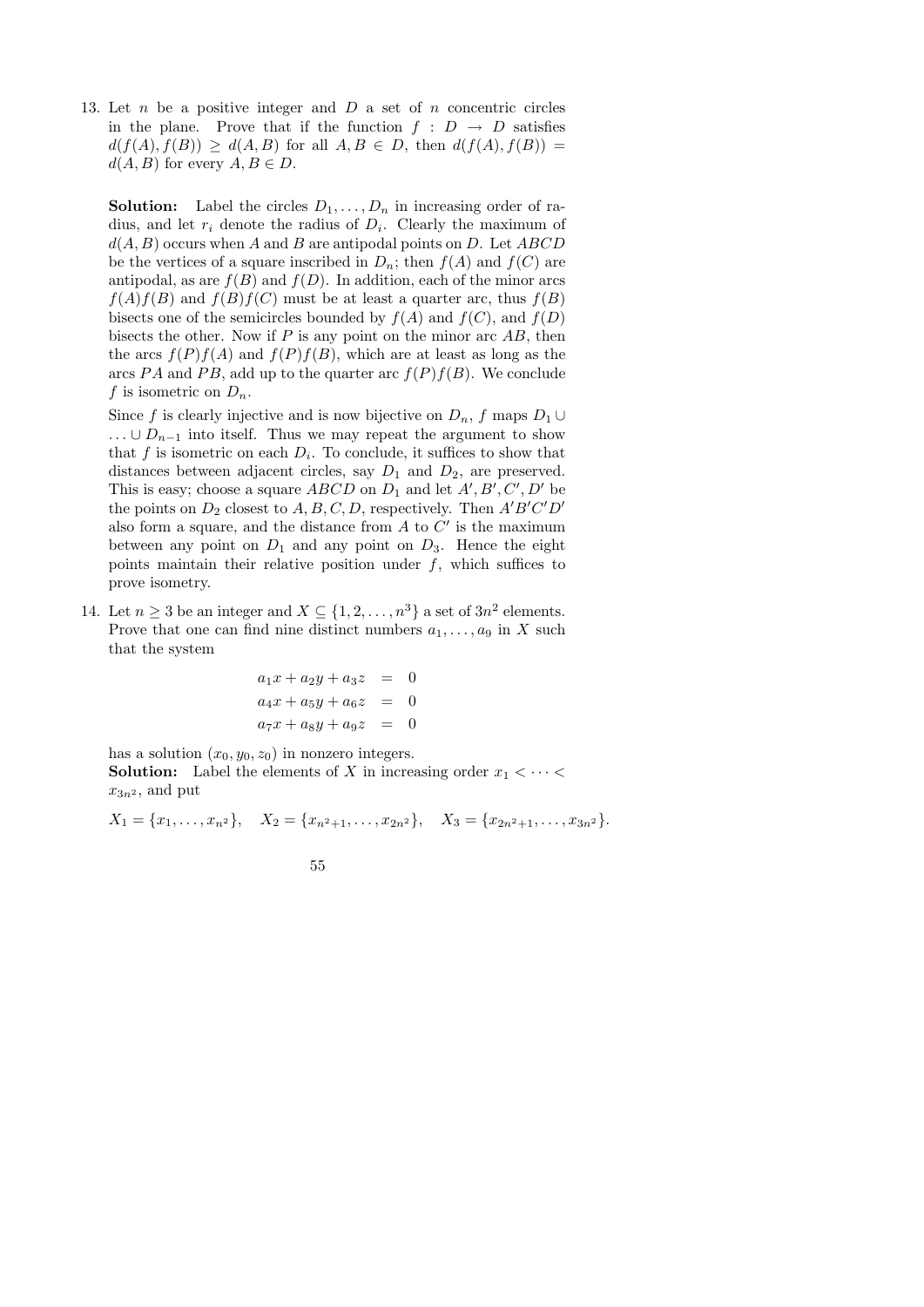Define the function  $f: X_1 \times X_2 \times X_3 \to X \times X$  as follows:

$$
f(a,b,c) = (b-a,c-b).
$$

The domain of f contains  $n^6$  elements. The range of f, on the other hand, is contained in the subset of  $X \times X$  of pairs whose sum is at most  $n^3$ , a set of cardinality

$$
\sum_{k=1}^{n^3-1} k = \frac{n^3(n^3-1)}{2} < \frac{n^6}{2}.
$$

By the pigeonhole principle, some three triples  $(a_i, b_i, c_i)$   $(i = 1, 2, 3)$ map to the same pair, in which case  $x = b_1 - c_1, y = c_1 - a_1, z =$  $a_1-b_1$  is a solution in nonzero integers. Note that  $a_i$  cannot equal  $b_j$ since  $X_1$  and  $X_2$  and so on, and that  $a_1 = a_2$  implies that the triples  $(a_1, b_1, c_1)$  and  $(a_2, b_2, c_2)$  are identical, a contradiction. Hence the nine numbers chosen are indeed distinct.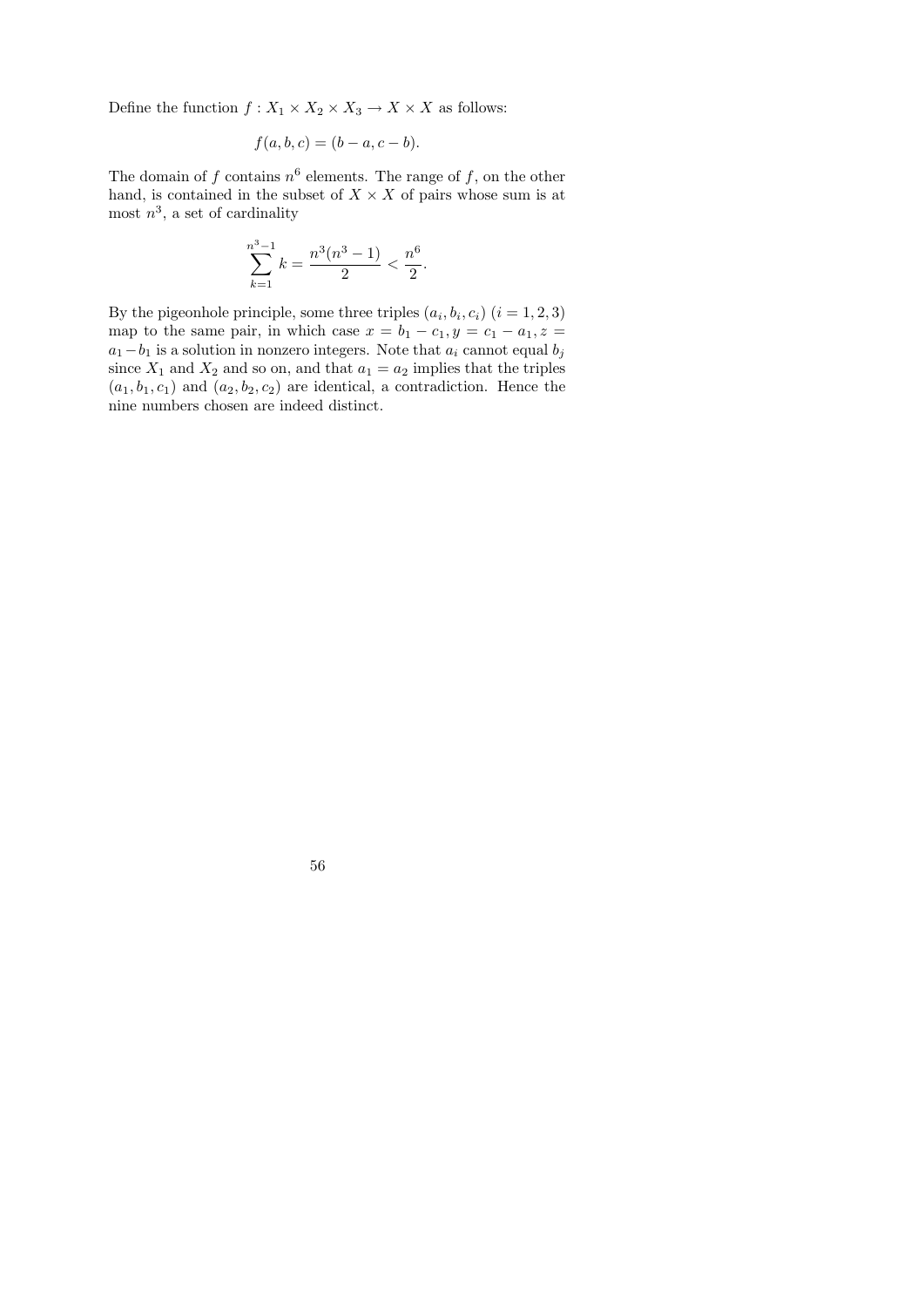## 1.14 Russia

1. Which are there more of among the natural numbers from 1 to 1000000, inclusive: numbers that can be represented as the sum of a perfect square and a (positive) perfect cube, or numbers that cannot be?

**Solution:** There are more numbers not of this form. Let  $n =$  $k^2 + m^3$ , where  $k, m, n \in \mathbb{N}$  and  $n \le 1000000$ . Clearly  $k \le 1000$  and  $m \leq 100$ . Therefore there cannot be more numbers in the desired form than the 100000 pairs  $(k, m)$ .

2. The centers  $O_1$ ,  $O_2$ ,  $O_3$  of three nonintersecting circles of equal radius are positioned at the vertices of a triangle. From each of the points  $O_1, O_2, O_3$  one draws tangents to the other two given circles. It is known that the intersection of these tangents form a convex hexagon. The sides of the hexagon are alternately colored red and blue. Prove that the sum of the lengths of the red sides equals the sum of the lengths of the blue sides.

**Solution:** Let  $A, B, C, D, E, F$  be the vertices of the hexagon in order, with A on the tangents to  $O_1$ , C on the tangents to  $O_2$ , and  $E$  on the tangents to  $O_3$ . Since the given circles have equal radius,

$$
X_1O_2 = O_1Y_2
$$
,  $Y_1O_3 = O_2Z_2$ ,  $Z_1O_1 = O_3X_2$ 

or

$$
X_1A + AB + BO_2 = O_1B + BC + CY_2,
$$
  
\n
$$
Y_1C + CD + DO_3 = O_2D + DE + EZ_2,
$$
  
\n
$$
Z_1E + EF + FO_1 = O_3F + FA + AX_2.
$$

Adding these equations and noting that

$$
X_1A = AX_2, Y_1C = CY_2, Z_1E = EZ_2,
$$

(as these segments are tangents to a circle from a single point) and

$$
BO_2 = O_1B
$$
,  $DO_3 = O_2D$ ,  $FO_1 = O_3F$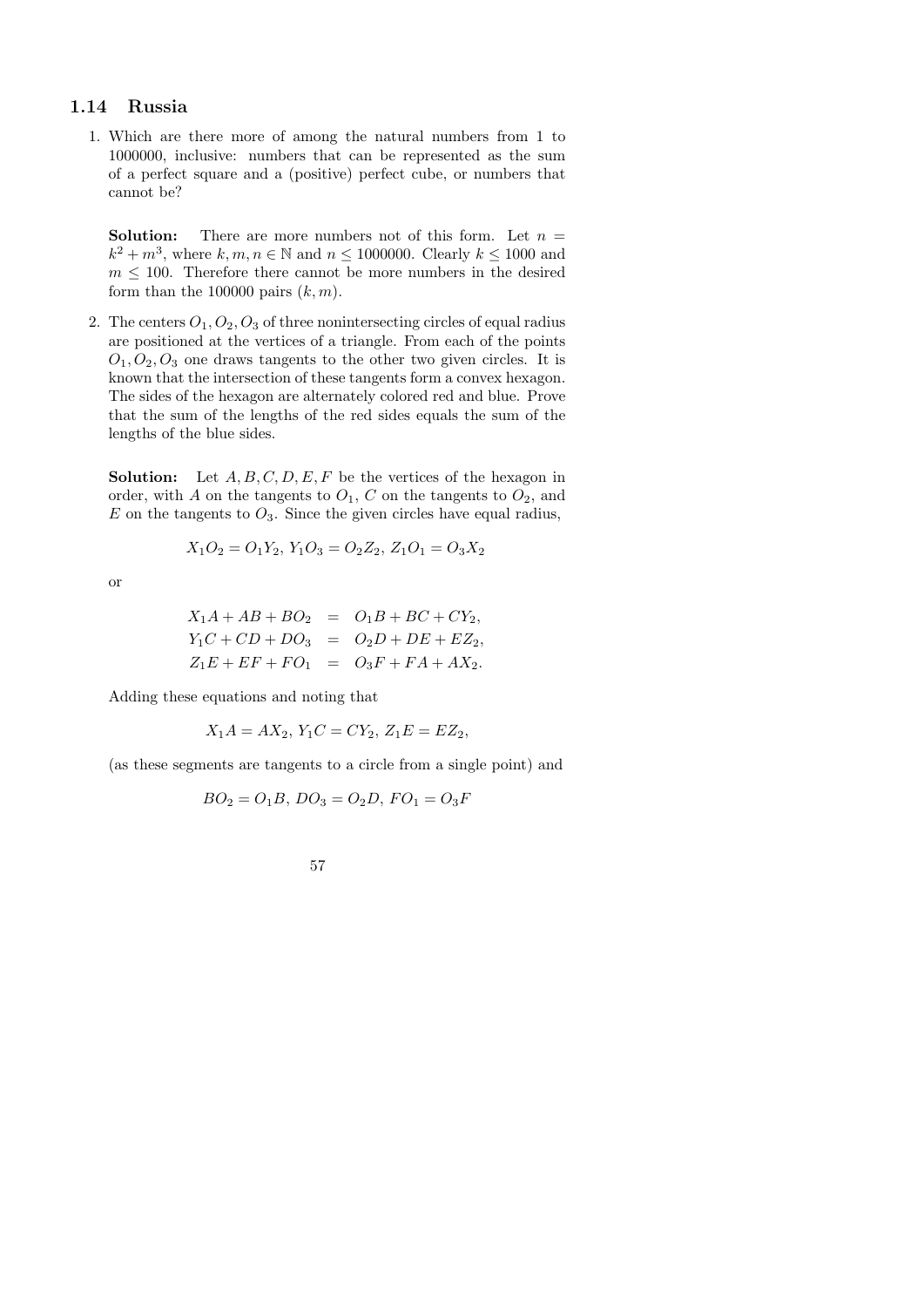(since the circles have equal radii), we get

$$
AB + CD + EF = BC + DE + FA,
$$

as desired.

Note: The analogous statement is also true in the case where the hexagon has reflex angles at  $B, D, F$ . In both cases, we also have the equality  $AB \cdot CD \cdot EF = BC \cdot DE \cdot FA$ , or equivalently, the lines AD, BE, CF concur. Moreover, the latter statement remains true even if the assumption of equal radii is removed, and this fact leads to a proof of Brianchon's Theorem.

3. Let  $x, y, p, n, k$  be natural numbers such that

$$
x^n + y^n = p^k.
$$

Prove that if  $n > 1$  is odd, and p is an odd prime, then n is a power of p.

**Solution:** Let  $m = \gcd(x, y)$ . Then  $x = mx_1, y = my_1$  and by virtue of the given equation,  $m^n(x_1^n + y_1^n) = p^k$ , and so  $m = p^{\alpha}$  for some nonnegative integer  $\alpha$ . It follows that

$$
x_1^n + y_1^n = p^{k - n^{\alpha}}.\t\t(1)
$$

Since  $n$  is odd,

$$
\frac{x_1^n + y_1^n}{x_1 + y_1} = x_1^{n-1} - x_1^{n-2}y_1 + x_1^{n-3}y_1^2 - \dots - x_1y_1^{n-2} + y_1^{n-1}.
$$

Let A denote the right side of the equation. By the condition  $p > 2$ , it follows that at least one of  $x_1, y_1$  is greater than 1, so since  $n > 1$ ,  $A > 1$ .

From (1) it follows that  $A(x_1 + y_1) = p^{k-n^{\alpha}}$ , so since  $x_1 + y_1 > 1$ , and  $A > 1$ , both of these numbers are divisible by p; moreover,  $x_1 + y_1 = p^{\beta}$  for some natural number  $\beta$ . Thus

$$
A = x_1^{n-1} - x_1^{n-2}(p^{\beta} - x_1) + \dots - x_1(p^{\beta} - x_1)^{n-2} + (p^{\beta} - x_1)^{n-1}
$$
  
=  $nx_1^{n-1} + Bp$ .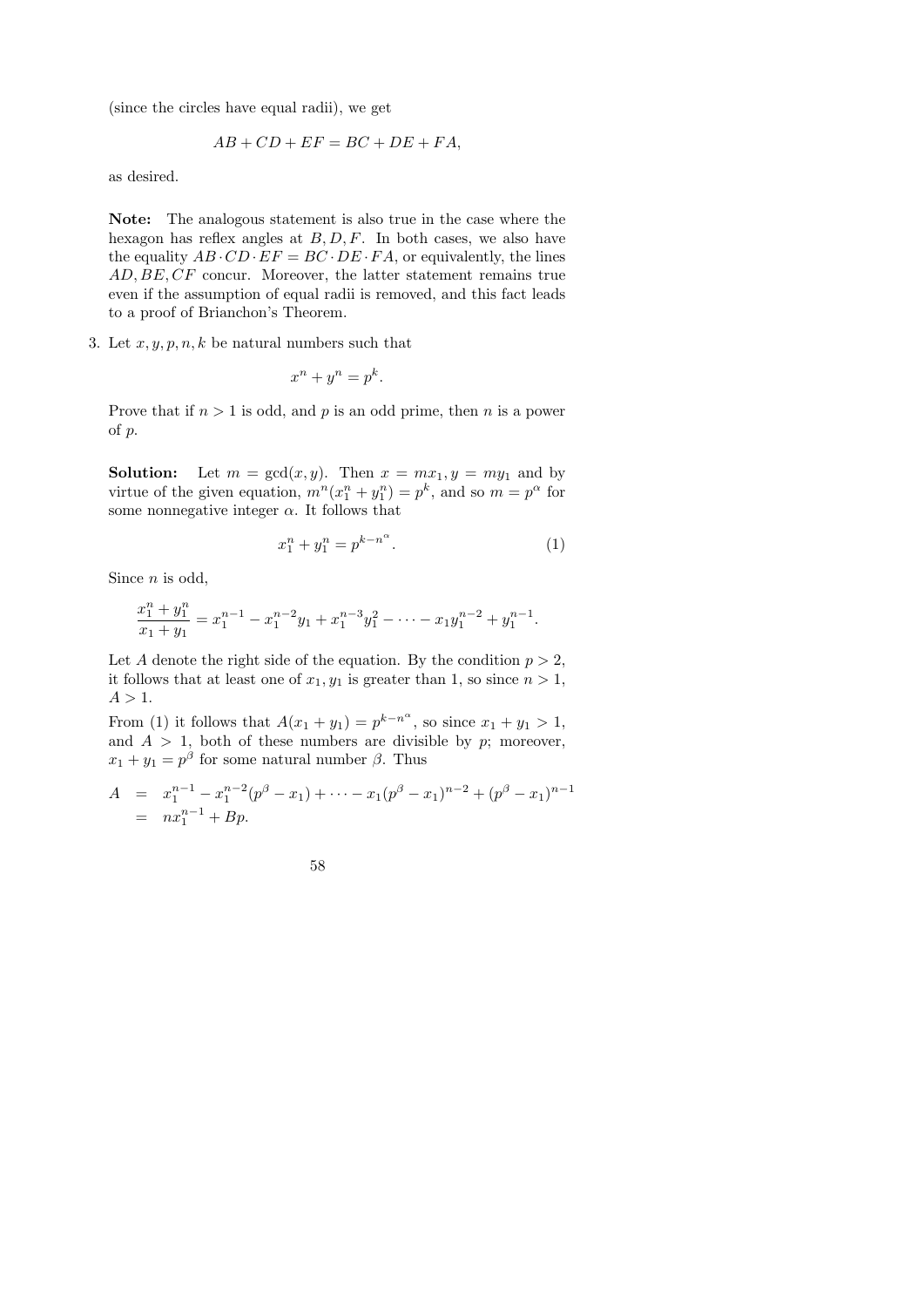Since A is divisible by p and  $x_1$  is relatively prime to p, it follows that  $n$  is divisible by  $p$ .

Let  $n = pq$ . Then  $x^{pq} + y^{pq} = p^k$  or  $(x^p)^q + (y^p)^q = p^k$ . If  $q > 1$ , then by the same argument, p divides q. If  $q = 1$ , then  $n = p$ . Repeating this argument, we deduce that  $n = p^{\ell}$  for some natural number  $\ell$ .

4. In the Duma there are 1600 delegates, who have formed 16000 committees of 80 persons each. Prove that one can find two committees having no fewer than four common members.

First Solution: Suppose any two committees have at most three common members. Have two deputies count the possible ways to choose a chairman for each of three sessions of the Duma. The first deputy assumes that any deputy can chair any session, and so gets 1600<sup>3</sup> possible choices. The second deputy makes the additional restriction that all of the chairmen belong to a single committee. Each of the 16000 committees yields  $80<sup>3</sup>$  choices, but this is an overcount; each of the  $16000(16000 - 1)/2$  pairs of committees give at most  $3<sup>3</sup>$ overlapping choices. Since the first deputy counts no fewer possibilities than the second, we have the inequality

$$
1600^3 \ge 16000 \cdot 80^3 - \frac{16000 \cdot 15999}{2}3^3.
$$

However,

$$
16000 \cdot 80^3 - \frac{16000 \cdot 15999}{2}3^3 \quad > \quad 16000 \cdot 80^3 - \frac{16000 \cdot 15999}{2} \frac{4^2}{2} \\
 = \quad \frac{16000 \cdot 4^3}{4} + 2^{13} \cdot 10^6 - 2^{12} \cdot 10^6 \\
 > \quad 2^{12} \cdot 10^6 = 1600^3.
$$

We have a contradiction.

**Second Solution:** Suppose we have  $N$  committees such that no two have more than three common members. For each deputy we write down all of the unordered pairs of committees she belongs to. If a person deputy to K committees, she gives rise to  $K(K-1)/2$ pairs.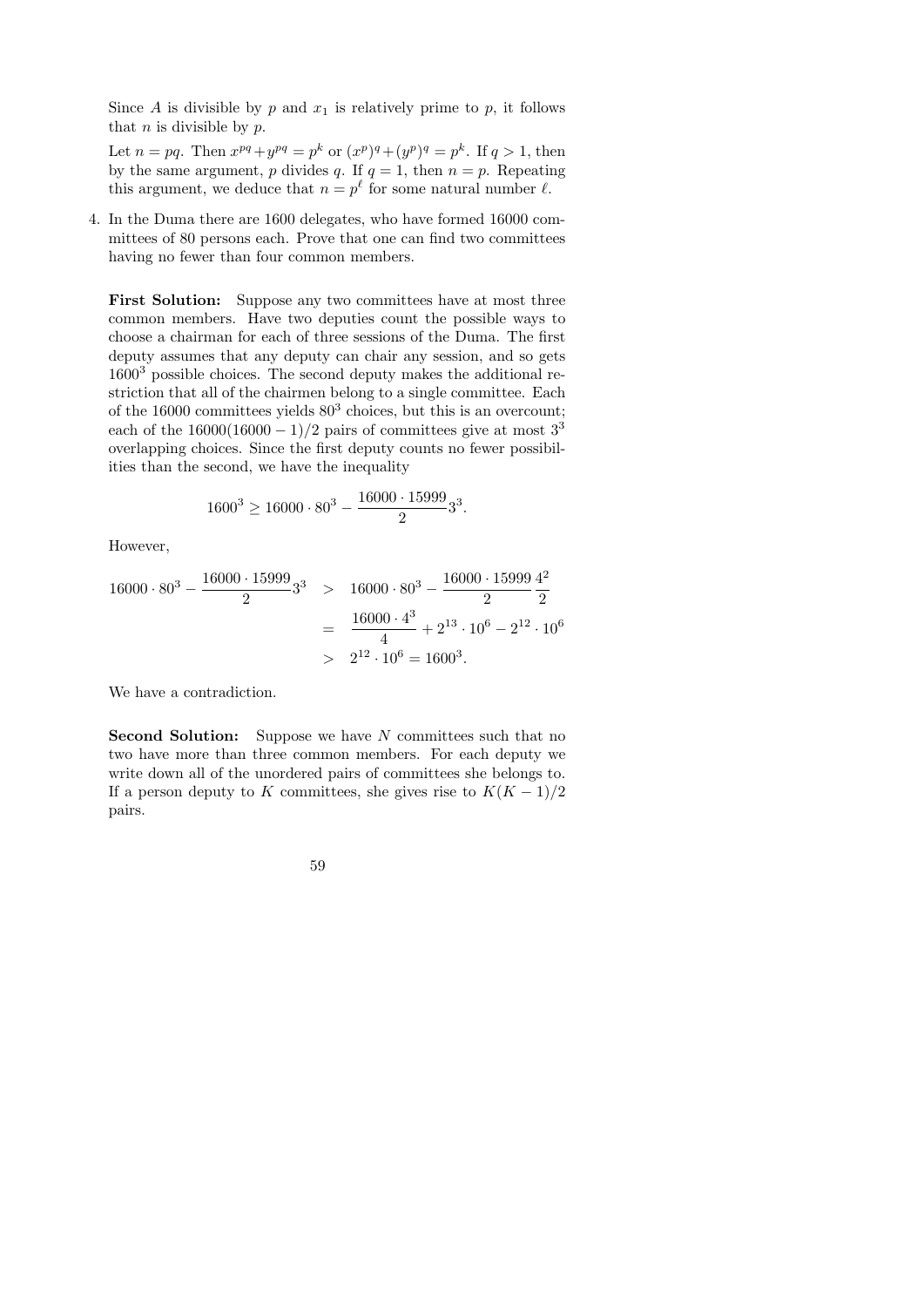Let  $K_1, \ldots, K_{1600}$  be the number of committees that deputies  $1, \ldots, 1600$ belong to (under some labeling of the deputies). The total number of pairs written down is

$$
\frac{K_1(K_1 - 1)}{2} + \dots + \frac{K_{1600}(K_{1600} - 1)}{2}
$$
\n
$$
= \frac{K_1^2 + \dots + K_{1600}^2}{2} - \frac{K_1 + \dots + K_{1600}}{2}
$$
\n
$$
\geq \frac{1}{2} \left( \frac{(K_1 + \dots + K_{1600})^2}{1600} - (K_1 + \dots + K_{1600}) \right)
$$
\n
$$
= \frac{1}{2} \left( \frac{(80N)^2}{1600} - 80N \right) = \frac{1}{2} N(4N - 80)
$$

since  $K_1 + \ldots + K_{1600} = 80N$ .

Since no two committees have more than three common members, the total number of pairs written cannot exceed  $3N(N-1)/2$ . Hence  $N(4N - 80)/2 \leq 3N(N - 1)/2$ , i.e.  $N \leq 77$ . In particular, if  $N =$ 16000, this cannot be the case.

5. Show that in the arithmetic progression with first term 1 and ratio 729, there are infinitely many powers of 10.

**Solution:** We will show that for all natural numbers n,  $10^{81n} - 1$ is divisible by 729. In fact,  $10^{81n} - 1 = (10^{81})^n - 1^n = (10^{81} - 1) \cdot A$ , and

$$
10^{81} - 1 = \underbrace{9...9}_{81} = \underbrace{9...9}_{8} \cdots \underbrace{10...01}_{8} \underbrace{10...01}_{8} \cdots \underbrace{10...01}_{8} \underbrace{8...}_{8}.
$$
  
= 9 \underbrace{1...1}\_{8} \cdots \underbrace{10...01}\_{8} \underbrace{10...01}\_{8} \cdots \underbrace{10...01}\_{8}.

The second and third factors are composed of 9 units, so the sum of their digits is divisible by 9, that is, each is a multiple of 9. Hence  $10^{81} - 1$  is divisible by  $9^3 = 729$ , as is  $10^{81n} - 1$  for any n.

6. In the isosceles triangle *ABC* ( $AC = BC$ ) point *O* is the circumcenter, I the incenter, and D lies on BC so that lines OD and BI are perpendicular. Prove that ID and AC are parallel.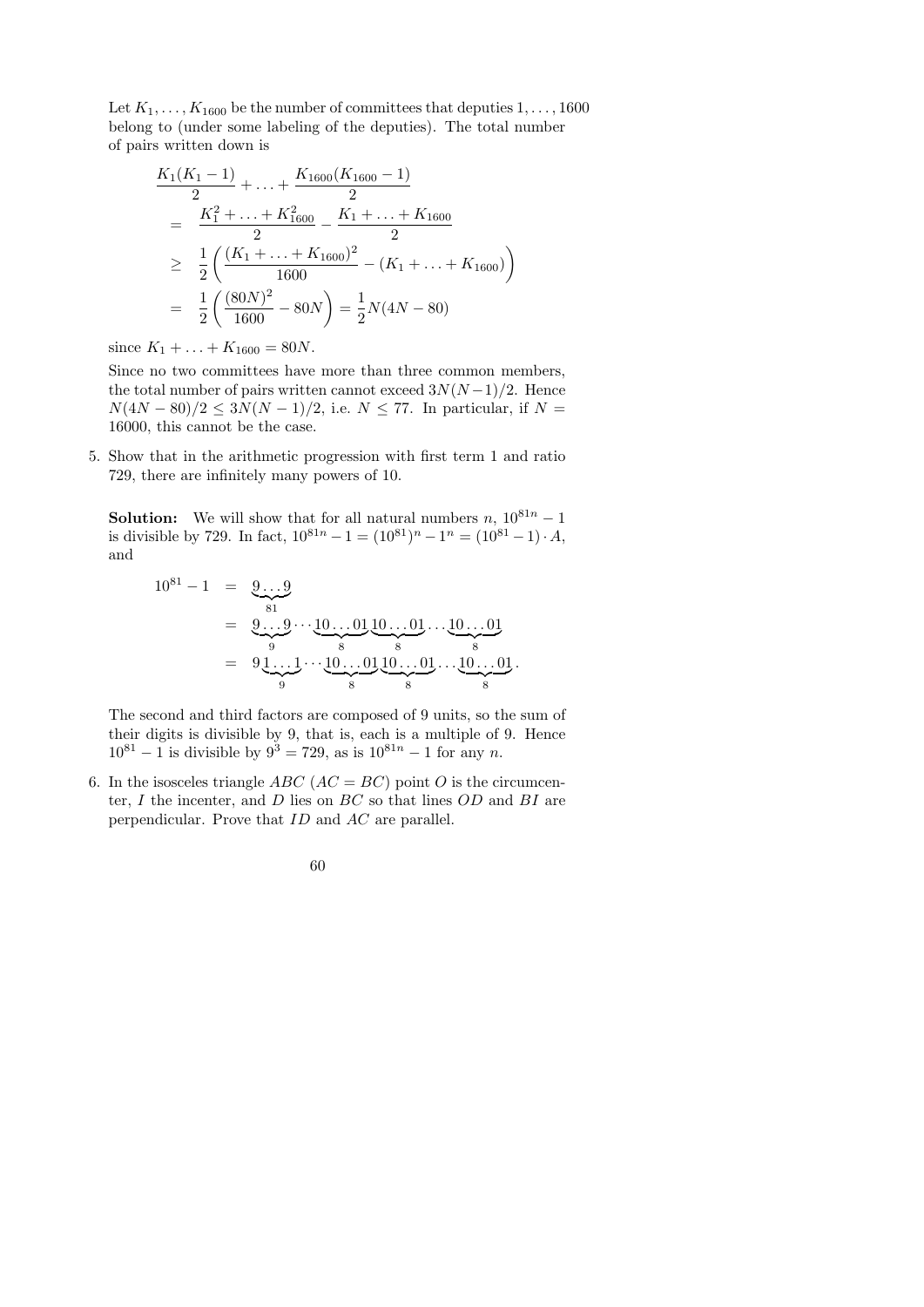**First Solution:** If the given triangle is equilateral (i.e.  $O = I$ ) the statement is obvious. Otherwise, suppose  $O$  lies between  $I$  and  $C$ . Draw the altitude CE and note that

$$
\angle EIB = 90^{\circ} - \frac{1}{2} \angle ABC
$$
 and  $\angle ODB = 90^{\circ} - \frac{1}{2} \angle ABC$ ,

so  $\angle OIB + \angle ODB = 180^\circ$ , that is, the points  $B, I, O, D$  lie on a circle. Thus  $\angle IDB = \angle IOB$  (both angles are inscribed in arc IB), but  $\angle IOB = \frac{1}{2} \angle AOB = \angle ACB$ . Therefore  $\angle IDB = \angle ACB$ , and so  $ID||AC$ . The argument is similar in the cases where I lies between O and C.

Second Solution: Extend the angle bisector BI to meet the circumcircle at E. Next extend the line ED to meet the circumcircle at F. Let G and K be the intersections of  $ED$  with  $AF$  and the altitude CH, respectively. The line OD contains the diameter perpendicular to EB, and so  $DE = DB$ , i.e. the triangle EDB is isosceles and  $\angle DEB = \angle DBE$ . But then  $\angle DEB = \angle ABE$ , hence  $EF||AB$  and  $EF \perp CI$ . By inscribed angles,

$$
\angle CEF = \angle IEF = \angle CFE = \angle IFE,
$$

so  $ECFI$  is a rhombus. Thus  $CK = KI$ , and (by the symmetry of G and D across  $CH$ )  $GK = KD$ . This means  $GKDI$  is also a rhombus and CG||DI.

7. Two piles of coins lie on a table. It is known that the sum of the weights of the coins in the two piles are equal, and for any natural number  $k$ , not exceeding the number of coins in either pile, the sum of the weights of the  $k$  heaviest coins in the first pile is not more than that of the second pile. Show that for any natural number  $x$ , if each coin (in either pile) of weight not less than  $x$  is replaced by a coin of weight  $x$ , the first pile will not be lighter than the second.

**Solution:** Let the first pile have n coins of weights  $x_1 \geq x_2 \geq$  $\cdots \geq x_n$ , and let the second pile have m coins of weights  $y_1 \geq$  $y_2 \geq \cdots \geq y_m$ , where  $x_1 \geq \cdots \geq x_s \geq x \geq x_{s+1} \geq \cdots \geq x_n$ and  $y_1 \geq \cdots \geq y_t \geq x \geq y_{t+1} \geq \cdots \geq y_m$ . (If there are no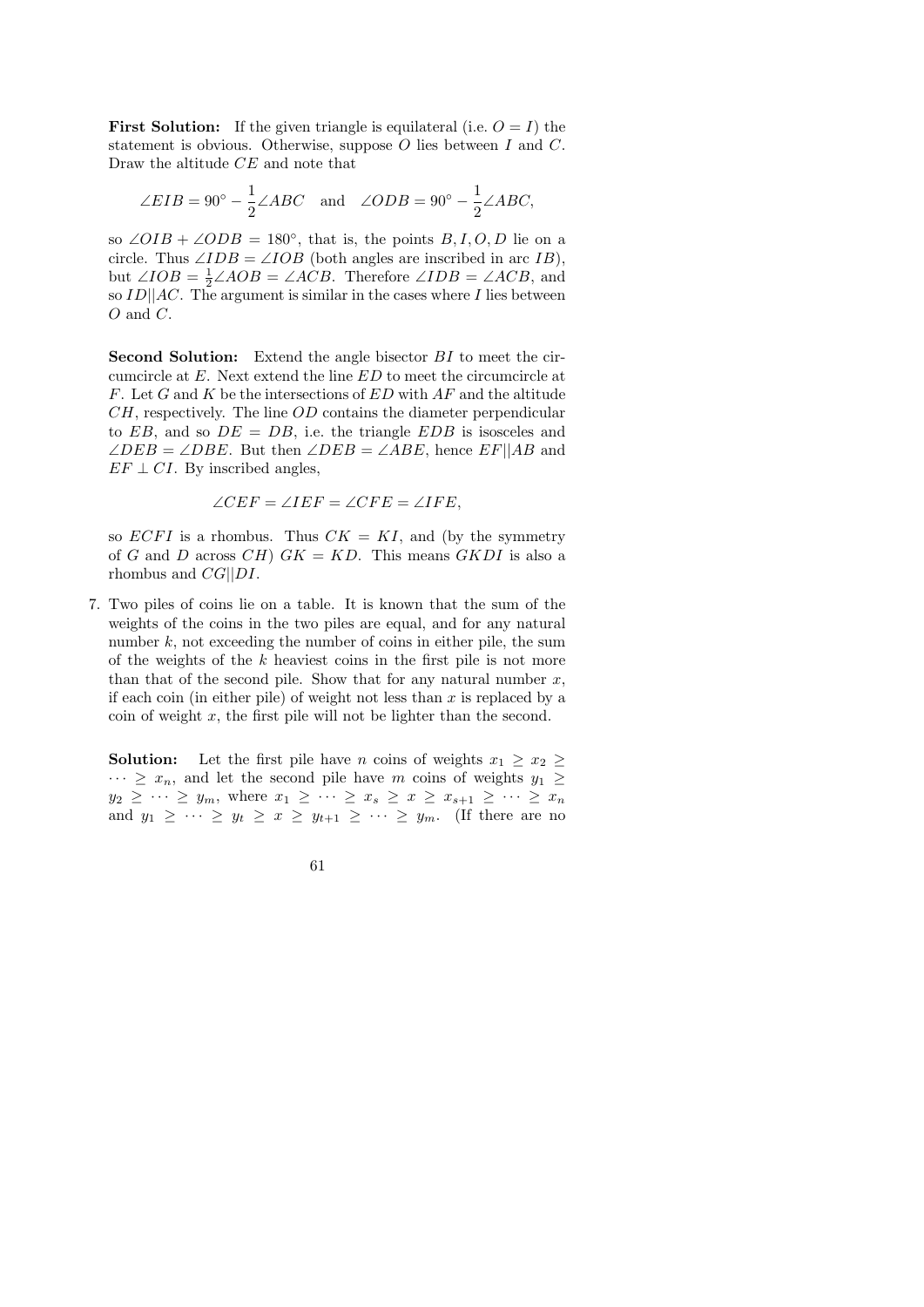coins of weight greater than  $x$ , the result is clear.) We need to show that  $xs + x_{s+1} + \cdots + x_n \geq xt + y_{t+1} + \cdots + y_m$ . Since  $x_1 + \cdots + x_n = y_1 + \ldots + y_m = A$ , this inequality can be equivalently written

$$
xs + (A - x_1 - \cdots - x_m) \ge xt + (A - y_1 - \cdots - y_t),
$$

which in turn can be rewritten

$$
x_1+\ldots+x_s+x(t-s)\leq y_1+\ldots+y_t,
$$

which is what we will prove.

If  $t \geq s$ , then

$$
x_1 + \ldots + x_s + x(t - s) = (x_1 + \ldots + x_s) + \underbrace{(x + \cdots + x)}_{t - s}
$$
  
 
$$
\leq (y_1 + \ldots + y_s) + (y_{s+1} + \ldots + y_t),
$$

since  $x_1 + \ldots + x_s \leq y_1 + \ldots + y_s$  (from the given condition) and  $y_{s+1} \geq \ldots \geq y_t \geq x.$ 

If  $t < s$ , then  $x_1 + \ldots + x_s + x(t - s) \leq y_1 + \ldots + y_t$  is equivalent to

$$
x_1 + \ldots + x_s \leq y_1 + \ldots + y_t + \underbrace{(x + \ldots + x)}_{t-s}.
$$

The latter inequality follows from the fact that

 $x_1 + \ldots + x_s \leq y_1 + \ldots + y_s = (y_1 + \ldots + y_t) + (y_{t+1} + \ldots + y_s)$ and  $y_s \leq \ldots \leq y_{t+1} \leq x$ .

8. Can a  $5 \times 7$  checkerboard be covered by L's (figures formed from a  $2\times2$  square by removing one of its four  $1\times1$  corners), not crossing its borders, in several layers so that each square of the board is covered by the same number of L's?

First Solution: No such covering exists. Suppose we are given a covering of a  $5 \times 7$  checkerboard with L's, such that every cell is covered by exactly  $k$  L's. Number the rows  $1, \ldots, 5$  and the columns 1, . . . , 7, and consider the 12 squares lying at the intersections of oddnumbered rows with odd-numbered columns. Each of these cells is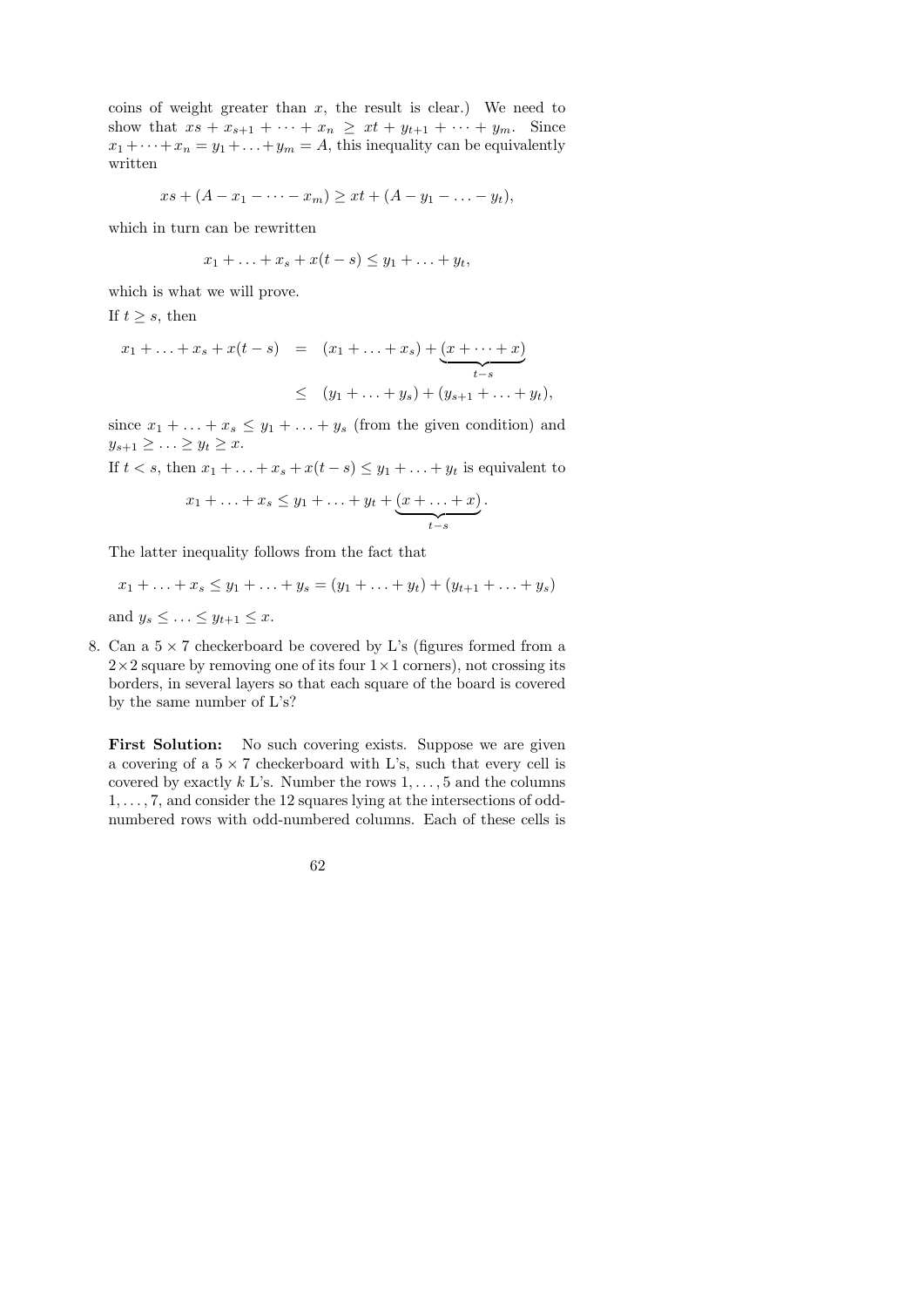coverd by  $k$  L's, so at least  $12k$  L's must be used in total. But these cover  $3 \cdot 12k > 35k$  cells in total, a contradiction.

Second Solution: Color the cells of the checkerboard alternately black and white, so that the corners are all black. In each black square we write the number  $-2$ , and in each white square 1. Note that the sum of the numbers in the cells covered by each L is nonnegative, and consequently if we are given a covering of the board in  $k$  layers, the sum over each  $L$  of the numbers covered by that L is nonnegative. But if this number is  $S$  and  $s$  is the sum of the numbers on the board, then

 $S = ks = k(-2 \cdot 12 + 23 \cdot 1) = -k < 0.$ 

We have a contradiction.

Note: It is proved analogously that a covering of the desired form does not exist if the checkerboard has dimensions  $3 \times (2n + 1)$  or  $5 \times 5$ . The  $2 \times 3$  board can be covered by one layer of two L's, the  $5 \times 9$  by one layer of 15 L's, and the  $2 \times 2$  by three layers using four L's. Combining these three coverings, it is not hard to show that all remaining  $m \times n$  boards  $(m, n \geq 2)$  can be covered.

9. Points  $E$  and  $F$  are given on side  $BC$  of convex quadrilateral  $ABCD$ (with E closer than F to B). It is known that  $\angle BAE = \angle CDF$  and ∠ $EAF = \angle FDE$ . Prove that  $\angle FAC = \angle EDB$ .

**Solution:** By the equality of angles  $EAF$  and  $FDE$ , the quadrilateral  $AEFD$  is cyclic. Therefore  $\angle AEF + \angle FDA = 180^{\circ}$ . By the equality of angles BAE and CDF we have

 $\angle ADC + \angle ABC = \angle FDA + \angle CDF + \angle AEF - \angle BAE = 180^{\circ}.$ 

Hence the quadrilateral ABCD is cyclic, so  $\angle BAC = \angle BDC$ . It follows that  $\angle FAC = \angle EDB$ .

10. On a coordinate plane are placed four counters, each of whose centers has integer coordinates. One can displace any counter by the vector joining the centers of two of the other counters. Prove that any two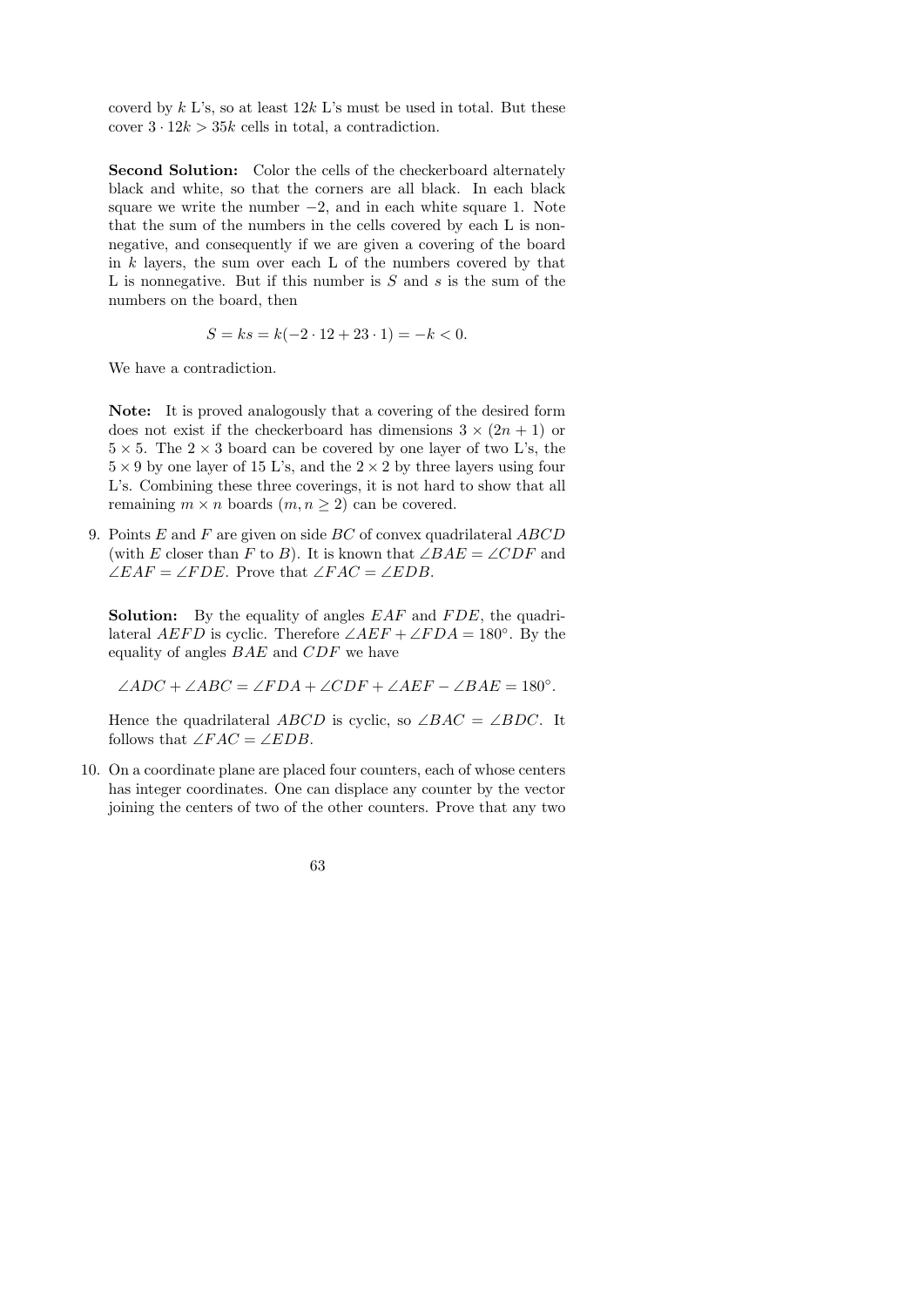preselected counters can be made to coincide by a finite sequence of moves.

#### Solution:

Lemma 1 If three counters lie on a line and have integer coordinates, then we can make any two of them coincide.

PROOF: Let A and B be the counters between which the smallest of the three pairwise distances occurs, and let C be the other one. By repeatedly moving  $C$  either by the vector  $AB$  or its reverse, we can put  $C$  on the segment  $AB$ , thus decreasing the minimum of the pairwise distances. Since the points have integer coordinates, repeating this process must eventually bring the minimum distance down to zero. If the desired counters coincide, we are done; otherwise, the one that coincides with the third counter can be moved to the location of the other one.  $\Box$ 

Project the counters onto one of the axes. The projections behave like counters, in that if a counter is displaced by a vector, its projection is displaced by the projection of the vector. As described in the lemma, we can make the projections of our chosen counters coincide, using one of the remaining counters as the third counter. We can now make a third projection coincide with these by treating our chosen counters as one. (That is, each time we displace one, we displace the other by the same amount.) Now our two chosen counters and one more lie on a line perpendicular to the axis, and by the lemma we can make the desired counters coincide.

11. Find all natural numbers  $n$ , such that there exist relatively prime integers x and y and an integer  $k > 1$  satisfying the equation  $3^n =$  $x^k + y^k$ .

#### **Solution:** The only solution is  $n = 2$ .

Let  $3^n = x^k + y^k$ , where x, y are relatively prime integers with  $x > y$ ,  $k > 1$ , and n a natural number. Clearly neither x nor y is a multiple of 3. Therefore, if k is even,  $x^k$  and  $y^k$  are congruent to 1 mod 3, so their sum is congruent to 2 mod 3, and so is not a power of 3.

If k is odd and  $k > 1$ , then  $3^n = (x + y)(x^{k-1} - ... + y^{k-1})$ . Thus  $x + y = 3^m$  for some  $m > 1$ . We will show that  $n > 2m$ . Since  $3|k$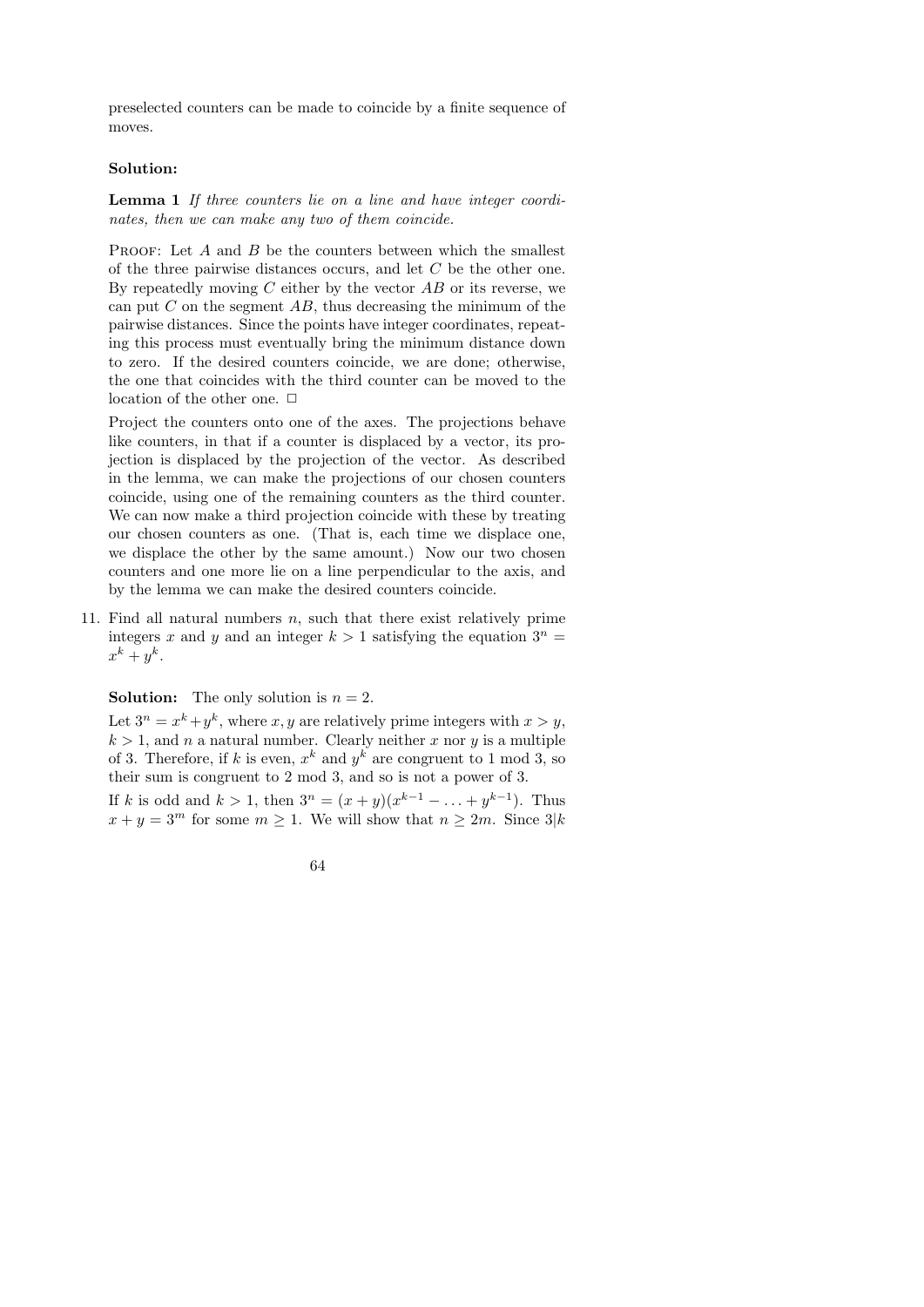(see the solution to Russia 3), by putting  $x_1 = x^{k/3}$  and  $y_1 = y^{k/3}$ we may assume  $k = 3$ . Then  $x^3 + y^3 = 3^m$  and  $x + y = 3^n$ . To prove the inequality  $n \ge 2m$ , it suffices to show that  $x^3 + y^3 \ge (x+y)^2$ , or  $x^2 - xy + y^2 \ge x + y$ . Since  $x \ge y + 1$ ,  $x^2 - x = x(x - 1) \ge xy$ , and  $(x^{2} - x + xy) + (y^{2} - y) \ge y(y - 1) \ge 0$ , and the inequality  $n \ge 2m$ follows.

From the identity  $(x+y)^3 - (x^3+y^3) = 3xy(x+y)$  it follows that

$$
3^{2m-1} - 3^{n-m-1} = xy.
$$

But  $2m - 1 \geq 1$ , and  $n - m - 1 \geq n - 2m \geq 0$ . If strict inequality occurs in either place in the last inequality, then  $3^{2m-1} - 3^{n-m-1}$  is divisible by 3 while xy is not. Hence  $n - m - 1 = n - 2m = 0$ , and so  $m = 1, n = 2$  and  $3^2 = 2^3 + 1^3$ .

**Note:** The inequality  $x^2 - xy + y^2 \ge x + y$  can alternatively be shown by noting that

$$
x^{2} - xy + y^{2} - x - y = (x - y)^{2} + (x - 1)(y - 1) - 1 \ge 0,
$$

since  $(x - y)^2 \geq 1$ .

12. Show that if the integers  $a_1, \ldots, a_m$  are nonzero and for each  $k =$  $0, 1, \ldots, m \ (n < m-1),$ 

$$
a_1 + a_2 2^k + a_3 3^k + \ldots + a_m m^k = 0,
$$

then the sequence  $a_1, \ldots, a_m$  contains at least  $n+1$  pairs of consecutive terms having opposite signs.

**Solution:** We may assume  $a_m > 0$ , since otherwise we may multiply each of the numbers by  $-1$ . Consider the sequence  $b_1, \ldots, b_m$ , where  $b_i = \sum_{j=0}^n c_j i^j$  for an arbitrary sequence of real numbers  $c_0, \ldots, c_n$ . From the given condition

$$
\sum_{i=1}^{m} a_i b_i = \sum_{i=1}^{m} a_i \sum_{j=0}^{n} c_j i^j = \sum_{j=0}^{n} c_j \sum_{i=1}^{n} a_i i^j = 0.
$$

Suppose now that the sequence  $a_1, \ldots, a_m$  has k pairs of neighbors that differ in sign, where  $k < n + 1$ , and let  $i_1, \ldots, i_k$  be the indices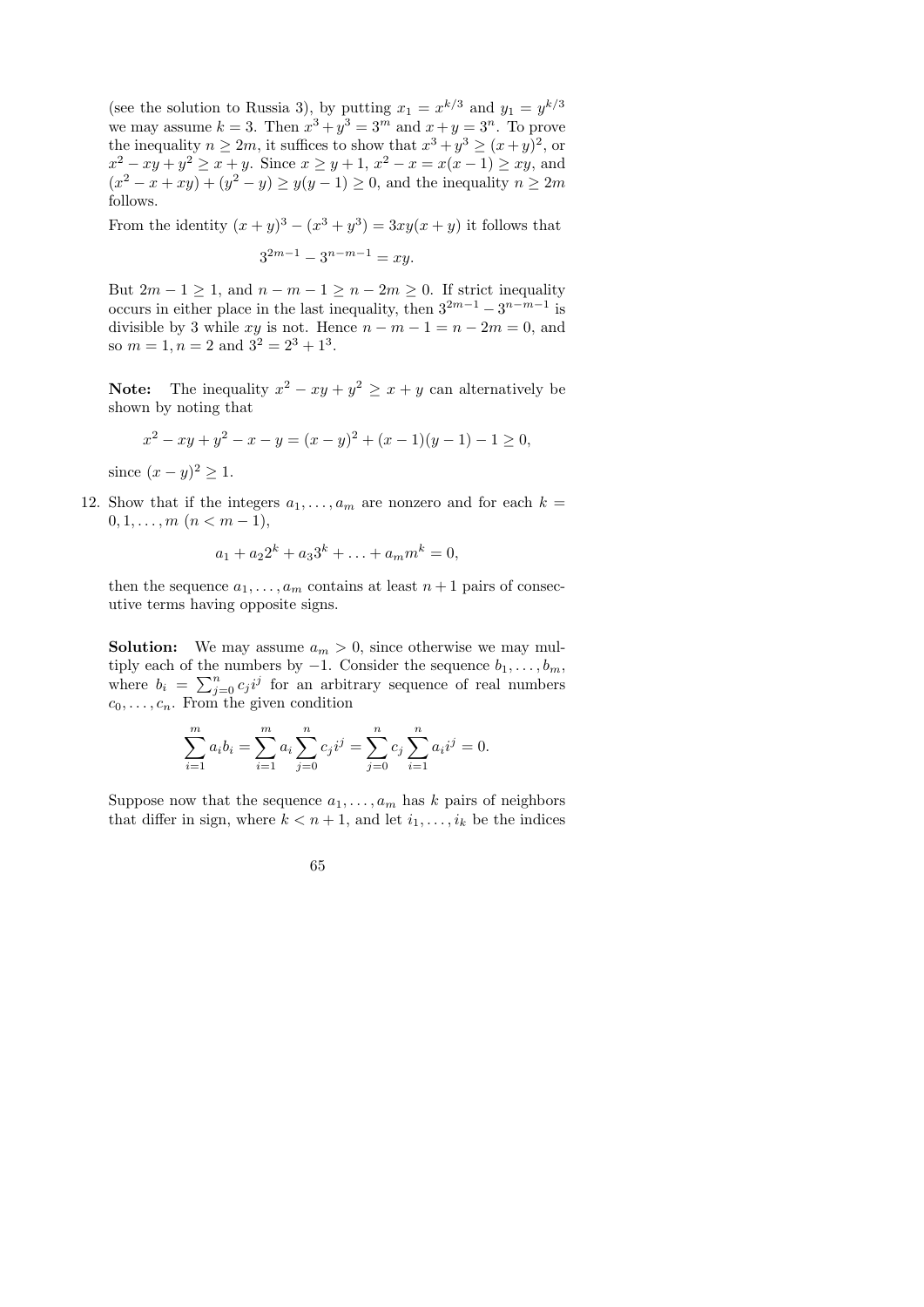of the first members of these pairs. Let  $b_i = f(i) = (i - x_1)(i$  $x_2$ ). . .  $(i - x_k)$ , where  $x_{\ell} = i_{\ell} + 1/2$   $(i = 1, 2, ..., k)$ . The function f changes sign only at the points  $x_1, \ldots, x_k$ , and so  $b_i$  and  $b_{i+1}$ have different signs if and only one of the  $x_\ell$  falls between them, which means  $i = i_{\ell}$ . We deduce that the sequences  $a_1, \ldots, a_m$  and  $b_1, \ldots, b_m$  have the same pairs of neighbors of opposite sign. Since  $a_m$  and  $b_m$  are positive, we have that  $a_i$  and  $b_i$  have the same sign for  $i = 1, ..., m$ , and so  $\sum_{i=1}^{m} a_i b_i > 0$ , a contradiction.

13. At the vertices of a cube are written eight pairwise distinct natural numbers, and on each of its edges is written the greatest common divisor of the numbers at the endpoints of the edge. Can the sum of the numbers written at the vertices be the same as the sum of the numbers written at the edges?

**Solution:** This is not possible. Note that if  $a$  and  $b$  are natural numbers with  $a > b$ , then  $gcd(a, b) \leq b$  and  $gcd(a, b) \leq a/2$ . It follows that if  $a \neq b$ , then  $gcd(a, b) \leq (a + b)/3$ . Adding 12 such inequalities, corresponding to the 12 edges, we find that the desired condition is only possible if  $gcd(a, b) = (a+b)/3$  in each case. But in this case the larger of a and b is twice the smaller; suppose  $a = 2b$ . Consider the numbers  $c$  and  $d$  assigned to the vertices of the other endpoints of the other two edges coming out of the vertex labeled a. Each of these is either half of or twice  $a$ . If at least one is less than a, it equals b; otherwise, both are equal. Either option contradicts the assumption that the numbers are distinct.

- 14. Three sergeants and several solders serve in a platoon. The sergeants take turns on duty. The commander has given the following orders:
	- (a) Each day, at least one task must be issued to a soldier.
	- (b) No soldier may have more than two task or receive more than one tasks in a single day.
	- (c) The lists of soldiers receiving tasks for two different days must not be the same.
	- (d) The first sergeant violating any of these orders will be jailed.

Can at least one of the sergeants, without conspiring with the others, give tasks according to these rules and avoid being jailed?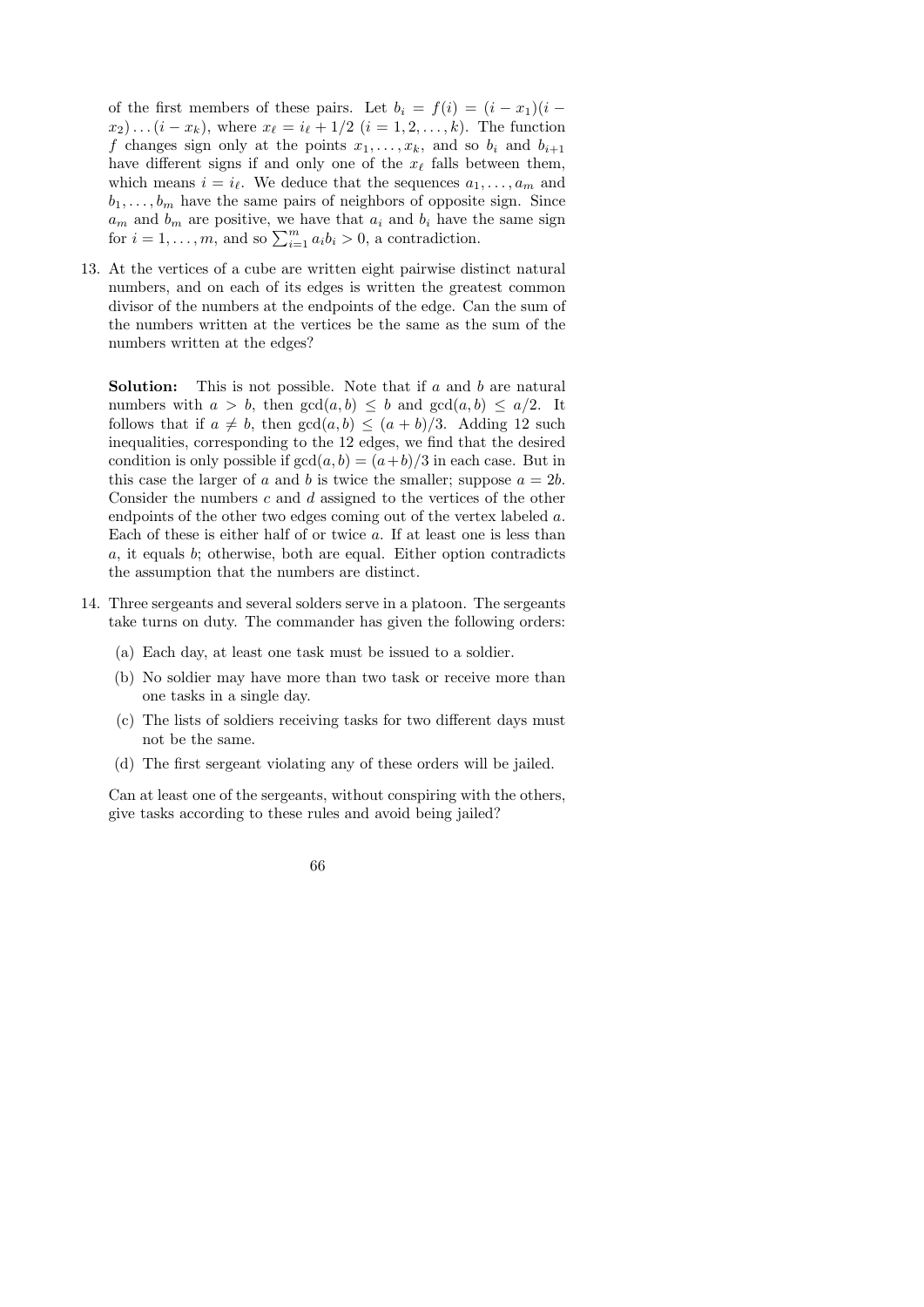Solution: The sergeant who goes third can avoid going to jail. We call a sequence of duties by the first, second and third sergeants in succession a round. To avoid going to jail, the third sergeant on the last day of each round gives tasks to precisely those soldiers who received one task over the previous two days. (Such soldiers exist by the third condition.) With this strategy, at the end of each cycle each soldier will have received either two tasks or none, and the number of the latter will have decreased. It will end up, at some point, that all of the soldiers have received two tasks, and the first sergeant will go to jail.

15. A convex polygon is given, no two of whose sides are parallel. For each side we consider the angle the side subtends at the vertex farthest from the side. Show that the sum of these angles equals 180°.

**Solution:** Denote by  $P_a$  the vertex of the polygon farthest from the line containing side  $a$ . Choose an arbitrary point  $O$  in the plane. We call the two vertical angles, consisting of all lines through O and parallel to the segment  $P_aQ$  for some Q on side a, the angles corresponding to side a.

We prove first that the angles corresponding to different sides do not overlap. Let a ray  $\ell$  with vertex O lie inside one of the angles corresponding to a. The line parallel to this ray passing through  $P_a$  intersects side a at some interior point A. Draw through  $P_a$  the line b parallel to the line c containing side  $a$ . From the convexity of the polygon and the definition of  $P_a$ , it follows that the polygon lies in the strip bounded by  $b$  and  $c$ . Moreover, since the polygon has no parallel sides,  $P_a$  is the only vertex of the polygon lying on b. Therefore the segment  $P_aA$  is strictly longer than any other segment formed as the intersection of the polygon with a line parallel to  $\ell$ . If  $\ell$  lay inside the angle corresponding to another side b, then contrary to this conclusion, the longest such segment would be  $P_bB$ for some  $B$ , and hence this cannot occur. In other words, the angles corresponding to a and b do not overlap.

We now prove that the angles we have constructed cover the entire plane. Suppose this were not the case. Then there would exist some angle with vertex O not covered by any of the angles constructed.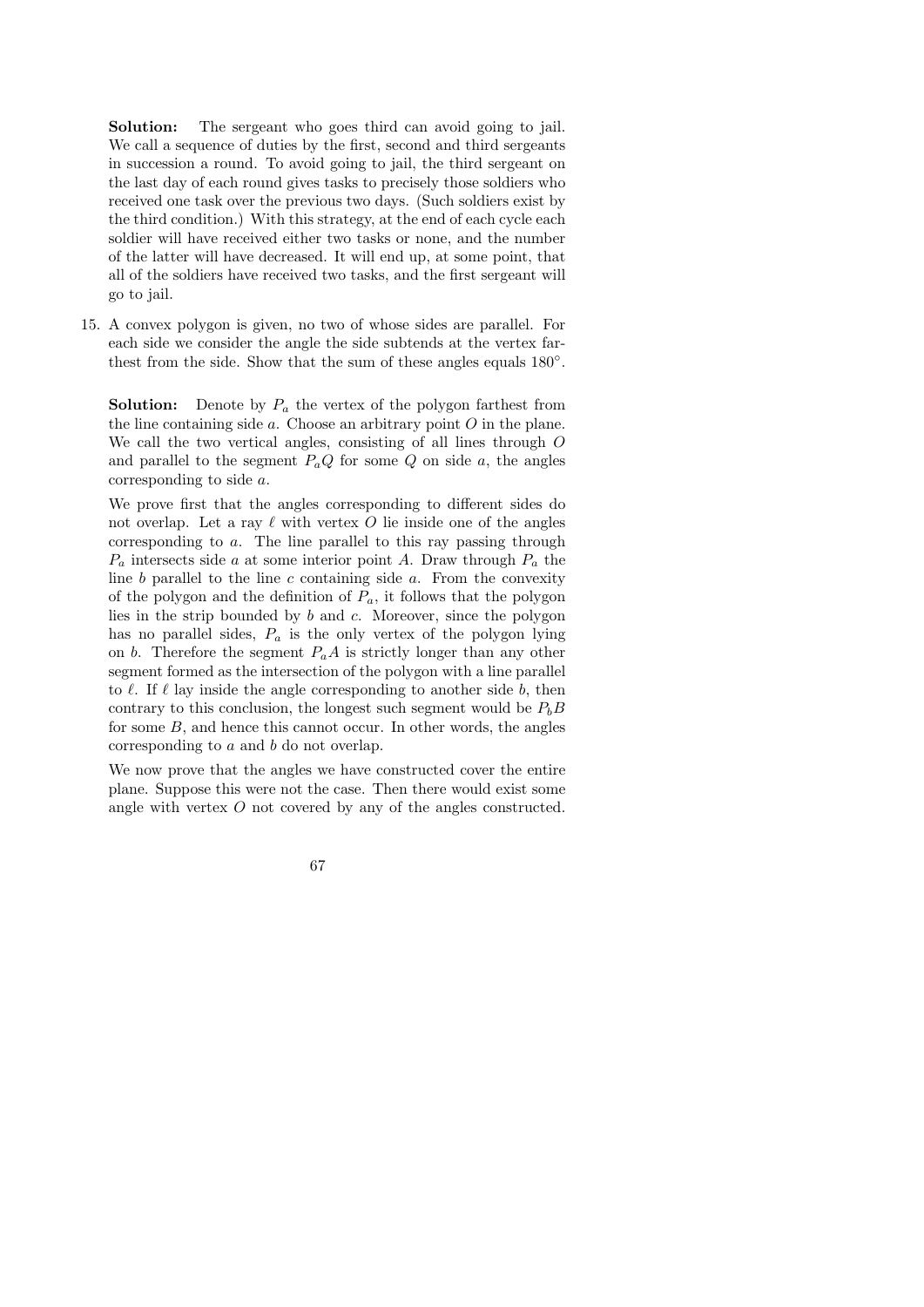Choose within this angle a ray  $m$ , not parallel to any side or diagonal of the polygon. Of all of the segments formed by intersecting the polygon with a line parallel to  $m$ , choose the one of maximum length. Clearly one of its vertices must be a vertex  $P$  of the polygon, while the other lies on some side  $a$ . Draw the line  $c$  through  $P$  parallel to the line  $b$  containing  $a$ . If one of the sides adjacent to  $P$  did not lie inside the strip bounded by  $b$  and  $c$ , then we could have found a line parallel to  $m$  intersecting the polygon in a segment longer than  $PA$ . Consequently, our polygon lies within the strip bounded by  $b$  and  $c$ , from which we deduce that  $P$  is the farthest vertex from the line  $b$ containing side  $a$ . This means  $m$  lies in the angle corresponding to a, contradicting our choice of m.

We thus conclude that our constructed angles cover the plane without overlap, and hence the sum of their measures is 360◦ . To finish the proof, simply note that the sum of the desired angles is half that of the constructed angles.

16. Goodnik writes 10 numbers on the board, then Nogoodnik writes 10 more numbers, all 20 of the numbers being positive and distinct. Can Goodnik choose his 10 numbers so that no matter what Nogoodnik writes, he can form 10 quadratic trinomials of the form  $x^2 + px + q$ , whose coefficients  $p$  and  $q$  run through all of the numbers written, such that the real roots of these trinomials comprise exactly 11 values?

Solution: We will prove that Goodnik can choose the numbers

$$
1/4, 1/2, 1, 2, 5, 5^2, 5^4, 5^8, 5^{16}, 5^{32}.
$$

- **Lemma 1** (a) If  $a > 4$  and  $a > b$ , then the trinomial  $x^2 + ax + b$ has two distinct real roots.
- (b) If  $a < 4$  and  $b > 0$ , then at least one of the trinomials  $x^2 + ax +$  $b, x^2 + bx + a$  does not have real roots.

PROOF: The first part is obvious, since the discriminant  $D = a^2$  –  $4b > 4a - 4b > 0$ . For the second part, note that if  $b \le a$ , then  $b^2 - 4a < 0$ , while if  $b > a$ , then  $a^2 - 4b < 0$ .  $\Box$ 

68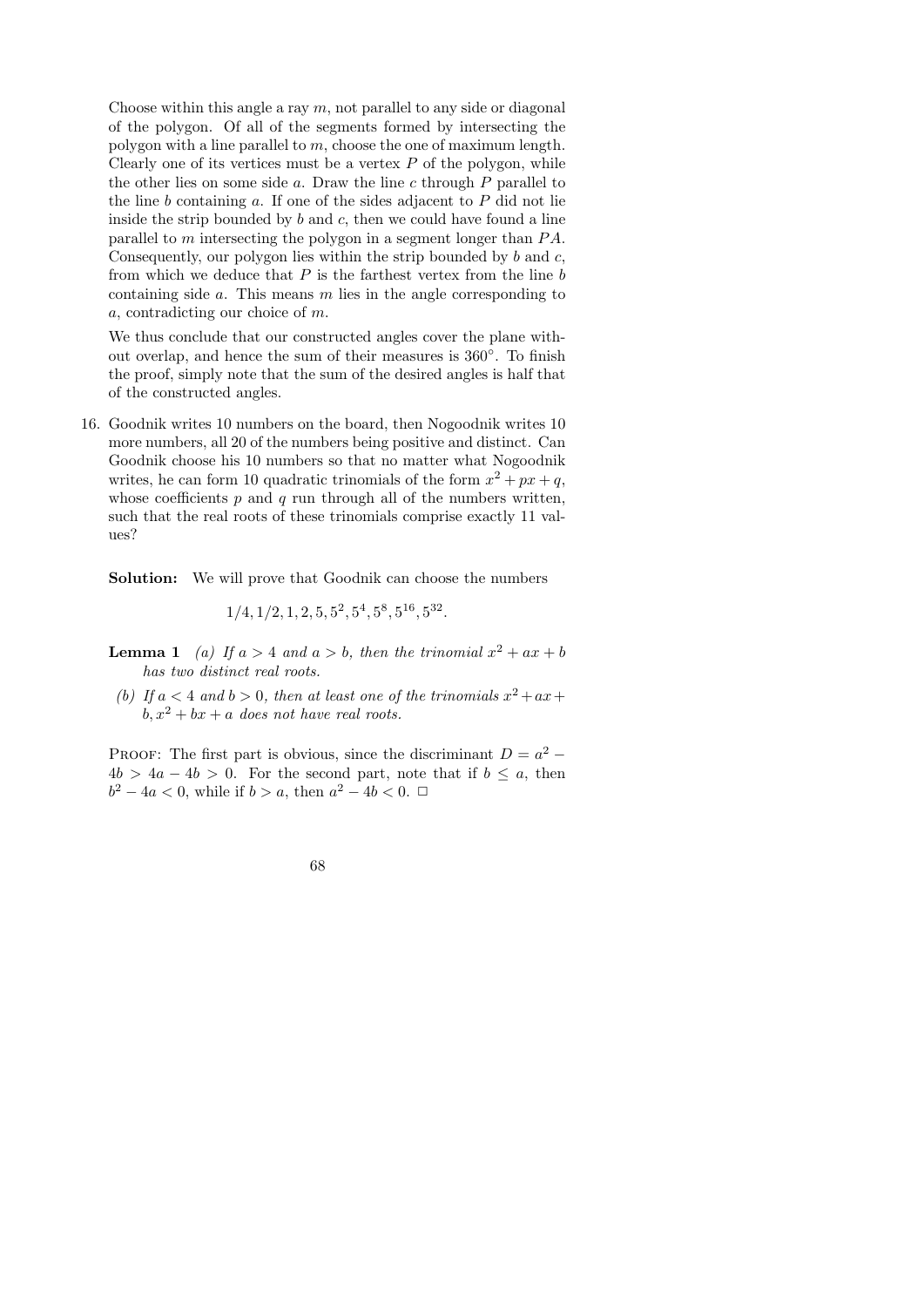**Lemma 2** Suppose  $0 < a < b < c < d$  and both of the trinomials  $x^2 + dx + a$  and  $x^2 + cx + b$  have two real roots. Then all four of these roots are distinct.

PROOF: Suppose the contrary, that these trinomials have a common root  $x_0$ . Then  $x_0^2 + dx_0 + a = 0 = x_0^2 + cx_0 + b$  and consequently  $x_0 = (b - a)/(d - c) > 0$ . But if  $x_0 > 0$ , then  $x_0^2 + dx_0 + a > 0$ , a contradiction.  $\Box$ 

Suppose Goodnik has written the aforementioned numbers. Consider all of Nogoodnik's numbers which are greater than 4. If there are an odd number of them, add to them any of Nogoodnik's other numbers. Call these numbers distinguished.

Add to the distinguished numbers members of the set  $\{5, 5^2, 5^4, 5^8,$  $\{5^{16}, 5^{32}\}$  so that the total number of distinguished numbers is 12; if the powers of 5 do not suffice, add any of Nogoodnik's remaining numbers to make a total of 12. From the unused powers of 5 make trinomials  $x^2 + px + q$  with  $p < q$ , which have negative discriminant and hence no real roots.

Let  $n_1, \ldots, n_{12}$  be the 12 distinguished numbers in increasing order. Now form from them the 6 trinomials  $x^2+n_{12}x+n_1,\ldots,x^2+n_7x+n_6$ . By the construction of the 12 distinguished numbers, at least 6 are greater than 4. Hence by Lemma 1, each of these trinomials has two distinct real roots. By Lemma 2, all of these roots are distinct. Hence we have 12 distinct real roots of the "distinguished" trinomials.

Consider the trinomial  $x^2 + 2x + 1$ , whose unique root is -1. If this number occurs among the roots of the distinguished trinomials, we declare the corresponding trinomial "bad". If not, declare an arbitrary distinguised trinomial to be bad. Remove the bad trinomial, and from its coefficients and the numbers 1/2 and 1/4 form (by Lemma 1) two trinomials without real roots. Now the number of distinct real roots of the trinomials constructed so far is 11.

There may be some of Nogoodnik's numbers left; all except possibly one must be less than 4 (one may equal 4). By Lemma 1, we form trinomials from these with no real roots.

17. Can the number obtained by writing the numbers from 1 to  $n$  in order  $(n > 1)$  be the same when read left-to-right and right-to-left?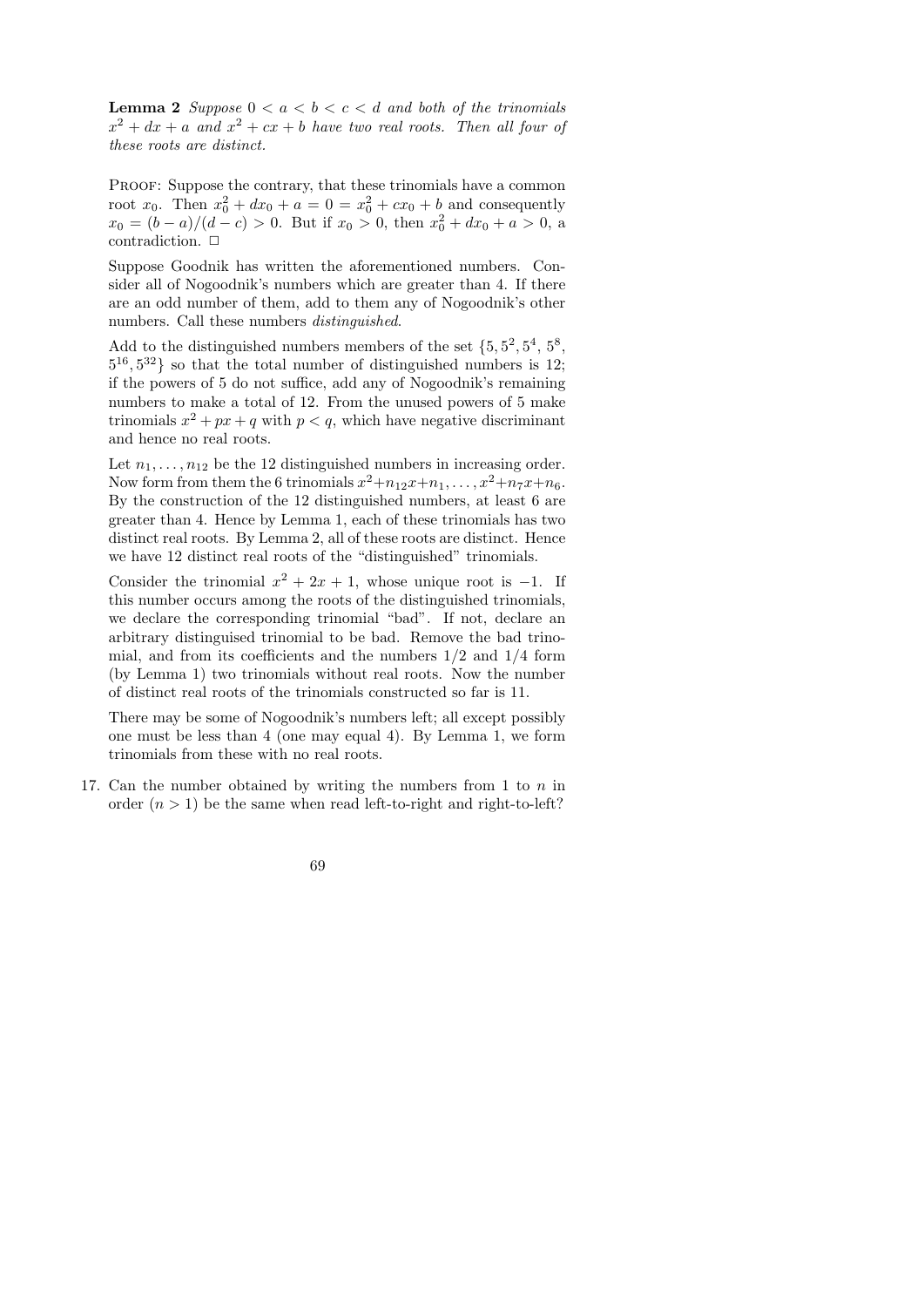**Solution:** This is not possible. Suppose  $N = 123 \cdots 321$  is an mdigit symmetric number, formed by writing the numbers from 1 to n in succession. Clearly  $m > 18$ . Also let A and B be the numbers formed from the first and last  $k$  digits, respectively, of  $N$ , where  $k = \lfloor m/2 \rfloor$ . Then if  $10^p$  is the largest power of 10 dividing A, then  $n < 2 \cdot 10^{p+1}$ , that is, n has at most  $p+2$  digits. Moreover, A and  $B$  must contain the fragments

$$
\underbrace{99\ldots9}_{p}1\underbrace{00\ldots0}_{p}1 \quad \text{and} \quad 1\underbrace{00\ldots0}_{p}1\underbrace{99\ldots9}_{p},
$$

respectively, which is impossible.

18. Several hikers travel at fixed speeds along a straight road. It is known that over some period of time, the sum of their pairwise distances is monotonically decreasing. Show that there is a hiker, the sum of whose distances to the other hikers is monotonically decreasing over the same period.

**Solution:** Let *n* be the number of hikers, who we denote  $P_1, \ldots, P_n$ . Let  $V_{ij}$  be the rate of approach between  $P_i$  and  $P_j$  (this is negative if they are getting further apart). Note that  $V_{ij}$  never increases, and can only decrease once: it changes sign if  $P_i$  and  $P_j$  meet.

By the given condition, at the end of the period in question the sum of the pairwise speeds must be positive:

$$
\sum_{1 \le i < j \le n} V_{ij} > 0.
$$

Since  $V_{ij} = V_{ji}$ , we have (putting  $V_{ii} = 0$ )

$$
\sum_{j=1}^{n} \sum_{i=1}^{n} V_{ij} = 2 \sum_{1 \le i < j \le n} V_{ij} > 0.
$$

Hence for some  $j$ ,  $\sum_{i=1}^{n} V_{ij} > 0$ . Since  $V_{ij}$  cannot increase over time, the sum of the distances from  $P_j$  to the other hikers is decreasing throughout the period.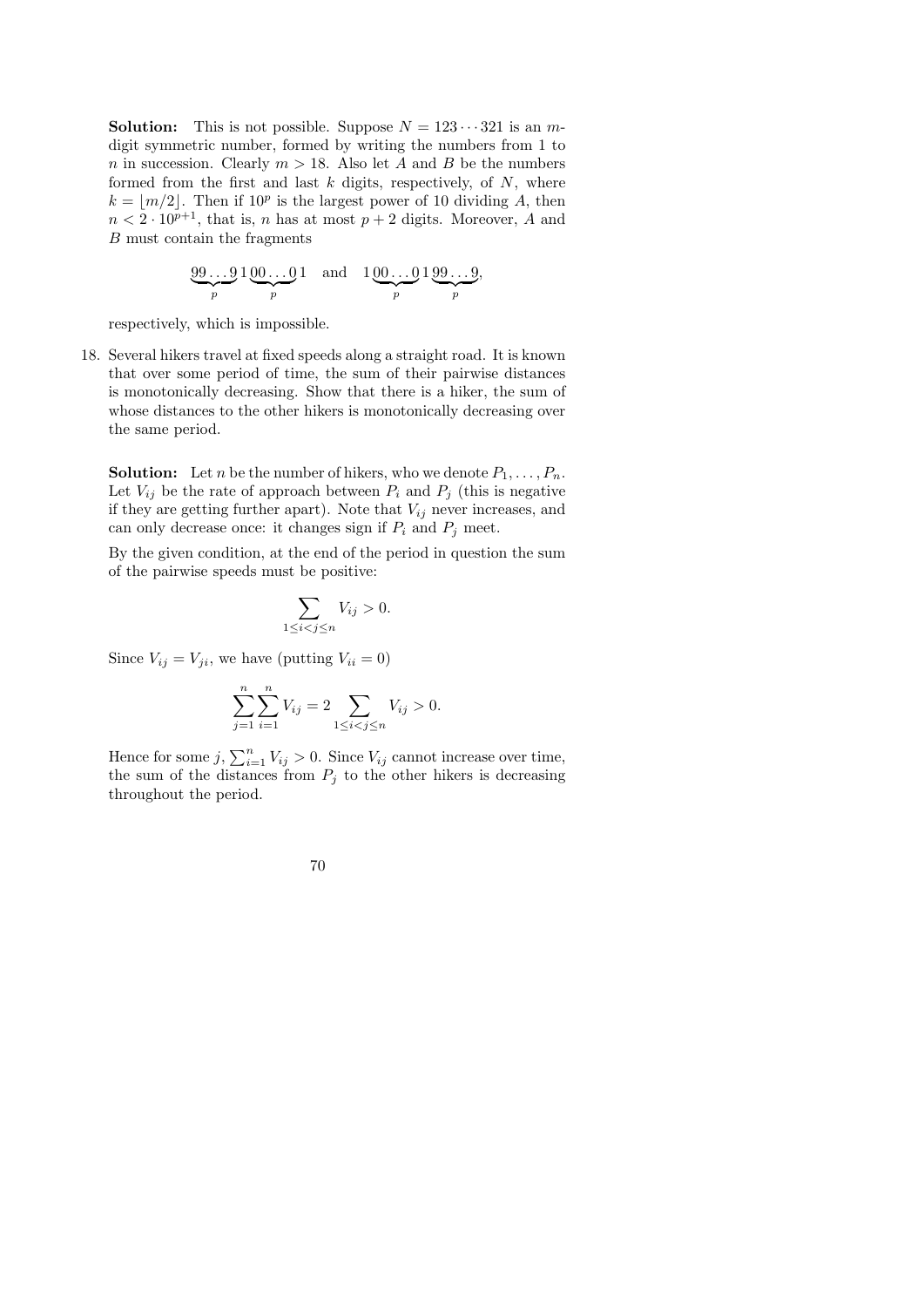19. Show that for  $n \geq 5$ , a cross-section of a pyramid whose base is a regular *n*-gon cannot be a regular  $(n + 1)$ -gon.

**Solution:** Suppose the regular  $(n + 1)$ -gon  $B_1 \dots B_{n+1}$  is a crosssection of the pyramid  $SA_1 \ldots A_n$ , whose base  $A_1 \ldots A_n$  is a regular n-gon. We consider three cases:  $n = 5$ ,  $n = 2k - 1$  ( $k > 3$ ) and  $n = 2k (k > 2).$ 

Since the pyramid has  $n + 1$  faces, one side of the section must lie on each face. Therefore without loss of generality, we may assume that the points  $B_1, \ldots, B_{n+1}$  lie on the edges of the pyramid.

- (a)  $n = 5$ . Since in the regular hexagon  $B_1 \dots B_6$  the lines  $B_2B_3$ ,  $B_5B_6$  and  $B_1B_4$  are parallel, while the planes  $A_2SA_3$  and  $A_1SA_5$ pass through  $B_2B_3$  and  $B_5B_6$ , respectively, the line ST (T =  $A_1A_5 \cap A_2A_3$  along which these planes meet is parallel to these lines, i.e.  $ST||B_1B_4$ . Draw the plane containing  $ST$  and  $B_1B_4$ . This plane intersects the plane of the base of the pyramid in the line  $B_1A_4$ , which must pass through the intersection of the line  $ST$  with the plane of the base, that is, through  $T$ . Hence the lines  $A_1A_5$ ,  $A_4B_1$  and  $A_2A_3$  pass through a single point. It is proved analogously that the lines  $A_1A_2, A_3B_6$  and  $A_4A_5$ also meet in a point. From this it follows that  $A_4B_1$  and  $A_3B_6$ are axes of symmetry of the regular pentagon  $A_1 \ldots A_5$ , which means their intersection  $O$  is the center of this pentagon. Now note that if Q is the center of the regular hexagon  $B_1 \dots B_6$ , then the planes  $SA_3B_6$ ,  $SA_4B_1$  and  $SB_2B_5$  intersect in the line SQ. Consequently, the lines  $A_3B_6$ ,  $A_4B_1$  and  $A_2A_5$  must intersect in a point, namely the intersection of line SQ with the plane of the base. This means the diagonal  $A_2A_5$  of the regular pentagon  $A_1 \ldots A_5$  must pass through its center O, which is impossible.
- (b)  $n = 2k-1$  ( $k > 3$ ). Analogously to the first case one shows that since in the regular  $2k$ -gon  $B_1 \ldots B_{2k}$  the lines  $B_1B_2, B_{k+1}B_{k+2}$ , and  $B_kB_{k+3}$  are parallel, then the lines  $A_1A_2, A_{k+1}A_{k+2}$  and  $A_kA_{k+3}$  must intersect in a point, which is impossible, since in the regular  $(2k-1)$ -gon  $A_1 \ldots A_{2k-1}$ ,  $A_{k+1}A_{k+2}||A_kA_{k+3}$ , but the lines  $A_1A_2$  and  $A_{k+1}A_{k+2}$  are not parallel.
- (c)  $n = 2k$  ( $k > 2$ ). Analogously to the preceding cases, the lines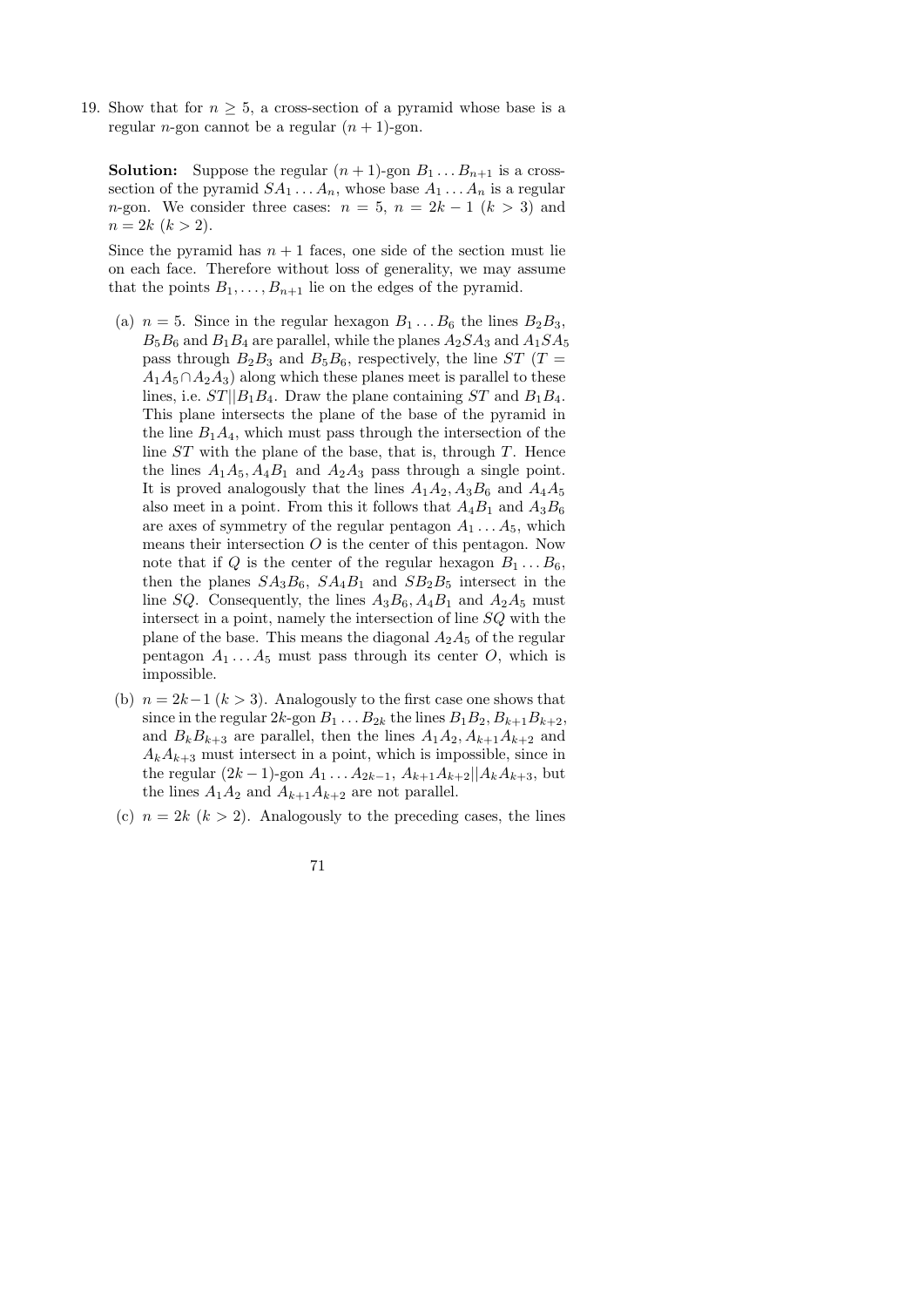$A_1A_2, A_{k+1}A_{k+2}$  and  $A_kA_{k+3}$  are parallel, and hence the lines  $B_1B_2, B_{k+1}B_{k+2}$  and  $B_kB_{k+3}$  must meet in a point, which is impossible, since  $B_{k+1}B_{k+2}||B_kB_{k+3}$ , while the lines  $B_1B_2$  and  $B_{k+1}B_{k+2}$  are not parallel.

**Note:** For  $n = 3, 4$ , the statement of the problem is not true. For examples, consider a regular tetrahedron having a square as a crosssection, and a square pyramid whose lateral faces are equilateral triangles, which has a regular pentagon as a cross-section.

Also, the presented solution may be more concisely expressed using central projection, and the property that under central projection, the images of lines passing through a single point (or parallel) are lines passing through a single point (or parallel). It suffices to project the cross-section of the pyramid onto the plane of the base with center the vertex of the pyramid.

20. Do there exist three natural numbers greater than 1, such that the square of each, minus one, is divisible by each of the others?

**Solution:** Such integers do not exist. Suppose  $a \ge b \ge c$  satisfy the desired condition. Since  $a^2 - 1$  is divisible by b, the numbers a and b are relatively prime. Hence the number  $c^2 - 1$ , which is divisible by a and b, must be a multiple of ab, so in particular  $c^2 - 1 \ge ab$ . But  $a \geq c$  and  $b \geq c$ , so  $ab \geq c^2$ , a contradiction.

21. In isosceles triangle ABC ( $AB = BC$ ) one draws the angle bisector  $CD$ . The perpendicular to  $CD$  through the center of the circumcircle of  $ABC$  intersects  $BC$  at  $E$ . The parallel to  $CD$  through  $E$  meets AB at F. Show that  $BE = FD$ .

**Solution:** We use directed angles modulo  $\pi$ . Let O be the circumcircle of ABC, and K the intersection of BO and CD. From the equality of the acute angles BOE and DCA having perpendicular sides, it follows that  $\angle BOE = \angle KCE$  (CD being an angle bisector), which means the points  $K, O, E, C$  lie on a circle. From this it follows that  $\angle OKE = \angle OCE$ ; but  $\angle OCE = \angle OBE$ , so  $OB = OC$ . and hence  $\angle BKE = \angle KBE$ , or in other words  $BE = KE$ . Moreover,  $\angle BKE = \angle KBE = \angle KBA$ , and so  $KE||AB$ . Consequently,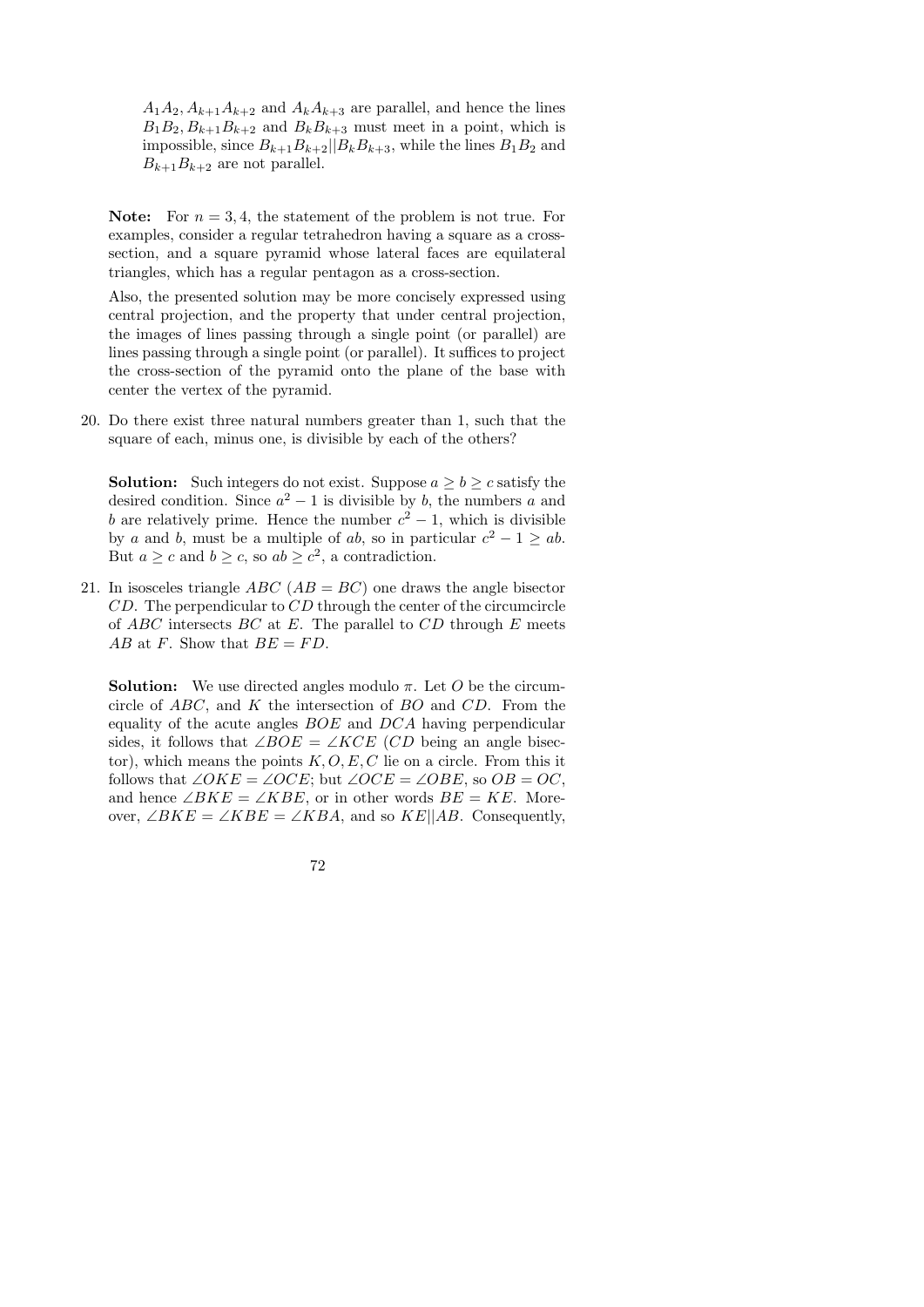$FEKD$  is a parallelogram and  $DF = KE$ . Therefore,  $DF = KE =$ BE as desired.

22. Does there exist a finite set  $M$  of nonzero real numbers, such that for any natural number  $n$  a polynomial of degree no less than  $n$  with coefficients in  $M$ , all of whose roots are real and belong to  $M$ ?

Solution: Such a set does not exist. Suppose on the contrary that  $M = \{a_1, a_2, \ldots, a_n\}$  satisfies the desired property. Let  $m =$  $\min\{|a_1|, \ldots, |a_n|\}$  and  $M = \max\{|a_1|, \ldots, |a_n|\}$ ; the condition implies  $M \geq m > 0$ .

Consider the polynomial  $P(x) = b_k x^k + \cdots + b_1 x + b_0$ , all of whose coefficients  $b_0, \ldots, b_k$  and roots  $x_1, \ldots, x_k$  lie in M. By Vieta's theorem,

$$
-\frac{b_{k-1}}{b_k} = x_1 + \ldots + x_k
$$
  

$$
x_1x_2 + x_1x_3 + \ldots + x_{k-1}x_k = \frac{b_{k-2}}{b_k}
$$

and so

$$
x_1^2 + \ldots + x_k^2 = \frac{b_{k-1}^2}{b_k^2} - 2\frac{b_{k-2}}{b_k}.
$$

It follows that

$$
km^{2} \leq x_{1}^{2} + \ldots + x_{k}^{2} = \frac{b_{k-1}^{2}}{b_{k}^{2}} - 2\frac{b_{k-2}}{b_{k}} \leq \frac{M^{2}}{m^{2}} + 2\frac{M}{m}.
$$

Hence  $k \leq M^2/m^4 + 2M/m^3$ , contradicting the fact that P may have arbitrarily large degree.

23. The numbers from 1 to 100 are written in an unknown order. One may ask about any 50 numbers and find out their relative order. What is the fewest questions needed to find the order of all 100 numbers?

Solution: Five questions are needed. To determine the order of  $a_1, \ldots, a_{100}$  in the sequence, it is necessary that each of the pairs  $(a_i, a_{i+1})$   $(i = 1, ..., 99)$  occur together in at least one question, or else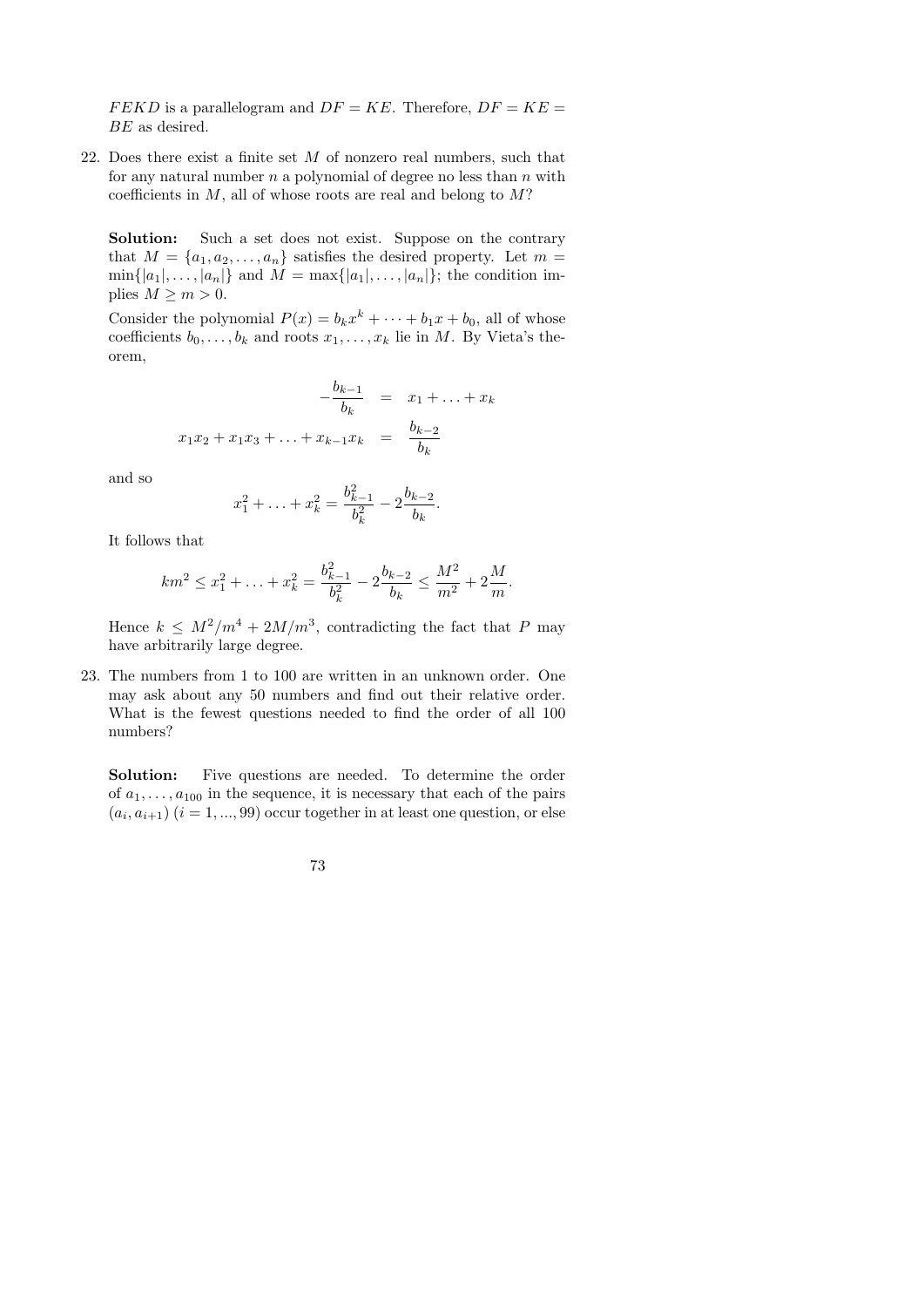the two sequences  $a_1, \ldots, a_i, a_{i+1}, \ldots, a_n$  and  $a_1, \ldots, a_{i+1}, a_i, \ldots, a_n$ will give the same answers. We will show that for any two questions, there can arise a situation where including all pairs of consecutive numbers not already included requires at least three questions. Let  $k_1, \ldots, k_{50}$  be the sequence (in order) of numbers about which the first question was asked, and  $k'_1, \ldots, k'_{50}$  the corresponding sequence for the second question. We will construct a sequence  $a_1, \ldots, a_{100}$  for which we cannot, given two more questions, uniquely determine the order of the terms. We consider a situation where all of the numbers named in the first two questions appear in the answers in the very same places.

For our desired sequence we shall choose a set with

$$
k_i, k'_i \in \{a_{2i-1}, a_{2i}\}, i = 1, \ldots, 50
$$

and moreover, for each quadruple  $(a_{4m-3}, a_{4m-2}, a_{4m-1}, a_{4m})$  (m =  $1, \ldots, 25$ , in the first two questions there is no comparison of a consecutive pair from this quadruple. We will show that such a set exists. Let  $X$  be the set of numbers not named in the first two questions. For each of the four cases

1: 
$$
k_{2m-1} = k'_{2m-1}, k_{2m} = k'_{2m}
$$
  
\n2:  $k_{2m-1} = k'_{2m-1}, k_{2m} \neq k'_{2m}$   
\n3:  $k_{2m-1} \neq k'_{2m-1}, k_{2m} \neq k'_{2m}$   
\n4:  $k_{2m-1} \neq k'_{2m-1}, k_{2m} = k'_{2m}$ 

we construct the quadruple  $(a_{4m-3}, a_{4m-2}, a_{4m-1}, a_{4m})$  in the following manner:

1: 
$$
(k_{2m-1}, *, *, k_{2m}),
$$
  
\n2:  $(k_{2m-1}, *, k_{2m}, k'_{2m})$   
\n3:  $(k_{2m-1}, k'_{2m-1}, k_{2m}, k'_{2m})$   
\n4:  $(k_{2m-1}, k'_{2m-1}, *, k_{2m}),$ 

where in place of a  $*$  we may choose any number in  $X$  not occuring in the previously constructed quadruples.

Hence we have shown that after any two questions, a situation is possible where no pair  $(a_i, a_{i+1})$  occurs for i not a multiple of 4.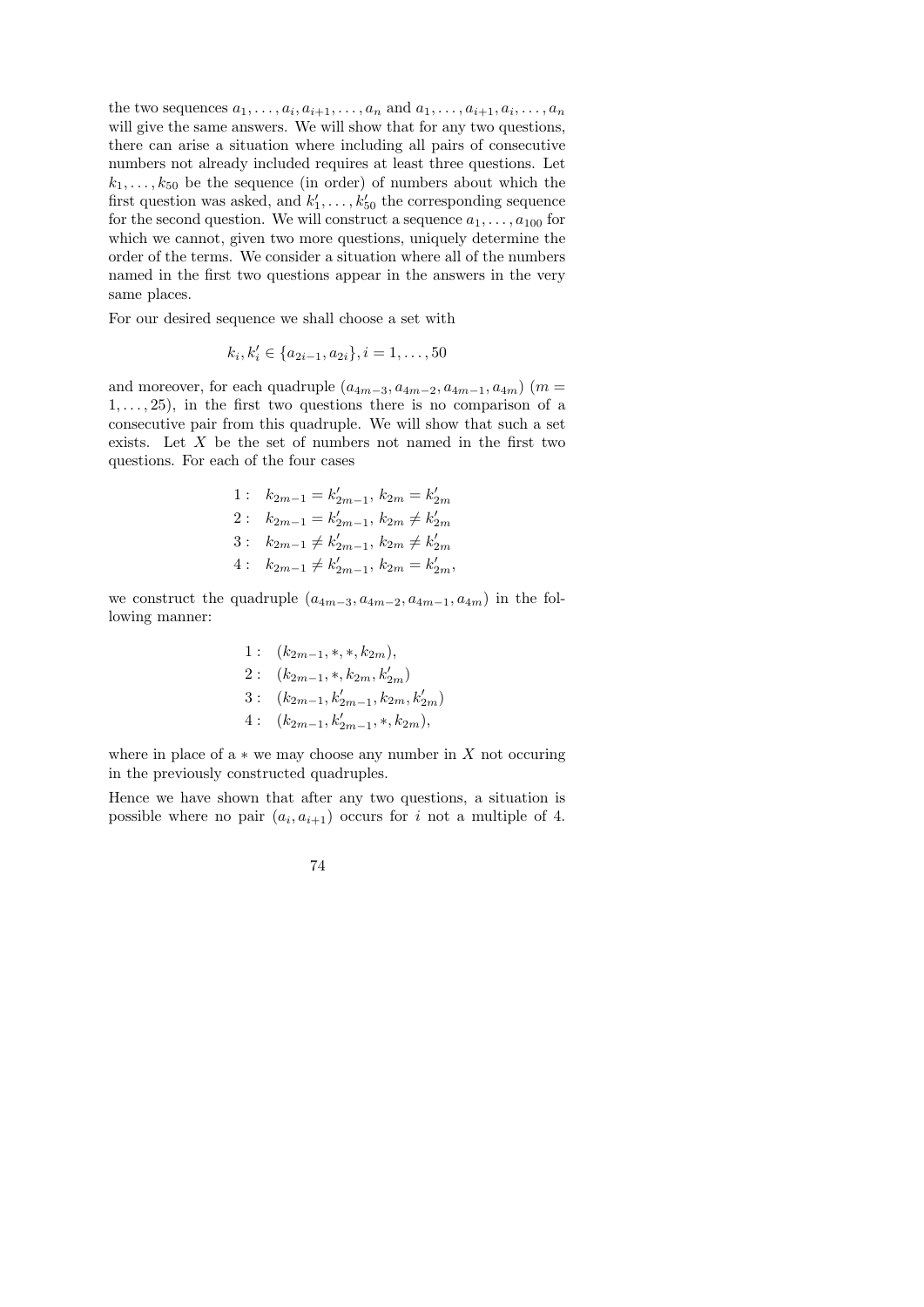Each of the 100 numbers occurs in at least one of the nonincluded pairs, and so must appear in one of the remaining questions.

Suppose that in the given situation, all remaining pairs can be included in two questions; then each of the 100 numbers must appear in exactly one of these questions. Considering the quadruples of the form  $(a_{4i-3}, a_{4i-2}, a_{4i-1}, a_{4i})$   $(i = 1, \ldots, 25)$ , we notice that if one of the numbers in the quadruple appears in some question, then the remaining three numbers must also appear in the question (or else not all of the pairs of consecutive numbers in the quadruple would be included). But then the number of numbers in one question would have to be a multiple of 4, which 50 is not, giving a contradiction.

Hence 4 questions do not suffice in general. We now show that 5 questions suffice. We ask the first question about  $M_1 = \{1, \ldots, 50\},\$ and the second about  $M_2 = \{51, \ldots, 100\}$ . The set  $M_3$  consists of the 25 leftmost numbers from each of  $M_1$  and  $M_2$ , while  $M_4$  consists of the 25 rightmost numbers from each of  $M_1$  and  $M_2$ . Clearly the answer to the third question locates the first 25 numbers, and the answer to the fourth question locates the last 25. The fifth question, asked about the other 50 numbers, completely determines the order.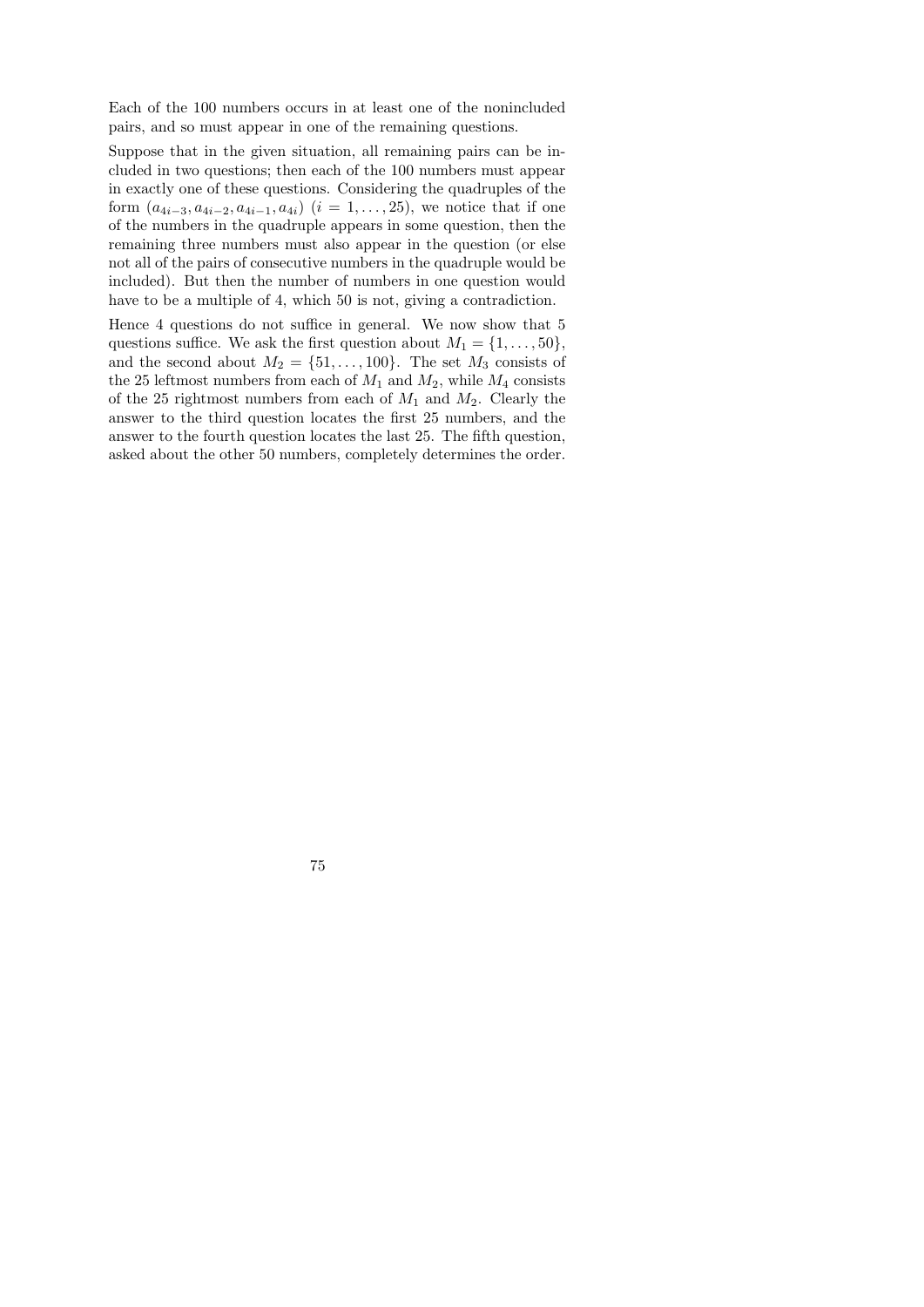#### 1.15 Spain

1. The natural numbers a and b are such that

$$
\frac{a+1}{b} + \frac{b+1}{a}
$$

is an integer. Show that the greatest common divisor of  $a$  and  $b$  is is an integer. Show that<br>not greater than  $\sqrt{a+b}$ .

**Solution:** Let  $d = \gcd(a, b)$  and put  $a = md$  and  $b = nd$ . Then we have  $(md+1)/nd + (nd+1)/md = (m^2d + m + n^2d + n)/mnd$  is an integer, so that in particular, d divides  $m^2d + m + n^2d + n$  and also  $m + n$ . However, this means  $d \leq m + n$ , and so  $d \leq \sqrt{d(m+n)}$  $\sqrt{a+b}$ .

2. Let G be the centroid of the triangle ABC. Prove that if  $AB+GC =$  $AC + GB$ , then  $ABC$  is isosceles.

**Solution:** Let  $a, b, c$  be the lengths of sides  $BC, CA, AB$ , respectively. By Stewart's theorem and the fact that G trisects each median (on the side further from the vertex), we deduce

$$
9GB^2 = 2a^2 + 2c^2 - b^2, \qquad 9GC^2 = 2a^2 + 2b^2 - c^2.
$$

Now assume  $b > c$ . Assuming  $AB + GC = AC + GB$ , we have

$$
3(b-c) = \sqrt{2a^2 + 2b^2 - c^2} - \sqrt{2a^2 + 2c^2 - b^2}
$$
  
= 
$$
\frac{3(b^2 - c^2)}{\sqrt{2a^2 + 2b^2 - c^2} + \sqrt{2a^2 + 2c^2 - b^2}}
$$
  
< 
$$
< \frac{3(b^2 - c^2)}{\sqrt{2(b-c)^2 + 2b^2 - c^2} + \sqrt{2(b-c)^2 + 2c^2 - b^2}}
$$

since  $a^2 > (b - c)^2$  by the triangle inequality. However,  $2(b - c)^2$  +  $2b^2 - c^2 = (2b - c)^2$ , so we have

$$
3(b-c) < \frac{3(b^2 - c^2)}{2b - c + |2c - b|}.
$$

If  $b \leq 2c$  then the two sides are equal, a contradiction. If  $b > 2c$  we get  $9(b-c)^2 < 3(b^2-c^2)$ ; upon dividing off  $3(b-c)$  and rearranging, we get  $2b < 4c$ , again a contradiction. Thus we cannot have  $b > c$ or similarly  $b < c$ , so  $b = c$ .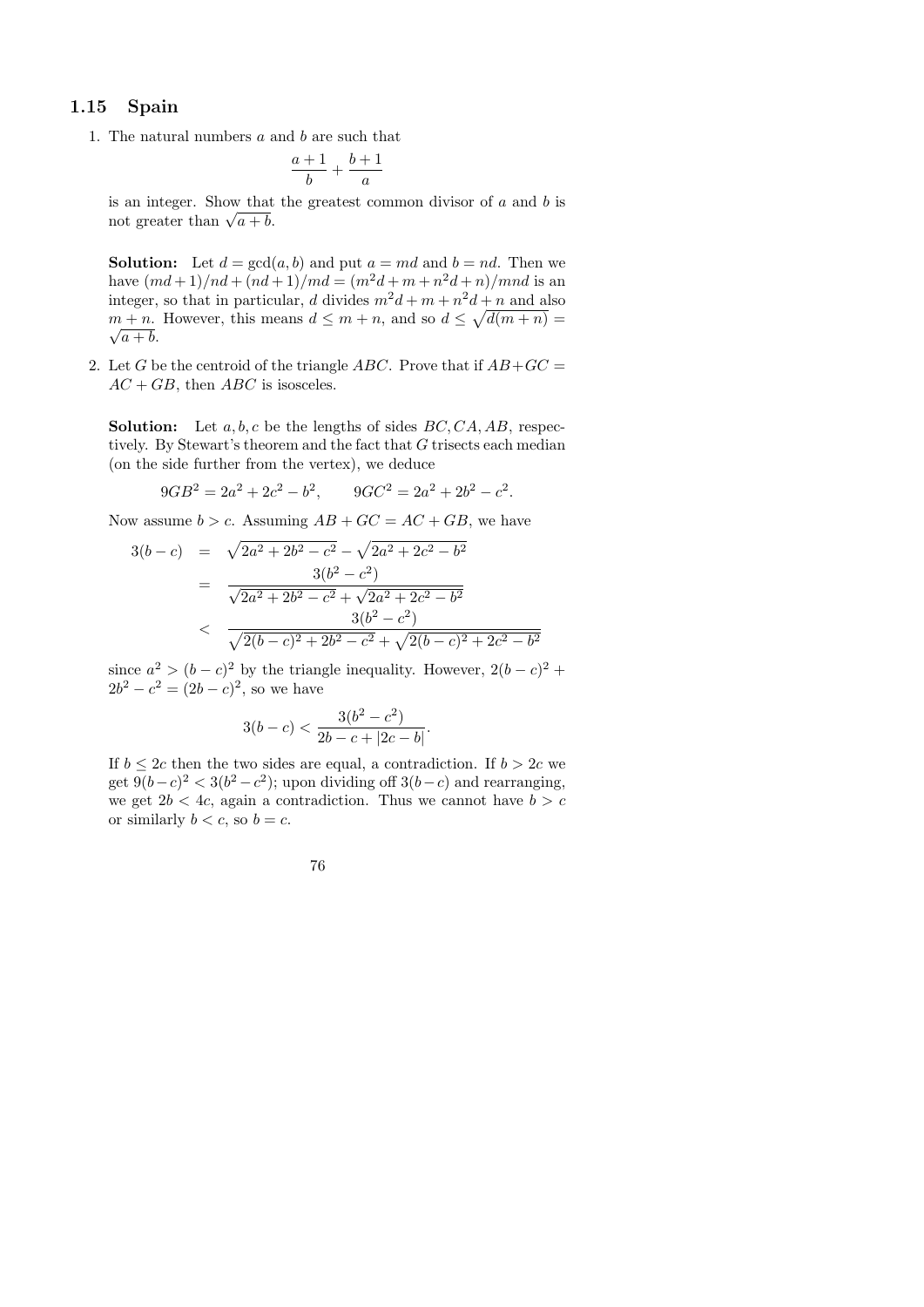3. Let  $a, b, c$  be real numbers. Consider the functions

$$
f(x) = ax^{2} + bx + c,
$$
  $g(x) = cx^{2} + bx + a.$ 

Given that

$$
|f(-1)| \le 1, \quad |f(0)| \le 1, \quad |f(1)| \le 1,
$$

show that for  $-1 \leq x \leq 1$ ,

$$
|f(x)|\leq \frac{5}{4}\quad \text{and}\quad |g(x)|\leq 2.
$$

**Solution:** We may assume  $a > 0$ , so that f is convex; then  $f(-1), f(1) \leq 1$  implies  $f(x) \leq 1$  for  $-1 \leq x \leq 1$ , so it suffices to look at the point  $t$  where  $f$  takes its minimum. If  $t$  is not in the interval, we have  $f(x) \geq -1$ , so assume it is; without loss of generality, we may assume  $t \geq 0$ .

We now consider two cases. First suppose  $t \leq 1/2$ . In this case  $f(-1) \ge f(1) \ge f(0)$ , so it suffices to impose the conditions  $f(-1) \le$ 1,  $f(0) \ge -1$ . If we write  $f(x) = a(x-t)^2 + k$ , we have  $2 \ge f(-1)$  –  $f(0) = a(2t+1)$ , so  $a \leq 2/(2t+1)$ . Then  $f(0) \geq -1$  means  $at^2 + k \geq 1$  $-1$ , so

$$
k \ge -1 - at^2 \ge -1 - \frac{2t^2}{2t+1} = -1 - \frac{2t}{2+1/t},
$$

which is decreasing in  $t$  (the numerator of the fraction is increasing, the denominator is decreasing and there is a minus sign in front). Thus  $k \geq 5/4$ .

Now suppose  $t \geq 1/2$ . In this case  $f(-1) \geq f(0) \geq f(1)$ , so the relevant conditions are  $f(-1) \leq 1, f(1) \geq -1$ . If we write  $f(x) =$  $a(x-t)^2 + k$ , we have  $2 \ge f(-1) - f(1) = 2at$ , so  $a \le 1/t$ . Then  $f(1) \ge -1$  means  $a(1-t)^2 + k \ge -1$ , so

$$
k \ge -1 - a(1-t)^2 \ge -1 - \frac{(1-t)^2}{t} = -1 - \frac{(1-t)}{t/(1-t)}
$$

which is increasing in t (similar reasoning). Thus  $k \geq 5/4$ .

We move on to q. We assume  $c > 0$  and that the minimum of g occurs in [0, 1]. Assuming  $g(-1), g(1) \leq 1$ , we again need only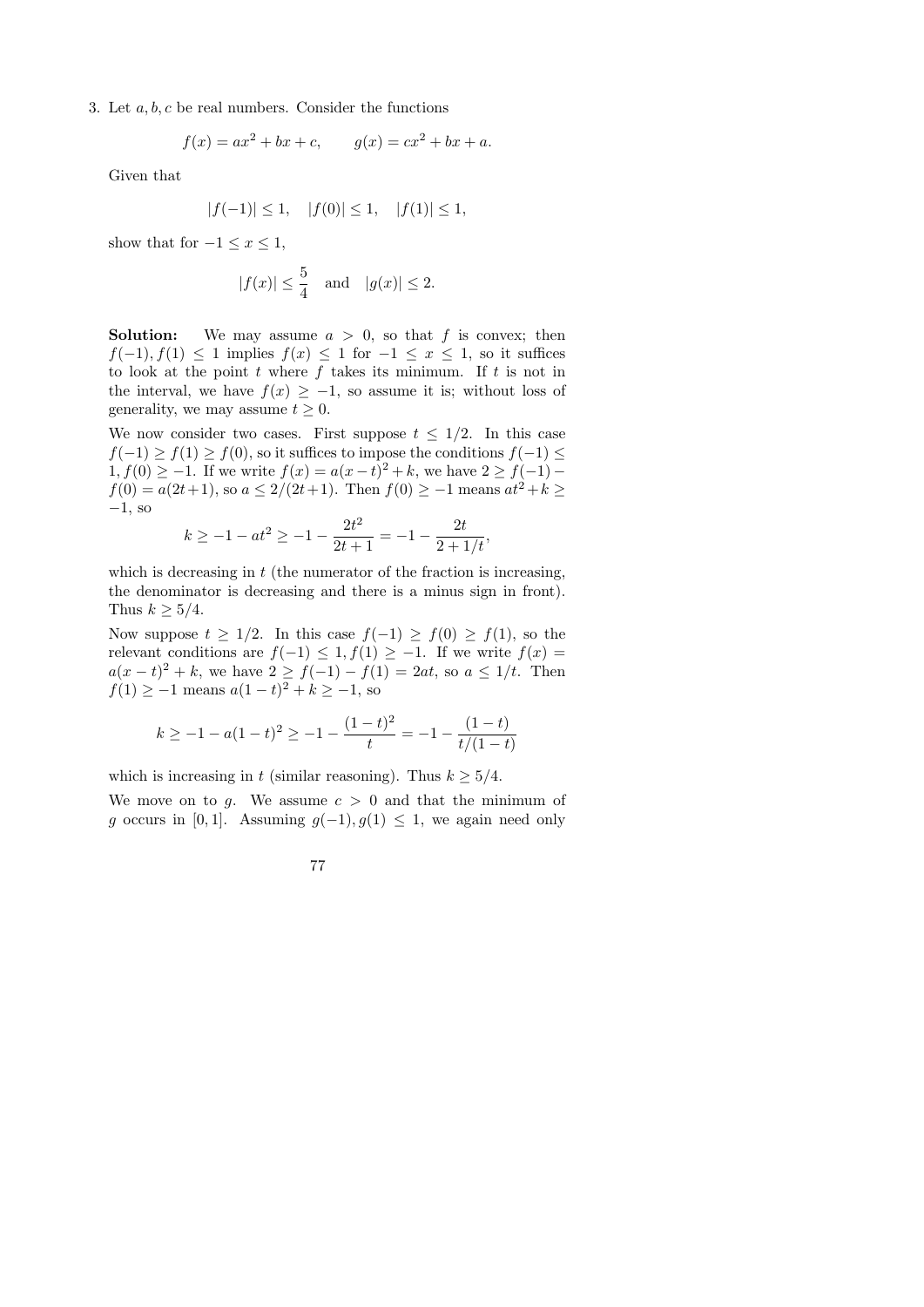determine the minimum of g. Writing  $g(x) = c(x - t)^2 + k$ , we have  $c \le 1$  and  $c(1-t)^2 + k \ge -1$ , so

$$
k \ge -1 - c(1-t)^2 \ge -1 - (1-t)^2 \ge -2.
$$

4. Find all real solutions of the equation

$$
\sqrt{x^2-p}+2\sqrt{x^2-1}=x
$$

for each real value of p.

Solution: Squaring both sides, we get

$$
x^{2} = 5x^{2} - 4 - p + 4\sqrt{(x^{2} - p)(x^{2} - 1)}.
$$

Isolating the radical and squaring again, we get

$$
16(x^{2}-p)(x^{2}-1) = (4x^{2}-p-4)^{2},
$$

which reduces to  $(16 - 8p)x^2 = p^2 - 8p + 16$ . Since  $x \ge 0$  (it is the sum of two square roots), we have

$$
x = \frac{|p-4|}{\sqrt{16 - 8p}}
$$

if a solution exists. We need only determine when this value actually satisfies. Certainly we need  $p \leq 2$ . In that case plugging in our satishes. Certainly we need  $p \leq 2$ . In that case plugging is claimed value of x and multiplying through by  $\sqrt{16 - 8p}$  gives

$$
|3p - 4| + 2|p| = 4 - p.
$$

If  $p \ge 4/3$  this becomes  $6p = 8$ , or  $p = 4/3$ ; if  $0 \le p \le 4/3$  this holds identically; if  $p \leq 0$  this becomes  $4p = 0$ , or  $p = 0$ . We conclude there exists a solution if and only if  $0 \le p \le 4/3$ , in which case it is the solution given above.

5. At Port Aventura there are 16 secret agents. Each agent is watching one or more other agents, but no two agents are both watching each other. Moreover, any 10 agents can be ordered so that the first is watching the second, the second is watching the third, etc., and the last is watching the first. Show that any 11 agents can also be so ordered.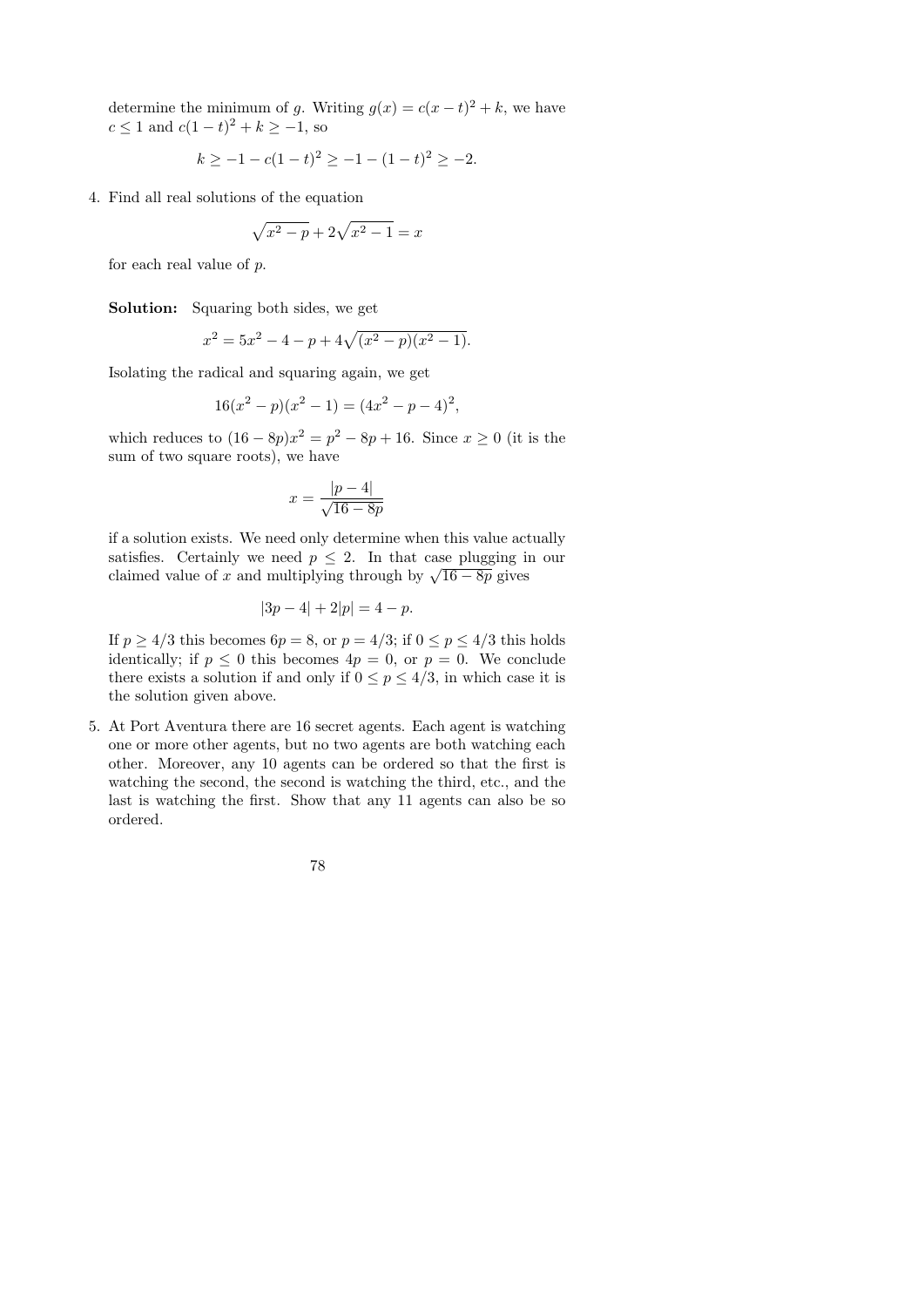Solution: We say two agents are partners if neither watches the other. First note that each agent watches at least 7 others; if an agent were watching 6 or fewer others, we could take away 6 agents and leave a group of 10 which could not be arranged ina circle. Similarly, each agent is watched by at least 7 others. Hence each agent is allied with at most one other.

Given a group of 11 agents, there must be one agent  $x$  who is not allied with any of the others in the group (since allies come in pairs). Remove that agen t and arrange the other 10 in a circle. The removed agent watches at least one of the other 10 and is watched by at least one. Thus there exists a pair  $u, v$  of agents with u watching v, u watching x and x watching  $v$  (move around the circle until the direction of the arrow to  $x$  changes); thus  $x$  can be spliced into the loop between  $u$  and  $v$ .

6. A regular pentagon is constructed externally on each side of a regular pentagon of side 1. This figure is then folded and the two edges meeting at each vertex of the original pentagon but not belonging to the original pentagon are glued together. Determine the volume of water that can be poured into the resulting container without spillage.

Solution: The figure formed by the water is a prismatoid of height equal to the vertical component of one of the glued edges. To determine this component, introducte a coordinate system centered at one of the base vertices, such that  $(\cos 36, \sin 36, 0)$  and  $(-\cos 36, \sin 36, 0)$  are two vertices. (All angles are measured in degrees.) The third vertex adjacent to this one has coordinates  $(0, y, z)$  for some y, z with  $z > 0$ ,  $y^2 + z^2 = 1$ and  $y \cos 36 = \cos 108$  (this being the dot product of the vectors of the two edges ). Therefore

$$
y = \frac{\cos 108}{\cos 36} = \frac{(1 - \sqrt{5})/4}{(1 + \sqrt{5})/4}
$$

and  $z = 2 \cdot 5^{1/4}/(1 + \sqrt{5}).$ 

Now we must determine the areas of the bases of the prismatoid. The area of the lower base is the area of a regular pentagon of side 1, which is 5/4 cot 36. The area of the upper base is the area of a regular pentagon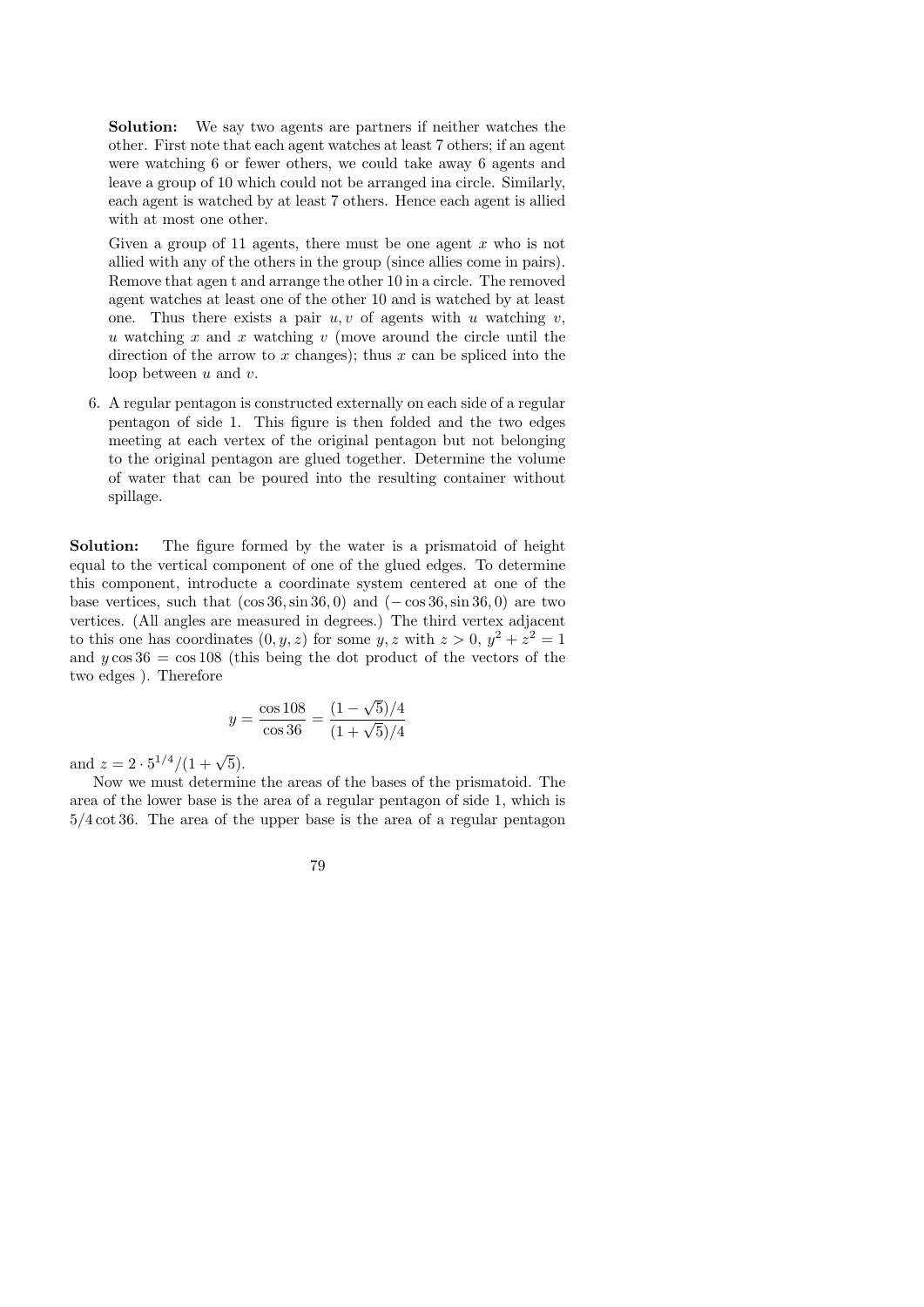in which the circumradius has been increased by y, namely  $5/4 \cot 36(1 +$  $y \sin 36$ <sup>2</sup>. The volume is the height times the average of the bases, namely

$$
\frac{5^{5/4}}{2(1+\sqrt{5})} \cot 36(1+\cos 108 \tan 36)^2 \approx 0.956207.
$$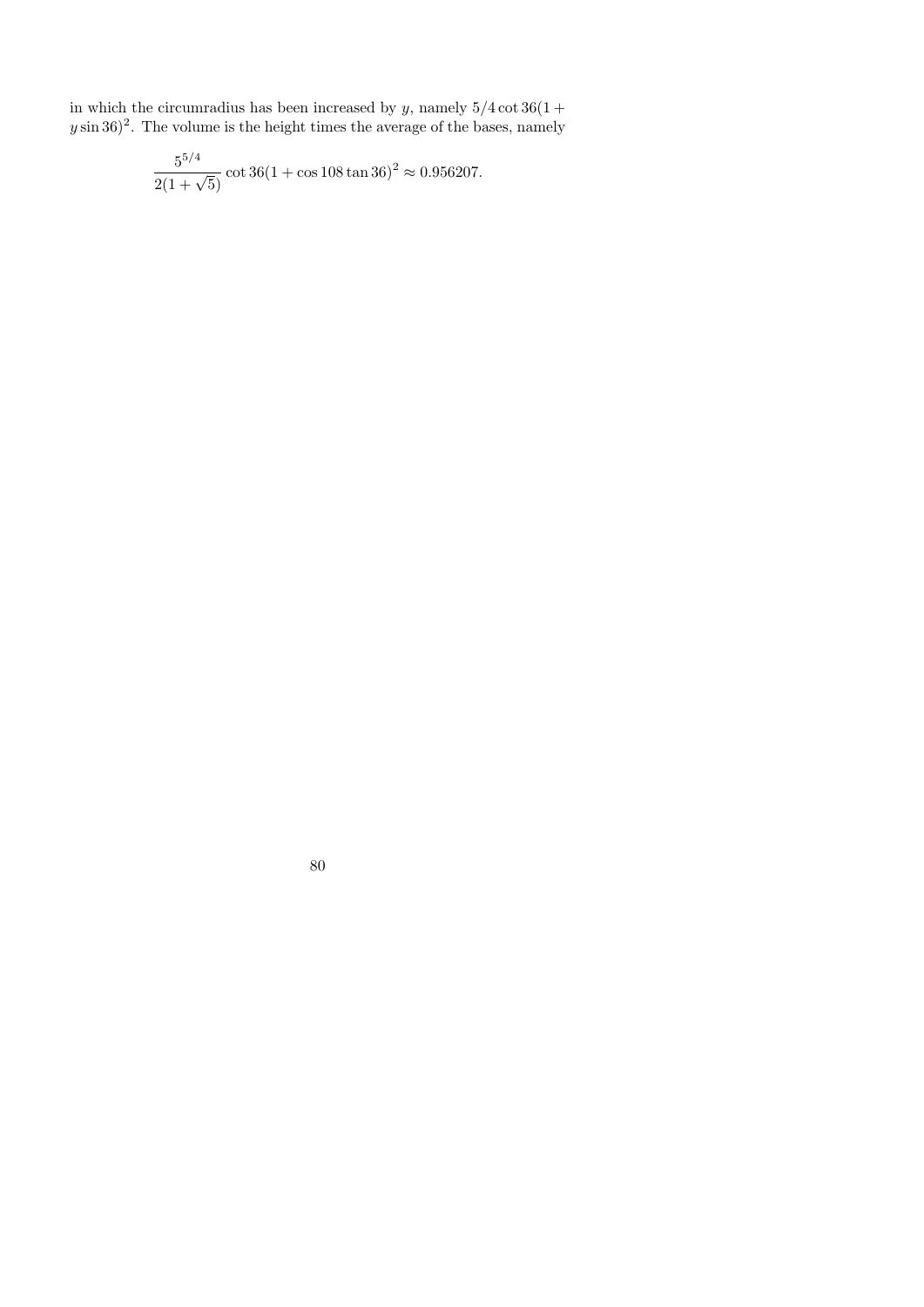#### 1.16 Turkey

1. Let

$$
\prod_{n=1}^{1996} \left( 1 + nx^{3^n} \right) = 1 + a_1 x^{k_1} + a_2 x^{k_2} + \ldots + a_m x^{k_m},
$$

where  $a_1, a_2, \ldots, a_m$  are nonzero and  $k_1 < k_2 < \ldots < k_m$ . Find  $a_{1996}.$ 

**Solution:** Note that  $k_i$  is the number obtained by writing i in base 2 and reading the result as a number in base 3, and  $a_i$  is the sum of the exponents of the powers of 3 used. In particular,  $1996 =$  $2^{10} + 2^9 + 2^8 + 2^7 + 2^6 + 2^3 + 2^2$ , so

$$
a_{1996} = 10 + 9 + 8 + 7 + 6 + 3 + 2 = 45.
$$

2. In a parallelogram  $ABCD$  with  $\angle A < 90^{\circ}$ , the circle with diameter  $AC$  meets the lines  $CB$  and  $CD$  again at  $E$  and  $F$ , respectively, and the tangent to this circle at A meets  $BD$  at P. Show that  $P, F, E$ are collinear.

**Solution:** Without loss of generality, suppose  $B, D, P$  occur in that order along  $BD$ . Let  $G$  and  $H$  be the second intersections of AD and AB with the circle. By Menelaos's theorem, it suffices to show that

$$
\frac{CE \cdot BP \cdot DF}{EB \cdot PD \cdot FC} = 1.
$$

First note that

$$
\frac{BP}{AB}\frac{AD}{DP} = \frac{\sin \angle BAD}{\sin \angle APB}\frac{\sin \angle APD}{\sin \angle DAP} = \frac{\sin \angle BAD}{\sin \angle DAP}.
$$

Since AP is tangent to the circle,  $\angle BAP = \angle HAP = \pi - \angle HCA =$  $\pi - \angle FAC$ ; similarly,  $\angle DAP = \angle GCA = \angle EAC$ . We conclude

$$
\frac{BP}{AB}\frac{AD}{DP} = \frac{\sin \angle FAC}{\sin \angle EAC} = \frac{FC}{EC}.
$$

Finally we note that  $DF/BE = DA/AB$  because the right triangles  $AFD$  and  $AEB$  have the same angles at  $B$  and  $D$  and are thus similar. This proves the claim.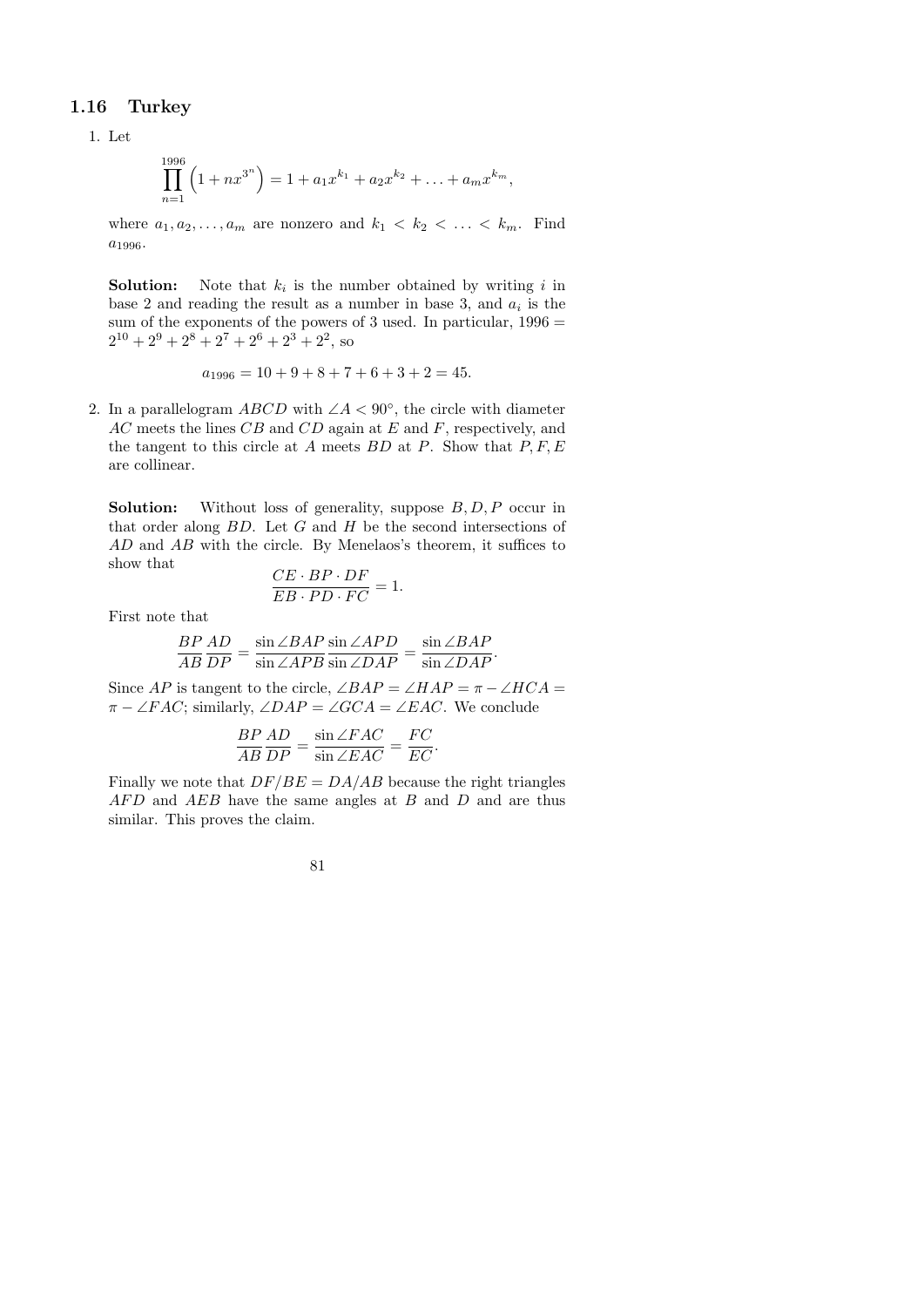3. Given real numbers  $0 = x_1 < x_2 < \ldots < x_{2n} < x_{2n+1} = 1$  with  $x_{i+1} - x_i \leq h$  for  $1 \leq i \leq 2n$ , show that

$$
\frac{1-h}{2} < \sum_{i=1}^{n} x_{2i} (x_{2i+1} - x_{2i-1}) < \frac{1+h}{2}.
$$

Solution: The difference between the middle quantity and  $1/2$  is the difference between the sum of the areas of the rectangles bounded by the lines  $x = x_{2i-1}$ ,  $x = x_{2i+1}$ ,  $y = 0$ ,  $y = x_{2i}$  and the triangle bounded by the lines  $y = 0, x = 1, x = y$ . The area contained in the rectangles but not the triangle is a union of triangles of total base less than 1 and height at most  $h$ , as is the area contained in the triangle but not the rectangles. Hence the sum differs from 1/2 by at most  $h/2$ , as desired.

4. In a convex quadrilateral ABCD, triangles ABC and ADC have the same area. Let  $E$  be the intersection of  $AC$  and  $BD$ , and let the parallels through  $E$  to the lines  $AD, DC, CB, BA$  meet AB, BC, CD, DA at K, L, M, N, respectively. Compute the ratio of the areas of the quadrilaterals KLMN and ABCD.

Solution: The triangles EKL and DAC are homothetic, so the ratio of their areas equals  $(EK/AD)(EL/CD) = (BE/BD)^2 = 1/4$ , since  $B$  and  $D$  are equidistant from the line  $AC$ . Similarly the ratio of the areas of  $EMN$  and  $BCA$  is  $1/4$ , so the union of the triangles EKL and EMN has area 1/4 that of ABCD.

As for triangle  $EKN$ , its base  $KN$  is parallel to  $BD$  and half as long, so its area is one-fourth that of ABD. Similarly EML has area one-fourth that of BCD, and so the union of the two triangles EKN and EML has area one-fourth that of ABCD, and so the quadrilateral KLMN has area one-half that of ABCD.

5. Find the maximum number of pairwise disjoint sets of the form  $S_{a,b} = \{n^2 + an + b : n \in \mathbb{Z}\}\$  with  $a, b \in \mathbb{Z}$ .

Solution: Only two such sets are possible, for example, with  $(a, b) = (0, 0)$  and  $(0, 2)$  (since 2 is not a difference of squares). There is no loss of generality in assuming  $a \in \{0,1\}$  by a suitable shift of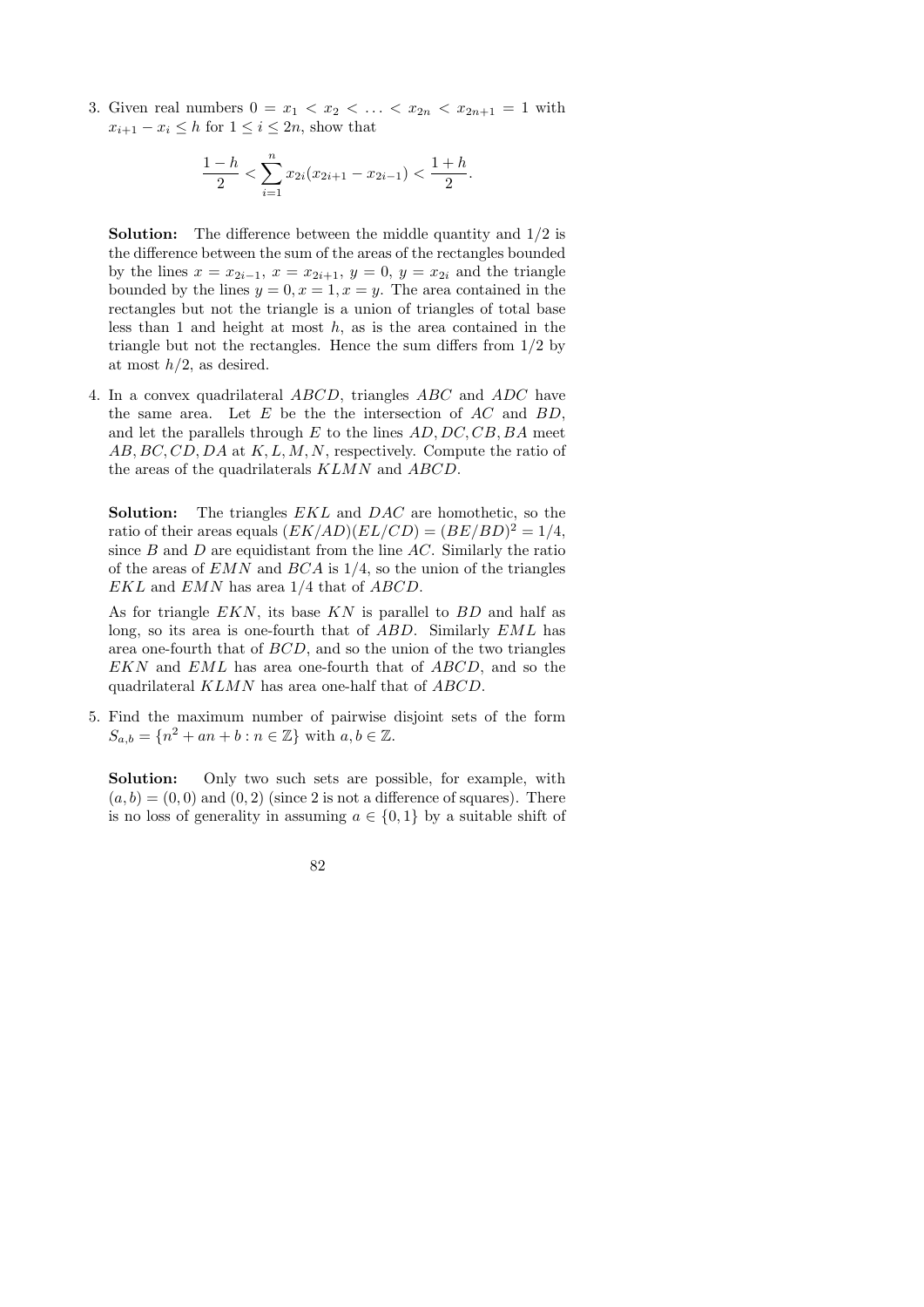n, and the sets generated by  $(0, a)$  and  $(1, b)$  have the common value  $(a - b)^2 + a = (a - b)^2 + (a - b) + b$ . Thus we have  $a = 0$  or  $a = 1$ universally.

First suppose  $a = 0$ . If  $b - c \not\equiv 2 \pmod{4}$ , then  $(0, b)$  and  $(0, c)$  give a common value because  $b - c$  is a difference of squares; clearly this precludes having three disjoint sets. Now suppose  $a = 1$ . If  $b - c$  is even, we can find x, y such that  $b - c = (x + y + 1)(x - y)$ , and so  $x^2 + x + b = y^2 + y + c$ ; again, this precludes having three disjoint sets.

6. For which ordered pairs of positive real numbers  $(a, b)$  is the limit of every sequence  $\{x_n\}$  satisfying the condition

$$
\lim_{n \to \infty} (ax_{n+1} - bx_n) = 0
$$

zero?

**Solution:** This holds if and only if  $b < a$ . If  $b > a$ , the sequence  $x_n = (b/a)^n$  satisfies the condition but does not go to zero; if  $b = a$ , the sequence  $x_n = 1 + 1/2 + \cdots + 1/n$  does likewise. Now suppose  $b < a$ . If L and M are the limit inferior and limit superior of the given sequence, the condition implies  $M \leq (b/a)L$ ; since  $L \leq M$ , we have  $M \leq (b/a)M$ , and so  $L, M \geq 0$ . Similarly, the condition implies  $L \ge (b/a)M$ , and since  $M \ge L$ , we have  $L \ge (b/a)L$ , so  $L, M \leq 0$ ; therefore  $L = M = 0$  and the sequence converges to 0.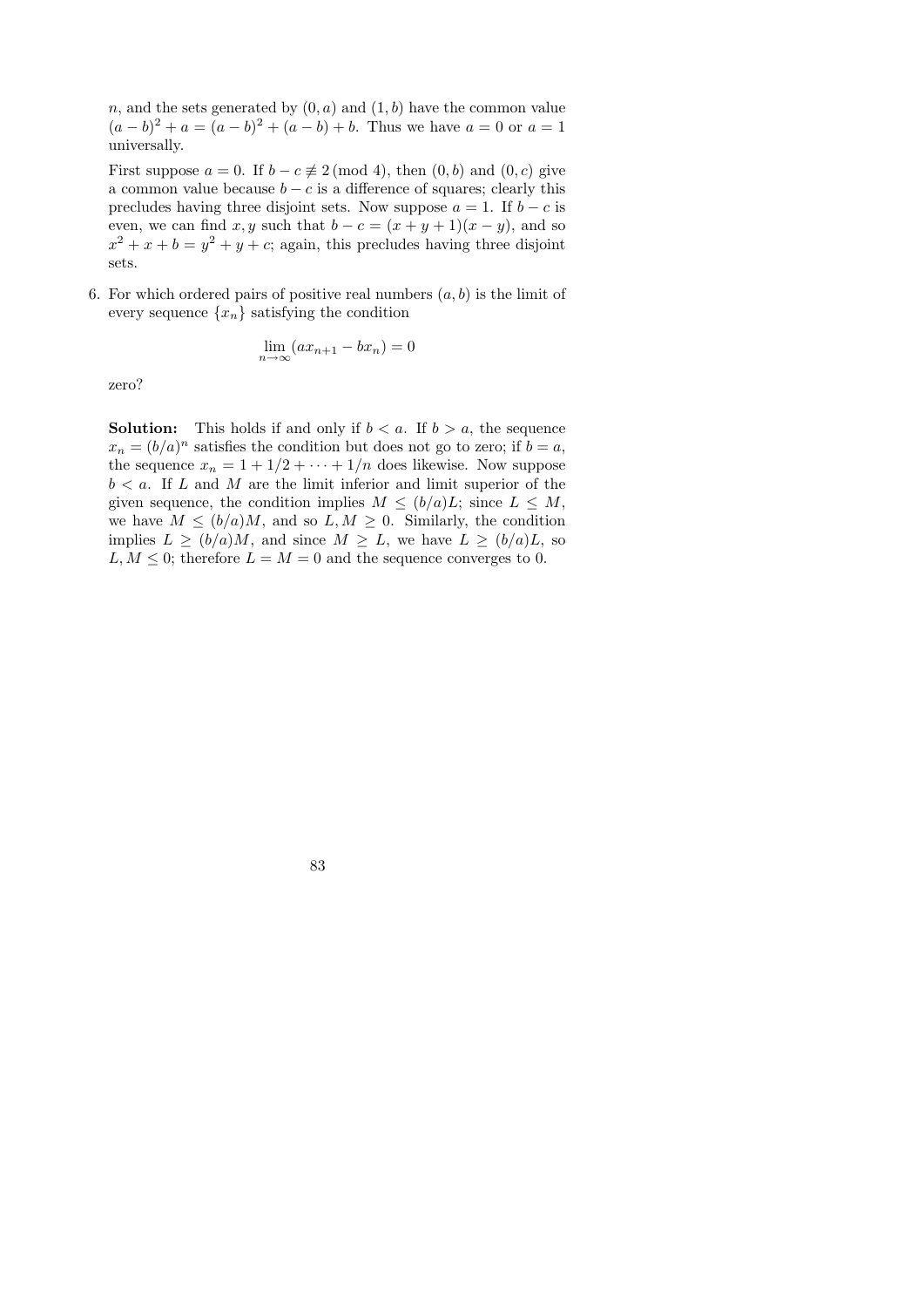# 1.17 United Kingdom

1. Consider the pair of four-digit positive integers

$$
(M, N) = (3600, 2500).
$$

Notice that  $M$  and  $N$  are both perfect squares, with equal digits in two places, and differing digits in the remaining two places. Moreover, when the digits differ, the digit in  $M$  is exactly one greater than the corresponding digit in  $N$ . Find all pairs of four-digit positive integers  $(M, N)$  with these properties.

**Solution:** If  $M = m^2$  and  $N = n^2$ , then

$$
(m+n)(m-n) \in \{11, 101, 110, 1001, 1010, 1100\}.
$$

Since M and N are four-digit numbers, we must have  $32 \leq n < m \leq$ 99, and so  $65 \le m + n \le 197$ . Moreover,  $m + n$  and  $m - n$  are both odd or both even, so 11, 110 and 1010 lead to no solutions. From this we get exactly five acceptable factorizations:

$$
101 = (m+n)(m-n) = 101 \times 1
$$
  
\n
$$
1001 = (m+n)(m-n) = 143 \times 7
$$
  
\n
$$
1001 = (m+n)(m-n) = 91 \times 11
$$
  
\n
$$
1001 = (m+n)(m-n) = 77 \times 13
$$
  
\n
$$
1100 = (m+n)(m-n) = 110 \times 10
$$

giving the solutions

 $(M, N) = (2601, 2500), (5625, 4624), (2601, 1600), (2025, 1024), (3600, 2500).$ 

2. A function f defined on the positive integers satisfies  $f(1) = 1996$ and

$$
f(1) + f(2) + \dots + f(n) = n^2 f(n) \quad (n > 1).
$$

Calculate  $f(1996)$ .

Solution: An easy induction will show that

$$
f(n) = \frac{2 \times 1996}{n(n+1)}.
$$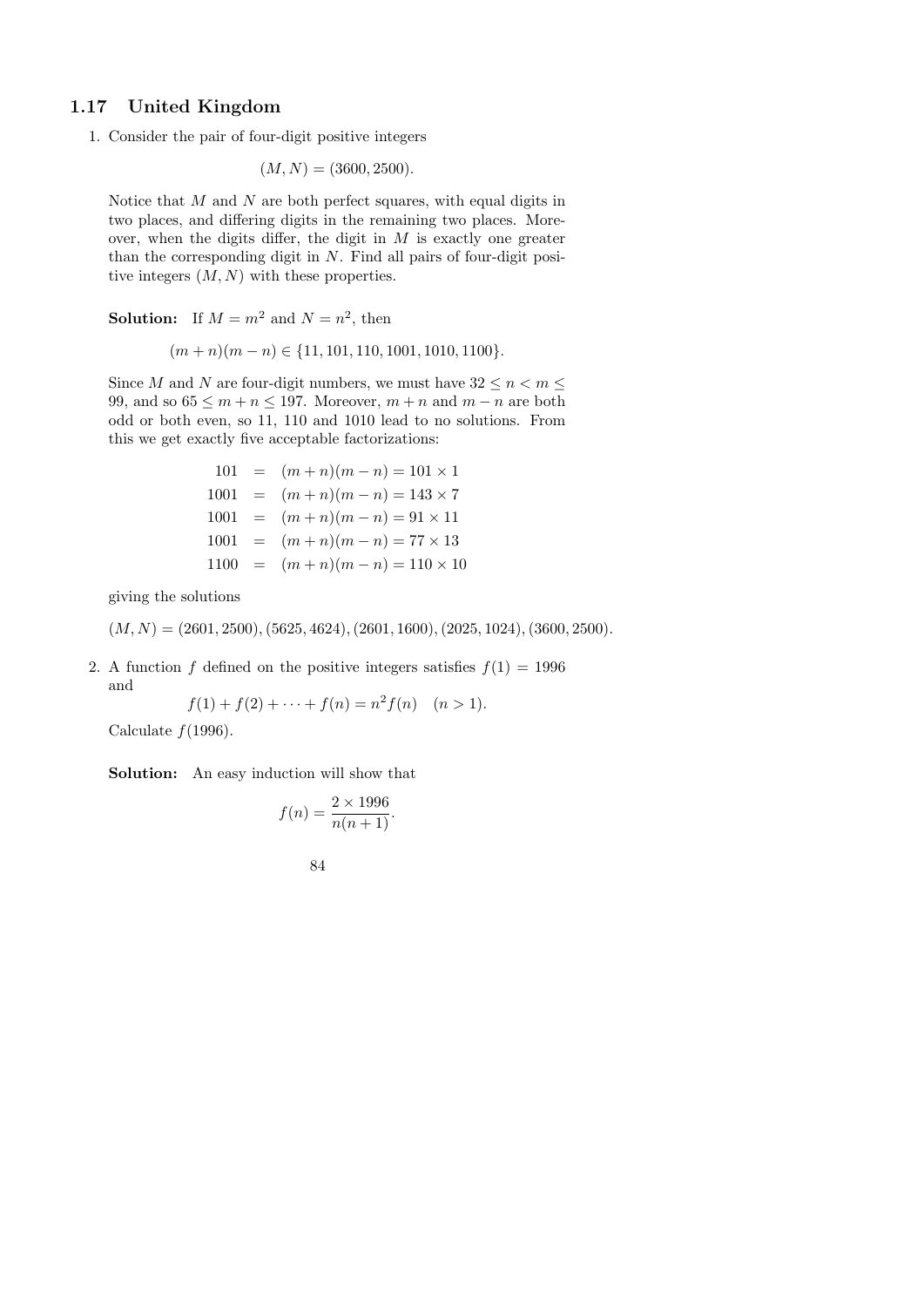Namely,

$$
f(n) = \frac{1}{n^2 - 1} \left( \frac{3992}{1 \cdot 2} + \dots + \frac{3992}{(n - 1)n} \right)
$$
  
= 
$$
\frac{3992}{n^2 - 1} \left( 1 - \frac{1}{2} + \frac{1}{2} - \frac{1}{3} + \dots + \frac{1}{n - 1} - \frac{1}{n} \right)
$$
  
= 
$$
\frac{3992}{(n + 1)(n - 1)} \left( 1 - \frac{1}{n} \right)
$$
  
= 
$$
\frac{3992}{(n + 1)(n - 1)} \frac{n - 1}{n} = \frac{3992}{n(n + 1)}.
$$

In particular,  $f(1996) = 2/1997$ .

3. Let  $ABC$  be an acute triangle and  $O$  its circumcenter. Let  $S$  denote the circle through  $A, B, O$ . The lines  $CA$  and  $CB$  meet S again at  $P$  and  $Q$ , respectively. Prove that the lines  $CO$  and  $PQ$  are perpendicular.

**Solution:** The angles  $\angle PAB$  and  $\angle BQP$  are supplementary, so  $\angle BQP = \angle CAB$  (as directed angles mod  $\pi$ ). In other words, the line  $PQ$  makes the same angle with the line  $CQ$  as the tangent to the circumcircle of  $ABC$  through  $C$ . Hence  $PQ$  is parallel to the tangent, so perpendicular to OC.

4. Define

$$
q(n) = \left\lfloor \frac{n}{\lfloor \sqrt{n} \rfloor} \right\rfloor \quad (n = 1, 2, \ldots).
$$

Determine all positive integers n for which  $q(n) > q(n+1)$ .

**Solution:** We have  $q(n) > q(n+1)$  if and only if  $n+1$  is a perfect square. Indeed, if  $n + 1 = m^2$ , then

$$
q(n) = \left\lfloor \frac{m^2 - 1}{m - 1} \right\rfloor = m + 1, \qquad q(n + 1) = \left\lfloor \frac{m^2}{m} \right\rfloor = m.
$$

On the other hand, for  $n = m^2 + d$  with  $0 \le d \le 2m$ ,

$$
q(n) = \left\lfloor \frac{m^2 + d}{m} \right\rfloor = m + \left\lfloor \frac{d}{m} \right\rfloor
$$

which is nondecreasing.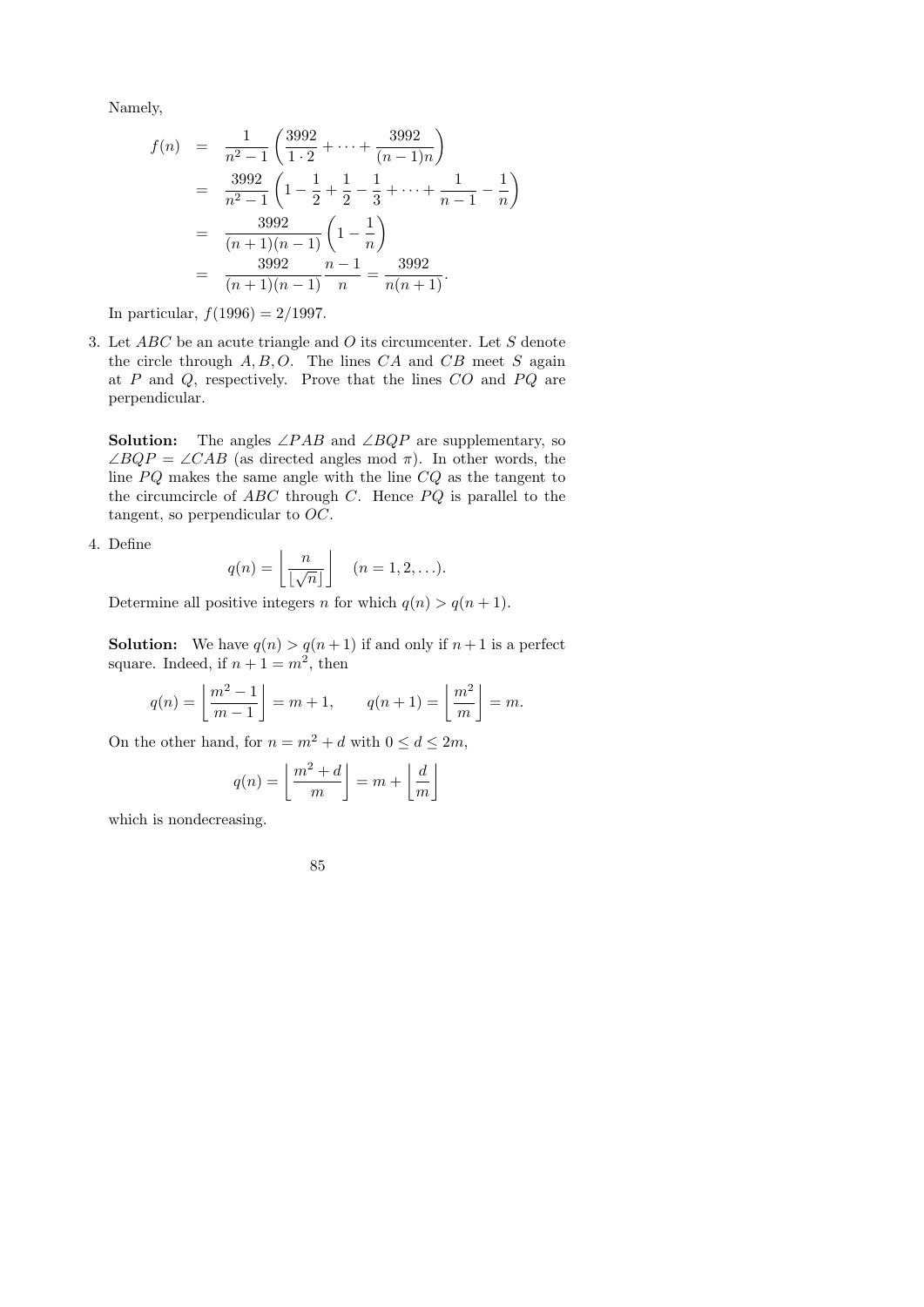- 5. Let  $a, b, c$  be positive real numbers.
	- (a) Prove that  $4(a^3 + b^3) \ge (a+b)^3$ .
	- (b) Prove that  $9(a^3 + b^3 + c^3) \ge (a + b + c)^3$ .

Solution: Both parts follow from the Power Mean inequality: for  $r > 1$  and  $x_1 \ldots, x_n$  positive,

$$
\left(\frac{x_1^r + \dots + x_n^r}{n}\right)^{1/r} \ge \frac{x_1 + \dots + x_n}{n},
$$

which in turn follows from Jensen's inequality applied to the convex function  $x^r$ .

6. Find all solutions in nonnegative integers  $x, y, z$  of the equation

$$
2^x + 3^y = z^2.
$$

**Solution:** If  $y = 0$ , then  $2^x = z^2 - 1 = (z+1)(z-1)$ , so  $z+1$  and  $z - 1$  are powers of 2. The only powers of 2 which differ by 2 are 4 and 2, so  $(x, y, z) = (3, 0, 3)$ .

If  $y > 0$ , then  $2^x$  is a quadratic residue modulo 3, hence x is even. Now we have  $3^y = z^2 - 2^x = (z + 2^{x/2})(z - 2^{x/2})$ . The factors are powers of 3, say  $z + 2^{x/2} = 3^m$  and  $z - 2^{x/2} = 3^n$ , but then  $3^m - 3^n = 2^{x/2+1}$ . Since the right side is not divisible by 3, we must have  $n = 0$  and

$$
3^m - 1 = 2^{x/2 + 1}.
$$

If  $x = 0$ , we have  $m = 1$ , yielding  $(x, y, z) = (0, 1, 2)$ . Otherwise,  $3^m-1$  is divisible by 4, so m is even and  $2^{x/2+1} = (3^{m/2}+1)(3^{m/2}-1)$ . The two factors on the right are powers of 2 differing by 2, so they are 2 and 4, giving  $x = 4$  and  $(x, y, z) = (4, 2, 5)$ .

7. The sides  $a, b, c$  and  $u, v, w$  of two triangles ABC and UVW are related by the equations

$$
u(v + w - u) = a2,\n v(w + u - v) = b2,\n w(u + v - w) = c2.
$$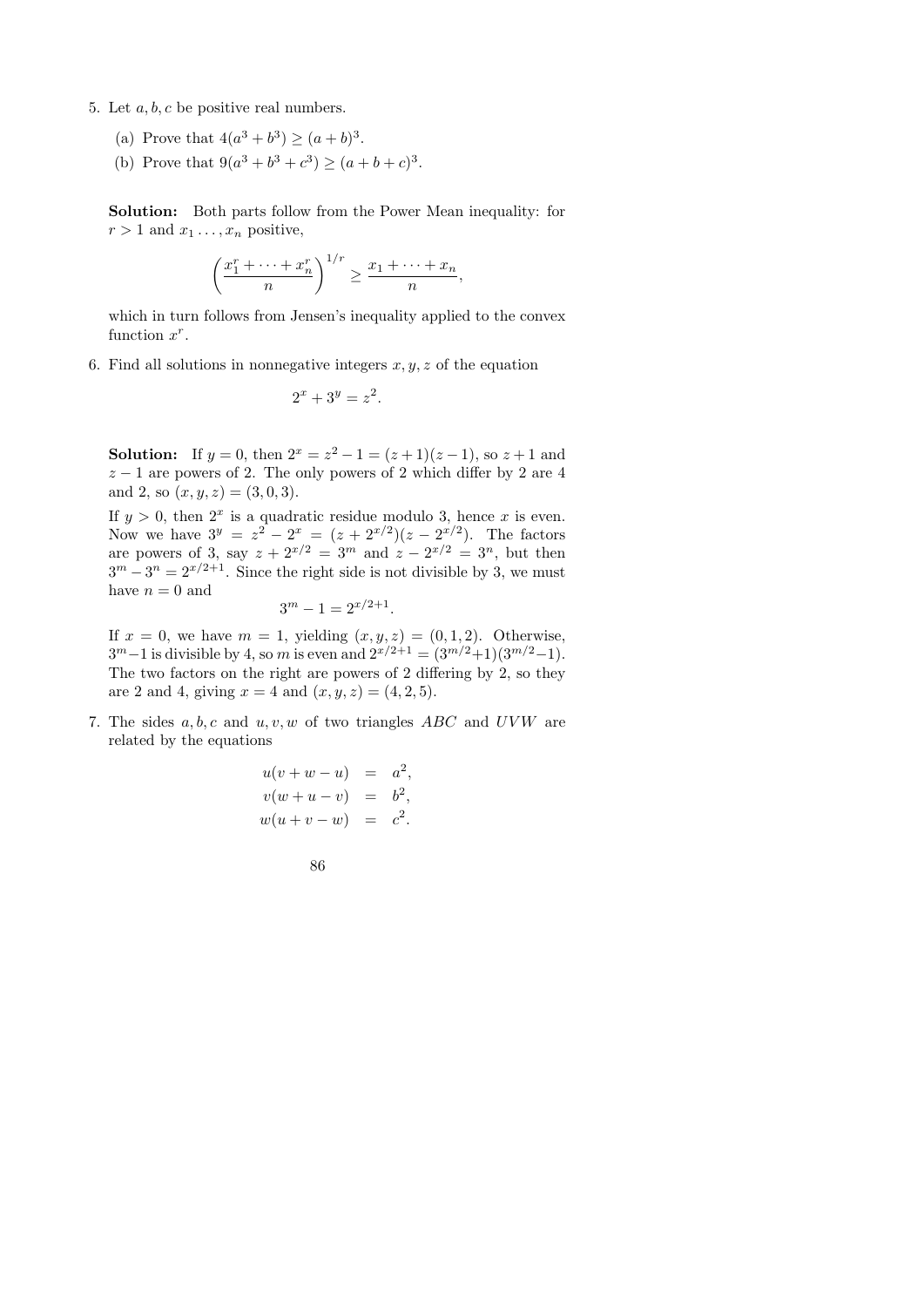Prove that  $ABC$  is acute, and express the angles  $U, V, W$  in terms of  $A, B, C$ .

Solution: Note that

$$
a2 + b2 - c2 = w2 - u2 - v2 + 2uv = (w + u - v)(w - u + v) > 0
$$

by the triangle inequality, so  $\cos C > 0$ . By this reasoning, all of the angles of triangle ABC are acute. Moreover,

$$
\cos C = \frac{a^2 + b^2 - c^2}{2ab}
$$
  
= 
$$
\sqrt{\frac{(w+u-v)(w-u+v)}{4uv}}
$$
  
= 
$$
\sqrt{\frac{w^2 - u^2 - v^2 + 2uv}{4uv}}
$$
  
= 
$$
\frac{1}{\sqrt{2}}\sqrt{1 - \cos U}
$$

from which we deduce  $\cos U = 1-2\cos^2 A = \cos(\pi-2A)$ . Therefore  $U = \pi - 2A$ , and similarly  $V = \pi - 2B$ ,  $W = \pi - 2C$ .

8. Two circles  $S_1$  and  $S_2$  touch each other externally at K; they also touch a circle S internally at  $A_1$  and  $A_2$ , respectively. Let P be one point of intersection of S with the common tangent to  $S_1$  and  $S_2$  at K. The line  $PA_1$  meets  $S_1$  again at  $B_1$ , and  $PA_2$  meets  $S_2$  again at  $B_2$ . Prove that  $B_1B_2$  is a common tangent to  $S_1$  and  $S_2$ .

**Solution:** It suffices to show that  $\angle B_2B_1O_1 = \angle B_1B_2O_2 = \pi/2$ , where  $O_1$  and  $O_2$  are the centers of  $S_1$  and  $S_2$ , respectively. By power-of-a-point,  $PA_1 \cdot PB_1 = PK^2 = PA_2 \cdot PB_2$ , so triangles  $PA_1A_2$  and  $PB_2B_1$  are similar. Therefore  $\angle PB_1B_2 = \angle PA_2A_1 =$  $\frac{1}{2}$ ∠*POA*<sub>1</sub>, where *O* is the center of *S*.

Now note that the homothety at  $A_1$  carrying  $S_1$  to S takes  $O_1$  to O and  $B_1$  to P, so  $\angle POA_1 = \angle B_1O_1A_1$ . From this we deduce  $\angle PB_1B_2 = \angle B_1O_1N$ , where N is the midpoint of  $A_1B_1$ . Finally,

$$
\angle B_2B_1O_1 = \pi - \angle PB_1B_2 - \angle O_1B_1N = \pi/2,
$$

as desired.

$$
^{87}
$$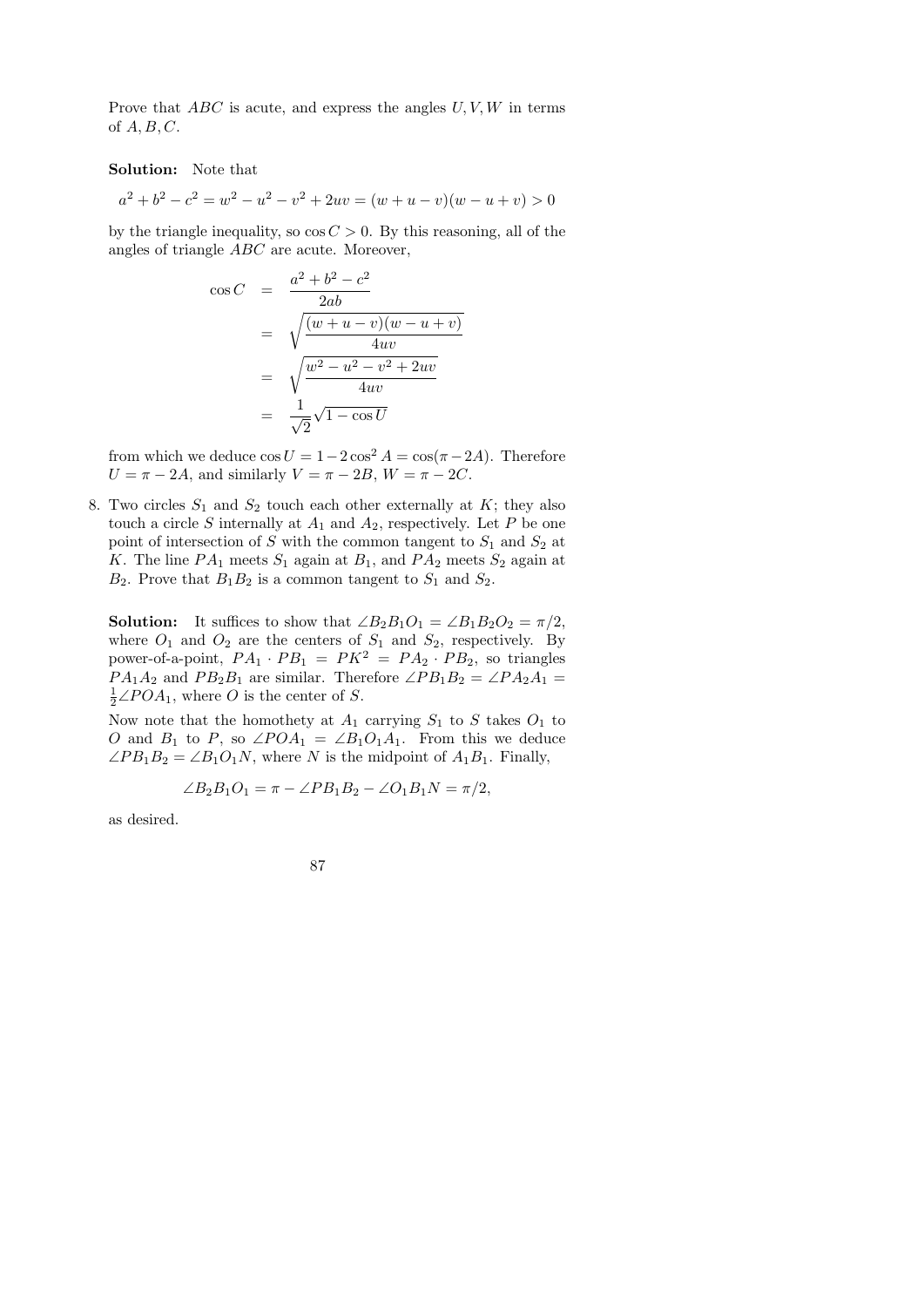9. Find all solutions in positive real numbers  $a, b, c, d$  to the following system of equations:

> $a + b + c + d = 12$  $abcd = 27 + ab + ac + ad + bc + bd + cd.$

**Solution:** The first equation implies  $abcd \leq 81$  by the arithmeticgeometric mean inequality, with equality holding for  $a = b = c$  $d = 3$ . Again by AM-GM,

$$
abcd \ge 27 + 6(abcd)^{1/2}.
$$

However,  $x^2 - 6x - 27 \ge 0$  for  $x \le -3$  or  $x \ge 9$ , so  $(abcd)^{1/2} \ge 9$ , hence  $abcd \ge 81$ . We conclude  $abcd = 81$ , and hence  $a = b = c =$  $d = 3$ .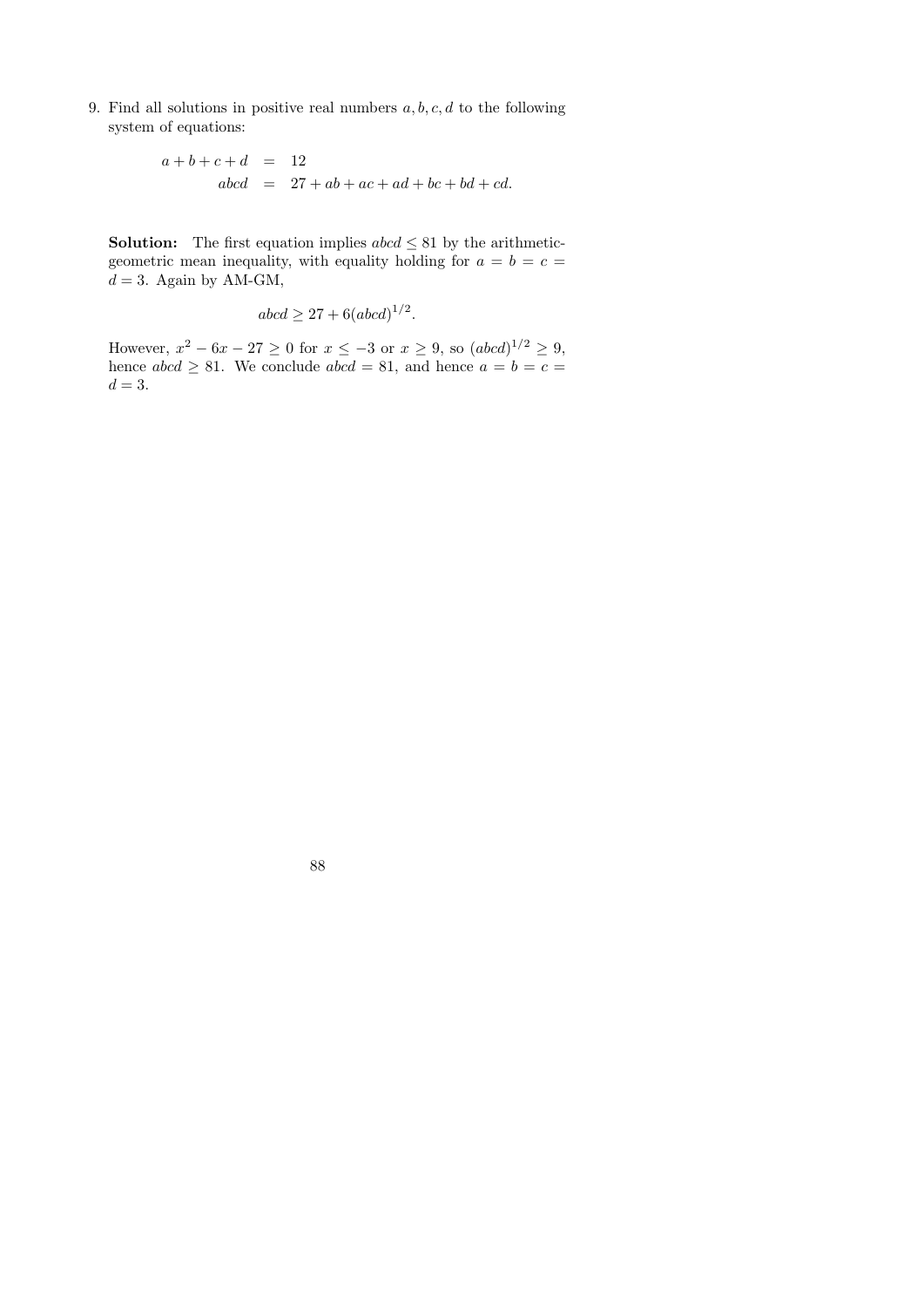## 1.18 United States of America

1. Prove that the average of the numbers  $n \sin n^{\circ}$   $(n = 2, 4, 6, \ldots, 180)$ is  $\cot 1^\circ$ .

Solution: All arguments of trigonometric functions will be in degrees. We need to prove

$$
2\sin 2 + 4\sin 4 + \dots + 178\sin 178 = 90\cot 1,\tag{2}
$$

which is equivalent to

$$
2\sin 2 \cdot \sin 1 + 2(2\sin 4 \cdot \sin 1) + \dots + 89(2\sin 178 \cdot \sin 1) = 90\cos 1. \tag{3}
$$

Using the identity  $2 \sin a \cdot \sin b = \cos(a-b) - \cos(a+b)$ , we find

 $2 \sin 2 \cdot \sin 1 + 2(2 \sin 4 \cdot \sin 1) + \cdots + 89(2 \sin 178 \cdot \sin 1)$ 

- $=$   $(\cos 1 \cos 3) + 2(\cos 3 \cos 5) + \cdots + 89(\cos 177 \cos 179)$
- $=$   $\cos 1 + \cos 3 + \cos 5 + \cdots + \cos 175 + \cos 177 89 \cos 179$
- $=$   $\cos 1 + (\cos 3 + \cos 177) + \cdots + (\cos 89 + \cos 91) 89 \cos 179$
- $=$   $\cos 1 + 89 \cos 1 = 90 \cos 1$ ,

so  $(1)$  is true.

Note: An alternate solution involves complex numbers. One expresses  $\sin n$  as  $(e^{\pi i n/180} - e^{-\pi i n/180})/(2i)$  and uses the fact that

$$
x + 2x^{2} + \dots + nx^{n} = (x + \dots + x^{n}) + (x^{2} + \dots + x^{n}) + \dots + x^{n}
$$
  

$$
= \frac{1}{x - 1}[(x^{n+1} - x) + (x^{n+1} - x^{2}) + \dots
$$
  

$$
+ (x^{n+1} - x^{n})]
$$
  

$$
= \frac{nx^{n+1}}{x - 1} - \frac{x^{n+1} - x}{(x - 1)^{2}}.
$$

2. For any nonempty set S of real numbers, let  $\sigma(S)$  denote the sum of the elements of  $S$ . Given a set  $A$  of  $n$  positive integers, consider the collection of all distinct sums  $\sigma(S)$  as S ranges over the nonempty subsets of A. Prove that this collection of sums can be partitioned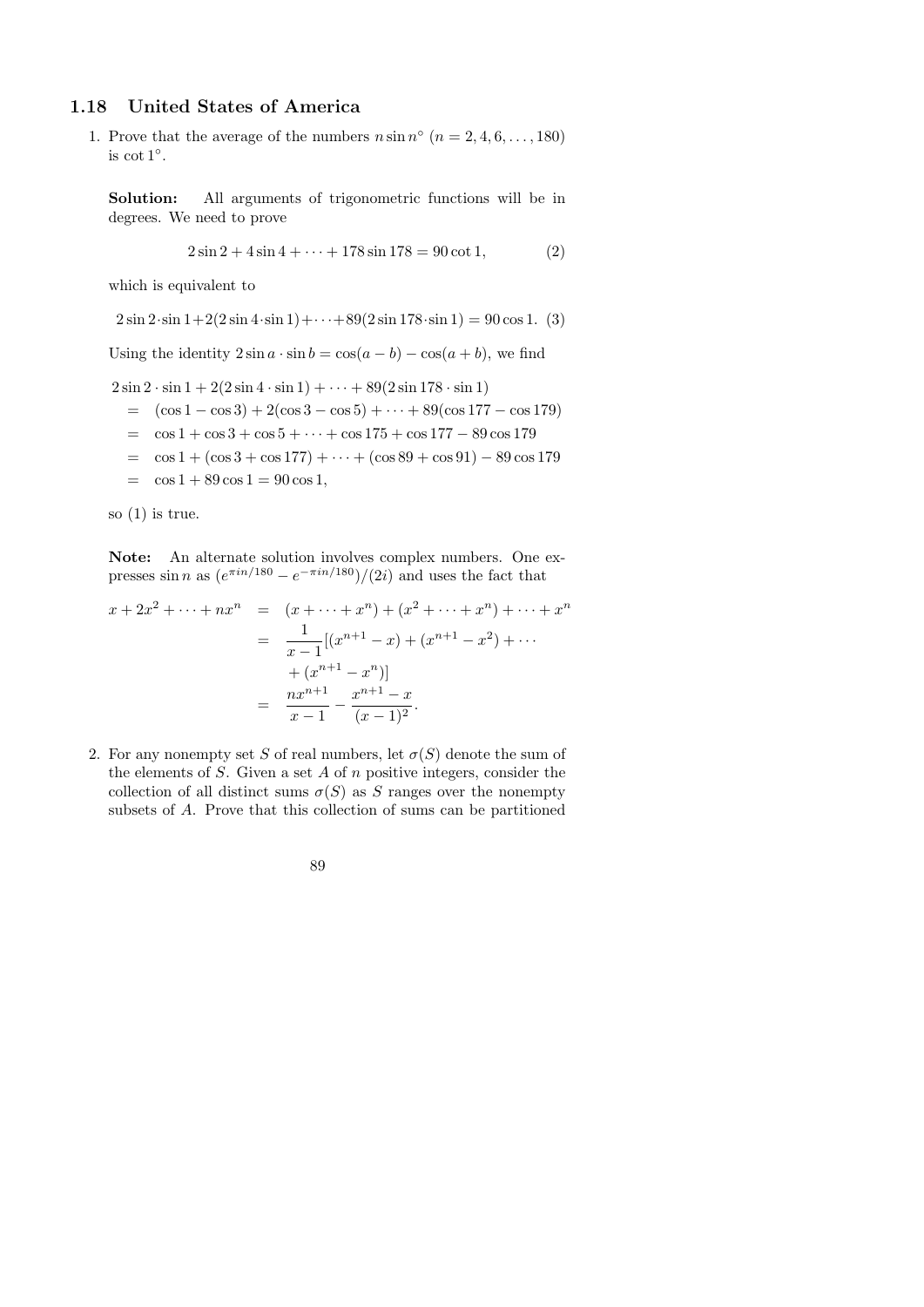into n classes so that in each class, the ratio of the largest sum to the smallest sum does not exceed 2.

**Solution:** Let  $A = \{a_1, a_2, \ldots, a_n\}$  where  $a_1 < a_2 < \cdots < a_n$ . For  $i = 1, 2, ..., n$  let  $s_i = a_1 + a_2 + \cdots + a_i$  and take  $s_0 = 0$ . All the sums in question are less than or equal to  $s_n$ , and if  $\sigma$  is one of them, we have

$$
s_{i-1} < \sigma \le s_i \tag{1}
$$

for an appropriate i. Divide the sums into n classes by letting  $C_i$ denote the class of sums satisfying (1). We claim that these classes have the desired property. To establish this, it suffices to show that (1) implies

$$
\frac{1}{2} s_i < \sigma \le s_i. \tag{2}
$$

Suppose (1) holds. The inequality  $a_1 + a_2 + \cdots + a_{i-1} = s_{i-1} < \sigma$ shows that the sum  $\sigma$  contains at least one addend  $a_k$  with  $k > i$ . Then since then  $a_k \geq a_i$ , we have

$$
s_i - \sigma < s_i - s_{i-1} = a_i \le a_k \le \sigma,
$$

which together with  $\sigma \leq s_i$  implies (2).

Note: The result does not hold if 2 is replaced by any smaller constant c. To see this, choose n such that  $c < 2 - 2^{-(n-1)}$  and consider the set  $\{1, \ldots, 2^{n-1}\}$ . If this set is divided into *n* subsets, two of  $1, \ldots, 2^{n-1}, 1 + \cdots + 2^{n-1}$  must lie in the same subset, and their ratio is at least  $(1 + \cdots + 2^{n-1})/(2^{n-1}) = 2 - 2^{-(n-1)} > c$ .

3. Let ABC be a triangle. Prove that there is a line  $\ell$  (in the plane of triangle ABC) such that the intersection of the interior of triangle  $ABC$  and the interior of its reflection  $A'B'C'$  in  $\ell$  has area more than 2/3 the area of triangle ABC.

**First Solution:** In all of the solutions,  $a, b, c$  denote the lengths of the sides BC, CA, AB, respectively, and we assume without loss of generality that  $a \leq b \leq c$ .

Choose  $\ell$  to be the angle bisector of  $\angle A$ . Let P be the intersection of  $\ell$  with BC. Since  $AC \le AB$ , the intersection of triangles ABC and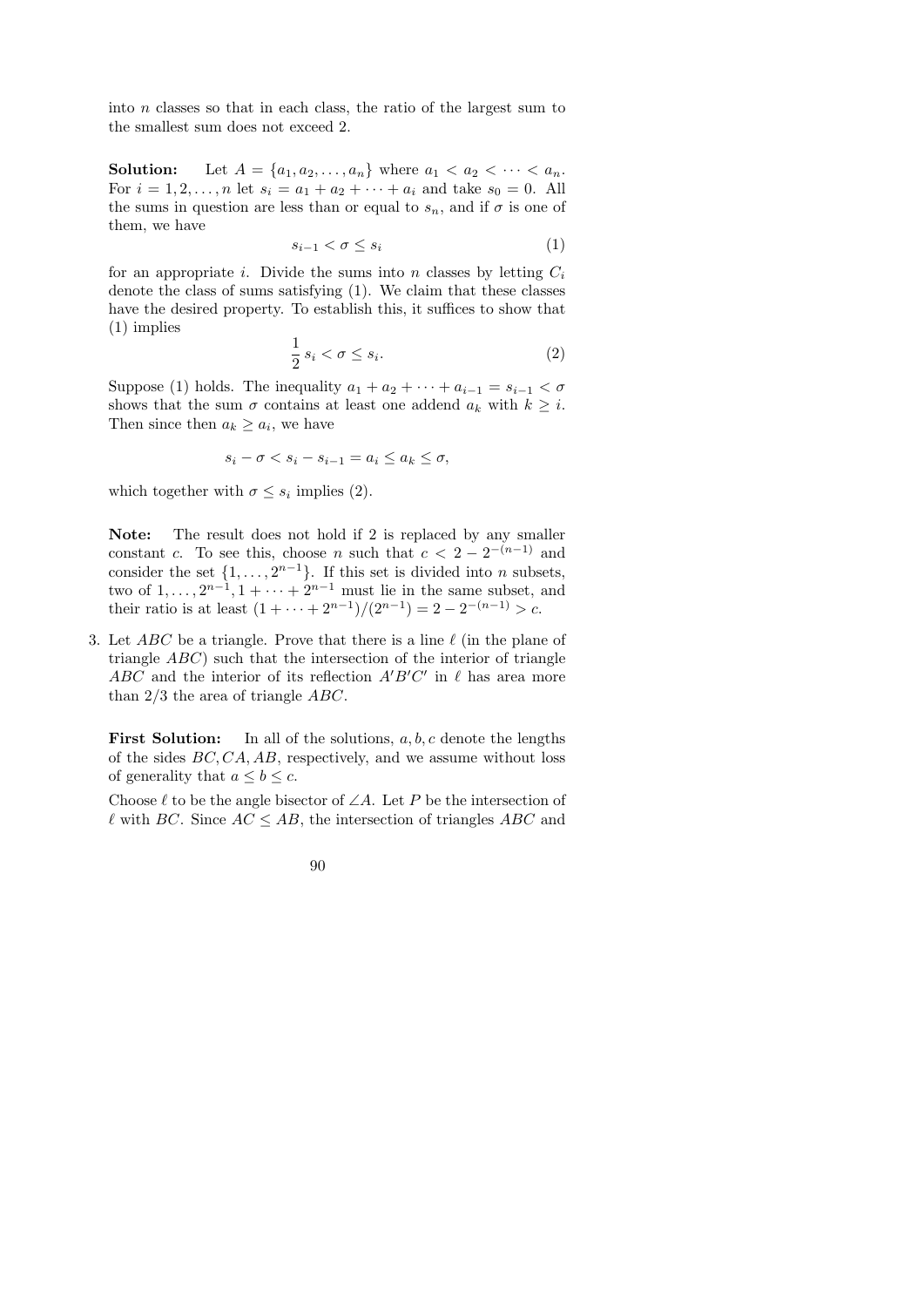$A'B'C'$  is the disjoint union of two congruent triangles,  $APC$  and  $APC'$ . Considering  $BC$  as a base, triangles  $APC$  and  $ABC$  have equal altitudes, so their areas are in the same ratio as their bases:

$$
\frac{\text{Area}(APC)}{\text{Area}(ABC)} = \frac{PC}{BC}.
$$

Since AP is the angle bisector of  $\angle A$ , we have  $BP/PC = c/b$ , so

$$
\frac{PC}{BC} = \frac{PC}{BP + PC} = \frac{1}{c/b + 1}.
$$

Thus it suffices to prove

$$
\frac{2}{c/b+1} > \frac{2}{3}.
$$
 (1)

But  $2b \ge a + b > c$  by the triangle inequality, so  $c/b < 2$  and thus (1) holds.

Second Solution: Let the foot of the altitude from C meet AB at D. We will use the notation  $[XYZ]$  to denote the area of triangle XY Z.

First suppose  $[BDC] > (1/3)[ABC]$ . In this case we reflect through CD. If  $B'$  is the image of  $B$ , then  $BB'C$  lies in  $ABC$  and the area of the overlap is at least  $2/3[ABC]$ .

Now suppose  $[BDC] \le (1/3)[ABC]$ . In this case we reflect through the bisector of  $\angle A$ . If C' is the image of C, then triangle ACC' is contained in the overlap, and  $[ACC'] > [ADC] \geq 2/3[ABC]$ .

**Note:** Let  $\mathcal F$  denote the figure given by the intersection of the interior of triangle  $ABC$  and the interior of its reflection in  $\ell$ . Yet another approach to the problem involves finding the maximum attained for Area $(F)/Area(ABC)$  by taking  $\ell$  from the family of lines perpendicular to AB. By choosing the best alternative between the angle bisector at  $C$  and the optimal line perpendicular to  $AB$ , one can ensure

$$
\frac{\text{Area}(\mathcal{F})}{\text{Area}(ABC)} > \frac{2}{1+\sqrt{2}} = 2(\sqrt{2}-1) = 0.828427, \dots
$$

and this constant is in fact the best possible.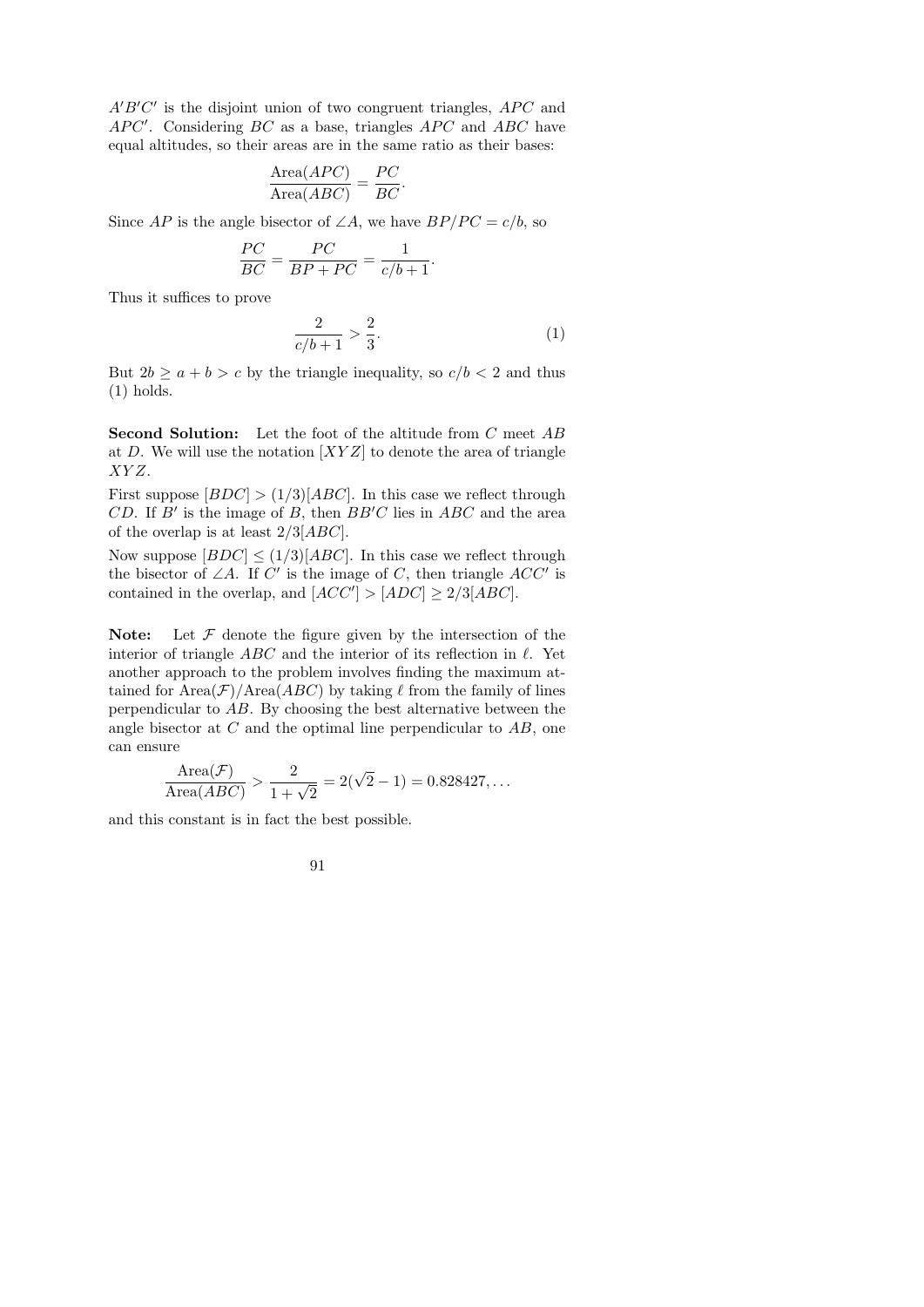4. An *n*-term sequence  $(x_1, x_2, \ldots, x_n)$  in which each term is either 0 or 1 is called a *binary sequence of length n*. Let  $a_n$  be the number of binary sequences of length  $n$  containing no three consecutive terms equal to 0, 1, 0 in that order. Let  $b_n$  be the number of binary sequences of length  $n$  that contain no four consecutive terms equal to 0, 0, 1, 1 or 1, 1, 0, 0 in that order. Prove that  $b_{n+1} = 2a_n$  for all positive integers n.

**First Solution:** We refer to the binary sequences counted by  $(a_n)$ and  $(b_n)$  as "type A" and "type B", respectively. For each binary sequence  $(x_1, x_2, \ldots, x_n)$  there is a corresponding binary sequence  $(y_0, y_1, \ldots, y_n)$  obtained by setting  $y_0 = 0$  and

$$
y_i = x_1 + x_2 + \dots + x_i \mod 2, \quad i = 1, 2, \dots, n. \tag{2}
$$

(Addition mod 2 is defined as follows:  $0 + 0 = 1 + 1 = 0$  and  $0 + 1 = 1 + 0 = 1.$  Then

$$
x_i = y_i + y_{i-1} \mod 2, \quad i = 1, 2, \dots, n,
$$

and it is easily seen that (1) provides a one-to-one correspondence between the set of all binary sequences of length  $n$  and the set of binary sequences of length  $n + 1$  in which the first term is 0. Moreover, the binary sequence  $(x_1, x_2, \ldots, x_n)$  has three consecutive terms equal to 0, 1, 0 in that order if and only if the corresponding sequence  $(y_0, y_1, \ldots, y_n)$  has four consecutive terms equal to 0, 0, 1, 1 or 1, 1, 0, 0 in that order, so the first is of type A if and only if the second is of type B. The set of type B sequences of length  $n + 1$  in which the first term is 0 is exactly half the total number of such sequences, as can be seen by means of the mapping in which 0's and 1's are interchanged.

**Second Solution:** The expression  $2a_{n-1} - a_n$  counts the number of type A sequences of length  $n-1$  that do not remain of type A when 0 is attached, or in other words the number of type A sequences of length  $n-1$  ending in 0, 1. Since a type A sequence followed by 1 is still of type A, this number in turn equals the number of type A sequences of length  $n-2$  ending in 0. However, this number can be viewed as the number of type A sequences of length  $n-2$ , minus the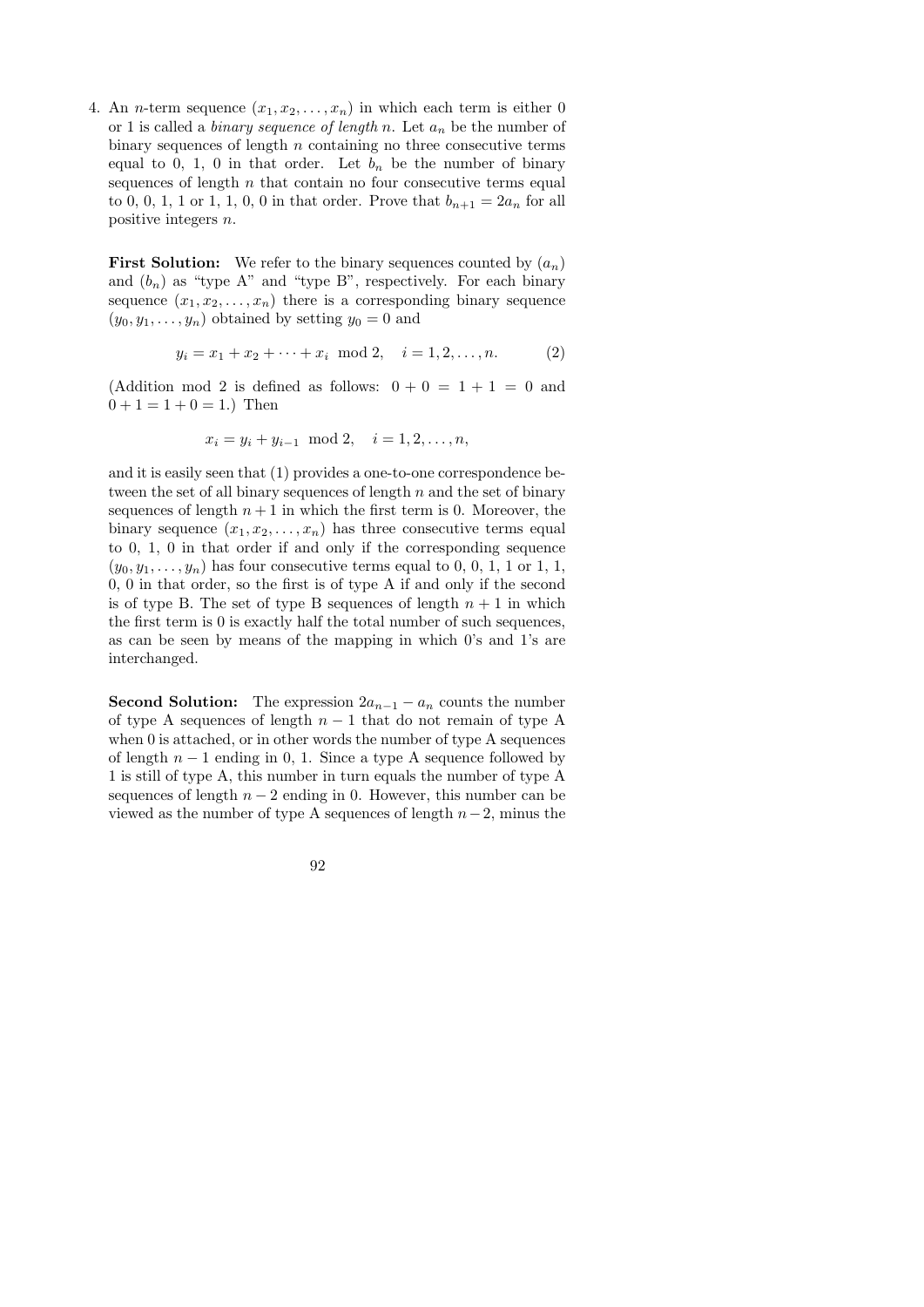number of such sequences ending in 1. There are as many type A sequences of length  $n-2$  ending in 1 as there are type A sequences of length  $n-3$ , again since every type A sequence remains type A when 1 is added. We conclude that  $2a_{n-1} - a_n = a_{n-2} - a_{n-3}$ , or equivalently

$$
a_n = 2a_{n-1} - a_{n-2} + a_{n-3}.
$$

We also note the initial values  $a_0 = 1, a_1 = 2, a_2 = 4.$ 

Similarly, the expression  $2b_{n-1} - b_n$  counts the number of type B sequences of length  $n - 1$  ending in 0,0,1 or 1,1,0. Since adding 1 to a type B sequence ending in 0, or 0 to a type B sequence ending in 1, yields another type B sequence, this number is the same as the number of type B sequences of length  $n-2$  ending in 0,0 or 1,1, or equivalently the number not ending in 0,1 or 1,0. As in the type A case, we note that each type B sequence of length  $n-3$  generates a unique type B sequence of length  $n-2$  ending in 0, 1 or 1, 0, and so  $2b_{n-1} - b_n = b_{n-2} - b_{n-3}$ . Since  $b_1 = 2, b_2 = 4, b_4 = 8$ , we conclude by induction that  $b_{n+1} = 2a_n$  for all n.

5. Triangle  $ABC$  has the following property: there is an interior point  $P$ such that  $\angle PAB = 10^\circ$ ,  $\angle PBA = 20^\circ$ ,  $\angle PCA = 30^\circ$ , and  $\angle PAC =$  $40^\circ$ . Prove that triangle  $ABC$  is isosceles.

First Solution: All angles will be in degrees. Let  $x = \angle PCB$ . Then  $\angle PBC = 80 - x$ . By the Law of Sines,

$$
1 = \frac{PA}{PB} \frac{PB}{PC} \frac{PC}{PA}
$$
  
= 
$$
\frac{\sin \angle PBA \sin \angle PCB \sin \angle PAC}{\sin \angle PAB \sin \angle PBC \sin \angle PCA}
$$
  
= 
$$
\frac{\sin 20 \sin x \sin 40}{\sin 10 \sin (80 - x) \sin 30} = \frac{4 \sin x \sin 40 \cos 10}{\sin (80 - x)}.
$$

The identity  $2 \sin a \cdot \cos b = \sin(a-b) + \sin(a+b)$  now yields

$$
1 = \frac{2\sin x(\sin 30 + \sin 50)}{\sin(80 - x)} = \frac{\sin x(1 + 2\cos 40)}{\sin(80 - x)},
$$

so

 $2 \sin x \cos 40 = \sin(80 - x) - \sin x = 2 \sin(40 - x) \cos 40.$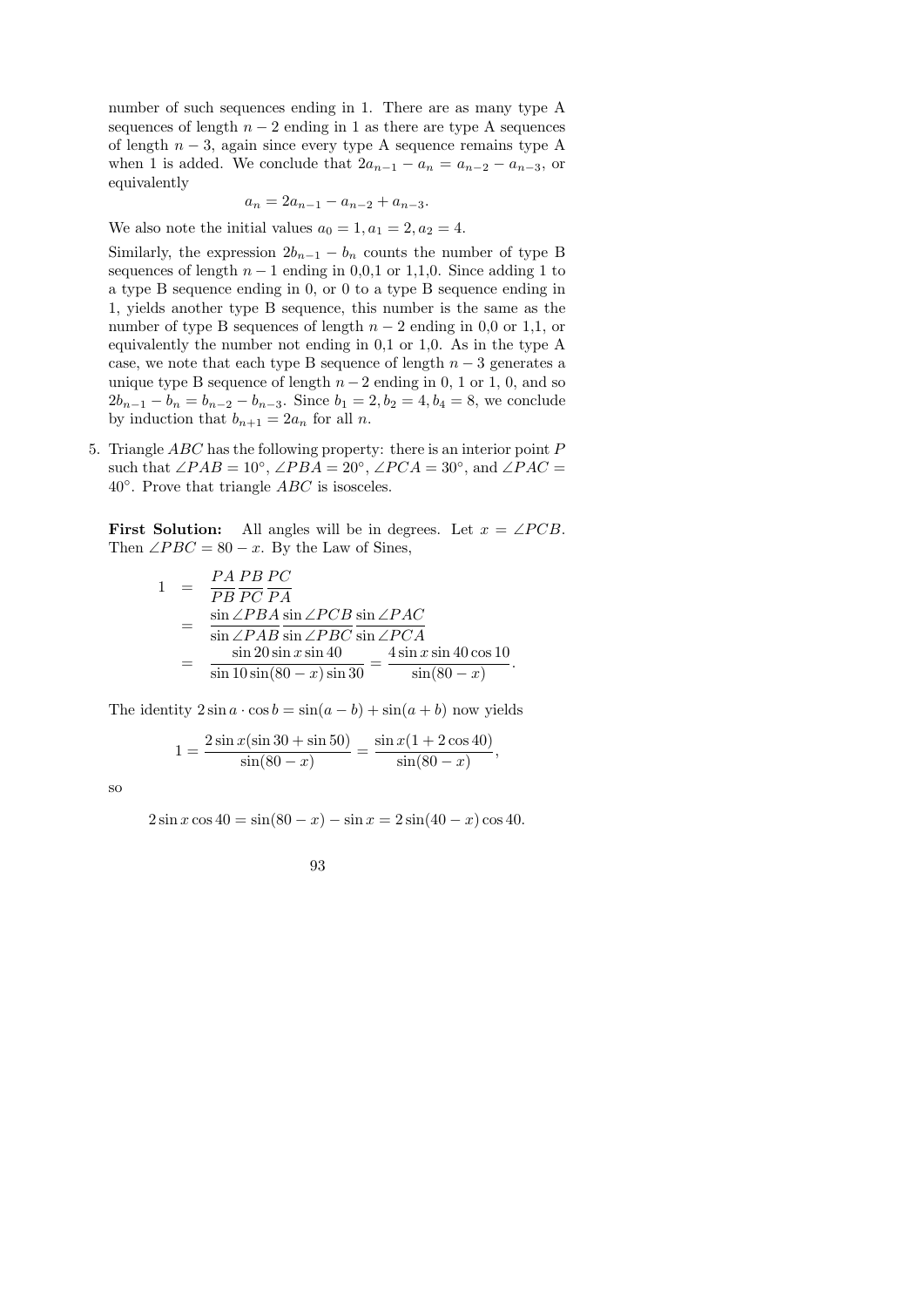This gives  $x = 40 - x$  and thus  $x = 20$ . It follows that  $\angle ACB$  $50 = \angle BAC$ , so triangle ABC is isosceles.

**Second Solution:** Let  $D$  be the reflection of  $A$  across the line  $BP$ . Then triangle  $APD$  is isosceles with vertex angle

 $\angle APD = 2(180 - \angle BPA) = 2(\angle PAB + \angle ABP) = 2(10 + 20) = 60,$ 

and so is equilateral. Also,  $\angle DBA = 2\angle PBA = 40$ . Since  $\angle BAC =$ 50, we have  $DB \perp AC$ .

Let  $E$  be the intersection of  $DB$  with  $CP$ . Then

$$
\angle PED = 180 - \angle CED = 180 - (90 - \angle ACE) = 90 + 30 = 120
$$

and so  $\angle PED + \angle DAP = 180$ . We deduce that the quadrilateral APED is cyclic, and therefore  $\angle DEA = \angle DPA = 60$ .

Finally, we note that  $\angle DEA = 60 = \angle DEC$ . Since  $AC \perp DE$ , we deduce that  $A$  and  $C$  are symmetric across the line  $DE$ , which implies that  $BA = BC$ , as desired.

6. Determine (with proof) whether there is a subset  $X$  of the integers with the following property: for any integer  $n$  there is exactly one solution of  $a + 2b = n$  with  $a, b \in X$ .

First Solution: Yes, there is such a subset. If the problem is restricted to the nonnegative integers, it is clear that the set of integers whose representations in base 4 contains only the digits 0 and 1 satisfies the desired property. To accommodate the negative integers as well, we switch to "base −4". That is, we represent every integer in the form  $\sum_{i=0}^{k} c_i(-4)^i$ , with  $c_i \in \{0, 1, 2, 3\}$  for all i and  $c_k \neq 0$ , and let  $X$  be the set of numbers whose representations use only the digits 0 and 1. This  $X$  will again have the desired property, once we show that every integer has a unique representation in this fashion.

To show base  $-4$  representations are unique, let  ${c_i}$  and  ${d_i}$  be two distinct finite sequences of elements of  $\{0, 1, 2, 3\}$ , and let j be the smallest integer such that  $c_i \neq d_i$ . Then

$$
\sum_{i=0}^{k} c_i (-4)^i \neq \sum_{i=0}^{k} d_i (-4)^i \pmod{4^j},
$$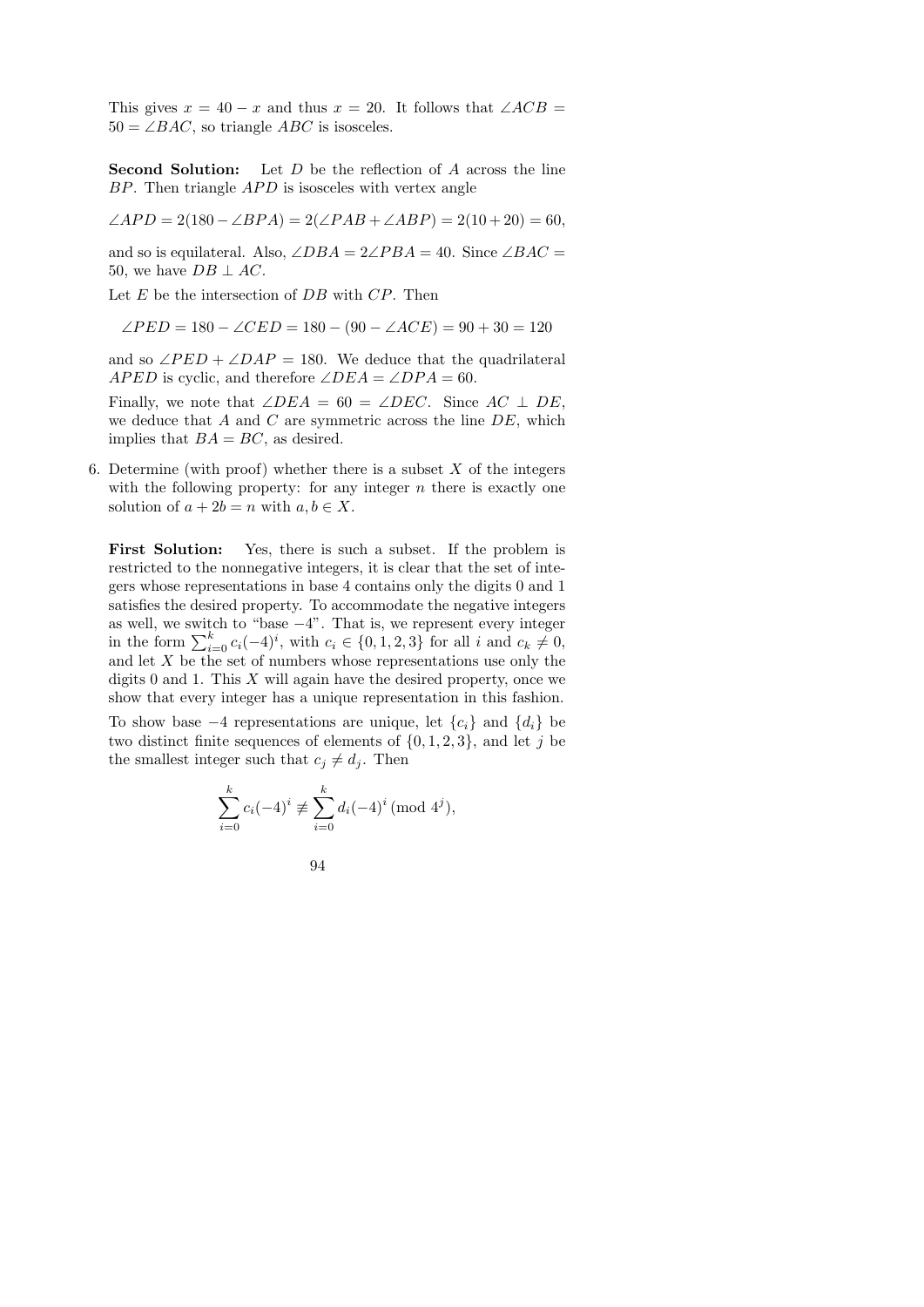so in particular the two numbers represented by  $\{c_i\}$  and  $\{d_i\}$  are distinct. On the other hand, to show that n admits a base  $-4$ representation, find an integer k such that  $1 + 4^2 + \cdots + 4^{2k} \ge n$ and express  $n + 4 + \cdots + 4^{2k-1}$  as  $\sum_{i=0}^{2k} c_i 4^i$ . Now set  $d_{2i} = c_{2i}$  and  $d_{2i-1} = 3 - c_{2i-1}$ , and note that  $n = \sum_{i=0}^{2k} d_i(-4)^i$ .

**Second Solution:** For any  $S \subset \mathbb{Z}$ , let  $S^* = \{a+2b | a, b \in S\}$ . Call a finite set of integers  $S = \{a_1, a_2, \ldots, a_m\} \subset \mathbb{Z}$  good if  $|S^*| = |S|^2$ , i.e., if the values  $a_i + 2a_j$   $(1 \leq i, j \leq m)$  are distinct. We first prove that given a good set and  $n \in \mathbb{Z}$ , we can always find a good superset T of S such that  $n \in T^*$ . If  $n \in S^*$  already, take  $T = S$ . Otherwise take  $T = S \cup \{k, n - 2k\}$  where k is to be chosen. Then put  $T^* = S^* \cup Q \cup R$ , where

$$
Q = \{3k, 3(n-2k), k+2(n-2k), (n-2k)+2k\}
$$

and

$$
R = \{k + 2a_i, (n - 2k) + 2a_i, a_i + 2k, a_i + 2(n - 2k)| 1 \le i \le m\}.
$$

Note that for any choice of k, we have  $n = (n - 2k) + 2k \in Q \subset T^*$ . Except for  $n$ , the new values are distinct nonconstant linear forms in  $k$ , so if  $k$  is sufficiently large, they will all be distinct from each other and from the elements of  $S^*$ . This proves that  $T^*$  is good.

Starting with the good set  $X_0 = \{0\}$ , we thus obtain a sequence of sets  $X_1, X_2, X_3, \ldots$  such that for each positive integer j,  $X_j$  is a good superset of  $X_{j-1}$  and  $X_j^*$  contains the jth term of the sequence  $1, -1, 2, -2, 3, -3, \ldots$  It follows that

$$
X = \bigcup_{j=0}^{\infty} X_j
$$

has the desired property.

$$
95\,
$$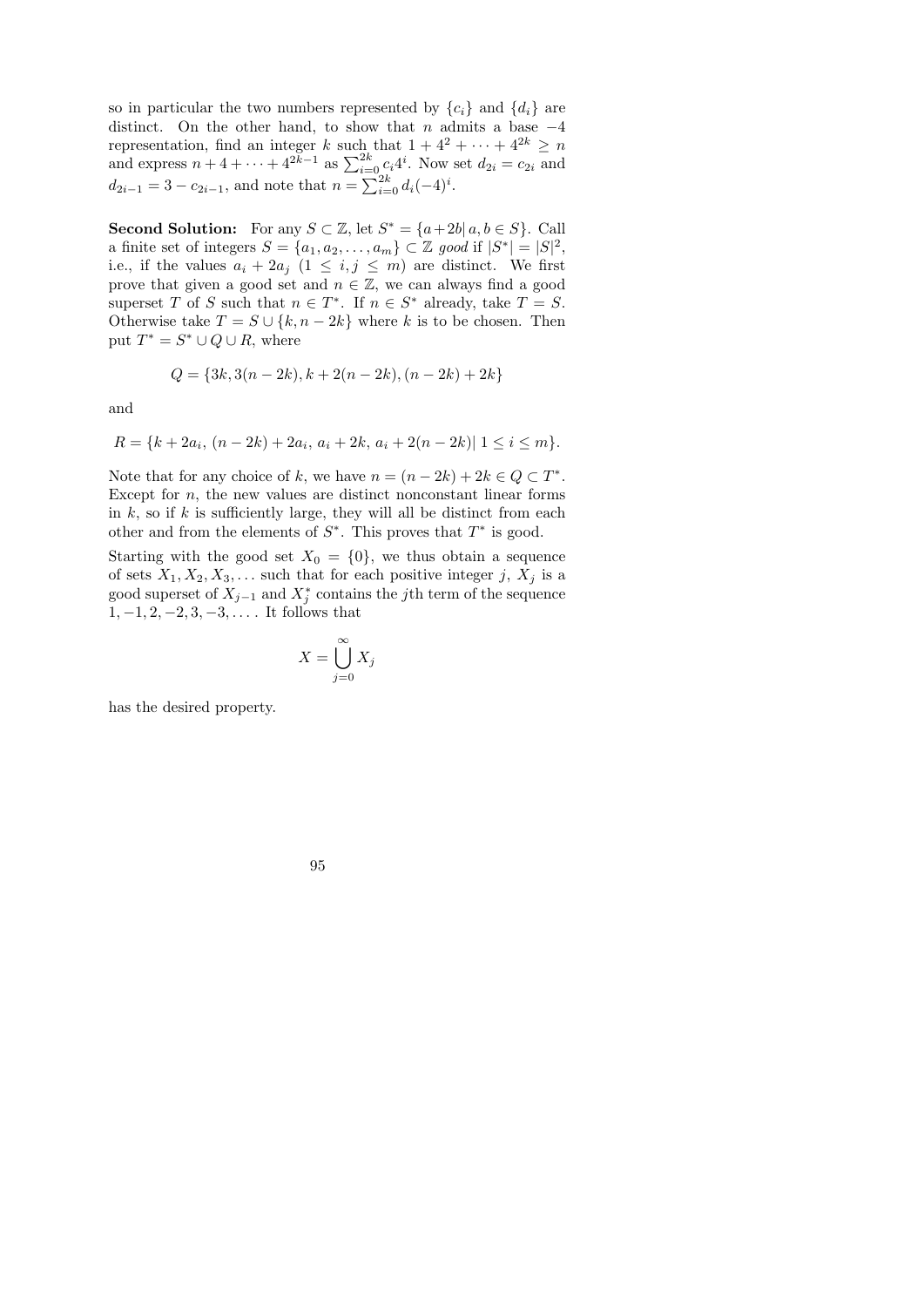## 1.19 Vietnam

1. Solve the system of equations:

$$
\sqrt{3x} \left( 1 + \frac{1}{x+y} \right) = 2
$$
  

$$
\sqrt{7y} \left( 1 - \frac{1}{x+y} \right) = 4\sqrt{2}.
$$

**Solution:** Let  $u =$ √  $\overline{x}, v = \sqrt{y}$ , so the system becomes

$$
u + \frac{u}{u^2 + v^2} = \frac{2}{\sqrt{3}}
$$

$$
v - \frac{v}{u^2 + v^2} = \frac{4\sqrt{2}}{\sqrt{7}}.
$$

Now let  $z = u + vi$ ; the system then reduces to the single equation

$$
z + \frac{1}{z} = 2\left(\frac{1}{\sqrt{3}} + \frac{2\sqrt{2}}{\sqrt{7}}i\right).
$$

Let  $t$  denote the quantity inside the parentheses; then

$$
z = t \pm \sqrt{t^2 - 1}
$$
  
=  $\frac{1}{\sqrt{3}} + \frac{2\sqrt{2}}{\sqrt{7}} i \pm \left(\frac{2}{\sqrt{21}} + \sqrt{21}\right)$ 

from which we deduce

$$
u = \left(\frac{1}{\sqrt{3}} \pm \frac{2}{\sqrt{21}}\right)^2, \qquad v = \left(\frac{2\sqrt{2}}{\sqrt{7}} \pm \sqrt{2}\right)^2.
$$

2. Let *ABCD* be a tetrahedron with  $AB = AC = AD$  and circumcenter  $O$ . Let  $G$  be the centroid of triangle  $ACD$ , let  $E$  be the midpoint of  $BG$ , and let F be the midpoint of  $AE$ . Prove that  $OF$ is perpendicular to BG if and only if OD is perpendicular to AC.

Solution: We identify points with their vectors originating from the circumcenter, so that  $A \cdot B = A \cdot C = A \cdot D$  and  $A^2 = B^2 =$ 

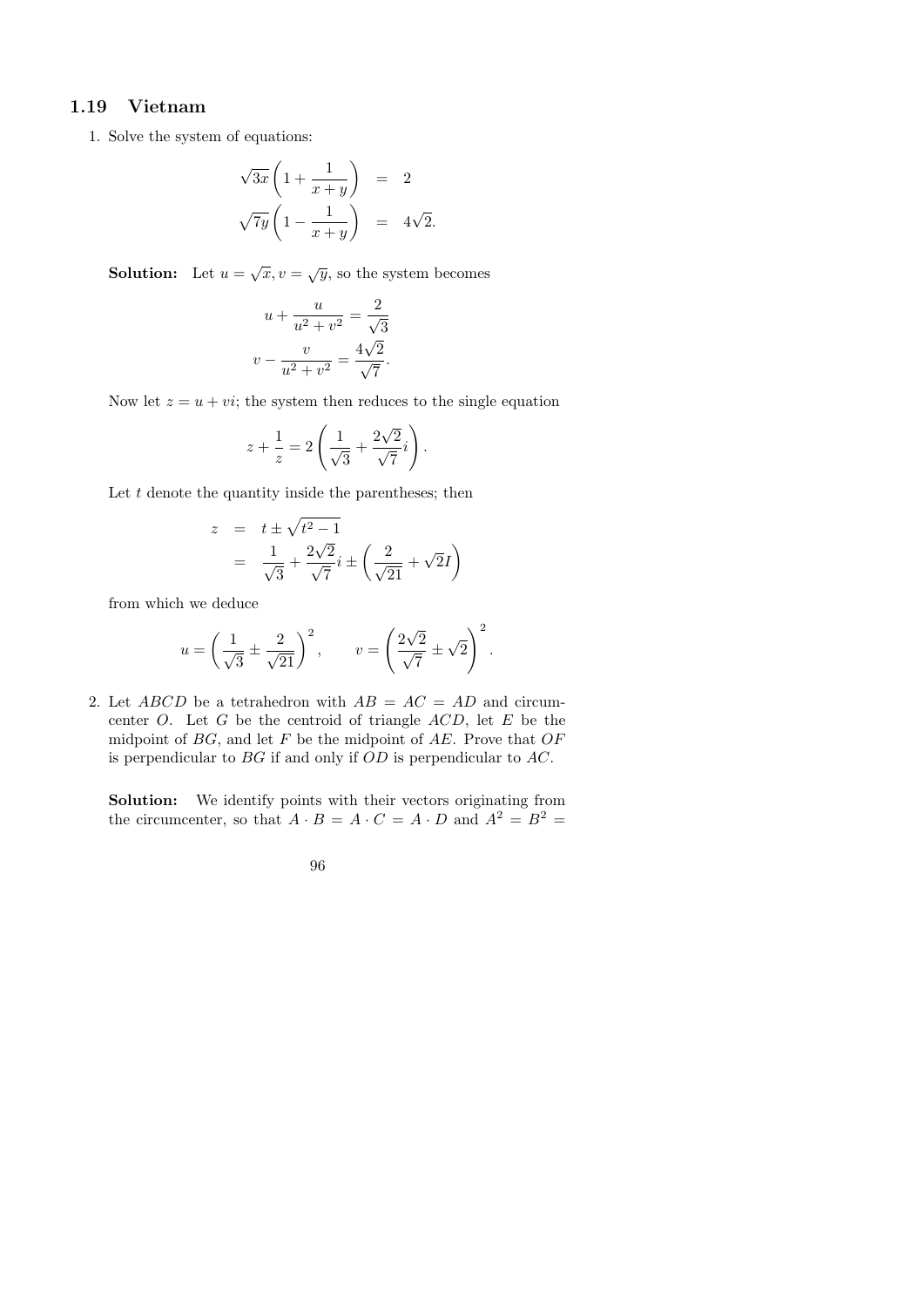$C^2 = D^2$ . Now

$$
(O - F) \cdot (B - G) = \frac{1}{2}(A + E) \cdot (B - G)
$$
  
=  $\frac{1}{4}[(2A + B + G) \cdot (B - G)]$   
=  $\frac{1}{36}[18A \cdot B - 6A \cdot (A + C + D) + 9B^2 - (A + C + D)^2]$   
=  $\frac{1}{36}[2A \cdot D - 2C \cdot D].$ 

Therefore  $OF \perp BF$  if and only if  $OD \perp AC$ .

3. Determine, as a function of  $n$ , the number of permutations of the set  $\{1, 2, \ldots, n\}$  such that no three of 1, 2, 3, 4 appear consecutively.

**Solution:** There are  $n!$  permutations in all. Of those, we exclude  $(n-2)!$  permutations for each arrangement of 1, 2, 3, 4 into an ordered triple and one remaining element, or  $24(n-2)!$  in all. However, we have twice excluded each of the  $24(n-3)!$  permutations in which all four of  $1, 2, 3, 4$  occur in a block. Thus the number of permutations of the desired form is  $n! - 24(n - 2)! + 24(n - 3)!$ .

4. Determine all functions  $f : \mathbb{N} \to \mathbb{N}$  satisfying (for all  $n \in \mathbb{N}$ )

$$
f(n) + f(n+1) = f(n+2)f(n+3) - 1996.
$$

Solution: From the given equation, we deduce

$$
f(n) - f(n+2) = f(n+3)[f(n+2) - f(n+4)].
$$

If  $f(1) > f(3)$ , then by induction,  $f(2m-1) > f(2m+1)$  for all  $m >$ 0, giving an infinite decreasing sequence  $f(1), f(3), \ldots$  of positive integers, a contradiction. Hence  $f(1) \leq f(3)$ , and similarly  $f(n) \leq$  $f(n+2)$  for all n.

Now note that

$$
0 = 1996 + f(n) + f(n+1) - f(n+2)f(n+3)
$$
  
\n
$$
\leq 1996 + f(n+2) + f(n+3) - f(n+2)f(n+3)
$$
  
\n
$$
= 1997 - [f(n+2) - 1][f(n+3) - 1].
$$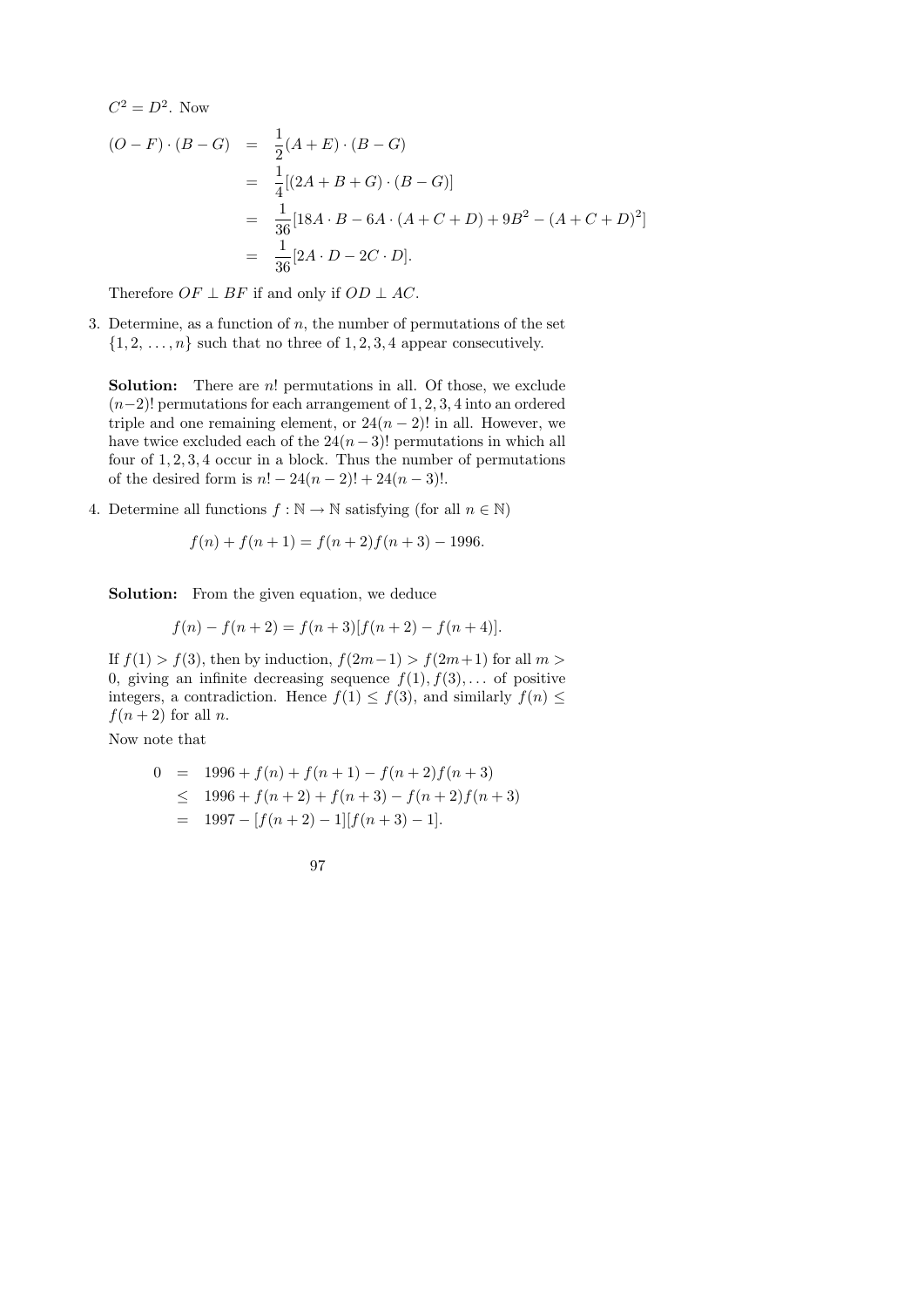In particular, either  $f(n+2) = 1$  or  $f(n+3) < 1997$ , and vice versa.

The numbers  $f(2m + 1) - f(2m - 1)$  are either all zero or all positive, and similarly for the numbers  $f(2m + 2) - f(2m)$ . If they are both positive, eventually  $f(n+2)$  and  $f(n+3)$  both exceed 1997, a contradiction.

We now split into three cases. If  $f(2m)$  and  $f(2m + 1)$  are both constant, we have  $[f(2m) - 1][f(2m + 1) - 1] = 1997$  and so either  $f(2m) = 1$  and  $f(2m + 1) = 1997$  or vice versa. If  $f(2m + 1)$ is constant but  $f(2m)$  is not, then  $f(2m + 1) = 1$  for all m and  $f(2m+2) = f(2m)+1997$ , so  $f(2m) = 1997(m-1)+f(2)$ . Similarly, if  $f(2m)$  is not constant, then  $f(2m) = 1$  and  $f(2m + 1) = 1997m +$  $f(1)$ .

5. Consider triangles ABC where  $BC = 1$  and ∠BAC has a fixed measure  $\alpha > \pi/3$ . Determine which such triangle minimizes the distance between the incenter and centroid of  $ABC$ , and compute this distance in terms of  $\alpha$ .

**Solution:** If we fix  $B$  and  $C$  and force  $A$  to lie above the line  $BC$ . then A is constrained to an arc. The centroid of ABC is constrained to the image of that arc under a 1/3 homothety at the midpoint of BC. On the other hand, the incenter subtends an angle of  $(\pi + \alpha)/2$ at BC, so it is also constrained to lie on an arc, but its arc passes through B and C. Since the top of the incenter arc lies above the top of the centroid arc, the arcs cannot intersect (or else their circles would intersect four times). Moreover, if we dilate the centroid arc about the midpoint of BC so that its image is tangent to the incenter arc at its highest point, the image lies between the incenter arc and BC.

In other words, the distance from the incenter to the centroid is always at least the corresponding distance for  $ABC$  isosceles. Hence we simply compute the distance in that case. The incenter makes an isosceles triangle of vertex angle  $(\pi + \alpha)/2$ , so its altitude is  $1/2 \cot(\pi + \alpha)/4$ . Meanwhile, the distance of the centroid to BC is  $1/3$  that of A to BC, or  $1/6 \cot(\alpha/2)$ . The desired distance is thus

$$
\frac{1}{2}\cot\frac{\pi+\alpha}{4} - \frac{1}{6}\cot\frac{\alpha}{2}.
$$

| ٠<br>٦<br>۰.<br>×<br>٠<br>۰.<br>٦<br>۰.<br>×<br>٧<br>۰. |  |
|---------------------------------------------------------|--|
|---------------------------------------------------------|--|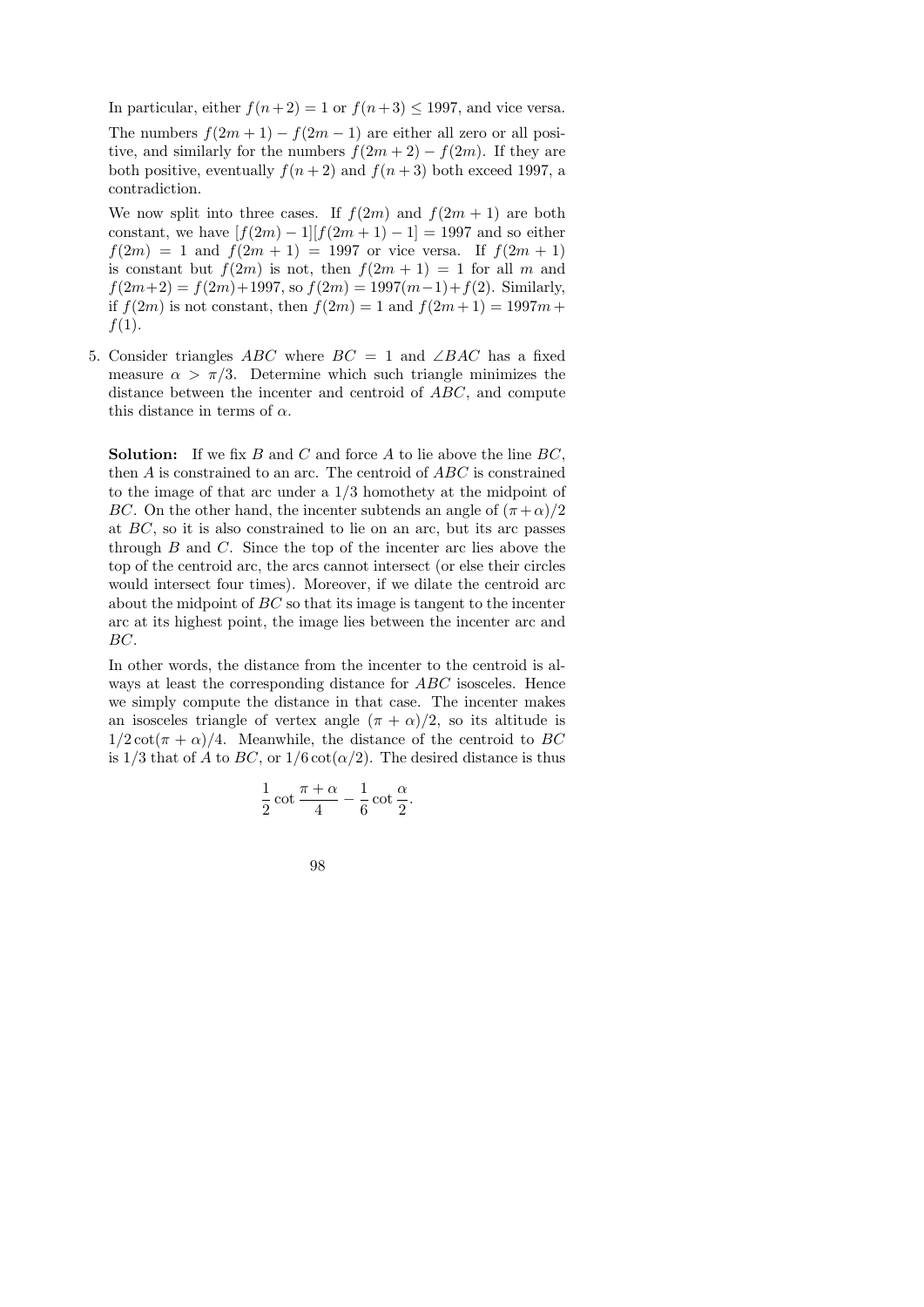6. Let  $a, b, c, d$  be four nonnegative real numbers satisfying the condition

$$
2(ab+ac+ad+bc+bd+cd)+abc+abd+acd+bcd=16.
$$

Prove that

$$
a + b + c + d \ge \frac{2}{3}(ab + ac + ad + bc + bd + cd)
$$

and determine when equality occurs.

**Solution:** For  $i = 1, 2, 3$ , define  $s_i$  as the average of the products of the *i*-element subsets of  $\{a, b, c, d\}$ . Then we must show

$$
3s_2 + s_3 = 4 \Rightarrow s_1 \ge s_2.
$$

It suffices to prove the (unconstrained) homogeneous inequality

$$
3s_2^2s_1^2 + s_3s_1^3 \ge 4s_2^3,
$$

as then  $3s_2 + s_3 = 4$  will imply  $(s_1 - s_2)^3 + 3(s_1^3 - s_2^3) \ge 0$ .

We now recall two basic inequalities about symmetric means of nonnegative real numbers. The first is Schur's inequality:

$$
3s_1^3 + s_3 \ge 4s_1s_2,
$$

while the second,

$$
s_1^2 \geq s_2
$$

is a case of Maclaurin's inequality  $s_i^{i+1} \geq s_{i+1}^i$ . These combine to prove the claim:

$$
3s_2^2s_1^2 + s_3s_1^3 \ge 3s_2^2s_1^2 + \frac{s_2^2s_3}{s_1} \ge 4s_2^3.
$$

Finally, for those who have only seen Schur's inequality in three variables, note that in general any inequality involving  $s_1, \ldots, s_k$ which holds for  $n \geq k$  variables also holds for  $n + 1$  variables, by replacing the variables  $x_1, \ldots, x_{n+1}$  by the roots of the derivative of the polynomial  $(x - x_1) \cdots (x - x_{n+1})$ .

99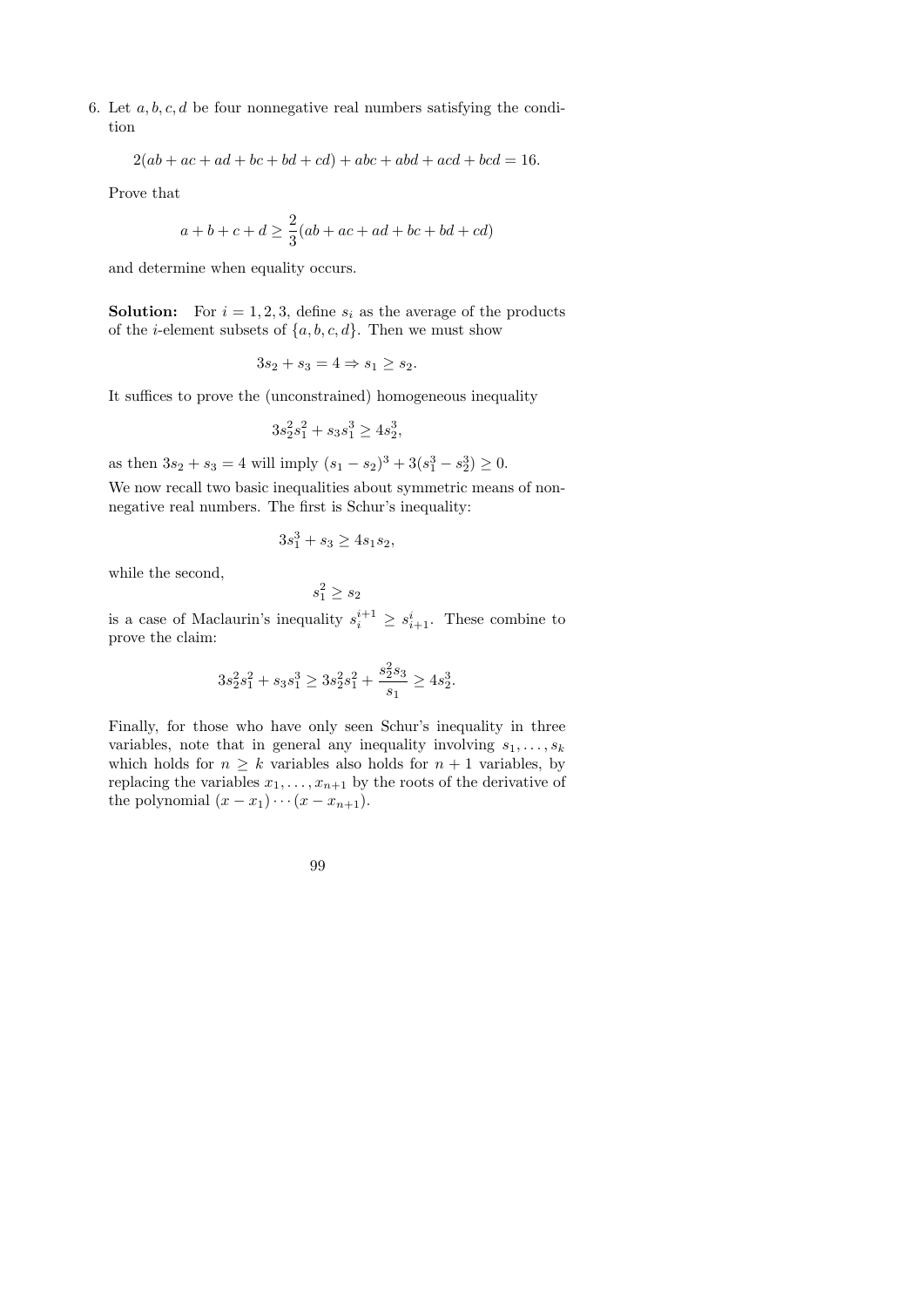# 2 1996 Regional Contests: Problems and Solutions

# 2.1 Asian Pacific Mathematics Olympiad

1. Let *ABCD* be a quadrilateral with  $AB = BC = CD = DA$ . Let  $MN$  and  $PQ$  be two segments perpendicular to the diagonal  $BD$  and such that the distance between them is  $d > BD/2$ , with  $M \in AD$ ,  $N \in DC$ ,  $P \in AB$ , and  $Q \in BC$ . Show that the perimeter of the hexagon AMNCQP does not depend on the position of MN and  $PQ$  so long as the distance between them remains constant.

Solution: The lengths of AM, MN, NC are all linear in the distance between the segments  $MN$  and  $AC$ ; if this distance is h, extrapolating from the extremes  $MN = AC$  and  $M = N = D$  gives that

$$
AM + MN + NC = AC + \frac{2AB - AC}{BD/2}h.
$$

In particular, if the segments  $MN$  and  $PQ$  maintain constant total distance from  $AC$ , as they do if their distance remains constant, the total perimeter of the hexagon is constant.

2. Let m and n be positive integers such that  $n \leq m$ . Prove that

$$
2^{n}n! \le \frac{(m+n)!}{(m-n)!} \le (m^{2}+m)^{n}.
$$

**Solution:** The quantity in the middle is  $(m+n)(m+n-1)\cdots(m-1)$  $n + 1$ . If we pair off terms of the form  $(m + x)$  and  $(m + 1 - x)$ , we get products which do not exceed  $m(m + 1)$ , since the function  $f(x) = (m + x)(m + 1 - x)$  is a concave parabola with maximum at  $x = 1/2$ . From this the right inequality follows. For the left, we need only show  $(m + x)(m + 1 - x) \geq 2x$  for  $x \leq n$ ; this rearranges to  $(m-x)(m+1+x) \ge 0$ , which holds because  $m \ge n \ge x$ .

3. Let  $P_1, P_2, P_3, P_4$  be four points on a circle, and let  $I_1$  be the incenter of the triangle  $P_2P_3P_4$ ,  $I_2$  be the incenter of the triangle  $P_1P_3P_4$ ,  $I_3$ be the incentre of the triangle  $P_1P_2P_4$ , and  $I_4$  be the incenter of the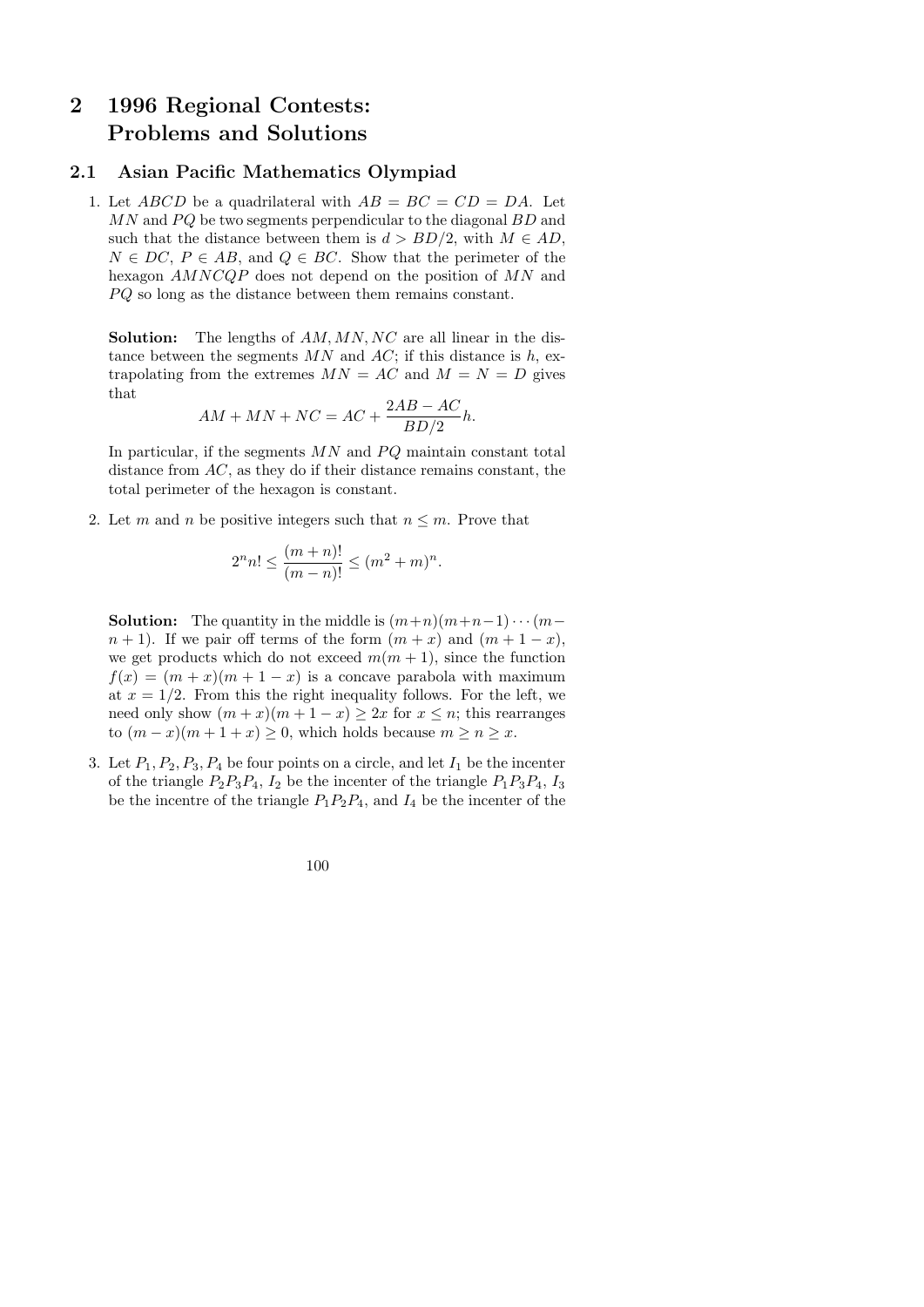triangle  $P_1P_2P_3$ . Prove that  $I_1, I_2, I_3$  and  $I_4$  are the vertices of a rectangle.

**Solution:** Without loss of generality, assume  $P_1$ ,  $P_2$ ,  $P_3$ ,  $P_4$  occur on the circle in that order. Let  $M_{12}, M_{23}, M_{34}, M_{41}$  be the midpoints of arcs  $P_1P_2$ ,  $P_2P_3$ ,  $P_3P_4$ ,  $P_4P_1$ , respectively. Then the line  $P_3M_1$  is the angle bisector of  $\angle P_2P_3P_1$  and so passes through  $I_4$ . Moreover, the triangle  $M_{12}P_2I_4$  is isosceles because

$$
\begin{array}{rcl}\n\angle I_4 M_{12} P_2 &=& \angle P_3 P_1 P_2 \\
&=& \pi - 2 \angle P_1 P_2 I_4 - 2 \angle M_{12} P_2 P_1 \\
&=& \pi - 2 \angle M_{12} P_2 I_4.\n\end{array}
$$

Hence the circle centered at M passing through  $P_1$  and  $P_2$  also passes through  $I_4$ , and likewise through  $I_3$ .

From this we determine that the angle bisector of  $\angle P_3M_{12}P_4$  is the perpendicular bisector of  $I_3I_4$ . On the other hand, this angle bisector passes through  $M_{34}$ , so it is simply the line  $M_{12}M_{34}$ ; by symmetry, it is also the perpendicular bisector of  $I_1I_2$ . We conclude that  $I_1I_2I_3I_4$ is a parallelogram.

To show that  $I_1I_2I_3I_4$  is actually a rectangle, it now suffices to show that  $M_{12}M_{34} \perp M_{23}M_{41}$ . To see this, simply note that the angle between these lines is half the sum of the measures of the arcs  $M_{12}M_{23}$ and  $M_{34}M_{41}$ , but these arcs clearly comprise half of the circle.

- 4. The National Marriage Council wishes to invite n couples to form 17 discussion groups under the following conditions:
	- (a) All members of the group must be of the same sex, i.e. they are either all male or all female.
	- (b) The difference in the size of any two groups is either 0 or 1.
	- (c) All groups have at least one member.
	- (d) Each person must belong to one and only one group.

Find all values of n,  $n \leq 1996$ , for which this is possible. Justify your answer.

**Solution:** Clearly  $n > 9$  since each of 17 groups must contain at least one member. Suppose there are k groups of men and  $17 - k$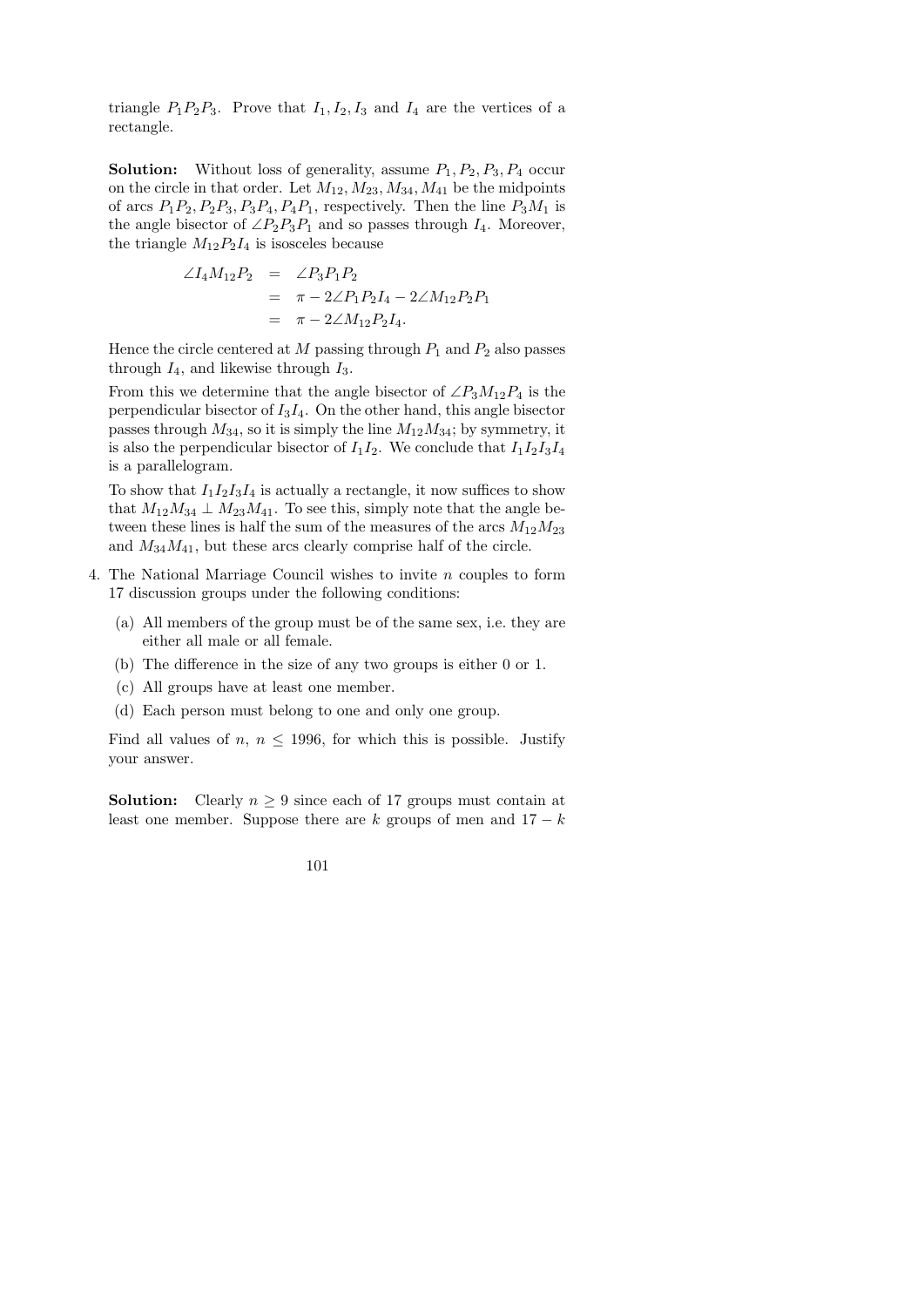groups of women; without loss of generality, we assume  $k \leq 8$ . If m is the minimum number of members in a group, then the number of men in the groups is at most  $k(m+1)$ , while the number of women is at least  $(k+1)m$ . As there are the same number as men as women, we have  $k(m + 1) \ge (k + 1)m$ , so  $m \le k \le 8$ , and the maximum number of couples is  $k(k + 1) \le 72$ . In fact, any number of couples between 9 and 72 can be distributed: divide the men as evenly as possible into 8 groups, and divide the women as evenly as possible into 9 groups. Thus  $9 \le n \le 72$  is the set of acceptable numbers of couples.

5. Let  $a, b$  and  $c$  be the lengths of the sides of a triangle. Prove that

$$
\sqrt{a+b-c} + \sqrt{b+c-a} + \sqrt{c+a-b} \le \sqrt{a} + \sqrt{b} + \sqrt{c}
$$

and determine when equality occurs.

**Solution:** By the triangle inequality,  $b + c - a$  and  $c + a - b$  are positive. For any positive  $x, y$ , we have

$$
2(x+y) \ge x + y + 2\sqrt{xy} = (\sqrt{x} + \sqrt{y})^2
$$

by the AM-GM inequality, with equality for  $x = y$ . Substituting  $x = a + b - c, y = b + c - a$ , we get

$$
\sqrt{a+b-c} + \sqrt{b+c-a} \le 2\sqrt{a},
$$

which added to the two analogous inequalities yields the desired result. Inequality holds for  $a + b - c = b + c - a = c + a - b$ , i.e.  $a = b = c$ .

102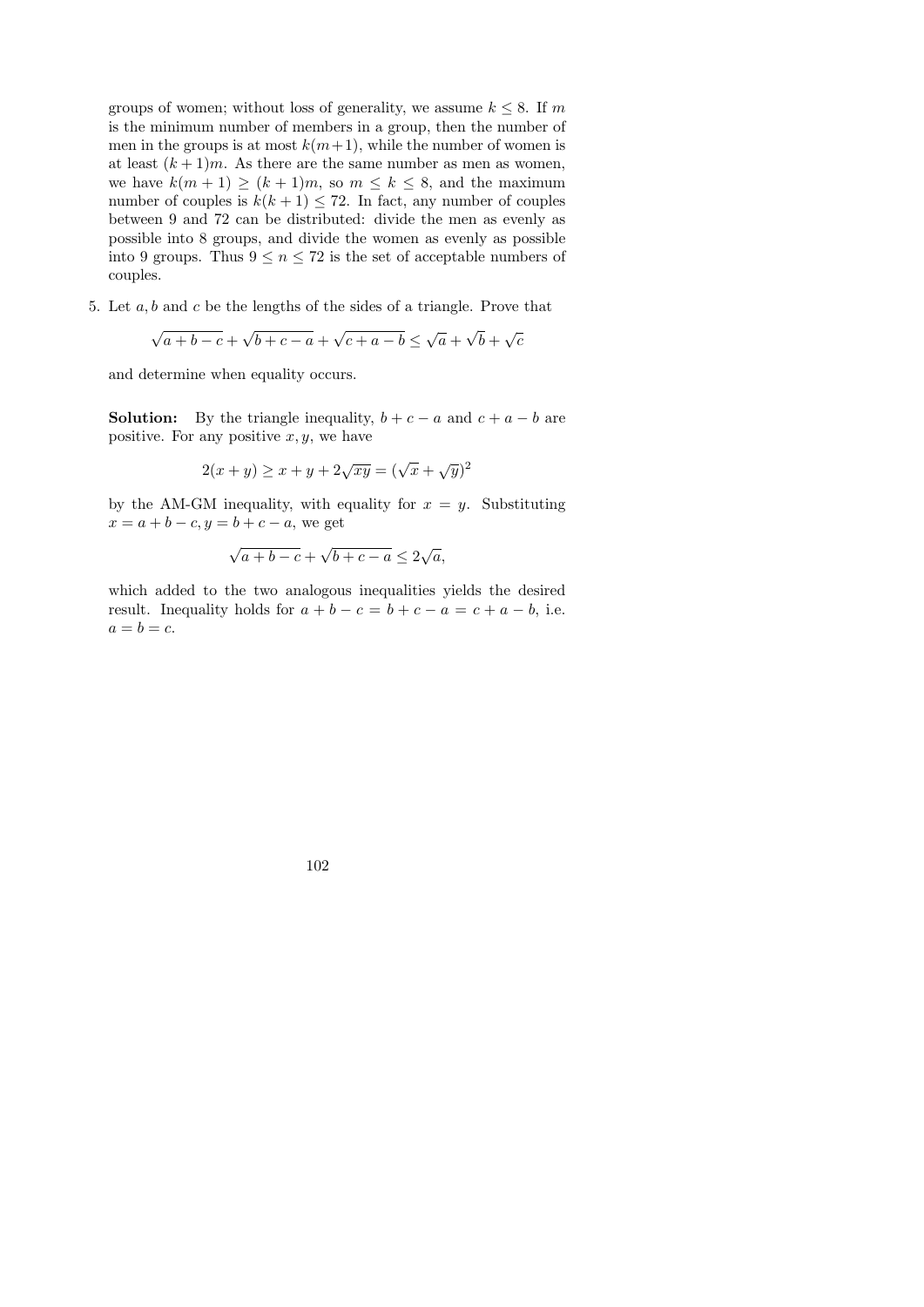#### 2.2 Austrian-Polish Mathematics Competition

- 1. Let  $k \geq 1$  be an integer. Show that there are exactly  $3^{k-1}$  positive integers  $n$  with the following properties:
	- (a) The decimal representation of n consists of exactly  $k$  digits.
	- (b) All digits of  $k$  are odd.
	- (c) The number  $n$  is divisible by 5.
	- (d) The number  $m = n/5$  has k odd (decimal) digits.

Solution: The multiplication in each place must produce an even number of carries, since these will be added to 5 in the next place and an odd digit must result. Hence all of the digits of m must be 1, 5 or 9, and the first digit must be 1, since  $m$  and  $n$  have the same number of decimal digits. Hence there are  $3^{k-1}$  choices for m and hence for n.

- 2. A convex hexagon ABCDEF satisfies the following conditions:
	- (a) Opposite sides are parallel (i.e.  $AB \parallel DE$ ,  $BC \parallel EF$ ,  $CD \parallel$  $FA$ ).
	- (b) The distances between opposite sides are equal (i.e.  $d(AB, DE) = d(BC, EF) = d(CD, FA)$ , where  $d(g, h)$  denotes the distance between lines  $g$  and  $h$ ).
	- (c) The angles  $\angle FAB$  and  $\angle CDE$  are right.

Show that diagonals  $BE$  and  $CF$  intersect at an angle of  $45^\circ$ .

**Solution:** The conditions imply that  $A$  and  $D$  are opposite vertices of a square  $APDQ$  such that  $B, C, E, F$  lie on  $AP, PD, DQ, QA,$ respectively, and that all six sides of the hexagon are tangent to the inscribed circle of the square. The diagonals BE and CF meet at the center  $O$  of the square. Let  $T, U, V$  be the feet of perpendiculars from O to AB, BC, CD; then  $\angle TOB = \angle BOU$  by reflection across *OB*, and similarly ∠*UOC* = ∠*COV*. Therefore  $\pi/2 = 2∠BOC$ , proving the claim.

3. The polynomials  $P_n(x)$  are defined by  $P_0(x) = 0$ ,  $P_1(x) = x$  and

$$
P_n(x) = xP_{n-1}(x) + (1-x)P_{n-2}(x) \qquad n \ge 2.
$$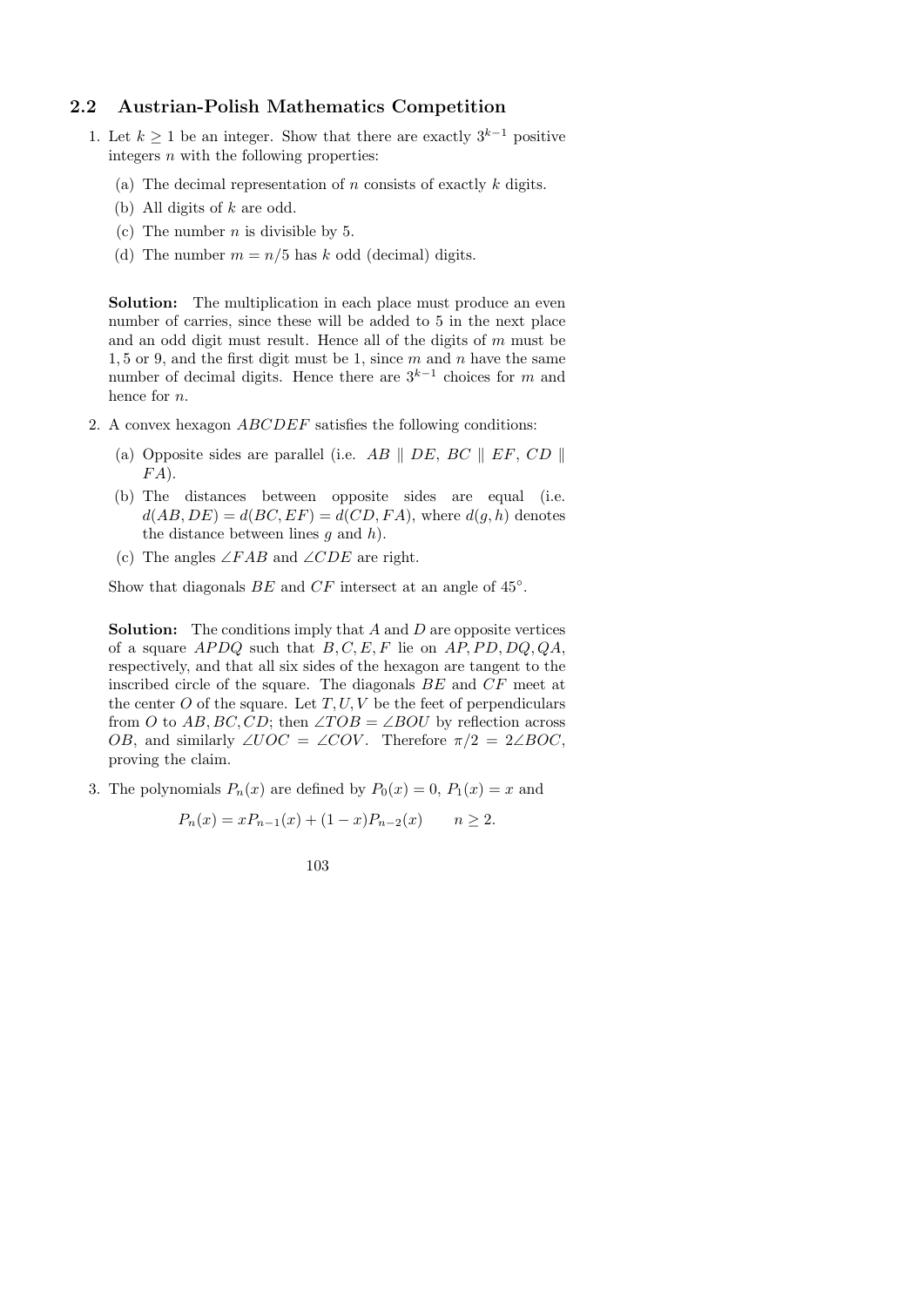For every natural number  $n \geq 1$ , find all real numbers x satisfying the equation  $P_n(x) = 0$ .

Solution: One shows by induction that

$$
P_n(x) = \frac{x}{x-2}[(x-1)^n - 1].
$$

Hence  $P_n(x) = 0$  if and only if  $x = 0$  or  $x = 1 + e^{2\pi i k/n}$  for some  $k \in \{1, \ldots, n-1\}.$ 

4. The real numbers  $x, y, z, t$  satisfy the equalities  $x+y+z+t=0$  and  $x^2 + y^2 + z^2 + t^2 = 1$ . Prove that

$$
-1 \le xy + yz + zt + tx \le 0.
$$

**Solution:** The inner expression is  $(x + z)(y + t) = -(x + z)^2$ , so the second inequality is obvious. As for the first, note that

$$
1 = (x^{2} + z^{2}) + (y^{2} + t^{2}) \ge \frac{1}{2}[(x + z)^{2} + (y + t)^{2}] \ge |(x + z)(y + t)|
$$

by two applications of the power mean inequality.

5. A convex polyhedron  $P$  and a sphere  $S$  are situated in space such that S intercepts on each edge AB of P a segment  $XY$  with  $AX =$  $XY = YB = \frac{1}{3}AB$ . Prove that there exists a sphere T tangent to all edges of P.

Solution: Let AB and BC be two edges of the polyhedron, so that the sphere meets AB in a segment XY with  $AX = XY = YB$  and meets BC in a segment ZW with  $BZ = ZW = WC$ . In the plane  $ABC$ , the points  $X, Y, Z, W$  lie on the cross-section of the sphere, which is a circle. Therefore  $BY \cdot BX = BZ \cdot BW$  by power-ofa-point; this clearly implies  $AB = BC$ , and so the center of S is equidistant from AB and BC. We conclude that any two edges of  $P$  are equidistant from  $S$ , and so there is a sphere concentric with S tangent to all edges.

104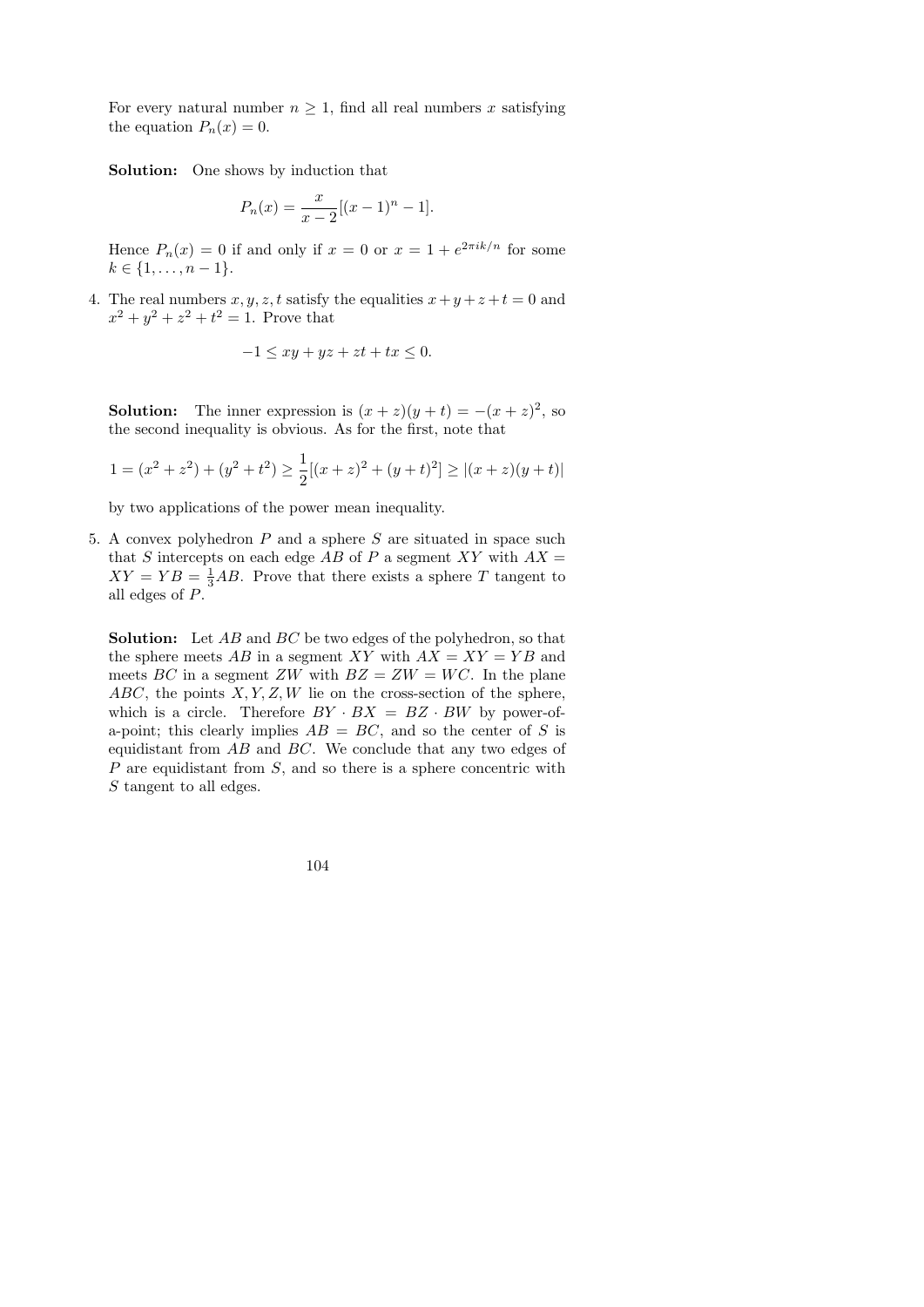6. Natural numbers k, n are given such that  $1 \leq k \leq n$ . Solve the system of  $n$  equations

$$
x_i^3(x_i^2 + \dots + x_{i+k-1}^2) = x_{i-1}^2 \qquad 1 \le i \le n
$$

in *n* real unknowns  $x_1, \ldots, x_n$ . (Note:  $x_0 = x_n, x_1 = x_{n+1}$ , etc.)

**Solution:** The only solution is  $x_1 = \cdots x_n = k^{-1/3}$ . Let L and M be the smallest and largest of the  $x_i$ , respectively. If  $M = x_i$ , then

$$
kM^{3}L^{2} \leq x_{i}^{3}(x_{i}^{2} + \dots + x_{i+k-1}^{2}) = x_{i-1}^{2} \leq M^{2}
$$

and so  $M \leq 1/(kL^2)$ . Similarly, if  $L = x_j$ , then

$$
kL^{3}M^{2} \geq x_{j}^{3}(x_{j}^{2} + \dots + x_{j+k-1}^{2}) = x_{j-1}^{2} \geq L^{2}
$$

and so  $L \geq 1/(kM^2)$ . Putting this together, we get

$$
L \ge \frac{1}{kM^2} \ge kL^4
$$

and so  $L \geq k^{-1/3}$ ; similarly,  $M \leq k^{-1/3}$ . Obviously  $L \leq M$ , so we have  $L = M = k^{-1/3}$  and  $x_1 = \cdots = x_n = k^{-1/3}$ .

7. Show that there do not exist nonnegative integers  $k$  and  $m$  such that  $k! + 48 = 48(k + 1)<sup>m</sup>$ .

**Solution:** Suppose such k, m exist. We must have  $48|k|$ , so  $k \geq 6$ ; one checks that  $k = 6$  does not yield a solution, so  $k \geq 7$ . In that case k! is divisible by 32 and by 9, so that  $(k! + 48)/48$  is relatively prime to 6, as then is  $k + 1$ .

If  $k + 1$  is not prime, it has a prime divisor greater than 3, but this prime divides k! and not  $k! + 48$ . Hence  $k + 1$  is prime, and by Wilson's theorem  $k!+1$  is a multiple of  $k+1$ . Since  $k!+48$  is as well, we find  $k + 1 = 47$ , and we need only check that  $46!/48 + 1$  is not a power of 47. We check that  $46!/48 + 1 \equiv 29 \pmod{53}$  (by cancelling as many terms as possible in 46! before multiplying), but that 47 has order 13 modulo 53 and that none of its powers is congruent to 29 modulo 53.

105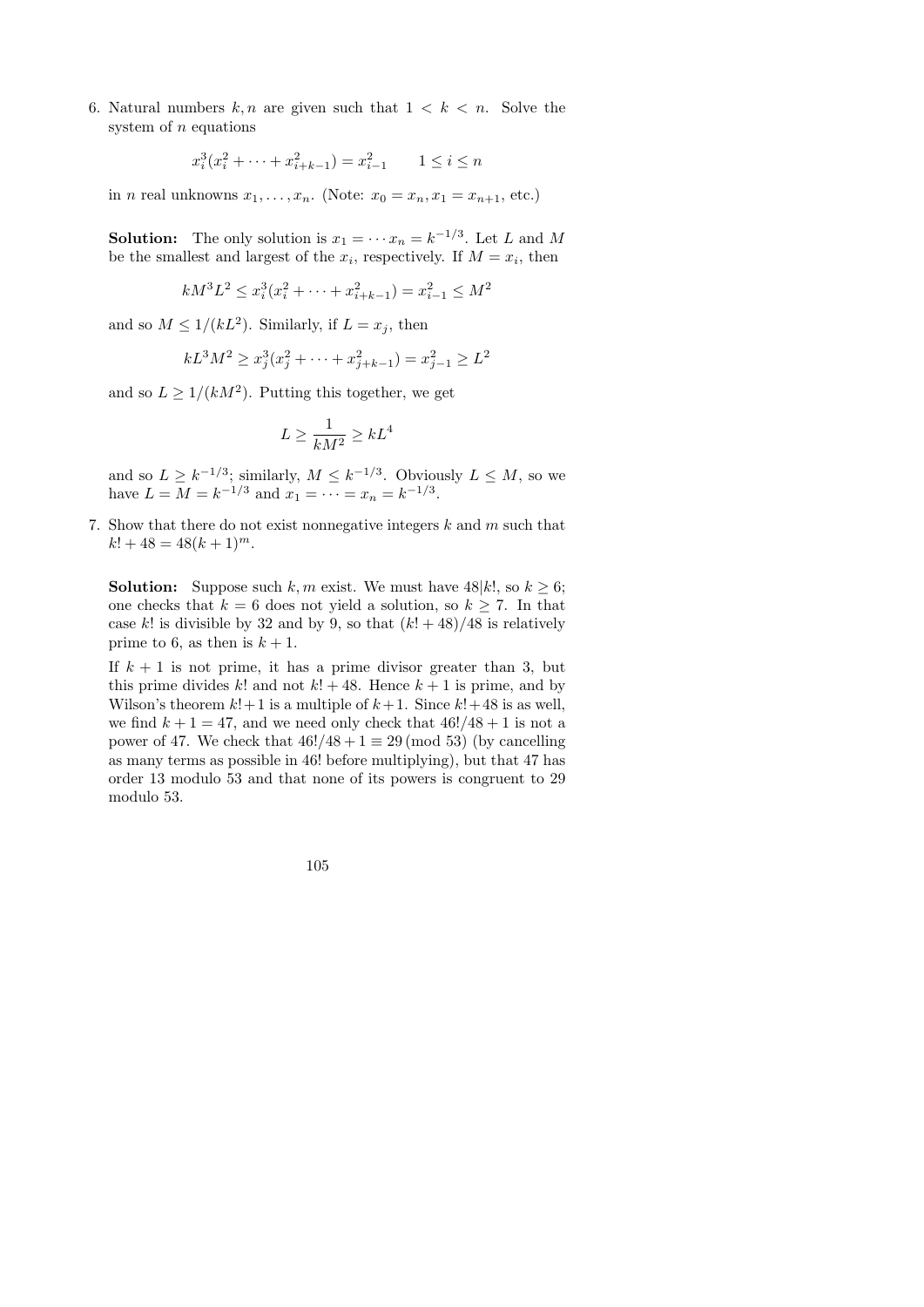8. Show that there is no polynomial  $P(x)$  of degree 998 with real coefficients satisfying the equation  $P(x)^2 - 1 = P(x^2 + 1)$  for all real numbers x.

**Solution:** The equation implies  $P(x) = \pm P(-x)$ ; since P has even degree, it must be an even polynomial, that is,  $P(x) = Q(x^2)$ for some polynomial Q of degree 499. Then  $Q(t)^2 - 1 = Q(t^2 + 2t + 1)$ for infinitely many values of t (namely  $t \geq 0$ ), so this equation is also a polynomial identity. However, it implies that  $Q(t) = \pm Q(-2-t);$ if we put  $R(t) = Q(t-1)$ , we have  $R(t) = \pm R(-t)$ , so that R is an odd polynomial. In particular,  $R(0) = 0$ , so  $Q(-1) = 0$ . But now we find  $Q(1) = -1, Q(4) = 0, Q(25) = -1, \ldots$ ; this process produces infinitely many zeroes of Q, a contradiction.

- 9. We are given a collection of rectangular bricks, no one of which is a cube. The edge lengths are integers. For every triple of positive integers  $(a, b, c)$ , not all equal, there is a sufficient supply of  $a \times b \times c$ bricks. Suppose that the bricks completely tile a  $10 \times 10 \times 10$  box.
	- (a) Assume that at least 100 bricks have been used. Prove that there exist at least two parallel bricks, that is, if  $AB$  is an edge of one of the bricks,  $A'B'$  is an edge of the other and  $AB \parallel A'B'$ , then  $AB = A'B'$ .
	- (b) Prove the same statement with 100 replaced by a smaller number. The smaller the number, the better the solution.

Solution: We prove the claim with 97 bricks. For each integer up to 16, we tabulate the number of nonparallel bricks of that volume (disallowing cubical bricks and bricks with a dimension greater than 10) and their total volume:

| Volume 2 3 4 5 6 7 8 9 10 12 14 15 16        |  |  |  |  |  |  |  |
|----------------------------------------------|--|--|--|--|--|--|--|
| Number 3 3 6 3 9 3 9 6 9 15 6 6 12           |  |  |  |  |  |  |  |
| Total 6 9 24 15 54 21 72 54 90 180 74 90 192 |  |  |  |  |  |  |  |

Assuming no two bricks are parallel, the 90 smallest bricks have total volume 891. The 7 other bricks each have volume at least 18, giving a total volume of at least 1017, a contradiction.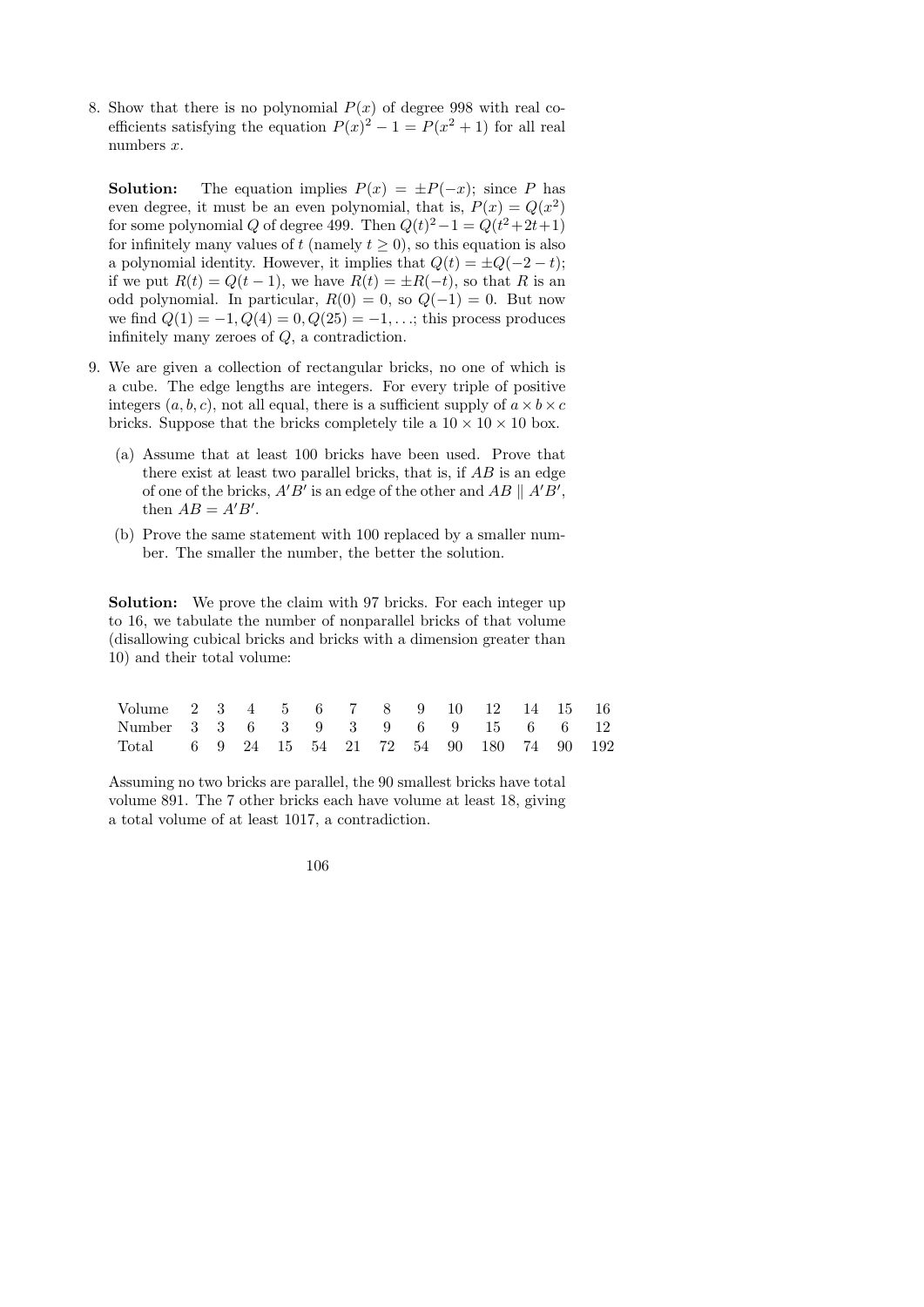We have not determined the optimal constant (one can improve the above bound to 96 easily), but we note that an arrangement with 73 nonparallel bricks is possible.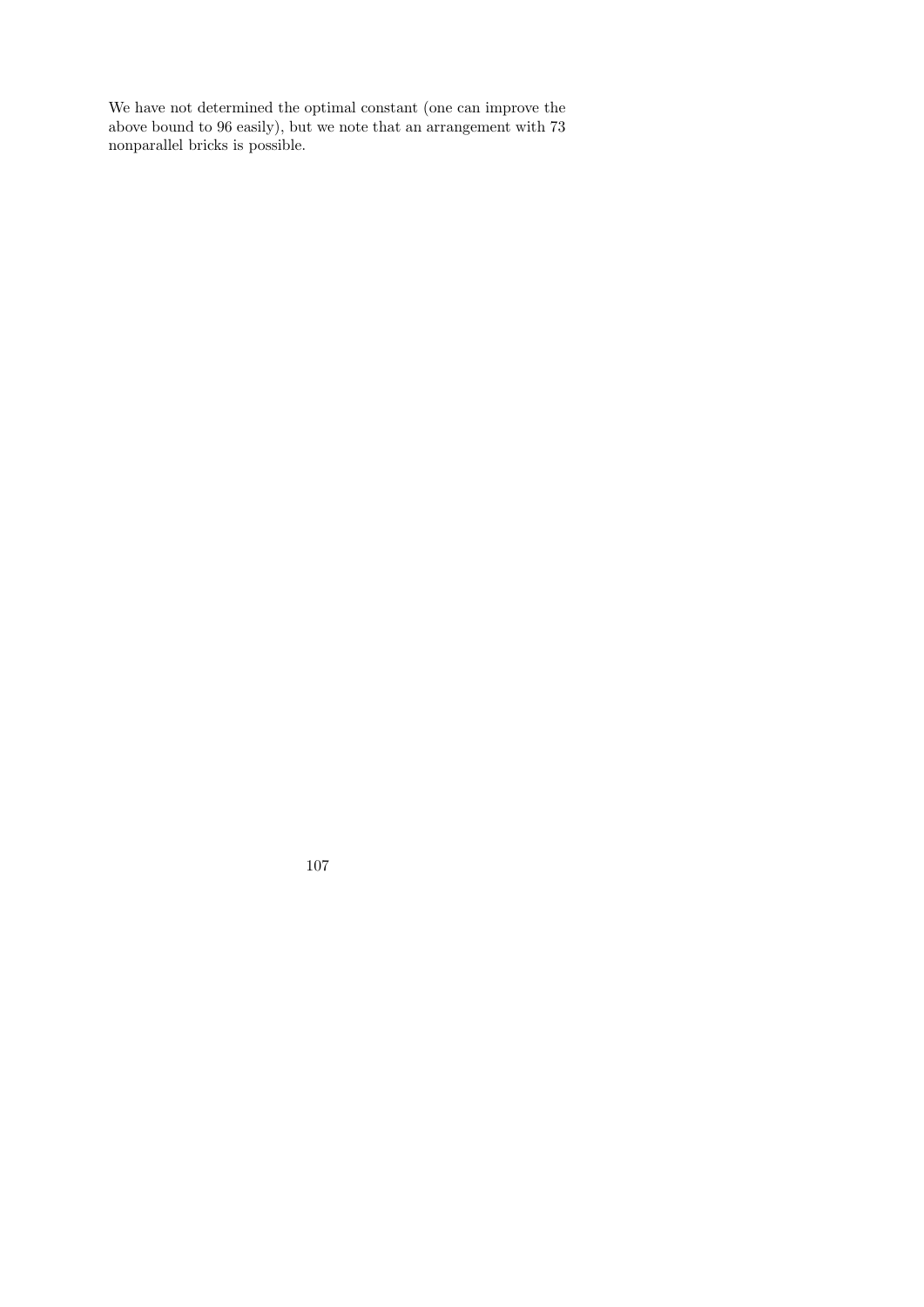#### 2.3 Balkan Mathematical Olympiad

1. Let O and G be the circumcenter and centroid, respectively, of triangle ABC. If R is the circumradius and r the inradius of  $ABC$ , show that

$$
OG \le \sqrt{R(R-2r)}.
$$

**Solution:** Using vectors with origin at  $O$ , we note that

$$
OG^2 = \frac{1}{9}(A+B+C)^2 = \frac{1}{3}R^2 + \frac{2}{9}R^2(\cos 2A + \cos 2B + \cos 2C).
$$

Hence  $R^2 - OG^2 = (a^2 + b^2 + c^2)/9$ . On the other hand, by the standard area formula  $K = rs = abc/4R$ , we have  $2rR = abc/(a +$  $b + c$ ). We now note that

$$
(a^{2} + b^{2} + c^{2})(a + b + c) \ge 9abc
$$

by two applications of the AM-GM inequality, so  $2rR \leq R^2 - OG^2$ , proving the claim.

2. Let  $p > 5$  be a prime number and  $X = \{p - n^2 | n \in \mathbb{N}, n^2 < p\}.$ Prove that X contains two distinct elements  $x, y$  such that  $x \neq 1$ and x divides y.

**Solution:** Write  $p = m^2 + k$  with  $k \leq 2m$ . If  $1 < k < 2m$  and k is either odd or a multiple of 4, we can write  $k = a(2m - a)$  $m^2 - (m - a)^2$ , and then  $k/p^2 - (m - a)^2$ . If k is even but not a multiple of 4, write  $2k = a(2m - a)$  and proceed as above, which still works because  $2k < m^2$  for  $p > 5$ .

We can't have  $k = 2m$  since  $m^2 + 2m = m(m + 2)$  is composite, so the only case left is  $p = m^2 + 1$ . In this case let  $t = 2m = p - (m-1)^2$ and write either t or 2t as a difference of squares  $(m-1)^2 - (m-a)^2$ ; this still works because  $2t < (m-1)^2$  for  $p \ge 7$ .

3. Let  $ABCDE$  be a convex pentagon, and let  $M, N, P, Q, R$  be the midpoints of sides  $AB, BC, CD, DE, EA$ , respectively. If the segments  $AP, BQ, CR, DM$  have a common point, show that this point also lies on EN.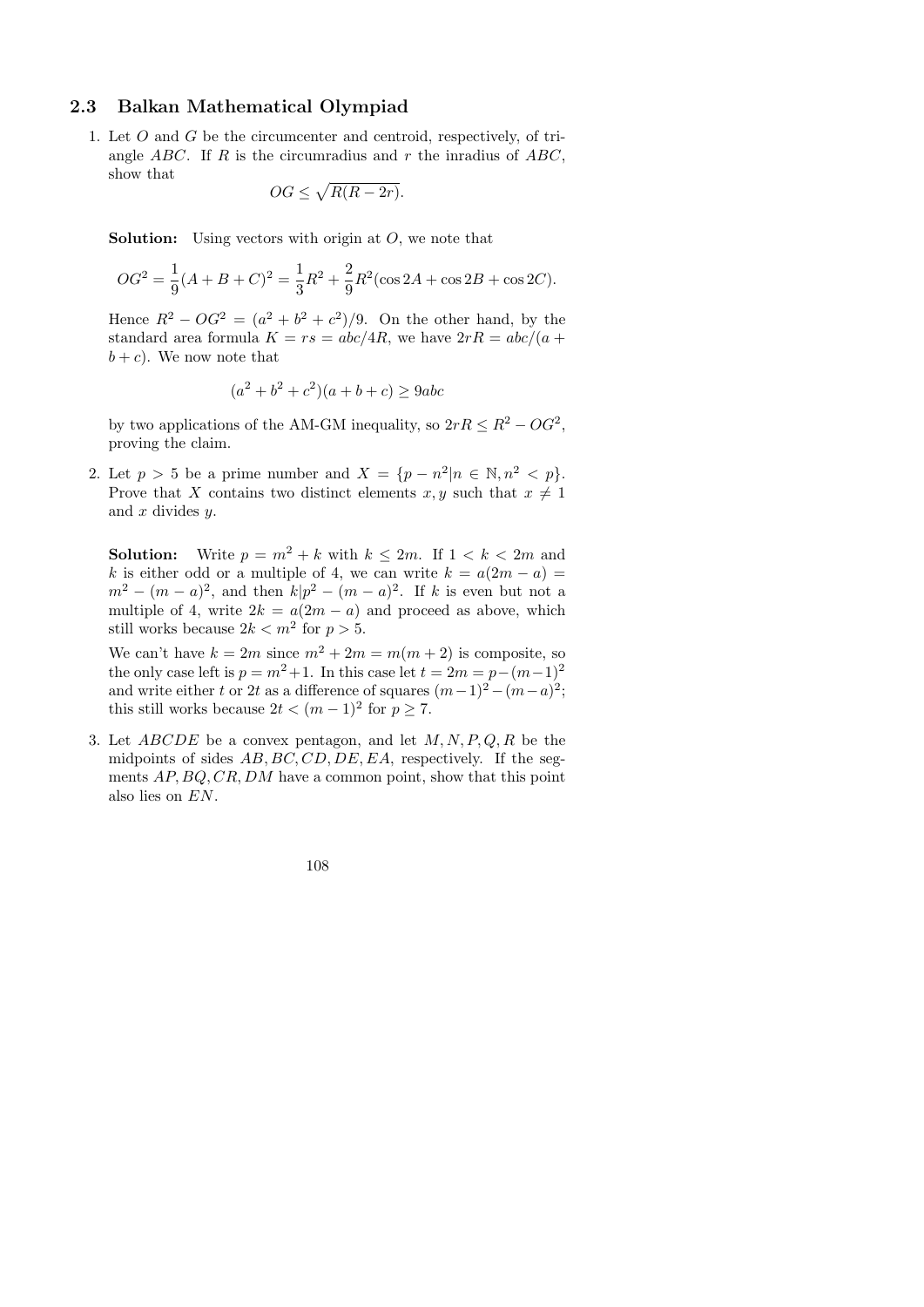**Solution:** Let  $T$  be the common point, which we take as the origin of a vector system. Then  $A \times P = 0$ , or equivalently  $A \times (C+D) = 0$ , which we may write  $A \times C = D \times A$ . Similarly, we have  $B \times D =$  $E \times B$ ,  $C \times E = A \times C$ ,  $D \times A = B \times D$ . Putting these equalities together gives  $E \times B = C \times E$ , or  $E \times (B + C) = 0$ , which means the line  $EN$  also passes through the origin  $T$ .

- 4. Show that there exists a subset A of the set  $\{1, 2, \ldots, 1996\}$  having the following properties:
	- (a)  $1, 2^{1996} 1 \in A;$
	- (b) every element of A, except 1, is the sum of two (not necessarily distinct) elements of A;
	- (c) A contains at most 2012 elements.

Solution: We state the problem a bit differently: we want to write down at most 2012 numbers, starting with 1 and ending with  $2^{1996} - 1$ , such that every number written is the sum of two numbers previously written. If  $2^n - 1$  has been written, then  $2^n(2^n - 1)$ can be obtained by n doublings, and  $2^{2n} - 1$  can be obtained in one more step. Hence we can obtain  $2^2 - 1, 2^4 - 1, ..., 2^{256} - 1$ in  $(1 + 1) + (2 + 1) + \cdots + (128 + 1) = 263$  steps. In 243 steps, we turn  $2^{256} - 1$  into  $2^{499} - 2^{243}$ . Now notice that the numbers  $2^{243} - 2^{115}$ ,  $2^{115} - 2^{51}$ ,  $2^{51} - 2^{19}$ ,  $2^{19} - 2^3$ ,  $2^3 - 2^1$ ,  $2^1 - 1$  have all been written down; in 6 steps, we now obtain  $2^{499} - 1$ . We make this into  $2^{998} - 1$  in 500 steps, and make  $2^{1996} - 1$  in 999 steps. Adding 1 for the initial 1, we count

 $1 + 263 + 243 + 6 + 500 + 999 = 2012$ 

numbers written down, as desired.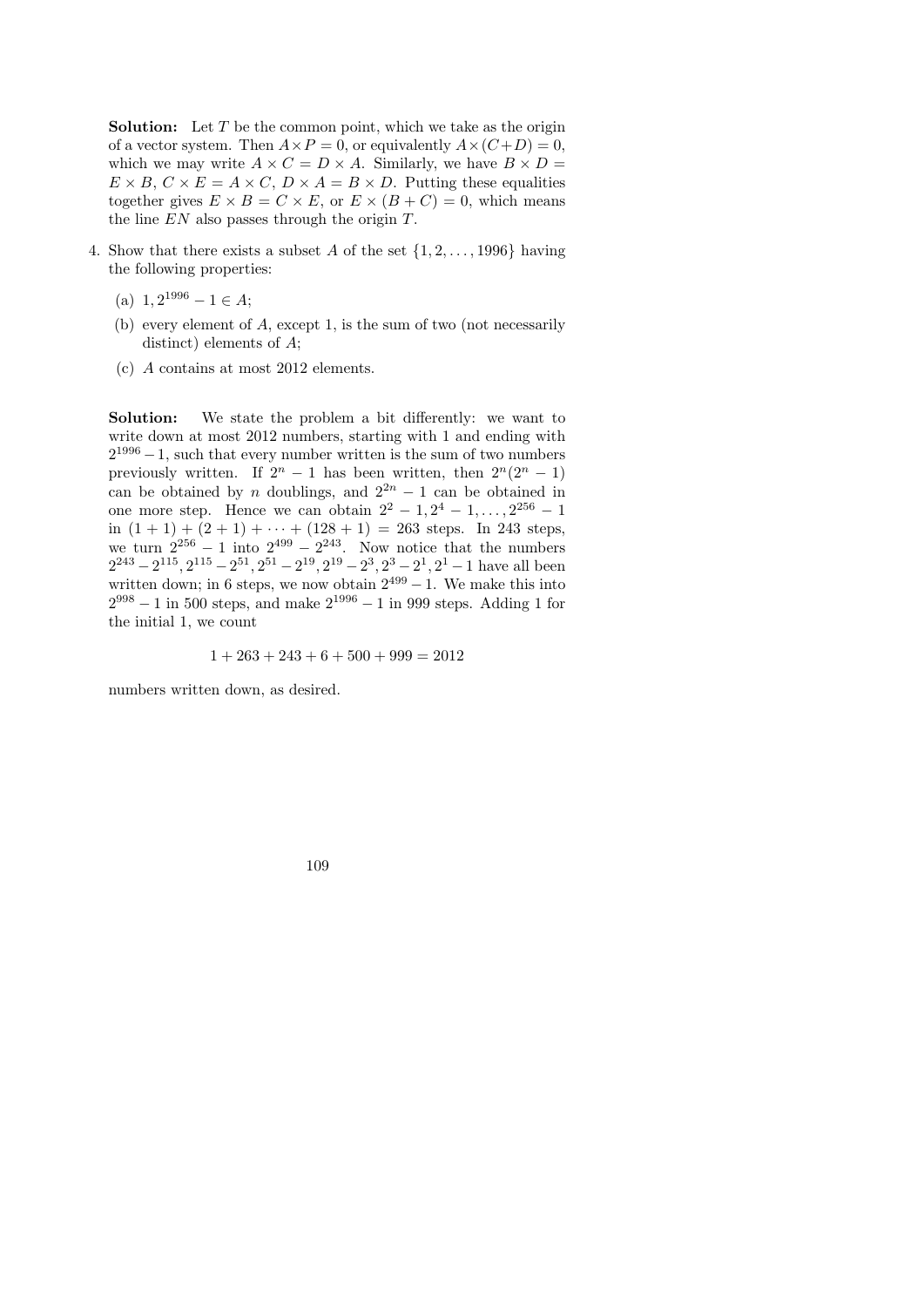#### 2.4 Czech-Slovak Match

1. Let  $\mathbb{Z}^*$  denote the set of nonzero integers. Show that an integer  $p > 3$ is prime if and only if for any  $a, b \in \mathbb{Z}^*$ , exactly one of the numbers

$$
N_1 = a + b - 6ab + \frac{p-1}{6}, \quad N_2 = a + b + 6ab + \frac{p+1}{6}
$$

belongs to  $\mathbb{Z}^*$ .

**Solution:** If  $N_1 = 0$ , then  $p = (6a - 1)(6b - 1)$  is composite; similarly,  $N_2 = 0$  implies  $p = -(6a+1)(6b+1)$  is composite. Conversely, suppose that p is composite. If  $p \equiv 0, 2, 3$  or 4 (mod 6), then  $N_1$  and  $N_2$  are not integers. Otherwise, all divisors of p are congruent to  $\pm 1 \pmod{6}$ , so there exist natural numbers c, d such that

 $p = (6c+1)(6d+1)$ or $(6c-1)(6d-1)$ or $(6c+1)(6d-1)$ .

In the first case,  $N_2$  is not an integer and  $N_1 = 0$  for  $a = -c, b = -d$ . In the second case,  $N_2$  is not an integer and  $N_1 = 0$  for  $a = c, b = d$ . In the third case,  $N_1$  is not an integer and  $N_2 = 0$  for  $a = c, b = -d$ .

2. Let  $M$  be a nonempty set and  $*$  a binary operation on  $M$ . That is, to each pair  $(a, b) \in M \times M$  one assigns an element  $a * b$ . Suppose further that for any  $a, b \in M$ ,

$$
(a * b) * b = a \qquad \text{and} \qquad a * (a * b) = b.
$$

- (a) Show that  $a * b = b * a$  for all  $a, b \in M$ .
- (b) For which finite sets  $M$  does such a binary operation exist?

#### Solution:

- (a) First note that  $[a * (a * b)] * (a * b) = a$  by the first rule. By the second rule, we may rewrite the left side as  $b * (a * b)$ , so  $b*(a*b) = a$  and so  $b*a = b*[b*(a*b)]$ . By the second rule, this equals  $a * b$ , so  $a * b = b * a$ .
- (b) Such sets exist for all finite sets M. Identify M with  $\{1, \ldots, n\}$ and define

$$
a * b = c \Leftrightarrow a + b + c \equiv 0 \pmod{n}.
$$

It is immediate that the axioms are satisfied.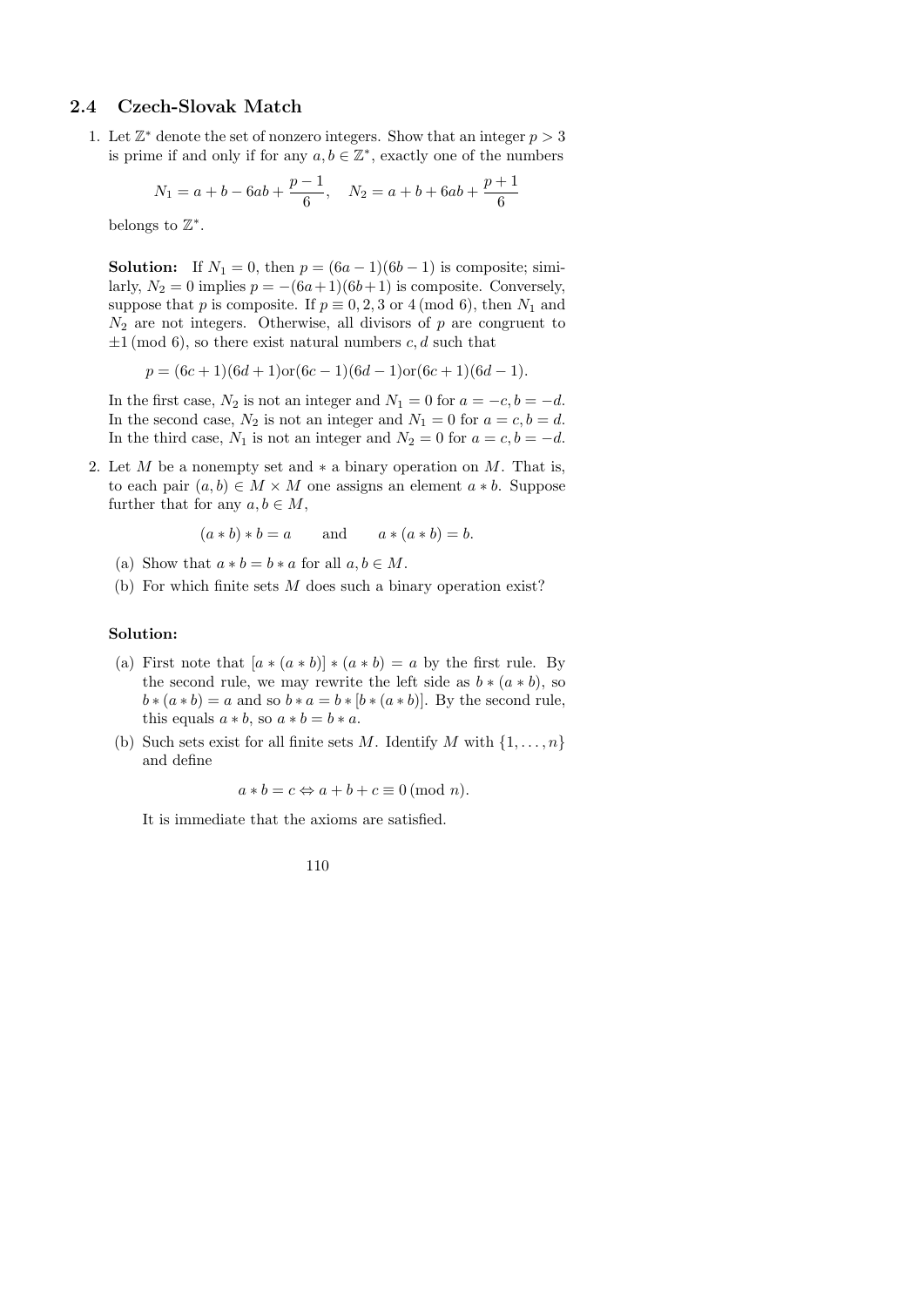3. A pyramid  $\pi$  is given whose base is a square of side 2a and whose lateral edges have length  $a\sqrt{17}$ . Let M be a point in the interior of the pyramid, and for each face of  $\pi$ , consider the pyramid similar to  $\pi$ whose vertex is  $M$  and whose base lies in the plane of the face. Show that the sum of the surface areas of these five pyramids is greater than or equal to one-fifth the surface area of  $\pi$ , and determine for which M equality holds.

**Solution:** All faces of  $\pi$  have the same area  $S_1 = 4a^2$ . The segments connecting the point  $M$  with the vertices of the pyramid partition  $\pi$  into a quadrilateral pyramid and four tetrahedra. Let  $v_1, \ldots, v_5$  denote the heights of these five bodies from vertex M; then the volumes of the bodies sum to the volume of  $\pi$ , which means

$$
\sum_{i=1}^{5} \frac{1}{3} S_1 v_i = \frac{1}{3} S_1 v.
$$

In other words,  $\sum v_i = v$ . On the other hand, the  $v_i$  are also the heights of the small pyramids similar to  $\pi$ , so

$$
\sum_{i=1}^{5} \frac{v_i}{v} = 1 = \sum_{i=1}^{5} k_i = \sum_{i=1}^{5} \sqrt{\frac{S_i}{S}},
$$

where S denotes the surface area of  $\pi$ ,  $S_i$  that of the *i*-th small pyramid, and  $k_i$  the coefficient of similarity between the *i*-th pyramid and  $\pi$ . We conclude

$$
S = \left(\sum_{i=1}^{5} \sqrt{S_i}\right)^2 \le 5 \sum_{i=1}^{5} S_i
$$

by the power mean (or Cauchy-Schwarz) inequality. Equality holds only when all of the  $S_i$  are equal, as are the  $v_i$ , which occurs when M is the center of the inscribed sphere of the pyramid.

4. Determine whether there exists a function  $f : \mathbb{Z} \to \mathbb{Z}$  such that for each  $k = 0, 1, \ldots, 1996$  and for each  $m \in \mathbb{Z}$  the equation  $f(x) + bx =$ m has at least one solution  $x \in \mathbb{Z}$ .

**Solution:** Each integer y can be written uniquely as  $1997m + k$ with  $m \in \mathbb{Z}$  and  $k \in \{0, \ldots, 1996\}$ . Define the function f by  $f(y) =$ 

$$
111\\
$$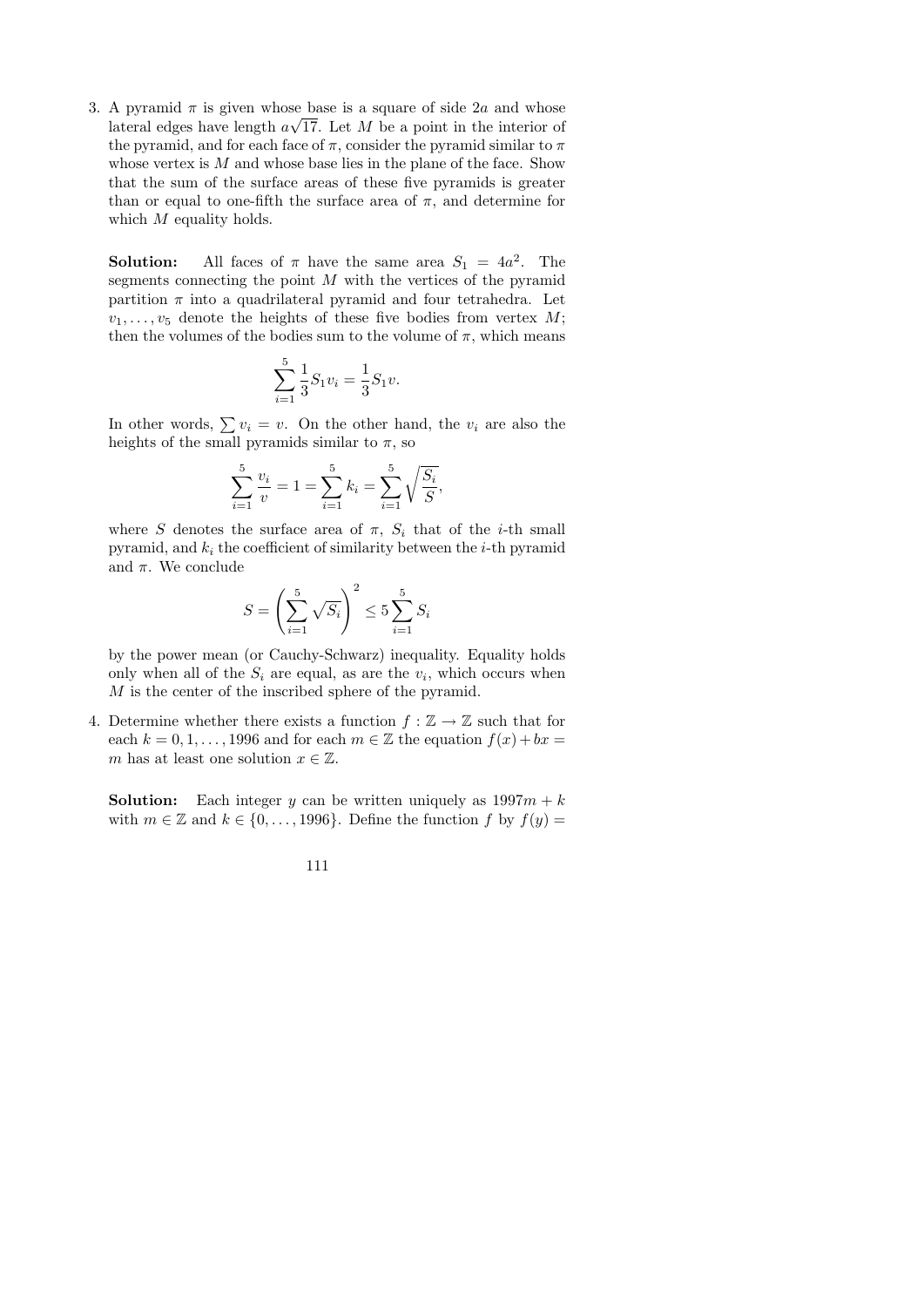$m - ky$ ; then  $f(x) + kx = m$  has the solution  $x = 1997m + k$ , so the condition is satisfied.

5. Two sets of intervals  $A, B$  on a line are given. The set  $A$  contains  $2m - 1$  intervals, every two of which have a common interior point. Moreover, each interval in A contains at least two disjoint intervals of B. Show that there exists an interval in B which belongs to at least m intervals from A.

**Solution:** Let  $\alpha_i = [a_i, b_i]$   $(i = 1, ..., 2m - 1)$  be the intervals, indexed so that  $a_1 \le a_2 \le \ldots \le a_{2m-1}$ . Choose  $k \in \{m, \ldots, 2m-1\}$ to minimize  $b_k$ . By assumption, the interval  $\alpha_k$  contains two disjoint intervals from B, say  $\beta_1 = [c_1, d_1]$  and  $\beta_2 = [c_2, d_2]$ . Without loss of generality, assume

$$
a_k \le c_1 < d_1 < c_2 < d_2 \le b_k.
$$

If  $d_1 \leq b_i$  for  $i = 1, 2, \ldots, m$ , then  $\beta_1 \subset \alpha_i$  for  $i = 1, 2, \ldots, m$ , so  $\beta_1$  satisfies the desired property. Otherwise,  $d_1 > b_s$  for some  $s \in \{1, 2, \ldots, m\}$ . By assumption,  $c_2 > d_1 > b_s$ . Since no two of the  $\alpha$  are disjoint, we have  $b_s \geq a_i$  for all i, so  $c_2 > a_i$ . On the other hand, by the choice of k,  $b_k \leq b_i$  for  $i = m, \ldots, 2m_1$ . Therefore  $a_i < c_2 < d_2 \le b_k \le b_i$  for each  $i \in \{m, m + 1, \ldots, 2m - 1\}$ , and so  $\beta_2$  has the desired property.

6. The points  $E$  and  $D$  lie in the interior of sides  $AC$  and  $BC$ , respectively, of a triangle  $ABC$ . Let  $F$  be the intersection of the lines AD and BE. Show that the area of the triangles ABC and ABF satisfies

$$
\frac{S_{ABC}}{S_{ABF}}=\frac{|AC|}{|AE|}+\frac{|BC|}{|BD|}-1.
$$

**Solution:** Let the line parallel to  $BC$  through F meet  $AB$  at K and  $AC$  at N; let the line parallel to  $CA$  through F meet  $BC$  at  $M$  and  $AB$  at  $P$ ; let the line parallel to  $AB$  through  $F$  meet  $BC$ at L and CA at O. Let  $v_C$  and  $v_F$  be the distances of C and F, respectively, to the line AB. Then

$$
\frac{S_{ABC}}{S_{ABF}} = \frac{v_C}{v_F} = \frac{BC}{FK} = \frac{BL + LM + MC}{FK}.
$$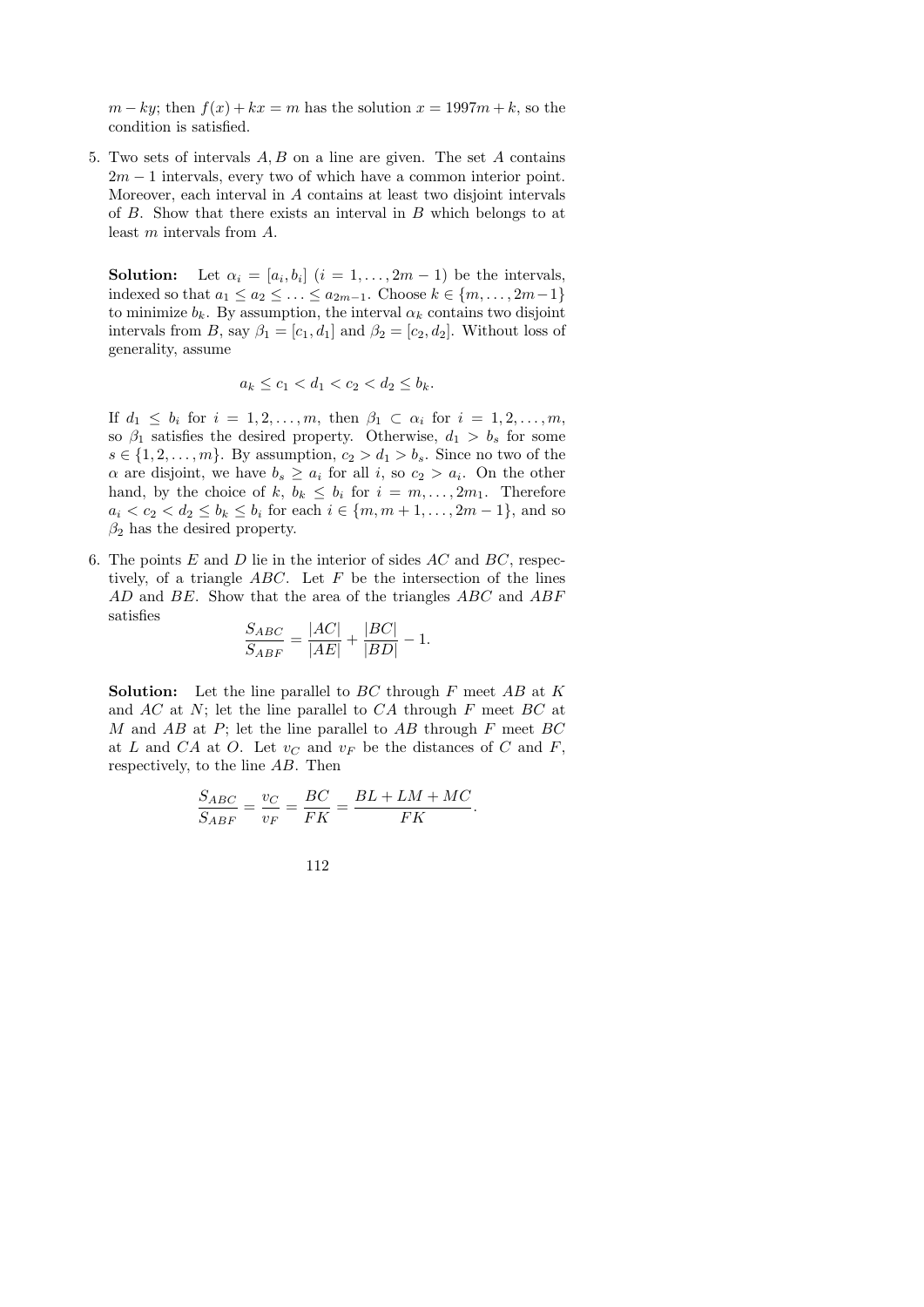Under the homothety through  $B$  carrying  $F$  to  $E$ , the segment  $PM$ maps to AC. Thus

$$
\frac{LM}{FK} = \frac{FM}{FP} = \frac{EC}{AC} = \frac{AC}{AE} - 1
$$

and similarly

$$
\frac{CM}{FK} = \frac{NF}{FK} = \frac{CD}{BD} = \frac{BC}{BD} - 1.
$$

The required assertion follows by putting this all together and noting  $BL = \overline{F}K$ .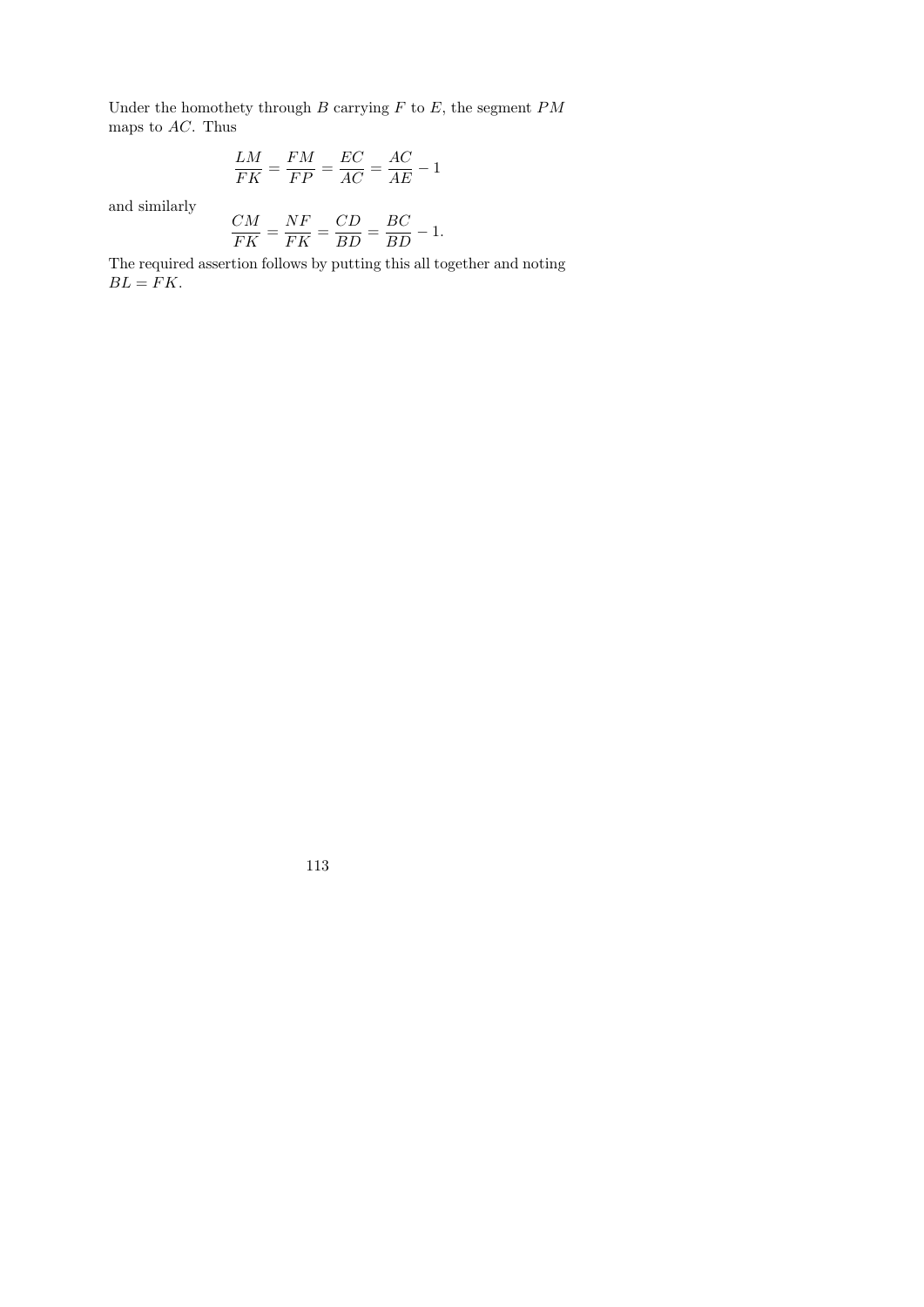## 2.5 Iberoamerican Olympiad

1. Let  $n$  be a natural number. A cube of side length  $n$  can be divided into 1996 cubes whose side lengths are also natural numbers. Determine the smallest possible value of  $n$ .

**Solution:** Since 1996 >  $12^3$ , we must have  $n \ge 13$ , and we now show  $n = 13$  suffices. Inside a cube of edge 13, we place one cube of edge 5, one cube of length 4, and 2 of length 2, and fill the remainder with cubes of edge 1. The number of cubes used is

$$
133 - (53 - 1) - (43 - 1) - 2(23 - 1) = 2197 - 124 - 63 - 2(7) = 1996,
$$

as desired.

2. Let  $M$  be the midpoint of the median  $AD$  of triangle  $ABC$ . The line  $BM$  intersects side  $AC$  at the point N. Show that  $AB$  is tangent to the circumcircle of  $NB$  if and only if the following equality holds:

$$
\frac{BM}{BN} = \frac{BC^2}{BN^2}.
$$

Solution: First note that (by the Law of Sines in triangles  $ABM$ and AMN)

$$
\frac{BM}{MN} = \frac{\sin \angle MAB}{\sin \angle ABM} \frac{\sin \angle MNA}{\sin \angle NAM}.
$$

Then note that (by the Law of Sines in triangles ABD and ADC)

$$
\frac{\sin\angle MAD}{\sin\angle NAM} = \frac{BD}{DC}\frac{\sin\angle ABD}{\sin\angle DCA}.
$$

By the Law of Sines in triangle BNC,

$$
\frac{BC^2}{BN^2} = \frac{\sin^2 \angle BNC}{\sin^2 \angle BCN};
$$

therefore  $BM/MN = BC^2/BN^2$  if and only if

$$
\frac{\sin\angle ABD}{\sin\angle ABM}=\frac{\sin\angle BNC}{\sin\angle BCN},
$$

which if we put  $\alpha = \angle ABM$ ,  $\beta = \angle BCN$ ,  $\theta = \angle NBC$  becomes

$$
\sin(\alpha + \theta) \sin \beta = \sin(\beta + \theta) \sin \alpha.
$$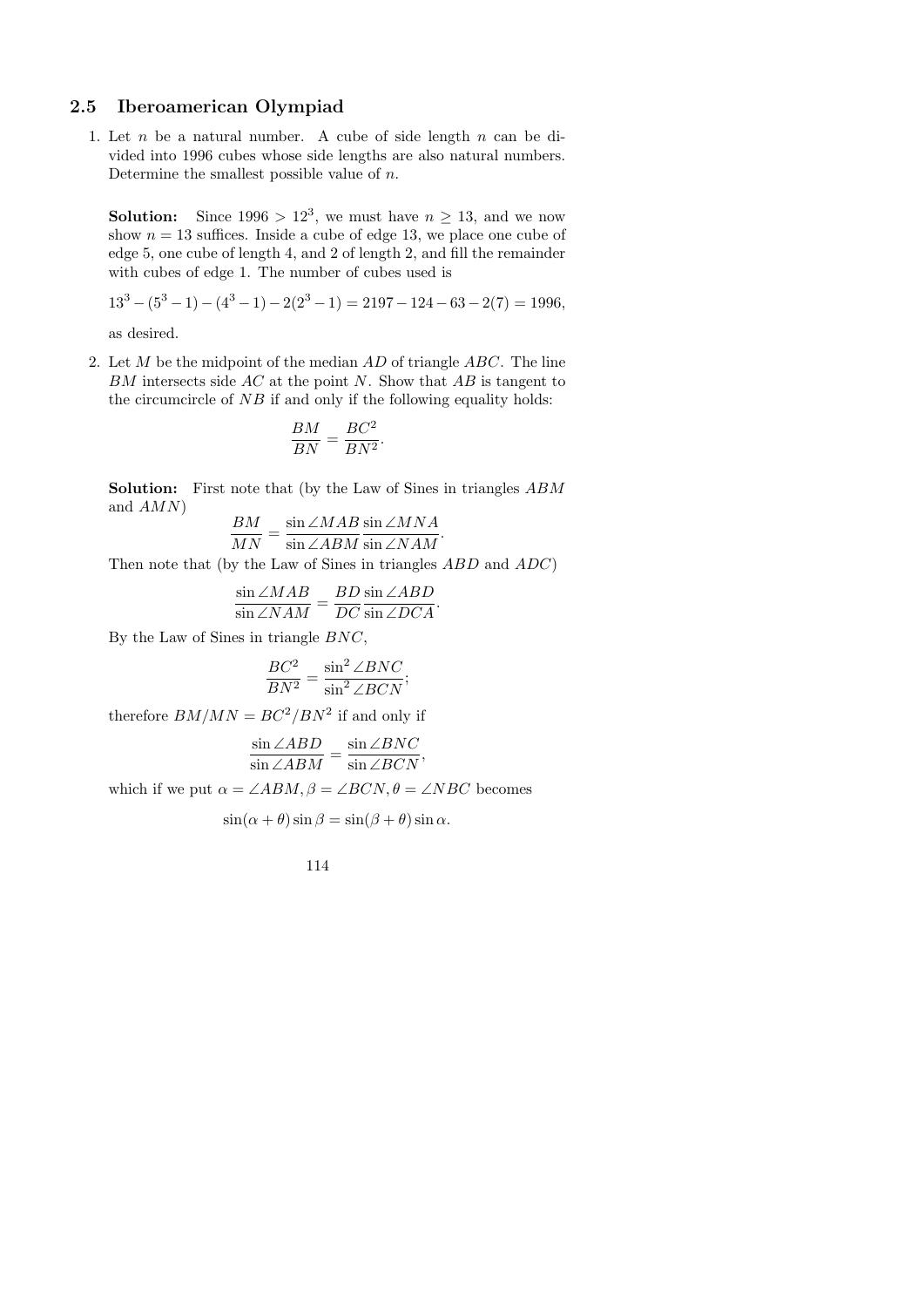Rewriting each side as a difference of cosines and cancelling, this becomes

$$
\cos(\alpha + \theta - \beta) = \cos(\beta - \alpha + \theta).
$$

Both angles in this equation are between  $-\pi$  and  $\pi$ , so the angles are either equal or negatives of each other. The latter implies  $\theta = 0$ , which is untrue, so we deduce  $\alpha = \beta$ , and so  $BM/MN = BC^2/BN^2$ if and only if  $∠ABM = ∠BCN$ , that is, if AB is tangent to the circumcircle of BNC.

3. We have a square table of  $k^2 - k + 1$  rows and  $k^2 - k + 1$  columns, where  $k = p + 1$  and p is a prime number. For each prime p, give a method of distributing the numbers 0 and 1, one number in each square of the table, such that in each row and column there are exactly k zeroes, and moreover no rectangle with sides parallel to the sides of the table has zeroes at all four corners.

**Solution:** The projective plane of order  $p$  is defined as the set of equivalence classes in the set  $(\mathbb{Z} \mod p)^3 - (0,0,0)$  where  $(a, b, c)$  is equivalent to  $(ma, mb)$  whenever m is coprime to p. Label the rows and columns by elements of the projective plane, and place a 1 in row  $(a, b, c)$  and column  $(d, e, f)$  if  $ad + be + cf = 0$ ; then the desired condition is immediately verified.

**Solution:** This holds for  $n = 2$ , and we prove it in general by induction on *n*. Assume the result for  $n - 1$ . The fractions newly added are those with  $b = n$  and a relatively prime to n. Those removed have  $a + b = n$ . Now note that the added fractions  $1/an$ and  $1/bn$  precisely cancel the removed fraction  $1/ab$ , so the sum remains unchanged.

- 4. Given a natural number  $n \geq 2$ , consider all of the fractions of the form  $\frac{1}{ab}$ , where a and b are relatively prime natural numbers such that  $a < b \leq n$  and  $a + b > n$ . Show that the sum of these fractions is 1/2.
- 5. Three counters  $A, B, C$  are placed at the corners of an equilateral triangle of side  $n$ . The triangle is divided into triangles of side length 1. Initially all lines of the figure are painted blue. The counters move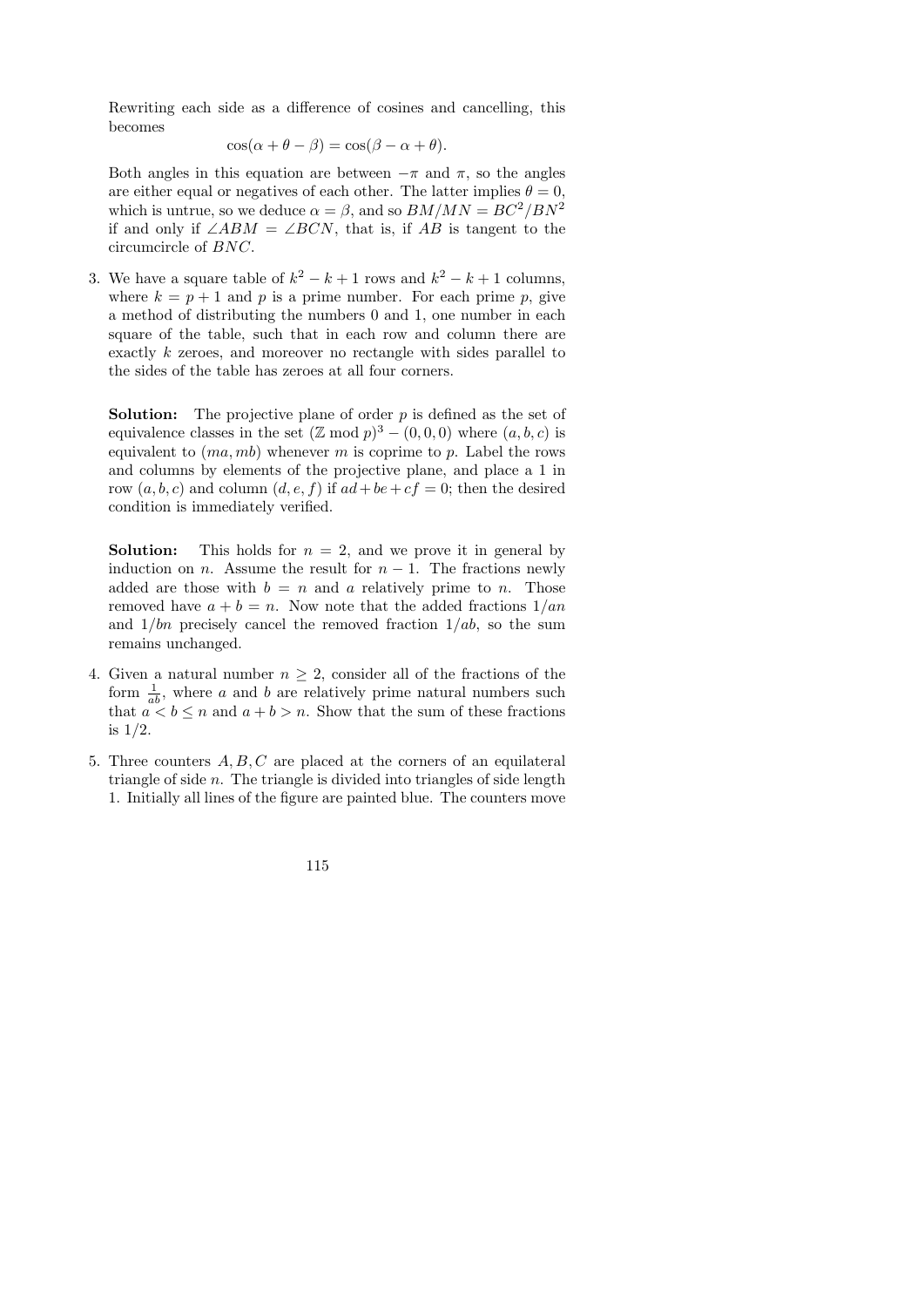along the lines, painting their paths red, according to the following rules:

- (i) First A moves, then  $B$ , then  $C$ , then  $A$ , and so on in succession. On each turn, each counter moves the full length of a side of one of the short triangles.
- (ii) No counter may retrace a segment already painted red, though it can stop on a red vertex, even if another counter is already there.

Show that for all integers  $n > 0$  it is possible to paint all of the segments red in this fashion.

**Solution:** The cases  $n = 1, 2$  are trivial; we use them as the base cases for an inductive proof. We describe the moves for A, understanding that the moves for  $B$  and  $C$  are the same moves rotated by  $2\pi/3$  and  $4\pi/3$ , respectively. To fix directions, imagine the triangle is oriented with one side parallel to the horizontal and the third vertex above it, and suppose A starts at the bottom left. We first move A right for  $n-1$  steps. We then alternate moving it up to the left and down to the left for a total of  $2n-5$  steps. We then trace a path through the inner triangle of side  $n-2$  using the induction hypothesis, ending at another corner. Finally, we follow the unused edges from that corner, ending three steps later.

- 6. In the plane are given *n* distinct points  $A_1, \ldots, A_n$ , and to each point  $A_i$  is assigned a nonzero real number  $\lambda_i$  such that  $(A_i A_j)^2 = \lambda_i + \lambda_j$ for all  $i \neq j$ . Show that
	- (a)  $n < 4$ ; (b) If  $n = 4$ , then  $\frac{1}{\lambda_1} + \frac{1}{\lambda_2} + \frac{1}{\lambda_3} + \frac{1}{\lambda_4} = 0$ .

**Solution:** For any four points  $A_i, A_j, A_k, A_m$ , we have

$$
A_i A_k^2 - A_k A_j^2 = A_i A_m^2 - A_m A_j^2 = \lambda_i - \lambda_j
$$

and by an elementary lemma, this means  $A_iA_j$  is perpendicular to  $A_kA_m$ . Since this holds for all permutations of i, j, k, m, we conclude that  $A_m$  is the orthocenter of triangle  $A_iA_jA_k$ , so that in particular no other points can be given, hence  $n \leq 4$ .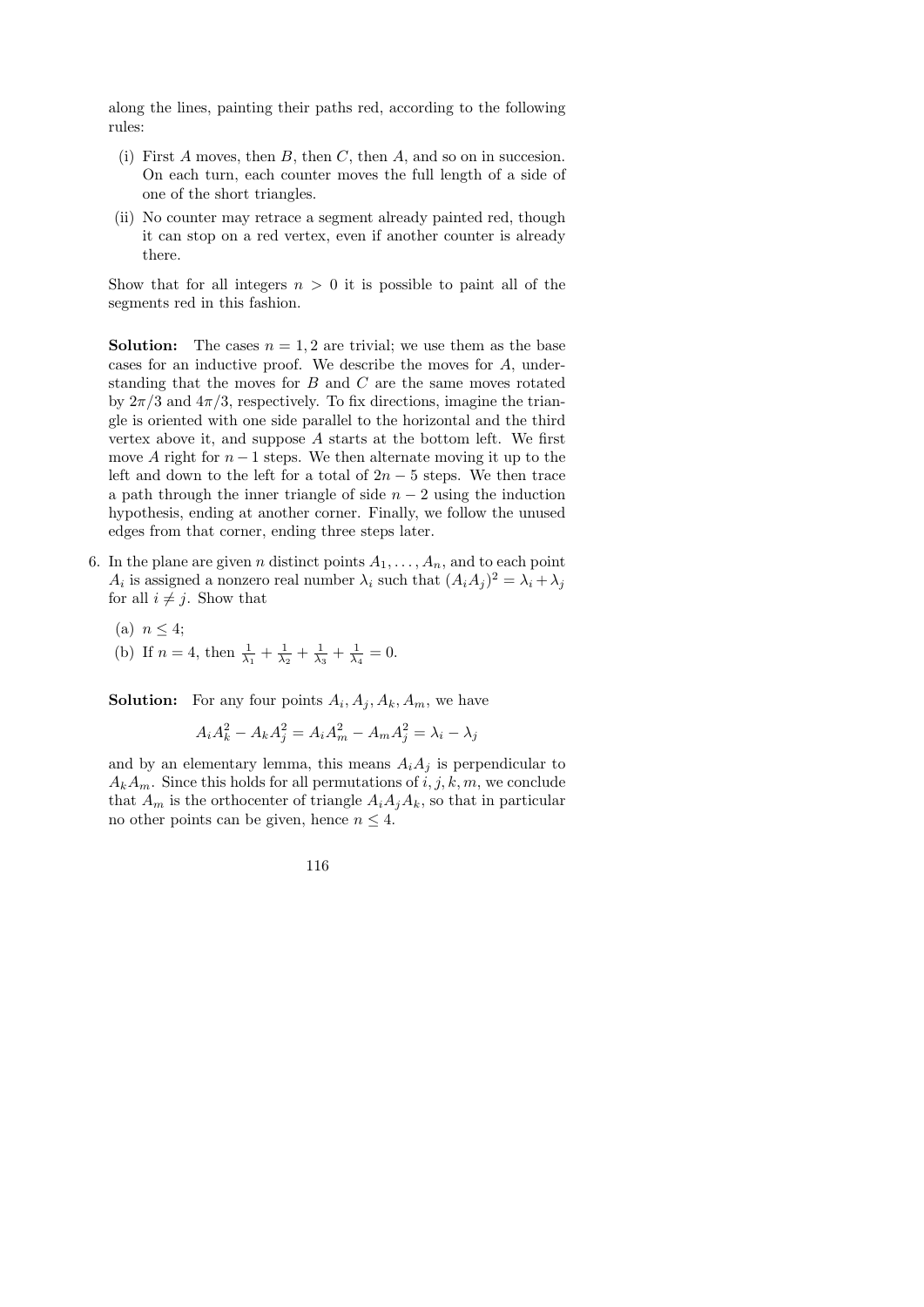Now suppose  $n = 4$ ; without loss of generality, assume that  $A_1 A_2 A_3$ form an acute triangle inside which  $A_4$  lies. Note that

$$
2\lambda_1 = A_1 A_2^2 + A_1 A_3^2 - A_1 A_3^2 = 2A_1 A_2 \cdot A_1 A_3 \cos \angle A_3 A_1 A_2.
$$

Using this and analogous formulae, and that  $\angle A_1A_3A_4 = \angle A_1A_2A_4$ and  $\angle A_3A_1A_2 = \pi - \angle A_3A_4A_2$ , we get

$$
\frac{\lambda_1 \lambda_2}{\lambda_3 \lambda_4} = \frac{(A_1 A_2 \cdot A_1 A_3 \cos \angle A_3 A_1 A_2)(A_1 A_2 \cdot A_2 A_4 \cos \angle A_1 A_2 A_4)}{(A_3 A_1 \cdot A_3 A_4 \cos \angle A_1 A_3 A_4)(A_2 A_4 \cdot A_3 A_4 \cos \angle A_2 A_4 A_3)}
$$
  
= 
$$
-\frac{A_1 A_2^2}{A_3 A_4} = -\frac{\lambda_1 + \lambda_2}{\lambda_3 + \lambda_4}.
$$

Therefore  $1/\lambda_1 + 1/\lambda_2 + 1/\lambda_3 + 1/\lambda_4 = 0$ , as desired.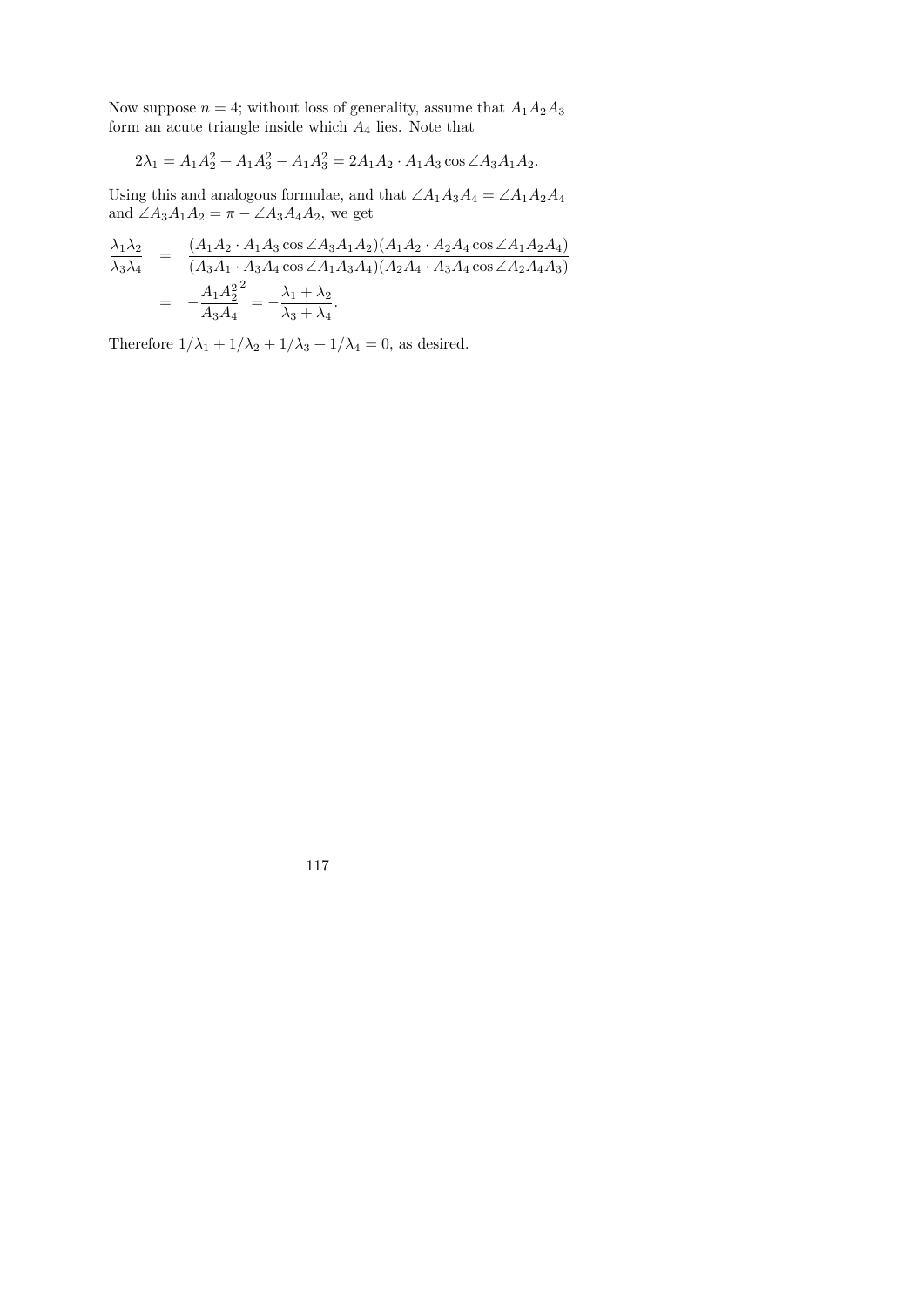#### 2.6 St. Petersburg City Mathematical Olympiad

1. Several one-digit numbers are written on a blackboard. One can replace any one of the numbers by the last digit of the sum of all of the numbers. Prove that the initial collection of numbers can be recovered by a sequence of such operations.

Solution: At each step, erase the leftmost number and write the sum on the right, so that  $(x_1, \ldots, x_n)$  becomes  $(x_2, \ldots, x_{n-1}, x_1 +$  $\cdots + x_n$ ). Since there are finitely many *n*-tuples, some *n*-tuple must repeat, and the first such must be the original configuration, since each *n*-tuple  $(y_1, \ldots, y_n)$  comes from a unique *n*-tuple, namely  $(y_n$  $y_1 - \cdots - y_{n-1}, y_1, \ldots, y_{n-1}).$ 

2. Fifty numbers are chosen from the set  $\{1, \ldots, 99\}$ , no two of which sum to 99 or 100. Prove that the chosen numbers must be  $50, 51, \ldots$ , 99.

Solution: In the sequence

99, 1, 98, 2, 97, 3, . . . , 51, 49, 50,

any two adjacent numbers sum to 99 or 100, so both cannot occur. Grouping the numbers into 49 pairs plus one extra, we see at most 50 numbers can occur, and 50 must be one of them. Since we must step at least two terms along the list to make the next choice, the numbers must indeed be  $50, 51, \ldots, 99$ . Clearly we maximize the number of chosen numbers by taking them two apart, and the list has odd length, so taking  $99, 98, \ldots, 50$  is the only Draw a graph with  $\{1, \ldots, 99\}$  as vertices, where two numbers are adjacent if they sum to 99 or 100.

3. Let M be the intersection of the diagonals of the trapezoid ABCD. A point P such that  $\angle APM = \angle DPM$  is chosen on the base BC. Prove that the distance from  $C$  to the line  $AP$  is equal to the distance from B to the line DP.

Solution: Since M lies on the internal angle bisector of angle  $\angle APD$ , it lies at the same distance from the lines AP and DP. The ratio of this distance to the distance from  $C$  to  $AP$  is  $AM/AC$ , while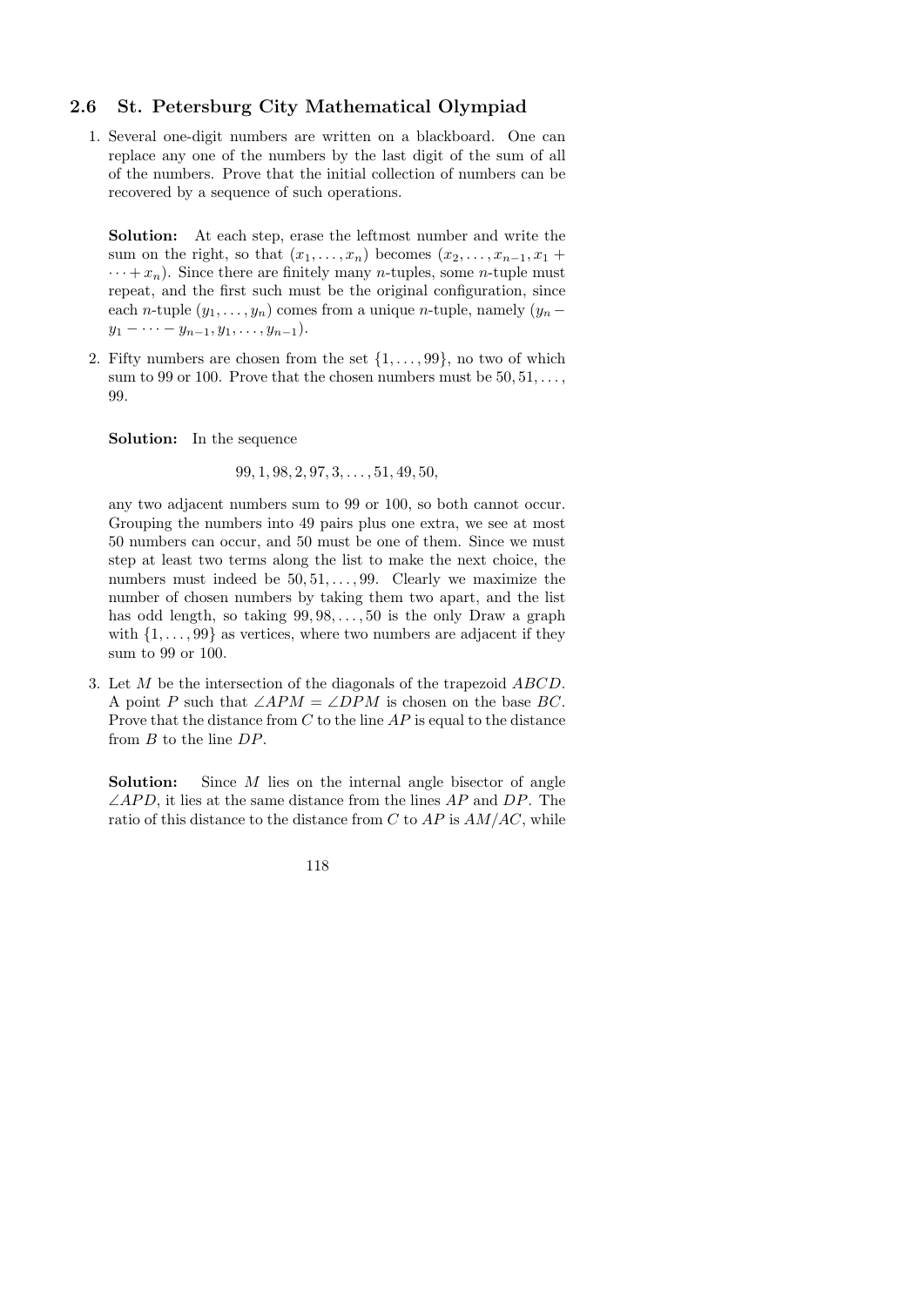the ratio of this distance to the distance from B to DP is BM/MD. But  $AM/MC = BM/MD$  by similar triangles, so the latter two distances are indeed the same.

4. In a group of several people, some are acquainted with each other and some are not. Every evening, one person invites all of his acquaintances to a party and introduces them to each other. Suppose that after each person has arranged at least one party, some two people are still unacquainted. Prove that they will not be introduced at the next party.

Solution: We claim that two people unacquainted after each person has held at least one party lie in different connected components of the original (and final) graph of acquaintance. If two people are connected by a path of length  $n$ , they will be connected by a path of length  $n-1$  after one person along the path (including either of the two people at the ends) holds a party, by a path of length  $n-2$ after two of them hold a party, and so on. After each person holds a party, the two people on the ends will be acquainted.

5. Let  $M$  be the intersection of the diagonals of a cyclic quadrilateral, N the intersections of the lines joining the midpoints of opposite sides, and O the circumcenter. Prove that  $OM > ON$ .

**Solution:** We use vectors. If  $A, B, C, D$  are the vertices of the quadrilateral in order, then  $N = (A+B+C+D)/4$ ; in particular, if  $E$  and  $F$  are the midpoints of  $AC$  and  $BD$ , respectively, then  $N$  is the midpoint of  $EF$ . The circle with diameter  $OM$  passes through  $E$ and F, so  $OM \geq OE$  and  $OM \geq OF$ ; moreover, in any triangle, the median to a side is no longer than the average of the other two sides (rotate the triangle by  $\pi$  about the foot of the median, so twice the median becomes a diagonal of a parallelogram, and use the triangle inequality). Hence  $OM > ON$ .

6. Prove that for every polynomial  $P(x)$  of degree 10 with integer coefficients, there is an infinite (in both directions) arithmetic progression which does not contain  $P(k)$  for any integer k.

**Solution:** Since P is not linear, there exists x such that  $P(x +$ 1) −  $P(x) = n > 1$ . Since  $P(t + k) \equiv P(t) \pmod{k}$ , each value of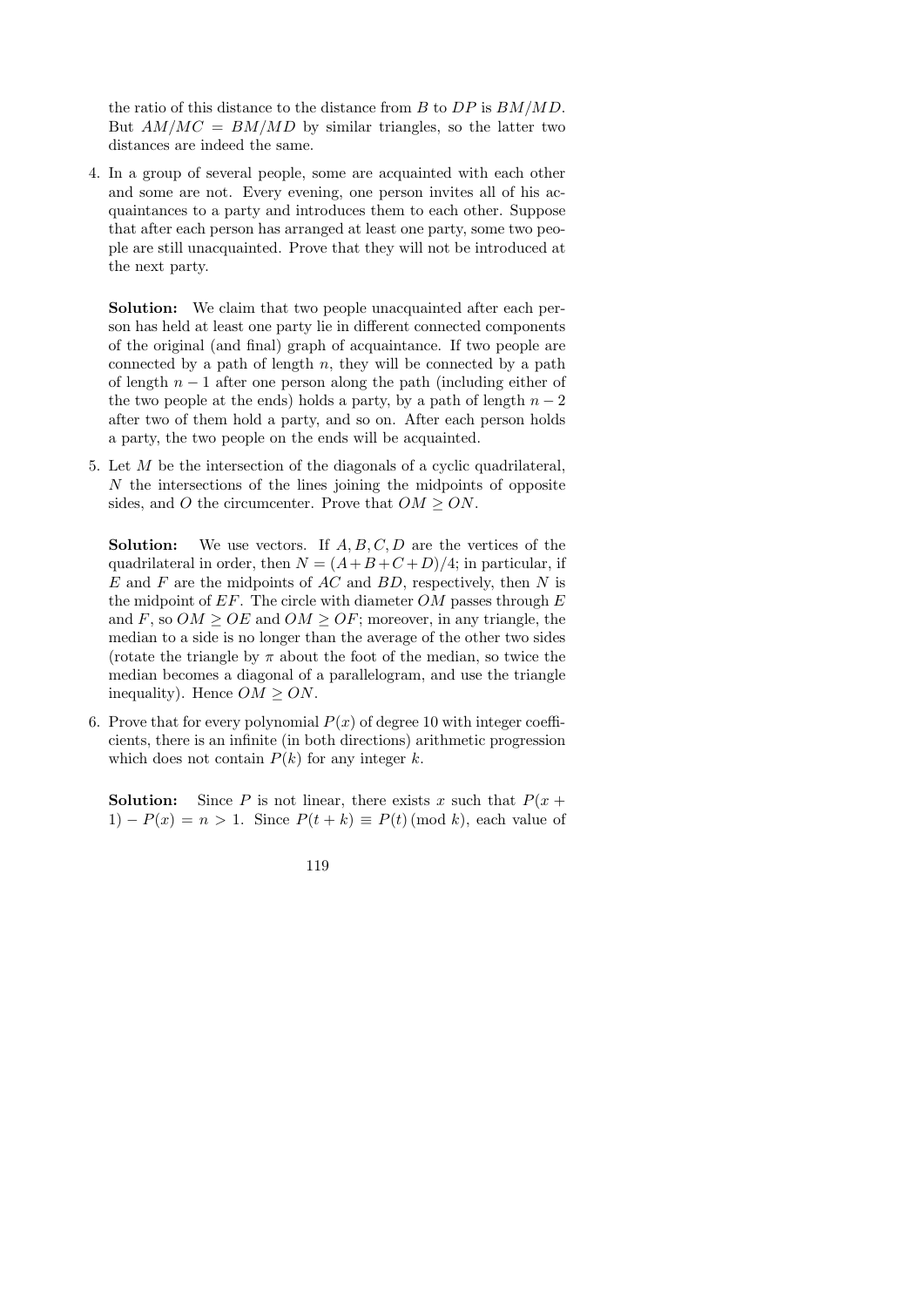P is congruent to one of  $P(x)$ ,  $P(x + 1)$ , ...,  $P(x + n - 1)$  modulo n. However, since  $P(x + 1) - P(x) = n$ , the values of P cover at most  $n - 1$  distinct residue classes, and so there is an arithmetic progression of difference n containing no values of P.

7. There are  $n$  parking spaces along a one-way road down which  $n$ drivers are traveling. Each driver goes to his favorite parking space and parks there if it is free; otherwise, he parks at the nearest free place down the road. If there is no free space after his favorite, he drives away. How many lists  $a_1, \ldots, a_n$  of favorite parking spaces are there which permit all of the drivers to park?

**Solution:** There are  $(n + 1)^{n-1}$  such lists. To each list of preferences  $(a_1, \ldots, a_n)$  which allows all drivers to park, associate the list  $(b_2, \ldots, b_n)$ , where  $b_i$  is the difference mod  $n+1$  between the numbers of the space driver i wants and the space the previous driver took. Clearly any two lists give rise to different sequences of  $b_i$ .

We now argue that any list of  $b_i$  comes from a list of preferences. Imagine that the n parking spaces are arranged in a circle with an extra phantom space put in at the end. Put the first driver in any space, then for  $i = 2, \ldots, n$ , put driver i in the first available space after the space  $b_i$  away from the space taken by driver  $i - 1$ ; this gives a list of preferences if and only if the one space not taken at the end is the phantom space. However, by shifting the position of the first driver, we can always ensure that the phantom space is the space not taken.

Thus the sequences of  $b_i$  are equal in number to the lists of preferences, so there are  $(n+1)^{n-1}$  of each.

8. Find all positive integers n such that  $3^{n-1} + 5^{n-1}$  divides  $3^n + 5^n$ .

**Solution:** This only occurs for  $n = 1$ . Let  $s_n = 3^n + 5^n$  and note that

$$
s_n = (3+5)s_{n-1} - 3 \cdot 5 \cdot s_{n-2}
$$

so  $s_{n-1}$  must also divide  $3 \cdot 5 \cdot s_{n-2}$ . If  $n > 1$ , then  $s_{n-1}$  is coprime to 3 and 5, so  $s_{n-1}$  must divide  $s_{n-2}$ , which is impossible since  $s_{n-1} > s_{n-2}$ .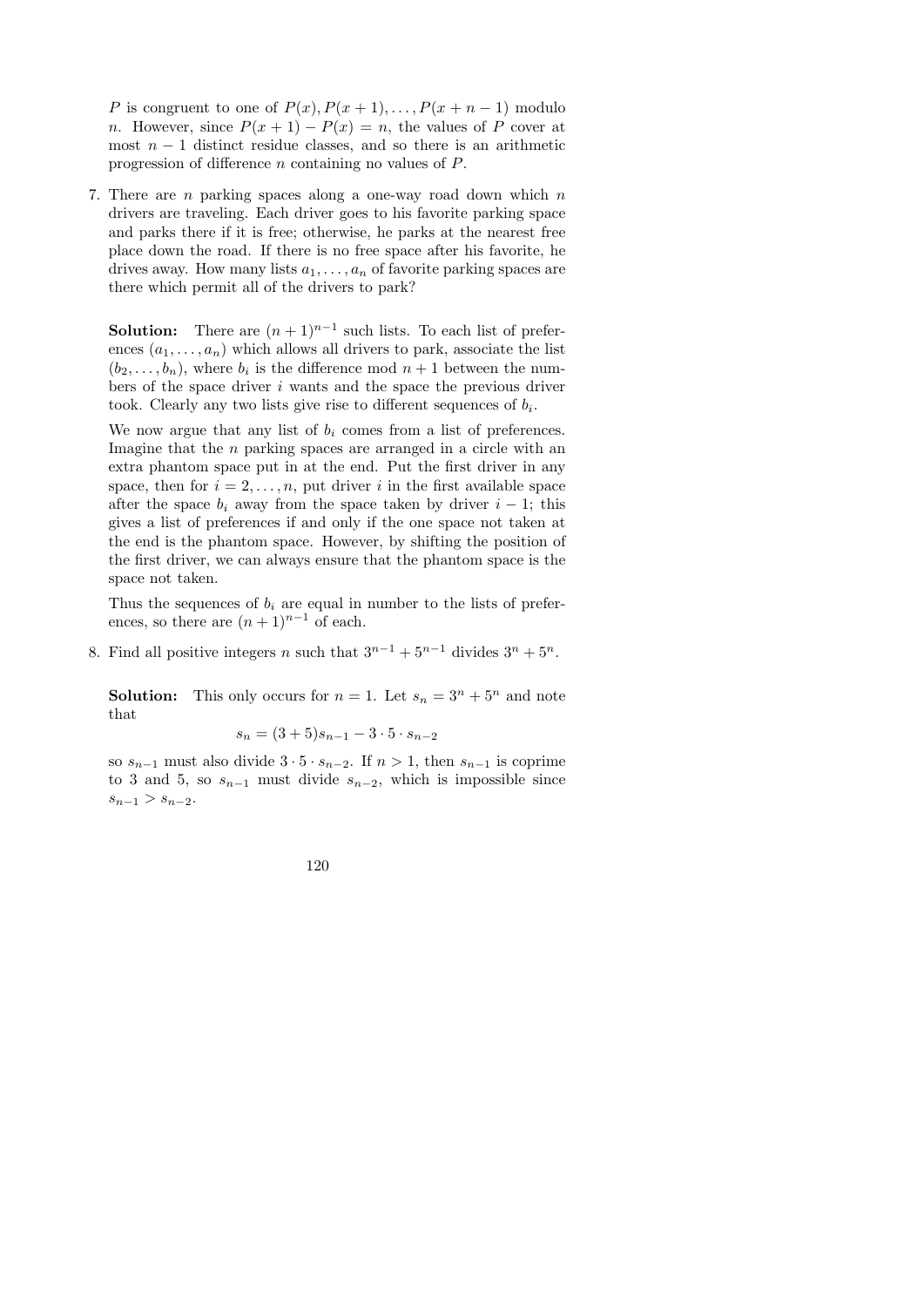9. Let M be the midpoint of side BC of triangle ABC, and let  $r_1$  and  $r_2$  be the radii of the incircles of triangles  $ABM$  and  $ACM$ . Prove that  $r_1 < 2r_2$ .

Solution: Recall that the area of a triangle equals its inradius times half its perimeter. Since ABM and ACM have equal area, we have

$$
\frac{r_1}{r_2} = \frac{AC + AM + CM}{AB + AM + BM}
$$

and it suffices to show  $AC + AM + CM < 2AB + 2AM + 2BM$ : since  $BM = CM$ , this simplifies to  $AC < 2AB + AM + CM$ . In fact, by the triangle inequality,  $AC < AM + CM$ , so we are done.

10. Several positive integers are written on a blackboard. One can erase any two distinct integers and write their greatest common divisor and least common multiple instead. Prove that eventually the numbers will stop changing.

**Solution:** If  $a, b$  are erased and  $c < d$  are written instead, we have  $c \leq \min(a, b)$  and  $d \geq \max(a, b)$ ; moreover,  $ab = cd$ . From this we may conclude  $a+b \leq c+d$  by writing  $ab+a^2=cd+a^2 \leq ac+ad$  (the latter since  $(d - a)(c − a) ≤ 0$  and dividing both sides by a. Thus the sum of the numbers never decreases, and it is obviously bounded (e.g. by *n* times the product of the numbers, where *n* is the number of numbers on the board); hence it eventually stops changing, at which time the numbers never change.

11. No three diagonals of a convex 1996-gon meet in a point. Prove that the number of triangles lying in the interior of the 1996-gon and having sides on its diagonals is divisible by 11.

Solution: There is exactly one such triangle for each choice of six vertices of the 1996-gon: if  $A, B, C, D, E, F$  are the six vertices in order, the corresponding triangle is formed by the lines AD, BE, CF. Hence the number of triangles is  $\binom{1996}{6}$ ; since 1991 is a multiple of 11, so is the number of triangles.

12. Prove that for every polynomial  $x^2 + px + q$  with integer coefficients, there exists a polynomial  $2x^2 + rx + s$  with integer coefficiets such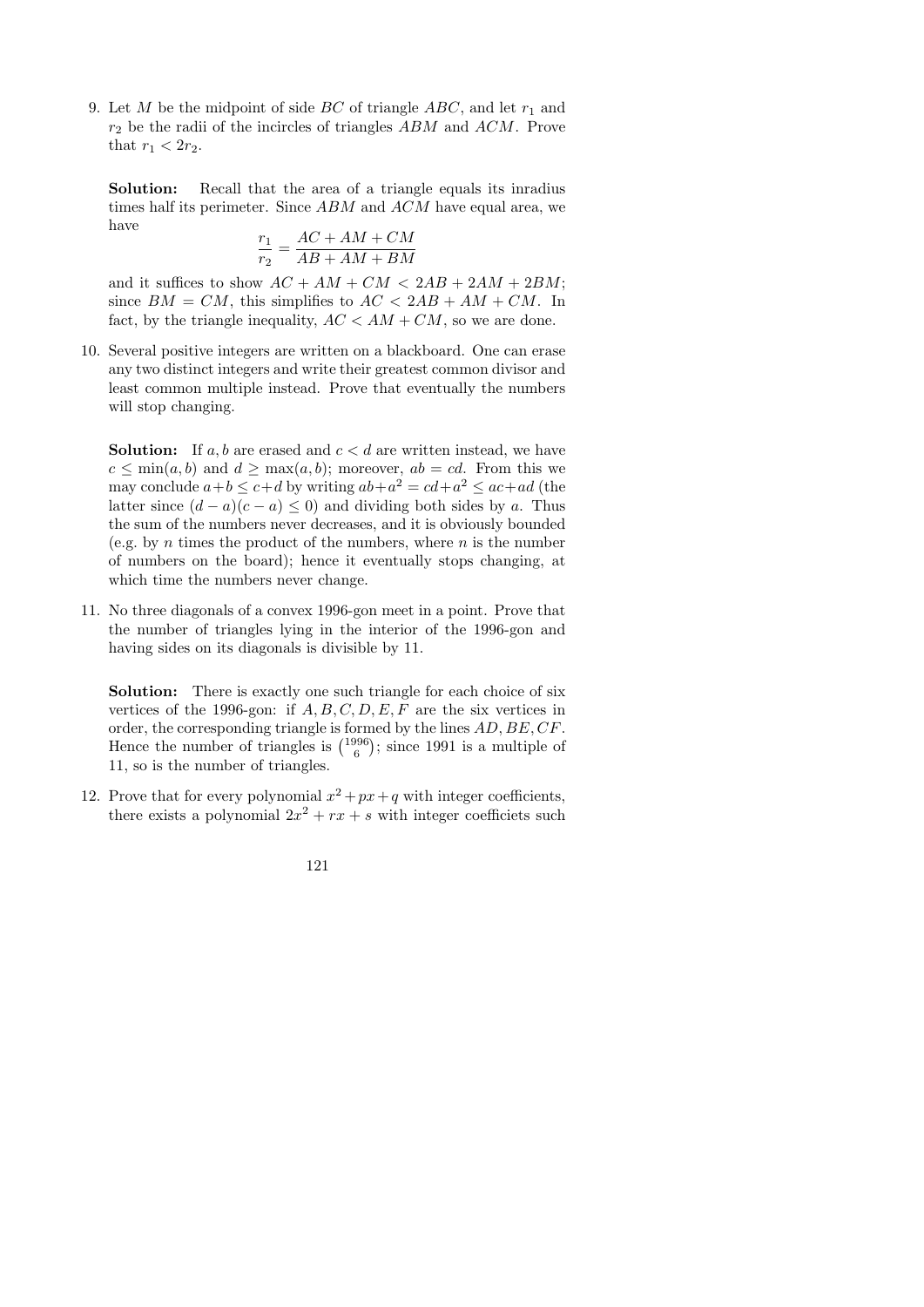that the sets of values of the two polynomials on the integers are disjoint.

**Solution:** If p is odd, then  $x^2 + px + q$  has the same parity as q for all integers  $x$ , and it suffices to choose  $r$  even and  $s$  of the opposite parity as q. If  $p = 2m$  is even, then  $x^2 + px + q = (x + m)^2 + (q - m^2)$ which is congruent to  $q - m^2$  or  $q - m^2 + 1$  modulo 4. Now it suffices to choose r even and s congruent to  $q - m^2 + 2$  modulo 4.

13. In a convex pentagon  $ABCDE$ ,  $AB = BC$ ,  $\angle ABE + \angle DBC =$  $\angle EBD$ , and  $\angle AEB + \angle BDC = \pi$ . Prove that the orthocenter of triangle BDE lies on AC.

**Solution:** By the assumption  $\angle AEB + \angle BDC = \pi$ , there exists a point F on AC such that  $\angle AFB = \angle AEB$  and  $\angle BFC =$  $\angle BDC$ ; this means F is the second intersection of the circumcircles of BCD and ABE. The triangle ABC is isosceles, so  $\angle FCB =$  $(\pi - \angle ABC)/2$ . Hence  $\angle FDB = \angle FCB = \pi/2 - \angle DBE$  by the assumption  $\angle ABE + \angle DBC = \angle EBD$ , and so  $DF \perp BE$ . Similarly  $EF \perp BD$ , and so F is the orthocenter of BDE.

14. In a federation consisting of two republics, each pair of cities is linked by a one-way road, and each city can be reached from each other city by these roads. The Hamilton travel agency provides  $n$  different tours of the cities of the first republic (visiting each city once and returning to the starting city without leaving the republic) and  $m$ tours of the second republic. Prove that Hamilton can offer mn such tours around the whole federation.

Solution: From each pair of tours, we construct a tour of both republics from which the two original tours can be reconstructed (so in particular, all such pairs will be distinct). We first look for cities  $u, v$  in the first republic and  $w, x$  in the second, such that u immediately precedes  $v$  in the first tour,  $x$  immediately precedes  $w$ in the second, and there are roads from  $u$  to  $w$  and from  $x$  to  $v$ . In that case, we may start from  $v$ , tour the first republic ending at  $u$ , go to  $w$ , tour the second republic ending at  $x$ , and return to  $v$ . Call this a "direct" tour; the two original tours can be determined from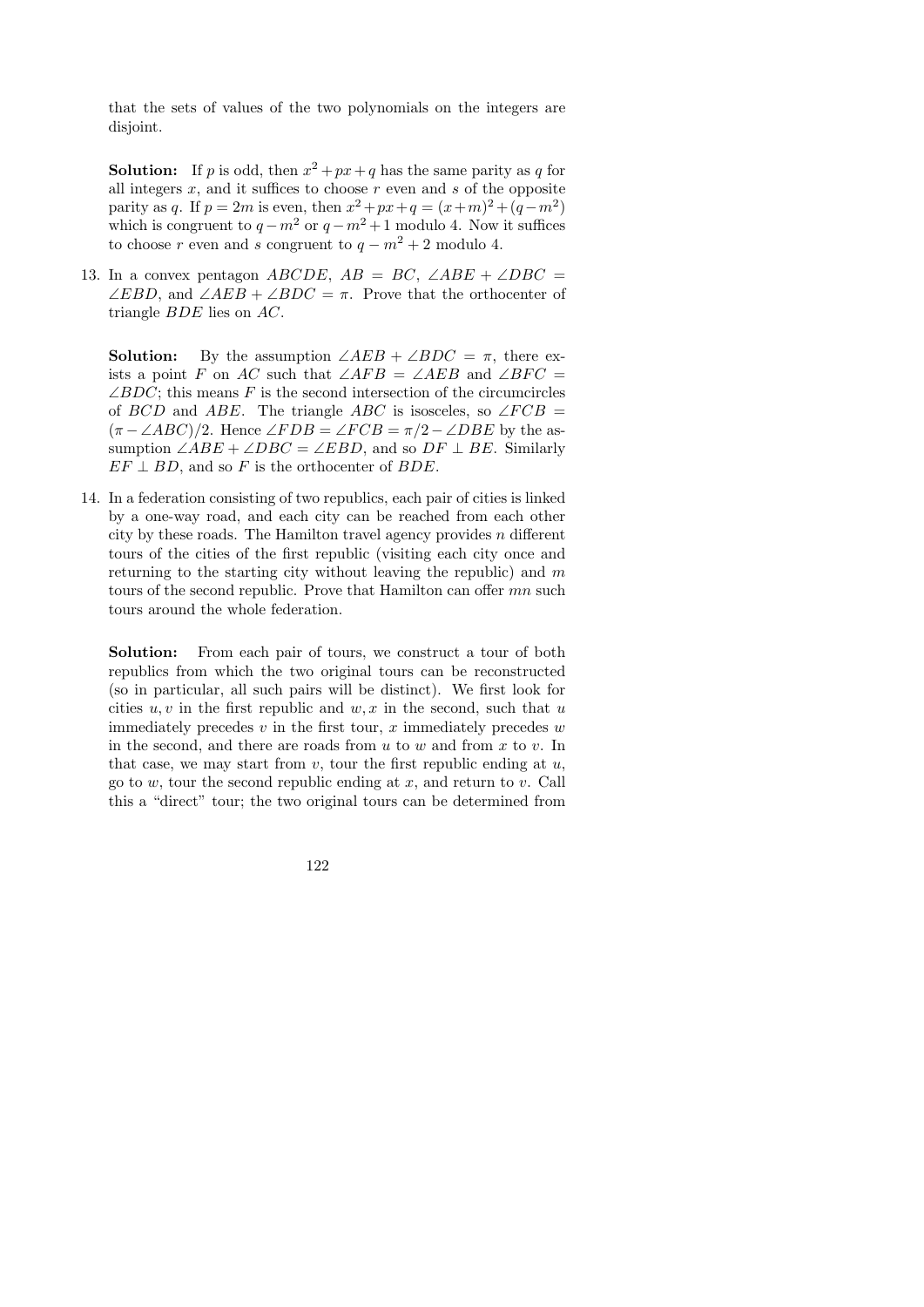a direct tour by reading off the cities of either republic in the order they appear.

Now suppose no direct tour exists; without loss of generality, assume the number of cities in the second republic does not exceed the number in the first republic. In this case, whenever  $u$  is some number of cities ahead of  $v$  in the first tour, and  $x$  is the same number ahead of w in the second tour, the "parallel" roads uw and vx must point in the same direction (by repeated application of the above observation). Since each city is reachable from each other city, given a vertex v, we can find x immediately preceding  $w$  in the second tour such that there are roads from  $w$  to  $v$  and from  $v$  to  $x$ . We now form an "alternating" tour starting at v by alternately taking roads parallel to vx and wv; once the second republic is exhausted, we tour the remaining cities of the first republic in order, returning to  $v$ . The two original tours can be determined from an alternating tour by reading off the cities of the first republic in the order they appear, and those of the second republic in the reverse of the order in which they appear.

15. Sergey found 11 different solutions to the equation  $f(19x-96/x) = 0$ . Prove that if he had tried harder, he could have found at least one more solution.

**Solution:** The equation  $19x - 96/x = t$  can be rewritten  $19x^2$  $tx - 96 = 0$ ; since  $t^2 + 19 \cdot 96 > 0$ , it always has two real roots. Therefore the number of zeroes of  $f$  (if finite) is an even integer, so Sergey can find at least one more zero.

16. The numbers  $1, 2, \ldots, 2n$  are divided into two groups of n numbers. Prove that the pairwise sums of numbers in each group (the sum of each number with itself included) have the same remainders upon division by 2n. (Note: each pair of distinct numbers should be added twice, and each remainder must occur the same number of times in the two groups.)

**Solution:** Let S and T be the groups, and let  $P(x) = \sum_{i \in S} x^i$  and  $Q(x) = \sum_{j \in T} x^j$ ; the claim amounts to showing

$$
P(x)^2 \equiv Q(x)^2 \pmod{x^{2n} - 1}.
$$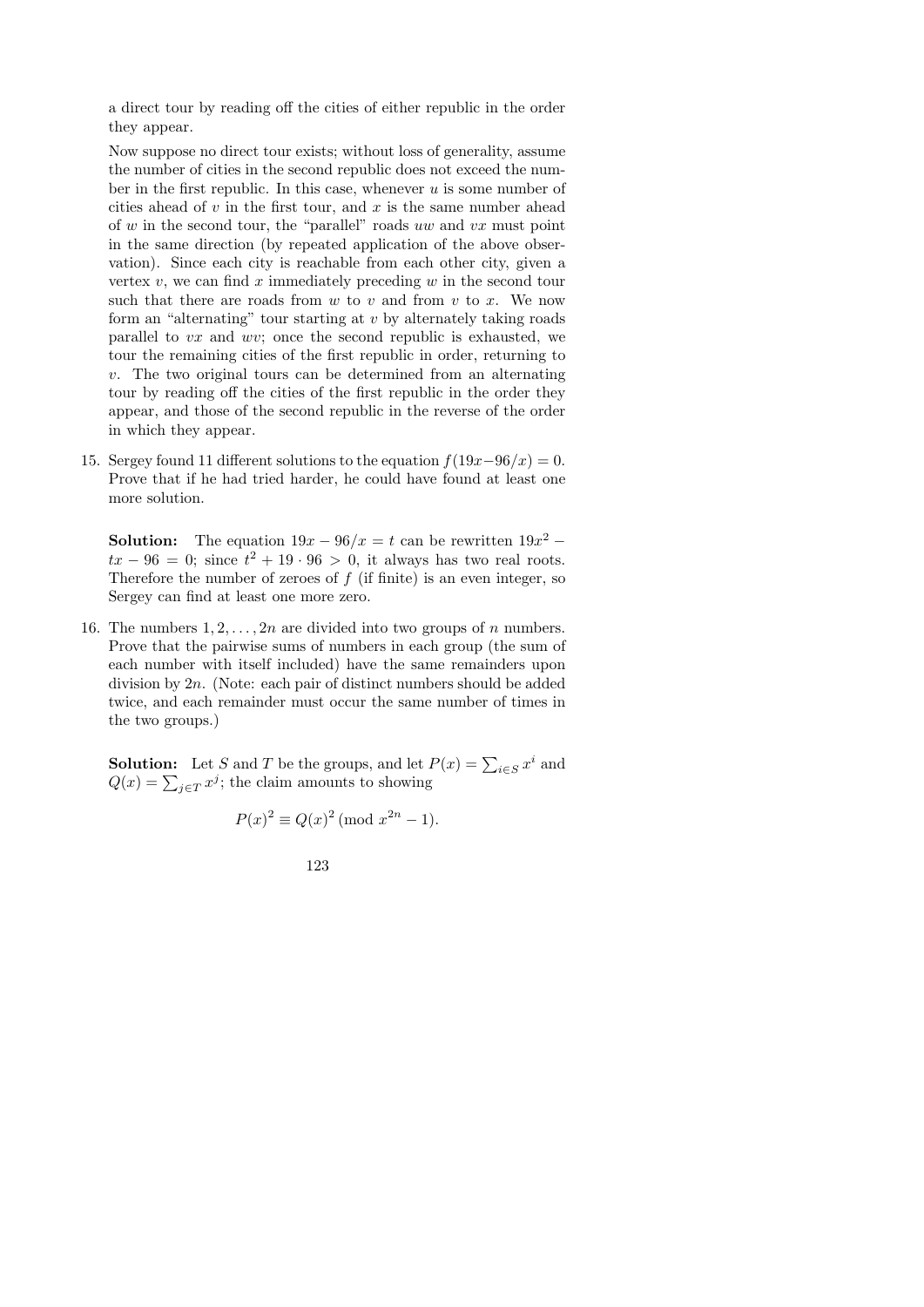This follows by noting that  $x-1|P(x)-Q(x)$  since both groups have the same number of elements, and that  $x^{2n-1} + \cdots + 1|P(x) + Q(x)$ since each of the numbers  $1, \ldots, 2n$  occurs exactly once.

17. The points  $A'$  and  $C'$  are chosen on the diagonal  $BD$  of a parallelogram  $ABCD$  so that  $AA' \parallel CC'$ . The point K lies on the segment  $A'C$ , and the line AK meets  $CC'$  at L. A line parallel to BC is drawn through  $K$ , and a line parallel to  $BD$  is drawn through  $C$ ; these meet at  $M$ . Prove that  $D, M, L$  are collinear.

**Solution:** Let  $M'$  and  $M''$  be the intersections of  $DM$  with  $MK$ and MC, respectively. Since  $M'K \parallel DA$ , we have  $LM'/LD =$ *LK/LA.* Since  $CK \parallel C'A$ , we have  $LK/LA = LC/LC'$ . Finally, since  $CM \parallel C'D$ , we have  $LM''/LD = LC/LC'$ . Therefore  $LM'/LD = LM''/LD$  and so  $M' = M'' = M$ .

18. Find all quadruples of polynomials  $P_1(x)$ ,  $P_2(x)$ ,  $P_3(x)$ ,  $P_4(x)$  with real coefficients such that for each quadruple of integers  $x, y, z, t$  such that  $xy - zt = 1$ , one has

$$
P_1(x)P_2(y) - P_3(z)P_4(t) = 1.
$$

**Solution:** If  $P_1(1) = 0$ , then  $P_3(z)P_4(t) = -1$  for each pair of integers  $z, t$ , and so  $P_3$  and  $P_4$  are constant functions; moreover,  $P_1(x)P_2(y) = 0$ , so one of  $P_1$  and  $P_2$  is identically zero. Ignoring such cases, which are easily enumerated, we assume  $P_i(1) \neq 0$  for all i.

We first note that  $P_1(x)P_2(1) = P_1(1)P_2(x)$  for all nonzero integers  $x$ , so that  $P_1$  and  $P_2$  are equal up to a scalar factor; similarly,  $P_3$  and  $P_4$  are equal up to a scalar factor. Now note that  $P_1(x)P_2(ay) =$  $P_1(ax)P_2(y)$  for all nonzero  $a, x, y$ , so that the difference between the two sides is identically zero as a polynomial in  $a$ . In particular, that means no term in  $P_1(x)P_2(y)$  has unequal exponent in x and y, and the same is true of  $P_1(x)P_1(y)$ . On the other hand, if  $P_1(x)$ has terms of more than one degree, then  $P_1(x)P_1(y)$  contains a term with different degrees in x and y. Hence  $P_1(x) = cx^k$  for some integer k and some constant c, and similarly  $P_2(x) = dx^k$ ,  $P_3(x) =$  $ex^m$ ,  $P_4(x) = fx^m$ .

$$
124\,
$$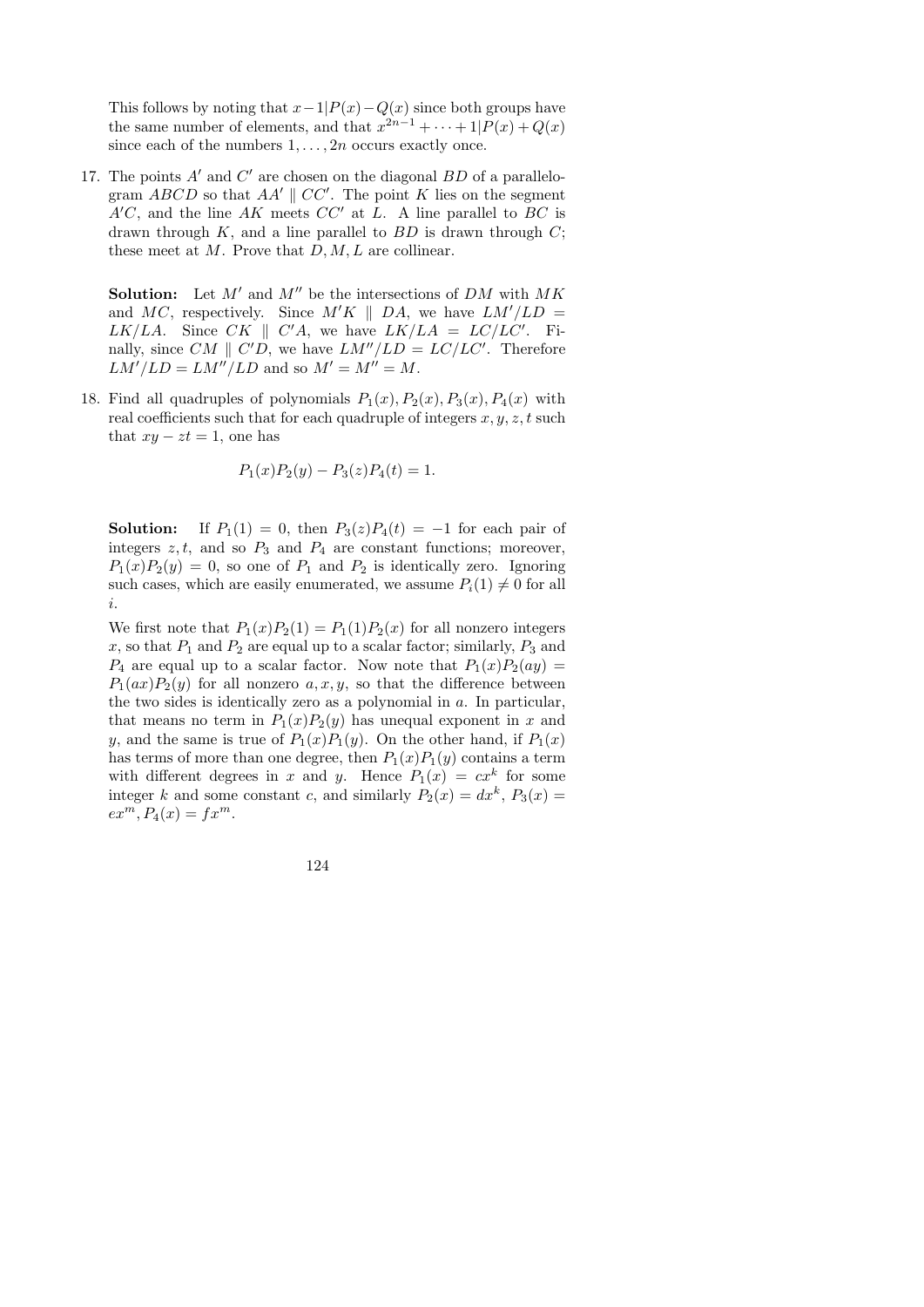Thus we must determine when  $cdx^ky^k - efz^mt^m = 1$  whenever  $xy$  $zt = 1$  in integers. Clearly  $k = m$  since otherwise one of the two terms on the left dominates the other, and  $cd = 1$  by setting  $x = y =$ 1 and  $z = t = 0$ , and similarly  $ef = 1$ . Now note that  $(xy)^k - (zt)^k = 1$ 1 can only happen in general for  $k = 1$ , since for  $k > 1$ , there are no consecutive perfect k-th powers. We conclude  $P_1(x) = cx, P_2(x) =$  $x/c$ ,  $P_3(x) = ex$ ,  $P_4(x) = x/e$  for some nonzero real numbers c, e.

19. Two players play the following game on a  $100 \times 100$  board. The first player marks a free square, then the second player puts a  $1 \times 2$ domino down covering two free squares, one of which is marked. This continues until one player is unable to move. The first player wins if the entire board is covered, otherwise the second player wins. Which player has a winning strategy?

Solution: The first player has a winning strategy. Let us say a position is stable if every square below or to the right of a free square is free. Then we claim the first player can always ensure that on his turn, either the position is stable or there is a free square with exactly one free neighbor (or both).

Let us label the square in the *i*-th row and *j*-th column as  $(i, j)$ , with  $(1, 1)$  in the top left. We call a free square a *corner* if is not below or to the right of another free square. Let  $(a_1, b_1), (a_2, b_2), \ldots, (a_k, b_k)$ be the corners from top to bottom.

First notice that if  $(a, b)$  is a corner such that both  $(a + 1, b - 1)$  and  $(a-1, b+1)$  are nonfree (or off the board), then the first player may mark  $(a, b)$ , and however the second player moves, the result will be a stable position. More generally, if  $(a, b)$ ,  $(a+1, b-1)$ ,  $\dots$ ,  $(a+k, b-k)$ are corners and  $(a-1, b+1)$  and  $(a+k+1, b-k-1)$  are both nonfree or off the board, the first player can be sure to return to a stable position.

To show this, first note that we cannot have both  $a = 1$  and  $b$  $k = 1$ , or else the number of nonfree squares would be odd, which is impossible. Without loss of generality, assume that  $b - k \neq 1$ is not the final corner. The first player now marks  $(a, b)$ . If the second player covers  $(a, b)$  and  $(a, b+1)$ , the position is again stable. Otherwise, the first player marks  $(a+1, b-1)$  and the second player is forced to cover it and  $(a + 2, b - 1)$ . Then the first player marks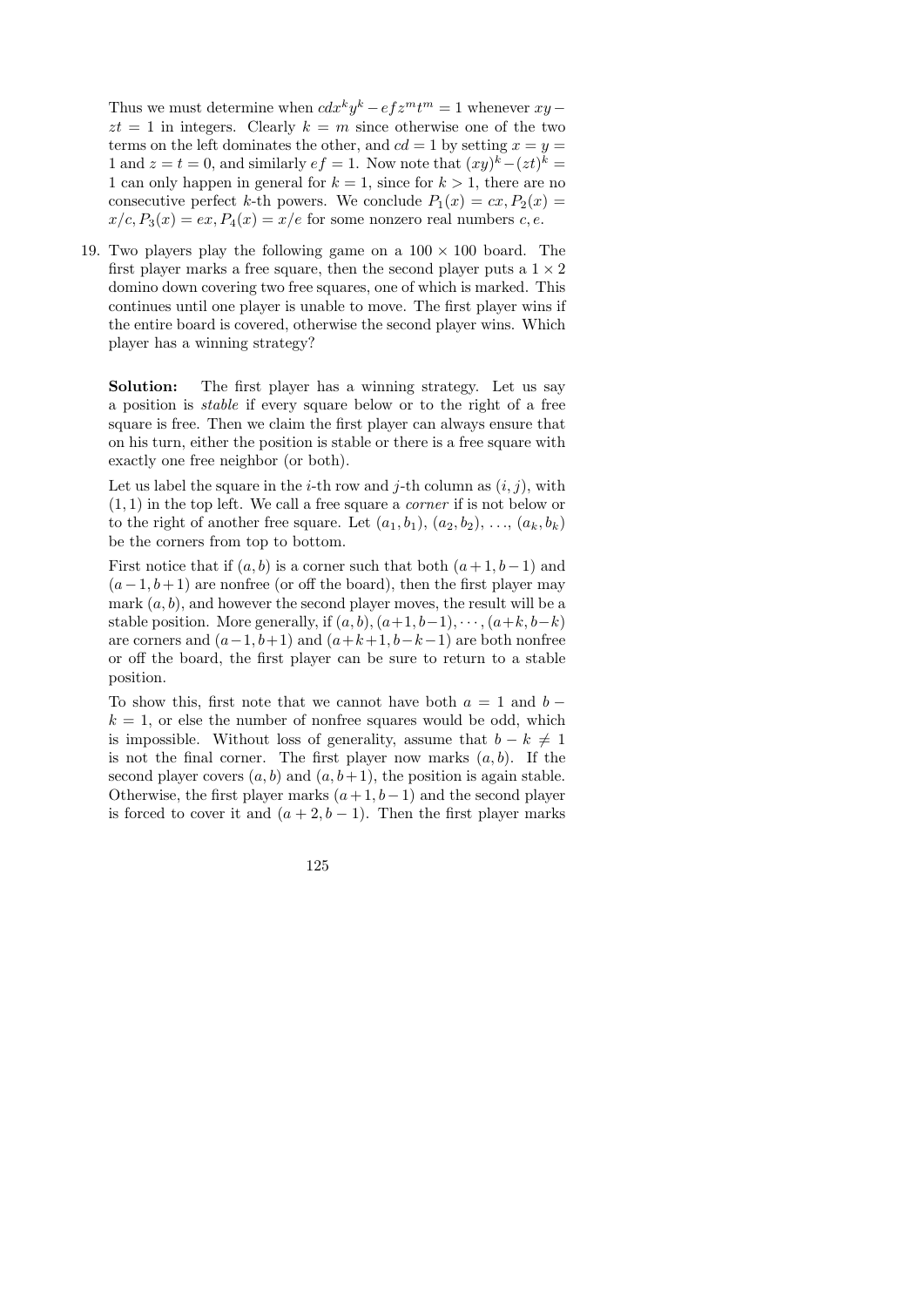$(a+2, b-2)$  and the second player is forced to cover it and  $(a+3, b-2)$ , and so on. After  $(a+k, b-k)$  is marked, the result is a stable position. (Note that the assumption  $b-k \neq 1$  ensures that the moves described do not cross the edge of the board.)

To finish the proof, we need to show that such a chain of corners must exist. Write the labels  $(a_1, b_1), \ldots, (a_k, b_k)$  in a row, and join two adjacent labels by a segment if they are of the form  $(a, b), (a+1, b-1)$ . If two adjacent labels  $(a, b), (a + i, b - j)$  are not joined by a segment, then either  $i = 1$  or  $j = 1$  but not both. If  $i = 1$ , draw an arrow between the labels pointing towards  $(a + i, b - j)$ ; otherwise draw the arrow the other way. Also draw arrows pointing to  $(a_1, b_1)$  and  $(a_k, b_k)$ . There is now one more chain of corners (joined by segments) than arrows, so some chain has two arrows pointing to it. That chain satisfies the condition above, so the first player can use it to create another stable position. Consequently, the first player can ensure victory.

20. Let  $BD$  be the bisector of angle  $B$  in triangle  $ABC$ . The circumcircle of triangle  $BDC$  meets  $AB$  at  $E$ , while the circumcircle of triangle ABD meets BC at F. Prove that  $AE = CF$ .

**Solution:** By power-of-a-point,  $AE \cdot AB = AD \cdot AC$  and  $CF \cdot CB =$  $CD \cdot CA$ , so  $AE/CF = (AD/CD)(BC/AB)$ . However,  $AB/CB =$  $AD/CD$  by the angle bisector theorem, so  $AE = CF$ .

21. A  $10 \times 10$  table consists of positive integers such that for every five rows and five columns, the sum of the numbers at their intersections is even. Prove that all of the integers in the table are even.

Solution: We denote the first five entries in a row as the "head" of that row. We first show that the sum of each head is even. We are given that the sum of any five heads is even; by subtracting two such sums overlapping in four heads, we deduce that the sum of any two heads is even. Now subtracting two such relations from a sum of five heads, we determine that the sum of any head is even.

By a similar argument, the sum of any five entries in a row is even. By the same argument as above, we deduce that each entry is even.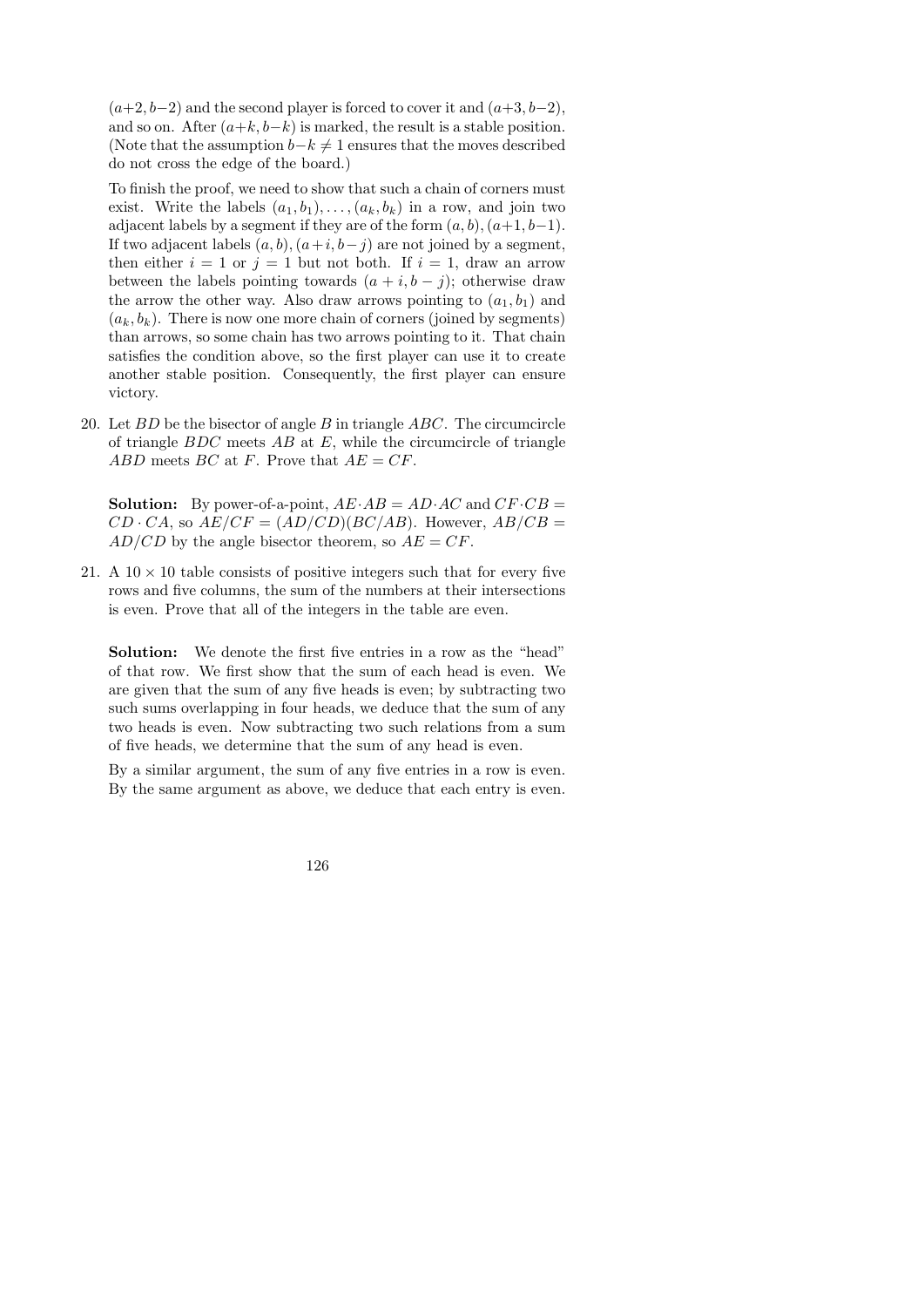22. Prove that there are no positive integers  $a$  and  $b$  such that for each pair p, q of distinct primes greater than 1000, the number  $ap + bq$  is also prime.

**Solution:** Suppose  $a, b$  are so chosen, and let  $m$  be a prime greater than  $a+b$ . By Dirichlet's theorem, there exist infinitely many primes in any nonzero residue class modulo  $m$ ; in particular, there exists a pair p, q such that  $p \equiv b \pmod{m}$ ,  $q \equiv -a \pmod{m}$ , giving  $ap + bq$ is divisible by  $m$ , a contradiction.

23. In triangle  $ABC$ , the angle A is 60°. A point O is taken inside the triangle such that  $\angle AOB = \angle BOC = 120^\circ$ . The points D and E are the midpoints of sides AB and AC. Prove that the quadrilateral ADOE is cyclic.

**Solution:** Since  $\angle OBA = 60° - \angle OAB = \angle OAC$ , the triangles OAB and OCA are similar, so there is a spiral similarity about O carrying OAB to OCA. This similarity preserves midpoints, so it carries D to E, and therefore  $\angle AOD = \angle COE = 120^{\circ} - \angle AOE$ . We conclude  $\angle DOE = 120^{\circ}$  and so  $ADOE$  is cyclic.

24. There are 2000 towns in a country, each pair of which is linked by a road. The Ministry of Reconstruction proposed all of the possible assignments of one-way traffic to each road. The Ministry of Transportation rejected each assignment that did not allow travel from any town to any other town. Prove that more of half of the assignments remained.

**Solution:** We will prove the same statement for  $n \geq 6$  towns. First suppose  $n = 6$ . In this case there are  $2^{15}$  assignments, and an assignment is rejected only if either one town has road to all of the others in the same direction, or if there are two sets of three towns, such that within each town the roads point in a circle, but all of the roads from one set to the other point in the same direction. There are  $5 \cdot 2^{11}$  bad assignments of the first kind and  $20 \cdot 8$  of the second kind, so the fraction of good assignments is at least 5/8.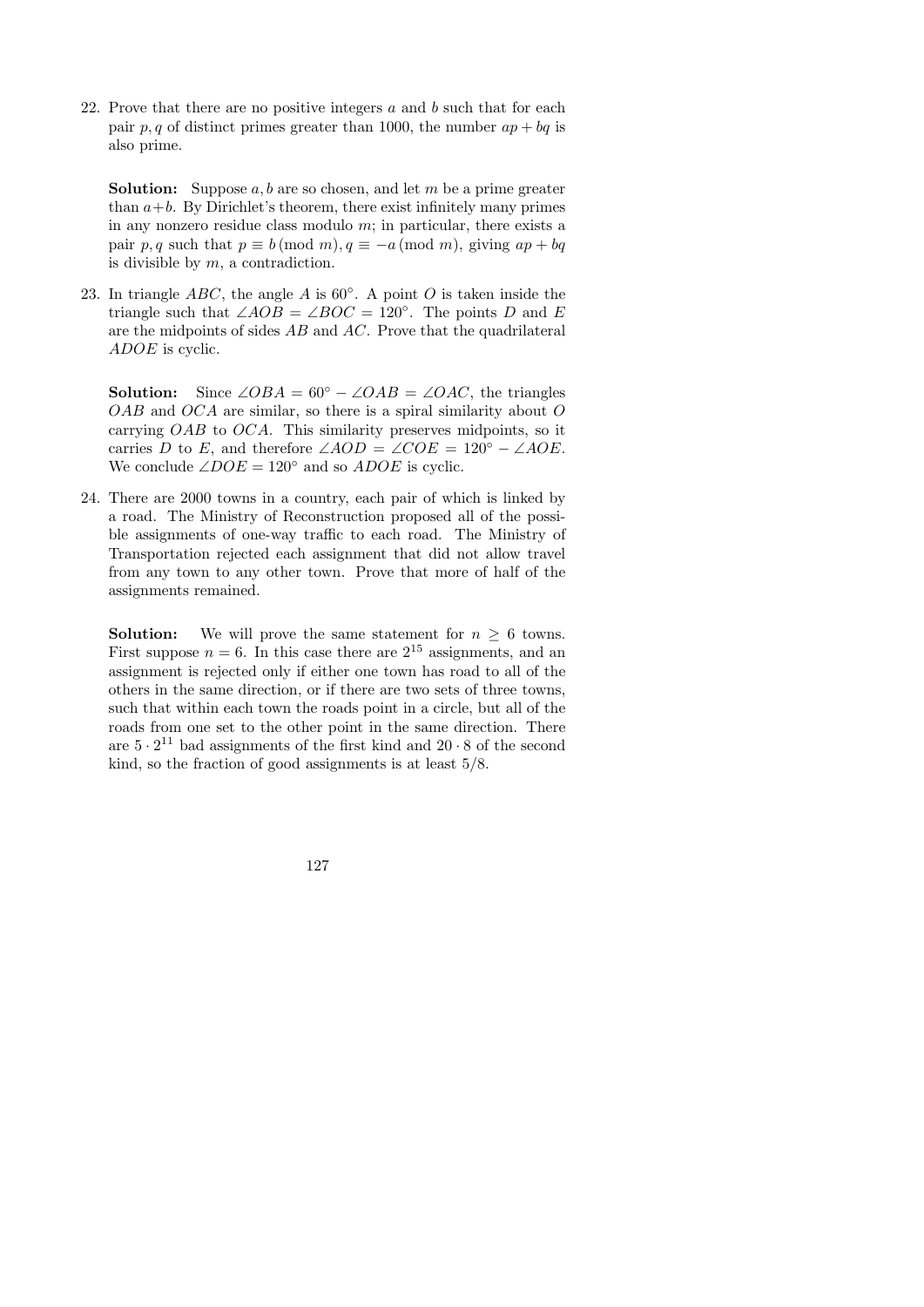For  $n \geq 6$ , we claim that the fraction of good assignments is at least

$$
\frac{5}{8}\prod_{i=6}^{n-1}\left(1-\frac{1}{2^{i-1}}\right).
$$

We show this by induction on n: a good assignment on  $n-1$  vertices can be extended to a good assignment on  $n$  vertices simply by avoiding having all edges from the last vertex pointing in the same direction, which occurs in 2 cases out of  $2^{n-1}$ .

Now it suffices to show that the above expression is more than  $1/2$ . In fact,

$$
\prod_{i=5}^{\infty} \left(1 - \frac{1}{2^i}\right)^{-1} \leq 1 + \sum_{i=5}^{\infty} \frac{i-4}{2^i}
$$

$$
= 1 + \frac{1}{2^5} \sum_{i=0}^{\infty} \frac{i+1}{2^i}
$$

$$
= 1 + \frac{1}{2^5} \sum_{i=0}^{\infty} \sum_{k=i}^{\infty} \frac{1}{2^i}
$$

$$
= 1 + \frac{1}{2^5} \sum_{i=0}^{\infty} \frac{1}{2^{i-1}}
$$

$$
= 1 + \frac{4}{2^5} = \frac{9}{8}
$$

Thus the fraction of good assignments is at least  $(5/8)(8/9) = 5/9$ 1/2.

25. The positive integers  $m, n, m, n$  are written on a blackboard. A generalized Euclidean algorithm is applied to this quadruple as follows: if the numbers  $x, y, u, v$  appear on the board and  $x > y$ , then  $x - y, y, u + v, v$  are written instead; otherwise  $x, y - x, u, v + u$  are written instead. The algorithm stops when the numbers in the first pair become equal (they will equal the greatest common divisor of  $m$  and  $n$ ). Prove that the arithmetic mean of the numbers in the second pair at that moment equals the least common multiple of  $m$ and n.

**Solution:** Note that  $xv + yu$  does not change under the operation, so it remains equal to 2mn throughout. Thus when the first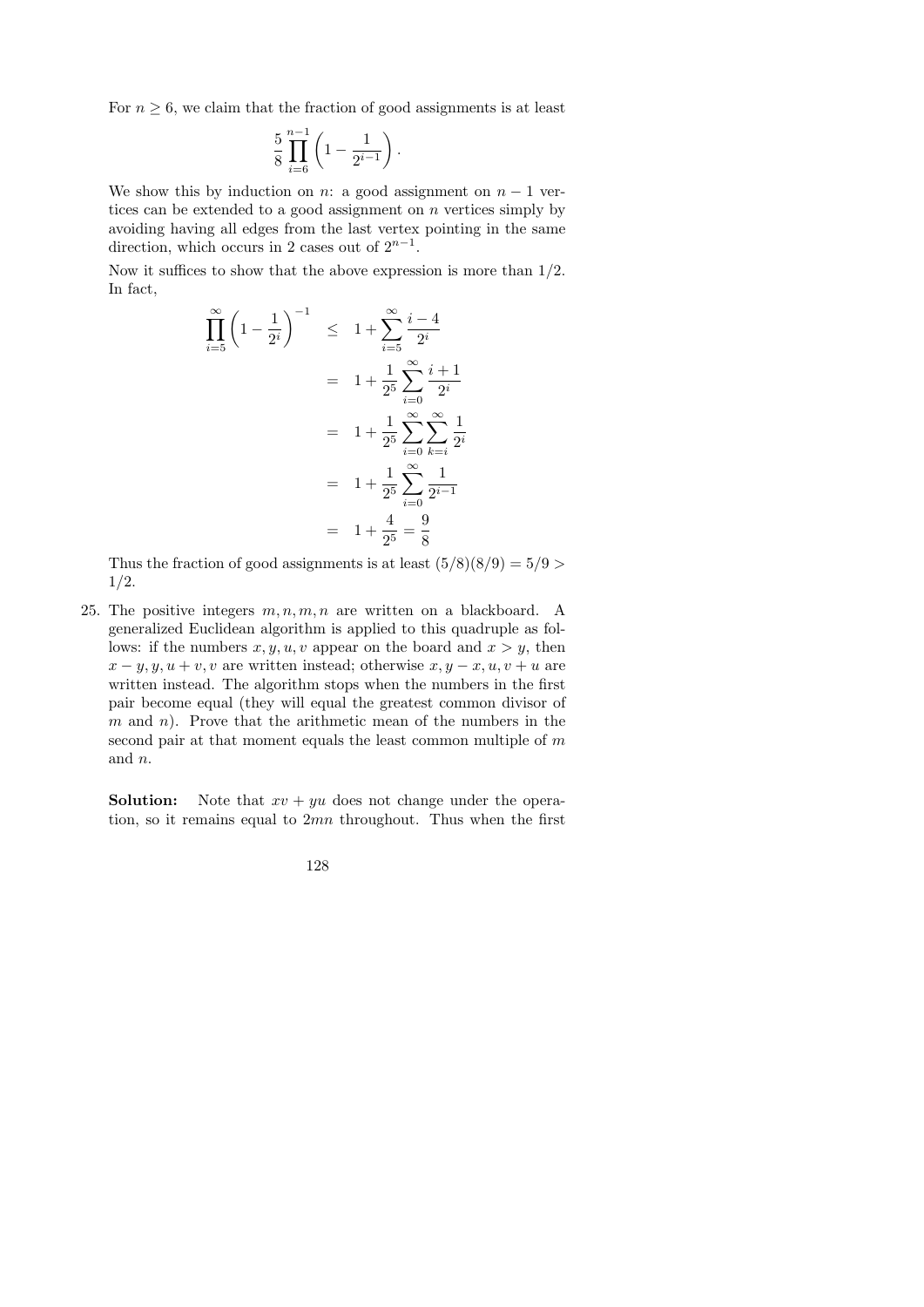two numbers both equal  $gcd(m, n)$ , the sum of the latter two is  $2mn/\gcd(m, n) = 2\mathrm{lcm}(m, n).$ 

26. A set of geometric figures consists of red equilateral triangles and blue quadrilaterals with all angles greater than 80◦ and less than 100◦ . A convex polygon with all of its angles greater than 60◦ is assembled from the figures in the set. Prove that the number of (entirely) red sides of the polygon is a multiple of 3.

Solution: We first enumerate the ways to decompose various angles  $\alpha$  into sums of 60° angles (T) and angles between 80° and 100° ( $\ddot{Q}$ ):

$$
60^{\circ} < \alpha < 180^{\circ}
$$
  
\n
$$
\alpha = 180^{\circ}
$$
  
\n
$$
\alpha = 37, 2Q
$$
  
\n
$$
\alpha = 360^{\circ}
$$
  
\n
$$
\alpha = 6T, 3T + 2Q, 4Q
$$

(The range for  $Q$  cannot be increased, since  $3Q$  ranges from  $240^{\circ}$ to 300◦ ; even including the endpoints would allow for additional combinations above.)

The set of all of the vertices of all of the polygons can be divided into three categories, namely those which lie in the interior, on an edge, or at a vertex of the large polygon. The above computation shows that the number of  $T$  angles at interior or edge vertices is a multiple of 3; since the total number is three times the number of triangles, we deduce that the number of  $T$  angles at vertices of the large polygon is also a multiple of 3.

Next note that every edge is entirely of one color, since we cannot have both a  $T$  and a  $Q$  at a 180 $\degree$  angle. Additionally, no vertex of the large polygon consists of more than two angles, and a T cannot occur by itself. All this means that the number of red sides is half the number of T angles at the vertices, which is a multiple of 3.

27. The positive integers  $1, 2, \ldots, n^2$  are placed in some fashion in the squares of an  $n \times n$  table. As each number is placed in a square, the sum of the numbers already placed in the row and column containing that square is written on a blackboard. Give an arrangement of the numbers that minimizes the sum of the numbers written on the blackboard.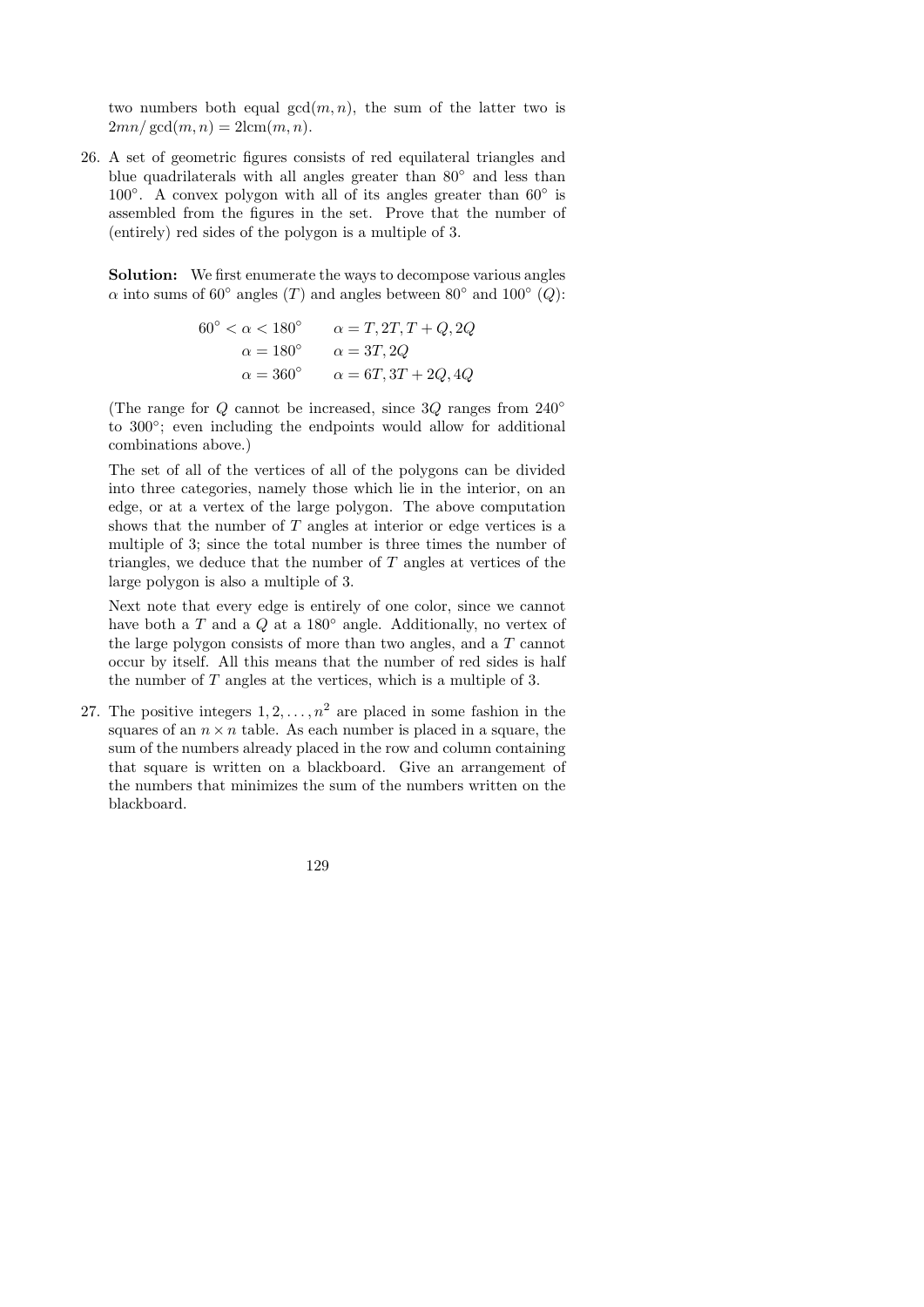Solution: Rather than describe the arrangement, we demonstrate it for  $n = 4$ :

| 5  | 9  | 13 |
|----|----|----|
| 2  | 6  | 10 |
| 15 | 3  | 7  |
| 12 | 16 | 4  |
|    |    |    |

Note that the sum of the numbers written may also be computed as the product of each number with the number of empty spaces in its row and column at the time it was placed.

We now simply note that the contribution from rows is at least that of the minimal arrangement, and analogously for columns. This is because we end up multiplying *n* numbers by each of  $0, 1, \ldots, n - 1$ . By the rearrangement inequality, the total is minimizing by multiplying  $1, ..., n$  by  $n - 1, n + 1, ..., 2n$  by  $n - 2$ , and so on.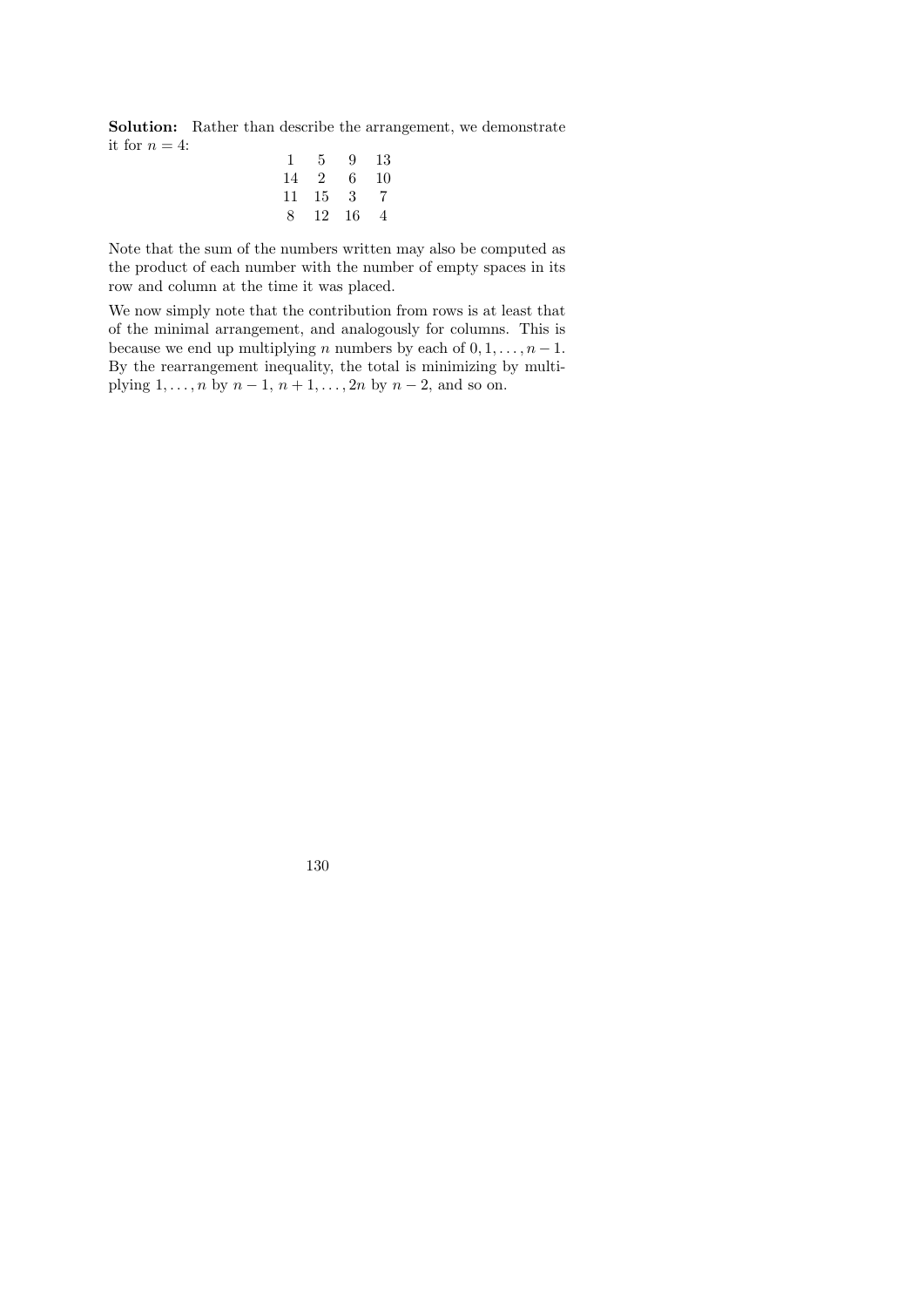# 3 1997 National Contests: Problems

## 3.1 Austria

1. Solve the system

$$
(x-1)(y2+6) = y(x2+1)
$$
  
\n
$$
(y-1)(x2+6) = x(y2+1).
$$

- 2. Consider the sequence of positive integers which satisfies  $a_n = a_{n-1}^2 +$  $a_{n-2}^2 + a_{n-3}^2$  for all  $n \ge 3$ . Prove that if  $a_k = 1997$  then  $k \le 3$ .
- 3. Let k be a positive integer. The sequence  $a_n$  is defined by  $a_1 = 1$ , and  $a_n$  is the n-th positive integer greater than  $a_{n-1}$  which is congruent to *n* modulo *k*. Find  $a_n$  in closed form. What happens if  $k = 2$ ?
- 4. Given a parallelogram ABCD, inscribe in the angle  $\angle BAD$  a circle that lies entirely inside the parallelogram. Similarly, inscribe a circle in the angle  $\angle BCD$  that lies entirely inside the parallelogram and such that the two circles are tangent. Find the locus of the tangency point of the circles, as the two circles vary.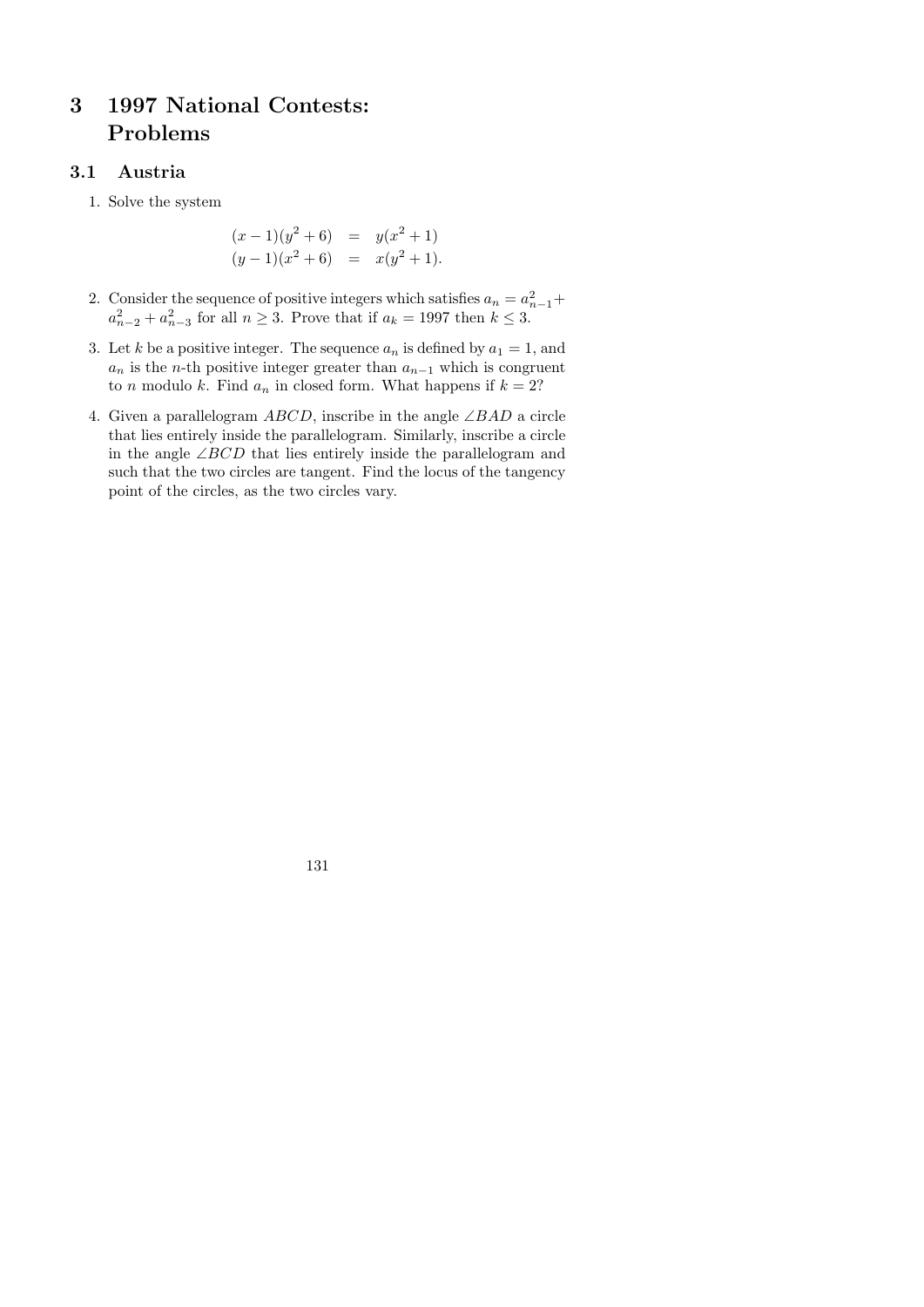#### 3.2 Bulgaria

1. Find all real numbers  $m$  such that the equation

 $(x^{2} - 2mx - 4(m^{2} + 1))(x^{2} - 4x - 2m(m^{2} + 1)) = 0$ 

has exactly three different roots.

- 2. Let  $ABC$  be an equilateral triangle with area 7 and let  $M, N$  be points on sides  $AB, AC$ , respectively, such that  $AN = BM$ . Denote by  $O$  the intersection of  $BN$  and  $CM$ . Assume that triangle  $BOC$ has area 2.
	- (a) Prove that  $MB/AB$  equals either 1/3 or 2/3.
	- (b) Find  $\angle AOB$ .
- 3. Let  $f(x) = x^2 2ax a^2 3/4$ . Find all values of a such that  $|f(x)| \le 1$  for all  $x \in [0,1]$ .
- 4. Let I and G be the incenter and centroid, respectively, of a triangle ABC with sides  $AB = c$ ,  $BC = a$ ,  $CA = b$ .
	- (a) Prove that the area of triangle CIG equals  $|a b|r/6$ , where r is the inradius of ABC.
	- (b) If  $a = c + 1$  and  $b = c 1$ , prove that the lines IG and AB are parallel, and find the length of the segment IG.
- 5. Let  $n \geq 4$  be an even integer and A a subset of  $\{1, 2, \ldots, n\}$ . Consider the sums  $e_1x_1 + e_2x_2 + e_3x_3$  such that:
	- $x_1, x_2, x_3 \in A;$
	- $e_1, e_2, e_3 \in \{-1, 0, 1\};$
	- at least one of  $e_1, e_2, e_3$  is nonzero;
	- if  $x_i = x_j$ , then  $e_i e_j \neq -1$ .

The set  $A$  is *free* if all such sums are not divisible by  $n$ .

- (a) Find a free set of cardinality  $\lfloor n/4 \rfloor$ .
- (b) Prove that any set of cardinality  $\lfloor n/4 \rfloor + 1$  is not free.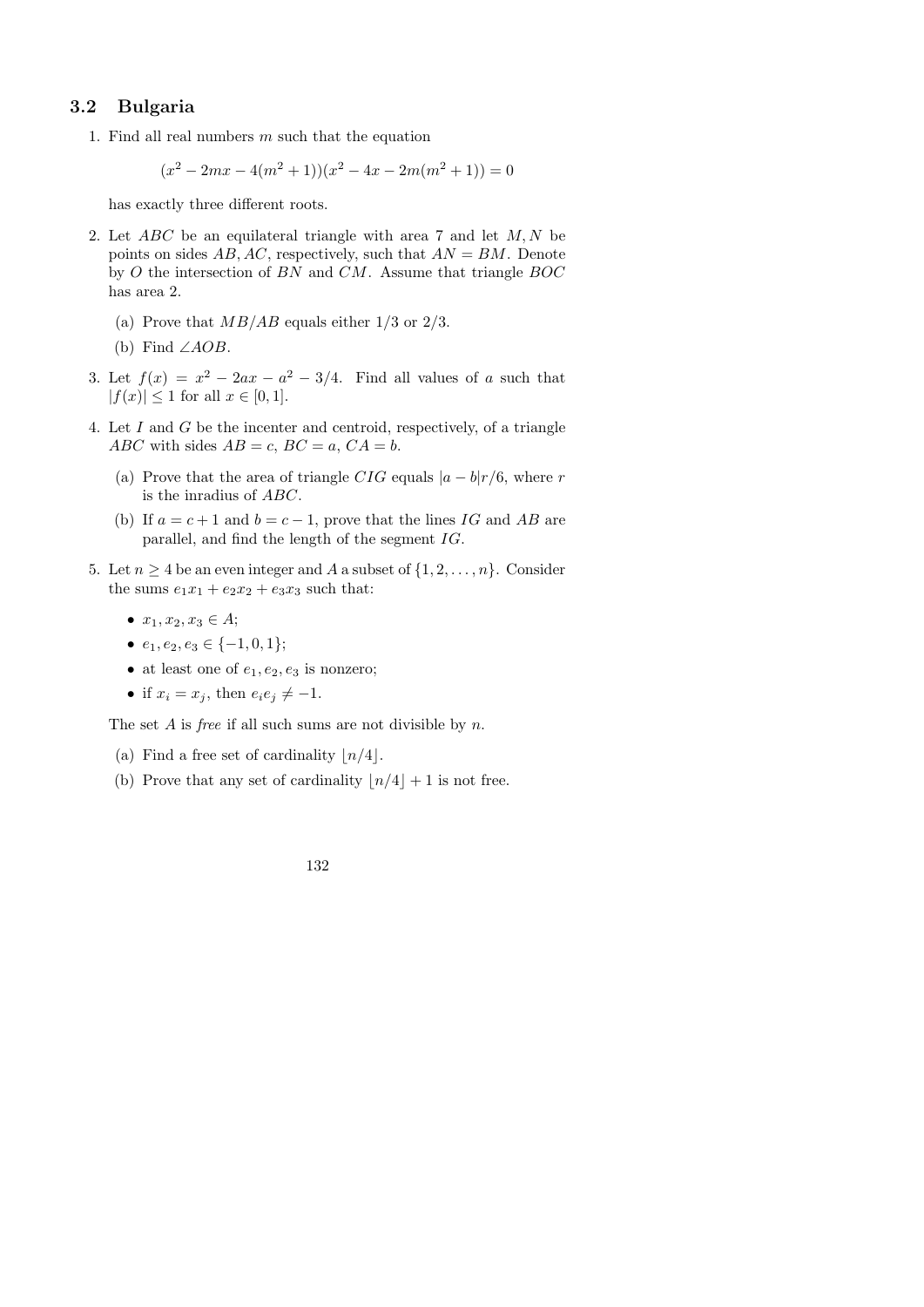6. Find the least natural number a for which the equation

$$
\cos^2 \pi (a - x) - 2 \cos \pi (a - x) + \cos \frac{3\pi x}{2a} \cos \left(\frac{\pi x}{2a} + \frac{\pi}{3}\right) + 2 = 0
$$

has a real root.

- 7. Let  $ABCD$  be a trapezoid  $(AB||CD)$  and choose F on the segment AB such that  $DF = CF$ . Let E be the intersection of AC and BD, and let  $O_1, O_2$  be the circumcenters of  $ADF, BCF$ . Prove that the lines  $EF$  and  $O_1O_2$  are perpendicular.
- 8. Find all natural numbers  $n$  for which a convex  $n$ -gon can be divided into triangles by diagonals with disjoint interiors, such that each vertex of the n-gon is the endpoint of an even number of the diagonals.
- 9. For any real number b, let  $f(b)$  denote the maximum of the function

$$
\left|\sin x + \frac{2}{3+\sin x} + b\right|
$$

over all  $x \in \mathbb{R}$ . Find the minimum of  $f(b)$  over all  $b \in \mathbb{R}$ .

- 10. Let ABCD be a convex quadrilateral such that  $\angle DAB = \angle ABC =$  $\angle BCD$ . Let H and O denote the orthocenter and circumcenter of the triangle  $ABC$ . Prove that  $H, O, D$  are collinear.
- 11. For any natural number  $n \geq 3$ , let  $m(n)$  denote the maximum number of points lying within or on the boundary of a regular n-gon of side length 1 such that the distance between any two of the points is greater than 1. Find all n such that  $m(n) = n - 1$ .
- 12. Find all natural numbers  $a, b, c$  such that the roots of the equations

$$
x^{2} - 2ax + b = 0
$$
  

$$
x^{2} - 2bx + c = 0
$$
  

$$
x^{2} - 2cx + a = 0
$$

are natural numbers.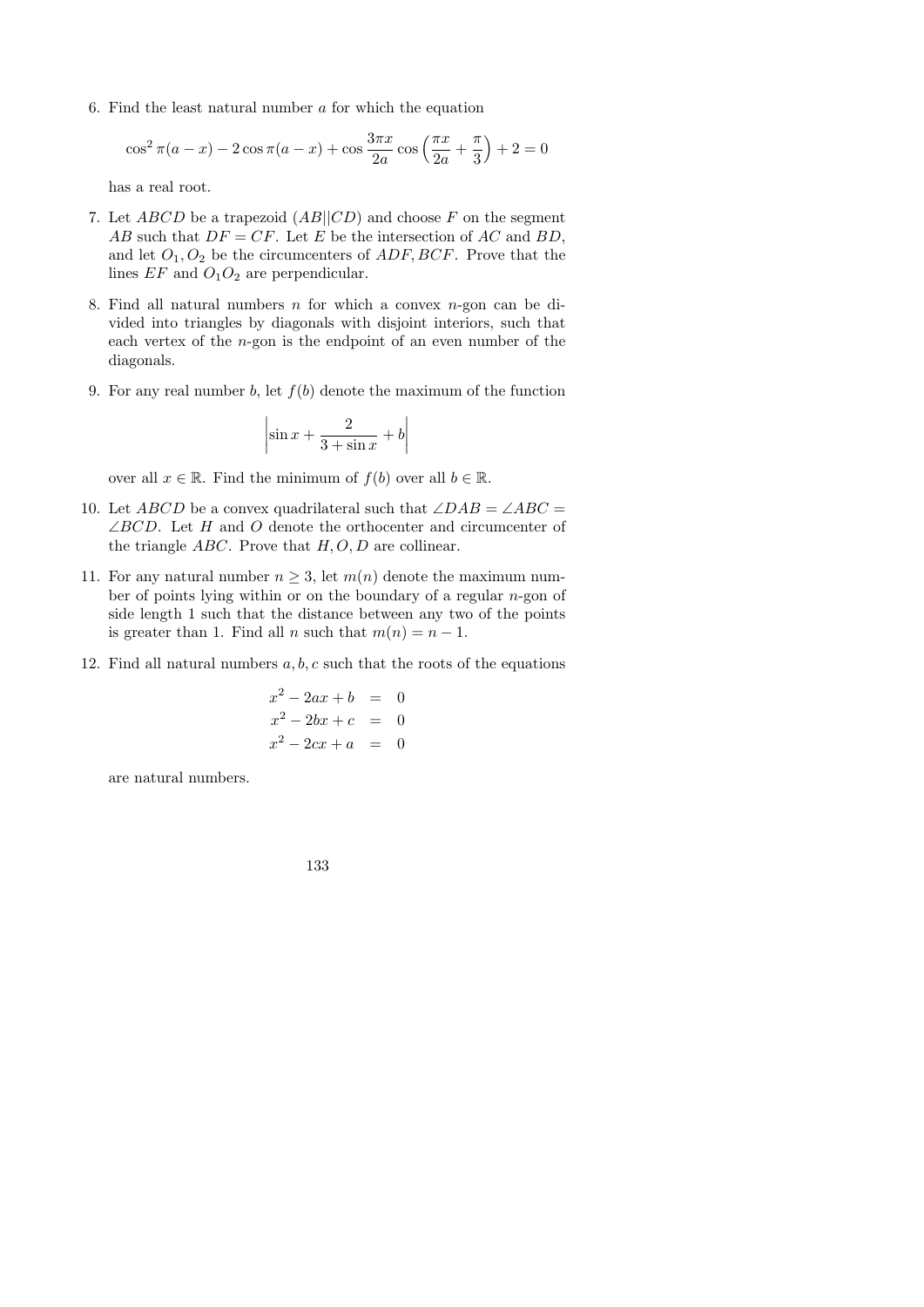13. Given a cyclic convex quadrilateral ABCD, let F be the intersection of  $AC$  and  $BD$ , and  $E$  the intersection of  $AD$  and  $BC$ . Let  $M, N$ be the midpoints of AB, CD. Prove that

$$
\frac{MN}{EF} = \frac{1}{2} \left| \frac{AB}{CD} - \frac{CD}{AB} \right|.
$$

14. Prove that the equation

$$
x^{2} + y^{2} + z^{2} + 3(x + y + z) + 5 = 0
$$

has no solutions in rational numbers.

15. Find all continuous functions  $f : \mathbb{R} \to \mathbb{R}$  such that for all  $x \in \mathbb{R}$ ,

$$
f(x) = f\left(x^2 + \frac{1}{4}\right).
$$

- 16. Two unit squares  $K_1, K_2$  with centers  $M, N$  are situated in the plane so that  $MN = 4$ . Two sides of  $K_1$  are parallel to the line  $MN$ , and one of the diagonals of  $K_2$  lies on  $MN$ . Find the locus of the midpoint of  $XY$  as  $X, Y$  vary over the interior of  $K_1, K_2$ , respectively.
- 17. Find the number of nonempty subsets of  $\{1, 2, \ldots, n\}$  which do not contain two consecutive numbers.
- 18. For any natural number  $n \geq 2$ , consider the polynomial

$$
P_n(x) = \binom{n}{2} + \binom{n}{5}x + \binom{n}{8}x^2 + \dots + \binom{n}{3k+2}x^k,
$$

where  $k = \lfloor \frac{n-2}{3} \rfloor$ .

- (a) Prove that  $P_{n+3}(x) = 3P_{n+2}(x) 3P_{n+1}(x) + (x+1)P_n(x)$ .
- (b) Find all integers a such that  $3^{\lfloor (n-1)/2 \rfloor}$  divides  $P_n(a^3)$  for all  $n \geq 3$ .
- 19. Let  $M$  be the centroid of triangle  $ABC$ .
	- (a) Prove that if the line  $AB$  is tangent to the circumcircle of the triangle AMC, then

$$
\sin \angle CAM + \sin \angle CBM \le \frac{2}{\sqrt{3}}.
$$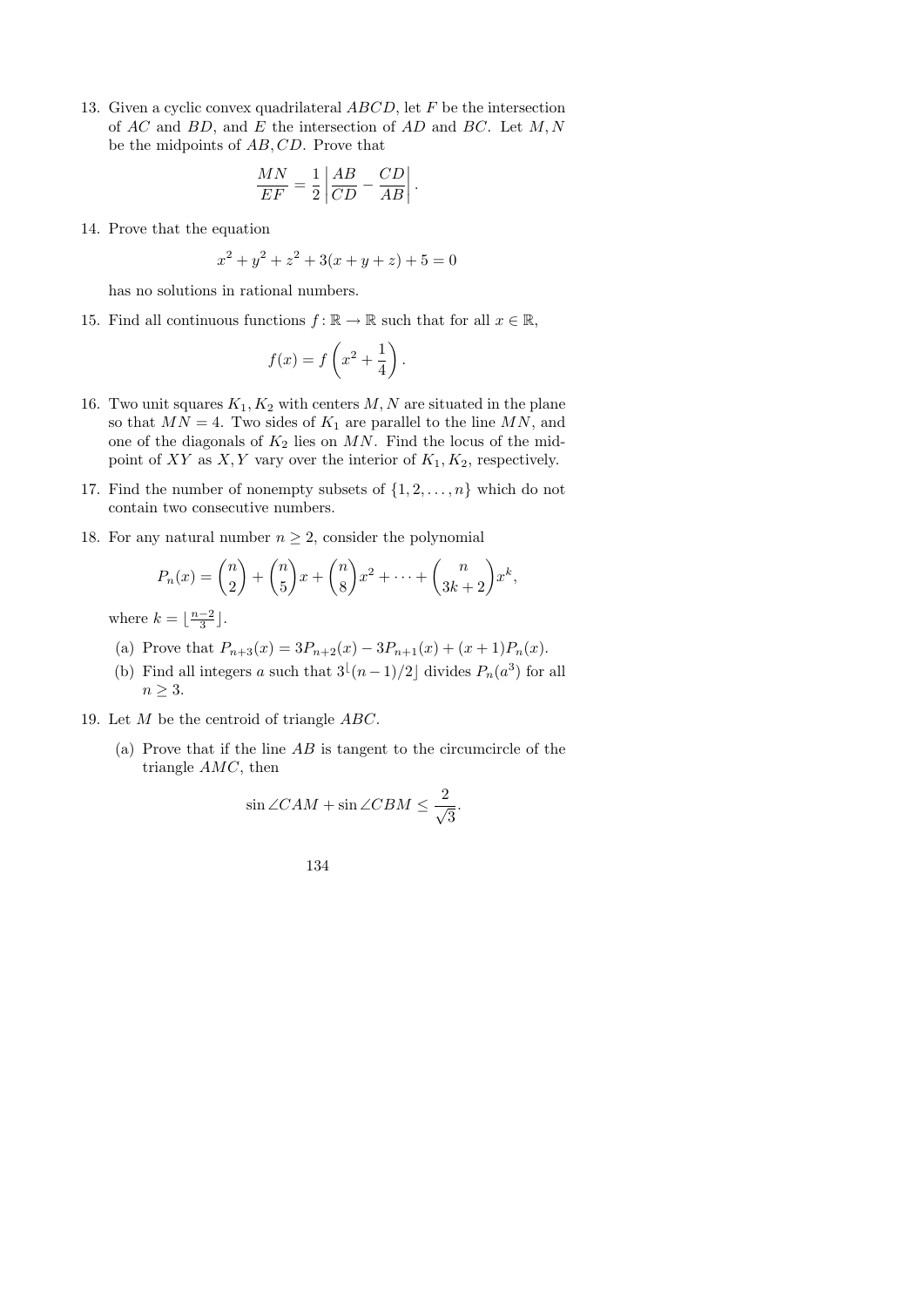- (b) Prove the same inequality for an arbitrary triangle ABC.
- 20. Let  $m, n$  be natural numbers and  $m + i = a_i b_i^2$  for  $i = 1, 2, ..., n$ , where  $a_i$  and  $b_i$  are natural numbers and  $a_i$  is squarefree. Find all values of *n* for which there exists *m* such that  $a_1 + a_2 + \cdots + a_n = 12$ .
- 21. Let  $a, b, c$  be positive numbers such that  $abc = 1$ . Prove that

$$
\frac{1}{1+a+b}+\frac{1}{1+b+c}+\frac{1}{1+c+a}\leq \frac{1}{2+a}+\frac{1}{2+b}+\frac{1}{2+c}.
$$

22. Let  $ABC$  be a triangle and  $M, N$  the feet of the angle bisectors of  $B, C$ , respectively. Let D be the intersection of the ray  $MN$  with the circumcircle of ABC. Prove that

$$
\frac{1}{BD} = \frac{1}{AD} + \frac{1}{CD}.
$$

23. Let X be a set of cardinality  $n + 1$   $(n \geq 2)$ . The ordered ntuples  $(a_1, a_2, \ldots, a_n)$  and  $(b_1, b_2, \ldots, b_n)$  of distinct elements of X are called *separated* if there exist indices  $i \neq j$  such that  $a_i = b_j$ . Find the maximal number of  $n$ -tuples such that any two of them are separated.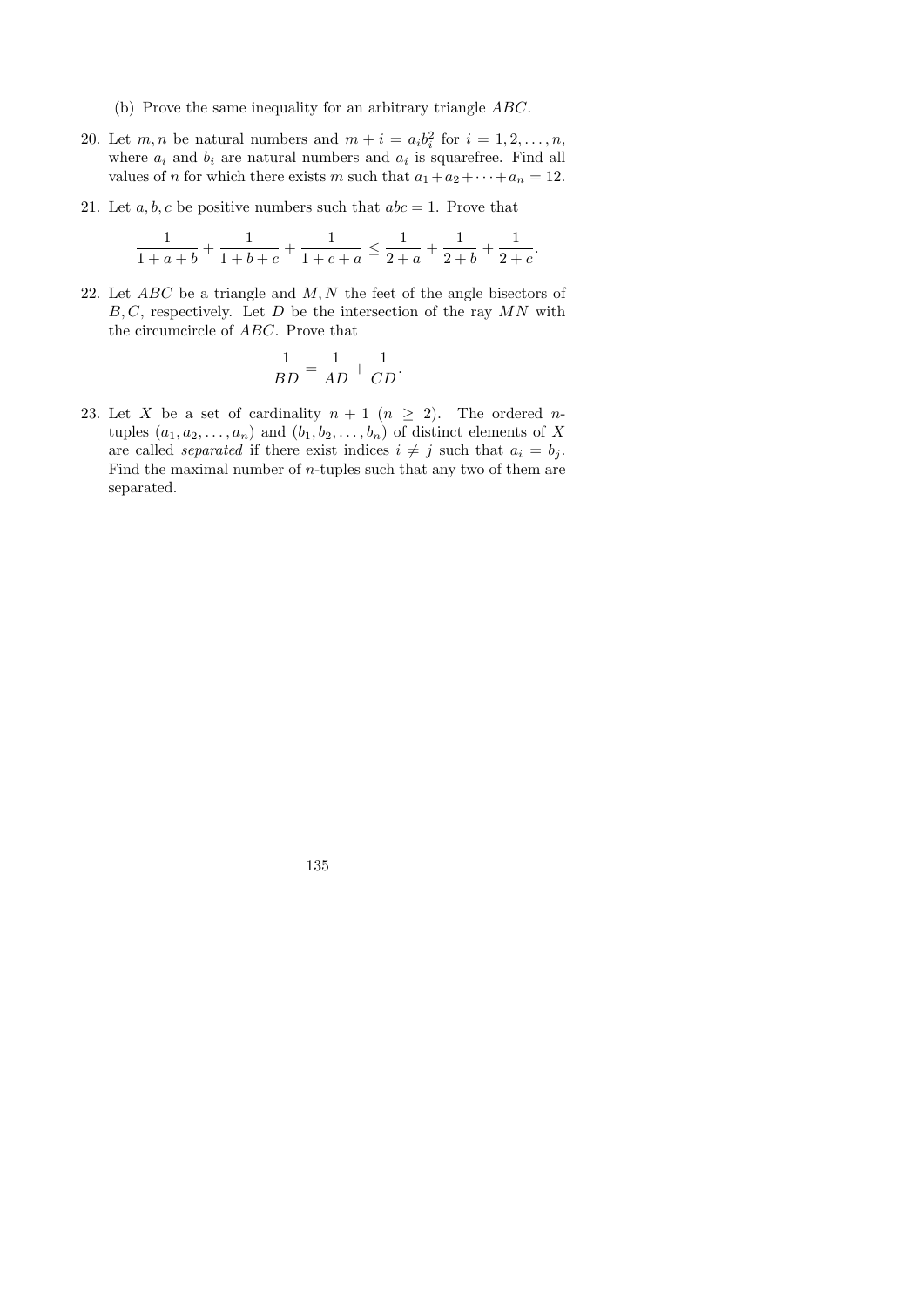## 3.3 Canada

- 1. How many pairs  $(x, y)$  of positive integers with  $x \leq y$  satisfy  $gcd(x, y) =$ 5! and  $lcm(x, y) = 50$ !?
- 2. Given a finite number of closed intervals of length 1, whose union is the closed interval [0, 50], prove that there exists a subset of the intervals, any two of whose members are disjoint, whose union has total length at least 25. (Two intervals with a common endpoint are not disjoint.)
- 3. Prove that

$$
\frac{1}{1999} < \frac{1}{2} \cdot \frac{3}{4} \cdot \dots \cdot \frac{1997}{1998} < \frac{1}{44}.
$$

- 4. Let O be a point inside a parallelogram  $ABCD$  such that  $\angle AOB$  +  $\angle COD = \pi$ . Prove that  $\angle OBC = \angle ODC$ .
- 5. Express the sum

$$
\sum_{k=0}^{n} \frac{(-1)^k}{k^3 + 9k^2 + 26k + 24} \binom{n}{k}
$$

in the form  $p(n)/q(n)$ , where p, q are polynomials with integer coefficients.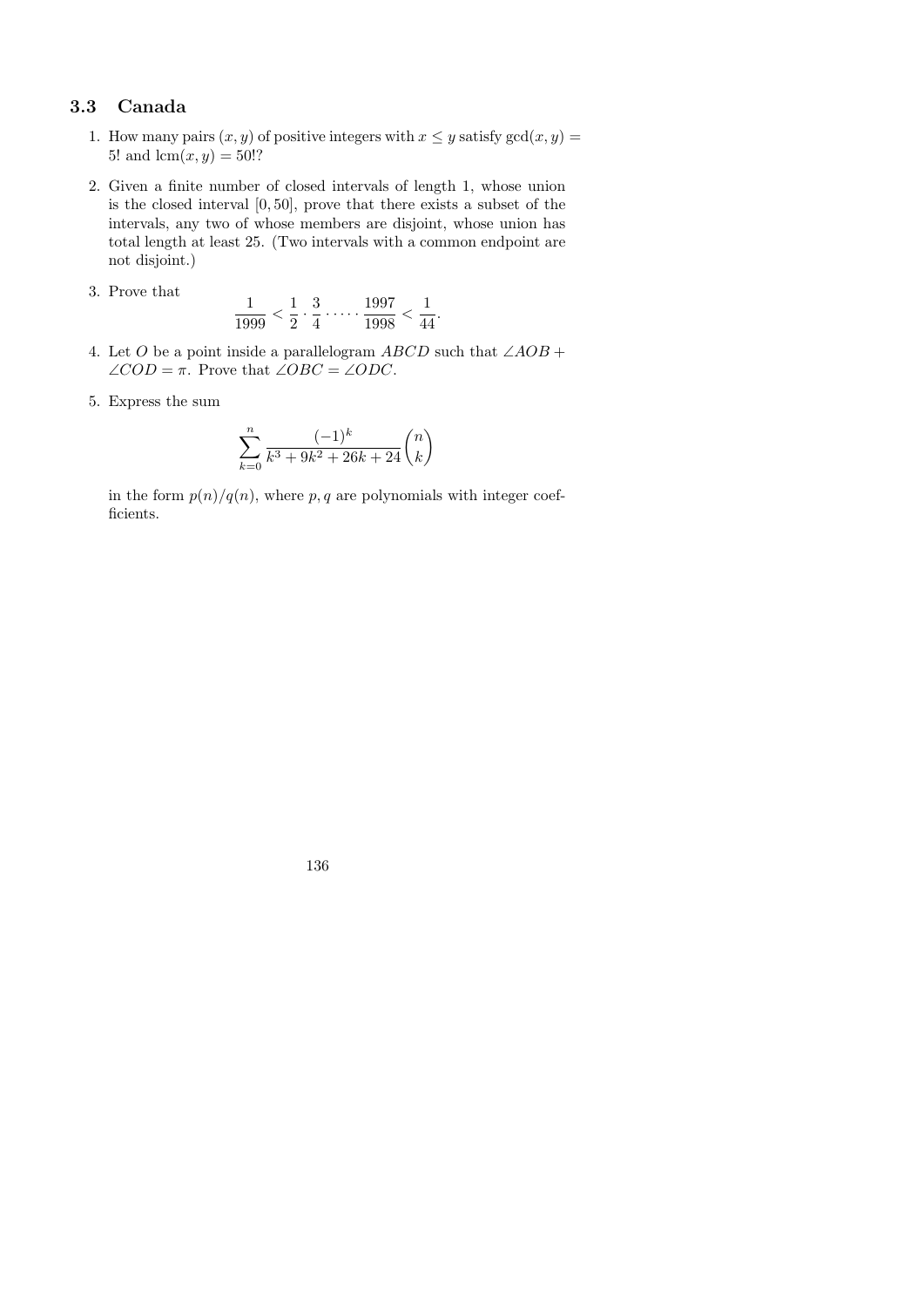## 3.4 China

1. Let  $x_1, x_2, \ldots, x_{1997}$  be real numbers satisfying the following conditions:

(a) 
$$
-\frac{1}{\sqrt{3}} \le x_i \le \sqrt{3}
$$
 for  $i = 1, 2, ..., 1997$ ;  
(b)  $x_1 + x_2 + \cdots + x_{1997} = -318\sqrt{3}$ .

Determine the maximum value of  $x_1^{12} + x_2^{12} + \cdots + x_{1997}^{122}$ .

- 2. Let  $A_1B_1C_1D_1$  be a convex quadrilateral and P a point in its interior. Assume that the angles  $PA_1B_1$  and  $PA_1D_1$  are acute, and similarly for the other three vertices. Define  $A_k, B_k, C_k, D_k$  as the reflections of P across the lines  $A_{k-1}B_{k-1}, B_{k-1}C_{k-1}, C_{k-1}D_{k-1}, D_{k-1}A_{k-1}$ .
	- (a) Of the quadrilaterals  $A_k B_k C_k D_k$  for  $k = 1, \ldots, 12$ , which ones are necessarily similar to the 1997th quadrilateral?
	- (b) Assume that the 1997th quadrilateral is cyclic. Which of the first 12 quadrilaterals must then be cyclic?
- 3. Show that there exist infinitely many positive integers  $n$  such that the numbers  $1, 2, \ldots, 3n$  can be labeled

 $a_1, \ldots, a_n, b_1, \ldots, b_n, c_1, \ldots, c_n$ 

in some order so that the following conditions hold:

- (a)  $a_1 + b_1 + c_1 = \cdots = a_n + b_n + c_n$  is a multiple of 6;
- (b)  $a_1 + \cdots + a_n = b_1 + \cdots + b_n = c_1 + \cdots + c_n$  is also a multiple of 6.
- 4. Let ABCD be a cyclic quadrilateral. The lines AB and CD meet at  $P$ , and the lines  $AD$  and  $BC$  meet at  $Q$ . Let  $E$  and  $F$  be the points where the tangents from Q meet the circumcircle of ABCD. Prove that points  $P, E, F$  are collinear.
- 5. Let  $A = \{1, 2, \ldots, 17\}$  and for a function  $f: A \to A$ , denote  $f^{[1]}(x) =$  $f(x)$  and  $f^{[k+1]}(x) = f(f^{[k]}(x))$  for  $k \in \mathbb{N}$ . Find the largest natural number M such that there exists a bijection  $f: A \rightarrow A$  satisfying the following conditions: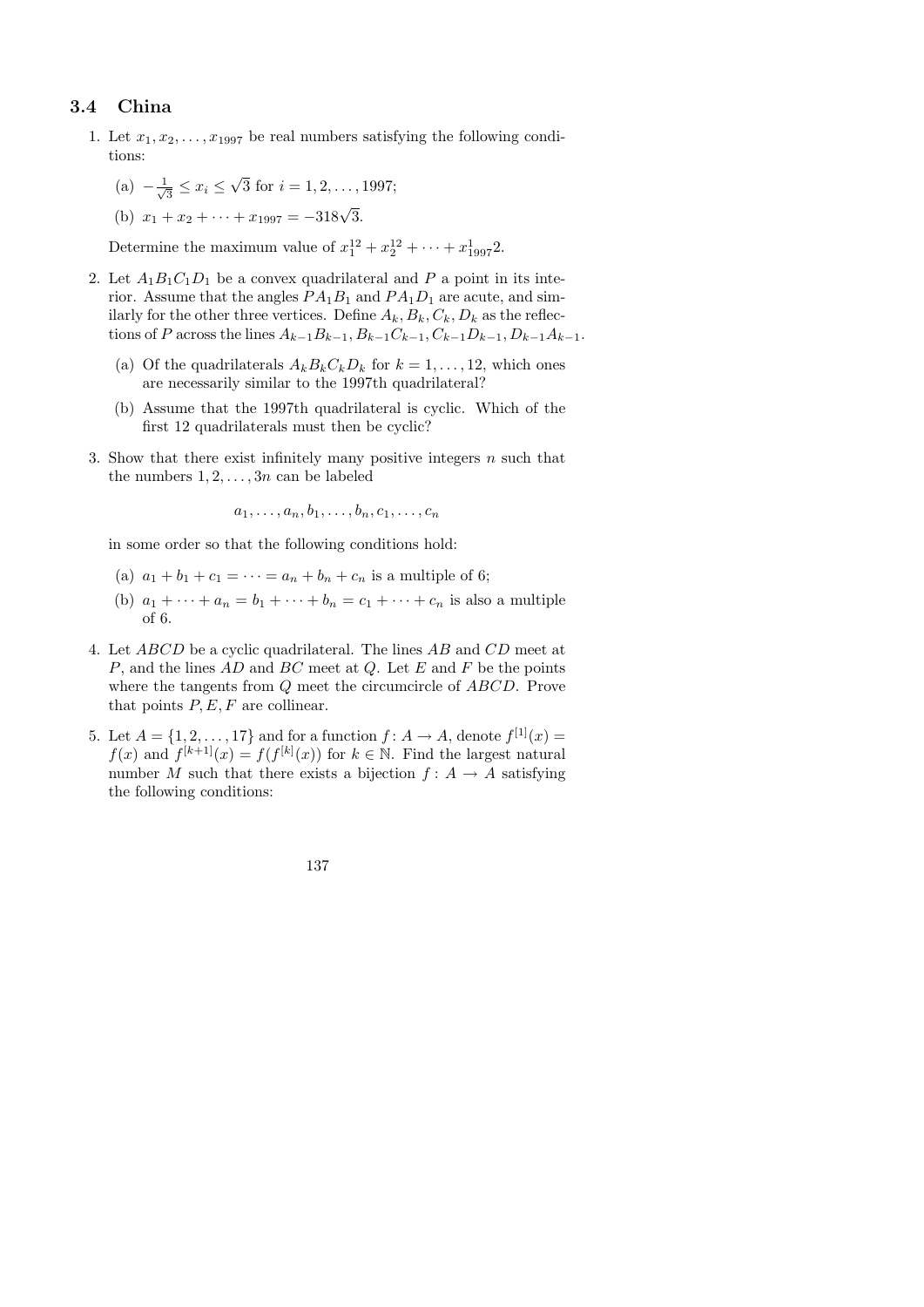(a) If  $m < M$  and  $1 \leq i \leq 16$ , then

$$
f^{[m]}(i+1) - f^{[m]}(i) \not\equiv \pm 1 \pmod{17}.
$$

(b) For  $1 \leq i \leq 16$ ,

$$
f^{[M]}(i+1) - f^{[M]}(i) \equiv \pm 1 \pmod{17}.
$$

(Here  $f^{[k]}(18)$  is defined to equal  $f^{[k]}(1)$ .)

6. Let  $a_1, a_2, \ldots$ , be nonnegative integers satisfying

$$
a_{n+m} \le a_n + a_m \quad (m, n \in \mathbb{N}).
$$

Prove that

$$
a_n \leq ma_1 + \left(\frac{n}{m} - 1\right)a_m
$$

for all  $n \geq m$ .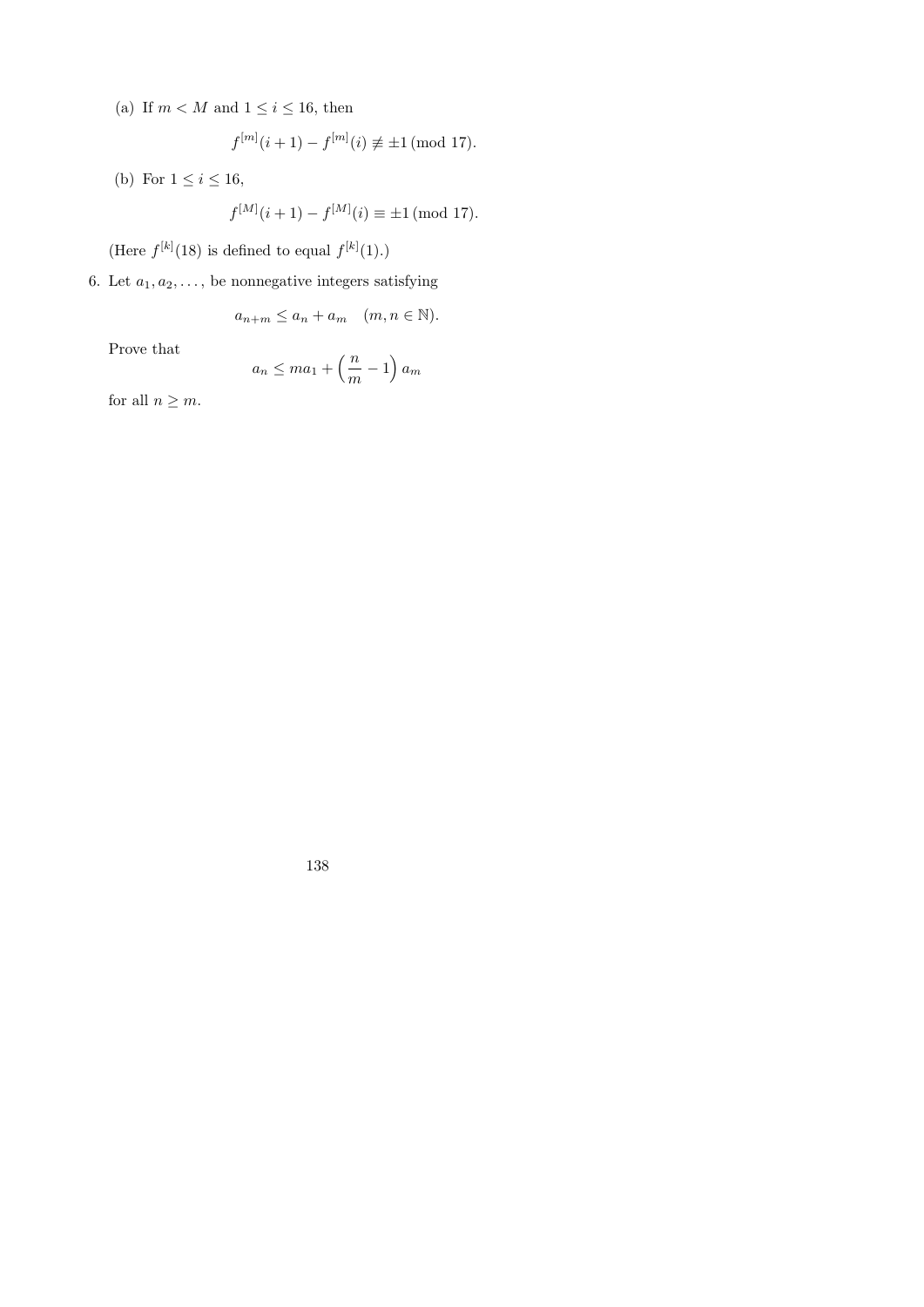## 3.5 Colombia

- 1. We are given an  $m \times n$  grid and three colors. We wish to color each segment of the grid with one of the three colors so that each unit square has two sides of one color and two sides of a second color. How many such colorings are possible?
- 2. We play the following game with an equilaterial triangle of  $n(n+1)/2$ pennies (with  $n$  pennies on each side). Initially, all of the pennies are turned heads up. On each turn, we may turn over three pennies which are mutually adjacent; the goal is to make all of the pennies show tails. For which values of  $n$  can this be achieved?
- 3. Let  $ABCD$  be a fixed square, and consider all squares  $PQRS$  such that  $P$  and  $R$  lie on different sides of  $ABCD$  and  $Q$  lies on a diagonal of ABCD. Determine all possible positions of the point S.
- 4. Prove that the set of positive integers can be partitioned into an infinite number of (disjoint) infinite sets  $A_1, A_2, \ldots$  so that if  $x, y, z, w$ belong to  $A_k$  for some k, then  $x - y$  and  $z - w$  belong to the same set  $A_i$  (where i need not equal k) if and only if  $x/y = z/w$ .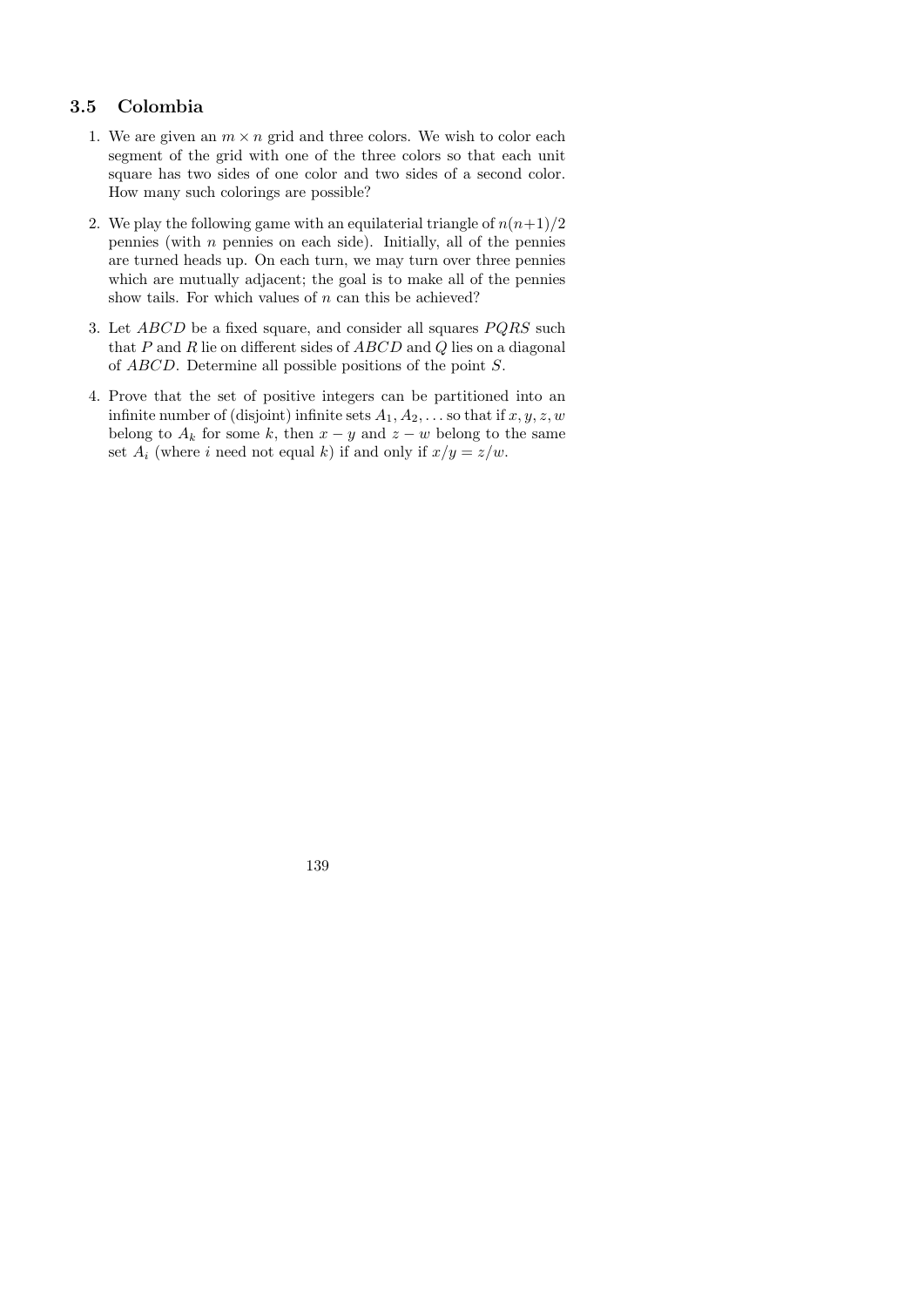#### 3.6 Czech and Slovak Republics

- 1. Let  $ABC$  be a triangle with sides  $a, b, c$  and corresponding angles  $\alpha, \beta, \gamma$ . Prove that the equality  $\alpha = 3\beta$  implies the inequality  $(a^2$  $b^2$ )( $a - b$ ) =  $bc^2$ , and determine whether the converse also holds.
- 2. Each side and diagonal of a regular n-gon  $(n > 3)$  is colored red or blue. One may choose a vertex and change the color of all of the segments emanating from that vertex, from red to blue and vice versa. Prove that no matter how the edges were colored initially, it is possible to make the number of blue segments at each vertex even. Prove also that the resulting coloring is uniquely determined by the initial coloring.
- 3. The tetrahedron  $ABCD$  is divided into five convex polyhedra so that each face of ABCD is a face of one of the polyhedra (no faces are divided), and the intersection of any two of the five polyhedra is either a common vertex, a common edge, or a common face. What is the smallest possible sum of the number of faces of the five polyhedra?
- 4. Show that there exists an increasing sequence  $\{a_n\}_{n=1}^{\infty}$  of natural numbers such that for any  $k \geq 0$ , the sequence  $\{k + a_n\}$  contains only finitely many primes.
- 5. For each natural number  $n > 2$ , determine the largest possible value of the expression

 $V_n = \sin x_1 \cos x_2 + \sin x_2 \cos x_3 + \cdots + \sin x_n \cos x_1$ 

where  $x_1, x_2, \ldots, x_n$  are arbitrary real numbers.

6. A parallelogram ABCD is given such that triangle ABD is acute and  $\angle BAD = \pi/4$ . In the interior of the sides of the parallelogram. points K on AB, L on BC, M on CD, N on DA can be chosen in various ways so that  $KLMN$  is a cyclic quadrilateral whose circumradius equals those of the triangles ANK and CLM. Find the locus of the intersection of the diagonals of all such quadrilaterals KLMN.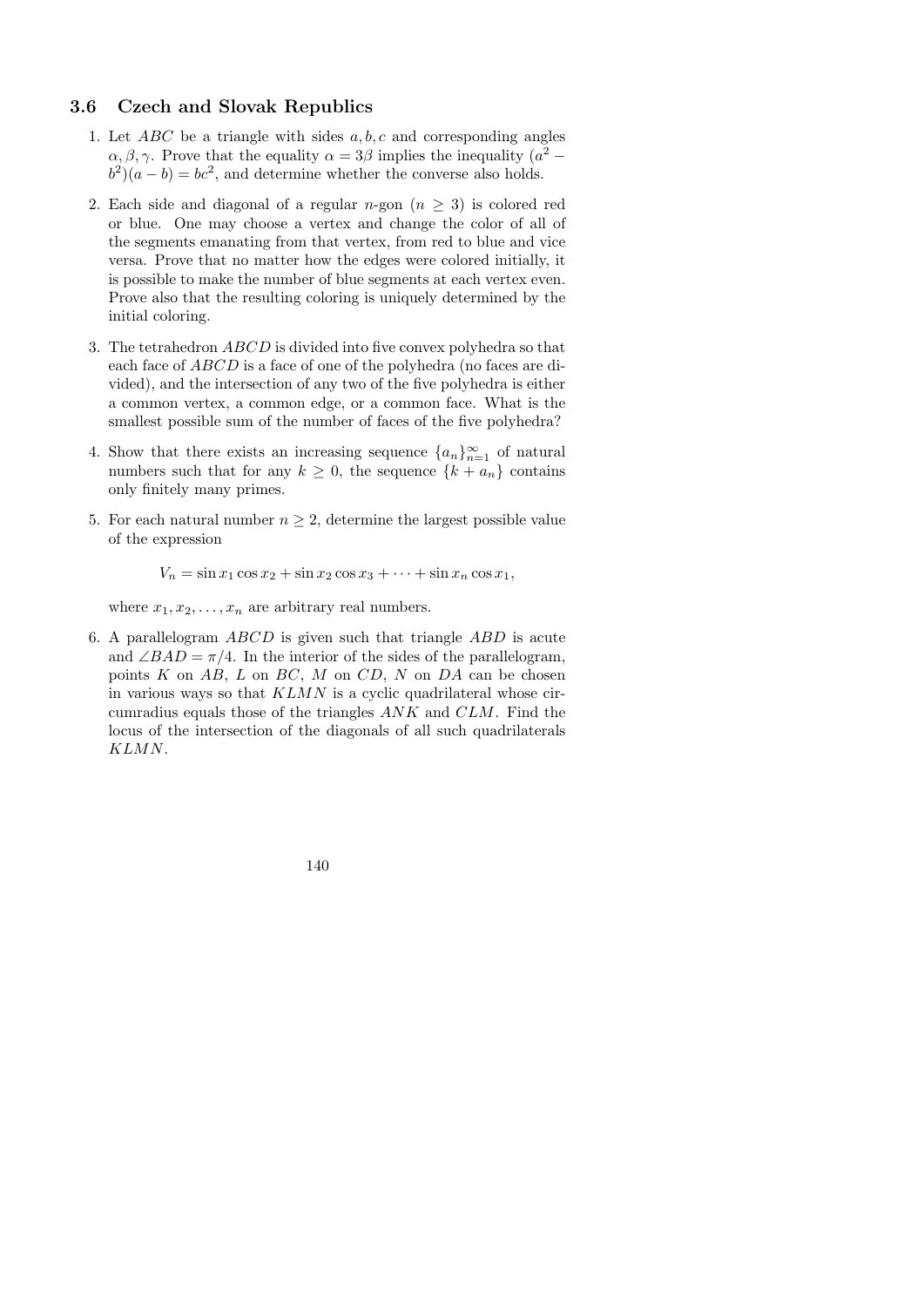## 3.7 France

- 1. Each vertex of a regular 1997-gon is labeled with an integer, such that the sum of the integers is 1. Starting at some vertex, we write down the labels of the vertices reading counterclockwise around the polygon. Can we always choose the starting vertex so that the sum of the first k integers written down is positive for  $k = 1, \ldots, 1997$ ?
- 2. Find the maximum volume of a cylinder contained in the intersection of a sphere with center O radius  $R$  and a cone with vertex  $O$  meeting the sphere in a circle of radius  $r$ , having the same axis as the cone?
- 3. Find the maximum area of the orthogonal projection of a unit cube onto a plane.
- 4. Given a triangle ABC, let a, b, c denote the lengths of its sides and  $m, n, p$  the lengths of its medians. For every positive real  $\alpha$ , let  $\lambda(\alpha)$ be the real number satisfying

$$
a^{\alpha} + b^{\alpha} + c^{\alpha} = \lambda(\alpha)^{\alpha} (m^{\alpha} + n^{\alpha} + p^{\alpha}).
$$

- (a) Compute  $\lambda(2)$ .
- (b) Determine the limit of  $\lambda(\alpha)$  as  $\alpha$  tends to 0.
- (c) For which triangles ABC is  $\lambda(\alpha)$  independent of  $\alpha$ ?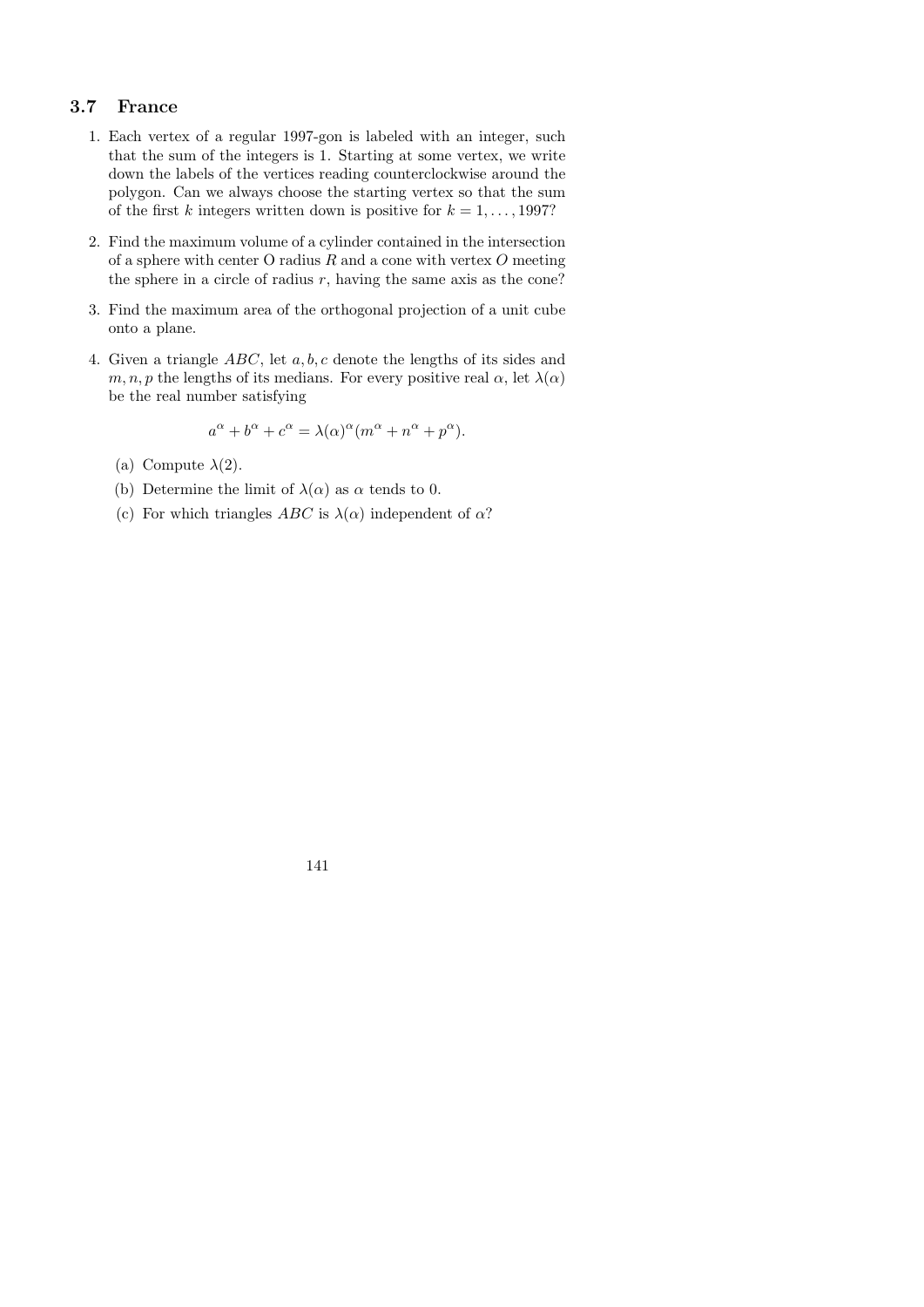### 3.8 Germany

1. Determine all primes  $p$  for which the system

$$
p+1 = 2x^2
$$
  

$$
p^2 + 1 = 2y^2
$$

has a solution in integers  $x, y$ .

- 2. A square  $S_a$  is inscribed in an acute triangle  $ABC$  by placing two vertices on side BC and one on each of AB and AC. Squares  $S_b$  and  $S_c$  are inscribed similarly. For which triangles ABC will  $S_a$ ,  $S_b$ ,  $S_c$ all be congruent?
- 3. In a park, 10000 trees have been placed in a square lattice. Determine the maximum number of trees that can be cut down so that from any stump, you cannot see any other stump. (Assume the trees have negligible radius compared to the distance between adjacent trees.)
- 4. In the circular segment  $AMB$ , the central angle  $\angle AMB$  is less than 90°. FRom an arbitrary point on the arc  $AB$  one constructs the perpendiculars PC and PD onto MA and MB ( $C \in MA$ ,  $D \in$ MB). Prove that the length of the segemnt CD does not depend on the position of P on the arc AB.
- 5. In a square ABCD one constructs the four quarter circles having their respective centers at  $A, B, C$  and  $D$  and containing the two adjacent vertices. Inside  $ABCD$  lie the four intersection points  $E$ ,  $F, G$  and  $H$ , of these quarter circles, which form a smaller square  $S$ . Let  $C$  be the circle tangent to all four quarter circles. Compare the areas of  $S$  and  $C$ .
- 6. Denote by  $u(k)$  the largest odd number that divides the natural number k. Prove that

$$
\frac{1}{2^n} \cdot \sum_{k=1}^{2^n} \frac{u(k)}{k} \ge \frac{2}{3}.
$$

7. Find all real solutions of the system of equations

$$
x^3 = 2y - 1
$$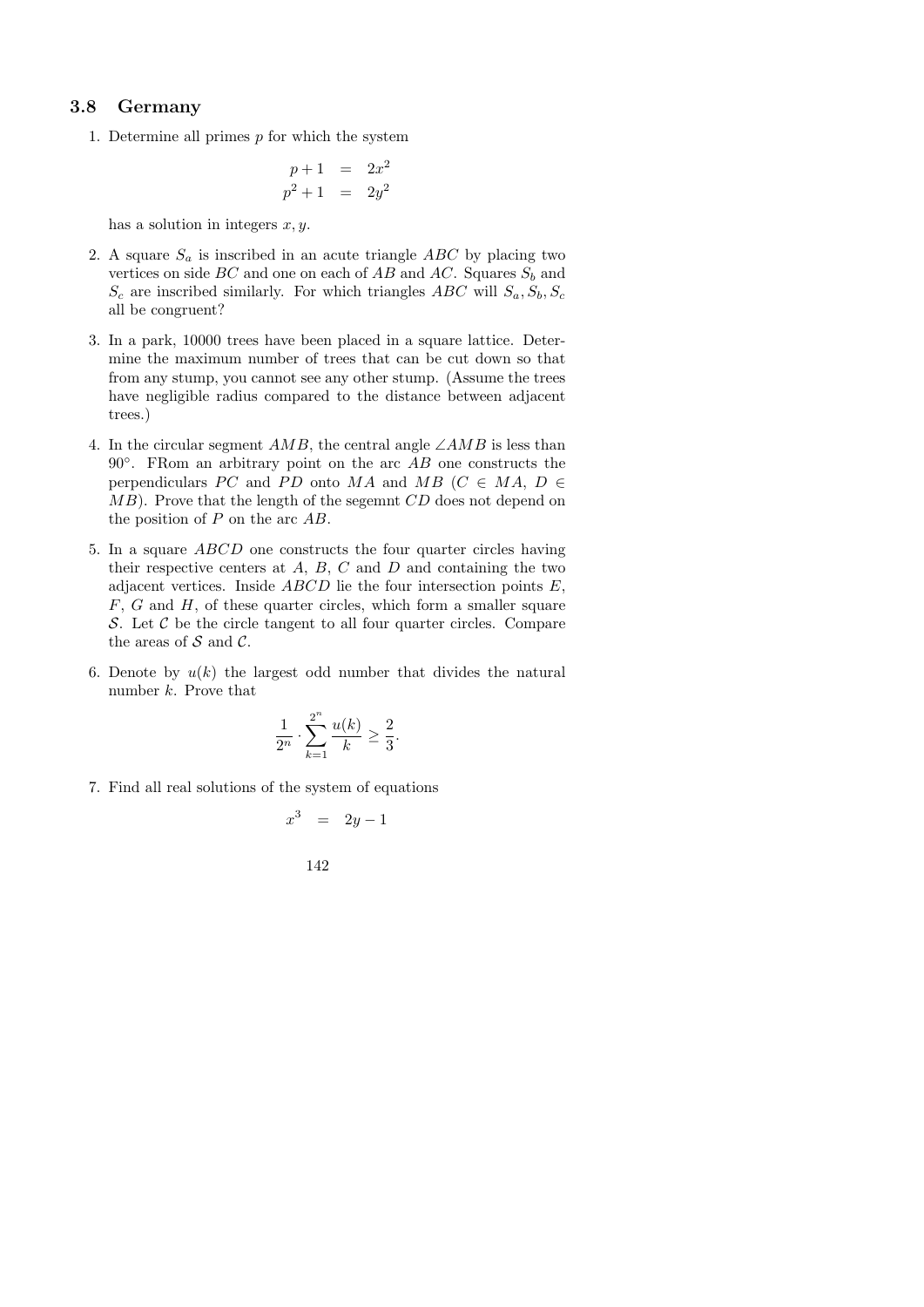$$
y^3 = 2z - 1
$$
  

$$
z^3 = 2x - 1
$$

8. Define the functions

$$
f(x) = x^5 + 5x^4 + 5x^3 + 5x^2 + 1
$$
  
\n
$$
g(x) = x^5 + 5x^4 + 3x^3 - 5x^2 - 1.
$$

Find all prime numbers  $p$  and for which there exists a natural number  $0 \leq x < p$ , such that both  $f(x)$  and  $g(x)$  are divisible by p, and for each such  $p$ , find all such  $x$ .

143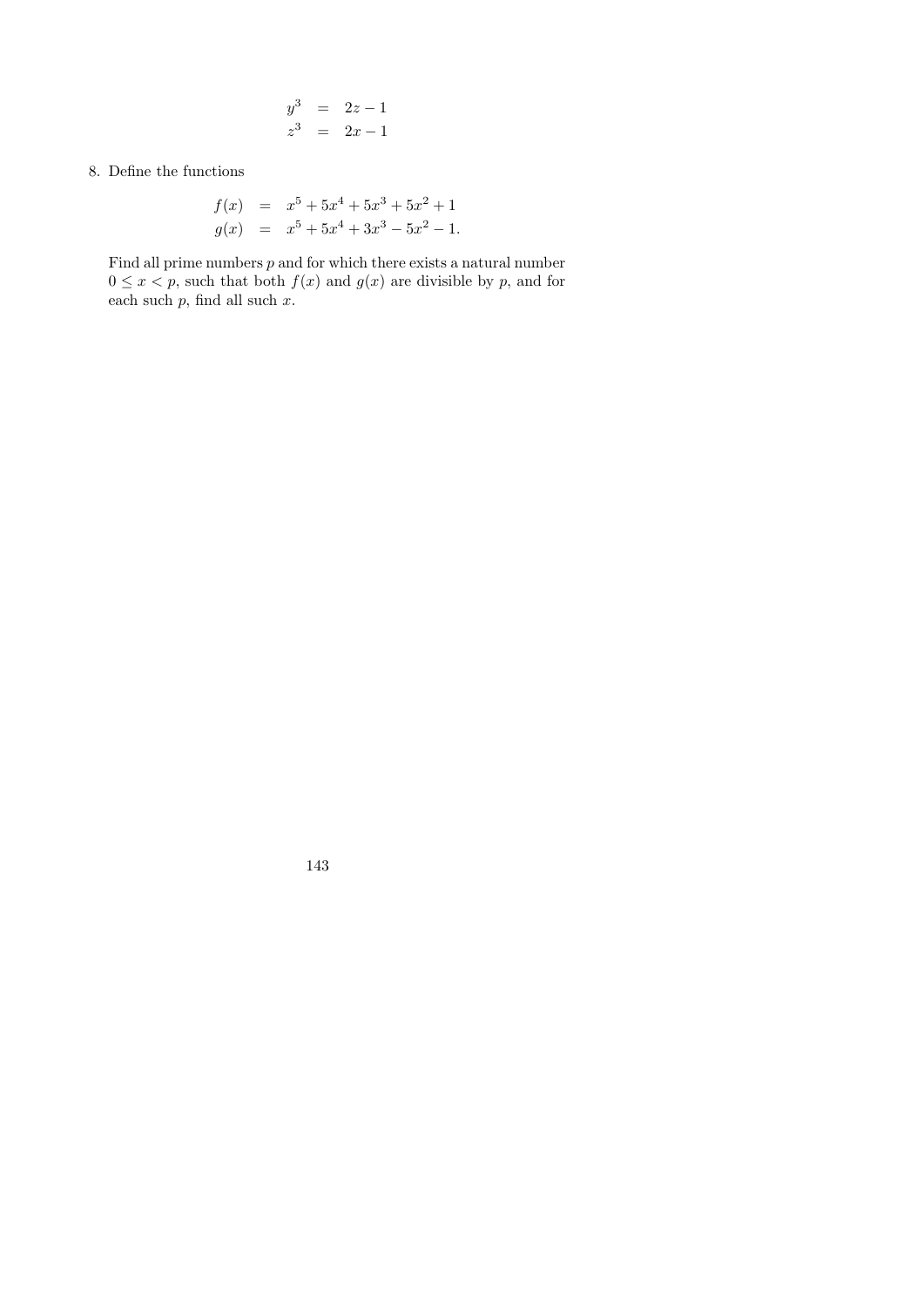# 3.9 Greece

1. Let  $P$  be a point inside or on the sides of a square  $ABCD$ . Determine the minimum and maximum possible values of

$$
f(P) = \angle ABP + \angle BCP + \angle CDP + \angle DAP.
$$

- 2. Let  $f : (0, \infty) \to \mathbb{R}$  be a function such that
	- (a)  $f$  is strictly increasing;
	- (b)  $f(x) > -1/x$  for all  $x > 0$ ;
	- (c)  $f(x)f(f(x) + 1/x) = 1$  for all  $x > 0$ .

Find  $f(1)$ .

3. Find all integer solutions of

$$
\frac{13}{x^2} + \frac{1996}{y^2} = \frac{z}{1997}.
$$

4. Let P be a polynomial with integer coefficients having at least 13 distinct integer roots. Show that if  $n \in \mathbb{Z}$  is not a root of P, then  $|P(n)| \geq 7(6!)^2$ , and give an example where equality is achieved.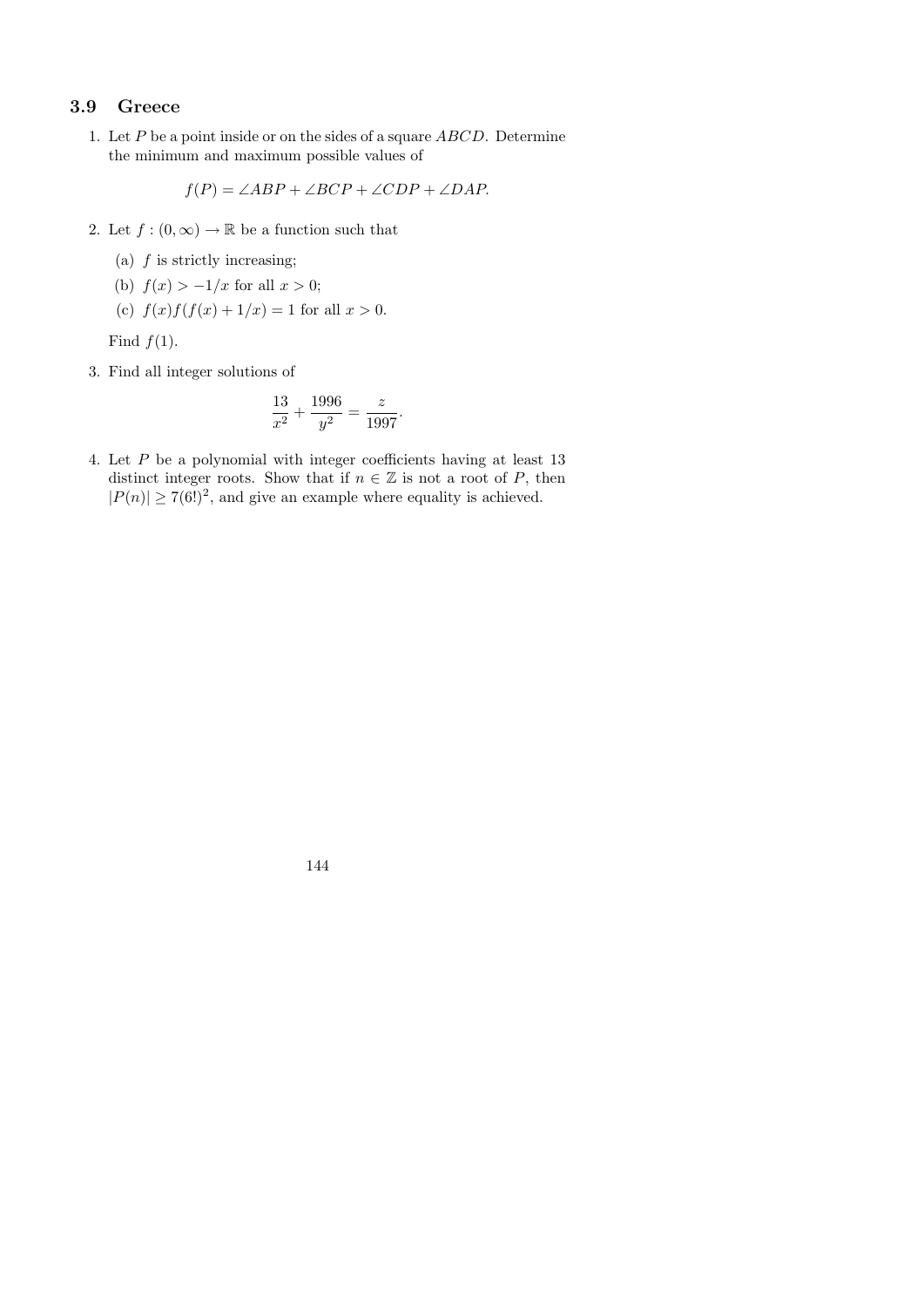#### 3.10 Hungary

- 1. Each member of a committee ranks applicants  $A, B, C$  in some order. It is given that the majority of the committee ranks A higher than B, and also that the majority of the commitee ranks B higher than C. Does it follow that the majority of the committee ranks A higher than C?
- 2. Let  $a, b, c$  be the sides,  $m_a, m_b, m_c$  the lengths of the altitudes, and  $d_a, d_b, d_c$  the distances from the vertices to the orthocenter in an acute triangle. Prove that

$$
m_a d_a + m_b d_b + m_c d_c = \frac{a^2 + b^2 + c^2}{2}.
$$

- 3. Let R be the circumradius of triangle  $ABC$ , and let G and H be its centroid and orthocenter, respectively. Let  $F$  be the midpoint of *GH*. Show that  $AF^2 + BF^2 + CF^2 = 3R^2$ .
- 4. A box contains 4 white balls and 4 red balls, which we draw from the box in some order without replacement. Before each draw, we guess the color of the ball being drawn, always guessing the color more likely to occur (if one is more likely than the other). What is the expected number of correct guesses?
- 5. Find all solutions in integers of the equation

$$
x^{3} + (x+1)^{3} + (x+2)^{3} + \cdots + (x+7)^{3} = y^{3}.
$$

- 6. We are given 1997 distinct positive integers, any 10 of which have the same least common multiple. Find the maximum possible number of pairwise coprime numbers among them.
- 7. Let AB and CD be nonintersecting chords of a circle, and let K be a point on CD. Construct (with straightedge and compass) a point  $P$  on the circle such that  $K$  is the midpoint of the intersection of the part of the segment CD lying inside triangle ABP.
- 8. We are given 111 unit vectors in the plane whose sum is zero. Show that there exist 55 of the vectors whose sum has length less than 1.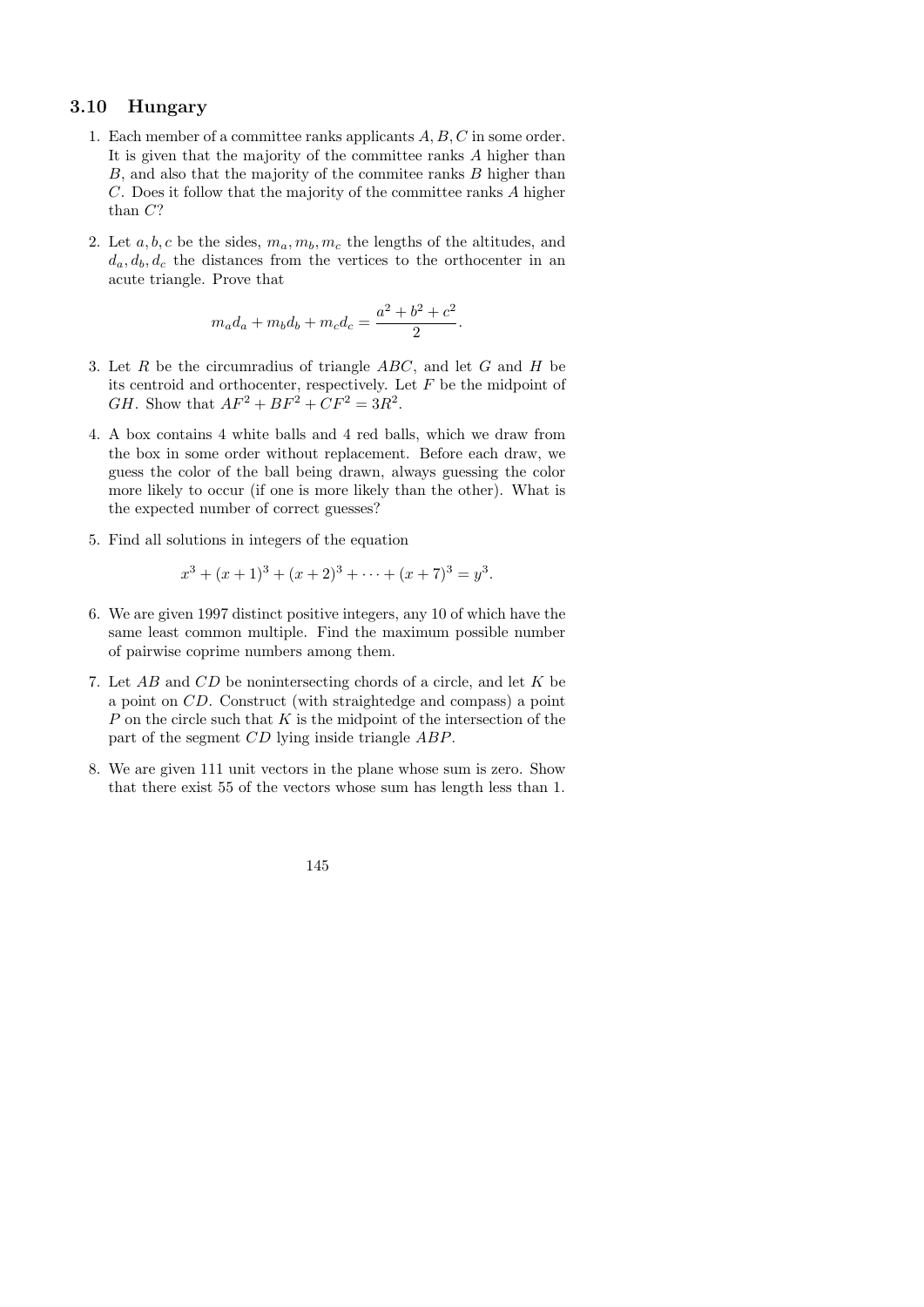#### 3.11 Iran

- 1. Suppose  $w_1, \ldots, w_k$  are distinct real numbers with nonzero sum. Prove that there exist integers  $n_1, \ldots, n_k$  such that  $n_1w_1 + \cdots$  $n_k w_k > 0$  and that for any permutation  $\pi$  of  $\{1, \ldots, k\}$  not equal to the identity, we have  $n_1w_{\pi(1)} + \cdots + n_kw_{\pi(k)} < 0$ .
- 2. Suppose the point  $P$  varies along the arc  $BC$  of the circumcircle of triangle  $\overline{ABC}$ , and let  $I_1, I_2$  be the respective incenters of the triangles  $PAB, PAC.$  Prove that
	- (a) the circumcircle of  $PI_1I_2$  passes through a fixed point;
	- (b) the circle with diameter  $I_1I_2$  passes through a fixed point;
	- (c) the midpoint of  $I_1I_2$  lies on a fixed circle.
- 3. Suppose  $f: \mathbb{R}^+ \to \mathbb{R}^+$  is a decreasing continuous function such that for all  $x, y \in \mathbb{R}^+,$

 $f(x + y) + f(f(x) + f(y)) = f(f(x + f(y))) + f(y + f(x)).$ 

Prove that  $f(f(x)) = x$ .

4. Let A be a matrix of zeroes and ones which is symmetric  $(A_{ij} = A_{ji})$ for all  $i, j$ ) such that  $A_{ii} = 1$  for all  $i$ . Show that there exists a subset of the rows whose sum is a vector all of whose components are odd.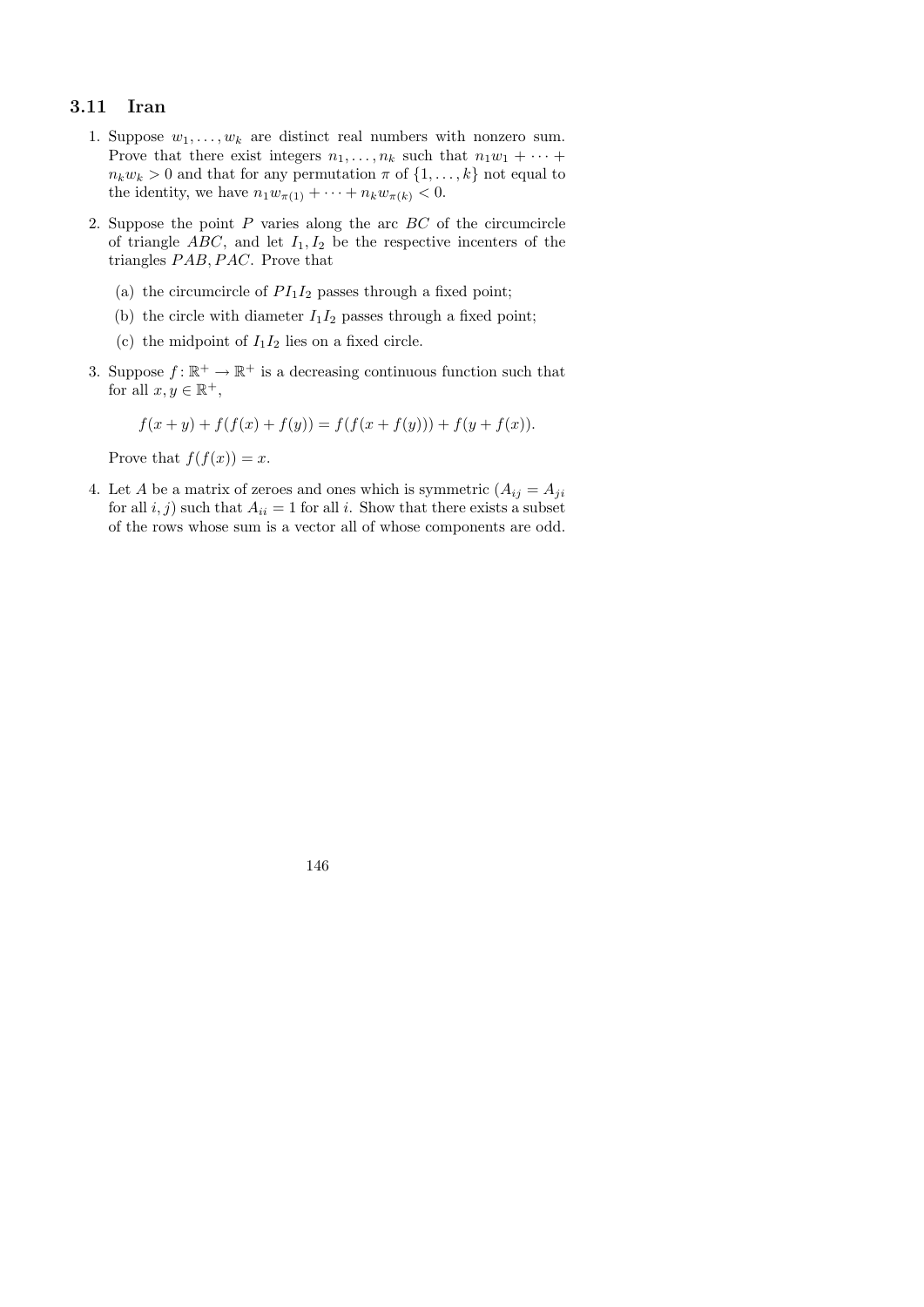#### 3.12 Ireland

- 1. Find all pairs  $(x, y)$  of integers such that  $1 + 1996x + 1998y = xy$ .
- 2. Let  $ABC$  be an equilateral triangle. For M inside the triangle, let  $D, E, F$  be the feet of the perpendiculars from M to  $BC, CA, AB$ , respectively. Find the locus of points M such that  $\angle FDE = \pi/2$ .
- 3. Find all polynomials  $p(x)$  such that for all x,

 $(x-16)p(2x) = 16(x - 1)p(x).$ 

- 4. Let  $a, b, c$  be nonnegative real numbers such that  $a + b + c \ge abc$ . Prove that  $a^2 + b^2 + c^2 \ge abc$ .
- 5. Let  $S = \{3, 5, 7, \ldots\}$ . For  $x \in S$ , let  $\delta(x)$  be the unique integer such that  $2^{\delta(x)} < x < 2^{\delta(x)+1}$ . For  $a, b \in S$ , define

$$
a * b = 2^{\delta(a) - 1}(b - 3) + a.
$$

- (a) Prove that if  $a, b \in S$ , then  $a * b \in S$ .
- (b) Prove that if  $a, b, c \in S$ , then  $(a * b) * c = a * (b * c)$ .
- 6. Let ABCD be a convex quadrilateral with an inscribed circle. If  $\angle A = \angle B = 2\pi/3$ ,  $\angle D = \pi/2$  and  $BC = 1$ , find the length of AD.
- 7. Let A be a subset of  $\{0, 1, \ldots, 1997\}$  containing more than 1000 elements. Prove that A contains either a power of 2, or two distinct integers whose sum is a power of 2.
- 8. Determine the number of natural numbers  $n$  satisfying the following conditions:
	- (a) The decimal expansion of  $n$  contains 1000 digits.
	- (b) All of the digits of  $n$  are odd.
	- (c) The absolute value of the difference between any two adjacent digits of  $n$  is 2.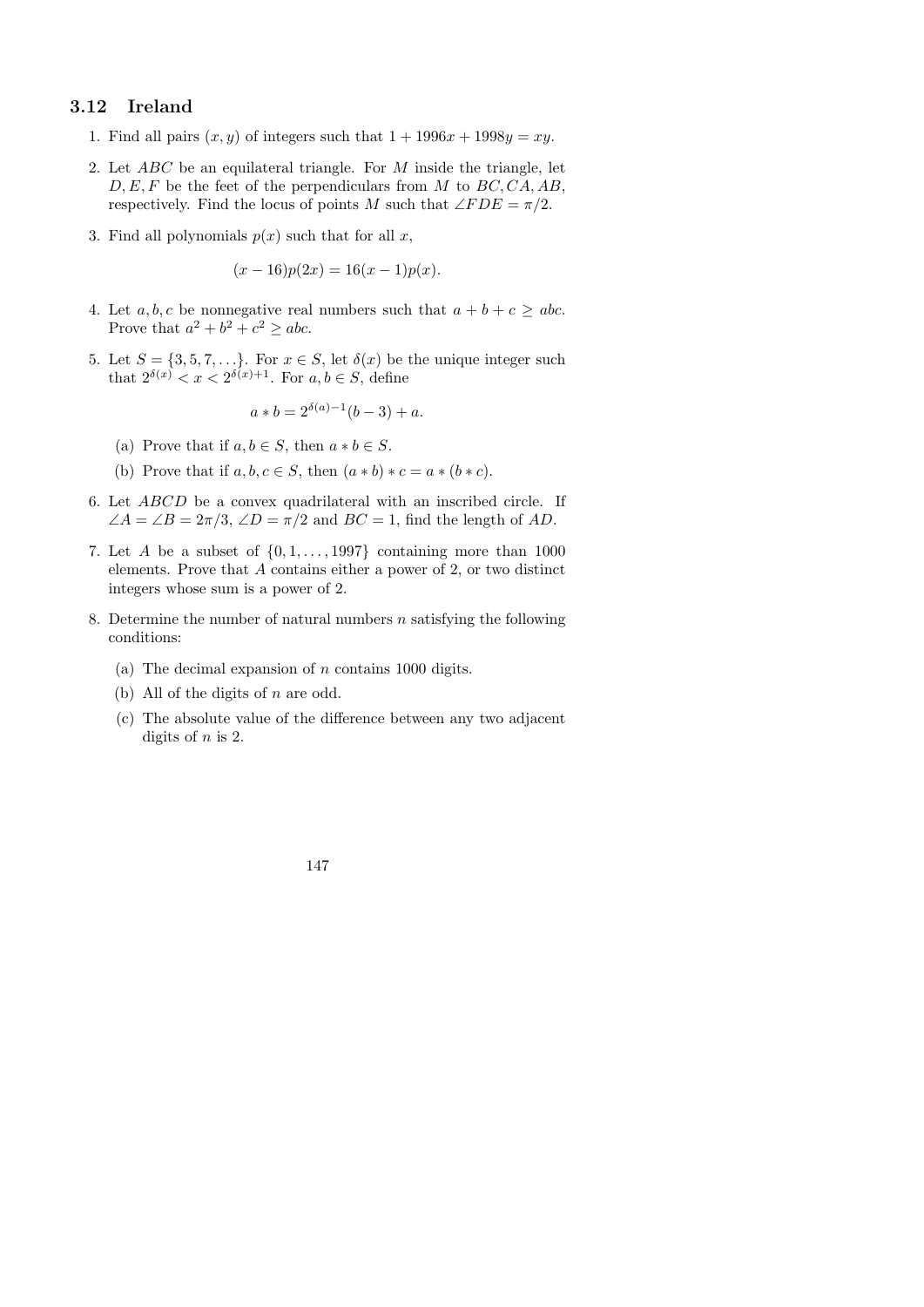#### 3.13 Italy

- 1. A rectangular strip of paper 3 centimeters wide is folded exactly once. What is the least possible area of the region where the paper covers itself?
- 2. Let f be a real-valued function such that for any real  $x$ ,

(a) 
$$
f(10+x) = f(10-x);
$$

(b)  $f(20 + x) = -f(20 - x)$ .

Prove that f is odd  $(f(-x) = -f(x))$  and periodic (there exists  $T > 0$  such that  $f(x+T) = f(x)$ .

- 3. The positive quadrant of a coordinate plane is divided into unit squares by lattice lines. Is it possible to color some of the unit squares so as to satisfy the following conditions:
	- (a) each square with one vertex at the origin and sides parallel to the axes contains more colored than uncolored squares;
	- (b) each line parallel to the angle bisector of the quadrant at the origin passes through only finitely many colored squares?
- 4. Let ABCD be a tetrahedron. Let a be the length of AB and let S be the area of the projection of the tetrahedron onto a plane perpendicular to AB. Determine the volume of the tetrahedron in terms of a and S.
- 5. Let  $X$  be the set of natural numbers whose decimal representations have no repeated digits. For  $n \in X$ , let  $A_n$  be the set of numbers whose digits are a permutation of the digits of n, and let  $d_n$  be the greatest common divisor of the numbers in  $A_n$ . Find the largest possible value of  $d_n$ .

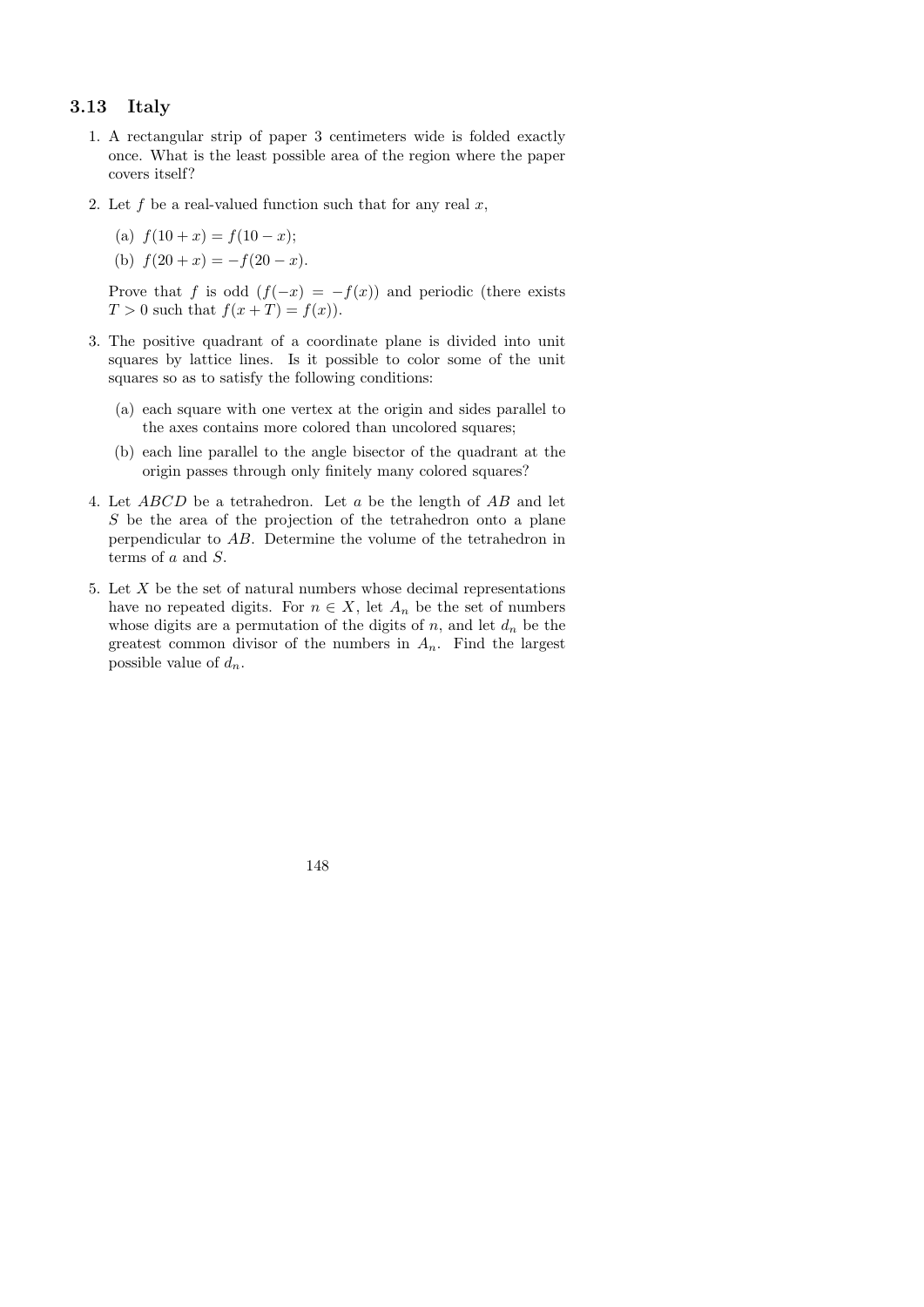#### 3.14 Japan

- 1. Prove that among any ten points located in a circle of diameter 5, there exist two at distance less than 2 from each other.
- 2. Let  $a, b, c$  be positive integers. Prove the inequality

$$
\frac{(b+c-a)^2}{(b+c)^2+a^2} + \frac{(c+a-b)^2}{(c+a)^2+b^2} + \frac{(a+b-c)^2}{(a+b)^2+c^2} \ge \frac{3}{5},
$$

and determine when equality holds.

- 3. Let G be a graph with 9 vertices. Suppose given any five points of G, there exist at least 2 edges with both endpoints among the five points. What is the minimum possible number of edges in  $G$ ?
- 4. Let  $A, B, C, D$  be four points in space not lying in a plane. Suppose  $AX + BX + CX + DX$  is minimized at a point  $X = X_0$  distinct from  $A, B, C, D$ . Prove that  $\angle AX_0B = \angle CX_0D$ .
- 5. Let  $n$  be a positive integer. Show that one can assign to each vertex of a  $2^n$ -gon one of the letters A or B such that the sequences of n letters obtained by starting at a vertex and reading counterclockwise are all distinct.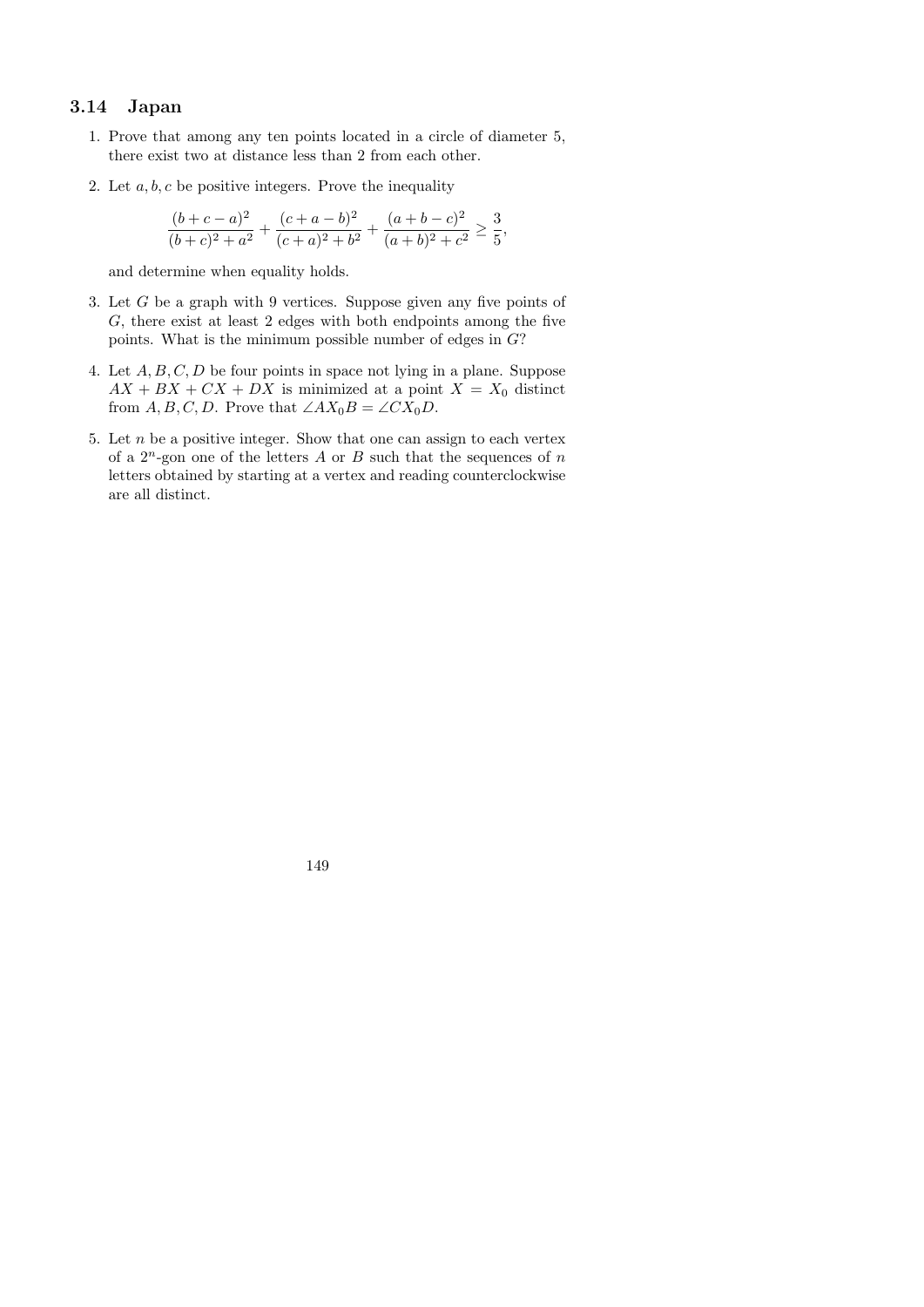# 3.15 Korea

- 1. Show that among any four points contained in a unit circle, there Show that among any four points contexist two whose distance is at most  $\sqrt{2}$ .
- 2. Let  $f: \mathbb{N} \to \mathbb{N}$  be a function satisfying
	- (a) For every  $n \in \mathbb{N}$ ,  $f(n + f(n)) = f(n)$ .
	- (b) For some  $n_0 \in \mathbb{N}$ ,  $f(n_0) = 1$ .

Show that  $f(n) = 1$  for all  $n \in \mathbb{N}$ .

- 3. Express  $\sum_{k=1}^{n}$  $\overline{k}$  in terms of n and  $a = |\sqrt{n}|$ .
- 4. Let C be a circle touching the edges of an angle  $\angle XOY$ , and let  $C_1$  be the circle touching the same edges and passing through the center of C. Let A be the second endpoint of the diameter of  $C_1$ passing through the center of  $C$ , and let  $B$  be the intersection of this diameter with C. Prove that the circle centered at A passing through B touches the edges of  $\angle XOY$ .
- 5. Find all integers  $x, y, z$  satisfying  $x^2 + y^2 + z^2 2xyz = 0$ .
- 6. Find the smallest integer k such that there exist two sequences  $\{a_i\}$ ,  ${b_i}$   $(i = 1, \ldots, k)$  such that
	- (a) For  $i = 1, ..., k, a_i, b_i \in \{1, 1996, 1996^2, ...\}$ .
	- (b) For  $i = 1, \ldots, k, a_i \neq b_i$ .
	- (c) For  $i = 1, ..., k 1, a_i \le a_{i+1}$  and  $b_i \le b_{i+1}$ .
	- (d)  $\sum_{i=1}^{k} a_i = \sum_{i=1}^{k} b_i$ .
- 7. Let  $A_n$  be the set of all real numbers of the form  $1+\frac{\alpha_1}{\sqrt{2}}+\frac{\alpha_2}{(\sqrt{2}}$ et  $A_n$  be the set of all real numbers of the form  $1 + \frac{\alpha_1}{\sqrt{2}} + \frac{\alpha_2}{(\sqrt{2})^2} + \cdots + \frac{\alpha_n}{(\sqrt{n})^n}$  $\frac{\alpha_n}{(\sqrt{2})^n}$ , where  $\alpha_j \in \{-1,1\}$  for each j. Find the number of elements of  $A_n$ , and find the sum of all products of two distinct elements of  $A_n$ .
- 8. In an acute triangle ABC with  $AB \neq AC$ , let V be the intersection of the angle bisector of A with BC, and let D be the foot of the perpendicular from  $A$  to  $BC$ . If  $E$  and  $F$  are the intersections of the circumcircle of  $AVD$  with  $CA$  and  $AB$ , respectively, show that the lines  $AD, BE, CF$  concur.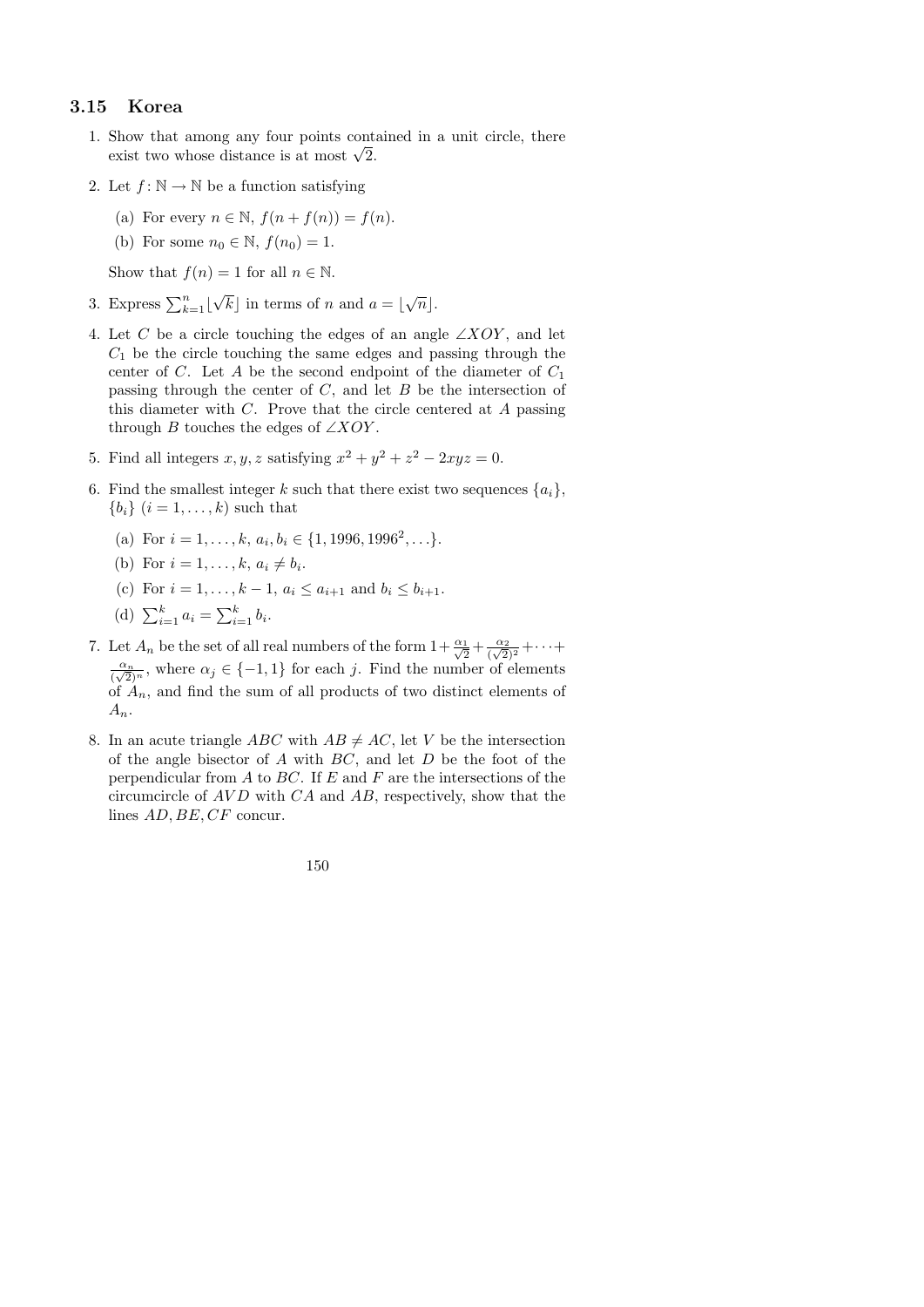- 9. A word is a sequence of 8 digits, each equal to 0 or 1. Let  $x$  and  $y$  be two words differing in exactly three places. Show that the number of words differing from each of  $x$  and  $y$  in at least five places is 188.
- 10. Find all pairs of functions  $f, g : \mathbb{R} \to \mathbb{R}$  such that
	- (a) if  $x < y$ , then  $f(x) < f(y)$ ;
	- (b) for all  $x, y \in \mathbb{R}$ ,  $f(xy) = g(y)f(x) + f(y)$ .
- 11. Let  $a_1, \ldots, a_n$  be positive numbers, and define

$$
A = \frac{a_1 + \dots + a_n}{n}
$$
  
\n
$$
G = (a_1 \cdots a_n)^{1/n}
$$
  
\n
$$
H = \frac{n}{a_1^{-1} + \dots + a_n^{-1}}.
$$

- (a) If *n* is even, show that  $\frac{A}{H} \leq -1 + \left(\frac{A}{G}\right)^n$ .
- (b) If *n* is odd, show that  $\frac{A}{H} \leq -\frac{n-2}{n} + \frac{2(n-1)}{n}$  $\frac{n-1}{n}\left(\frac{A}{G}\right)^n$ .
- 12. Let  $p_1, \ldots, p_r$  be distinct primes, and let  $n_1, \ldots, n_r$  be arbitrary natural numbers. Prove that the number of pairs  $(x, y)$  of integers satisfying  $x^3 + y^3 = p_1^{n_1} \cdots p_r^{n_r}$  is at most  $2^{r-1}$ .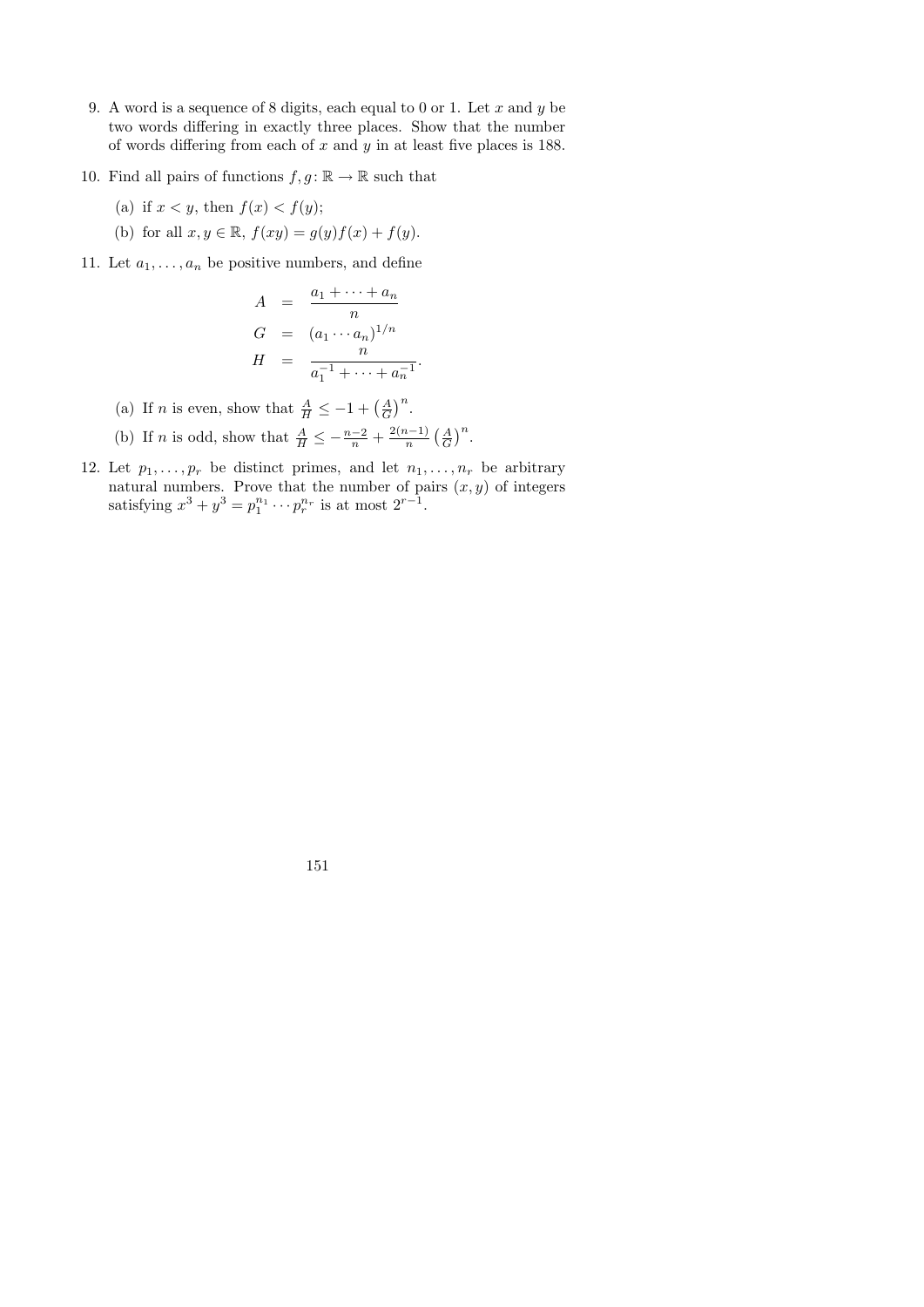# 3.16 Poland

1. The positive integers  $x_1, \ldots, x_7$  satisfy the conditions

$$
x_6 = 144
$$
,  $x_{n+3} = x_{n+2}(x_{n+1} + x_n)$   $n = 1, 2, 3, 4$ .

Compute  $x_7$ .

2. Solve the following system of equations in real numbers  $x, y, z$ :

$$
3(x2 + y2 + z2) = 1
$$
  

$$
x2y2 + y2z2 + z2x2 = xyz(x + y + z)3.
$$

- 3. In a tetrahedron ABCD, the medians of the faces ABD, ACD, BCD from D make equal angles with the corresponding edges AB, AC, BC. Prove that each of these faces has area less than the sum of the areas of the other two faces.
- 4. The sequence  $a_1, a_2, \ldots$  is defined by

$$
a_1 = 0
$$
,  $a_n = a_{\lfloor n/2 \rfloor} + (-1)^{n(n+1)/2}$   $n > 1$ .

For every integer  $k \geq 0$ , find the number of n such that

$$
2^k \le n < 2^{k+1} \quad \text{and} \quad a_n = 0.
$$

5. Given a convex pentagon ABCDE with  $DC = DE$  and  $\angle BCD =$  $\angle DEA = \pi/2$ , let F be the point on segment AB such that  $AF/BF =$ AE/BC. Show that

$$
\angle FCE = \angle FDE
$$
 and  $\angle FEC = \angle BDC$ .

6. Consider *n* points ( $n \ge 2$ ) on a unit circle. Show that at most  $n^2/3$  of the segments with endpoints among the  $n$  chosen points have length the segments wit<br>greater than  $\sqrt{2}$ .

$$
152 \\
$$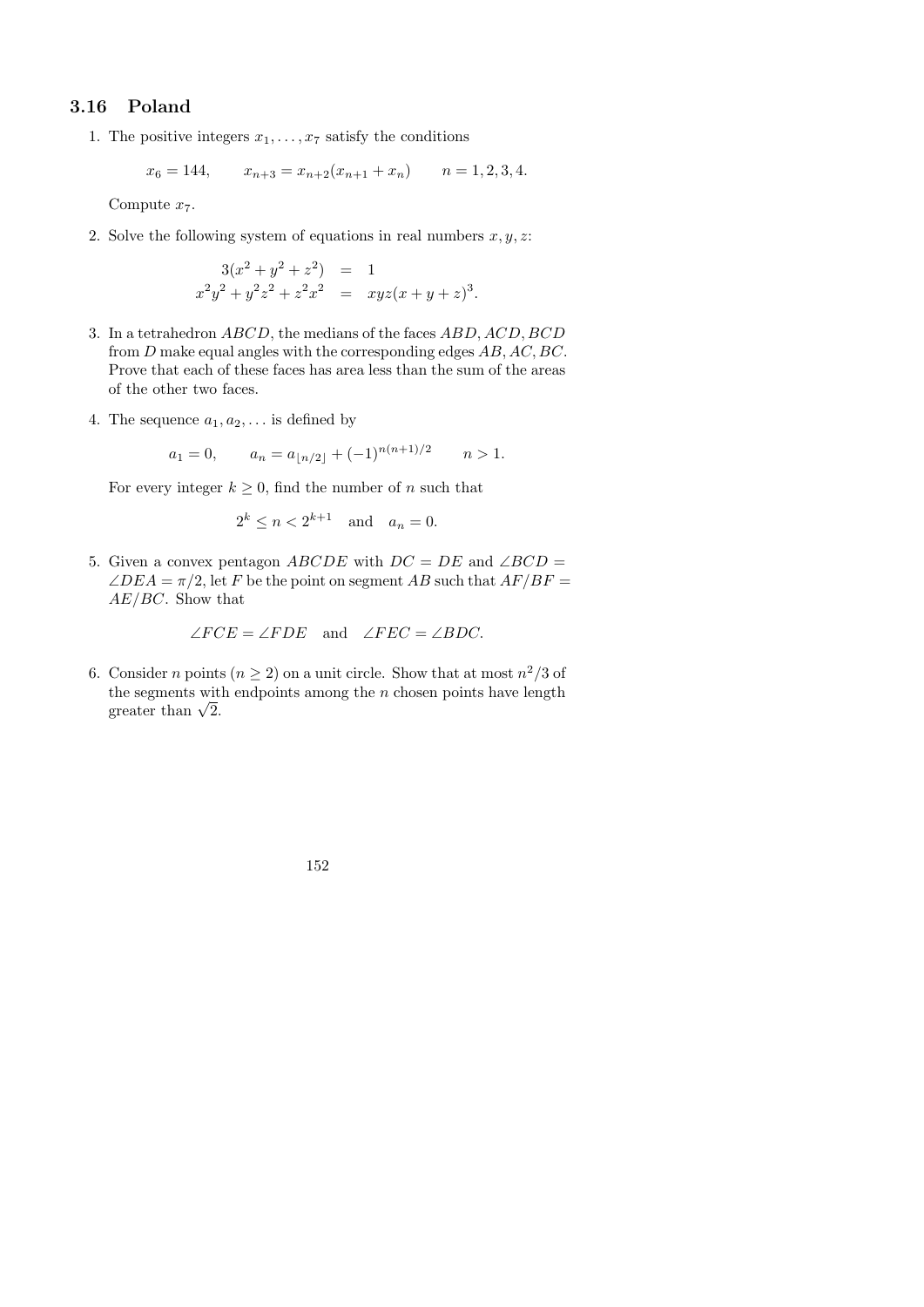#### 3.17 Romania

- 1. In the plane are given a line  $\Delta$  and three circles tangent to  $\Delta$  and externally tangent to each other. Prove that the triangle formed by the centers of the circles is obtuse, and find all possible measures of the obtuse angle.
- 2. Determine all sets A of nine positive integers such that for any  $n \geq$ 500, there exists a subset  $B$  of  $A$ , the sum of whose elements is  $n$ .
- 3. Let  $n \geq 4$  be an integer and M a set of n points in the plane, no three collinear and not all lying on a circle. Find all functions  $f: M \to \mathbb{R}$ such that for any circle  $C$  containing at least three points of  $M$ ,

$$
\sum_{P \in M \cap C} f(P) = 0.
$$

- 4. Let ABC be a triangle, D a point on side BC and  $\omega$  the circumcircle of ABC. Show that the circles tangent to  $\omega$ , AD, BD and to  $\omega$ , AD, DC, respectively, are tangent to each other if and only if  $\angle BAD = \angle CAD$ .
- 5. Let  $VA_1 \cdots A_n$  be a pyramid with  $n \geq 4$ . A plane  $\Pi$  intersects the edges  $VA_1, \ldots, VA_n$  at  $B_1, \ldots, B_n$ , respectively. Suppose that the polygons  $A_1 \cdots A_n$  and  $B_1 \cdots B_n$  are similar. Prove that  $\Pi$  is parallel to the base of the pyramid.
- 6. Let A be the set of positive integers representable in the form  $a^2+2b^2$ for integers a, b with  $b \neq 0$ . Show that if  $p^2 \in A$  for a prime p, then  $p \in A$ .
- 7. Let  $p \geq 5$  be a prime and choose  $k \in \{0, \ldots, p-1\}$ . Find the maximum length of an arithmetic progression, none of whose elements contain the digit  $k$  when written in base  $p$ .
- 8. Let  $p, q, r$  be distinct prime numbers and let A be the set

$$
A = \{ p^a q^b r^c : 0 \le a, b, c \le 5 \}.
$$

Find the smallest integer  $n$  such that any n-element subset of  $A$ contains two distinct elements  $x, y$  such that  $x$  divides  $y$ .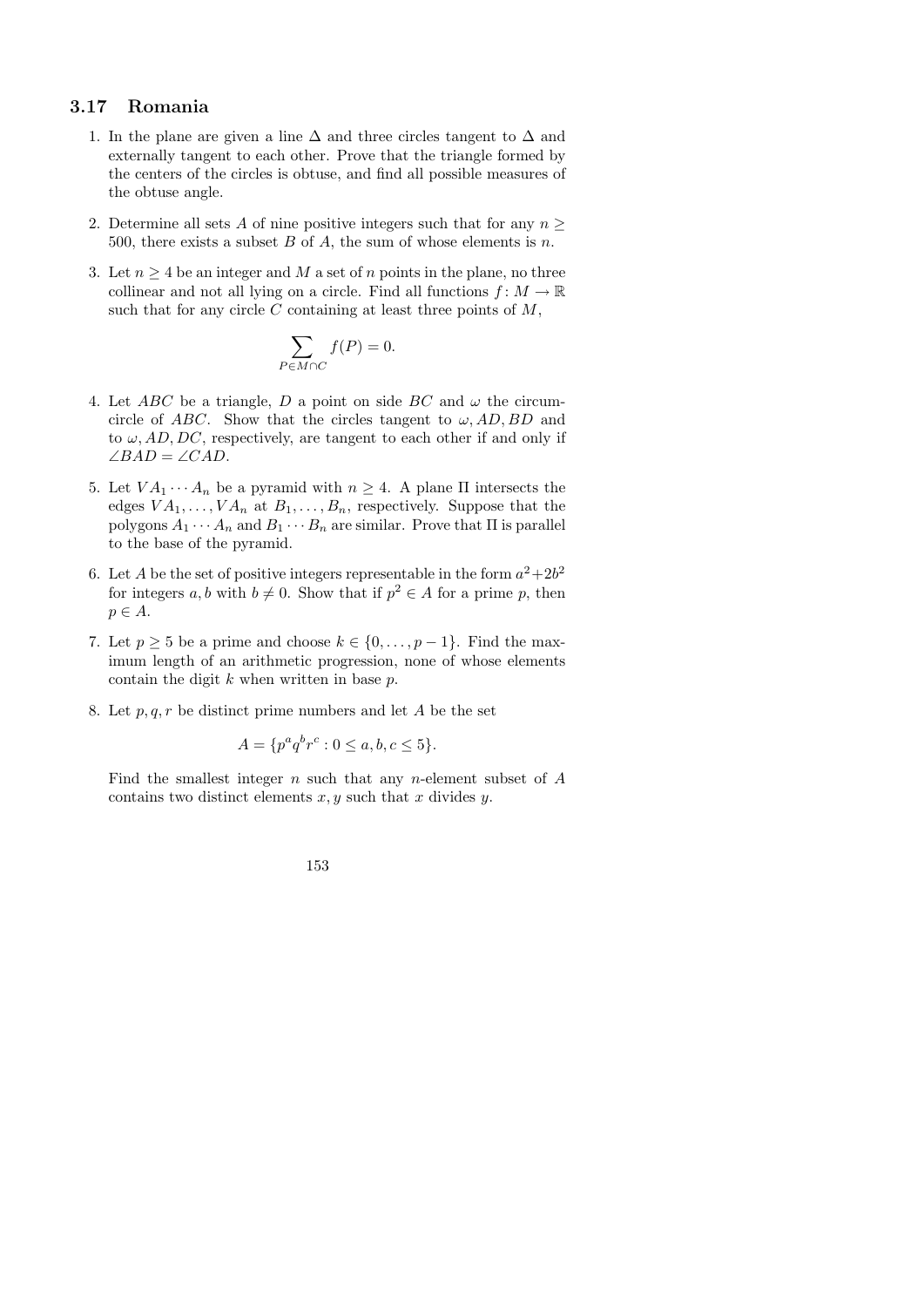- 9. Let  $ABCDEF$  be a convex hexagon. Let  $P, Q, R$  be the intersections of the lines AB and EF, EF and CD, CD and AB, respectively. Let  $S, T, U$  be the intersections of the lines  $BC$  and  $DE$ ,  $DE$  and FA, FA and BC, respectively. Show that if  $AB/PR = CD/RO$  =  $EF/QP$ , then  $BC/US = DE/ST = FA/TU$ .
- 10. Let  $P$  be the set of points in the plane and  $D$  the set of lines ithe plane. Determine whether there exists a bijective function  $f: P \to D$  such that for any three collinear points  $A, B, C$ , the lines  $f(A), f(B), f(C)$  are either parallel or concurrent.
- 11. Find all functions  $f : \mathbb{R} \to [0, \infty)$  such that for all  $x, y \in \mathbb{R}$ ,

$$
f(x^{2} + y^{2}) = f(x^{2} - y^{2}) + f(2xy).
$$

- 12. Let  $n \ge 2$  be an integer and  $P(x) = x^n + a_{n-1}x^{n-1} + \cdots + a_1x + 1$  be a polynomial with positive integer coefficients. Suppose that  $a_k =$  $a_{n-k}$  for  $k = 1, 2, ..., n-1$ . Prove that there exist infinitely many pairs x, y of positive integers such that  $x|P(y)$  and  $y|P(x)$ .
- 13. Let  $P(x)$ ,  $Q(x)$  be monic irreducible polynomials over the rational numbers. Suppose P and Q have respective roots  $\alpha$  and  $\beta$  such that  $\alpha + \beta$  is rational. Prove that the polynomial  $P(x)^2 - Q(x)^2$  has a rational root.
- 14. Let  $a > 1$  be an integer. Show that the set

$$
\{a^2 + a - 1, a^3 + a^2 - 1, \ldots\}
$$

contains an infinite subset, any two members of which are relatively prime.

- 15. Find the number of ways to color the vertices of a regular dodecagon in two colors so that no set of vertices of a single color form a regular polygon.
- 16. Let Γ be a circle and AB a line not meeting Γ. For any point  $P \in \Gamma$ , let P' be the second intersection of the line AP with  $\Gamma$  and let  $f(P)$ be the second intersection of the line  $BP'$  with Γ. Given a point  $P_0$ , define the sequence  $P_{n+1} = f(P_n)$  for  $n \geq 0$ . Show that if a positive integer k satisfies  $P_0 = P_k$  for a single choice of  $P_0$ , then  $P_0 = P_k$ for all choices of  $P_0$ .

$$
154\,
$$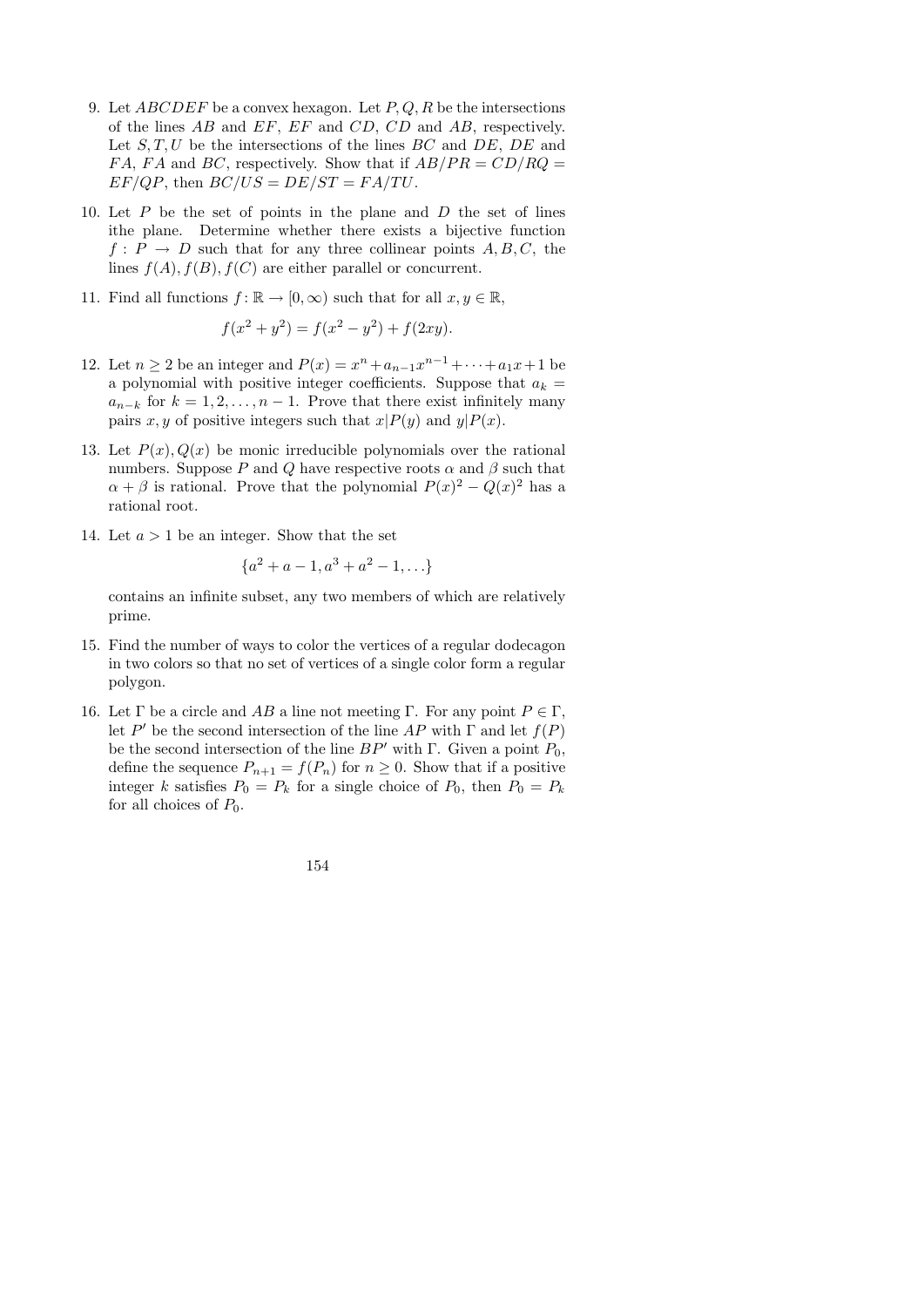#### 3.18 Russia

- 1. Show that the numbers from 1 to 16 can be written in a line, but not in a circle, so that the sum of any two adjacent numbers is a perfect square.
- 2. On equal sides  $AB$  and  $BC$  of an equilateral triangle  $ABC$  are chosen points  $D$  and  $K$ , and on side  $AC$  are chosen points  $E$  and  $M$ , so that  $DA + AE = KC + CM = AB$ . Show that the angle between the lines DM and KE equals  $\pi/3$ .
- 3. A company has 50000 employees. For each employee, the sum of the numbers of his immediate superiors and of his immediate inferiors is 7. On Monday, each worker issues an order and gives copies of it to each of his immediate inferiors (if he has any). Each day thereafter, each worker takes all of the orders he received on the previous day and either gives copies of them to all of his immediate inferiors if he has any, or otherwise carries them out himself. It turns out that on Friday, no orders are given. Show that there are at least 97 employees who have no immediate superiors.
- 4. The sides of the acute triangle ABC are diagonals of the squares  $K_1, K_2, K_3$ . Prove that the area of  $ABC$  is covered by the three squares.
- 5. The numbers from 1 to 37 are written in a line so that each number divides the sum of the previous numbers. If the first number is 37 and the second number is 1, what is the third number?
- 6. Find all paris of prime numbers p, q such that  $p^3 q^5 = (p+q)^2$ .
- 7. (a) In Mexico City, to restrict traffic flow, for each private car are designated two days of the week on which that car cannot be driven on the streets of the city. A family needs to have use of at least 10 cars each day. What is the smallest number of cars they must possess, if they may choose the restricted days for each car?
	- (b) The law is changed to restrict each car only one day per week, but the police get to choose the days. The family bribes the police so that for each car, they will restrict one of two days chosen by the family. Now what is the smallest number of cars the family needs to have access to 10 cars each day?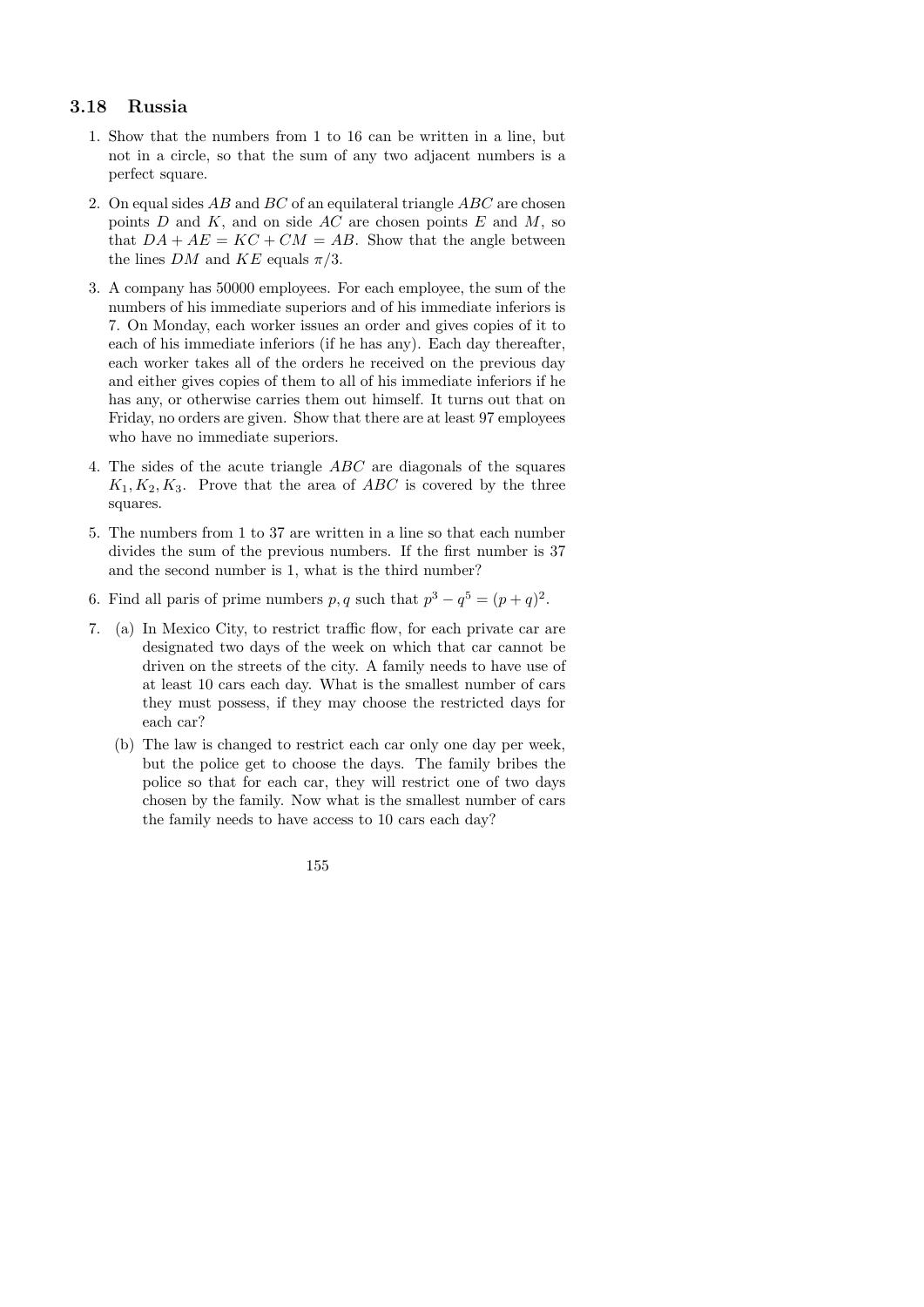- 8. A regular 1997-gon is divided by nonintersecting diagonals into triangles. Prove that at least one of the triangles is acute.
- 9. On a chalkboard are written the numbers from 1 to 1000. Two players take turns erasing a number from the board. The game ends when two numbers remain: the first player wins if the sum of these numbers is divisible by 3, the second player wins otherwise. Which player has a winning strategy?
- 10. 300 apples are given, no one of which weighs more than 3 times any other. Show that the apples may be divided into groups of 4 such that no group weighs more than 11/2 times any other group.
- 11. In Robotland, a finite number of (finite) sequences of digits are forbidden. It is known that there exists an infinite decimal fraction, not containing any forbidden sequences. Show that there exists an infinite periodic decimal fraction, not containing any forbidden sequences.
- 12. (a) A collection of 1997 numbers has the property that if each number is subtracted from the sum of the remaining numbers, the same collection of numbers is obtained. Prove that the product of the numbers is 0.
	- (b) A collection of 100 numbers has the same property. Prove that the product of the numbers is positive.
- 13. Given triangle  $ABC$ , let  $A_1, B_1, C_1$  be the midpoints of the broken lines CAB, ABC, BCA, respectively. Let  $l_A, l_B, l_C$  be the respective lines through  $A_1, B_1, C_1$  parallel to the angle bisectors of  $A, B, C$ . Show that  $l_A, l_B, l_C$  are concurrent.
- 14. The MK-97 calculator can perform the following three operations on numbers in its memory:
	- (a) Determine whether two chosen numbers are equal.
	- (b) Add two chosen numbers together.
	- (c) For chosen numbers a and b, find the real roots of  $x^2 + ax + b$ , or announce that no real roots exist.

The results of each operation are accumulated in memory. Initially the memory contains a single number  $x$ . How can one determine, using the MK-97, whether  $x$  is equal to 1?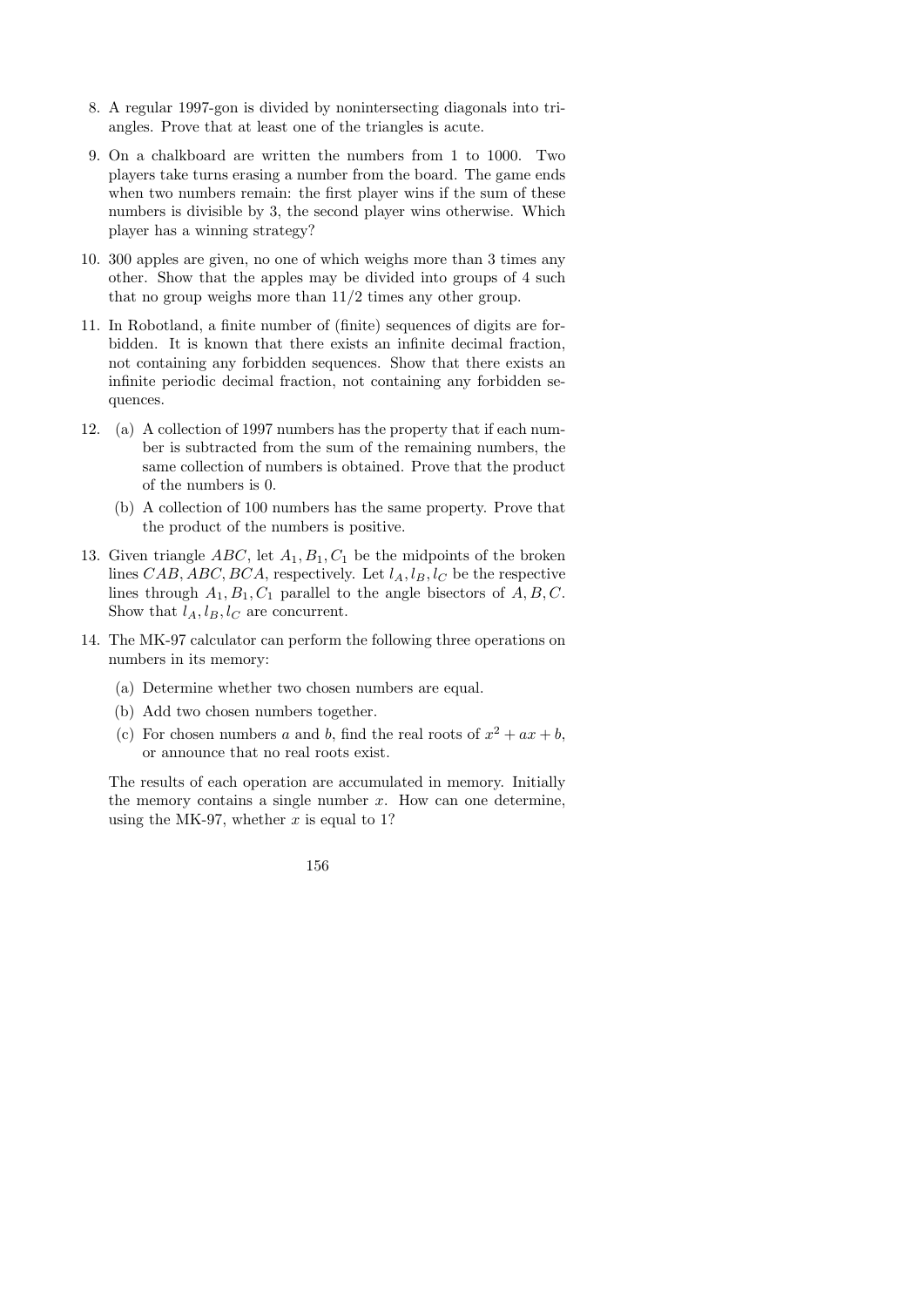- 15. The circles  $S_1$  and  $S_2$  intersect at M and N. Show that if vertices A and C of a rectangle  $ABCD$  lie on  $S_1$  while vertices B and D lie on  $S_2$ , then the intersection of the diagonals of the rectangle lies on the line MN.
- 16. For natural numbers  $m, n$ , show that  $2^n 1$  divides  $(2^m 1)^2$  if and only if n divides  $m(2^m - 1)$ .
- 17. Can three faces of a cube of side length 4 be covered with  $16 \times 3$ rectangles?
- 18. The vertices of triangle  $ABC$  lie inside a square  $K$ . Show that if the triangle is rotated 180◦ about its centroids, at least one vertex remains inside the square.
- 19. Let  $S(N)$  denote the sum of the digits of the natural number N. Show that there exist infinitely many natural numbers  $n$  such that  $S(3^n) \geq S(3^{n+1}).$
- 20. The members of Congress form various overlapping factions such that given any two (not necessarily distinct) factions  $A$  and  $B$ , the complement of  $A\cup B$  is also a faction. Show that for any two factions A and B,  $A \cup B$  is also a faction.
- 21. Show that if  $1 < a < b < c$ , then

$$
\log_a(\log_a b) + \log_b(\log_b c) + \log_c(\log_c a) > 0.
$$

- 22. Do there exist pyramids, one with a triangular base and one with a convex *n*-sided base  $(n \geq 4)$ , such that the solid angles of the triangular pyramid are congruent to four of the solid angles of the n-sided pyramid?
- 23. For which  $\alpha$  does there exist a nonconstant function  $f : \mathbb{R} \to \mathbb{R}$  such that

$$
f(\alpha(x+y)) = f(x) + f(y)?
$$

24. Let  $P(x)$  be a quadratic polynomial with nonnegative coefficients. Show that for any real numbers  $x$  and  $y$ , we have the inequality

$$
P(xy)^2 \le P(x^2)P(y^2).
$$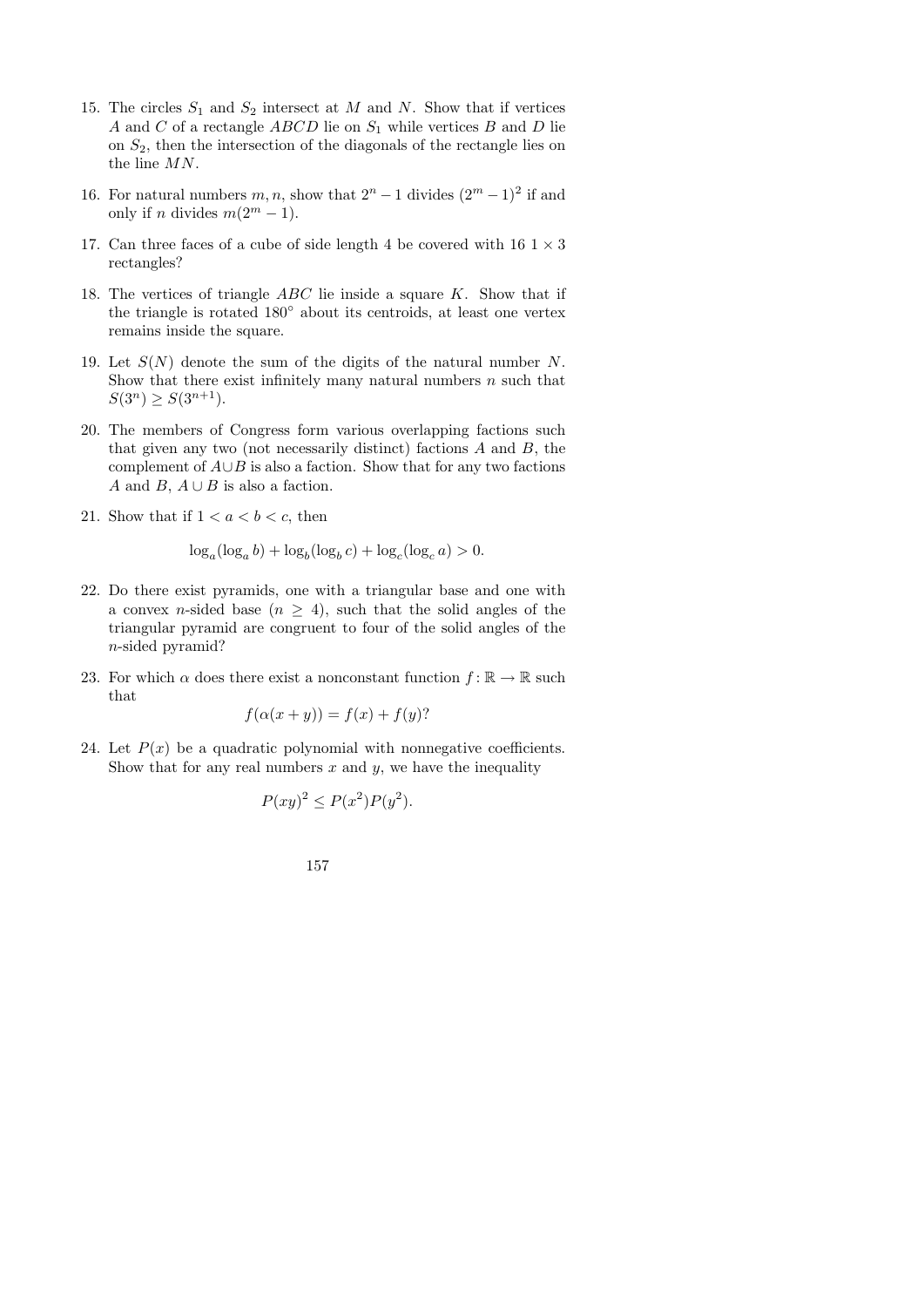- 25. Given a convex polygon  $M$  invariant under a  $90^{\circ}$  rotation, show that Given a convex polygon M invariant under a 90° rotation, show that there exist two circles, the ratio of whose radii is  $\sqrt{2}$ , one containing  $M$  and the other contained in  $M$ .
- 26. (a) The Judgment of the Council of Sages proceeds as follows: the king arranges the sages in a line and places either a white hat or a black hat on each sage's head. Each sage can see the color of the hats of the sages in front of him, but not of his own hat or of the hats of the sages behind him. Then one by one (in an order of their choosing), each sage guesses a color. Afterward, the king executes those sages who did not correctly guess the color of their own hat.

The day before, the Council meets and decides to minimize the number of executions. What is the smallest number of sages guaranteed to survive in this case?

- (b) The king decides to use three colors of hats: white, black and red. Now what is the smallest number of sages guaranteed to survive?
- 27. The lateral sides of a box with base  $a \times b$  and height c (where a, b, c are natural numbers) are completely covered without overlap by rectangles whose edges are parallel to the edges of the box, each containing an odd number of unit squares. Prove that if  $c$  is odd, then the number of rectangles covering lateral edges of the box is even.
- 28. Do there exist real numbers  $b$  and  $c$  such that each of the equations  $x^2 + bx + c = 0$  and  $2x^2 + (b+1)x + c + 1 = 0$  have two integer roots?
- 29. A class consists of 33 students. Each student is asked how many other students in the class have his first name, and how many have his last name. It turns out that each number from 0 to 10 occurs among the answers. Show that there are two students in the class with the same first and last name.
- 30. The incircle of triangle  $ABC$  touches sides  $AB, BC, CA$  at  $M, N, K$ , respectively. The line through A parallel to  $NK$  meets  $MN$  at  $D$ . The line through A parallel to  $MN$  meets  $NK$  at E. Show that the line DE bisects sides AB and AC of triangle ABC.
- 31. The numbers from 1 to 100 are arranged in a  $10 \times 10$  table so that no two adjacent numbers sum to S. Find the smallest value of S for which this is possible.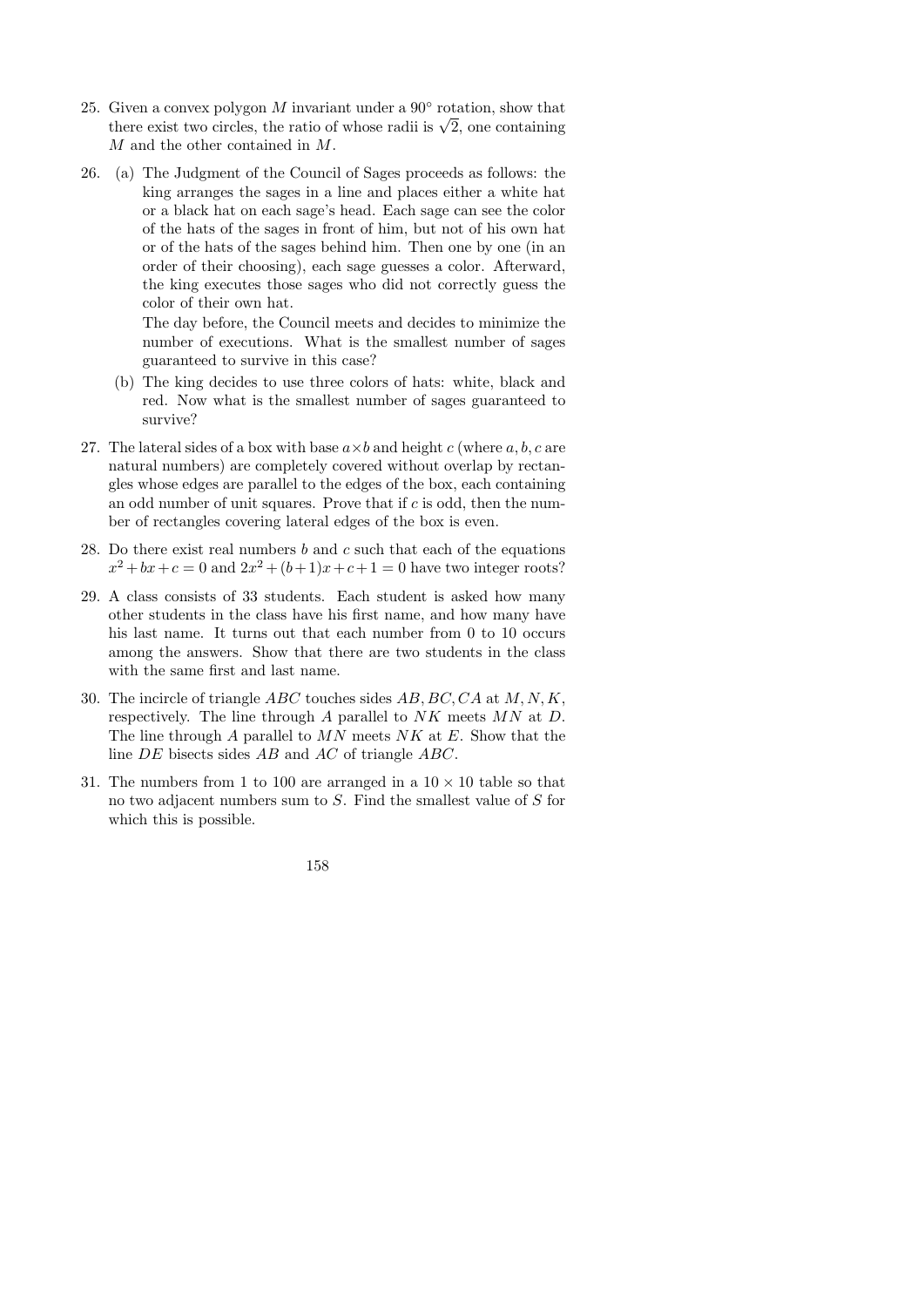32. Find all integer solutions of the equation

$$
(x^2 - y^2)^2 = 1 + 16y.
$$

- 33. An  $n \times n$  square grid  $(n \geq 3)$  is rolled into a cylinder. Some of the cells are then colored black. Show that there exist two parallel lines (horizontal, vertical or diagonal) of cells containing the same number of black cells.
- 34. Two circles intersect at  $A$  and  $B$ . A line through  $A$  meets the first circle again at C and the second circle again at D. Let M and N be the midpoints of the arcs  $BC$  and  $BD$  not containing  $A$ , and let K be the midpoint of the segment CD. Show that  $\angle MKN = \pi/2$ . (You may assume that  $C$  and  $D$  lie on opposite sides of  $A$ .)
- 35. A polygon can be divided into 100 rectangles, but not into 99. Prove that it cannot be divided into 100 triangles.
- 36. Do there exist two quadratic trinomials  $ax^2 + bx + c$  and  $(a+1)x^2 +$  $(b+1)x + (c+1)$  with integer coefficients, both of which have two integer roots?
- 37. A circle centered at O and inscribed in triangle ABC meets sides  $AC, AB, BC$  at  $K, M, N$ , respectively. The median  $BB<sub>1</sub>$  of the triangle meets  $MN$  at D. Show that  $O, D, K$  are collinear.
- 38. Find all triples  $m, n, l$  of natural numbers such that

$$
m + n = \gcd(m, n)^2, m + l = \gcd(m, l)^2, n + l = \gcd(n, l)^2.
$$

- 39. On an infinite (in both directions) strip of squares, indexed by the natural numbers, are placed several stones (more than one may be placed on a single square). We perform a sequence of moves of one of the following types:
	- (a) Remove one stone from each of the squares  $n-1$  and n and place one stone on square  $n + 1$ .
	- (b) Remove two stones from square  $n$  and place one stone on each of the squares  $n + 1$ ,  $n - 2$ .

Prove that any sequence of such moves will lead to a position in which no further moves can be made, and moreover that this position is independent of the sequence of moves.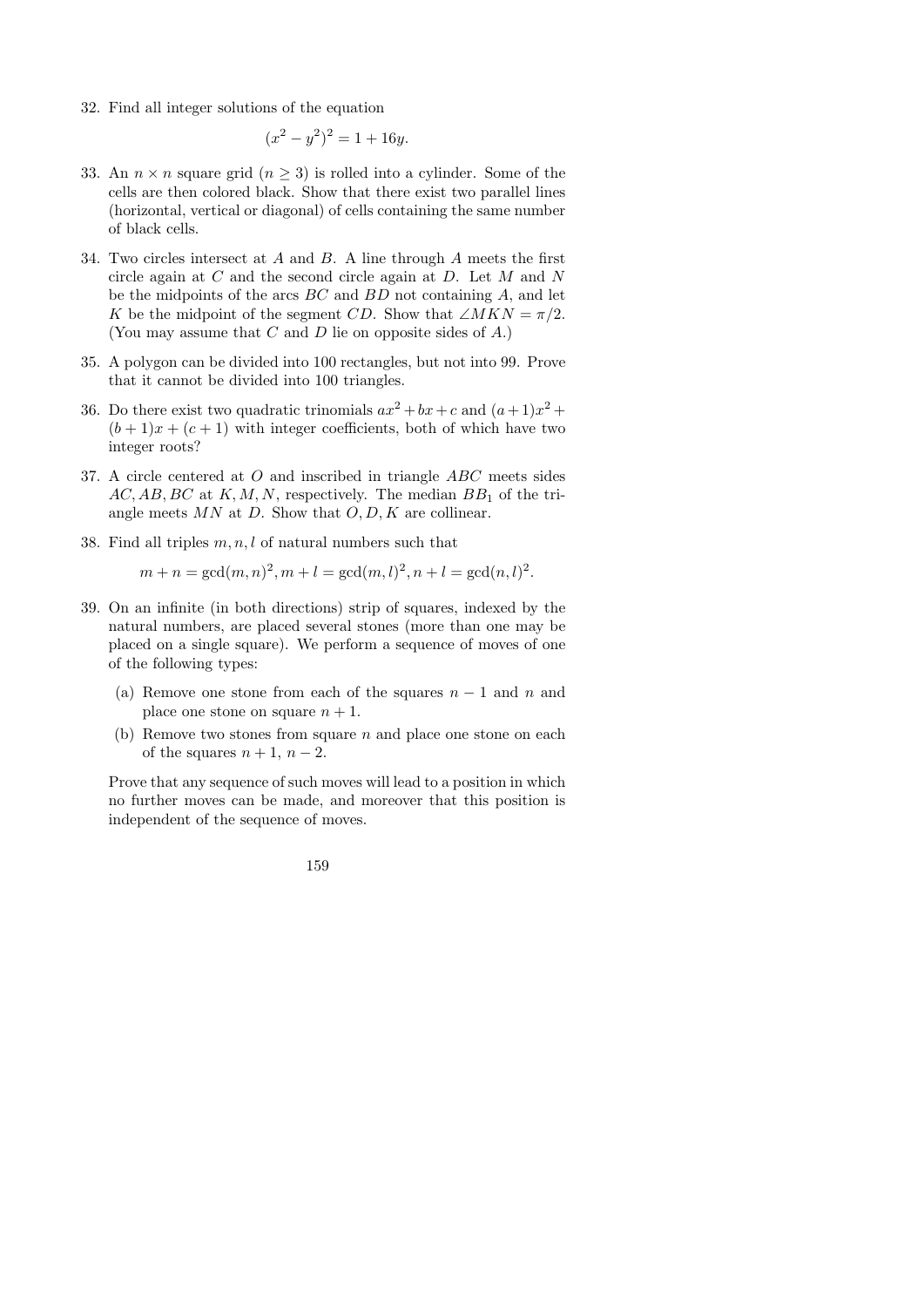- 40. An  $n \times n \times n$  cube is divided into unit cubes. We are given a closed non-self-intersecting polygon (in space), each of whose sides joins the centers of two unit cubes sharing a common face. The faces of unit cubes which intersect the polygon are said to be distinguished. Prove that the edges of the unit cubes may be colored in two colors so that each distinguished face has an odd number of edges of each color, while each nondistinguished face has an even number of edges of each color.
- 41. Of the quadratic trinomials  $x^2 + px + q$  where p, q are integers and  $1 \leq p, q \leq 1997$ , which are there more of: those having integer roots or those not having real roots?
- 42. We are given a polygon, a line  $l$  and a point  $P$  on  $l$  in general position: all lines containing a side of the polygon meet  $l$  at distinct points differing from P. We mark each vertex of the polygon whose sides both meet the line  $l$  at points differing from  $P$ . Show that  $P$  lies inside the polygon if and only if for each choice of  $l$  there are an odd number of marked vertices.
- 43. A sphere inscribed in a tetrahedron touches one face at the intersection of its angle bisectors, a second face at the intersection of its altitudes, and a third face at the intersection of its medians. Show that the tetrahedron is regular.
- 44. In an  $m \times n$  rectangular grid, where m and n are odd integers,  $1 \times 2$ dominoes are initially placed so as to exactly cover all but one of the  $1 \times 1$  squares at one corner of the grid. It is permitted to slide a domino towards the empty square, thus exposing another square. Show that by a sequence of such moves, we can move the empty square to any corner of the rectangle.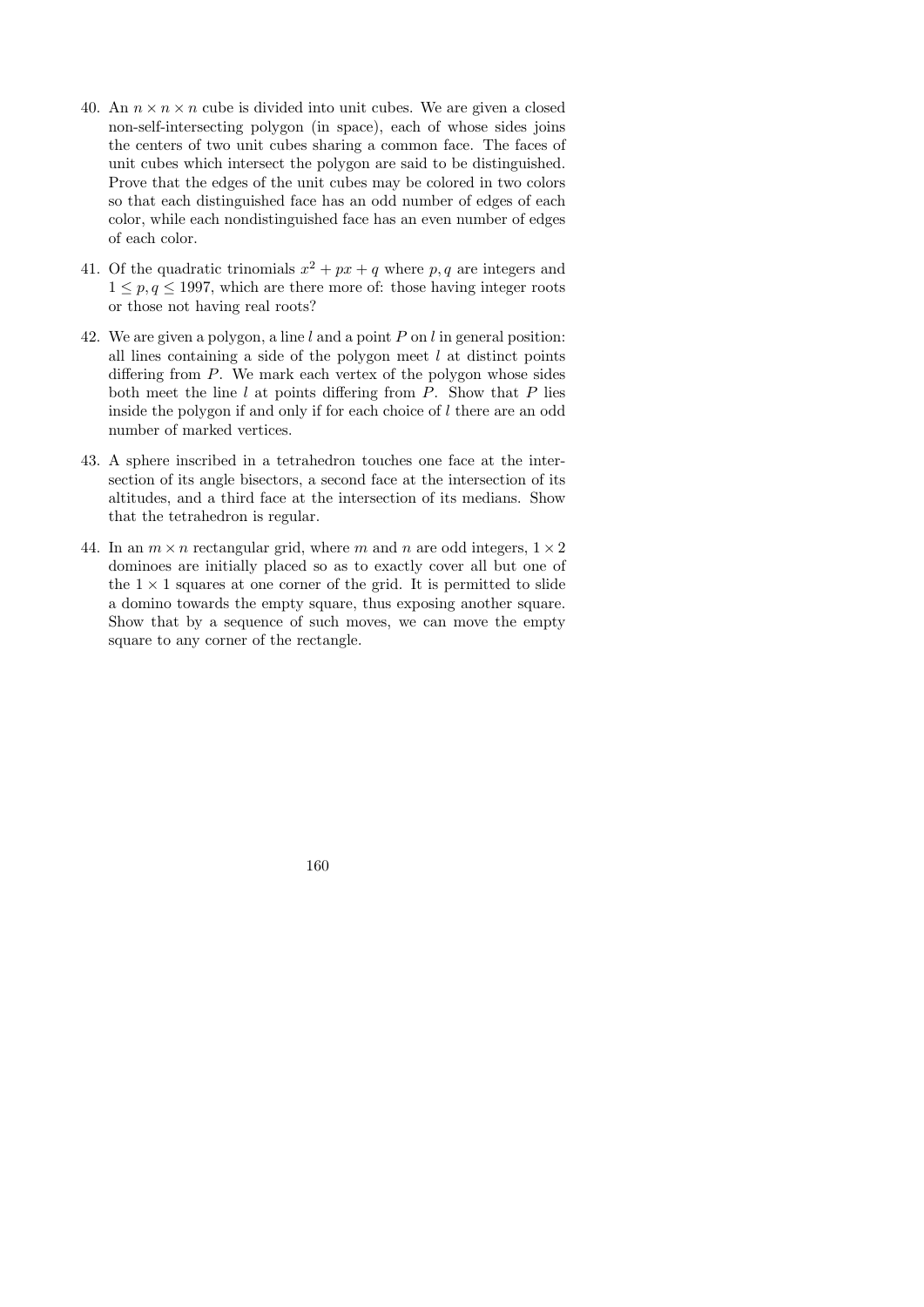### 3.19 South Africa

- 1. From an initial triangle  $A_0B_0C_0$  a sequence  $A_1B_1C_1, A_2B_2C_2, \ldots$ is formed such that at each stage,  $A_{k+1}, B_{k+1}, C_{k+1}$  are the points where the incircle of  $A_k B_k C_k$  touches the sides  $B_k C_k$ ,  $C_k A_k$ ,  $A_k B_k$ , respectively.
	- (a) Express  $\angle A_{k+1}B_{k+1}C_{k+1}$  in terms of  $\angle A_kB_kC_k$ .
	- (b) Deduce that as  $k \to \infty$ ,  $\angle A_k B_k C_k \to 60^\circ$ .
- 2. Find all natural numbers with the property that, when the first digit is moved to the end, the resulting number is  $3\frac{1}{2}$  times the original one.
- 3. Find all functions  $f : \mathbb{Z} \to \mathbb{Z}$  which satisfy  $f(m + f(n)) = f(m) + n$ for all  $m, n \in \mathbb{Z}$ .
- 4. A circle and a point P above the circle lie in a vertical plane. A particle moves along a straight line from  $P$  to a point  $Q$  on the circle under the influence of gravity. That is, the distance traveled from P in time t equals  $\frac{1}{2}gt^2 \sin \alpha$ , where g is a constant and  $\alpha$  is the angle between  $PQ$  and the horizontal. Describe (geometrically) the point  $Q$  for which the time taken to move from  $P$  to  $Q$  is minimized.
- 5. Six points are joined pairwise by red or blue segments. Must there exist a closed path consisting of four of the segments, all of the same color?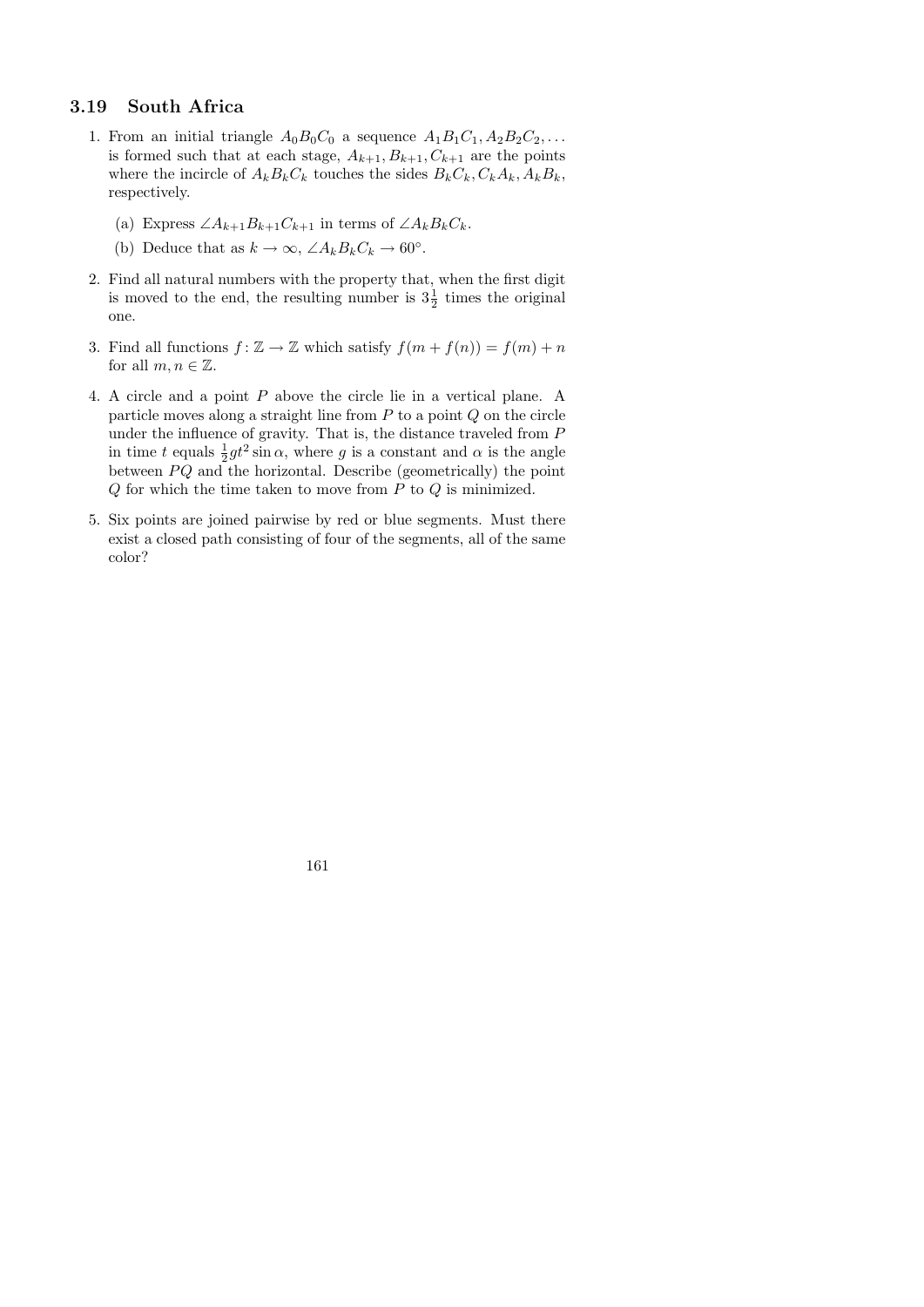# 3.20 Spain

- 1. Calculate the sum of the squares of the first 100 terms of an arithmetic progression, given that the sum of the first 100 terms is −1 and that the sum of the second, fourth,  $\dots$ , and the hundredth terms is 1.
- 2. Let A be a set of 16 lattice points forming a square with 4 points on a side. Find the maximum number of points of A no three of which form an isosceles right triangle.
- 3. For each parabola  $y = x^2 + px + q$  meeting the coordinate axes in three distinct points, a circle through these points is drawn. Show that all of the circles pass through a single point.
- 4. Let p be a prime number. Find all  $k \in \mathbb{Z}$  such that  $\sqrt{k^2 pk}$  is a positive integer.
- 5. Show that in any convex quadrilateral of area 1, the sum of the Show that in any convex quadrilateral of area 1, the lengths of the sides and diagonals is at least  $2(2+\sqrt{2})$ .
- 6. The exact quantity of gas needed for a car to complete a single loop around a track is distributed among  $n$  containers placed along the track. Prove that there exists a position starting at which the car, beginning with an empty tank of gas, can complete a single loop around the track without running out of gas. (Assume the car can hold unlimited quantities of gas.)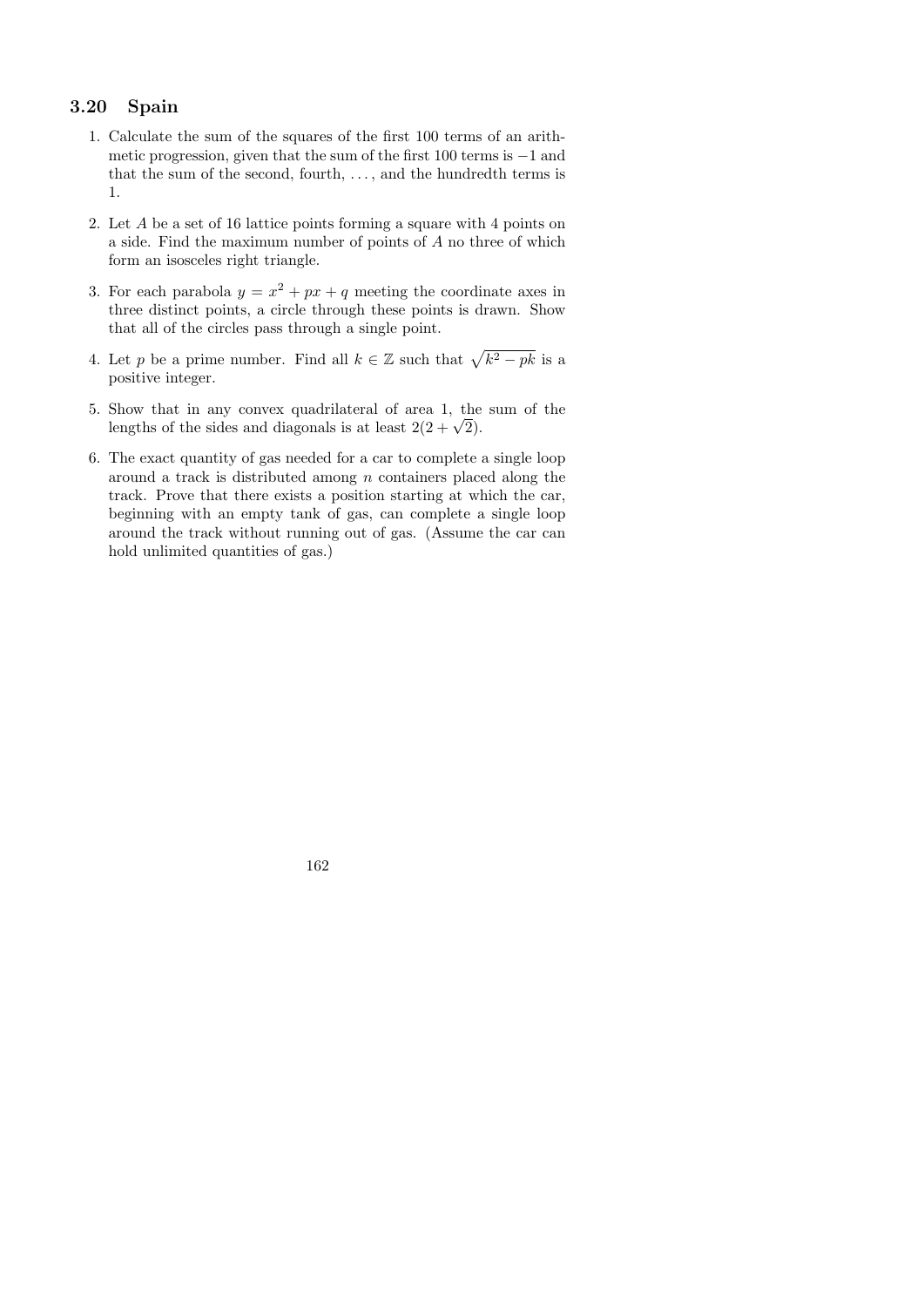#### 3.21 Taiwan

1. Let a be a rational number, b, c, d be real numbers, and  $f : \mathbb{R} \to$  $[-1, 1]$  a function satisfying

$$
f(x + a + b) - f(x + b) = c[x + 2a + [x] - 2[x + a] - [b]] + d
$$

for each  $x \in \mathbb{R}$ . Show that f is periodic, that is, there exists  $p > 0$ such that  $f(x + p) = f(x)$  for all  $x \in \mathbb{R}$ .

- 2. Let  $AB$  be a given line segment. Find all possible points  $C$  in the plane such that in the triangle ABC, the altitude from A and the median from  $B$  have the same length.
- 3. Let  $n \geq 3$  be an integer, and suppose that the sequence  $a_1, a_2, \ldots, a_n$ satisfies  $a_{i-1}+a_{i+1} = k_i a_i$  for some sequence  $k_1, k_2, \ldots, k_n$  of positive integers. (Here  $a_0 = a_n$  and  $a_{n+1} = a_1$ .) Show that

$$
2n \leq k_1 + k_2 + \cdots + k_n \leq 3n.
$$

- 4. Let  $k = 2^{2^n} + 1$  for some positive integer *n*. Show that *k* is a prime if and only if k is a factor of  $3^{(k-1)/2} + 1$ .
- 5. Let ABCD be a tetrahedron. Show that
	- (a) If  $AB = CD$ ,  $AD = BC$ ,  $AC = BD$ , then the triangles ABC, ACD, ABD, BCD are acute;
	- (b) If  $ABC, ACD, ABD, BCD$  have the same area, then  $AB =$  $CD, AD = BC, AC = BD.$
- 6. Let  $X$  be the set of integers of the form

$$
a_{2k}10^{2k} + a_{2k-2}10^{2k-2} + \cdots + a_210^2 + a_0,
$$

where k is a nonnegative integer and  $a_{2i} \in \{1, 2, ..., 9\}$  for  $i =$  $0, 2, \ldots, 2k$ . Show that every integer of the form  $2^p 3^q$ , for p and q nonnegative integers, divides some element of X.

- 7. Determine all positive integers k for which there exists a function  $f: \mathbb{N} \to \mathbb{Z}$  such that
	- (a)  $f(1997) = 1998$ ;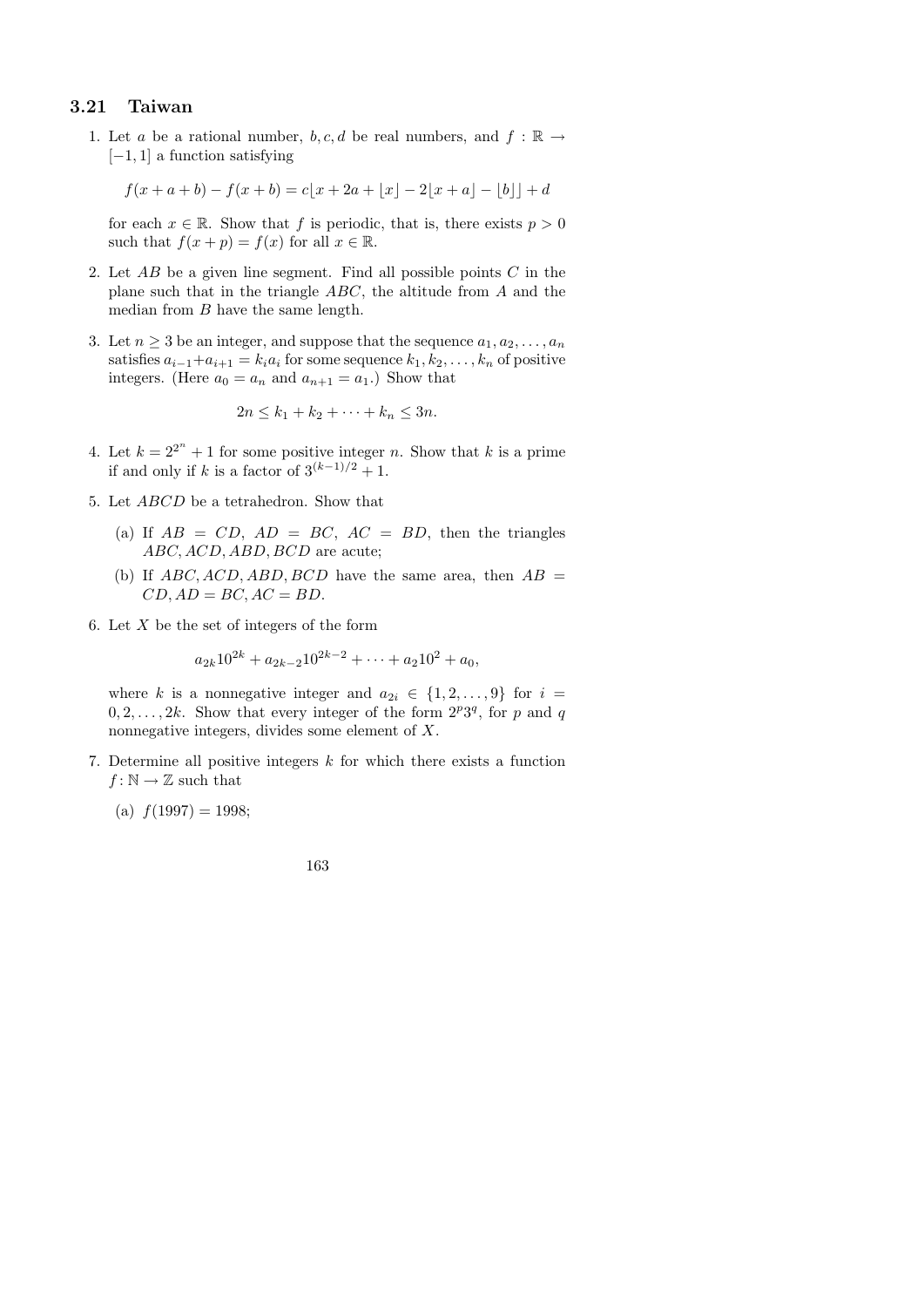(b) for all  $a, b \in \mathbb{N}$ ,  $f(ab) = f(a) + f(b) + kf(\text{gcd}(a, b)).$ 

- 8. Let  $ABC$  be an acute triangle with circumcenter  $O$  and circumradius R. Let AO meet the circumcircle of OBC again at D, BO meet the circumcircle of OCA again at E, and CO meet the circumcircle of *OAB* again at *F*. Show that  $OD \cdot OE \cdot OF \geq 8R^3$ .
- 9. For  $n \geq k \geq 3$ , let  $X = \{1, 2, ..., n\}$  and let  $F_k$  be a family of kelement subsets of  $X$  such that any two subsets in  $F_k$  have at most  $k-2$  common elements. Show that there exists a subset  $M_k$  of X with at least  $\lfloor \log_2 n \rfloor + 1$  elements containing no subset in  $F_k$ .

164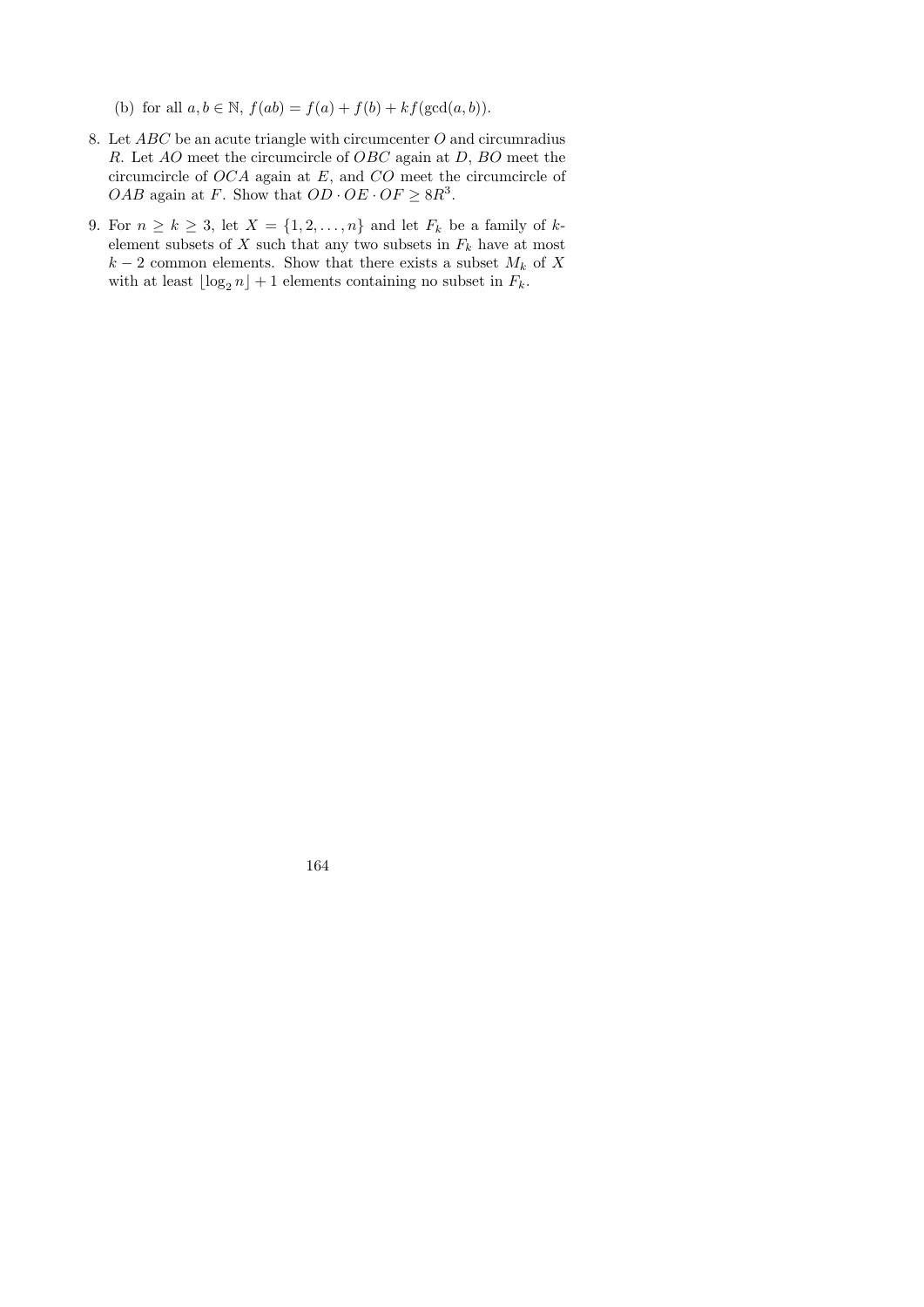#### 3.22 Turkey

- 1. In a triangle  $ABC$  with a right angle at  $A$ , let  $H$  denote the foot of the altitude from A. Show that the sum of the inradii of the triangles ABC, ABH, ACH equals AH.
- 2. The sequences  ${a_n}_{n=1}^{\infty}, {b_n}_{n=1}^{\infty}$  are defined as follows:  $a_1 = \alpha$ ,  $b_1 = \beta$ ,  $a_{n+1} = \alpha a_n - \beta b_n$ ,  $b_{n+1} = \beta a_n + \alpha b_n$  for all  $n \ge 1$ . How many pairs  $(\alpha, \beta)$  of real numbers are there such that  $a_{1997} = b_1$  and  $b_{1997} = a_1?$
- 3. In a soccer league, when a player moves from a team  $X$  with x players to a team Y with y players, the federation receives  $y - x$  million dollars from Y if  $y \ge x$ , but pays  $x - y$  million dollars to X if  $x > y$ . A player may move as often as he wishes during a season. The league consists of 18 teams, each of which begins a certain season with 20 players. At the end of the season, 12 teams end up with 20 players, while the other 6 end up with  $16, 16, 21, 22, 22, 23$  players. What is the maximum amount the federation could have earned during the season?
- 4. The edge AE of a convex pentagon ABCDE with vertices on a unit circle passes through the center of the circle. If  $AB = a$ ,  $BC = b$ ,  $CD = c$ ,  $DE = d$  and  $ab = cd = 1/4$ , compute  $AC + CE$  in terms of  $a, b, c, d$ .
- 5. Prove that for each prime  $p \geq 7$ , there exists a positive integer n and integers  $x_1, \ldots, x_n, y_1, \ldots, y_n$  not divisible by p such that

$$
x_1^2 + y_1^2 \equiv x_2^2 \pmod{p}
$$
  
\n
$$
x_2^2 + y_2^2 \equiv x_3^2 \pmod{p}
$$
  
\n
$$
\vdots
$$
  
\n
$$
x_n^2 + y_n^2 \equiv x_1^2 \pmod{p}.
$$

6. Given an integer  $n \geq 2$ , find the minimal value of

$$
\frac{x_1^5}{x_2 + x_3 + \dots + x_n} + \frac{x_2^5}{x_3 + \dots + x_n + x_1} + \dots + \frac{x_n^5}{x_1 + \dots + x_{n-1}}
$$

for positive real numbers  $x_1, \ldots, x_n$  subject to the condition  $x_1^2 +$  $\cdots \overline{+} x_n^2 = 1.$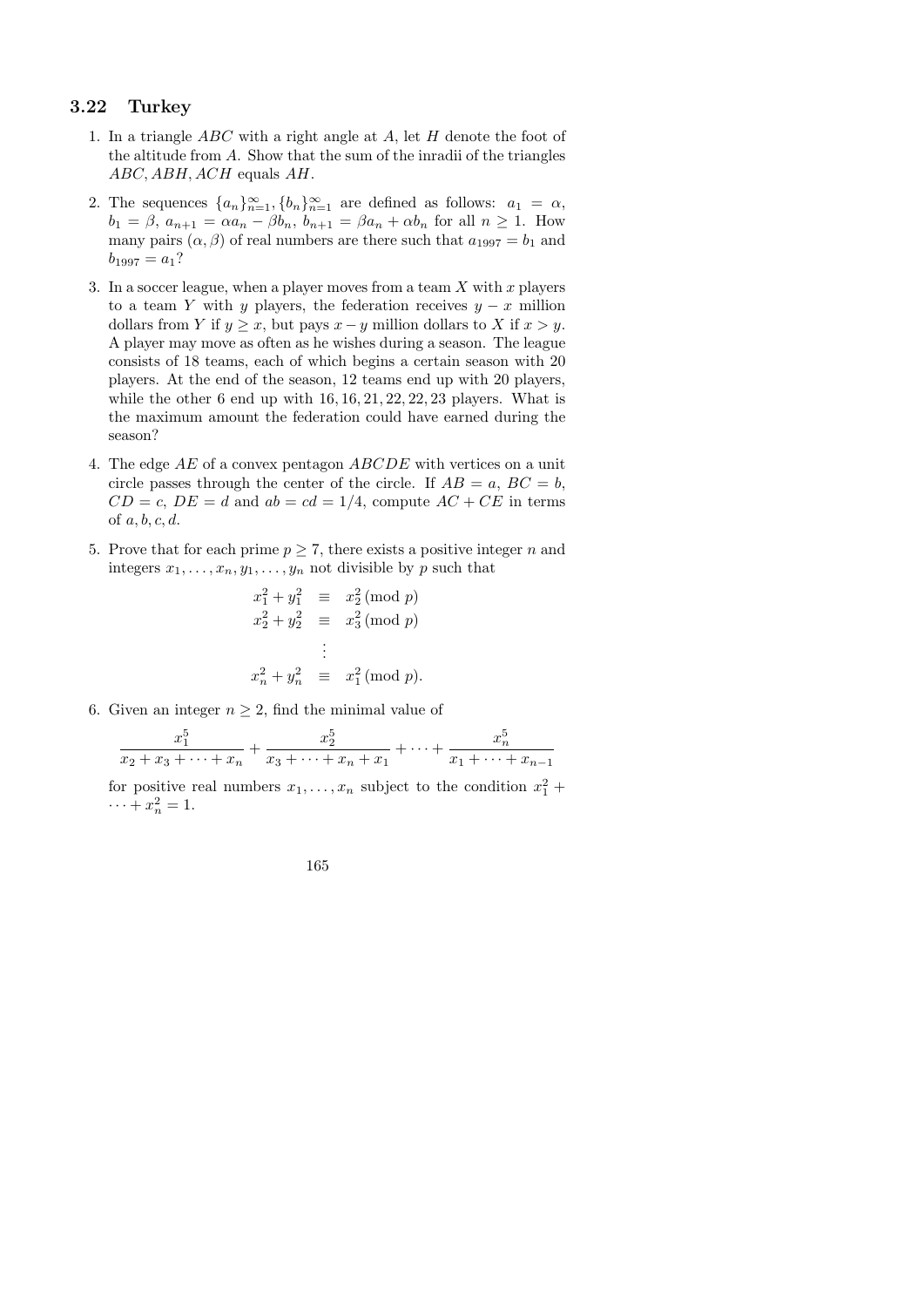# 3.23 Ukraine

- 1. A rectangular grid is colored in checkerboard fashion, and each cell contains an integer. It is given that the sum of the numbers in each row and the sum of the numbers in each column is even. Prove that the sum of all numbers in black cells is even.
- 2. Find all solutions in real numbers to the following system of equations:

$$
x_1 + x_2 + \dots + x_{1997} = 1997
$$
  

$$
x_1^4 + x_2^4 + \dots + x_4^{1997} = x_1^3 + x_2^3 + \dots + x_{1997}^3.
$$

- 3. Let  $d(n)$  denote the greatest odd divisor of the natural number n. We define the function  $f : \mathbb{N} \to \mathbb{N}$  such that  $f(2n-1) = 2^n$  and  $f(2n) =$  $n + \frac{2n}{d(n)}$  for all  $n \in \mathbb{N}$ . Find all k such that  $f(f(\cdots f(1) \cdots)) = 1997$ , where  $f$  is iterated  $k$  times.
- 4. Two regular pentagons ABCDE and AEKPL are situated in space so that  $\angle DAK = 60^\circ$ . Prove that the planes ACK and BAL are perpendicular.
- 5. The equation  $ax^3 + bx^2 + cx + d = 0$  is known to have three distinct real roots. How many real roots are there of the equation

$$
4(ax^3 + bx^2 + cx + d)(3ax + b) = (3ax^2 + 2bx + c)^2?
$$

- 6. Let  $\mathbb{Q}^+$  denote the set of positive rational numbers. Find all functions  $f: \mathbb{Q}^+ \to \mathbb{Q}^+$  such that for all  $x \in \mathbb{Q}^+$ :
	- (a)  $f(x+1) = f(x) + 1;$
	- (b)  $f(x^2) = f(x)^2$ .
- 7. Find the smallest integer  $n$  such that among any  $n$  integers, there exist 18 integers whose sum is divisible by 18.
- 8. Points  $K, L, M, N$  lie on the edges  $AB, BC, CD, DA$  of a (not necessarily right) parallelepiped  $ABCDA_1B_1C_1D_1$ . Prove that the centers of the circumscribed spheres of the tetrahedra  $A_1AKN$ ,  $B_1BKL$ ,  $C_1CLM$ ,  $D_1DMN$  are the vertices of a parallelogram.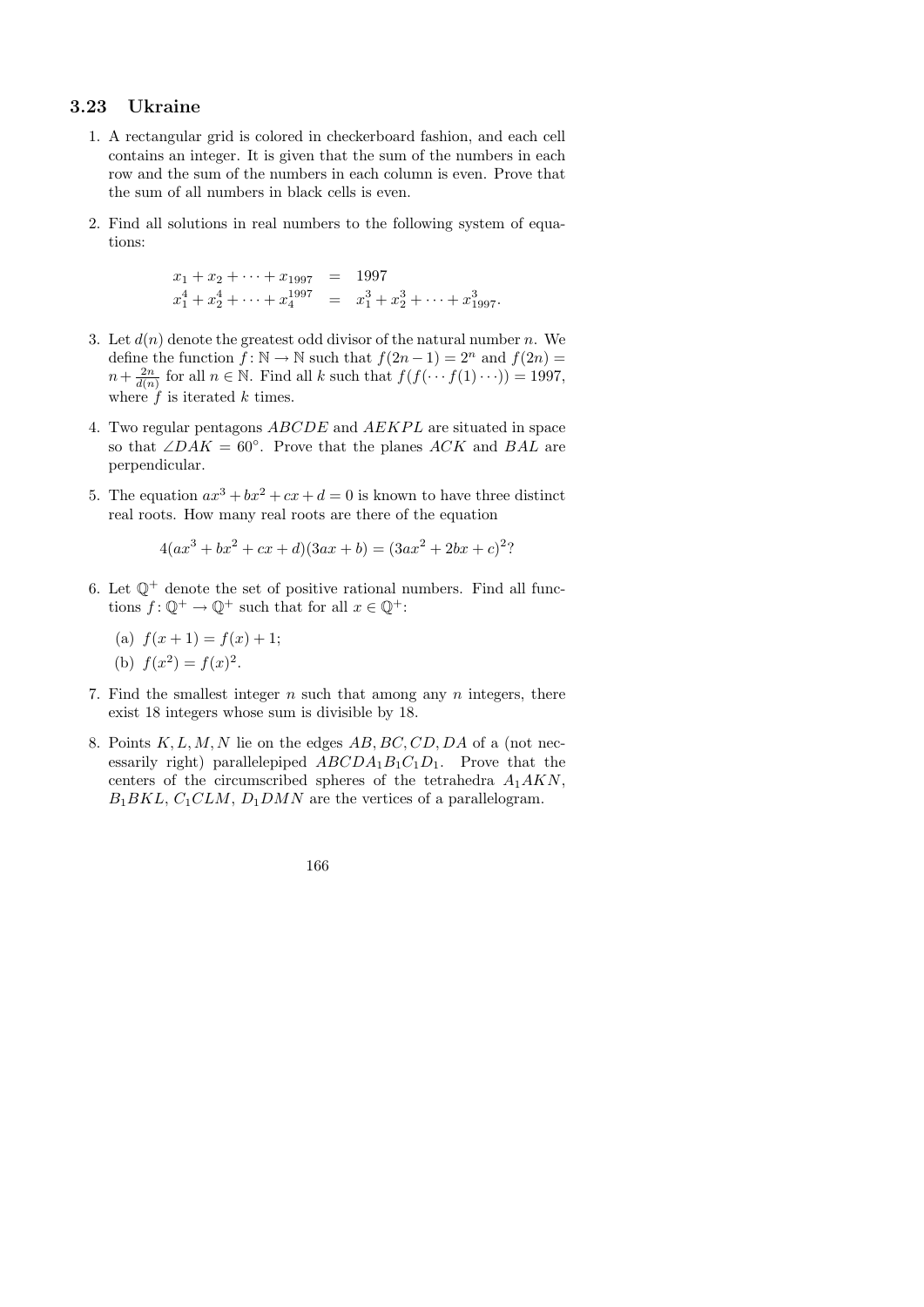#### 3.24 United Kingdom

- 1. (a) Let  $M$  and  $N$  be two 9-digit positive integers with the property that if any one digit of  $M$  is replaced by the digit of  $N$  in the corresponding place, the resulting integer is a multiple of 7. Prove that any number obtained by replacing a digit of N with the corresponding digit of  $M$  is also a multiple of 7.
	- (b) Find an integer  $d > 9$  such that the above result remains true when  $M$  and  $N$  are two  $d$ -digit positive integers.
- 2. In acute triangle ABC, CF is an altitude, with F on AB, and BM is a median, with M on CA. Given that  $BM = CF$  and  $\angle MBC =$  $\angle FCA$ , prove that the triangle ABC is equilateral.
- 3. Find the number of polynomials of degree 5 with distinct coefficients from the set  $\{1, 2, \ldots, 9\}$  that are divisible by  $x^2 - x + 1$ .
- 4. The set  $S = \{1/r : r = 1, 2, 3, \ldots\}$  of reciprocals of the positive integers contains arithmetic progressions of various lengths. For instance, 1/20, 1/8, 1/5 is such a progression, of length 3 and common difference  $3/40$ . Moreover, this is a maximal progression in S of length  $3$  since it cannot be extended to the left or right within  $S$  $(-1/40$  and  $11/40$  not being members of S).
	- (a) Find a maximal progression in S of length 1996.
	- (b) Is there a maximal progression in S of length 1997?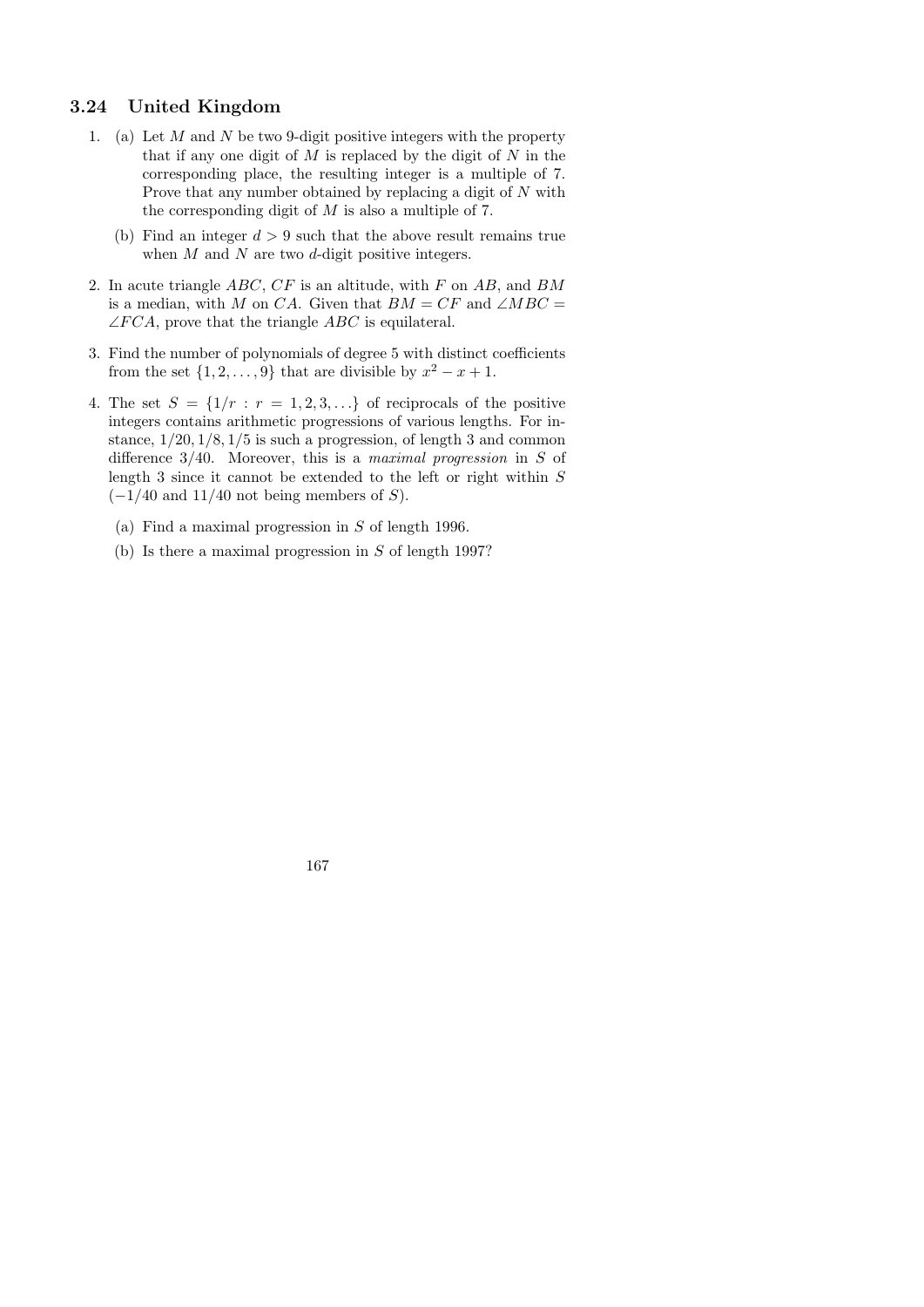#### 3.25 United States of America

1. Let  $p_1, p_2, p_3, \ldots$  be the prime numbers listed in increasing order, and let  $x_0$  be a real number between 0 and 1. For positive integer  $k$ , define

$$
x_k = 0
$$
 if  $x_{k-1} = 0$ ,  $\left\{\frac{p_k}{x_{k-1}}\right\}$  if  $x_{k-1} \neq 0$ ,

where  $\{x\} = x - |x|$  denotes the fractional part of x. Find, with proof, all  $x_0$  satisfying  $0 < x_0 < 1$  for which the sequence  $x_0, x_1, x_2, \ldots$ eventually becomes 0.

- 2. Let ABC be a triangle, and draw isosceles triangles BCD, CAE, ABF externally to ABC, with BC, CA, AB as their respective bases. Prove that the lines through  $A, B, C$  perpendicular to the lines  $EF, FD, DE$ , respectively, are concurrent.
- 3. Prove that for any integer  $n$ , there exists a unique polynomial  $Q$ with coefficients in  $\{0, 1, ..., 9\}$  such that  $Q(-2) = Q(-5) = n$ .
- 4. To clip a convex n-gon means to choose a pair of consecutive sides AB, BC and to replace them by the three segments AM, MN, and  $NC$ , where M is the midpoint of AB and N is the midpoint of BC. In other words, one cuts off the triangle MBN to obtain a convex  $(n + 1)$ -gon. A regular hexagon  $P_6$  of area 1 is clipped to obtain a heptagon  $P_7$ . Then  $P_7$  is clipped (in one of the seven possible ways) to obtain an octagon  $P_8$ , and so on. Prove that no matter how the clippings are done, the area of  $\mathcal{P}_n$  is greater than 1/3, for all  $n \geq 6$ .
- 5. Prove that, for all positive real numbers  $a, b, c$ ,

 $(a^{3} + b^{3} + abc)^{-1} + (b^{3} + c^{3} + abc)^{-1} + (c^{3} + a^{3} + abc)^{-1} \leq (abc)^{-1}.$ 

6. Suppose the sequence of nonnegative integers  $a_1, a_2, \ldots, a_{1997}$  satisfies

$$
a_i + a_j \le a_{i+j} \le a_i + a_j + 1
$$

for all  $i, j \geq 1$  with  $i + j \leq 1997$ . Show that there exists a real number x such that  $a_n = \lfloor nx \rfloor$  for all  $1 \leq n \leq 1997$ .

$$
168 \\
$$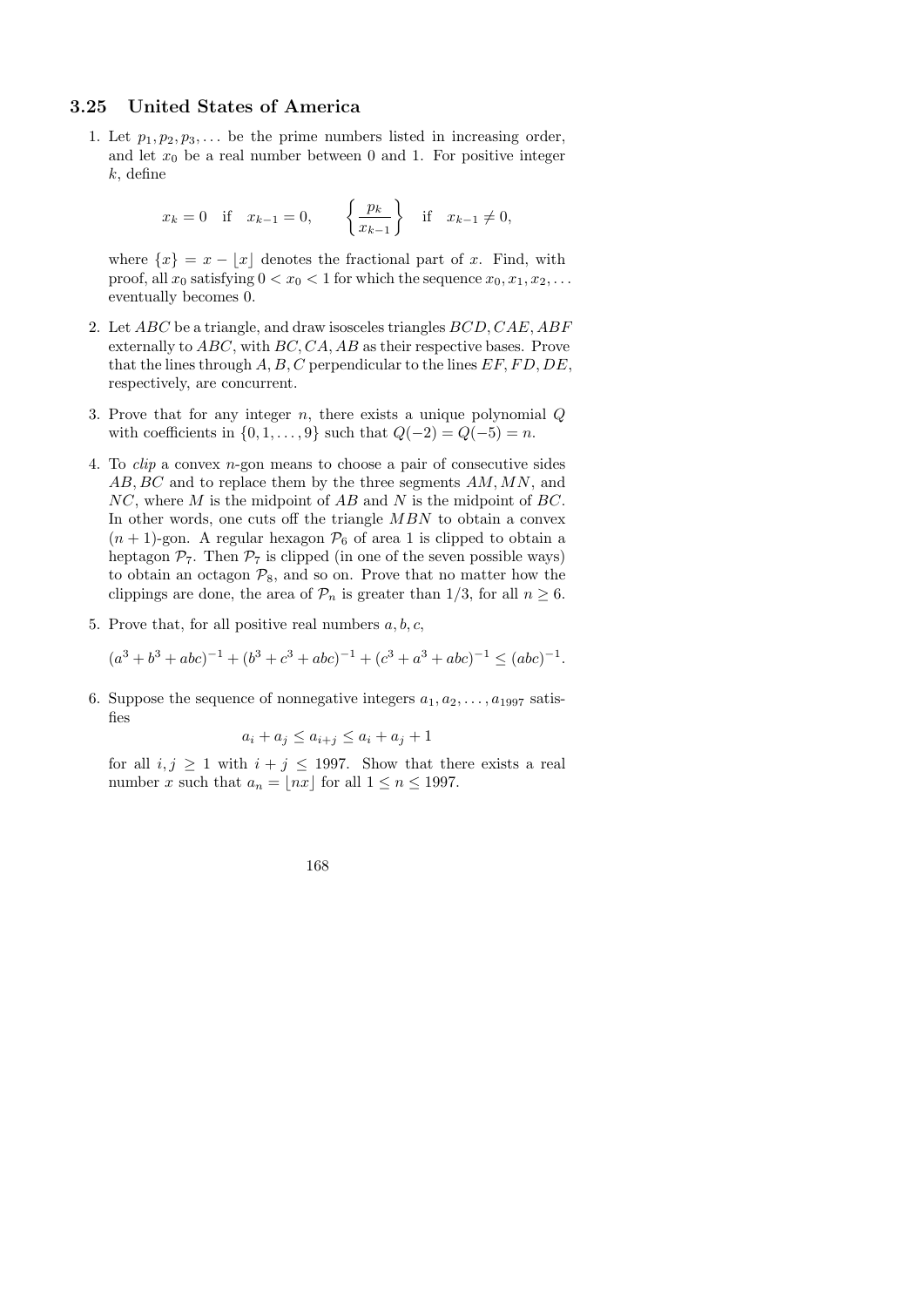### 3.26 Vietnam

- 1. Determine the smallest integer  $k$  for which there exists a graph on 25 vertices such that every vertex is adjacent to exactly  $k$  others, and any two nonadjacent vertices are both adjacent to some third vertex.
- 2. Find the largest real number  $\alpha$  for which there exists an infinite sequence  $a_1, a_2, \ldots$  of positive integers satisfying the following properties.
	- (a) For each  $n \in \mathbb{N}$ ,  $a_n > 1997^n$ .
	- (b) For every  $n \geq 2$ ,  $a_n^{\alpha}$  does not exceed the greatest common divisor of the set  $\{a_i + a_j : i + j = n\}.$
- 3. Let  $f: \mathbb{N} \to \mathbb{Z}$  be the function defined by

$$
f(0) = 2, f(1) = 503, f(n+2) = 503f(n+1) - 1996f(n).
$$

For  $k \in \mathbb{N}$ , let  $s_1, \ldots, s_k$  be integers not less than k, and let  $p_i$  be a prime divisor of  $f(2^{s_i})$  for  $i = 1, ..., k$ . Prove that for  $t = 1, ..., k$ ,

$$
\sum_{i=1}^k p_i \mid 2^t \qquad \text{if and only if} \qquad k \mid 2^t.
$$

4. Find all pairs  $(a, b)$  of positive reals such that for every  $n \in \mathbb{N}$  and every real number  $x$  satisfying

$$
4n^2x = \log_2(2n^2x + 1),
$$

we have  $a^x + b^x \ge 2 + 3x$ .

5. Let  $n, k, p$  be positive integers such that  $k \geq 2$  and  $k(p+1) \leq n$ . Determine the number of ways to color  $n$  labeled points on a circle in blue or red, so that exactly  $k$  points are colored blue, and any arc whose endpoints are blue but contains no blue points in its interior contains exactly p red points.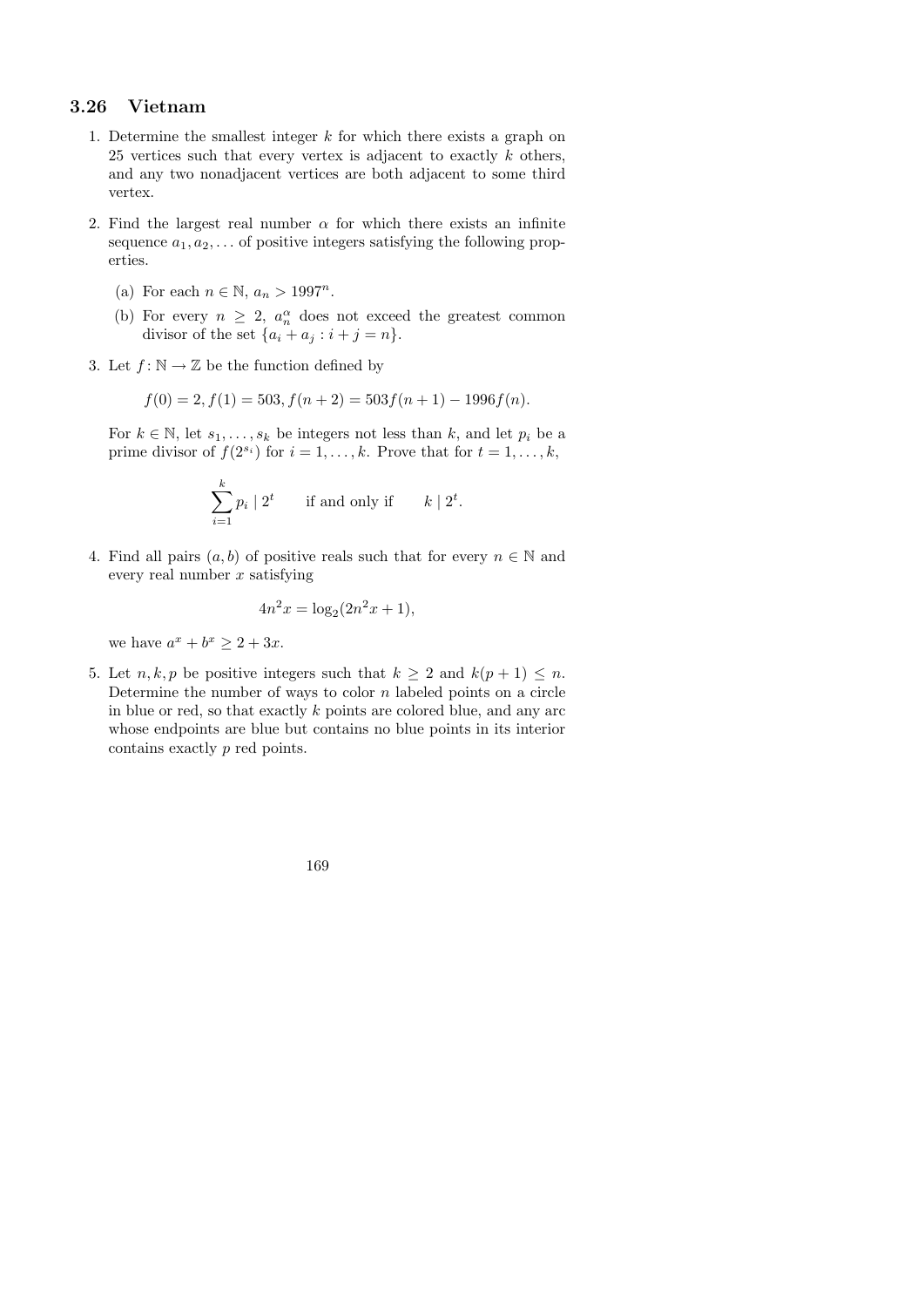# 4 1997 Regional Contests: Problems

# 4.1 Asian Pacific Mathematics Olympiad

1. Let

$$
S = 1 + \frac{1}{1 + \frac{1}{3}} + \frac{1}{1 + \frac{1}{3} + \frac{1}{6}} + \dots + \frac{1}{1 + \frac{1}{3} + \frac{1}{6} + \dots + \frac{1}{1993006}},
$$

where the denominators contain partial sums of the sequence of reciprocals of triangular numbers. Prove that  $S > 1001$ .

- 2. Find an integer n with  $100 \le n \le 1997$  such that n divides  $2^n + 2$ .
- 3. Let ABC be a triangle and let

$$
l_a=\frac{m_a}{M_a}, l_b=\frac{m_b}{M_b}, l_c=\frac{m_c}{M_c},
$$

where  $m_a, m_b, m_c$  are the lengths of the internal angle bisectors and  $M_a, M_b, M_c$  are the lengths of the extensions of the internal angle bisectors to the circumcircle. Prove that

$$
\frac{l_a}{\sin^2 A} + \frac{l_b}{\sin^2 B} + \frac{l_c}{\sin^2 C} \ge 3,
$$

with equality if and only if  $ABC$  is equilateral.

- 4. The triangle  $A_1A_2A_3$  has a right angle at  $A_3$ . For  $n \geq 3$ , let  $A_{n+1}$ be the foot of the perpendicular from  $A_n$  to  $A_{n-1}A_{n-2}$ .
	- (a) Show that there is a unique point  $P$  in the plane interior to the triangles  $A_{n-2}A_{n-1}A_n$  for all  $n \geq 3$ .
	- (b) For fixed  $A_1$  and  $A_3$ , determine the locus of P as  $A_2$  varies.
- 5. Persons  $A_1, \ldots, A_n$   $(n \geq 3)$  are seated in a circle in that order, and each person  $A_i$  holds a number  $a_i$  of objects, such that  $(a_1 + \cdots + a_n)$  $a_n$ / $\ln$  is an integer. It is desired to redistribute the objects so that each person holds the same number; objects may only be passed from one person to either of her two neighbors. How should the redistribution take place so as to minimize the number of passes?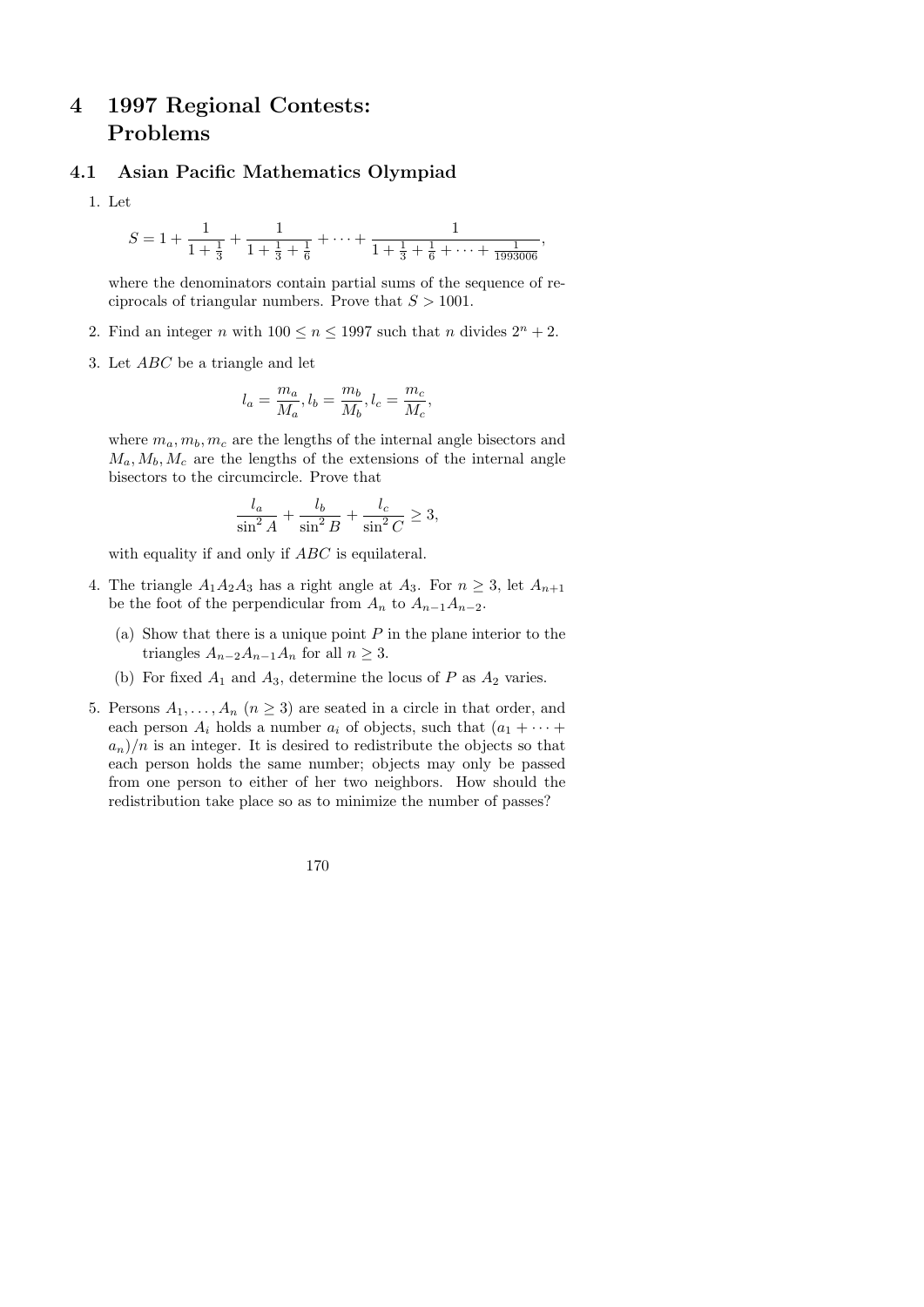#### 4.2 Austrian-Polish Mathematical Competition

- 1. Let P be the intersection of lines  $l_1$  and  $l_2$ . Let  $S_1$  and  $S_2$  be two circles externally tangent at P and both tangent to  $l_1$ , and let  $T_1$ and  $T_2$  be two circles externally tangent at P and both tangent to  $l_2$ . Let A be the second intersection of  $S_1$  and  $T_1$ , B that of  $S_1$  and  $T_2$ , C that of  $S_2$  and  $T_1$ , and D that of  $S_2$  and  $T_2$ . Show that the points  $A, B, C, D$  are concyclic if and only if  $l_1$  and  $l_2$  are perpendicular.
- 2. Let  $m, n, p, q$  be positive integers, and consider an  $m \times n$  checkerboard with a checker on each of its mn squares. A piece can be moved from  $(x, y)$  to  $(x', y')$  if and only if  $|x-x'| = p$  and  $|y-y'| = q$ . How many ways can all of the pieces be moved simultaneously so that one piece ends up on each square?
- 3. On a blackbroad are written the numbers  $48/k$  with  $k = 1, 2, \ldots, 97$ . At each step, two numbers  $a, b$  are erased and  $2ab - a - b + 1$  is written in their place. After 96 steps, a single number remains on the blackboard. Determine all possible such numbers.
- 4. In a convex quadrilateral ABCD, the sides AB and CD are parallel, the diagonals  $AC$  and  $BD$  intersect at  $E$ , and the triangles  $EBC$ and  $EAD$  have respective orthocenters  $F$  and  $G$ . Prove that the midpoint of  $GF$  lies on the line through  $E$  perpendicular to  $AB$ .
- 5. Let  $p_1, p_2, p_3, p_4$  be distinct primes. Prove there does not exist a cubic polynomial  $Q(x)$  with integer coefficients such that

$$
|Q(p_1)| = |Q(p_2)| = |Q(p_3)| = |Q(p_4)| = 3.
$$

- 6. Prove there does not exist  $f: \mathbb{Z} \to \mathbb{Z}$  such that  $f(x+f(y)) = f(x)-y$ for all integers  $x, y$ .
- 7. (a) Prove that for all  $p, q \in \mathbb{R}, p^2 + q^2 + 1 > p(q+1)$ .
	- (b) Determine the largest real number x such that  $p^2 + q^2 + 1$  $bp(q + 1)$  for all  $p, q \in \mathbb{R}$ .
	- (c) Determine the largest real number x such that  $p^2 + q^2 + 1$ bp(q + 1) for all  $p, q \in \mathbb{Z}$ .
- 8. Let  $n$  be a natural number and  $M$  a set with  $n$  elements. Find the biggest integer  $k$  such that there exists a  $k$ -element family of three-element subsets of M, no two of which are disjoint.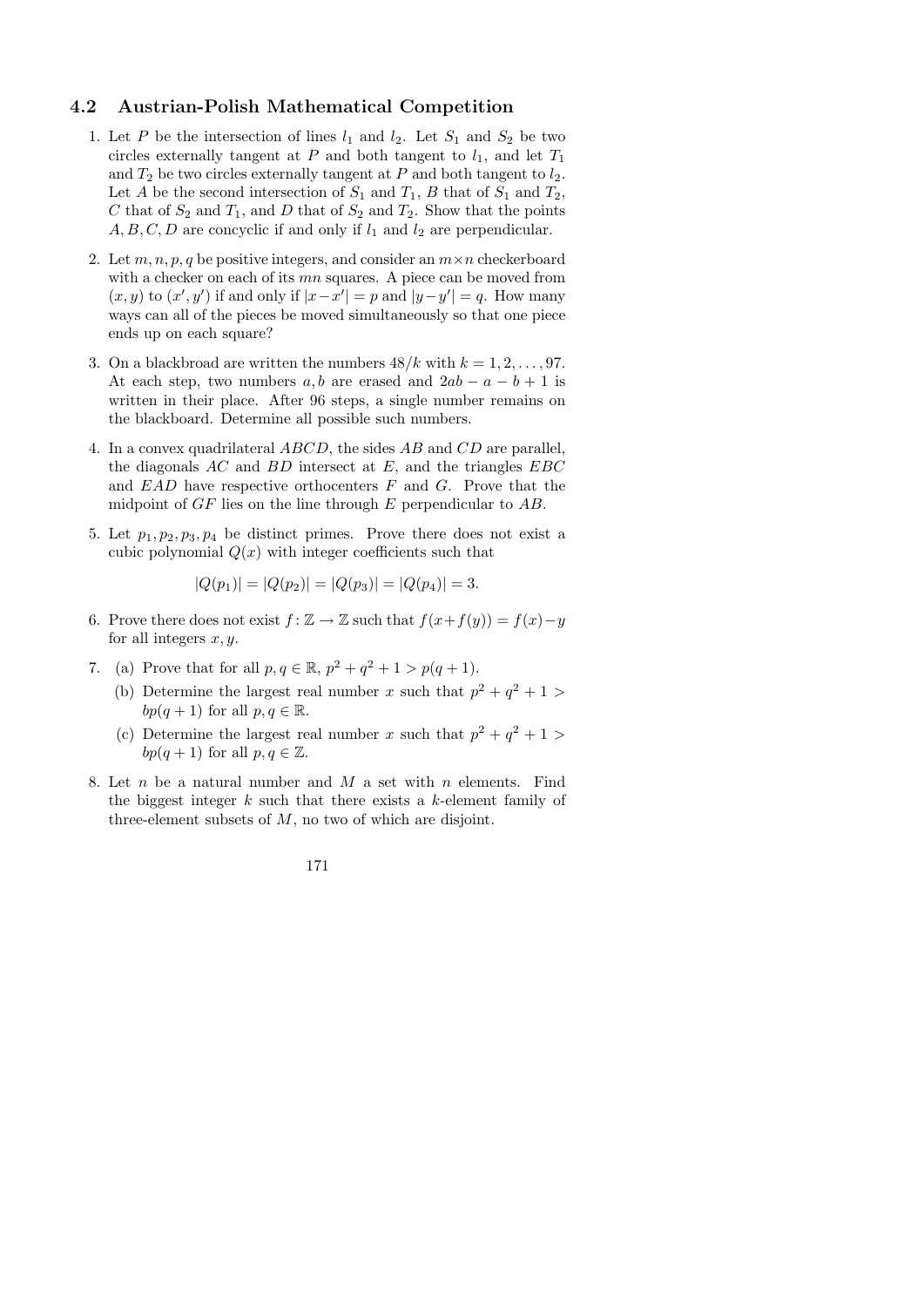9. Let  $P$  be a parallelepiped with volume  $V$  and surface area  $S$ , and let L be the sum of the lengths of the edges of P. For  $t \geq 0$ , let  $P_t$ be the set of points which lie at distance at most  $t$  from some point of  $P$ . Prove that the volume of  $P_t$  is

$$
V + St + \frac{\pi}{4}Lt^2 + \frac{4\pi}{3}t^3.
$$

172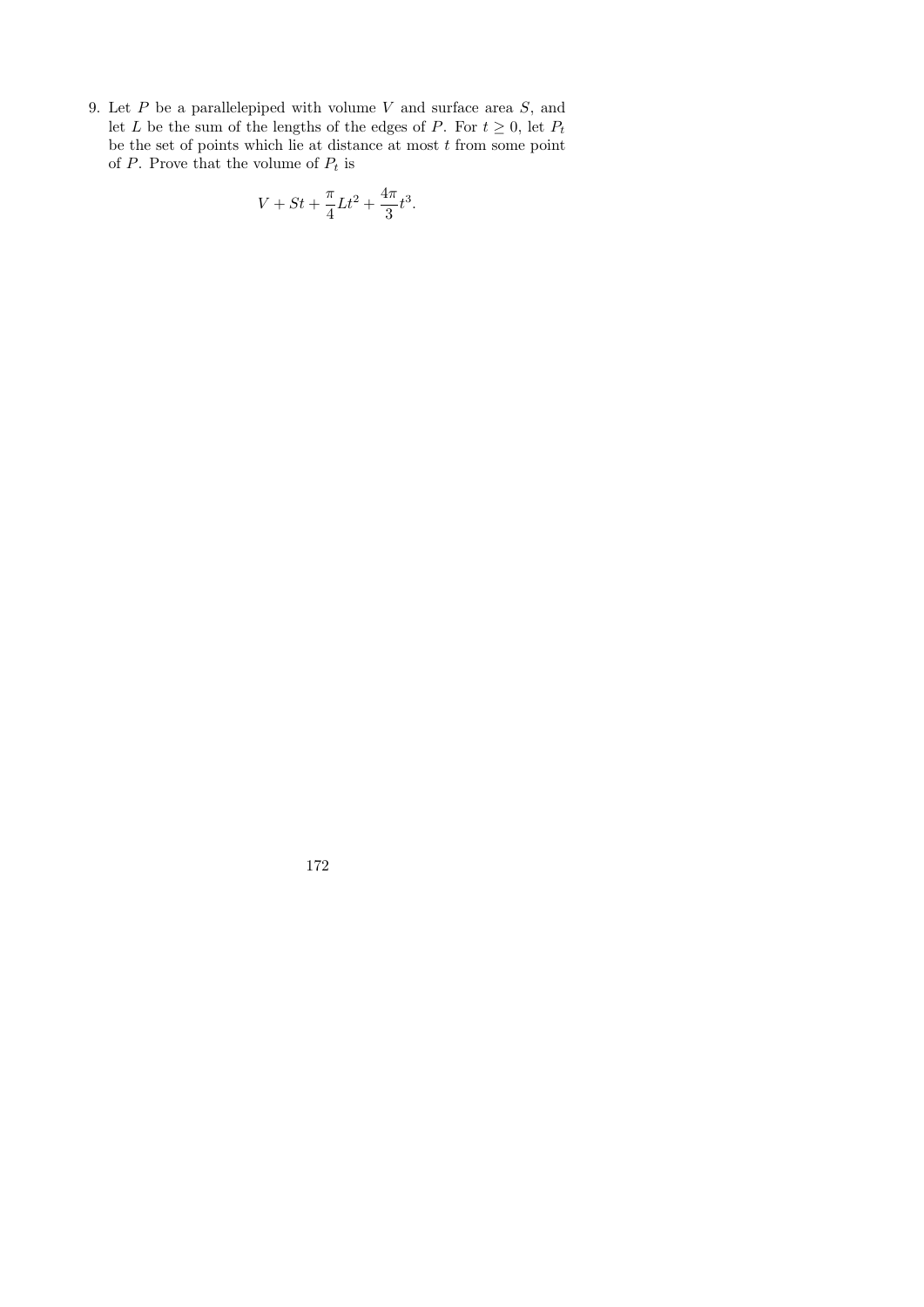#### 4.3 Czech-Slovak Match

- 1. An equilateral triangle  $ABC$  is given. Points  $K$  and  $L$  are chosen on its sides AB and AC, respectively, such that  $|BK| = |AL|$ . Let  $P$  be the intersection of the segmentns  $BL$  and  $CK$ . Determine the ratio  $|AK|: |KB|$  if it is known that the segments AP and CK are perpendicular.
- 2. In a community of more than six people, each member exchanges letters with precisely three other members of the community. Prove that the community can be divided into two nonempty groups so that each member exchanges letters with at least two members of the group he belongs to.
- 3. Find all functions  $f: \mathbb{R} \to \mathbb{R}$  such that the equality

$$
f(f(x) + y) = f(x^{2} - y) + 4f(x)y
$$

holds for all pairs of real numbers  $x, y$ .

- 4. Is it possible to place 100 solid balls in space so that no two of them have a common interior point, and each of them touches at least one-third of the others?
- 5. Several integers are given (some of them may be equal) whose sum is equal to 1492. Decide whether the sum of their seventh powers can equal
	- (a) 1996;
	- (b) 1998.
- 6. In a certain language there are only two letters, A and B. The words of this language obey the following rules:
	- (a) The only word of length 1 is A.
	- (b) A sequence of letters  $X_1X_2\cdots X_nX_{n+1}$ , where  $X_i \in \{A, B\}$  for each  $i$ , is a word if and only if it contains at least one  $A$  but is not of the form  $X_1X_2\cdots X_nA$  where  $X_1X_2\cdots X_n$  is a word.

Show that there are precisely  $\binom{3995}{1997} - 1$  words which do not begin with AA and which are composed of 1998 A's and 1998 B's.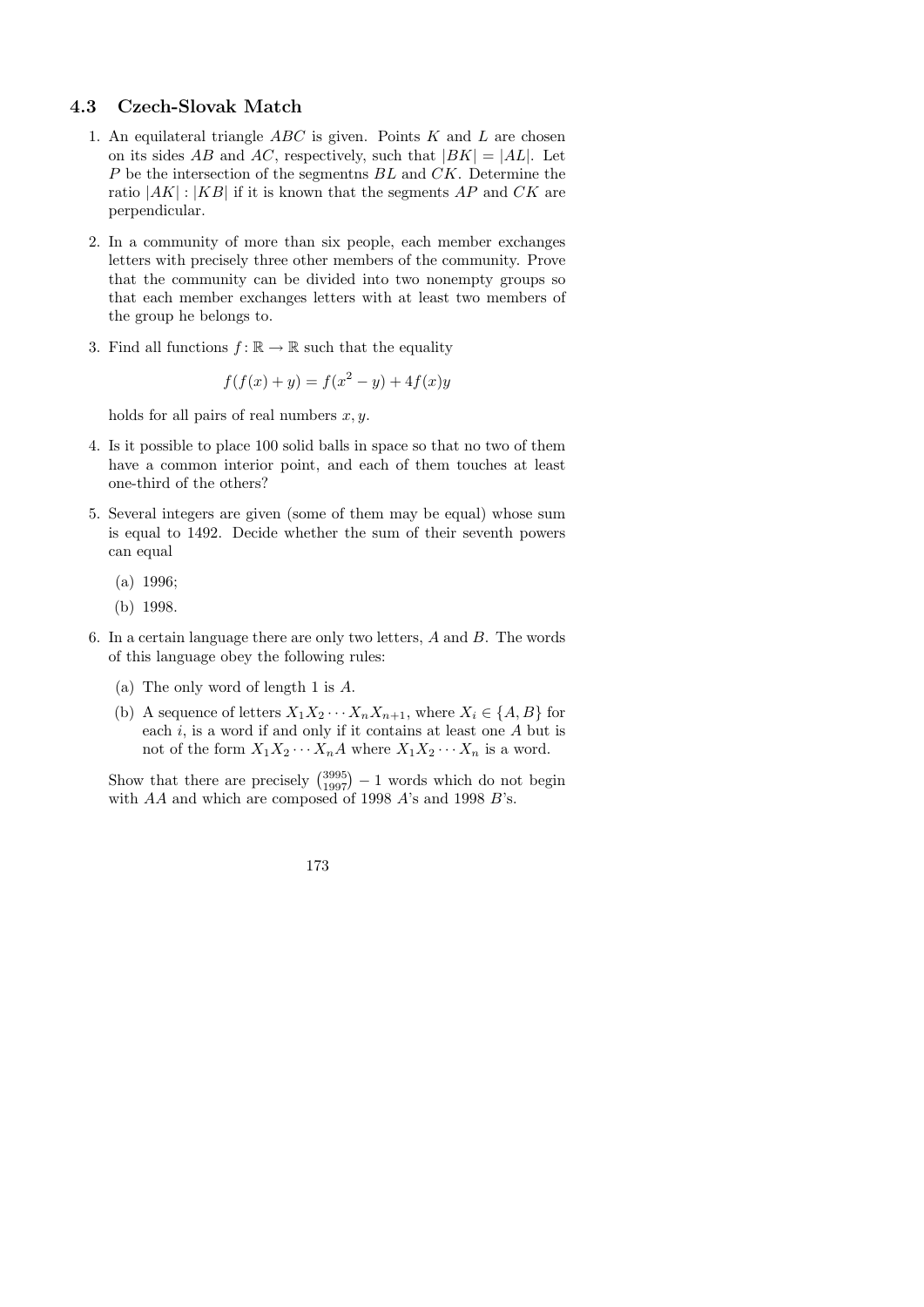# 4.4 Hungary-Israel Mathematics Competition

1. Is there an integer N such that

$$
(\sqrt{1997} - \sqrt{1996})^{1998} = \sqrt{N} - \sqrt{N - 1}
$$
?

2. Find all real numbers  $\alpha$  with the following property: for any positive integer  $n$ , there exists an integer  $m$  such that

$$
\left|\alpha - \frac{m}{n}\right| < \frac{1}{3n}.
$$

- 3. The acute triangle *ABC* has circumcenter *O*. Let  $A_1, B_1, C_1$  be the points where the diameters of the circumcircle through  $A, B, C$  meet the sides BC, CA, AB, respectively. Suppose the circumradius of ABC is 2p for some prime number p, and the lengths  $OA_1, OB_1, OC_1$ are integers. What are the lengths of the sides of the triangle?
- 4. How many distinct sequences of length 1997 can be formed using each of the letters  $A, B, C$  an odd number of times (and no others)?
- 5. The three squares  $ACC_1A''$ ,  $ABB'_1A'$ ,  $BCDE$  are constructed externally on the sides of a triangle  $\overrightarrow{ABC}$ . Let P be the center of  $BCDE$ . Prove that the lines  $A'C, A''B, PA$  are concurrent.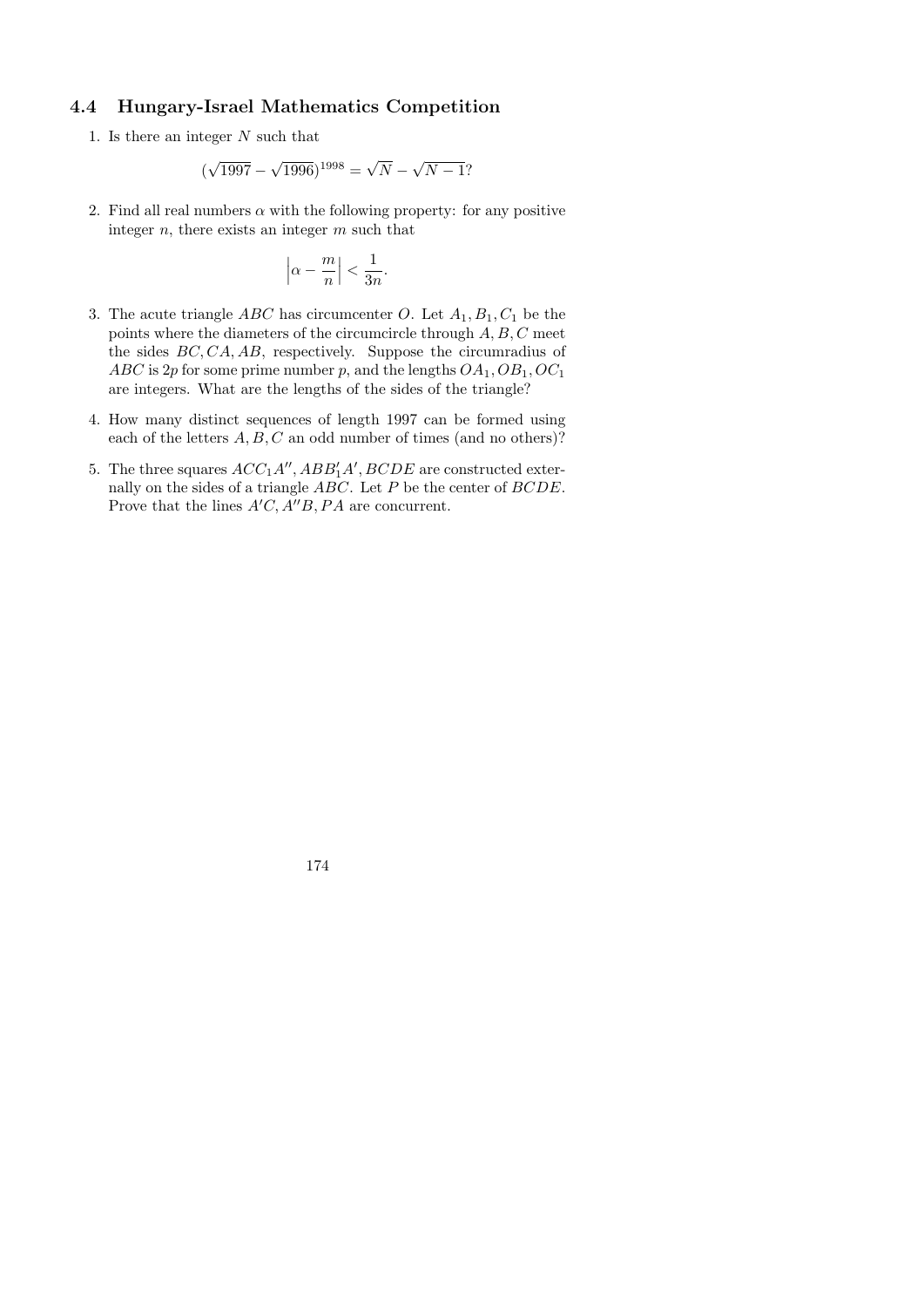#### 4.5 Iberoamerican Mathematical Olympiad

- 1. Let  $r \geq 1$  be a real number such that for all  $m, n$  such that m divides  $n, |mr|$  divides  $|nr|$ . Prove that r is an integer.
- 2. Let  $ABC$  be a triangle with incenter I. A circle centered at I meets the segment  $BC$  at  $D$  and  $P$  (with  $D$  closer to  $B$ ),  $CA$  at  $E$  and  $Q$  (with E closer to C), and AB at F and R (with F closer to A). Let  $S, T, U$  be the intersections of the diagonals of the quadrilaterals  $EQFR, FRDP, DPEQ,$  respectively. Show that the circumcircles of the triangles  $FRT$ ,  $DPU$ ,  $EQS$  pass through a common point.
- 3. Let  $n \geq 2$  be an integer and  $D_n$  the set of points  $(x, y)$  in the plane such that x, y are integers with  $|x|, |y| \leq n$ .
	- (a) Prove that if each of the points in  $D_n$  is colored in one of three colors, there exist two points of  $D_n$  in the same color such that the line through them passes through no other point of  $D_n$ .
	- (b) Show that the points of  $D_n$  can be colored in four colors so that if a line contains exactly two points of  $D_n$ , those two points have different colors.
- 4. Let *n* be a positive integer. Let  $O_n$  be the number of  $2n$ -tuples  $(x_1, \ldots, x_n, y_1, \ldots, y_n)$  with values in 0 or 1 for which the sum  $x_1y_1 +$  $\cdots + x_n y_n$  is odd, and let  $E_n$  be the number of 2*n*-tuples for which the sum is even. Prove that

$$
\frac{O_n}{E_n} = \frac{2^n - 1}{2^n + 1}.
$$

- 5. Let  $AE$  and  $BF$  be altitudes, and  $H$  the orthocenter, of acute triangle ABC. The reflection of AE across the interior angle bisector of A meets the reflection of BF across the interior angle bisector of  $B$  meet in a point  $O$ . The lines  $AE$  and  $AO$  meet the circumcircle of  $ABC$  again at M and N, respectively. Let  $P, Q, R$  be the intersection of  $BC$  with  $HN$ ,  $BC$  with  $OM$ ,  $HR$  with  $OP$ , respectively. Show that *AHSO* is a parallelogram.
- 6. Let  $P = \{P_1, P_2, \ldots, P_{1997}\}\)$  be a set of 1997 points in the interior of a circle of radius 1, with  $P_1$  the center of the circle. For  $k =$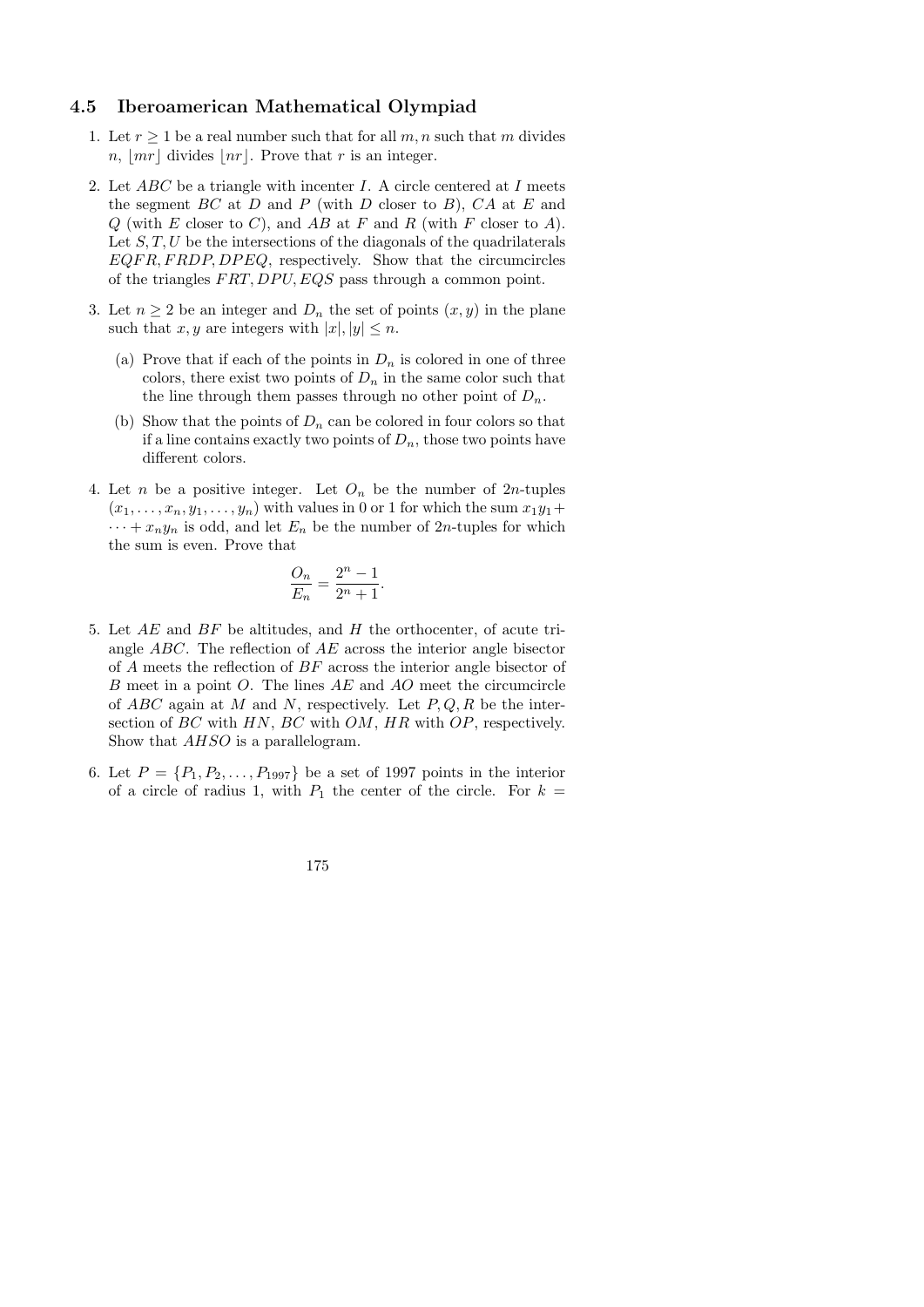$1, \ldots, 1997$ , let  $x_k$  be the distance from  $P_k$  to the point of P closest to  $P_k$ . Prove that

$$
x_1^2 + x_2^2 + \dots + x_{1997}^2 \le 9.
$$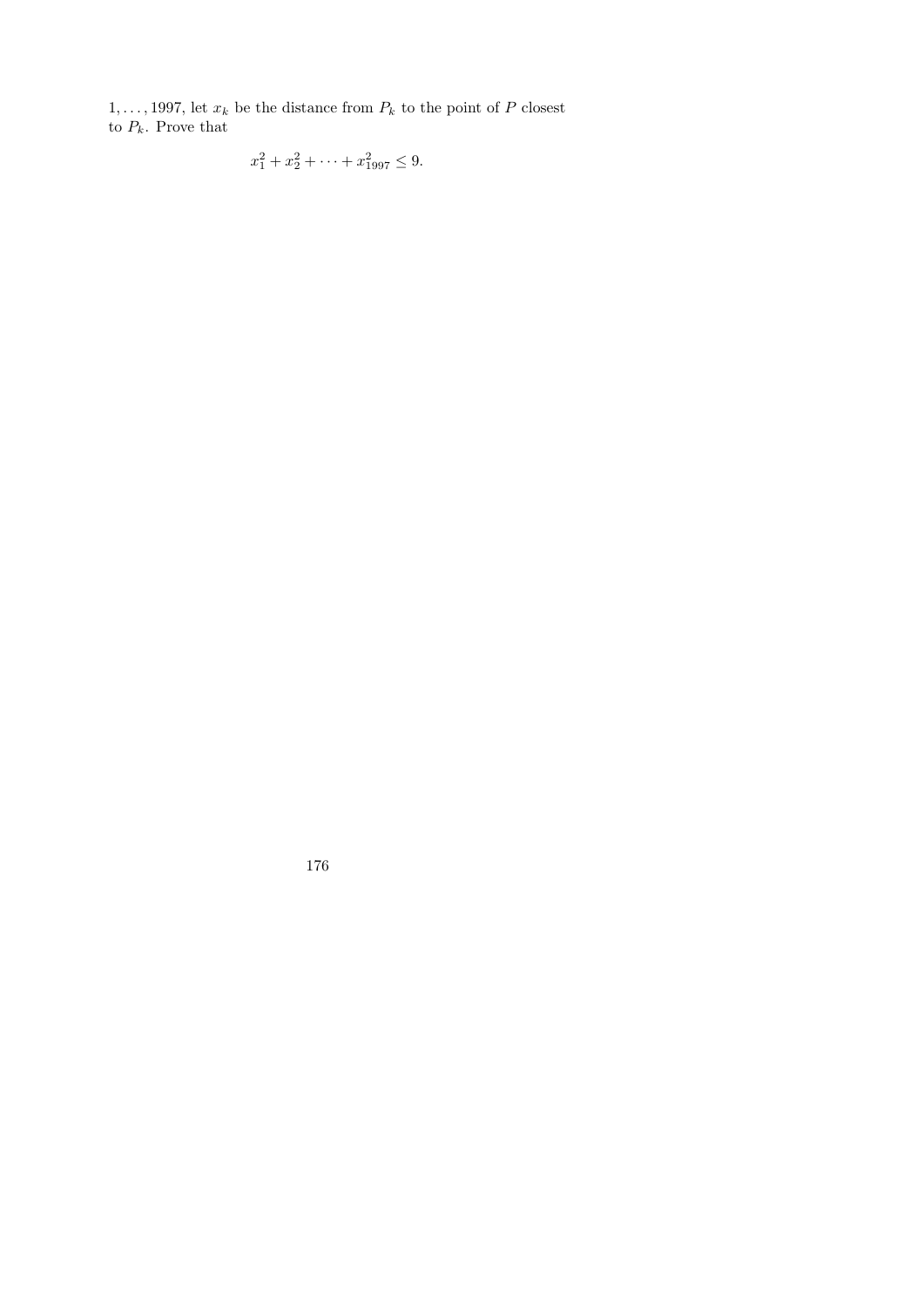### 4.6 Nordic Mathematical Contest

- 1. For any set  $A$  of positive integers, let  $n_A$  denote the number of triples  $(x, y, z)$  of elements of A such that  $x < y$  and  $x + y = z$ . Find the maximum value of  $n_A$  given that A contains seven distinct elements.
- 2. Let ABCD be a convex quadrilateral. Assume that there exists an internal point  $P$  of  $ABCD$  such that the areas of the triangles ABP, BCP, CDP, DAP are all equal. Prove that at least one of the diagonals of the quadrilateral bisects the other.
- 3. Assume that  $A, B, C, D$  are four distinct points in the plane. Three of the segments  $AB, AC, AD, BC, BD, CD$  have length a. The other three have length  $b > a$ . Find all possible values of the ratio  $b/a$ .
- 4. Let f be a function defined on  $\{0, 1, 2, \ldots\}$  such that

$$
f(2x) = 2f(x), f(4x + 1) = 4f(x) + 3, f(4x - 1) = 2f(2x - 1) - 1.
$$

Prove that f is injective (if  $f(x) = f(y)$ , then  $x = y$ ).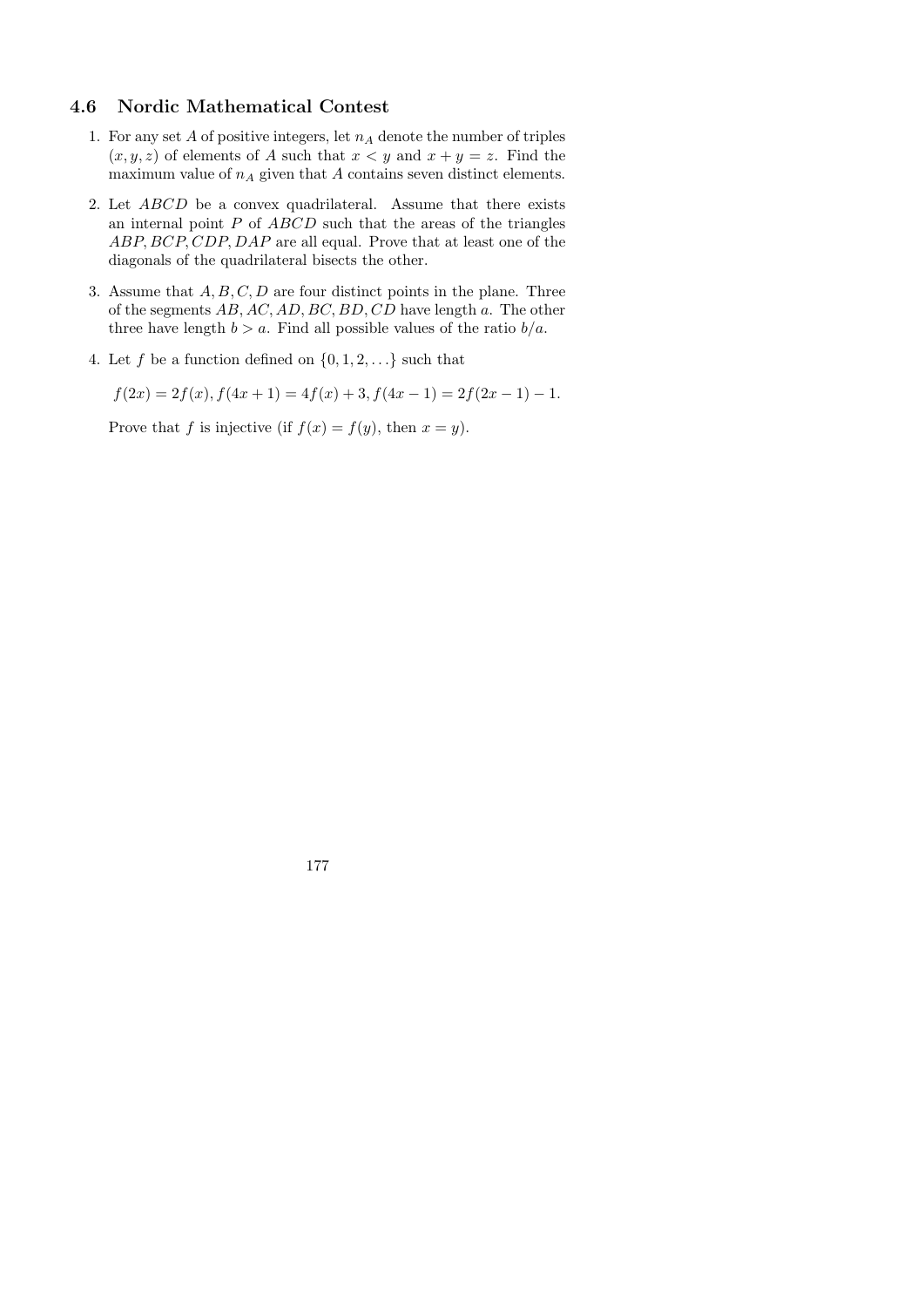# 4.7 Rio Plata Mathematical Olympiad

- 1. Around a circle are written 1996 zeroes and and one 1. The only permitted operation is to choose a number and change its two neighbors, from 0 to 1 and vice versa. Is it possible to change all of the numbers to 1? And what if we started with 1997 zeroes?
- 2. Show that one cannot draw two triangles of area 1 inside a circle of radius 1 so that the triangles have no common point.
- 3. A benefit concert is attended by 1997 people from Peru, Bolivia, Paraguay and Venezuela. Each person paid for his ticket an integer number of dollars between 1 and 499, inclusive.
	- (a) Prove that at least two people of the same nationality paid the same price.
	- (b) It is known that each possible price was paid at least once, that the maximum number of times a price was repeated was 10, and that subject to these conditions, the smallest amount of money was collected. How many tickets were sold at each price?
- 4. A  $4 \times 4$  square is divided into  $1 \times 1$  squares. A secret number is written into each small square. All that is known is that the sum of the numbers in each row, each column, and each of the diagonals equals 1. Is it possible to determine from this information the sum of the numbers in the four corners, and the sum of the numbers in the four central squares? And if so, what are these sums?
- 5. What is the smallest multiple of 99 whose digits sum to 99 and which begins and ends with 97?
- 6. A tourist takes a trip through a city in stages. Each stage consist of three segments of length 100 meters separated by right turns of 60◦ . Between the last segment of one stage and the first segment of the next stage, the tourist makes a left turn of 60◦ . At what distance will the tourist be from his initial position after 1997 stages?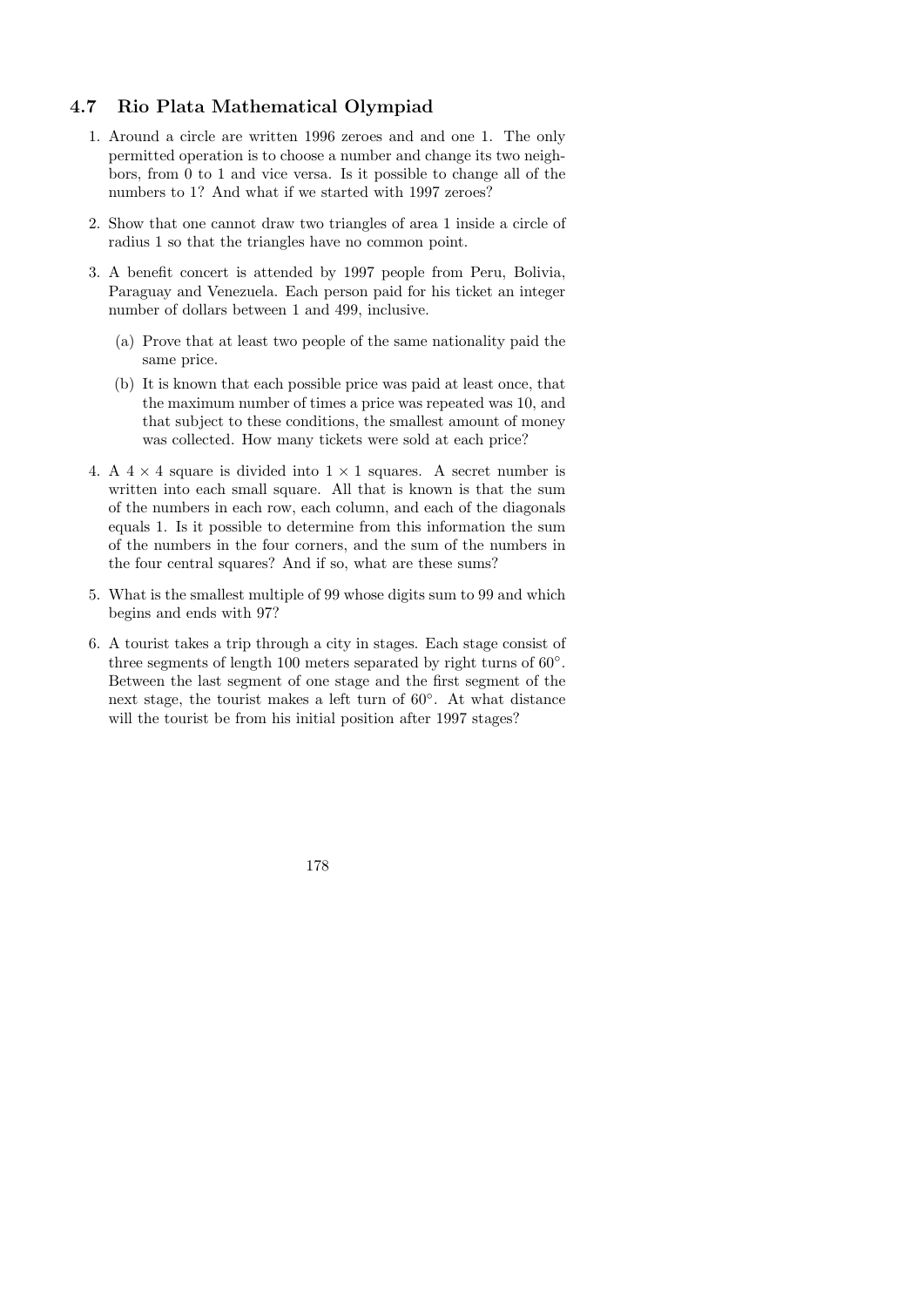# 4.8 St. Petersburg City Mathematical Olympiad (Russia)

- 1. The incircle of a triangle is projected onto each of the sides. Prove that the six endpoints of the projections are concyclic.
- 2. Let a and b be integers. Prove that

$$
\left|\frac{a+b}{a-b}\right|^{ab} \ge 1.
$$

- 3. Prove that every positive integer has at least as many (positive) divisors whose last decimal digit is 1 or 9 as divisors whose last digit is 3 or 7.
- 4. Prove that opposite vertices of a  $142 \times 857$  rectangle with vertices at lattice points cannot be joined by a five-edge broken line with vertices at lattice points such that the ratio of the lengths of the edges is 2 : 3 : 4 : 5 : 6.
- 5. Do there exist 100 positive integers such that the sum of the fourth powers of every four of the integers is divisible by the product of the four numbers?
- 6. Let  $B'$  be the antipode of B on the circumcircle of triangle ABC, let I be the incenter of  $ABC$ , and let M be the point where the incircle touches  $AC$ . The points  $K$  and  $L$  are chosen on the sides  $AB$  and BC, respectively, so that  $KB = MC$ ,  $LB = AM$ . Prove that the lines  $B$ <sup>*I*</sup> and  $KL$  are perpendicular.
- 7. Can a 1997×1997 square be dissected into squares whose side lengths are integers greater than 30?
- 8. At each vertex of a regular 1997-gon is written a positive integer. One may add 2 to any of the numbers and subtract 1 from the numbers k away from it in either direction, for some  $k \in \{1, 2, \ldots, 1998\}$ ; the number  $k$  is then written on a blackboard. After some number of operations, the original numbers reappear at all of the vertices. Prove that at this time, the sum of the squares of the numbers written on the blackboard is divisible by 1997.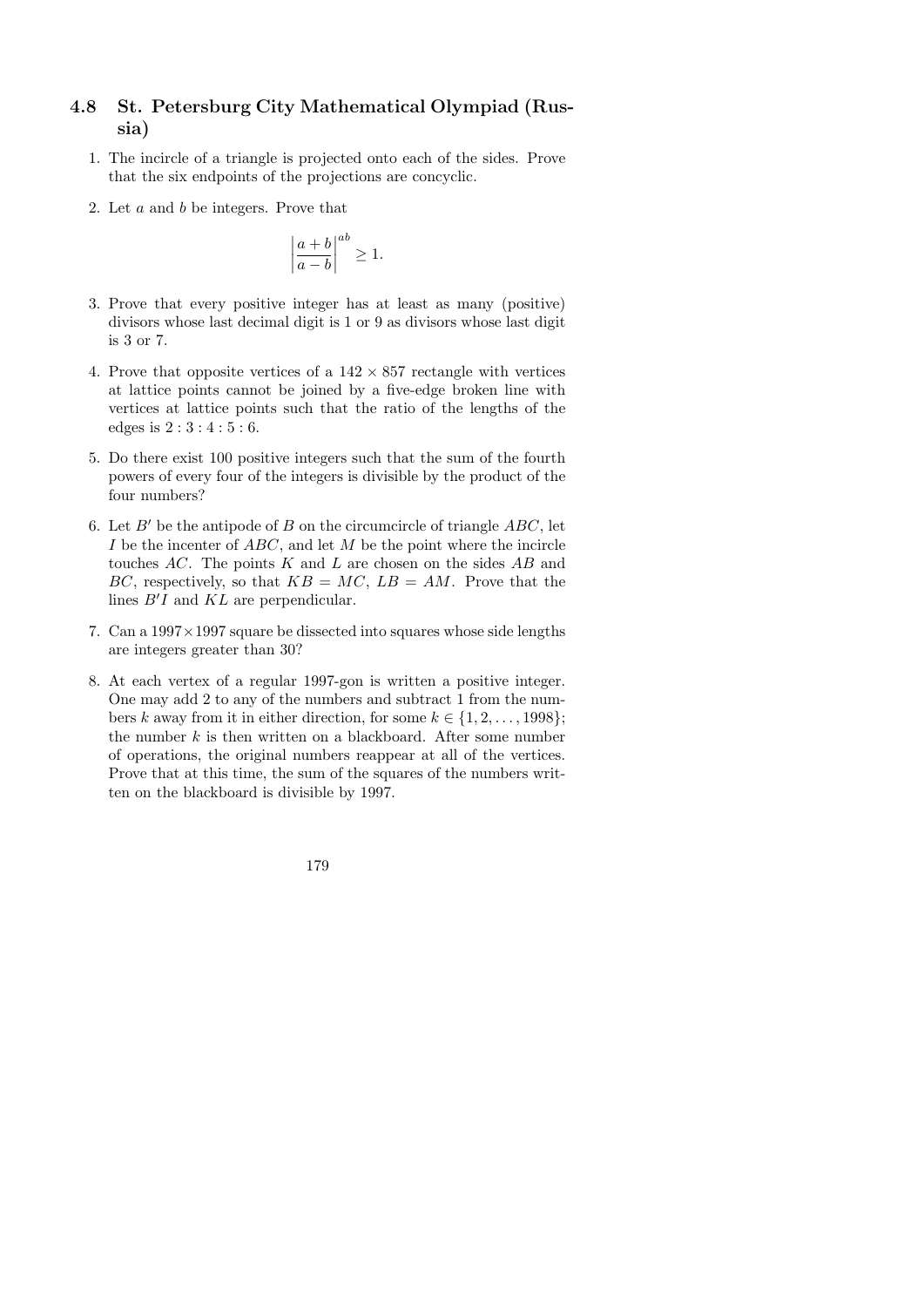- 9. The positive integers  $x, y, z$  satisfy the equation  $2x^x + y^y = z^z$ . Prove that  $x = y = z$ .
- 10. The number N is the product of k diferent primes  $(k \geq 3)$ . Two players play the following game. In turn, they write composite divisors of  $N$  on a blackboard. One may not write  $N$ . Also, there may never appear two coprime numbers or two numbers, one of which divides the other. The first player unable to move loses. Does the first player or the second player have a winning strategy?
- 11. Let  $K, L, M, N$  be the midpoints of sides  $AB, BC, CD, DA$ , respectively, of a cyclic quadrilateral ABCD. Prove that the orthocentres of triangles AKN, BKL, CLM, DMN are the vertices of a parallelogram.
- 12. A  $100 \times 100$  square grid is folded several times along grid lines. Two straight cuts are also made along grid lines. What is the maximum number of pieces the square can be cut into?
- 13. The sides of a convex polyhedron are all triangles. At least 5 edges meet at each vertex, and no two vertices of degree 5 are connected by an edge. Prove that this polyhedron has a side whose vertices have degrees 5, 6, 6, respectively.
- 14. Given  $2n + 1$  lines in the plane, prove that there are at most  $n(n + 1)$  $1(2n+1)/6$  acute triangles with sides on the lines.
- 15. Prove that the set of all 12-digit numbers cannot be divided into groups of 4 numbers so that the numbers in each group have the same digits in 11 places and four consecutive digits in the remaining place.
- 16. A circle is divided into equal arcs by 360 points. The points are joined by 180 nonintersecting chords. Consider also the 180 chords obtained from these by a rotation of 38◦ about the center of the circle. Prove that the union of these 360 chords cannot be a closed (self-intersecting) polygon.
- 17. Can a  $75 \times 75$  table be partitioned into dominoes  $(1 \times 2 \text{ rectangles})$ and crosses (five-square figures consisting of a square and its four neighbors)?

180